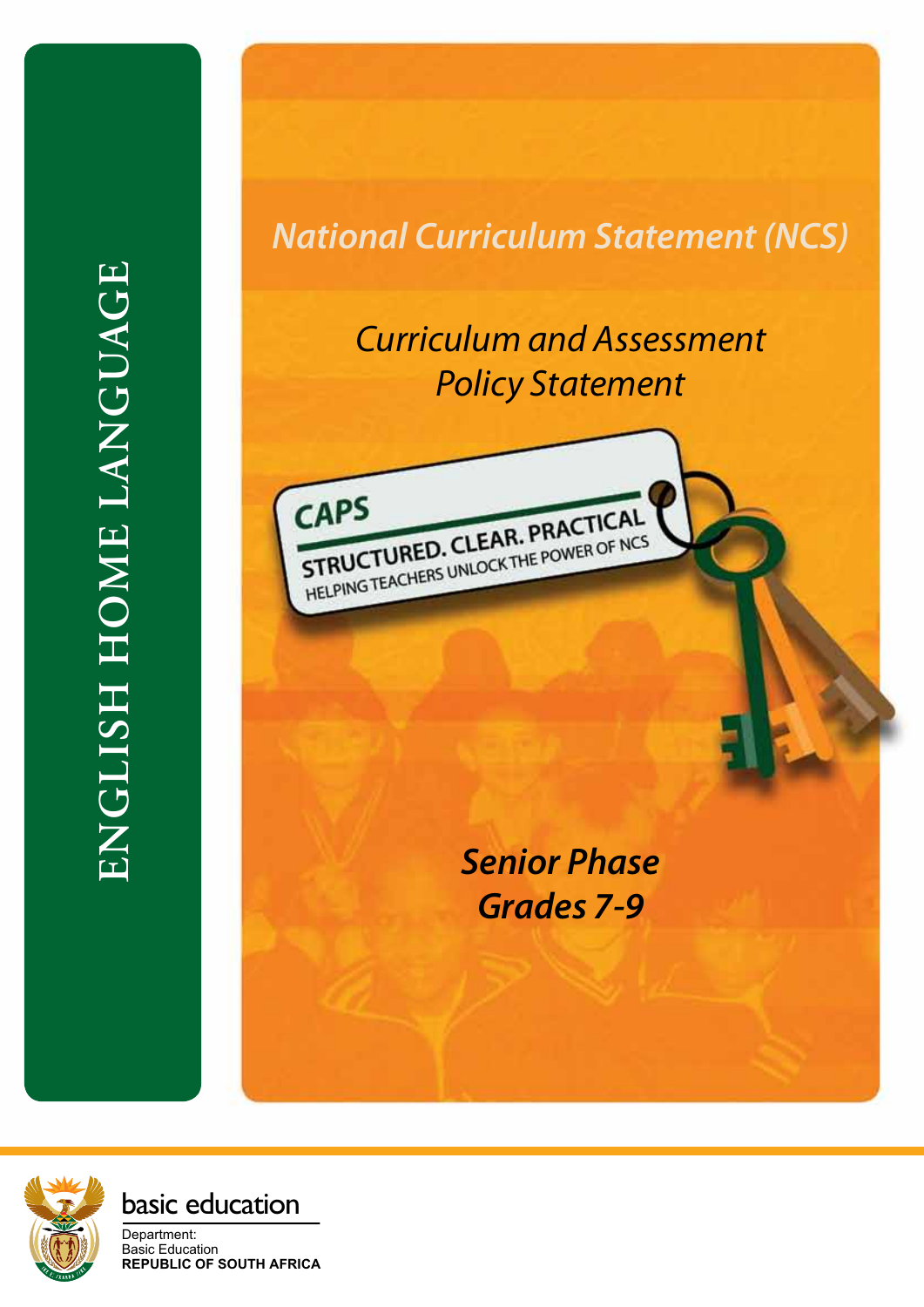

## basic education

Department: **Basic Education REPUBLIC OF SOUTH AFRICA** 

## **Curriculum and Assessment Policy Statement GRADES 7-9**

## **ENGLISH HOME LANGUAGE**

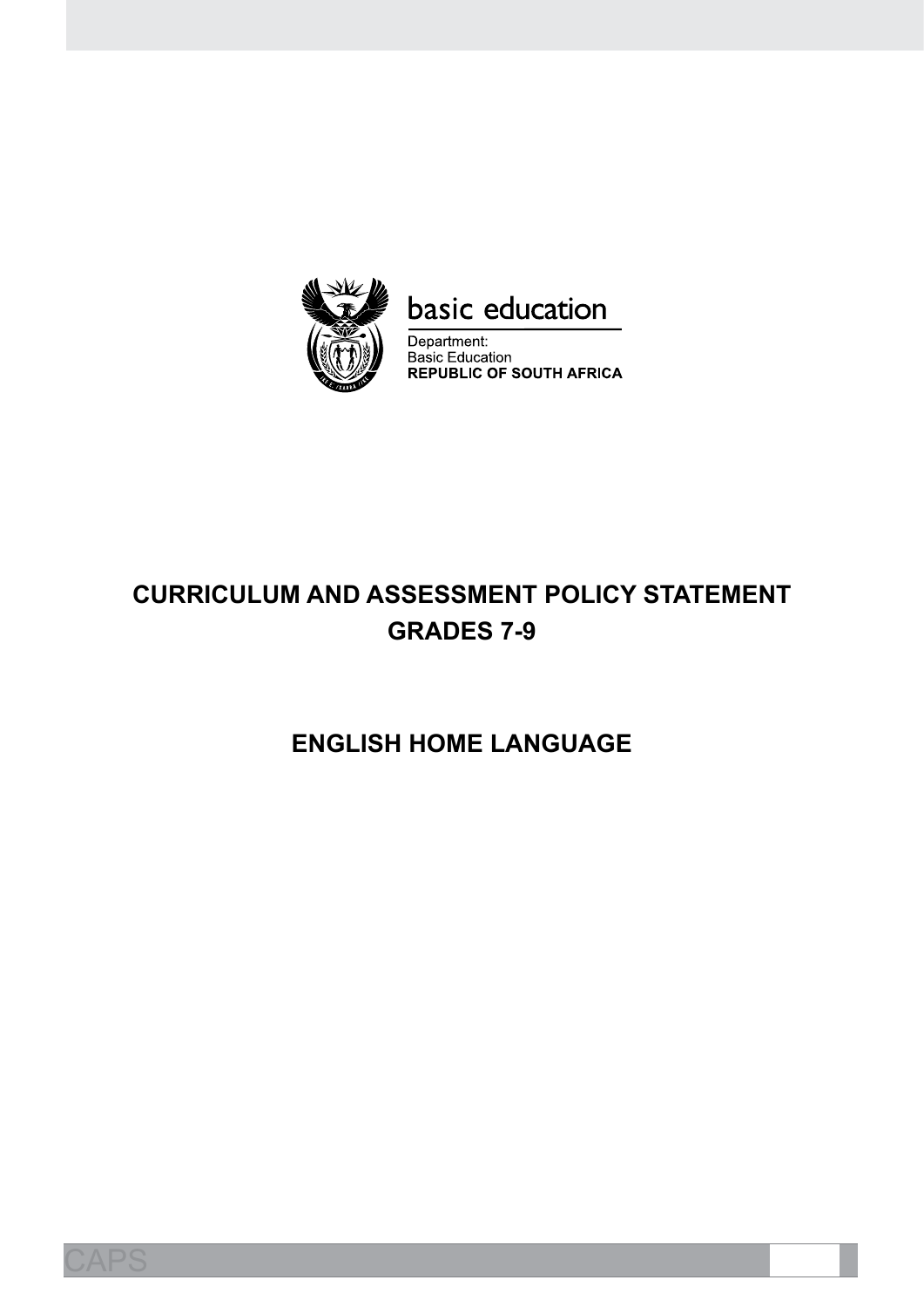#### **DISCLAIMER**

In view of the stringent time requirements encountered by the Department of Basic Education to effect the necessary editorial changes and layout to the Curriculum and Assessment Policy Statements and the supplementary policy documents, possible errors may occur in the said documents placed on the official departmental websites.

There may also be vernacular inconsistencies in the language documents at Home-, First and Second Additional Language levels which have been translated in the various African Languages. Please note that the content of the documents translated and versioned in the African Languages are correct as they are based on the English generic language documents at all three language levels to be implemented in all four school phases.

If any editorial, layout or vernacular inconsistencies are detected, the user is kindly requested to bring this to the attention of the Department of Basic Education.

E-mail: capslangcomments@dbe.gov.za or fax (012) 328 9828

#### **Department of Basic Education**

222 Struben Street Private Bag X895 Pretoria 0001 South Africa Tel: +27 12 357 3000 Fax: +27 12 323 0601

120 Plein Street Private Bag X9023 Cape Town 8000 South Africa Tel: +27 21 465 1701 Fax: +27 21 461 8110 Website: http://www.education.gov.za

#### **© 2011 Department of Basic Education**

#### **Isbn: 978-1-4315-0492-3**

Design and Layout by: Ndabase Printing Solution Printed by: Government Printing Works

CURRICULUM AND ASSESSMENT POLICY STATEMENT (CAPS)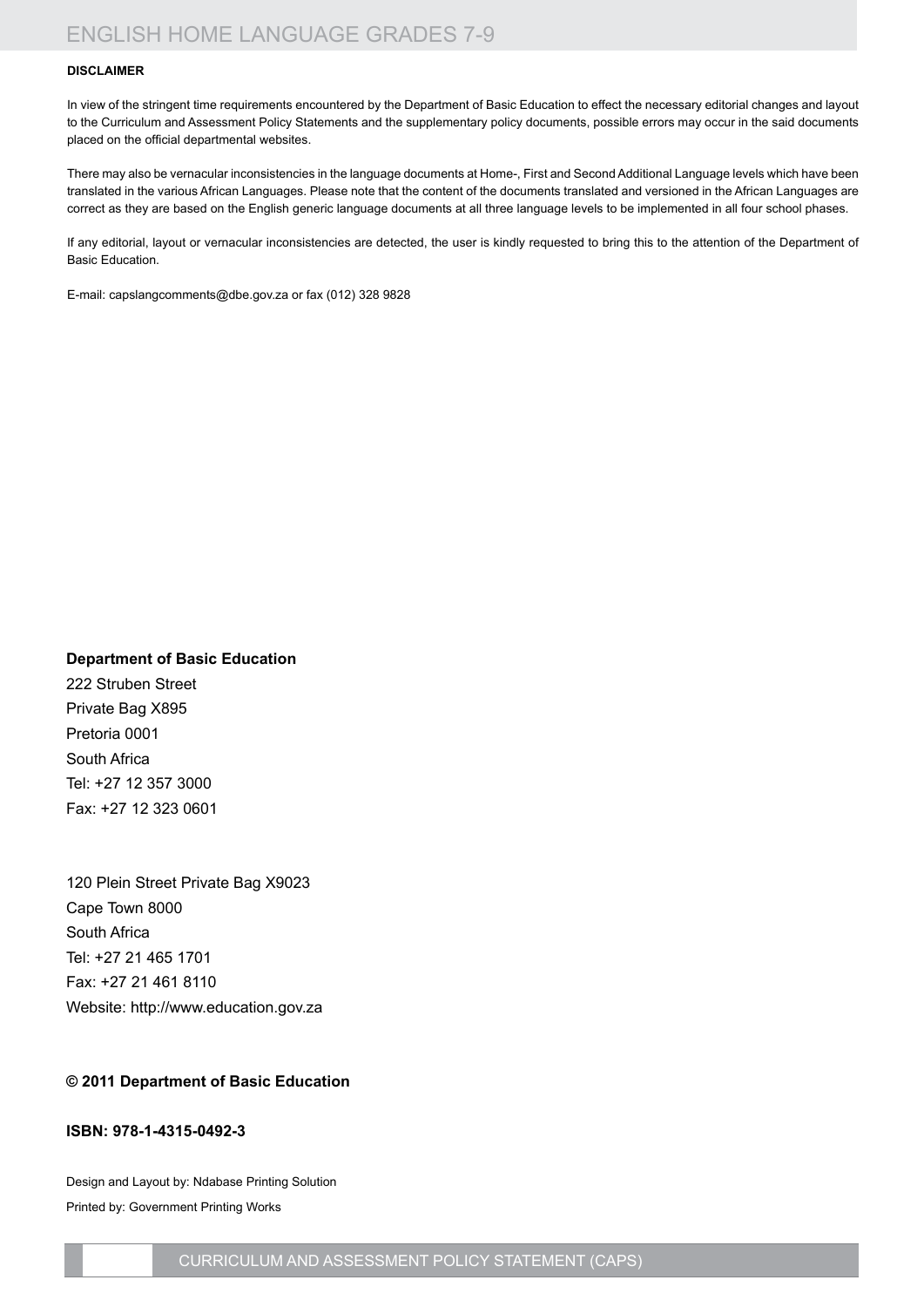## FOREWORD by the minister



Our national curriculum is the culmination of our efforts over a period of seventeen years to transform the curriculum bequeathed to us by apartheid. From the start of democracy we have built our curriculum on the values that inspired our Constitution (Act 108 of 1996). The Preamble to the Constitution states that the aims of the Constitution are to:

- heal the divisions of the past and establish a society based on democratic values, social justice and fundamental human rights;
- improve the quality of life of all citizens and free the potential of each person;
	- lay the foundations for a democratic and open society in which government is based on the will of the people and every citizen is equally protected by law; and
- build a united and democratic South Africa able to take its rightful place as a sovereign state in the family of nations.

Education and the curriculum have an important role to play in realising these aims.

In 1997 we introduced outcomes-based education to overcome the curricular divisions of the past, but the experience of implementation prompted a review in 2000. This led to the first curriculum revision: the *Revised National Curriculum Statement Grades R-9* and the *National Curriculum Statement Grades 10-12* (2002).

Ongoing implementation challenges resulted in another review in 2009 and we revised the *Revised National Curriculum Statement* (2002) and the *National Curriculum Statement Grades 10-12* to produce this document.

From 2012 the two National Curriculum Statements, for *Grades R-9* and *Grades 10-12* respectively, are combined in a single document and will simply be known as the *National Curriculum Statement Grades R-12.* The *National Curriculum Statement for Grades R-12* builds on the previous curriculum but also updates it and aims to provide clearer specification of what is to be taught and learnt on a term-by-term basis.

The *National Curriculum Statement Grades R-12* represents a policy statement for learning and teaching in South African schools and comprises of the following:

- (a) Curriculum and Assessment Policy Statements (CAPS) for all approved subjects listed in this document;
- (b) *National policy pertaining to the programme and promotion requirements of the National Curriculum Statement Grades R-12*; and
- (c) *National Protocol for Assessment Grades R-12.*

expedy

**MRS ANGIE MOTSHEKGA, MP MINISTER OF BASIC EDUCATION**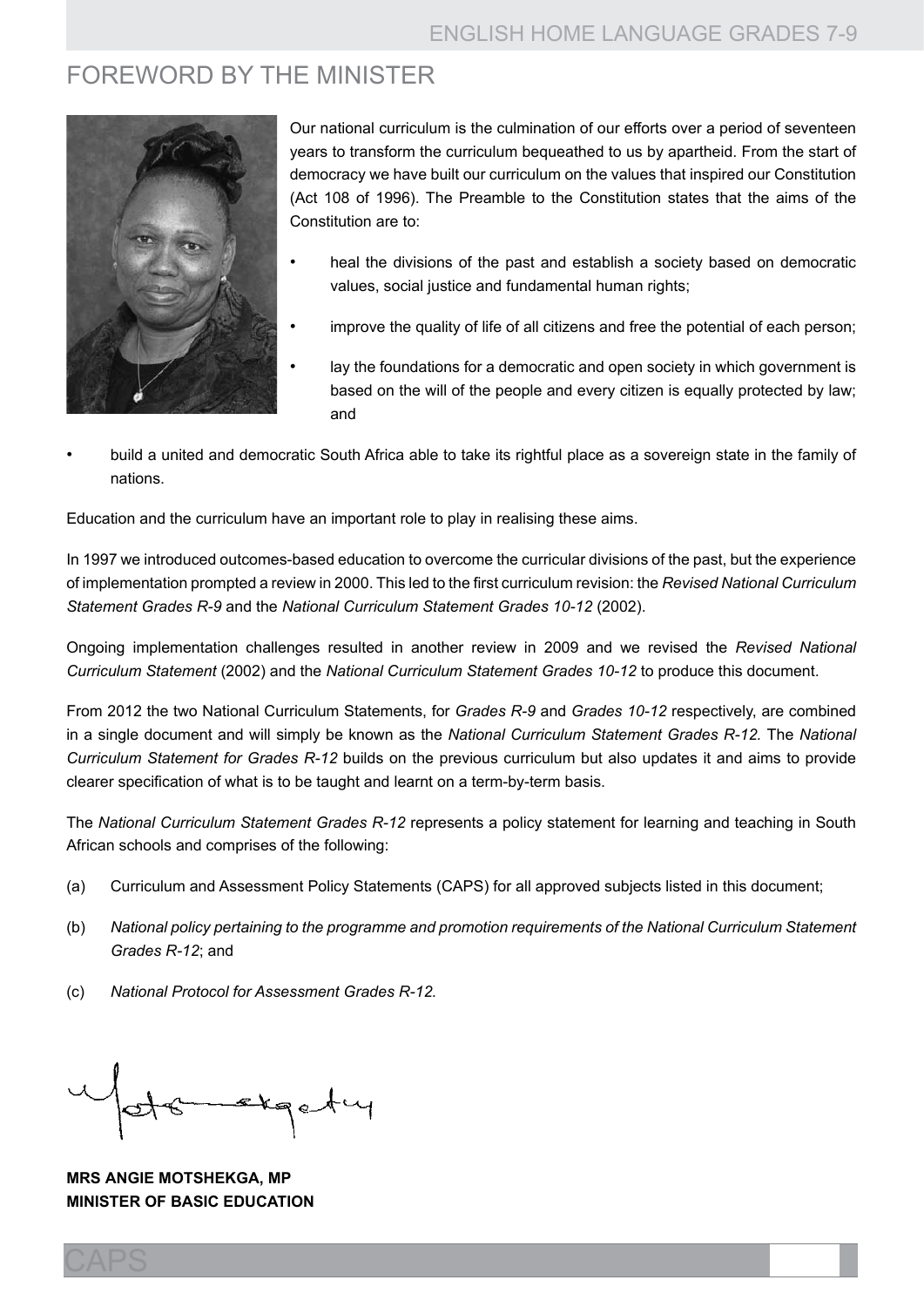CURRICULUM AND ASSESSMENT POLICY STATEMENT (CAPS)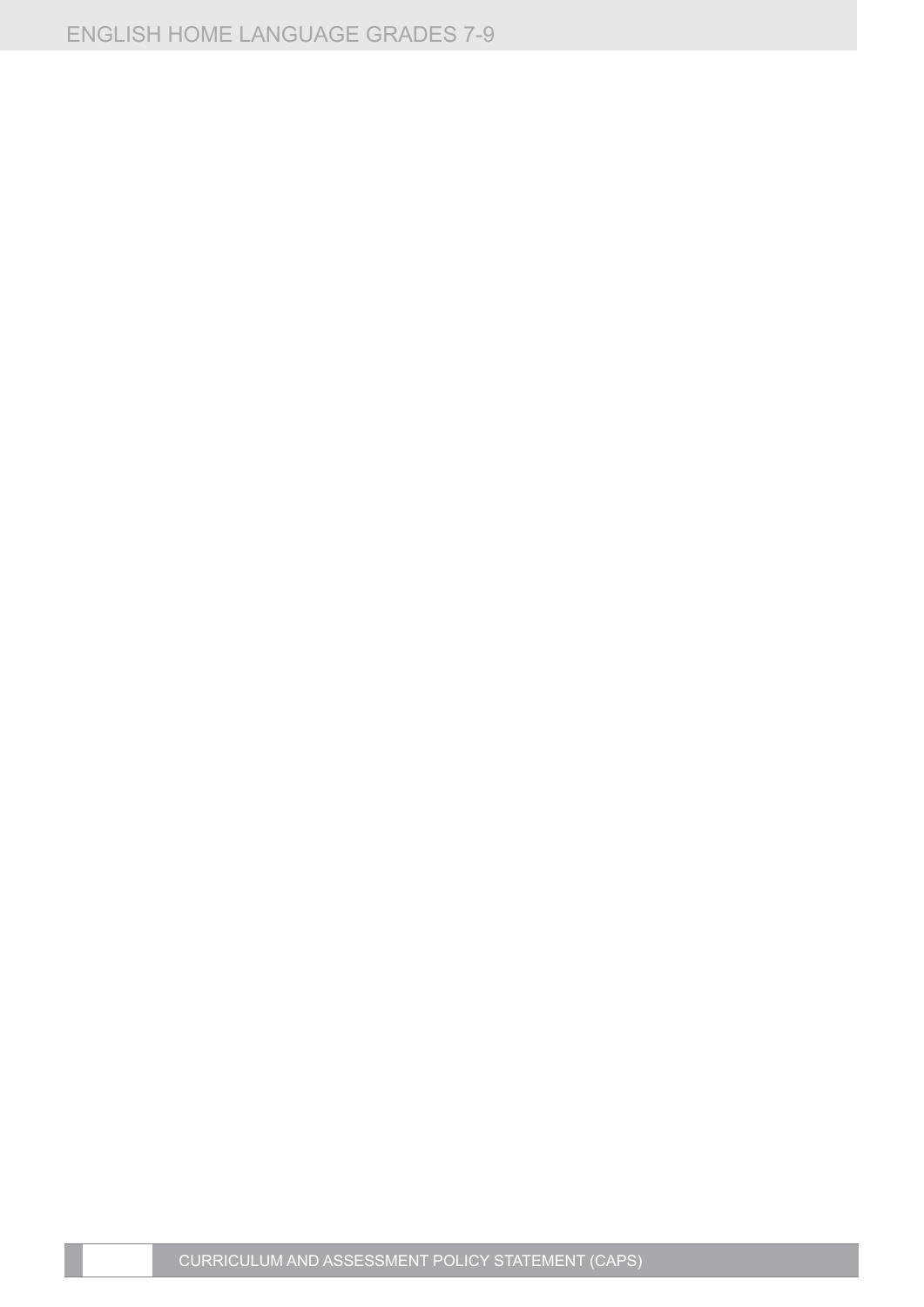## **CONTENTS**

| 1.1   |                                                                                |  |
|-------|--------------------------------------------------------------------------------|--|
| 1.2   | Overview                                                                       |  |
| 1.3   |                                                                                |  |
| $1.4$ |                                                                                |  |
|       |                                                                                |  |
|       |                                                                                |  |
|       |                                                                                |  |
|       |                                                                                |  |
|       |                                                                                |  |
| 2.1   |                                                                                |  |
|       |                                                                                |  |
|       |                                                                                |  |
|       |                                                                                |  |
| 2.2   |                                                                                |  |
| 2.3   |                                                                                |  |
|       |                                                                                |  |
| 3.1   | Overview of language skills - processes and strategies, text type and length14 |  |
|       |                                                                                |  |
|       |                                                                                |  |
|       |                                                                                |  |
|       |                                                                                |  |
| 3.2   |                                                                                |  |
| 3.3   |                                                                                |  |
| 3.4   |                                                                                |  |
|       |                                                                                |  |
| 4.1   |                                                                                |  |
| 4.2   |                                                                                |  |

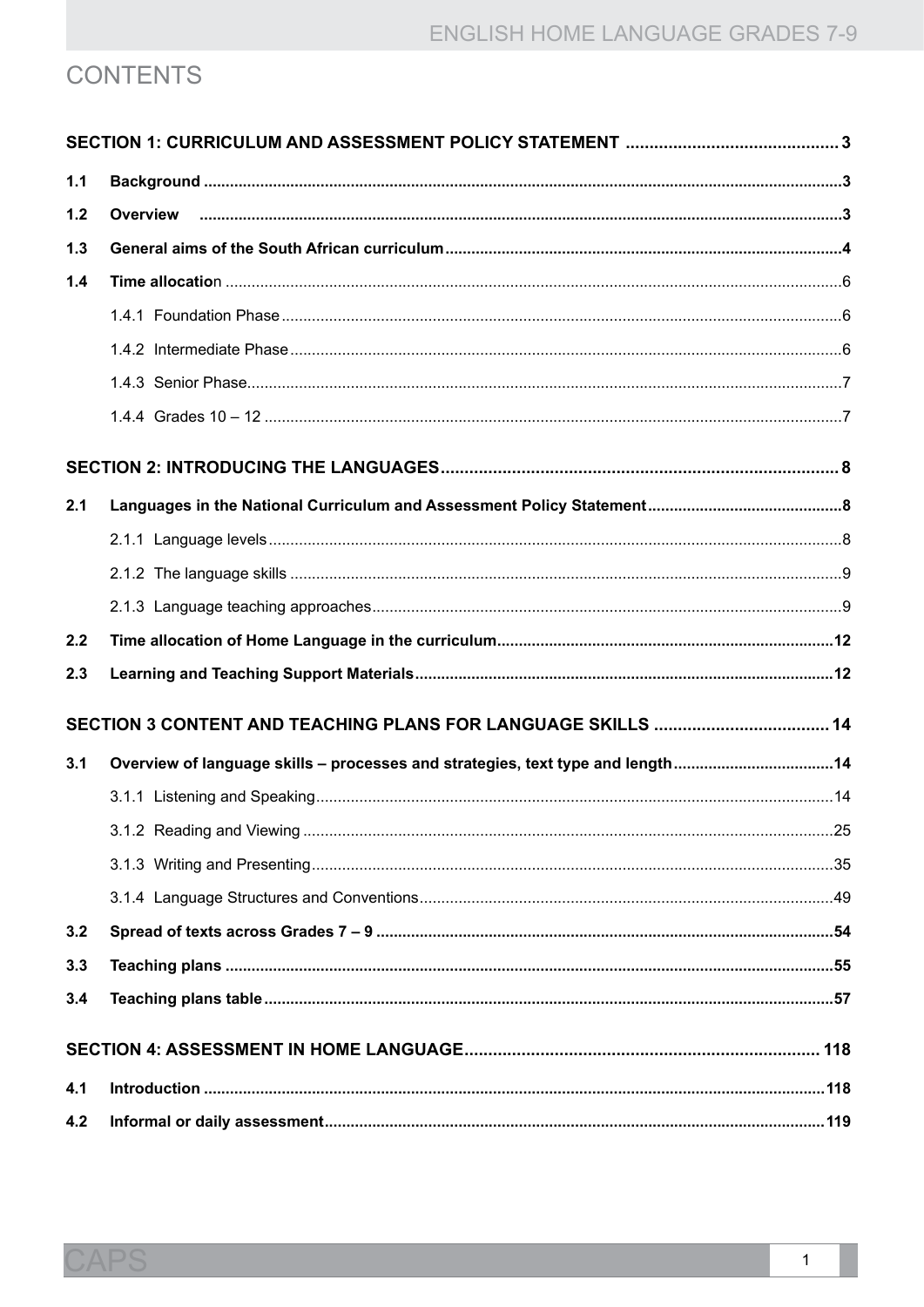| 4.4 |  |
|-----|--|
| 4.5 |  |
|     |  |
|     |  |
|     |  |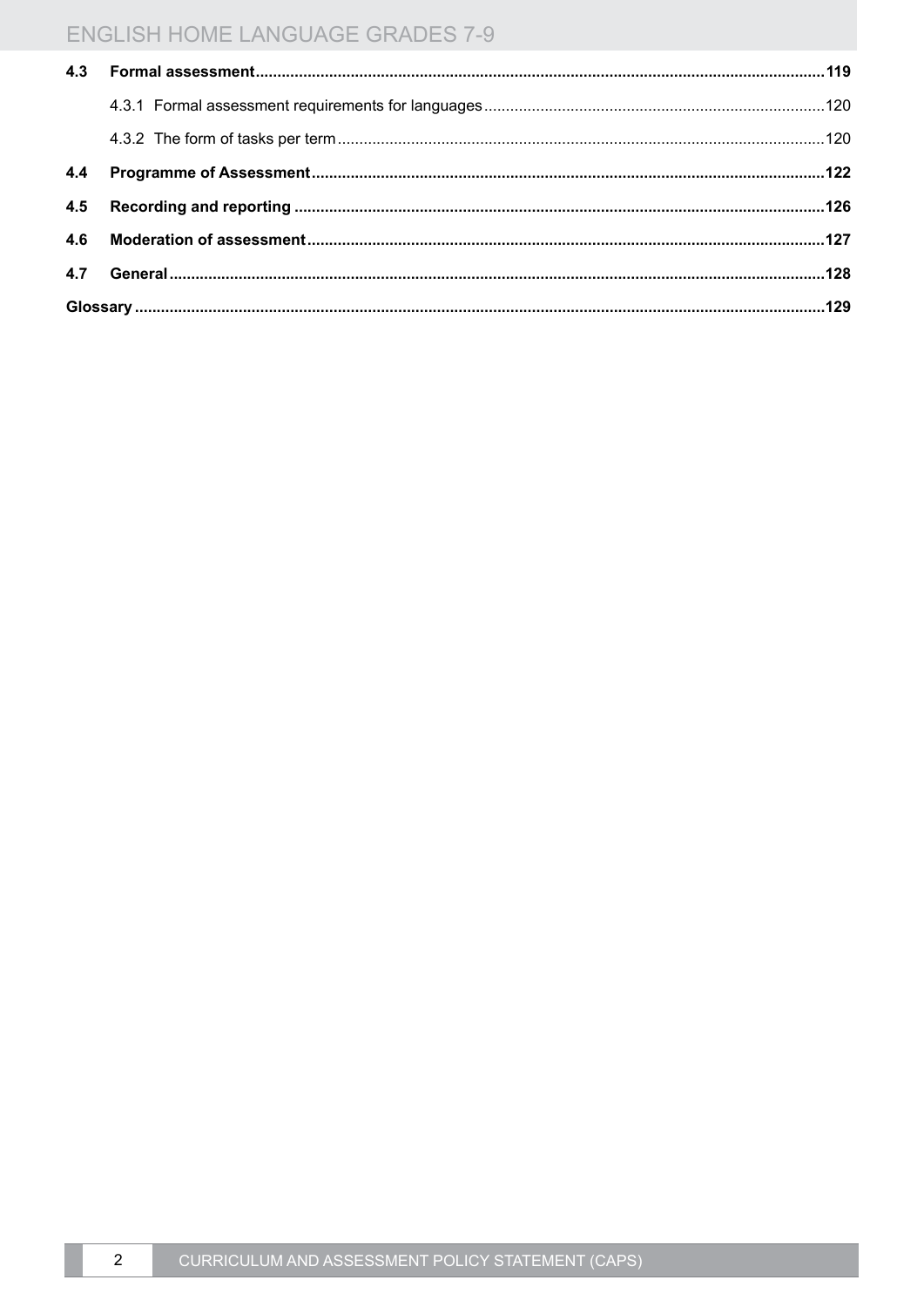## SECTION 1: CURRICULUM AND ASSESSMENT POLICY STATEMENT

## **1.1 Background**

The *National Curriculum Statement Grades R-12 (NCS)* stipulates policy on curriculum and assessment in the schooling sector.

To improve implementation, the National Curriculum Statement was amended, with the amendments coming into effect in January 2012. A single comprehensive Curriculum and Assessment Policy document was developed for each subject to replace Subject Statements, Learning Programme Guidelines and Subject Assessment Guidelines in Grades R-12.

### **1.2 Overview**

- (a) The *National Curriculum Statement Grades R-12 (January 2012)* represents a policy statement for learning and teaching in South African schools and comprises the following:
	- *(i) Curriculum and Assessment Policy Statements for each approved school subject;*
	- *(ii) The policy document, National policy pertaining to the programme and promotion requirements of the National Curriculum Statement Grades R-12; and*
	- *(iii) The policy document, National Protocol for Assessment Grades R-12 (January 2012).*
- (b) The *National Curriculum Statement Grades R-12 (January 2012)* replaces the two current national curricula statements, namely the
	- *(i) Revised National Curriculum Statement Grades R-9, Government Gazette No. 23406 of 31 May 2002, and*
	- *(ii) National Curriculum Statement Grades 10-12 Government Gazettes, No. 25545 of 6 October 2003 and No. 27594 of 17 May 2005.*
- (c) The national curriculum statements contemplated in subparagraphs b(i) and (ii) comprise the following policy documents which will be incrementally repealed by the *National Curriculum Statement Grades R-12 (January 2012)* during the period 2012-2014:
	- *(i) The Learning Area/Subject Statements, Learning Programme Guidelines and Subject Assessment Guidelines for Grades R-9 and Grades 10-12;*
	- *(ii) The policy document, National Policy on assessment and qualifications for schools in the General Education and Training Band, promulgated in Government Notice No. 124 in Government Gazette No. 29626 of 12 February 2007;*
	- *(iii) The policy document, the National Senior Certificate: A qualification at Level 4 on the National Qualifications Framework (NQF), promulgated in Government Gazette No.27819 of 20 July 2005;*

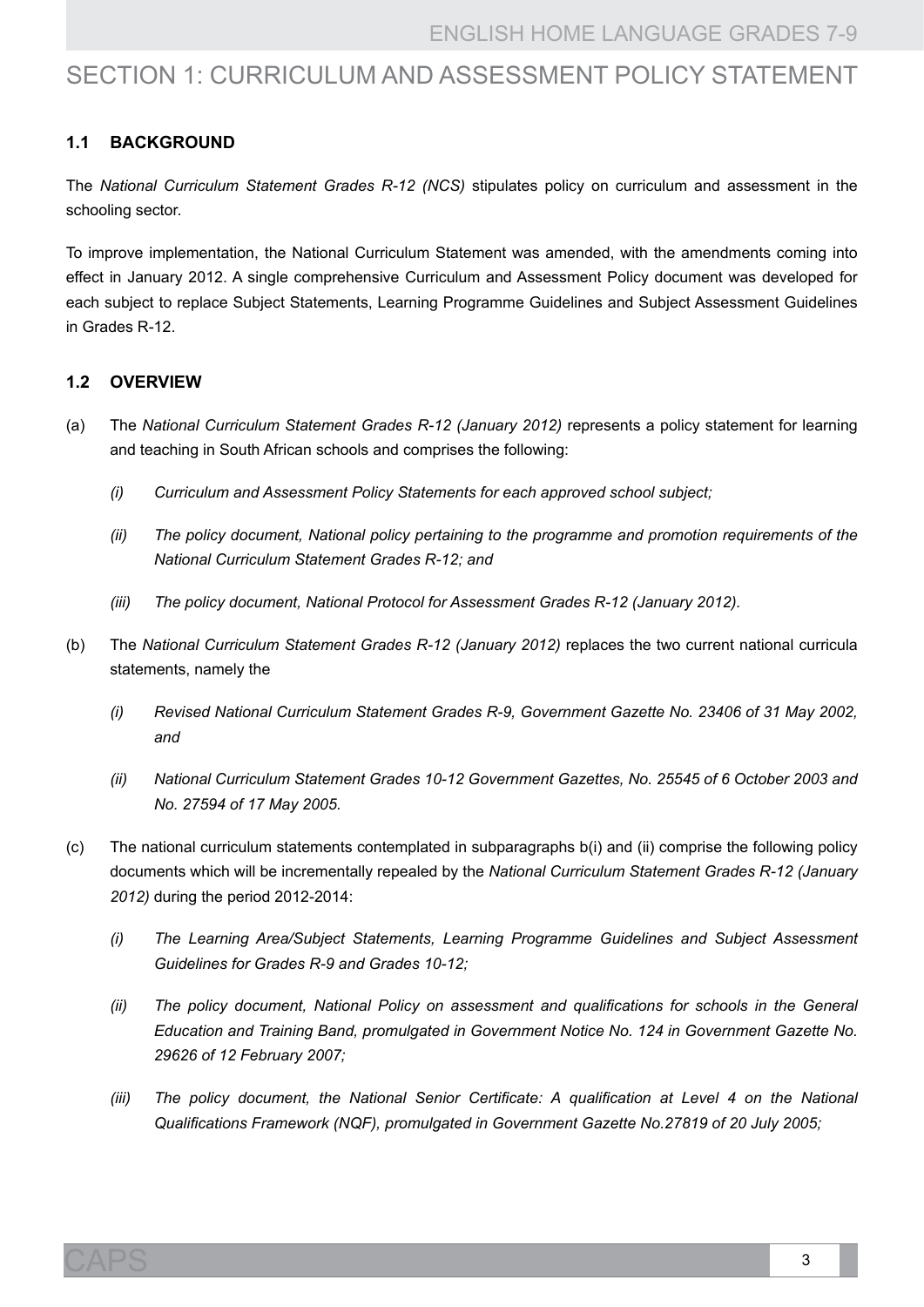## ENGLISH HOME LANGUAGE GRADES 7-9

- *(iv) The policy document, An addendum to the policy document, the National Senior Certificate: A qualification at Level 4 on the National Qualifications Framework (NQF), regarding learners with special needs published in Government Gazette, No.29466 of 11 December 2006, is incorporated in the policy*  document. National policy pertaining to the programme and promotion requirements of the National *Curriculum Statement Grades R-12; and*
- *(v) The policy document, An addendum to the policy document, the National Senior Certificate: A qualification at Level 4 on the National Qualifications Framework (NQF), regarding the National Protocol for Assessment (Grades R-12), promulgated in Government Notice No.1267 in Government Gazette No. 29467 of 11 December 2006.=*
- (d) The policy document, *National policy pertaining to the programme and promotion requirements of the National Curriculum Statement Grades R-12*, and the sections on the Curriculum and Assessment Policy as contemplated in Chapters 2, 3 and 4 of this document constitute the norms and standards of the *National Curriculum Statement Grades R-12.* It will therefore, in terms of *section 6A* of the *South African Schools Act, 1996 (Act No. 84 of 1996,)* form the basis for the Minister of Basic Education to determine minimum outcomes and standards, as well as the processes and procedures for the assessment of learner achievement to be applicable to public and independent schools.

## **1.3 General aims of the South African Curriculum**

- (a) The *National Curriculum Statement Grades R-12* gives expression to the knowledge, skills and values worth learning in South African schools. This curriculum aims to ensure that children acquire and apply knowledge and skills in ways that are meaningful to their own lives. In this regard, the curriculum promotes knowledge in local contexts, while being sensitive to global imperatives.
- (b) The National Curriculum Statement Grades R-12 serves the purposes of:
	- equipping learners, irrespective of their socio-economic background, race, gender, physical ability or intellectual ability, with the knowledge, skills and values necessary for self-fulfilment, and meaningful participation in society as citizens of a free country;
	- providing access to higher education;
	- facilitating the transition of learners from education institutions to the workplace; and
	- providing employers with a sufficient profile of a learner's competences.
- (c) The National Curriculum Statement Grades R-12 is based on the following principles:
	- Social transformation: ensuring that the educational imbalances of the past are redressed, and that equal educational opportunities are provided for all sections of the population;
	- Active and critical learning: encouraging an active and critical approach to learning, rather than rote and uncritical learning of given truths;
	- High knowledge and high skills: the minimum standards of knowledge and skills to be achieved at each grade are specified and set high, achievable standards in all subjects;
	- Progression: content and context of each grade shows progression from simple to complex;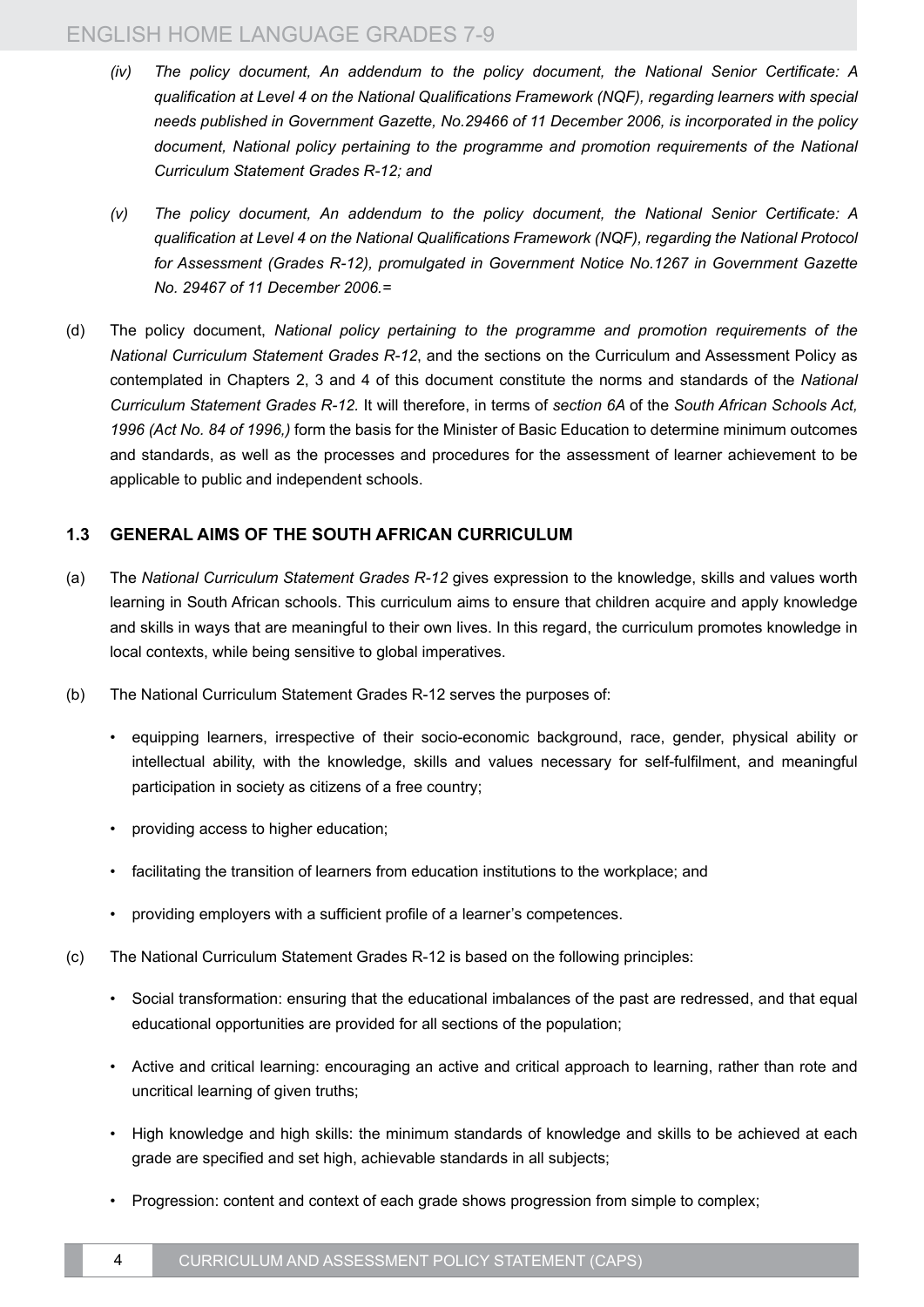- Human rights, inclusivity, environmental and social justice: infusing the principles and practices of social and environmental justice and human rights as defined in the Constitution of the Republic of South Africa. The National Curriculum Statement Grades R-12 is sensitive to issues of diversity such as poverty, inequality, race, gender, language, age, disability and other factors;
- Valuing indigenous knowledge systems: acknowledging the rich history and heritage of this country as important contributors to nurturing the values contained in the Constitution; and
- Credibility, quality and efficiency: providing an education that is comparable in quality, breadth and depth to those of other countries.
- (d) The National Curriculum Statement Grades R-12 aims to produce learners that are able to:
	- identify and solve problems and make decisions using critical and creative thinking;
	- work effectively as individuals and with others as members of a team;
	- organise and manage themselves and their activities responsibly and effectively;
	- collect, analyse, organise and critically evaluate information;
	- communicate effectively using visual, symbolic and/or language skills in various modes;
	- use science and technology effectively and critically showing responsibility towards the environment and the health of others; and
	- demonstrate an understanding of the world as a set of related systems by recognising that problem solving contexts do not exist in isolation.
- (e) Inclusivity should become a central part of the organisation, planning and teaching at each school. This can only happen if all teachers have a sound understanding of how to recognise and address barriers to learning, and how to plan for diversity.

The key to managing inclusivity is ensuring that barriers are identified and addressed by all the relevant support structures within the school community, including teachers, District-Based Support Teams, Institutional-Level Support Teams, parents and Special Schools as Resource Centres. To address barriers in the classroom, teachers should use various curriculum differentiation strategies such as those included in the Department of Basic Education's *Guidelines for Inclusive Teaching and Learning* (2010).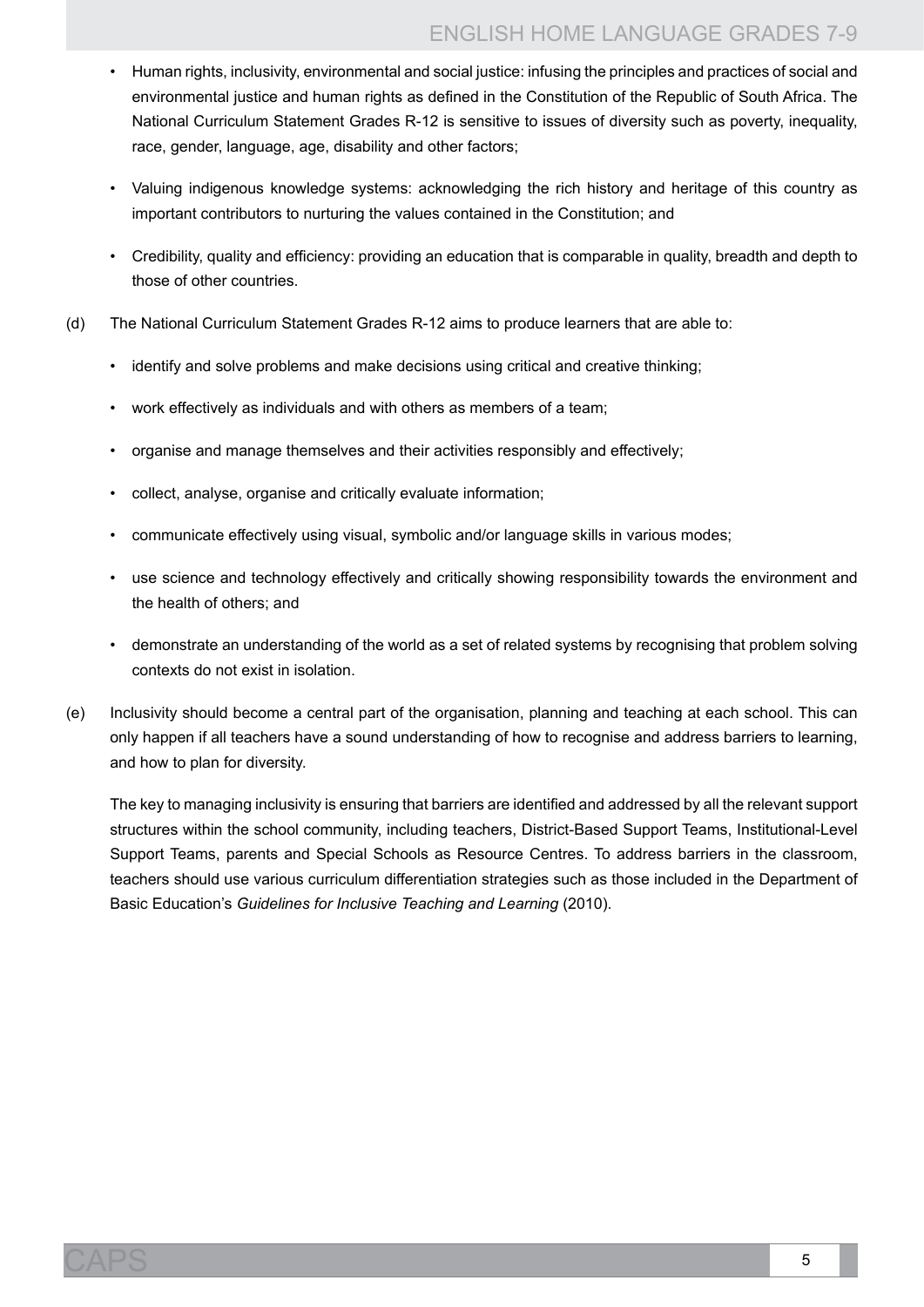## **1.4 Time Allocation**

### **1.4.1 Foundation Phase**

(a) The instructional time in the Foundation Phase is as follows:

| <b>SUBJECT</b>                                           | <b>GRADE R</b><br>(HOURS) | <b>GRADES 1-2</b><br>(HOURS) | <b>GRADE 3</b><br>(HOURS) |
|----------------------------------------------------------|---------------------------|------------------------------|---------------------------|
| Home Language                                            | 10                        | 8/7                          | 8/7                       |
| <b>First Additional Language</b>                         |                           | 2/3                          | 3/4                       |
| <b>Mathematics</b>                                       | 7                         | 7                            | 7                         |
| Life Skills                                              | 6                         | 6                            | 7                         |
| • Beginning Knowledge                                    | (1)                       | (1)                          | (2)                       |
| • Creative Arts                                          | (2)                       | (2)                          | (2)                       |
| • Physical Education<br>• Personal and Social Well-being | (2)                       | (2)                          | (2)                       |
|                                                          | (1)                       | (1)                          | (1)                       |
| <b>TOTAL</b>                                             | 23                        | 23                           | 25                        |

- (b) Instructional time for Grades R, 1 and 2 is 23 hours and for Grade 3 is 25 hours.
- (c) Ten hours are allocated for languages in Grades R-2 and 11 hours in Grade 3. A maximum of 8 hours and a minimum of 7 hours are allocated for Home Language and a minimum of 2 hours and a maximum of 3 hours for Additional Language in Grades 1-2. In Grade 3 a maximum of 8 hours and a minimum of 7 hours are allocated for Home Language and a minimum of 3 hours and a maximum of 4 hours for First Additional Language.
- (d) In Life Skills Beginning Knowledge is allocated 1 hour in Grades R 2 and 2 hours as indicated by the hours in brackets for Grade 3.

#### **1.4.2 Intermediate Phase**

(a) The instructional time in the Intermediate Phase is as follows:

| <b>SUBJECT</b>                                                                                     | <b>HOURS</b>          |
|----------------------------------------------------------------------------------------------------|-----------------------|
| Home Language                                                                                      | 6                     |
| <b>First Additional Language</b>                                                                   | 5                     |
| <b>Mathematics</b>                                                                                 | 6                     |
| Natural Sciences and Technology                                                                    | 3,5                   |
| Social Sciences                                                                                    | 3                     |
| Life Skills                                                                                        | 4                     |
| <b>Creative Arts</b><br>٠<br><b>Physical Education</b><br>٠<br>Personal and Social Well-being<br>٠ | (1,5)<br>(1)<br>(1,5) |
| <b>TOTAL</b>                                                                                       | 27,5                  |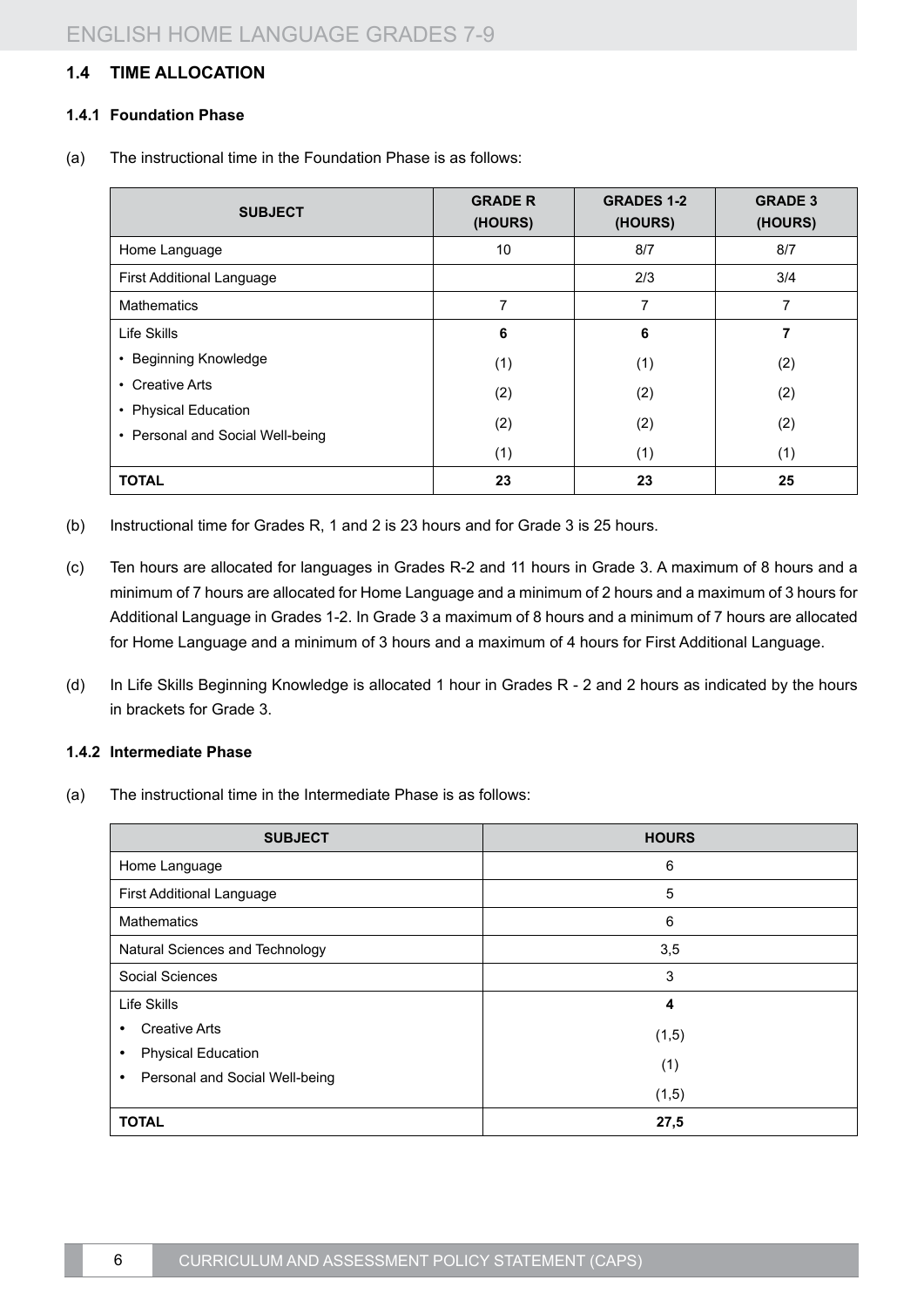#### **1.4.3 Senior Phase**

(a) The instructional time in the Senior Phase is as follows:

| <b>SUBJECT</b>                      | <b>HOURS</b>   |
|-------------------------------------|----------------|
| Home Language                       | 5              |
| <b>First Additional Language</b>    | 4              |
| <b>Mathematics</b>                  | 4,5            |
| <b>Natural Sciences</b>             | 3              |
| Social Sciences                     | 3              |
| Technology                          | 2              |
| <b>Economic Management Sciences</b> | 2              |
| Life Orientation                    | 2              |
| <b>Creative Arts</b>                | $\overline{2}$ |
| <b>TOTAL</b>                        | 27,5           |

### **1.4.4 Grades 10-12**

(a) The instructional time in Grades 10-12 is as follows:

| <b>SUBJECT</b>                                                                                                                                                                                                                                                                                                              | TIME ALLOCATION PER WEEK (HOURS) |
|-----------------------------------------------------------------------------------------------------------------------------------------------------------------------------------------------------------------------------------------------------------------------------------------------------------------------------|----------------------------------|
| Home Language                                                                                                                                                                                                                                                                                                               | 4.5                              |
| First Additional Language                                                                                                                                                                                                                                                                                                   | 4.5                              |
| <b>Mathematics</b>                                                                                                                                                                                                                                                                                                          | 4.5                              |
| Life Orientation                                                                                                                                                                                                                                                                                                            | 2                                |
| A minimum of any three subjects selected from Group B<br>Annexure B, Tables B1-B8 of the policy document, National policy<br>pertaining to the programme and promotion requirements of<br>the National Curriculum Statement Grades R-12, subject to the<br>provisos stipulated in paragraph 28 of the said policy document. | 12 (3x4h)                        |
| <b>TOTAL</b>                                                                                                                                                                                                                                                                                                                | 27,5                             |

The allocated time per week may be utilised only for the minimum required NCS subjects as specified above, and may not be used for any additional subjects added to the list of minimum subjects. Should a learner wish to offer additional subjects, additional time must be allocated for the offering of these subjects.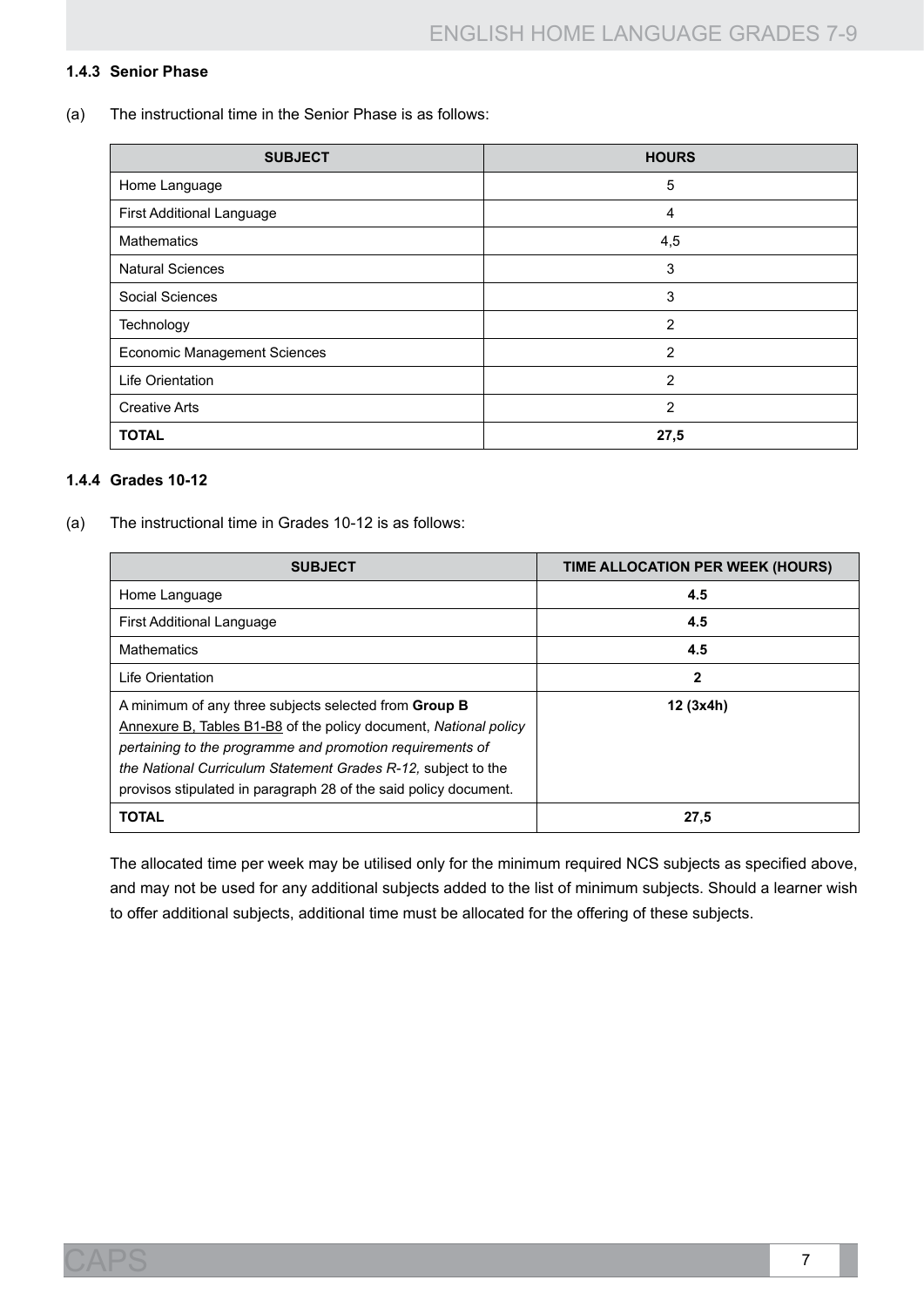## SECTION 2: INTRODUCING THE HOME LANGUAGE IN THE SENIOR PHASE

## **2.1 Languages in the National Curriculum and Assessment Policy Statement**

Language is a tool for thought and communication. It is also a cultural and aesthetic means commonly shared among a people to make better sense of the world they live in. Learning to use language effectively enables learners to acquire knowledge, to express their identity, feelings and ideas, to interact with others, and to manage their world. It also provides learners with a rich, powerful and deeply rooted set of images and ideas that can be used to make their world other than it is; better and clearer than it is. It is through language that cultural diversity and social relations are expressed and constructed, and it is through language that such constructions can be altered, broadened and refined.

#### **2.1.1 Language levels**

Language learning in the Senior Phase includes all the official languages in South Africa, namely, Afrikaans, English, isiNdebele, isiXhosa, isiZulu, Sepedi (Sesotho sa Leboa), Sesotho, Setswana, Siswati, Tshivenda, Xitsonga – as well as Non-official Languages. These languages can be offered at different language levels.

Home Language is the language first acquired by learners. However, many South African schools do not offer the home languages of some or all of the enrolled learners but rather have one or two languages offered at Home Language level. As a result, the labels Home Language and First Additional Language refer to the proficiency levels at which the language is offered and not the native (Home) or acquired (as in the additional languages) language. For the purposes of this policy, any reference to Home Language should be understood to refer to the level and not the language itself.

The **Home Language level** provides for language proficiency that reflects the basic interpersonal communication skills required in social situations and the cognitive academic skills essential for learning across the curriculum. Emphasis is placed on the teaching of the listening, speaking, reading and writing skills at this language level. This level also provides learners with a literary, aesthetic and imaginative ability that will provide them with the ability to recreate, imagine, and empower their understandings of the world they live in. However, the emphasis and the weighting for listening and speaking from Grades 7 onwards are lower than those of the reading and writing skills.

**The First Additional Language** refers to a language which is not a mother tongue but which is used for certain communicative functions in a society, that is, medium of learning and teaching in education. The curriculum provides strong support for those learners who will use their first additional language as a language of learning and teaching. By the end of Grade 9, these learners should be able to use their home language and first additional language effectively and with confidence for a variety of purposes, including learning.

In South Africa, many children use their additional language, mostly English, as the Language of Learning and Teaching (LoLT). This means that they must reach a high level of competence in English. They need to be able to read and write well in English.

The **First Additional Language level** assumes that learners do not necessarily have any knowledge of the language when they arrive at school. The focus in the first few years of school is on developing learners' ability to understand and speak the language – basic interpersonal communication skills. In Grades 2 and 3 learners start to build literacy on this oral foundation. They also apply the literacy skills they have already learned in their Home Language.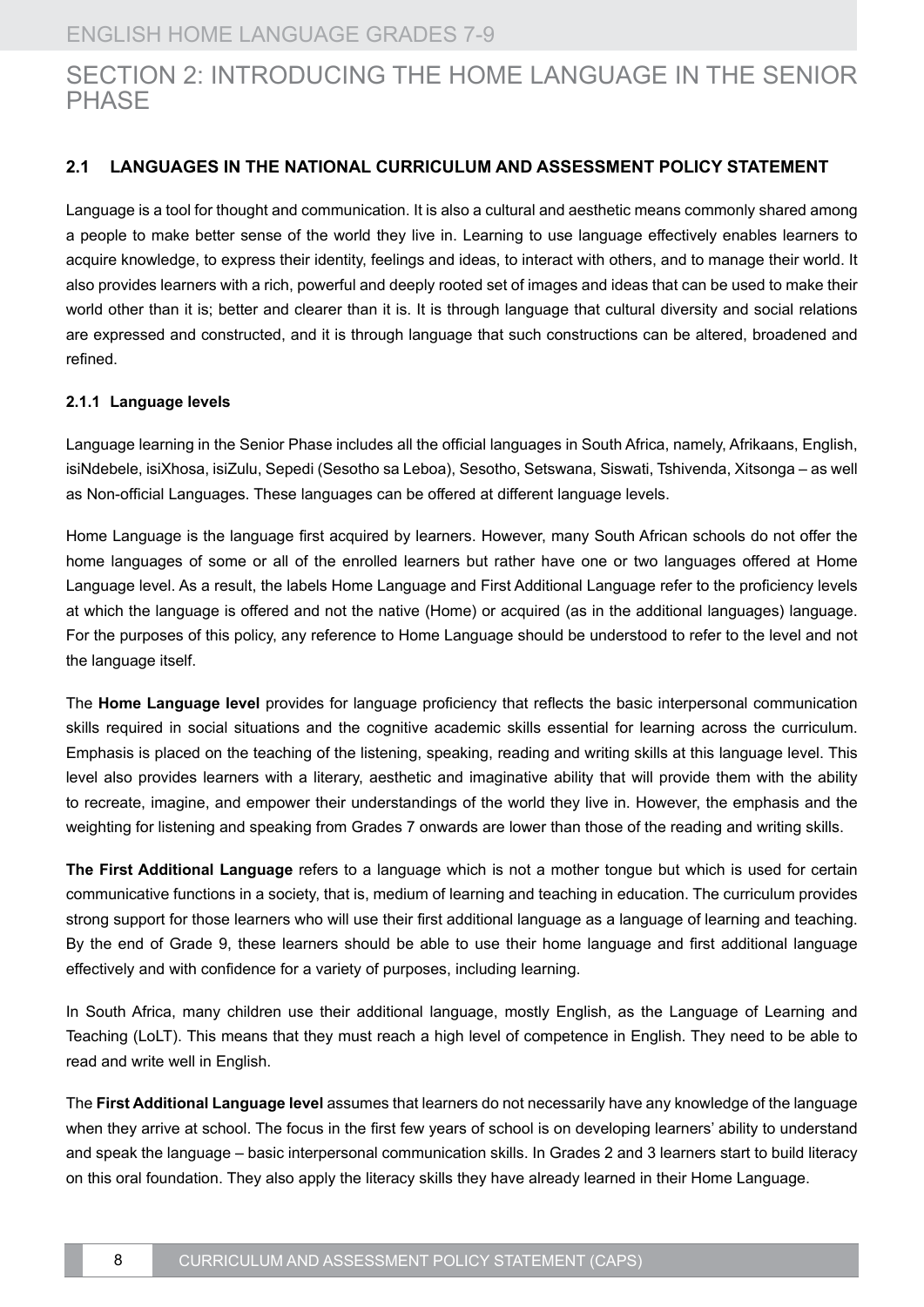## ENGLISH HOME LANGUAGE GRADES 7-9

In the Intermediate and Senior Phases, learners continue to strengthen their listening, speaking, reading and writing skills. At this stage the majority of children are learning through the medium of their First Additional Language, English, and should be getting more exposure to it. Greater emphasis is therefore placed on using the First Additional Language for the purposes of thinking and reasoning. This enables learners to develop their cognitive academic skills, which they need to study subjects like Natural Sciences, Mathematics, etc. in English. They also engage more with literary texts and begin to develop aesthetic and imaginative ability in their Additional Language.

By the time learners enter Senior Phase, they should be reasonably proficient in their First Additional Language with regard to both interpersonal and cognitive academic skills. However, the reality is that many learners still cannot communicate well in their Additional Language at this stage. The challenge in the Senior Phase, therefore, is to provide support for these learners at the same time as providing a curriculum that enables learners to meet the standards required in further grades. These standards must be such that learners can use their Additional Language at a high level of proficiency to prepare them for further or higher education or the world of work. It is therefore recommended that, where possible, learners in the Senior Phase be exposed to the same concepts in a two week cycle in both language levels.

#### **2.1.2 The language skills**

| Listening and Speaking              |
|-------------------------------------|
| Reading and Viewing                 |
| Writing and Presenting              |
| Language Structures and Conventions |

The Home Language curriculum is packaged according to the following skills:

### **2.1.3 Language Teaching Approaches**

The approaches to teaching language in these documents are text-based, communicative, integrated and process orientated.

The **text-based approach** and the **communicative approach** are both dependent on the continuous use and production of texts. The **text-based approach** explores how texts work. The purpose of a text-based approach is to enable learners to become competent, confident and critical readers, writers, viewers and designers of texts. It involves listening to, reading, viewing and analysing texts to understand how they are produced and what their effects are. Through this critical interaction, learners develop the ability to evaluate texts. The text-based approach also involves producing different kinds of texts for particular purposes and audiences. This approach is informed by an understanding of how texts are constructed.

A **communicative approach** suggests that when learning a language, a learner should have a great deal of exposure to the target language and many opportunities to practise or produce the language by communicating for social or practical purposes. Language learning should be carried over into the classroom where literacy skills of reading/ viewing and writing/presenting are learned by doing a great deal of reading and learning to write by doing much writing.

Language teaching happens in an integrated way, with the teacher modelling good practice, the learners practising the appropriate skills in groups before applying these skills on their own. The structure of each lesson should be one that engages the whole class before practising in groups and applying the new skill individually.

**The process approach** is used when learners produce oral and written texts. The learners engage in different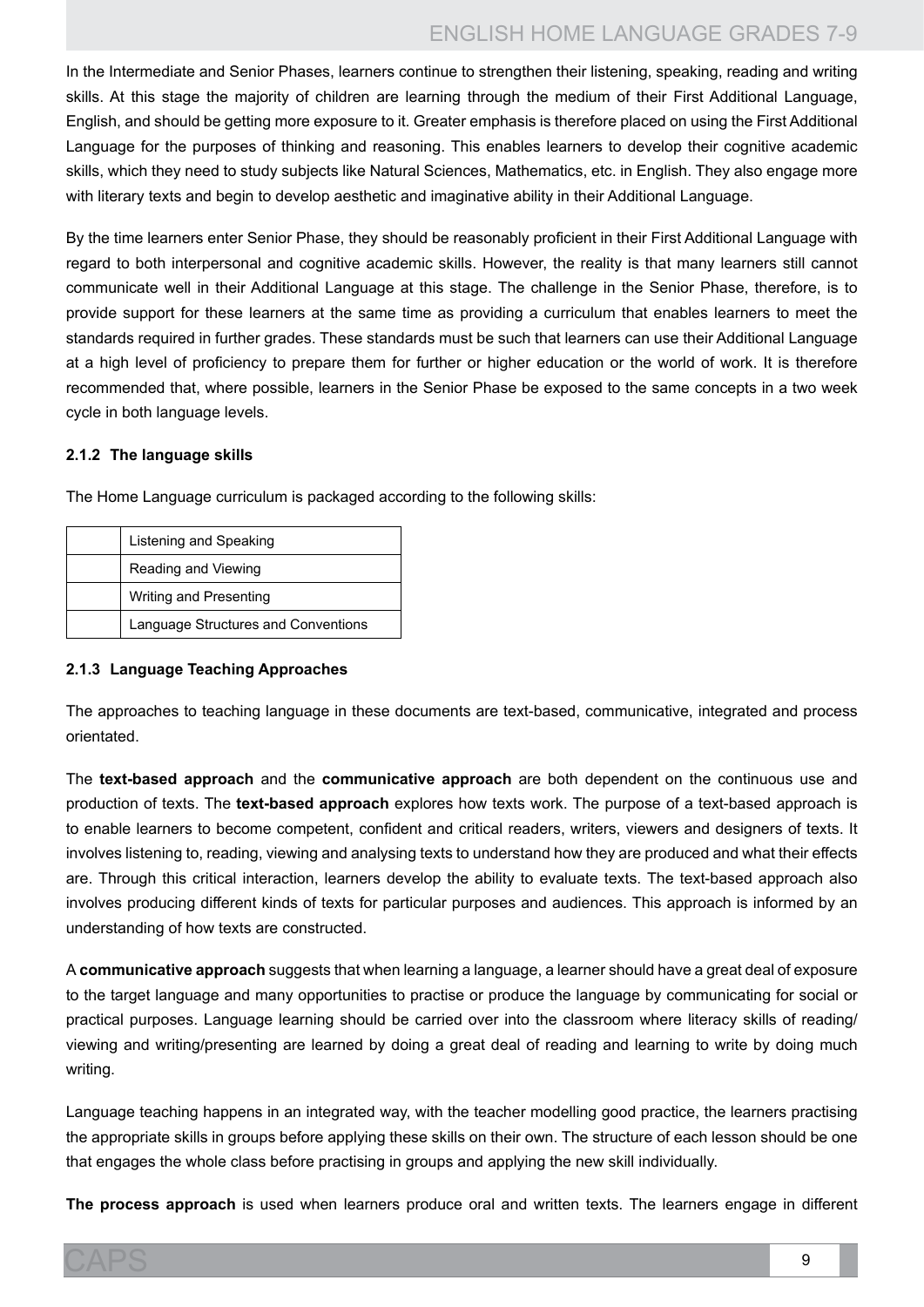## ENGLISH HOME LANGUAGE GRADES 7-9

stages of the listening, speaking, reading and writing processes. They must think of the audience and the purpose during these processes. This will enable them to communicate and express their thoughts in a natural way. For example, the teaching of writing does not focus on the product only but also focus on the process of writing. During process writing learners are taught how to generate ideas, to think about the purpose and audience, to write drafts, to edit their work and to present a written product that communicates their thoughts.

#### **Approaches to teaching literature**

The teaching of literature should focus on teaching for comprehension and will include the reading process strategies (pre-reading, reading and post/after reading). The main reason for reading literature in the classroom is to develop in learners a sensitivity to a special use of language that is more refined, literary, figurative, symbolic, and deeply meaningful than much of what else they may read. While most literary texts are forms of entertainment, amusement, or revelation, serious writers create novels, plays and poems because they have ideas, thoughts and issues; principles, ideologies and beliefs that they most want to share with or reveal to their prospective readers. Their imaginative use of language is an added method of revealing, reinforcing, and highlighting their ideas.

The teaching of literature is never easy, but it is impossible without the personal, thoughtful and honest interpretations and comments from the learners themselves. Unless they learn how to understand a literary text on their own, they will not have learned much. Teachers often need to restrain their own interpretations and ideas of literary texts, and allow as much learner participation as is reasonable. Interpretation is not about right or wrong. It is about searching for what is meaningful to the reader.

The best ways to approach the teaching of literature would involve some or all of the following.

- Make every attempt to read as much of the text in class as possible without breaking for any other activity. This should not take more than two weeks. It is essential that learners have a clear idea of what is going on at the most basic level of the text. Spending too long on reading a text is deleterious to a clear understanding of narrative line and plot. Some classes can read texts without such support. That is to be encouraged. Poetry should be taught, not poems. Read as many as possible in class, and ensure that learners write poems as well.
- Literary interpretation is essentially a university level activity, and learners in this phase do not have to learn this advanced level of interpretation. However, the purpose of teaching literary texts is to show learners how their home language can be used with subtlety, intelligence, imagination and flair. This means a close look at how text is being created, manipulated, and re-arranged to clarify and emphasise what is being expressed. Such work might involve examining the presence or absence of imagery; what kind of imagery is being selected by the writer and why; sentence structures and paragraphing, or the layout of poems; choice of words, continuing motifs through the text; the use of symbol, sound and colour where appropriate. Most of this work should be text based, but line by line analysis of any text is destructive to its subtlety.
- Creative writing should be closely attached to the study of any literary text. Writing activities that demand a close understanding of the text being read can prove very helpful in reaching more creative levels of appreciation on the part of the learners. Class discussions can be fruitful as long as everyone is involved. But class discussions that lead to written work activities serve a clearer purpose and benefit both.
- Finally, it is important to point out that Literature is not about right answers. A whole text means something, not just bits and pieces of it; a good reading of a text incorporates the whole text in interpretative, creative, personal, and exploratory practices.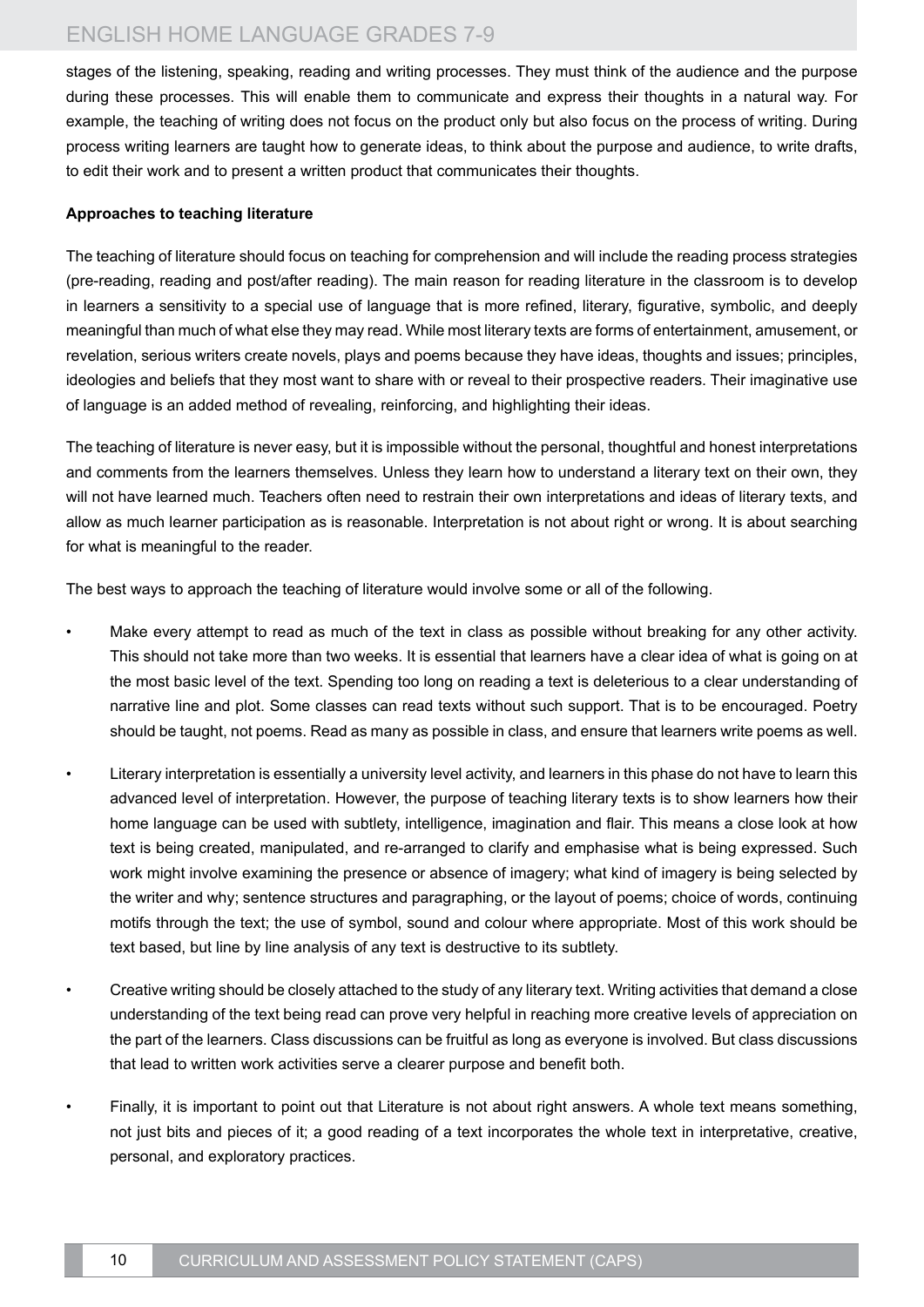The other approaches to literature which can be integrated with teaching for comprehension and for understanding the key features of literature are the **chronological, the author, the theme and the genre approaches**. These approaches can be combined.

In the **chronological approach** learners can research and combine the literature period with the historical events for the same timeframe.

In the **author approach,** learners can participate in a broad and deep study of an author especially in poetry and can link his/her poems with a particular historical period.

In the **theme approach** learners can look at themes such as justice, success, love, etc. across a number of poems or across different genres and relate them to events in real life situations. They can make judgments about the character's actions and comment on the theme.

Regarding the **genre approach,** learners can classify, compare and contrast different types of literary genre, e.g., the difference between the plots in a novel/ short story/drama/folklore.

#### **Approaches to teaching language usage**

The teaching of language structure should focus on how language is used and what can be done with language, i.e. how to make meaning, how to attend to problems and interests, influence friends and colleagues, and how to create a rich social life. The teaching of language structures should be a means to getting things done.

The teaching of language structures/ grammatical structures should therefore be text-based, communicative and integrated.

The following principles should be taken into consideration when teaching language structures:

- Grammar should be taught for constructing texts in their context of use it is concerned, in other words, with real language.
- The application of grammar should not be restricted to the analysis of isolated sentences it should explain the way in which sentences are structured to construct whole texts such as stories, essays, letters, reports which learners learn to read and write in school.
- Use of authentic materials such as dialogues, interviews, must be encouraged
- Link the language structure with functional uses of language in different social settings, e.g. expressing one's thoughts or feelings; introducing people; talking about or reporting things, actions, events or people in the environment, in the past or in the future; making requests; making suggestions; offering food or drinks and accepting or declining politely; giving and responding to instructions; comparing or contrasting things.
- Use classroom activities that relate language forms with functions, e.g. the past tense with a narrative essay and report writing; the subjunctive mood with a reflective essay.
- Focus on meaningful tasks. Acquiring the grammatical rules of the language does not necessarily enable the learner to use the language in a coherent and meaningful way. What interests us then concerns the structure and function beyond the sentence level, i.e. the way in which people use either spoken language (discourse) or written language (text) in coherent and meaningful ways.

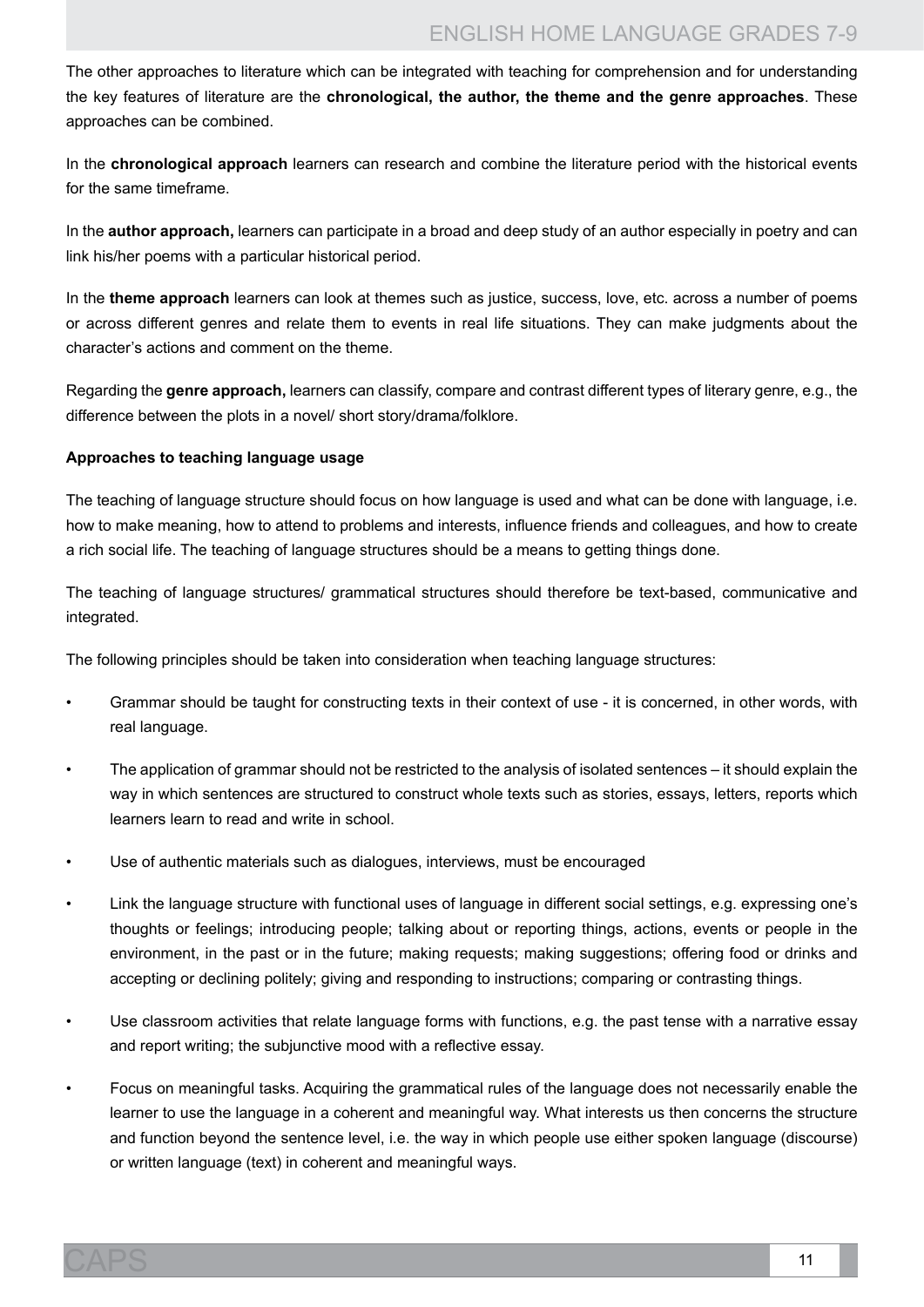## **2.2 Time allocation for the Home Language**

The teaching time for the Home Language and the First Additional Language is 5 and 4 hours respectively per week as per policy prescription. However, in the Senior Phase, it is recommended that 5 hours be allocated to the language of learning and teaching and 4 hours to another compulsory language. Schools that are using First Additional Language as a language of learning and teaching, should therefore allocate 5 hours for that language.

All language content is taught within a two-week cycle (10 (8) hours). **Teachers do not have to stick rigidly to this cycle but must ensure that the language skills, especially reading and writing are practised.** The time allocation for the different language skills in Grade 7-9 is 36 weeks. Four weeks are for examination purposes – two weeks for June examination and another two weeks for December examination.

Timetabling should make provision for continuous double periods per week. In a two-week cycle the following time allocation for the different language skills is suggested.

#### **Recommended time for the Language of Learning and Teaching**

| <b>Skills</b>                | Time Allocation per Two-week Cycle (Hours)                               |                                                                                                                                                                                                                                                                                                                                                                    |         |
|------------------------------|--------------------------------------------------------------------------|--------------------------------------------------------------------------------------------------------------------------------------------------------------------------------------------------------------------------------------------------------------------------------------------------------------------------------------------------------------------|---------|
|                              | Grade 7                                                                  | Grade 8                                                                                                                                                                                                                                                                                                                                                            | Grade 9 |
| *Listening & speaking (Oral) | 2 hours                                                                  |                                                                                                                                                                                                                                                                                                                                                                    |         |
| *Reading and Viewing         | 3 hours 30 min                                                           |                                                                                                                                                                                                                                                                                                                                                                    |         |
|                              | (1 hour 45 mins for comprehension and 1 hour 45 mins for literary texts) |                                                                                                                                                                                                                                                                                                                                                                    |         |
| *Writing & Presenting        | 3 hours 30 min                                                           |                                                                                                                                                                                                                                                                                                                                                                    |         |
| Language Structures and      |                                                                          | 1 hour                                                                                                                                                                                                                                                                                                                                                             |         |
| Conventions                  |                                                                          | *Language Structures and Conventions and their usage are integrated within the time<br>allocation of the four language skills. There is also time allocated for formal practice.<br>Thinking and reasoning skills are incorporated into the skills and strategies required for<br>Listening and Speaking, for Reading and Viewing, and for Writing and Presenting. |         |

#### **Recommended time for another compulsory language**

| <b>Skills</b>                | Time Allocation per Two-week Cycle (Hours)                               |                                                                                                                                                                                                                                                                                                                                                                    |         |
|------------------------------|--------------------------------------------------------------------------|--------------------------------------------------------------------------------------------------------------------------------------------------------------------------------------------------------------------------------------------------------------------------------------------------------------------------------------------------------------------|---------|
|                              | Grade 7                                                                  | Grade 8                                                                                                                                                                                                                                                                                                                                                            | Grade 9 |
| *Listening & speaking (Oral) | 2 hours                                                                  |                                                                                                                                                                                                                                                                                                                                                                    |         |
| *Reading and Viewing         | 3 hours                                                                  |                                                                                                                                                                                                                                                                                                                                                                    |         |
|                              | (1 hour 30 mins for comprehension and 1 hour 30 mins for literary texts) |                                                                                                                                                                                                                                                                                                                                                                    |         |
| *Writing & Presenting        | 2 hours                                                                  |                                                                                                                                                                                                                                                                                                                                                                    |         |
| Language Structures and      |                                                                          | 1 hour                                                                                                                                                                                                                                                                                                                                                             |         |
| Conventions                  |                                                                          | *Language Structures and Conventions and their usage are integrated within the time<br>allocation of the four language skills. There is also time allocated for formal practice.<br>Thinking and reasoning skills are incorporated into the skills and strategies required for<br>Listening and Speaking, for Reading and Viewing, and for Writing and Presenting. |         |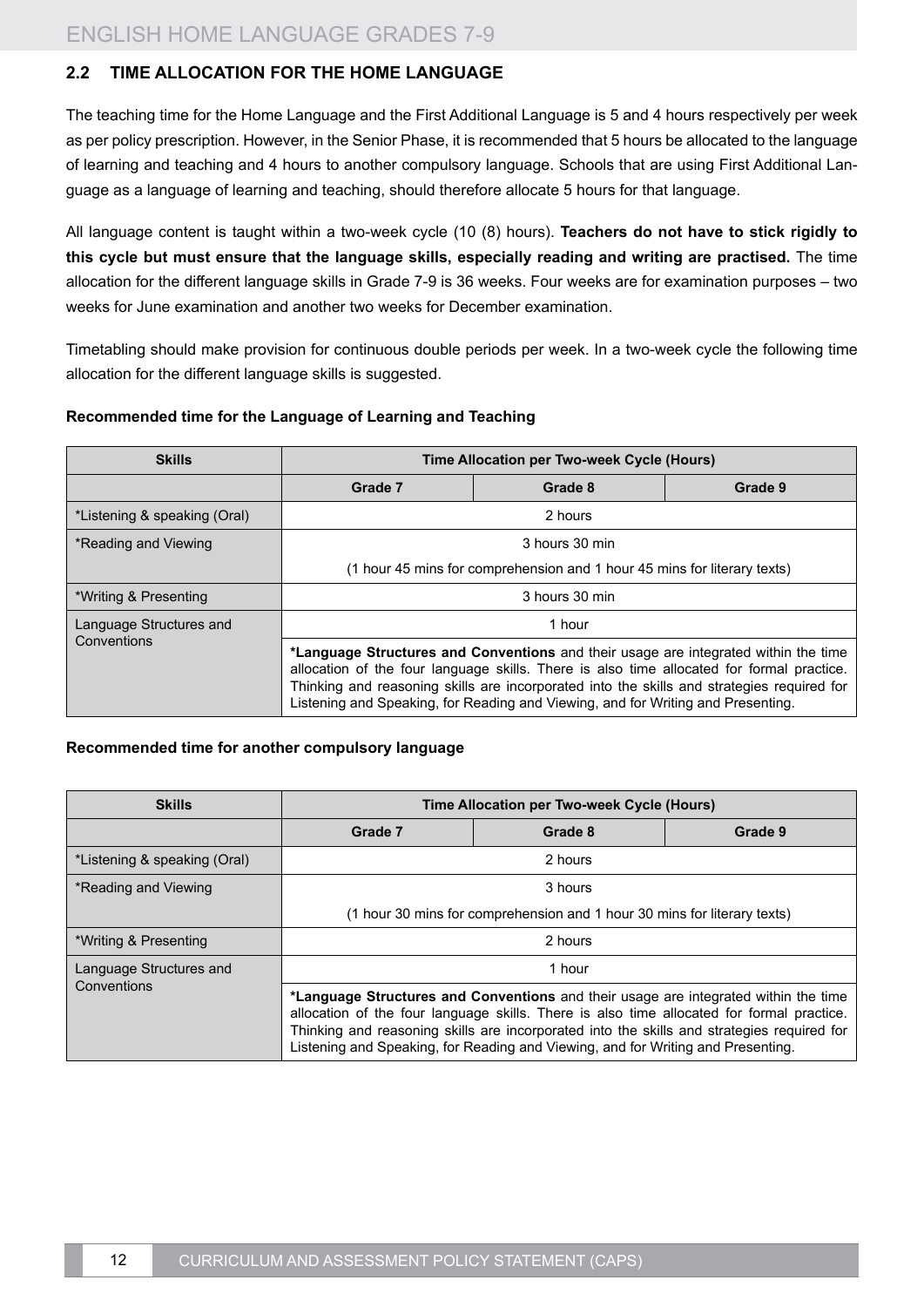## **2.3 Learning and Teaching Support Materials**

Learners should have the following for Home Language study in Grades  $7 - 9$ :

| GRADES $7 - 9$                                                     |            |  |
|--------------------------------------------------------------------|------------|--|
| <b>Core materials</b>                                              |            |  |
| Prescribed language textbook - Teacher Guide and Learner Book<br>N |            |  |
| Novel                                                              | $\sim$     |  |
| Short stories                                                      | $\sqrt{ }$ |  |
| Folklore                                                           |            |  |
| Drama                                                              |            |  |
| Poetry                                                             | $\sqrt{ }$ |  |
| Dictionary                                                         |            |  |
| <b>Media materials</b>                                             |            |  |
| Newspapers<br>$\sqrt{ }$                                           |            |  |
| Magazines                                                          |            |  |
| Radio talks/dramas                                                 |            |  |
| Television shows / dramas / documentaries                          |            |  |

Home Language teachers should have:

- a) A Curriculum and Assessment Policy Statement
- b) Language in Education Policy
- c) The prescribed language textbook used by learners and other textbooks for resource purposes in addition to the prescribed one
- d) Dictionary (monolingual, bilingual, multilingual, thesaurus)
- e) Prescribed literature genres
- f) A variety of media materials: newspapers, magazines, brochures, flyers, etc.
- g) Access to audio/visual aids to be used in the classroom
- h) Other media resources (a variety of newspapers, magazines and brochures

#### **Classroom resources**

- a) A range of texts to accommodate different reading levels, e.g. a selection of readers with sufficient copies of texts at each level for the class.
- b) A variety of media materials: newspapers, magazines, brochures, flyers, advertisements, posters, notices, etc.
- c) Audio/visual aids

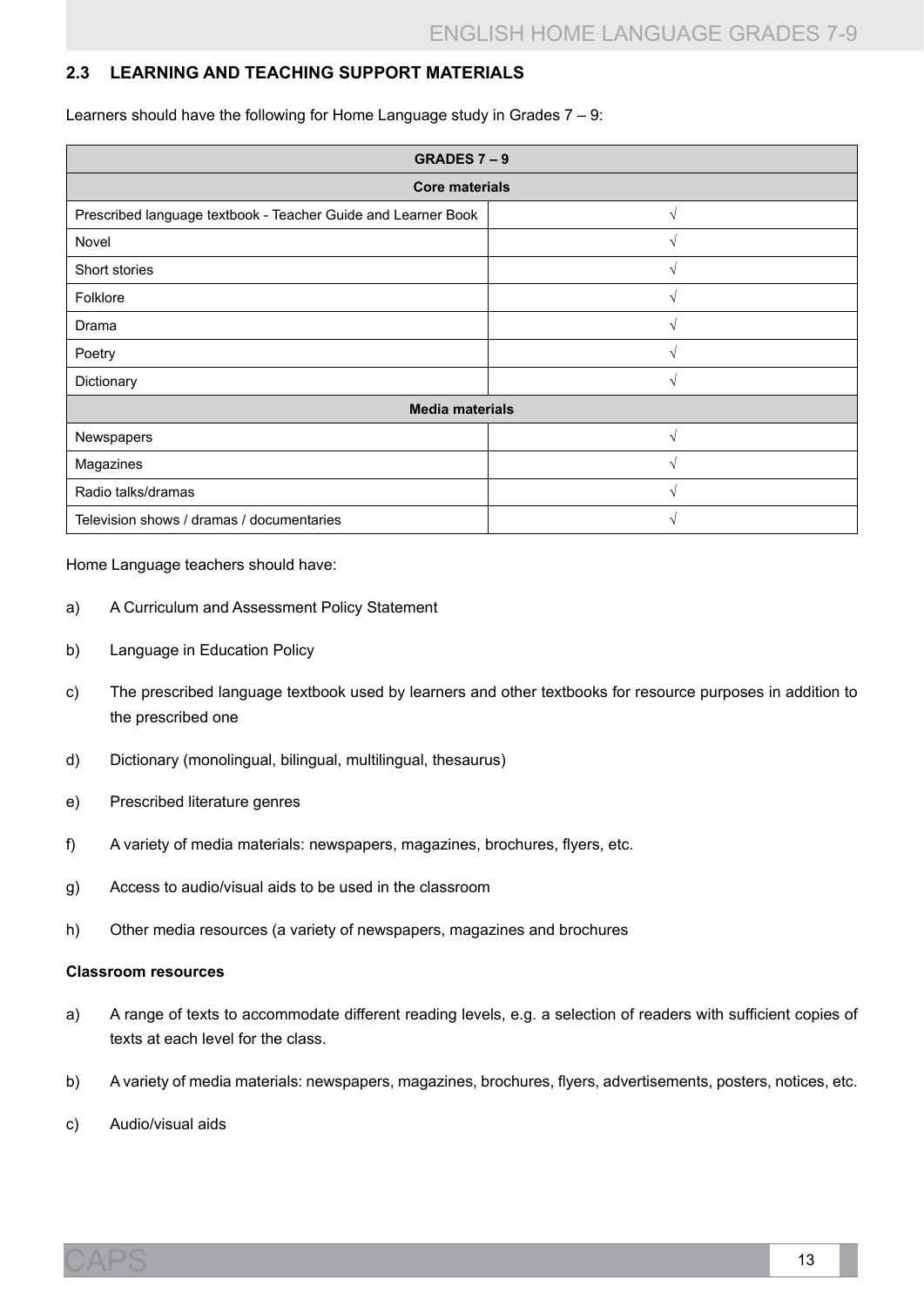## SECTION 3: CONTENT AND TEACHING PLANS FOR LANGUAGE SKILLS

## **3.1 Overview of language skills – processes and strategies, text type and length**

### **3.1.1 Listening and Speaking**

**Listening and Speaking** are central to learning in all subjects. Through effective listening and speaking, learners collect and synthesise information, construct knowledge, solve problems, and express ideas and opinions. Critical listening skills enable learners to recognise values and attitudes embedded in texts and to challenge biased and manipulative language. Listening and speaking are different but co-dependent skills. Both are continually present informally in the classroom as learners receive and discuss information. Formal listening and speaking of special forms, e.g. debate, need focused instruction. Formal and informal listening and speaking are integrated with reading, writing and language practice, while speaking may give written text an oral form (e.g. reading aloud).

#### **Listening process and strategies**

Listening instruction will usually involve working through elements of the listening process. This is a three-phase activity which models independent listening strategies for decoding and understanding speech and other audio forms. Not every step of the process will be used on every occasion. For example, if learners are listening to a recorded explanation they will need to do a **pre-listening** activity which alerts them to the need for focused listening and helps them make associations with their own experience. **Listening** activities would help them recall details and evaluate the message. **Post-listening** might involve learners in responding to what they have heard through discussion.

Listening comprehension exercises and assessment give an opportunity to teach learners how to listen.

**Pre-listening** introduces learners to the listening situation. It allows them to activate their previous knowledge of the topic, and prepare for listening.

- Stimulate /activate background knowledge before listening
- Predict what text may be about from title
- Deal with any key vocabulary that learners may not be familiar with
- Set a pre-listening question to focus learners' attention
- Prepare learners physically with, for example, pencil and pad for note taking

**During listening** – questioning, recognising, matching, note-taking, interpreting: Learners:

- Analyse:
	- the message,
	- the speaker, and
	- the speakers' evidence.
	- Make mental connections.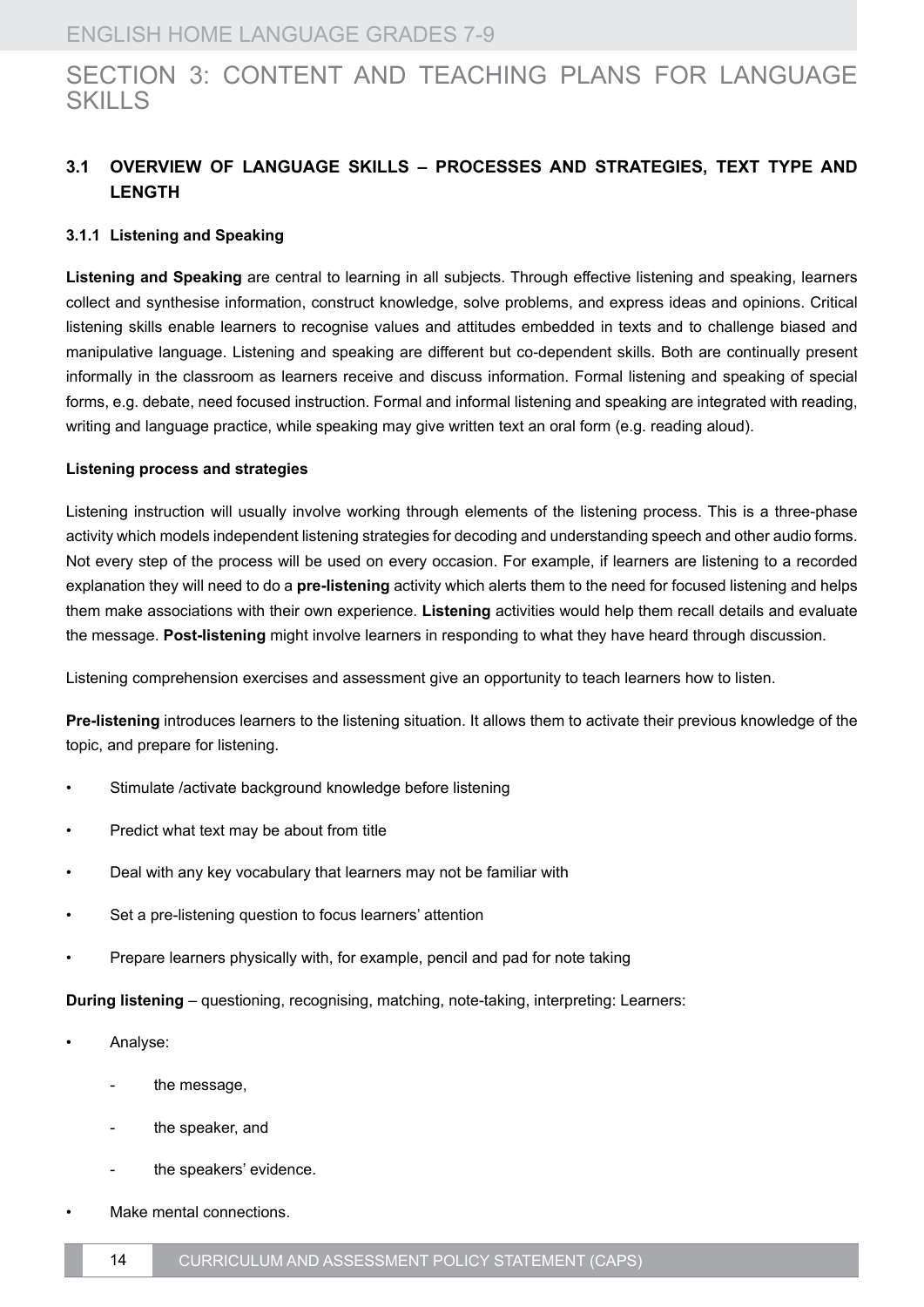- Find meaning.
- Ask questions.
- Make inferences and confirm predictions.
- Reflect and evaluate.

**Post-listening** follows up on the listening experience. Learners

- Ask questions
- Talk about what the speaker said
- Review notes
- Summarise the presentation orally
- Transfer information from oral to written mode, e.g. use information to label a diagram
- Analyse and evaluate critically what they have heard
- Synthesise new information with prior knowledge
- Draw conclusions; evaluate; give own opinion; respond critically

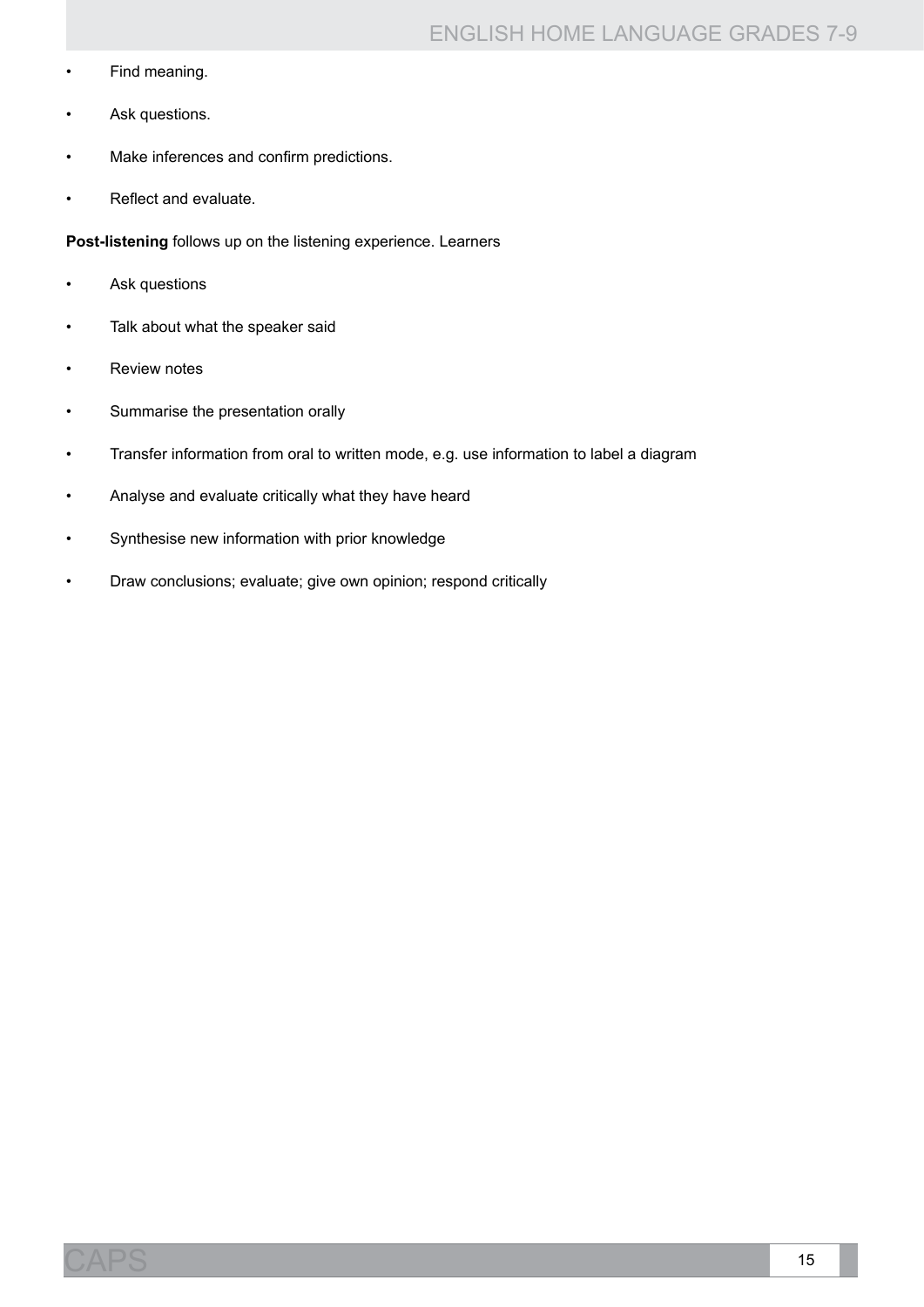| DIFFERENT KINDS OF LISTENING                             |                                                                                                                                                                                                                                                                                                                                                                                                                                                                                                                                                                                                                                                                                                                                                                                           |  |
|----------------------------------------------------------|-------------------------------------------------------------------------------------------------------------------------------------------------------------------------------------------------------------------------------------------------------------------------------------------------------------------------------------------------------------------------------------------------------------------------------------------------------------------------------------------------------------------------------------------------------------------------------------------------------------------------------------------------------------------------------------------------------------------------------------------------------------------------------------------|--|
| <b>Listening for specific</b><br>information             | Listening, rather than merely hearing, remains key to any intelligent response to the world<br>around us. In a world in which technology has created endless supplies of sounds, voices,<br>music, and talking, learning to listen only to what may be significant or useful becomes crucial.<br>Most of what is listed below will not be unfamiliar to learners in this phase, and teachers need<br>to work only with such processes as they feel their class is still in need of.                                                                                                                                                                                                                                                                                                       |  |
|                                                          | • Stimulate /activate background information before listening                                                                                                                                                                                                                                                                                                                                                                                                                                                                                                                                                                                                                                                                                                                             |  |
|                                                          | • Ascertain speaker's purpose                                                                                                                                                                                                                                                                                                                                                                                                                                                                                                                                                                                                                                                                                                                                                             |  |
|                                                          | • Give complete attention to listening task and demonstrate interest                                                                                                                                                                                                                                                                                                                                                                                                                                                                                                                                                                                                                                                                                                                      |  |
|                                                          | • Search for meaning                                                                                                                                                                                                                                                                                                                                                                                                                                                                                                                                                                                                                                                                                                                                                                      |  |
|                                                          | • Check understanding of message by making connections, making and confirming<br>predictions, making inferences, evaluating and reflecting                                                                                                                                                                                                                                                                                                                                                                                                                                                                                                                                                                                                                                                |  |
|                                                          | • Make meaningful notes outlining, mapping, categorizing, summarising, making checklists,<br>paraphrasing, retelling, explaining                                                                                                                                                                                                                                                                                                                                                                                                                                                                                                                                                                                                                                                          |  |
|                                                          | • Distinguish message from speaker                                                                                                                                                                                                                                                                                                                                                                                                                                                                                                                                                                                                                                                                                                                                                        |  |
|                                                          | • Consider the relationship between context and choice of words and form                                                                                                                                                                                                                                                                                                                                                                                                                                                                                                                                                                                                                                                                                                                  |  |
|                                                          | • Identify, interpret and evaluate messages                                                                                                                                                                                                                                                                                                                                                                                                                                                                                                                                                                                                                                                                                                                                               |  |
|                                                          | • Understand instructions, tracing directions on a map and follow procedures                                                                                                                                                                                                                                                                                                                                                                                                                                                                                                                                                                                                                                                                                                              |  |
|                                                          | • Noting the main and supporting ideas                                                                                                                                                                                                                                                                                                                                                                                                                                                                                                                                                                                                                                                                                                                                                    |  |
|                                                          | • Process information by: comparing, obeying instructions, filling in gaps, detecting<br>differences, ticking of items, transferring information, sequencing, matching, interpreting<br>meaning                                                                                                                                                                                                                                                                                                                                                                                                                                                                                                                                                                                           |  |
|                                                          | • Follow up on presentation by: answering questions, reviewing notes, categorizing ideas,<br>summarising, clarifying, reflecting, speaking or writing                                                                                                                                                                                                                                                                                                                                                                                                                                                                                                                                                                                                                                     |  |
| <b>Listening comprehension</b>                           | • Re-tell the story                                                                                                                                                                                                                                                                                                                                                                                                                                                                                                                                                                                                                                                                                                                                                                       |  |
| and speaking                                             | • Recall specific detail in a text                                                                                                                                                                                                                                                                                                                                                                                                                                                                                                                                                                                                                                                                                                                                                        |  |
|                                                          | • Reflect on values and messages in a text                                                                                                                                                                                                                                                                                                                                                                                                                                                                                                                                                                                                                                                                                                                                                |  |
|                                                          | • Reflect on stereotyping and other biases                                                                                                                                                                                                                                                                                                                                                                                                                                                                                                                                                                                                                                                                                                                                                |  |
|                                                          | • Discuss character, plot and setting                                                                                                                                                                                                                                                                                                                                                                                                                                                                                                                                                                                                                                                                                                                                                     |  |
|                                                          | • Express opinions                                                                                                                                                                                                                                                                                                                                                                                                                                                                                                                                                                                                                                                                                                                                                                        |  |
|                                                          | • Clarifying questions                                                                                                                                                                                                                                                                                                                                                                                                                                                                                                                                                                                                                                                                                                                                                                    |  |
|                                                          |                                                                                                                                                                                                                                                                                                                                                                                                                                                                                                                                                                                                                                                                                                                                                                                           |  |
| <b>Listening for critical</b><br>analysis and evaluation | Most of the processes listed below are helpful in the study of literary texts, of advertisements<br>and political documents. After a listening activity, teachers usually provide opportunities for<br>discussion, but it is also useful to turn these activities into writing. A brief extract from a film<br>sound track, for example, can be used to begin a narrative composition ("What exactly do you<br>hear? Make sense of it."). The selection of a number of 'emotive' words from a speech, or from<br>a reading of a poem can be incorporated into a piece of writing appropriate to the context.<br>Incorporate the words into a statement of contradiction to what has been said in the speech;<br>or use the words in poem so that the understanding of the words is clear. |  |
|                                                          | • Identify and interpret persuasive, emotive and manipulative language, bias, prejudice and<br>stereotyping                                                                                                                                                                                                                                                                                                                                                                                                                                                                                                                                                                                                                                                                               |  |
|                                                          | • Distinguish between facts and opinions                                                                                                                                                                                                                                                                                                                                                                                                                                                                                                                                                                                                                                                                                                                                                  |  |
|                                                          | • Show awareness of and interpret tone, pace and language use                                                                                                                                                                                                                                                                                                                                                                                                                                                                                                                                                                                                                                                                                                                             |  |
|                                                          | • Respond to style, tone and register and evaluate correctly                                                                                                                                                                                                                                                                                                                                                                                                                                                                                                                                                                                                                                                                                                                              |  |
|                                                          | • Understand the logical sequence of information                                                                                                                                                                                                                                                                                                                                                                                                                                                                                                                                                                                                                                                                                                                                          |  |
|                                                          | • Make judgments and provide evidence                                                                                                                                                                                                                                                                                                                                                                                                                                                                                                                                                                                                                                                                                                                                                     |  |
|                                                          | • Make assumptions and predict consequences                                                                                                                                                                                                                                                                                                                                                                                                                                                                                                                                                                                                                                                                                                                                               |  |
|                                                          | • Respond to language use, word choice, format and pronunciation                                                                                                                                                                                                                                                                                                                                                                                                                                                                                                                                                                                                                                                                                                                          |  |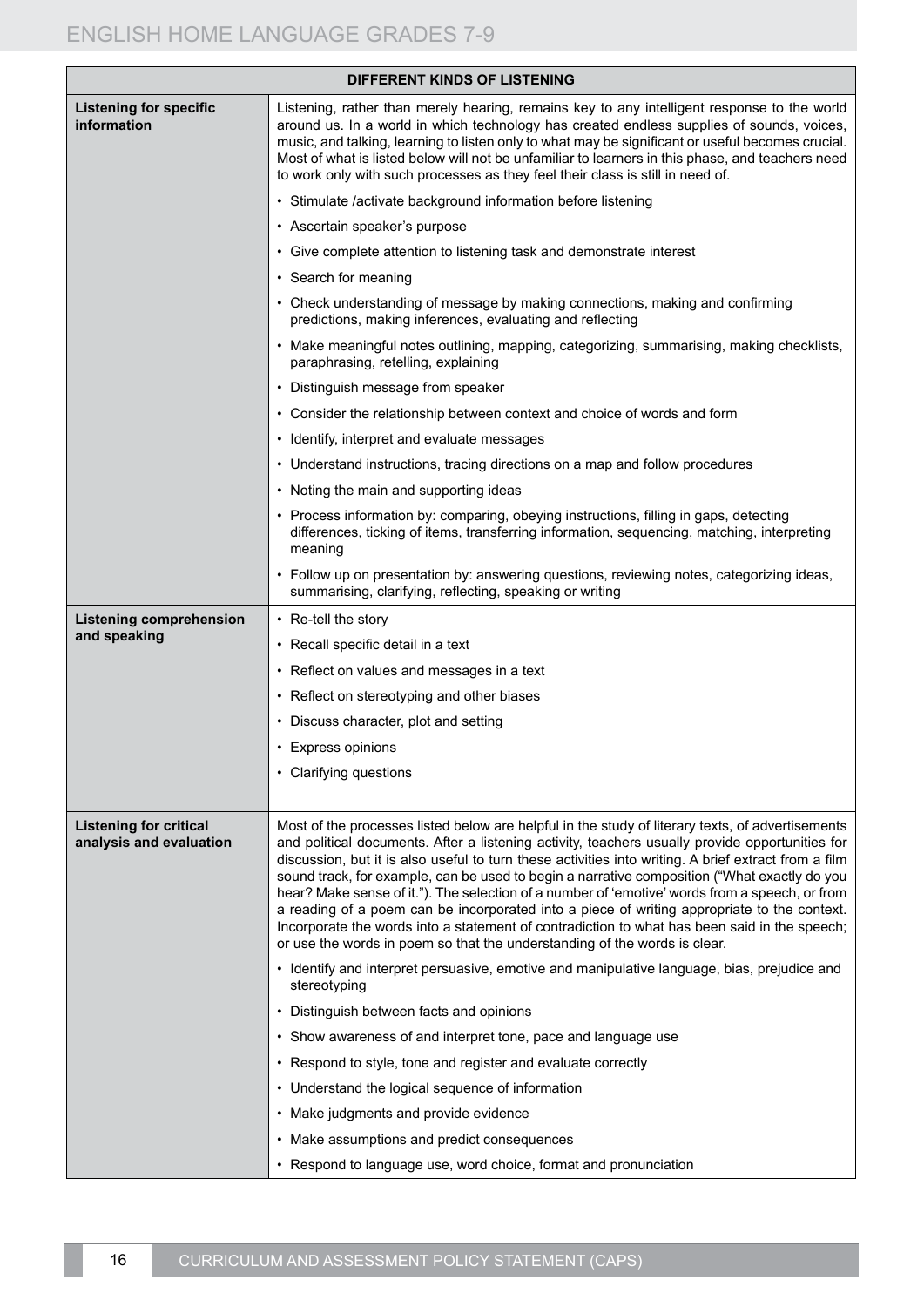| DIFFERENT KINDS OF LISTENING                  |                                                                                                                                                                                                                                   |  |
|-----------------------------------------------|-----------------------------------------------------------------------------------------------------------------------------------------------------------------------------------------------------------------------------------|--|
| Listening for appreciation<br>and interaction | These listening activities are best practised in debates, small group discussions and any<br>other structured discussion. Watching clips from films can also be helpful in analysing such<br>characteristics as are listed below. |  |
|                                               | • Respond in communication situations                                                                                                                                                                                             |  |
|                                               | • Use turn-taking conventions in conversations                                                                                                                                                                                    |  |
|                                               | • Defend a position                                                                                                                                                                                                               |  |
|                                               | • Ask questions to sustain communication                                                                                                                                                                                          |  |
|                                               | • Respond to language, gestures, eye contact and body language                                                                                                                                                                    |  |
|                                               | • Show understanding of the relationship between language and culture by showing respect<br>for cultural conventions                                                                                                              |  |
|                                               | • Respond to the aesthetic qualities of oral text, e.g. rhythm, pace, sound effects, imagery                                                                                                                                      |  |

#### **Length of texts to be used for listening comprehension**

| <b>TASK</b>                                                                                                              | <b>GRADE 7</b>         | <b>GRADE 8</b>         | <b>GRADE 9</b>          |
|--------------------------------------------------------------------------------------------------------------------------|------------------------|------------------------|-------------------------|
| Longer listening<br>comprehension texts e.g.<br>story, interviews, plays,<br>news reports                                | 150-200 / up to 5 mins | 200-250 / up to 5 mins | 250-300 / up to 5 mins  |
| <b>Shorter listening</b><br>comprehension texts<br>e.g. announcements,<br>information texts.<br>instructions, directions | 60-70 words / 1-2 mins | 70-80 words / 1-2 mins | 80-100 words / 1-2 mins |
| Reading comprehension/<br>intensive reading texts                                                                        | 150-200 words          | 200-250 words          | 250-300 words           |

#### **Speaking**

In the Senior Phase learners should be taught or groomed to talk with ease and accurately as this is one of the most valuable assets for their lives, both personal and professional. Creating this self-confidence is more important than any specific technique or trick of public speaking. Learners need to know that when they speak there will be no mockery or ridicule, and they must be assured of the teacher's full support and encouragement at all times.

Learners in the Senior Phase should be taught most basic techniques of giving a good speech. A degree of tolerance might be shown to learners in view of the demands which oral interaction makes on them.

#### **The speaking process and strategies**

The teaching of speaking should include knowledge of the process and communication strategies (retracing, rephrasing, substitution, demonstration, gesture, mime, sounds and appeal for assistance).The teaching of speaking process consists of the following stages:

- Planning researching and organising
- Practising and presenting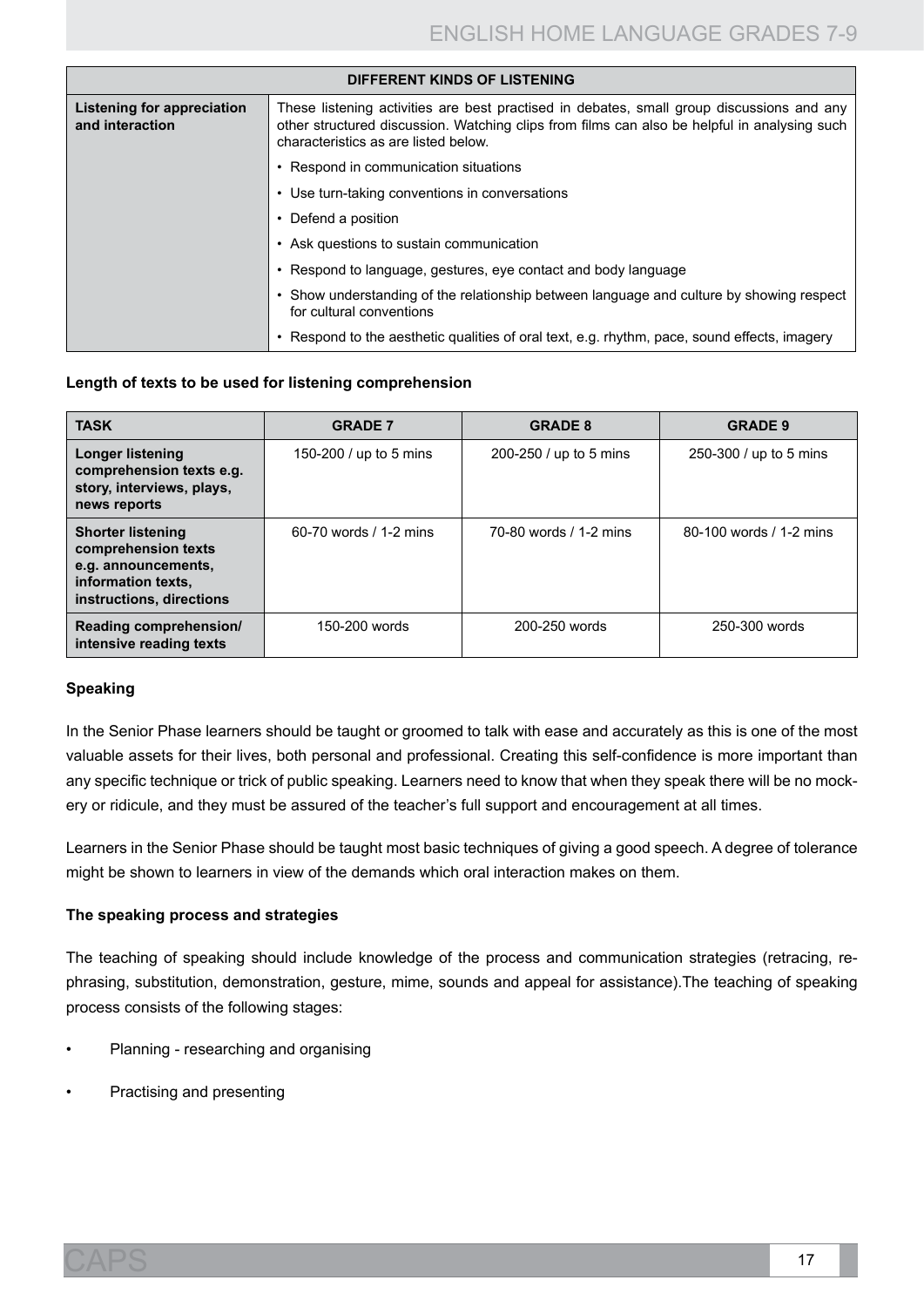#### **Planning - researching and organising**

Learners must be able to demonstrate planning, researching and organising skills for oral presentation by:

- Using appropriate register, style and voice according to audience, purpose, context and theme
- Using appropriate language (choice of words) by
	- Using action verbs, a variety of adjectives and adverbs to give a specific impression, details and a vivid description when speaking, for example, a speech, storytelling, debate
	- Using knowledge of synonyms and antonyms, homophones, homonyms and one word for a phrase
	- Using borrowed, inherited and new words
	- Using figurative language (figures of speech, idioms, proverbs), tone, mood or humour
	- Using abbreviations
	- Using roots, prefixes and suffixes
	- Using gender, plurals and diminutives
	- Using comparative and superlative degrees of adjectives and adverbs
- Demonstrating critical language awareness by:
	- Giving facts and expressing opinions
	- Expressing denotative and connotative meaning, implied meaning
	- Expressing values, attitudes, bias, stereotypes, emotive, persuasive and manipulative language e.g. in a persuasive speech
- The use of resources and reference material such as dictionaries and thesauruses to select effective and precise vocabulary and deliver presentations making use of notes and props, audio and/or visual aids and graphs to enhance the appeal and accuracy of presentations.

#### **Practising and presenting**

Learners must be able to practise and demonstrate oral presentation skills by:

- Speaking directly to the audience
- Referring to relevant sources that have been consulted
- Including a range of facts and examples according to task requirements
- Using effective introduction and conclusion (e.g. by using literary quotations, references to authoritative sources, anecdotes)
- Developing ideas and arguments content is original, creative, coherent, shows logical development and arrangement of facts, examples and ideas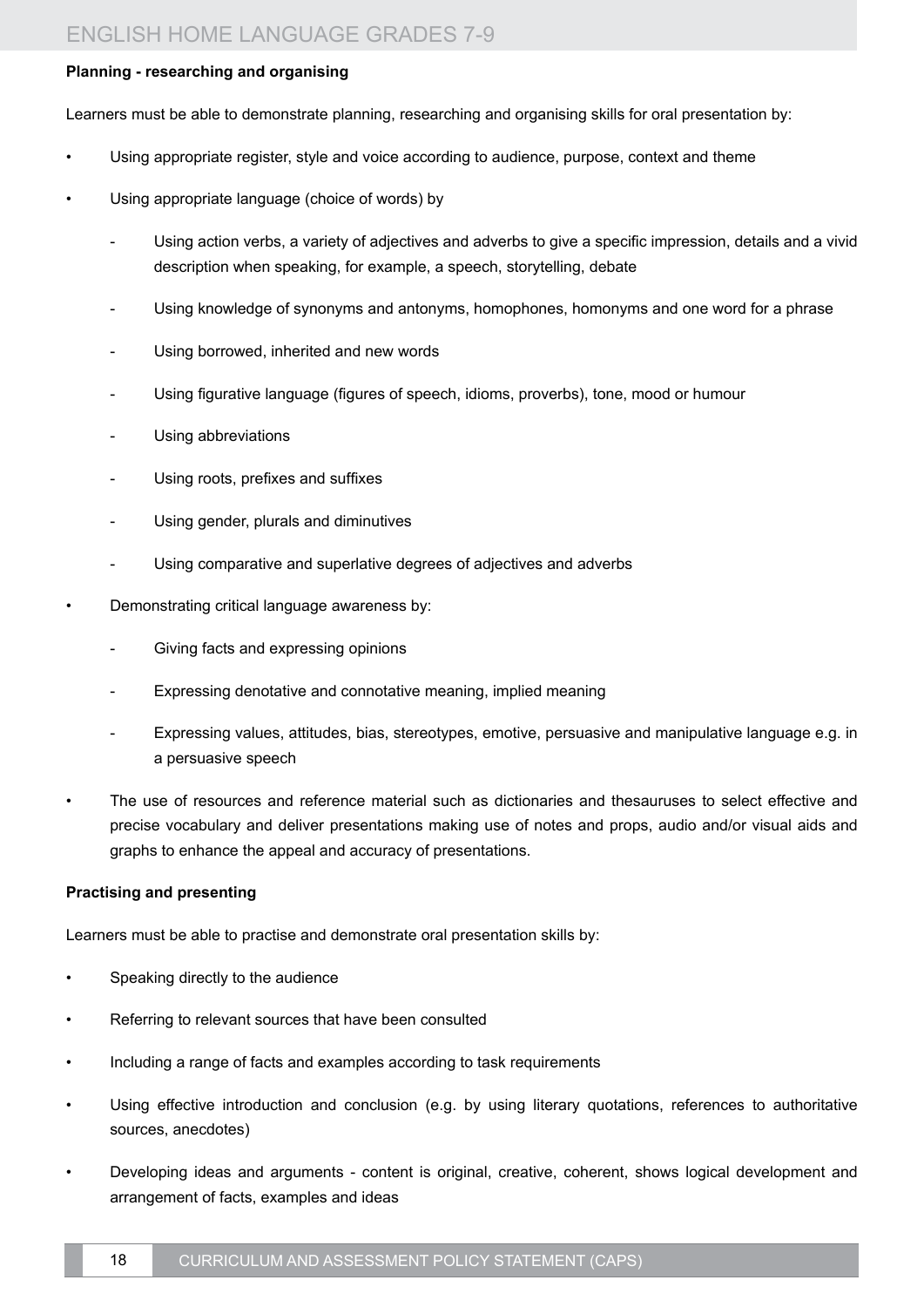- Using elements of speech forms (e.g. introduction, first and second transitions, body, conclusion) in formulating rational arguments and applying the art of persuasion and debate
- Using organizational structures such as chronological, topical, cause-effect, compare-contrast, problemsolution to inform and to persuade
- Using correct intonation
- Presenting and advancing a clear argument and choosing appropriate types of proof (e.g. statistics, testimony, specific instances) that meet standard tests for evidence, including credibility, validity, and relevance
- Using forms of address or repetitions: ladies and gentlemen; I want to emphasise that …
- Using appropriate language structures and conventions such as:
	- verb forms and auxiliaries to express tense and mood accurately
	- use parts of speech to express day-to-day oral communication
- Using rhetorical questions, pauses, repetition,
- Using verbal and non-verbal techniques (e.g. tone, voice projection / modulation, volume, pace / tempo, phrasing, eye contact, facial expressions, gestures and body language) for presentations

|                                  | <b>TYPES OF LISTENING AND SPEAKING TEXTS</b>                                                                           |
|----------------------------------|------------------------------------------------------------------------------------------------------------------------|
| <b>Prepared speech</b>           | To inform/persuade/share and justify viewpoint or opinion.                                                             |
|                                  | • Choosing an appropriate research topic                                                                               |
|                                  | - Some form of research should be evident                                                                              |
|                                  | - Appropriate structure (introduction, body and conclusion)                                                            |
|                                  | - Clear logical links with topic                                                                                       |
|                                  | - An argument or point of view that triggers a thoughtful response in others.                                          |
|                                  | - Clearly enunciated ideas showing awareness of audience and purpose                                                   |
| <b>Unprepared speech</b>         | To present a speech without preparing beforehand/to arrange logic promptly/employ<br>speech techniques at short notice |
|                                  | • Use appropriate structure (introduction, body and conclusion)                                                        |
|                                  | • Appropriate to the purpose                                                                                           |
|                                  | • Use tone, voice projection, pace, eye contact, posture and gestures                                                  |
|                                  | • Register and tone appropriate to the audience                                                                        |
|                                  | • Use appropriate and effective vocabulary and language structures.                                                    |
|                                  | • Short but effective                                                                                                  |
| <b>Prepared Reading (Reading</b> | • Understanding of the passage demonstrated                                                                            |
| aloud)                           | • Passage fluently read                                                                                                |
|                                  | • Voice projected                                                                                                      |
|                                  | • Words clearly enunciated                                                                                             |
|                                  | • Good use of pause                                                                                                    |
|                                  | • Maintenance of audience rapport.                                                                                     |
|                                  | • Choice of extract takes audience into account                                                                        |
|                                  | • Length of extract appropriate                                                                                        |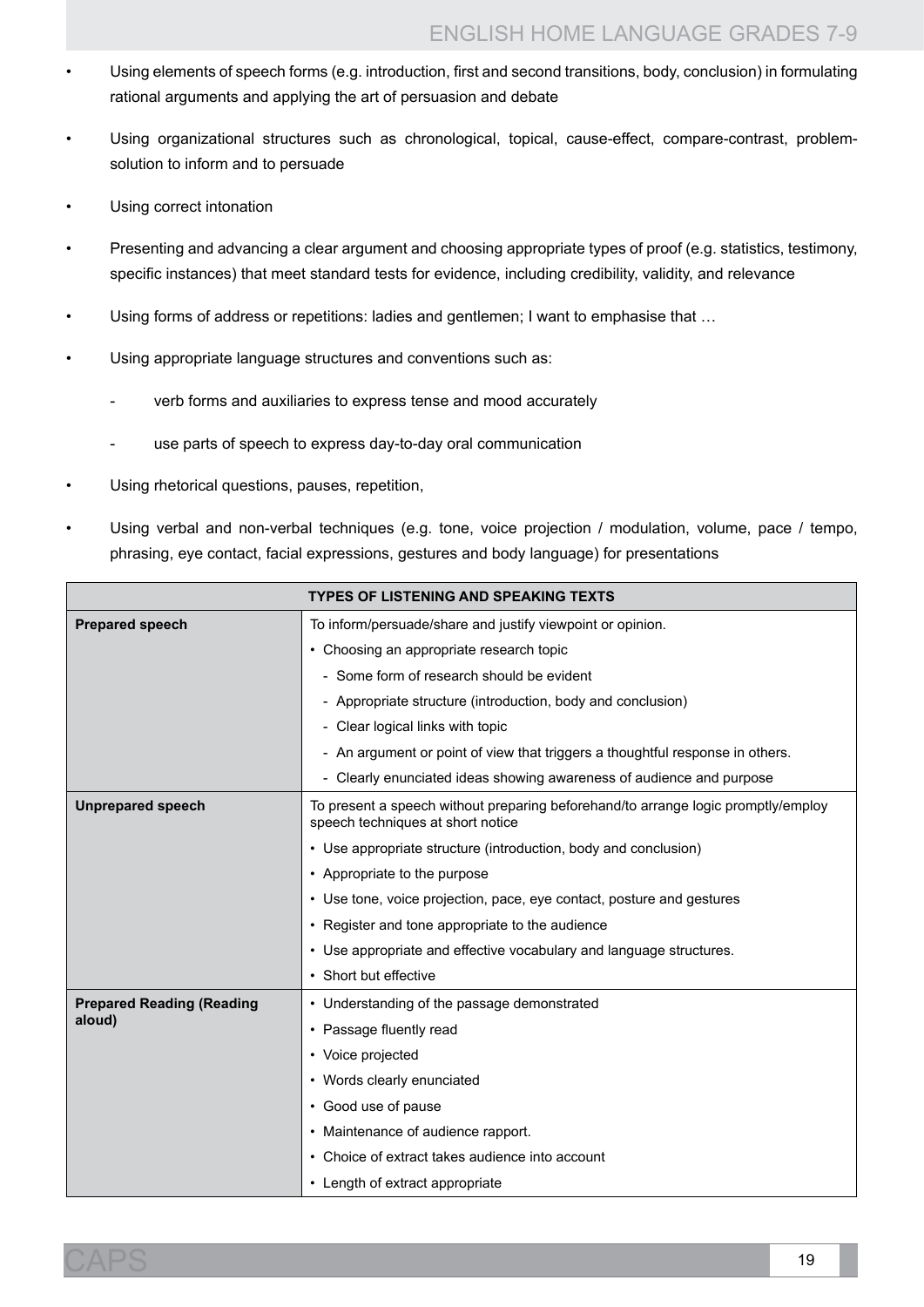| <b>TYPES OF LISTENING AND SPEAKING TEXTS</b> |                                                                                                                                                                                                                                                           |  |
|----------------------------------------------|-----------------------------------------------------------------------------------------------------------------------------------------------------------------------------------------------------------------------------------------------------------|--|
| <b>Unprepared reading (reading</b>           | To share a text written by self or other; to entertain                                                                                                                                                                                                    |  |
| aloud)                                       | • Understanding of the passage is demonstrated                                                                                                                                                                                                            |  |
|                                              | • Passage is fluently read                                                                                                                                                                                                                                |  |
|                                              | • Voice is projected                                                                                                                                                                                                                                      |  |
|                                              | • Words clearly enunciated                                                                                                                                                                                                                                |  |
|                                              | • Good use of pause                                                                                                                                                                                                                                       |  |
|                                              | • Maintenance of audience rapport.                                                                                                                                                                                                                        |  |
|                                              | • Choice of extract takes audience into account                                                                                                                                                                                                           |  |
|                                              | • Length of extract appropriate                                                                                                                                                                                                                           |  |
| Debate                                       | To argue different viewpoints on a chosen topic. This is a formal oral form for public<br>viewing and participation.                                                                                                                                      |  |
|                                              | <b>Debating procedure:</b>                                                                                                                                                                                                                                |  |
|                                              | • Two teams of speakers, usually three per team, argue for or against a motion.<br>Motions make claims or propositions, e.g. 'The World Cup was good for our<br>economy', rather than simply 'The World Cup'.                                             |  |
|                                              | • Debate proceedings are controlled by a chairperson who:                                                                                                                                                                                                 |  |
|                                              | - Introduces the motion and gives some background to it                                                                                                                                                                                                   |  |
|                                              | - Introduces each speaker                                                                                                                                                                                                                                 |  |
|                                              | - Maintains order                                                                                                                                                                                                                                         |  |
|                                              | - Keeps time – speakers are given time limits                                                                                                                                                                                                             |  |
|                                              | - Manages the discussion when the motion is opened to the floor (see below)                                                                                                                                                                               |  |
|                                              | - Manages the vote (see below)                                                                                                                                                                                                                            |  |
|                                              | • The chair introduces the motion and asks the first speaker for the proposition (the<br>team arguing for the motion) to speak.                                                                                                                           |  |
|                                              | • The first speaker for the proposition presents arguments supporting the motion.                                                                                                                                                                         |  |
|                                              | • The first speaker for the opposition (those speaking against the motion) presents<br>arguments opposing the motion and may also rebut (attack) the first speaker's<br>arguments.                                                                        |  |
|                                              | • The second speaker for the proposition builds on the team's arguments, presents<br>new arguments, and rebuts the previous speaker's points.                                                                                                             |  |
|                                              | • The second speaker for the opposition does the same.                                                                                                                                                                                                    |  |
|                                              | • The motion is opened to the floor (audience) for discussion and questions.                                                                                                                                                                              |  |
|                                              | • Following the general discussion the opposition sums up first. The third speaker<br>repeats the team's main arguments and tries to persuade the audience to vote<br>against the motion, giving reasons. This speaker may also rebut previous arguments. |  |
|                                              | • The third speaker for the proposition does the same.                                                                                                                                                                                                    |  |
|                                              | • The debate may be concluded and a result obtained in different ways, e.g. by having<br>the speeches assessed (scored) by a judge, or putting the motion to the vote.                                                                                    |  |
| <b>Dialogue</b>                              | • Reflect a conversation between two or more people.                                                                                                                                                                                                      |  |
|                                              | • Initiate and sustain conversations                                                                                                                                                                                                                      |  |
|                                              | • Use turn taking conventions, maintain discourse                                                                                                                                                                                                         |  |
|                                              | • Defend a position                                                                                                                                                                                                                                       |  |
|                                              | • Listen to each other, negotiate                                                                                                                                                                                                                         |  |
|                                              | • Fill in gaps and encourage the speaker                                                                                                                                                                                                                  |  |
|                                              | • Clarify issues                                                                                                                                                                                                                                          |  |
|                                              | • Share ideas and experiences and show understanding of concepts                                                                                                                                                                                          |  |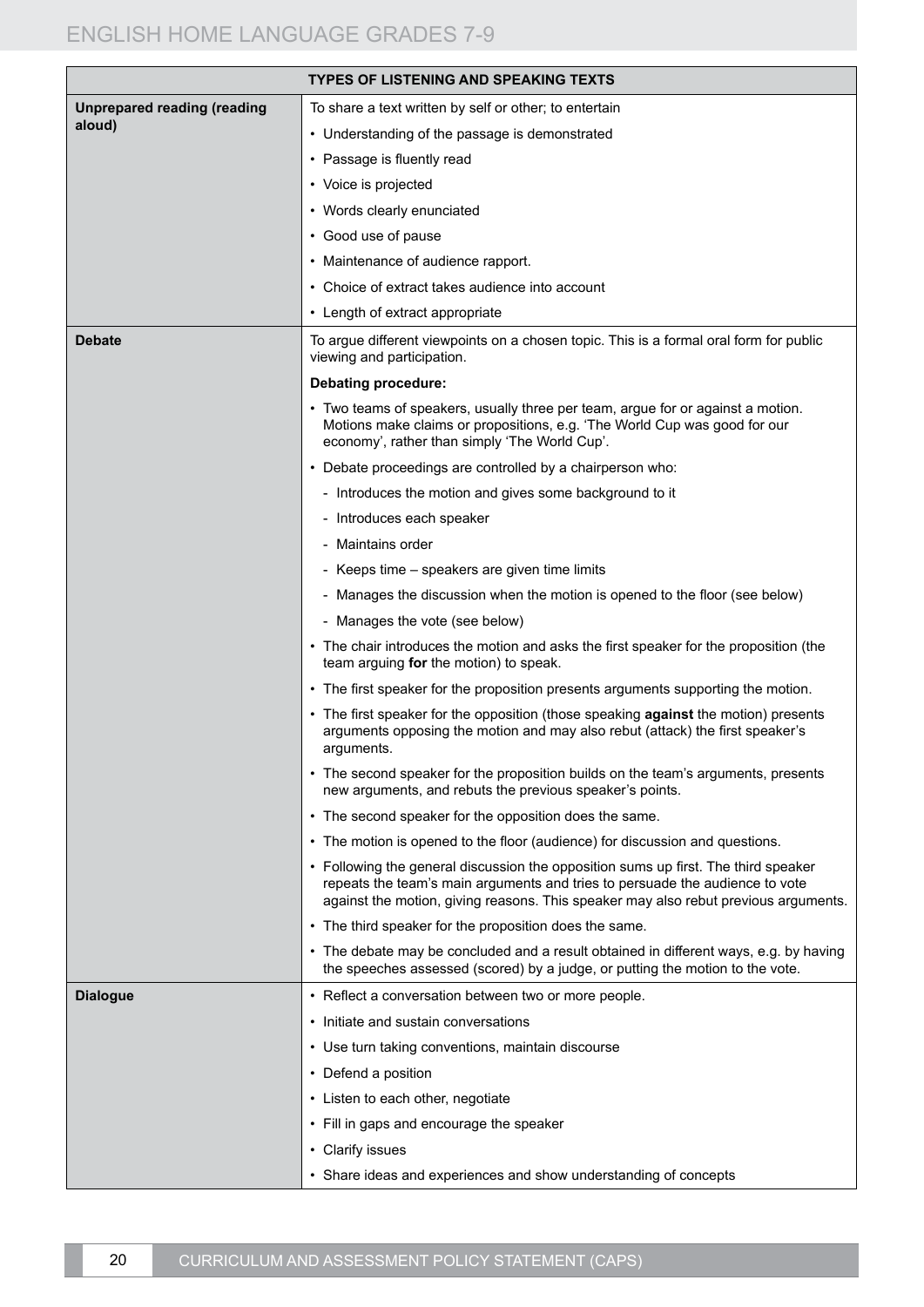|                                     | <b>TYPES OF LISTENING AND SPEAKING TEXTS</b>                                                                                                                                                             |  |
|-------------------------------------|----------------------------------------------------------------------------------------------------------------------------------------------------------------------------------------------------------|--|
| <b>Interview</b>                    | To elicit information or point of view from an individual or panel                                                                                                                                       |  |
|                                     | • Use questioning, persuasion, note-taking, summarising, listening skills and non-<br>verbal skills                                                                                                      |  |
|                                     | • Plan and prepare: determine goal, background information, outline, questions, time,<br>place, sequencing, physical environment (see writing features)                                                  |  |
|                                     | • Use interviewing techniques in phases:                                                                                                                                                                 |  |
|                                     | - Introduction (identifying self; stating purpose)                                                                                                                                                       |  |
|                                     | - Rapport (creating atmosphere of trust)                                                                                                                                                                 |  |
|                                     | - Questions (ask general to specific, relevant questions; use mature, sensitive,<br>respectful persuasive language; listen actively; evaluate response, respond<br>effectively to demonstrate knowledge) |  |
|                                     | - Summary (record responses by taking notes; summarise; sequence and arrange<br>responses and important details in logical order)                                                                        |  |
|                                     | - Closure (thank interviewee; provide contact details)                                                                                                                                                   |  |
| <b>Report (formal and informal)</b> | • Give exact feedback of a situation, e.g. accident, any findings                                                                                                                                        |  |
|                                     | • Reflect a title, introduction (background, purpose and scope), body (Who? Why?<br>Where? When? What? How?), conclusions, recommendations, references,<br>appendices                                    |  |
|                                     | • Plan: Collect and organise information and give facts                                                                                                                                                  |  |
|                                     | • Use semiformal to formal language register and style                                                                                                                                                   |  |
|                                     | $\cdot$ Use                                                                                                                                                                                              |  |
|                                     | - Present tense (except historical reports)                                                                                                                                                              |  |
|                                     | - General nouns                                                                                                                                                                                          |  |
|                                     | - The third person                                                                                                                                                                                       |  |
|                                     | - Factual description                                                                                                                                                                                    |  |
|                                     | - Technical words and phrases                                                                                                                                                                            |  |
|                                     | - Formal, impersonal language                                                                                                                                                                            |  |
| <b>Giving directions</b>            | To tell someone how to get somewhere                                                                                                                                                                     |  |
|                                     | Use directions when telling someone how to get somewhere.                                                                                                                                                |  |
|                                     | • Use mostly the imperative form                                                                                                                                                                         |  |
|                                     | • Use the second person representing an interaction between the speaker and the<br>listener.                                                                                                             |  |
|                                     | • Consider the following when giving directions:                                                                                                                                                         |  |
|                                     | - Use concise and clear sentences                                                                                                                                                                        |  |
|                                     | - Use the chronological order                                                                                                                                                                            |  |
|                                     | - Refer to a specific direction                                                                                                                                                                          |  |
|                                     | - Indicate the approximate distance                                                                                                                                                                      |  |
|                                     | - Give the approximate number of streets to be crossed to reach the destination                                                                                                                          |  |
|                                     | - Provide information about landmarks along the way                                                                                                                                                      |  |
|                                     | - Use words indicating position                                                                                                                                                                          |  |
|                                     | - Use words indicating direction                                                                                                                                                                         |  |
|                                     | - Use words to ask for directions                                                                                                                                                                        |  |
|                                     | - Use words to show appreciation                                                                                                                                                                         |  |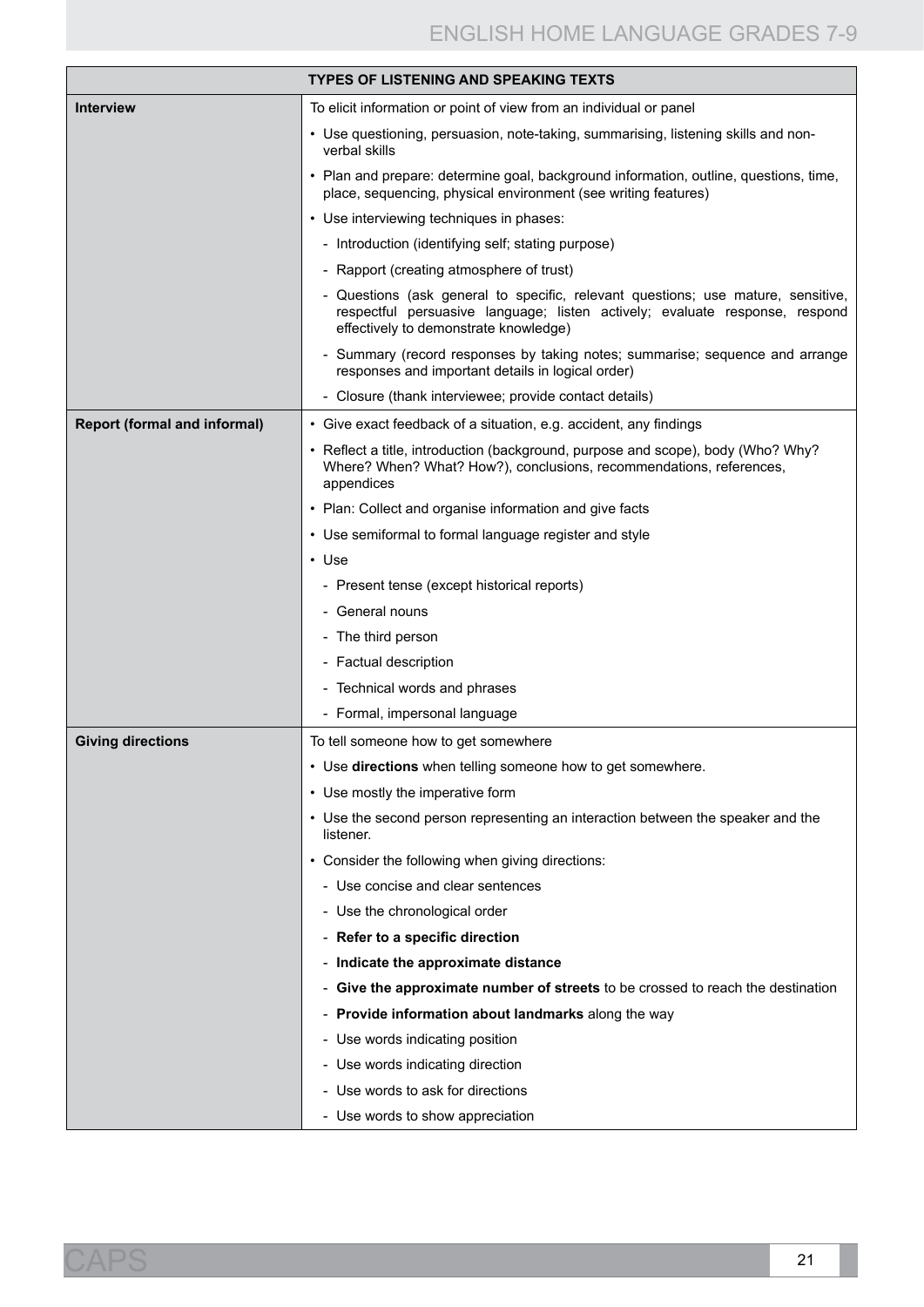| <b>TYPES OF LISTENING AND SPEAKING TEXTS</b> |                                                                                                                                                                                                                                   |
|----------------------------------------------|-----------------------------------------------------------------------------------------------------------------------------------------------------------------------------------------------------------------------------------|
| <b>Instructions</b>                          | To explain how to use a tool or an instrument, prepare food, repair faults, etc.                                                                                                                                                  |
|                                              | • Explain the working or use of any article in operation; preparing dishes, repairing<br>any defaults, etc.                                                                                                                       |
|                                              | • Plan and prepare (see writing features)                                                                                                                                                                                         |
|                                              | - Understand the situation(s) and what the product of giving instructions/<br>demonstrations should be or do                                                                                                                      |
|                                              | - Explain the working or use of any article                                                                                                                                                                                       |
|                                              | - Reflect clear, correct and logical sequence of instructions                                                                                                                                                                     |
|                                              | - Use manuals, instructions, and operations.                                                                                                                                                                                      |
|                                              | - Consider vocabulary, grammar, expressions, technical language and phrases that<br>might be used                                                                                                                                 |
|                                              | • Presenting                                                                                                                                                                                                                      |
| <b>Gives oral presentation/report</b>        | • Present orally on events from e.g. the radio or television or findings from an interview<br>held.                                                                                                                               |
|                                              | • Plan and prepare                                                                                                                                                                                                                |
|                                              | - Introduce what the product of a formal oral presentation should be                                                                                                                                                              |
|                                              | - Predict what vocabulary, grammar and expressions might be used                                                                                                                                                                  |
|                                              | - Research to obtain relevant information from the speaker and the language needed<br>to express information                                                                                                                      |
|                                              | • Present; look out for the following:                                                                                                                                                                                            |
|                                              | - Some form of research should be evident                                                                                                                                                                                         |
|                                              | • A text structure should be followed (introduction, body and conclusion)                                                                                                                                                         |
|                                              | • The text should comprise of clear logical links with topic, reflecting correct facts<br>arranged in logical order                                                                                                               |
|                                              | • An argument or point of view that triggers a thoughtful response in others is<br>expressed.                                                                                                                                     |
|                                              | • Clearly enunciated ideas showing awareness of audience and purpose;                                                                                                                                                             |
|                                              | • Remain neutral (clear and objective language) and present in a suitable register for<br>the audience                                                                                                                            |
|                                              | • Learners should be encouraged to use appropriate body language but wild<br>gesticulation should be avoided. Use clear objective language                                                                                        |
|                                              | • Organise an oral presentation in three parts:                                                                                                                                                                                   |
|                                              | - Introduction: Catch the audience's interest; answer Who? What? Where? When?                                                                                                                                                     |
|                                              | - Body: Organise main points of the report in a logical order. Use accurate information;<br>support main point with information from research; use details and descriptive<br>sentences to make the report interesting            |
|                                              | - Conclusion: Summarise and get across the most important point. Write a short<br>conclusion. Wrap up and restate the main point. Draw upon the main points to<br>formulate a personal opinion concerning the topic of the report |
|                                              | • Use visual aids, such as posters or overhead transparencies, and practise using<br>them while rehearsing                                                                                                                        |
|                                              | • Use notes to make a final outline of the report                                                                                                                                                                                 |
|                                              | • Use notes when presenting the report                                                                                                                                                                                            |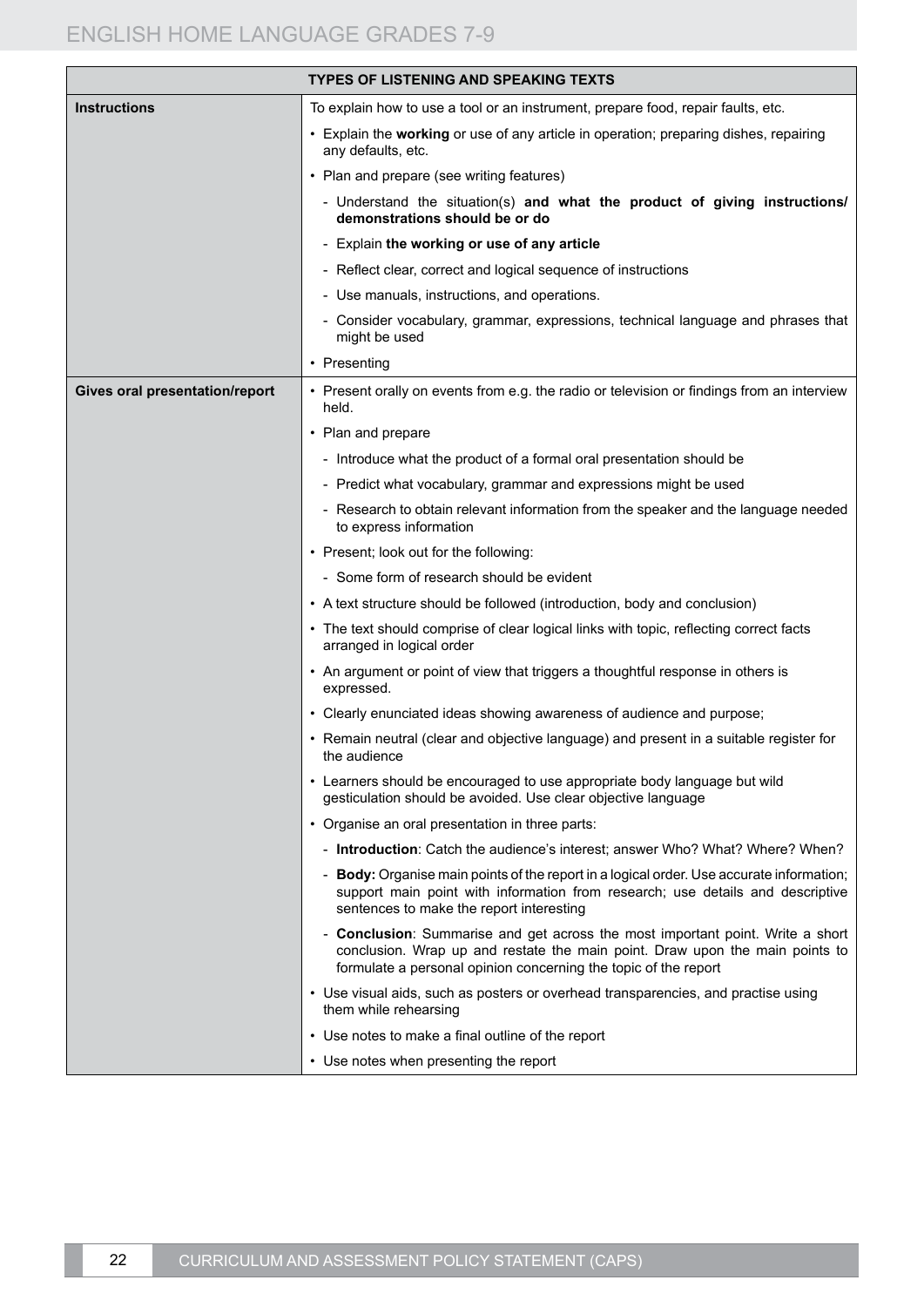|                         | <b>TYPES OF LISTENING AND SPEAKING TEXTS</b>                                                                                                                                                                                                                                                                |
|-------------------------|-------------------------------------------------------------------------------------------------------------------------------------------------------------------------------------------------------------------------------------------------------------------------------------------------------------|
| Forum /panel Discussion | To share different opinions or information from different sources                                                                                                                                                                                                                                           |
|                         | The speakers should:                                                                                                                                                                                                                                                                                        |
|                         | • explore a range of ideas                                                                                                                                                                                                                                                                                  |
|                         | • listen to one another                                                                                                                                                                                                                                                                                     |
|                         | • concede points when necessary                                                                                                                                                                                                                                                                             |
|                         | • not interrupt other speakers                                                                                                                                                                                                                                                                              |
|                         | • make logical links between points                                                                                                                                                                                                                                                                         |
|                         | • keep to the topic                                                                                                                                                                                                                                                                                         |
|                         | • try to bring people into discussion                                                                                                                                                                                                                                                                       |
|                         | - interrupting politely                                                                                                                                                                                                                                                                                     |
|                         | - expressing opinions and support reasons                                                                                                                                                                                                                                                                   |
|                         | • Each speaker talks about a particular aspect of the topic                                                                                                                                                                                                                                                 |
|                         | • Use of conventional phrases                                                                                                                                                                                                                                                                               |
|                         | • Duties of the chairperson                                                                                                                                                                                                                                                                                 |
|                         | - Keeping order                                                                                                                                                                                                                                                                                             |
|                         | - Managing time                                                                                                                                                                                                                                                                                             |
|                         | - Keeping to the agenda                                                                                                                                                                                                                                                                                     |
|                         | - Encouraging participation                                                                                                                                                                                                                                                                                 |
|                         | - Remaining neutral                                                                                                                                                                                                                                                                                         |
|                         | - Calling for proposal or votes                                                                                                                                                                                                                                                                             |
| <b>Role plays</b>       | Learners are presented with a situation, often a problem or an incident, to which they<br>have to respond by assuming a particular role. The enactment may be unrehearsed,<br>or the learner may be briefed in the particular role to be played. Such assessments are<br>open-ended and are person-centred. |
| Informal discussion /   | To share ideas, opinions and viewpoints with individuals groups                                                                                                                                                                                                                                             |
| conversation            | • Initiate and sustain conversations                                                                                                                                                                                                                                                                        |
|                         | • Turn taking conventions                                                                                                                                                                                                                                                                                   |
|                         | Defend a position                                                                                                                                                                                                                                                                                           |
|                         | • Negotiate                                                                                                                                                                                                                                                                                                 |
|                         | • Fill in gaps and encourage the speaker                                                                                                                                                                                                                                                                    |
|                         | • Share ideas and experiences and show understanding of concepts                                                                                                                                                                                                                                            |
| Introducing a speaker   | To give an audience information about a speaker/guest                                                                                                                                                                                                                                                       |
|                         | • Obtain relevant information from the speaker                                                                                                                                                                                                                                                              |
|                         | • Use a formal style or register                                                                                                                                                                                                                                                                            |
|                         | • Create interest and expectation in the audience, e.g. by telling the audience about<br>relevant background information and achievements                                                                                                                                                                   |
|                         | • Build expectation through, e.g. pauses and inflection                                                                                                                                                                                                                                                     |
|                         | • End strongly and confidently                                                                                                                                                                                                                                                                              |
| <b>Vote of thanks</b>   | • To thank a speaker after delivering a speech to an audience                                                                                                                                                                                                                                               |
|                         | • Use a formal register                                                                                                                                                                                                                                                                                     |
|                         | • Listen carefully to the speaker, to point out some highlights in the address                                                                                                                                                                                                                              |
|                         | • Mention strong points in the address                                                                                                                                                                                                                                                                      |
|                         | • End strongly and confidently                                                                                                                                                                                                                                                                              |

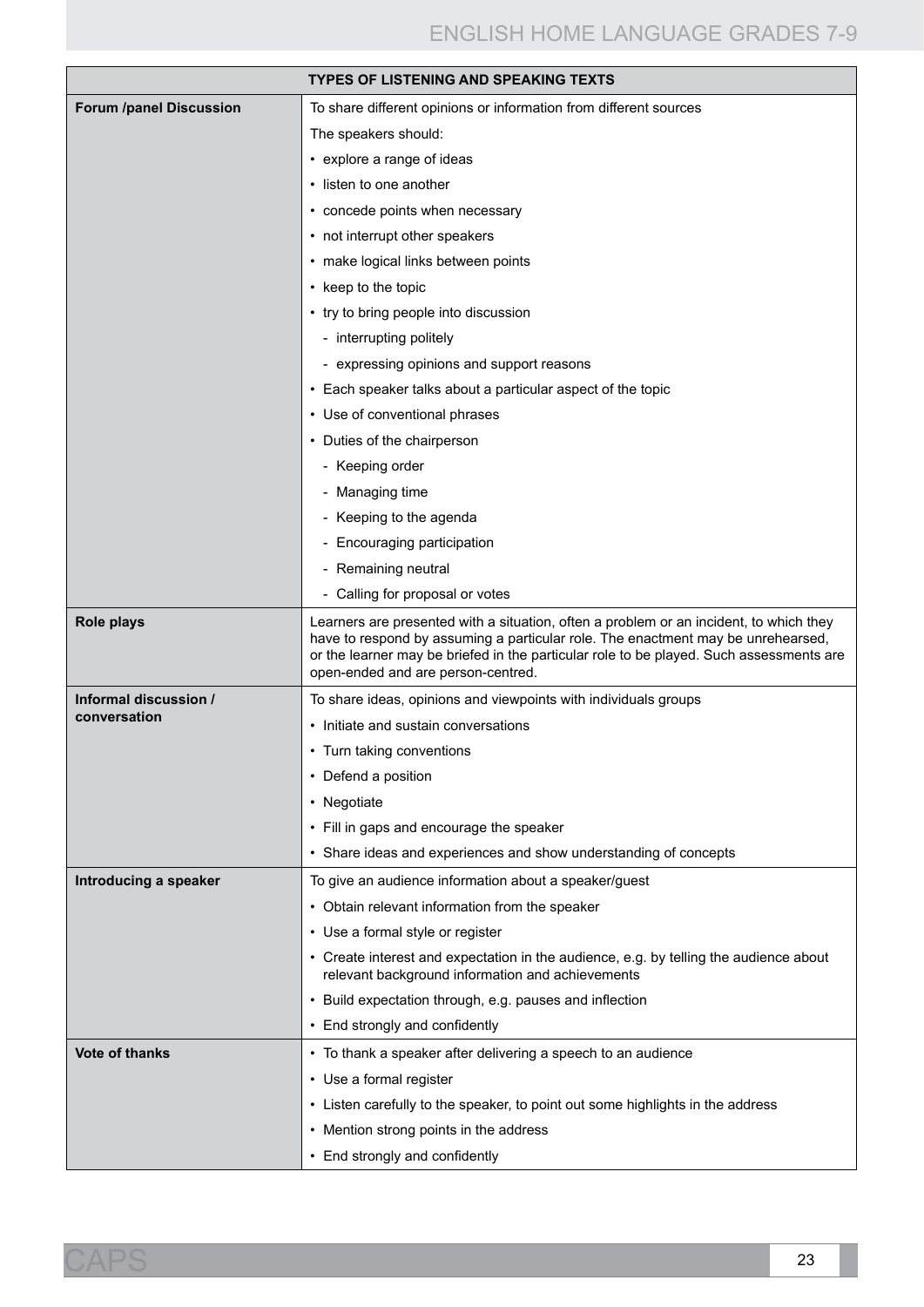## ENGLISH HOME LANGUAGE GRADES 7-9

## **Suggested duration for texts to be produced for oral communication**

| <b>TEXTS</b>                                                                 | <b>DURATION</b>     |
|------------------------------------------------------------------------------|---------------------|
|                                                                              | <b>GRADES 7 - 9</b> |
| Conversations, debates, forum / group / panel discussions, group discussions | $15 - 20$ minutes   |
| Dialogues                                                                    | $4 - 6$ minutes     |
| Directions and instructions                                                  | $2 - 4$ minutes     |
| <b>Interviews</b>                                                            | $8 - 10$ minutes    |
| Prepared reading                                                             | $2 - 3$ minutes     |
| Prepared speeches, report, review                                            | $2 - 3$ minutes     |
| Unprepared speeches                                                          | $2 - 3$ minutes     |
| Storytelling                                                                 | $5 - 7$ minutes     |
| Meeting and procedures                                                       | $7 - 10$ minutes    |

### **Expressions used in conversational English – Reference list**

| <b>ASKING PERMISSION/ REQUESTS</b> | <b>INTERRUPTING</b>                              |
|------------------------------------|--------------------------------------------------|
| $\cdot$ Can I?                     | • Excuse me, could I ?                           |
| $\cdot$ May I?                     | • Sorry, do you think I could ?                  |
| • Would it be possible for me?     | • Excuse me, do you know ?                       |
| • Is it all right if?              | • I beg your pardon, could you help me? (formal) |
| • Would it be ok if?               |                                                  |
| • Do you mind if I ?               |                                                  |
| • Please let/permit/allow me to    |                                                  |
| • Would you agree to ?             |                                                  |
| <b>OFFERING HELP</b>               | <b>SEEKING ASSISTANCE</b>                        |
| • May I help you?                  | • Can I help with?                               |
| • Can I help you?                  | • Would you help me to?                          |
| • Are you looking for something?   | • I need help with                               |
| • Would you like some help?        | • Please assist me  (formal)                     |
| • Do you need some help?           | • Please lend a hand with                        |
| • What can I do for you today?     |                                                  |
| <b>APOLOGISING</b>                 | <b>COMPLAINING</b>                               |
| • Sorry.                           | • I'm sorry to have to say this, but             |
| • I'm sorry for                    | • I'm sorry to bother you, but                   |
| $\cdot$   regret                   | • Maybe you forgot to                            |
| • Please forgive me for            | • I think you might have forgotten to            |
| • I apologise for                  | • Excuse me if I'm out of line, but              |
| • Pardon me.                       | • There may have been a misunderstanding about   |
| • Excuse me.                       | • Don't get me wrong, but                        |
| • I beg your pardon.               |                                                  |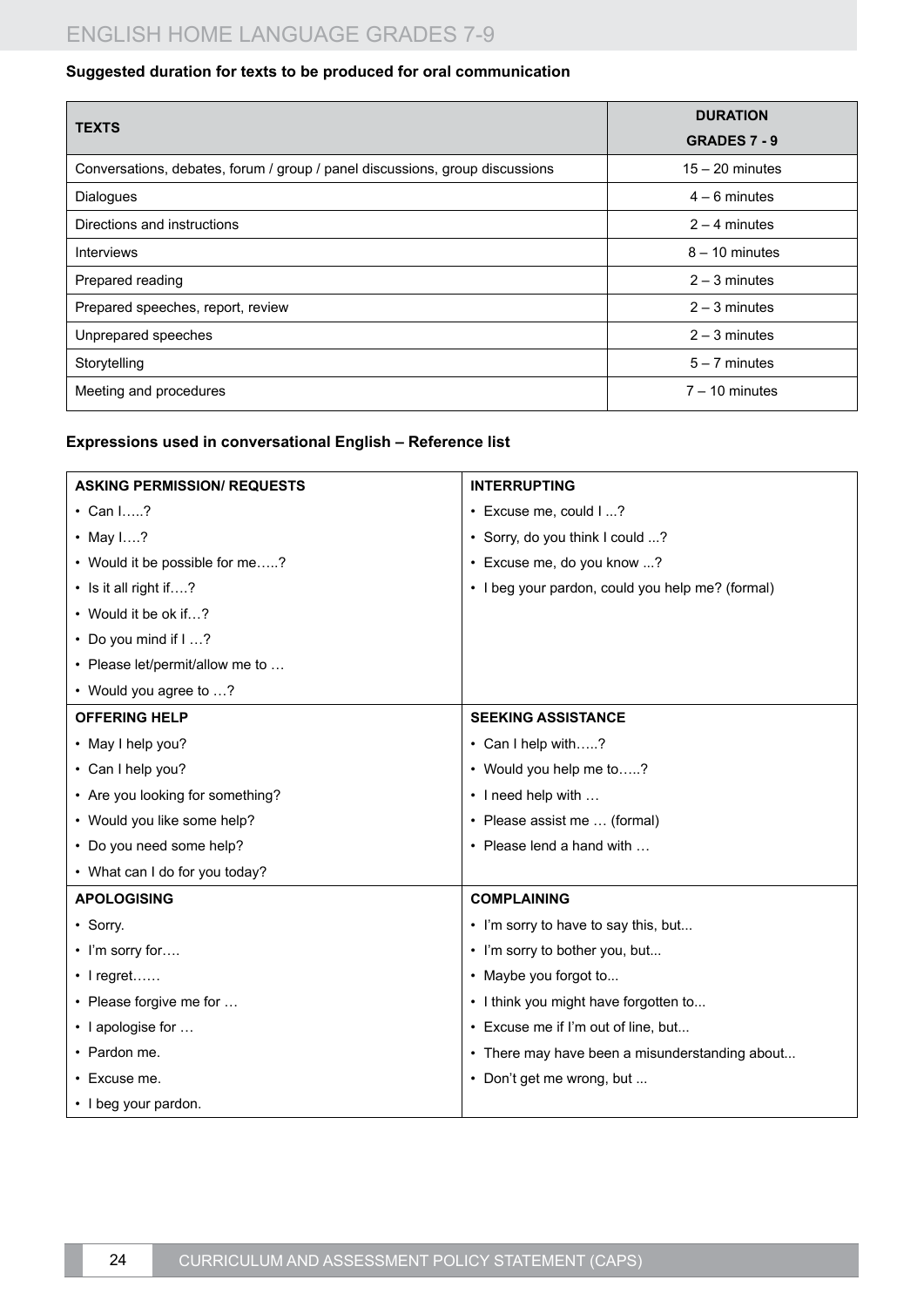| <b>GIVING ADVICE</b>                                              | <b>STATING A PREFERENCE</b>              |
|-------------------------------------------------------------------|------------------------------------------|
| • I don't think you should                                        | • Would you like to                      |
| • You ought to                                                    | • I'd rather                             |
| • You ought not to                                                | • Why don't we ?                         |
| $\cdot$ If I were you, I'd                                        | • Well, I'd prefer  What do you think?   |
| • If I were in your position, I'd                                 | • What do you think we should do?        |
| • If I were in your shoes, I'd                                    | • If it were up to me, I'd               |
| • You had better                                                  | • I think we should                      |
| • You shouldn't                                                   |                                          |
| • Whatever you do, don't                                          |                                          |
| <b>GUESSING, INFERRING</b>                                        | <b>GIVING IMPRECISE INFORMATION</b>      |
| · I'd say he's about ready to                                     | • There are about                        |
| • It might need some                                              | • There are approximately.               |
| $\cdot$ He could be                                               | • There are a large number of            |
| • It looks like                                                   | $\cdot$ predicts up to                   |
| • Perhaps he needs some                                           | • It's kind of                           |
| • Maybe they want to                                              | • It's the type of                       |
| • It's difficult to say, but I'd guess that                       | • They're the sort of                    |
| • I'm not really sure, but I think                                | • It's difficult to say, but I'd guess   |
|                                                                   | • I'm not really sure, but I think       |
| <b>SAYING GOODBYE</b>                                             | <b>EVALUATING YOURSELF</b>               |
| Long trips, vacations, short outings                              | • This worked well/was effective because |
| • Have a good trip.                                               | · I did this well because                |
| • Enjoy your vacation.                                            | • It would have been better if I had     |
| • Have a good journey.                                            | • This could be improved by              |
| • Enjoy your holidays.                                            | • Progress is /is not evident because    |
| $\cdot$ Enjoy!                                                    | • This succeeds because                  |
| • Have a good time at (destination place such as a<br>restaurant) |                                          |
| • Have a good time in (destination city)                          |                                          |
| <b>GREETING AFTER A TRIP</b>                                      |                                          |
| • How was your vacation/holiday in?                               |                                          |
| • Did you enjoy your time in (destination)?                       |                                          |
| • How was your journey/flight/trip?                               |                                          |

### **3.1.2 Reading and Viewing**

Well-developed **reading and viewing** skills are central to successful learning across the curriculum. Learners develop proficiency in reading and viewing a wide range of literary and non-literary texts, including visual texts. Learners recognise how genre and register reflect the purpose, audience and context of texts. Through classroom and independent reading, learners become critical and creative thinkers.

Reading/viewing combines two elements: 1) learning and applying strategies for decoding and understanding text 2) learning and applying knowledge of text features. Both aspects should be present in reading/ viewing instruction of literary and non-literary texts.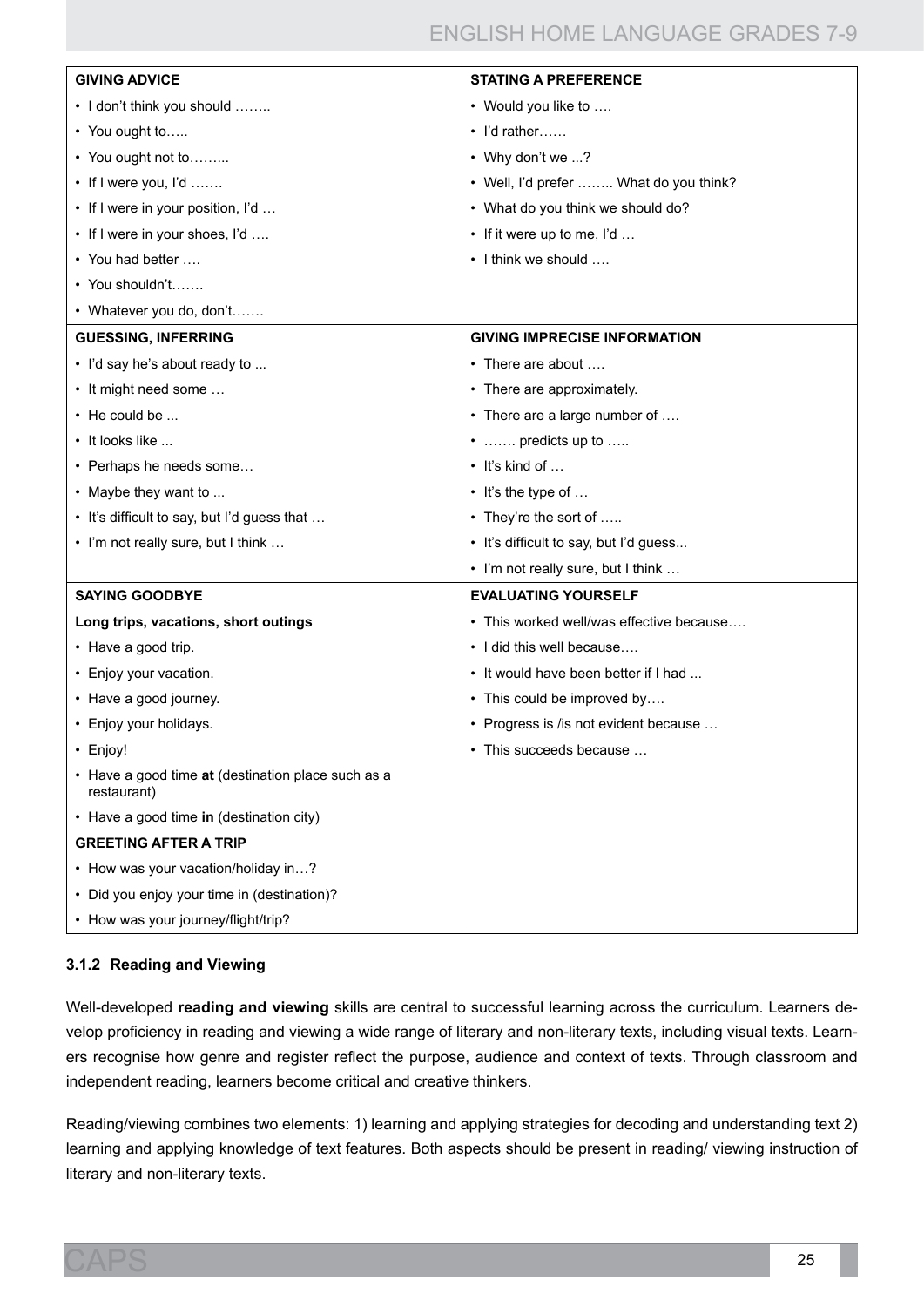Reading/viewing content is arranged in: 1) reading for comprehension 2) reading for formal study (setworks) and 3) extended independent reading.

### **Reading process and strategies**

Reading instruction may involve three steps to enhance the understanding of texts. Not every step of the process will be used on every occasion. For example, if learners are reading an unfamiliar text type or genre, they will need to do **a pre-reading** activity which alerts them to surface features of this text type, and helps them make associations with their own experience. **During**-r**eading** activities would help them analyse its structure and language features in more detail. **Post-reading** might involve learners in trying to reproduce the genre in a written text of their own.

- Pre-reading
- During-Reading
- Post- reading activities

## **Pre-reading**

Learners may be prepared for the text in various ways depending on the type of the text and the level of the learner. This activates associations and previous knowledge.

- Learners are encouraged to form certain expectations about the text based on clues from accompanying pictures or photographs, the text type, layout, title page, table of contents, chapters, glossary, index, appendix, footnotes.
- Skimming and scanning text features: titles, headings and sub-headings, captions, illustrations, graphs, charts, diagrams, bold-faced print, italics, headings, subheadings, numbering, captions, illustrations, graphs, diagrams, maps, icons, pull down menus, key word searches
- Skimming for main ideas and offering own ideas in a pre-reading discussion
- Scanning for supporting details
- Predicting using the information gained from skimming and scanning

### During-reading

- Inferring meaning of unfamiliar words and images by using word attack skills and contextual clues
- Rereading / reviewing
- **Visualizing**
- Deducing meaning (analogy, context, word formation etc.)
- Questioning
- Making notes (main and supporting ideas)
- Summarising main and supporting ideas in point form / paragraph as per required length
- Clarifying issues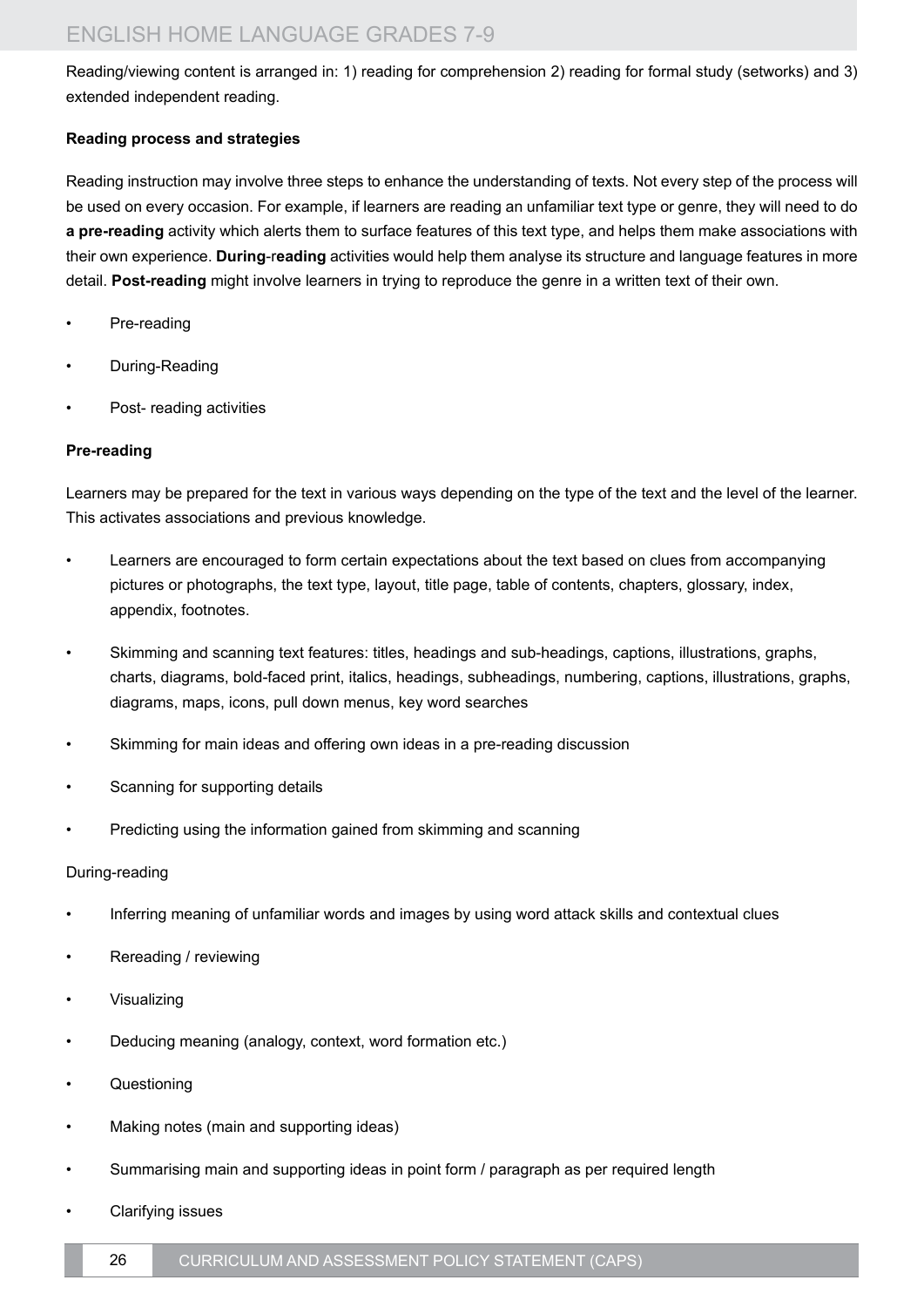- Making inferences
- Explaining / evaluating writer's inferences and conclusions

#### Post-reading

- Answering questions on the text from lower to higher order
- Drawing conclusions / own opinion
- Evaluating/ discussing different interpretations of a text
- Comparing and contrasting
- Synthesizing/ writing a summary
- Exploiting the text for grammar and vocabulary learning, e.g. re-write in a different tense
- Reproducing the genre in writing of their own (where appropriate)
- Critical language awareness:
	- facts and opinion
	- direct and implied meaning
	- denotation and connotation
	- socio-political and cultural background of texts and author
	- the effect of selections and omissions on meaning
	- relationships between language and power
	- emotive and manipulative language, bias, prejudice, discrimination, stereotyping, language varieties, inferences, assumptions, arguments, purpose of including or excluding information
	- create new texts, i.e. change a narrative into a drama, dialogue; exploit the text for grammar and vocabulary learning, e.g. rewrite in a different tense.

#### **Interpretation of visual texts** (range of graphic and visual texts):

For many learners, the screen rather than the printed page is the source of most of their information. Visual literacy is an important area of study, and the computer screen a rich source of material. Examine how layout is key in a popular website; how attention is gained by advertisers; how movement and colour play key roles in persuading the user to move to other sites.

- Persuasive techniques: Emotive language, persuasion, bias, manipulative language
- How language and images reflect and shape values and attitudes
- Impact of font types and sizes, headings and captions
- Analyze, interpret, evaluate and respond to a range of cartoons/comic strips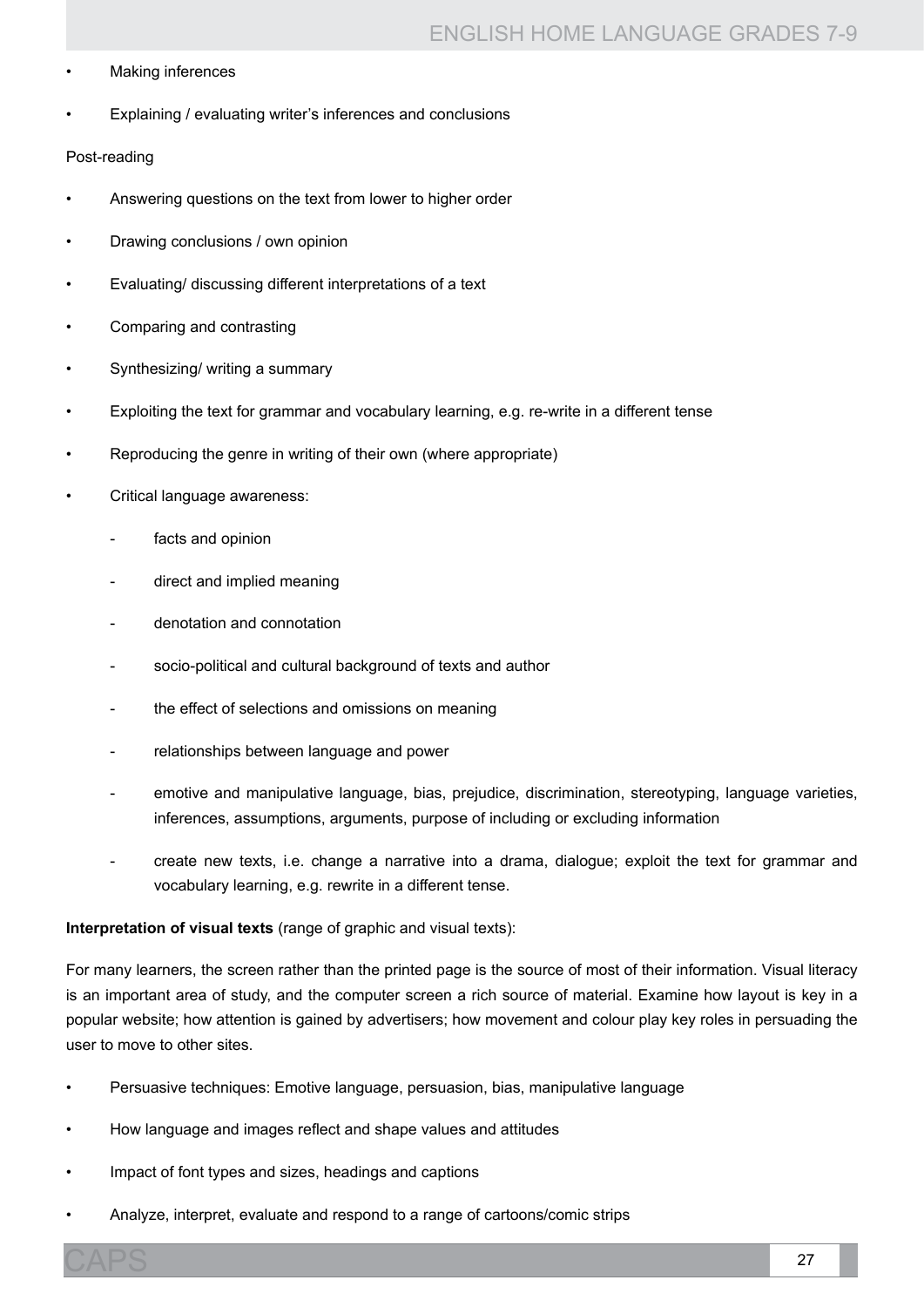#### Reading activities and the kind of reader envisioned

### Prepared Reading (Reading aloud)

- Use of tone, voice projection, pace, eye contact, posture and gestures
- Pronounce words without distorting meaning

#### **Unprepared reading (reading aloud)**

- Read fluently according to purpose
- Pronounce words without distorting meaning
- Use tone, voice projection, pace, eye contact, posture and gestures correctly

#### **Reading comprehension**

- For close and critical reading of the text (reading comprehension)
- To understand the text comprehensively text features titles, illustrations, graphs, charts, diagrams, headings, subheadings, numbering, captions, headlines, format, e.g. newspaper columns, etc.
- To demonstrate independent reading (reading widely for pleasure, information and learning)
- Critical language awareness (being aware of the denotation and connotation of words and that it carries hidden meanings and messages, e.g. stereotypes, the speaker's prejudices and intentions)

#### **INTENSIVE READING**

a) Intensive reading of shorter written texts for COMPREHENSION at a word level

Learners apply a variety of strategies to decoding texts. They build vocabulary through word-attack skills and exposure.

- Use dictionaries, thesauruses and other reference works to determine the meaning, spelling, pronunciation and part of speech of unfamiliar words
- Identify the meaning of common prefixes, (e.g. bi-, un- or re-) and common suffixes, (e.g. ful).
- Determine the meaning of words and their connection to word families using knowledge of common roots, suffixes and prefixes
- Use textual context (e.g. in-sentence definitions), cues (e.g. commas, quotes) and graphic cues (e.g. bold face) to determine the meaning of unfamiliar words
- Recogn ise and use common, idioms and proverbs, e.g. the Midas touch.
- Distinguish between denotation and connotation
- Identify the origin and use of new words, e.g. street slang, dialects, borrowed words (e.g. ubuntu, dorp, bunny chow).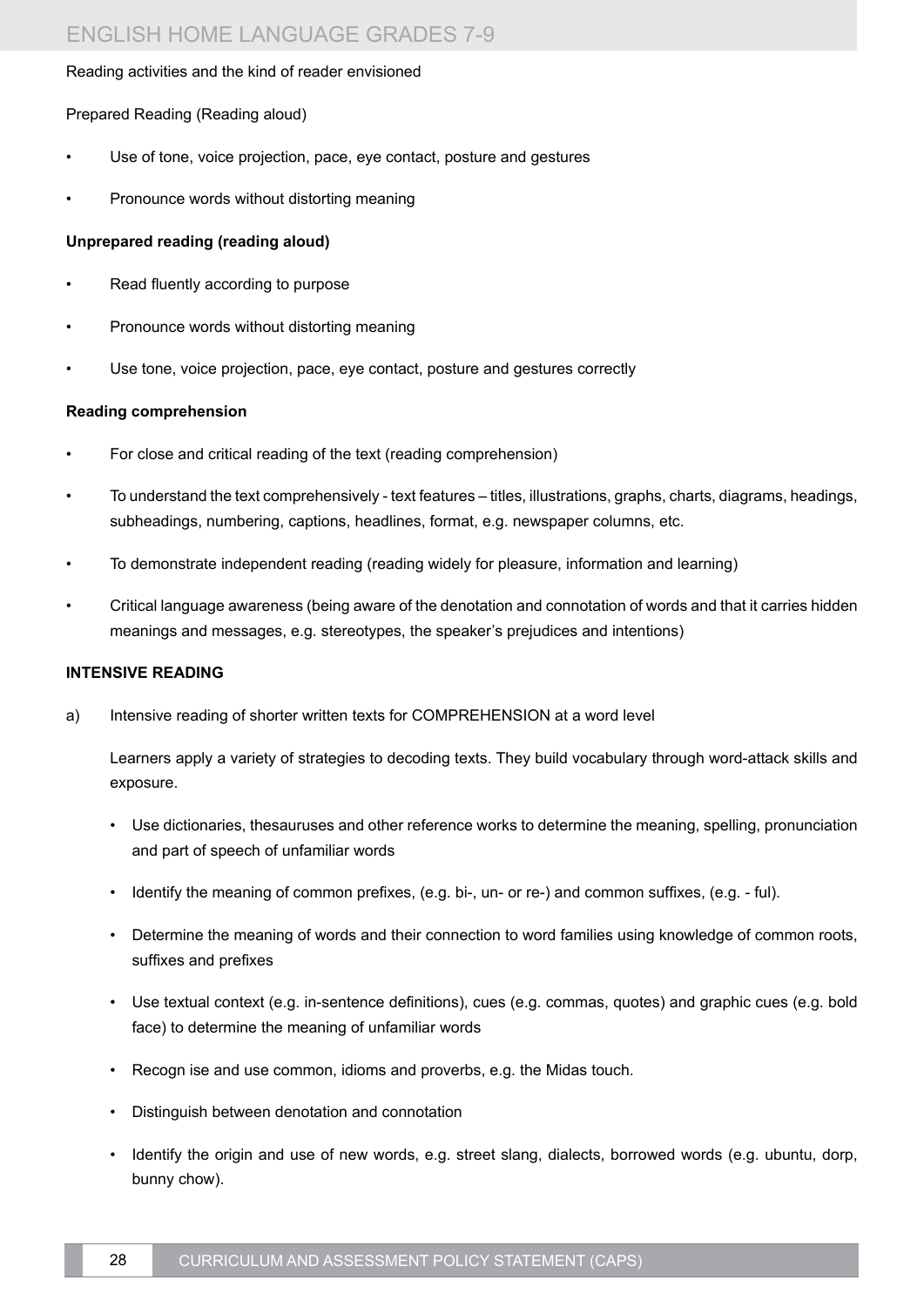- Distinguish between commonly confused words: homophones, homonyms, homographs, synonyms, e.g. *allusion/illusion; complement/ compliment; imply/ infer*
- Recognise a wide range of abbreviations, e.g. initalism, acronyms, clipped, truncation
- Apply knowledge of grammar to decode meaning. See Language Structures Reference List below.
- b) Intensive reading of shorter written texts for COMPREHENSION at sentence and paragraph level

Learners apply their grammatical knowledge to understand sentence construction and the organisation of texts. Text study at this level provides an opportunity for integrated teaching of language structures.

- Identify and use the meaning and functions of language structures and conventions in texts. See Language Structures – Reference List below.
- Identify the structure of texts used for different purposes, (e.g. description, definition, cause-and-effect) across the curriculum and their related transitional words/signal words/conjunctions, (e.g. on the one hand, firstly, because). See Writing/ Presenting for appropriate text types.
- c) Intensive reading of shorter written texts for COMPREHENSION at a whole text level

Learners apply their knowledge of genre and formal text study to understand the meaning, intention and effect of the whole text

- Relate the text to their own experience
- Identify the genre and its purpose, e.g. an argument which seeks to persuade
- Identify and explain author's attitude and intentions
- Synthesise parts of texts or whole texts in order to reach conclusions
- Draw conclusions; form and justify own opinion
- d) Intensive reading of shorter texts for SUMMARY AND NOTE TAKING.

Learners apply their understanding of text features to summarise text. See reading strategies above.

- Skim and scan for main ideas and theme
- Separate main ideas from supporting details
- Paraphrase the main ideas (write them in own words)
- Sequence the sentences and use conjunctions and logical connectives to link them together into a text

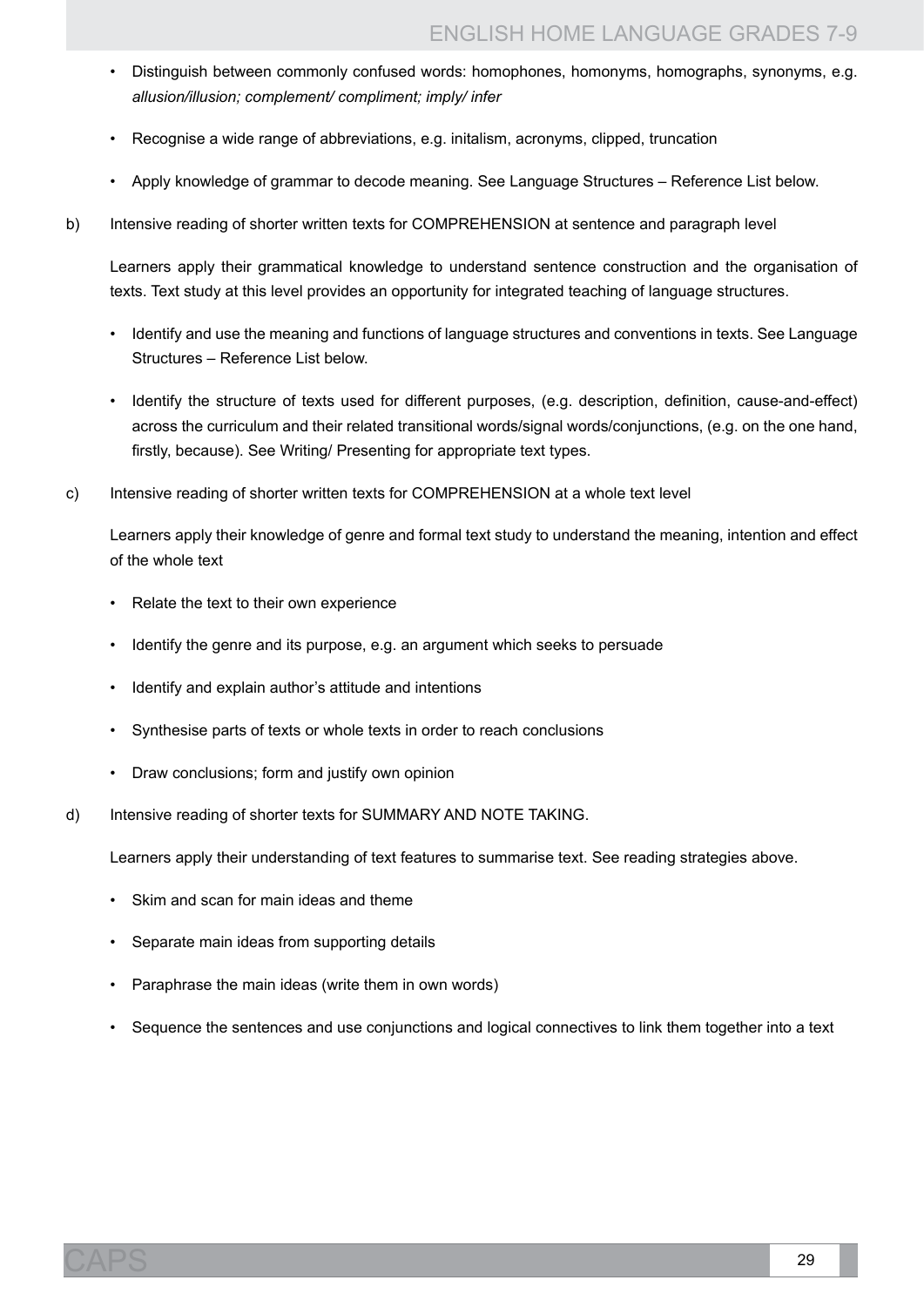#### **e) Intensive reading of shorter texts for CRITICAL LANGUAGE AWARENESS.**

Learners apply their understanding of how language can create and maintain power relationships between text producer and reader. They analyse the point of view from which the text is written.

- Identify and discuss emotive and manipulative language
- Identify and discuss bias and prejudice, and any stereotyping
- Identify and discuss assumptions and explain their impact
- Identify and discuss implied meaning and inference
- Identify and discuss denotation and connotation
- Suggest the purpose of including or excluding information
- Recognise the writer/producer's point of view
- f) Intensive reading of MULTIMODAL AND VISUAL TEXTS (Multimodal texts make use of visual and written material in a single text, e.g. advertisements, cartoons. They can also combine this with spoken language and gesture.)

Learners apply their knowledge of images and visual elements to understanding how these support writing in multimodal texts. Learners apply the meta-language of film study to understand and appreciate visual text elements and their effect.

- Identify and discuss the way visual elements are integrated with written text in multimodal texts, e.g. layout, illustrations, graphic information
- Identify and discuss the purpose and message in visual texts for information, e.g. graphs, tables, documentaries, charts, maps
- Identify and discuss the message and effectiveness of visual elements of advertisements and the relationship between the written and the visual elements
- Identify and discuss the purpose and message in visual texts which show relationships, e.g. mind-maps, diagrams, pie charts, maps, plans
- Identify and discuss the purpose, aesthetic qualities and design of visual texts created for aesthetic purposes, e.g. photographs, film, design elements
- Identify and discuss the purpose and message of visual texts created for enjoyment and entertainment, e.g. film, cartoons, music videos, comic strips
- Identify and discuss the message and effectiveness of visual texts which support speaking, e.g. posters diagrams, data projection
- (Film study for enrichment only) Identify, understand, analyse and evaluate the relationship between sound, speech, action and visual elements in film and other audio-visual forms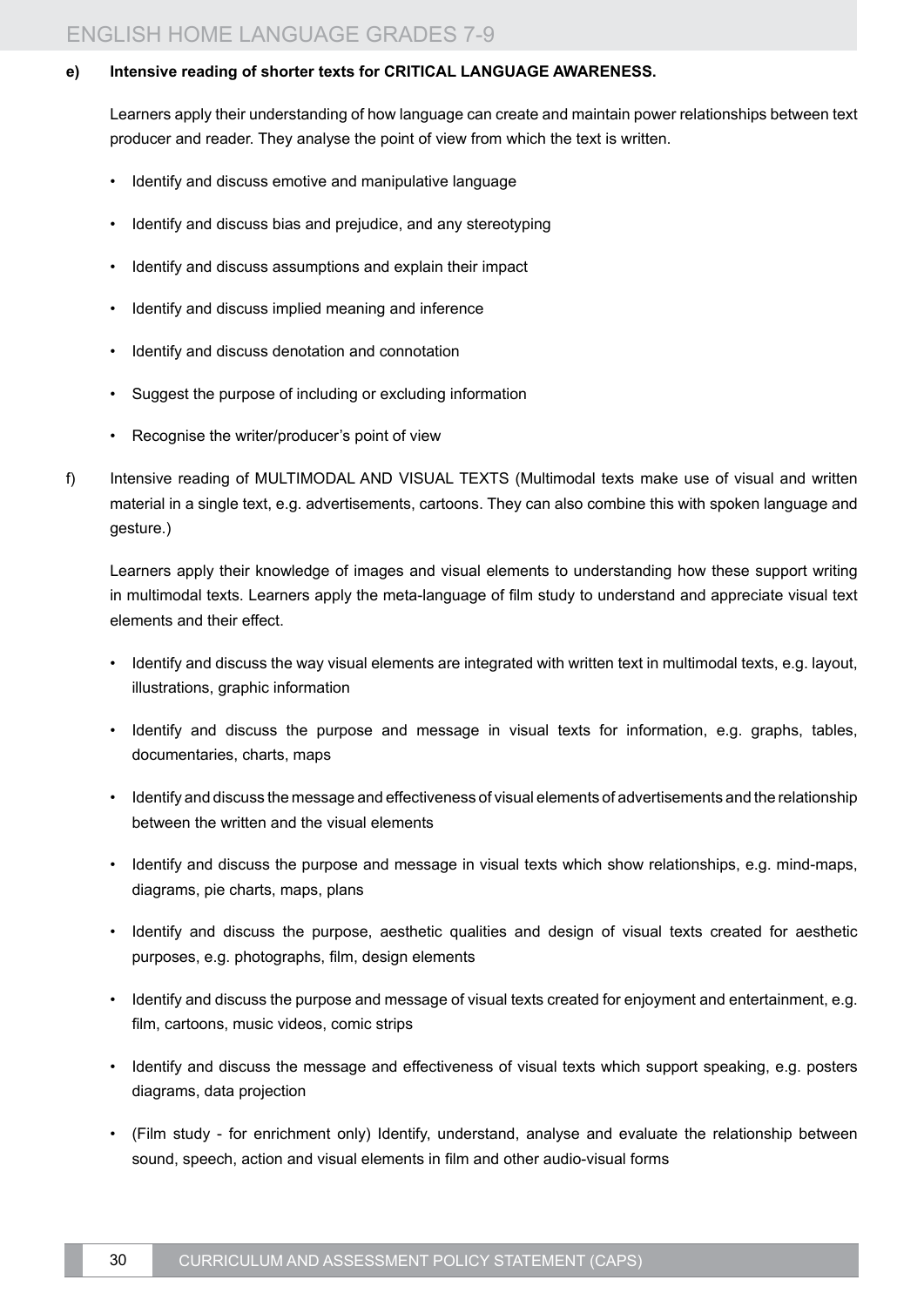#### **FORMAL STUDY OF LITERARY TEXTS**

## **Learners read, evaluate and respond to the aesthetic qualities of literary text. They apply the meta-language of literature study to understand and appreciate elements of literary texts.**

NOTE: The emphasis in formal text study will change depending on the setwork/chosen text.

- Understand the distinctive qualities of different literary forms, e.g. that a poem has different characteristics from a novel
- Identify and explain figurative language and rhetorical devices as they appear in different texts, e.g. simile, metaphor, personification, alliteration, onomatopoeia, hyperbole, contrast, irony, sarcasm, anti-climax, symbol, euphemism, pun, understatement
- Identify and explain writer's/producer's intention
- Explain choice and effectiveness **in poetry** of how elements support the message/theme. Elements may include figures of speech, imagery, rhyme, refrain, rhythm, alliteration
- Explain choice and effectiveness **in drama** of how elements support the message/theme. In addition to figures of speech and imagery, elements may include plot, characters, characterisation, stage directions, dramatic irony, setting, dialogue, monologue, soliloquy, flashback ,etc. **In addition, for film**, camera work and editing, e.g. close-up, long shot, music and sound track, special effects, colour.
- Explain choice and effectiveness **in short stories/novels/films** of how elements support the message/theme. In addition to figures of speech and imagery, elements may include role of the narrator, structural elements, e.g. plot, exposition, rising action, conflict, climax, falling action/anticlimax, denouement/resolution, setting

### EXTENDED INDEPENDENT READING/VIEWING

Learners practise the strategies modelled in intensive reading and formal text study for extra-curricular independent reading for pleasure and research. Teacher guidance on access and level is crucial to this part of the reading programme.

- Access libraries and know book storage conventions
- Provide evidence of extended reading/viewing in the form of speeches, discussions and book/film/ programme reviews
- Read/view a wide range of whole texts, e.g. books, magazines, newspapers, websites, films, documentaries, TV series both during and after class.

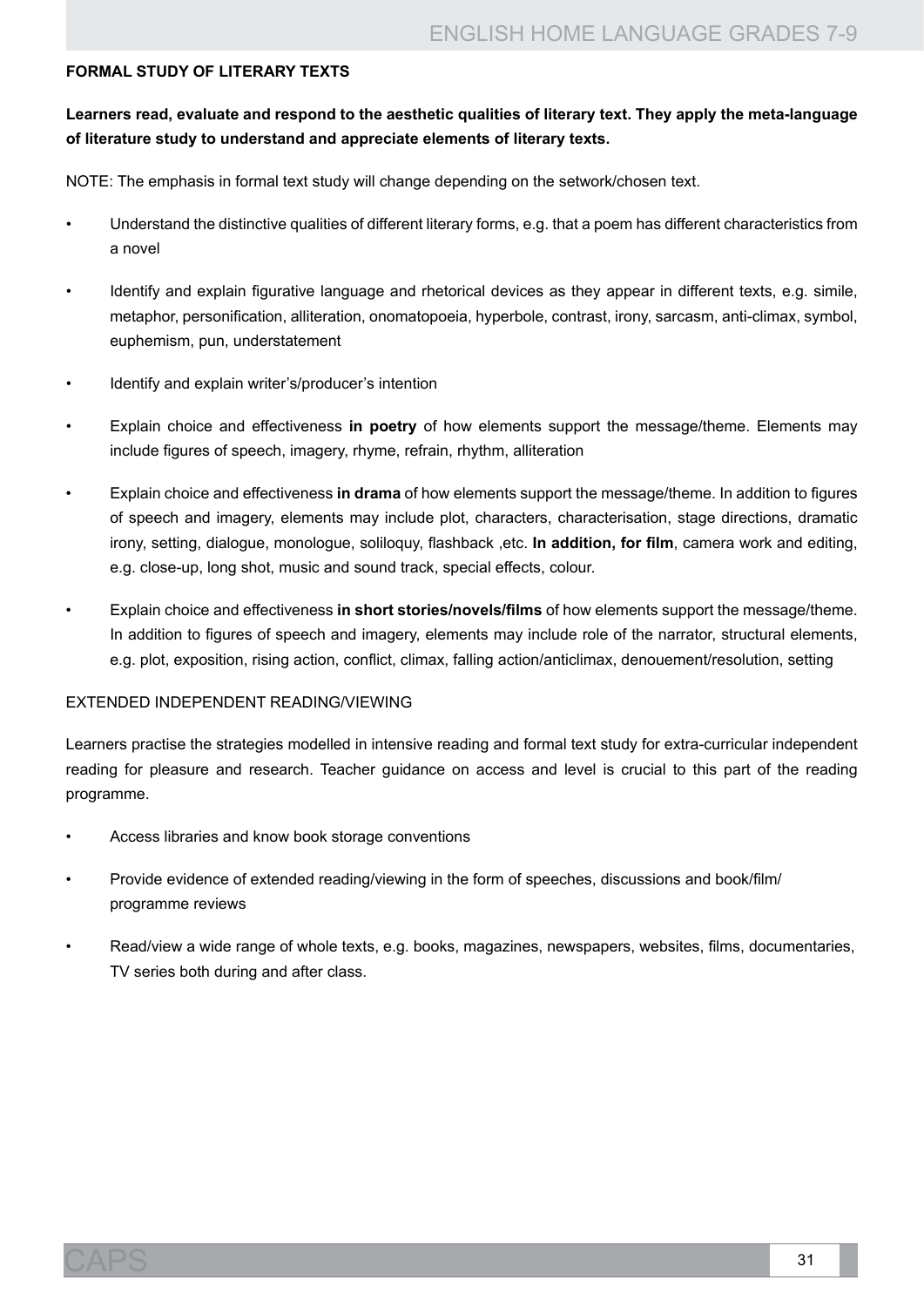#### **Examples of question types**

| Knowledge questions     | What happened after ? Can you name the  Describe what happened at  Who spoke<br>to ? What is the meaning of ?                                  |
|-------------------------|------------------------------------------------------------------------------------------------------------------------------------------------|
| Comprehension questions | Who was the key character ? Can you provide an example of ? Can you explain in<br>your own words ?                                             |
| Application questions   | Can you think of any other instance where ? Do you remember we were looking at<br>metaphors – how would you explain the metaphor in this line? |
| Analysis questions      | How was this similar to ? How was this different to ? What was the underlying theme<br>of $\ldots$ ? Why do you think $\ldots$ .?              |
| Synthesis questions     | We've learnt different views about John – can you put them all together and describe his<br>character? What kind of person is he?              |
| Evaluation questions    | How effective is ? Can you think of a better way of ? Which of these two poems do<br>you prefer? Why?                                          |

#### **Selecting a text-type or genre**

Teachers should ensure that learners read a range of texts and genres during the year. There should be a balance between short and long texts and between reading for different purposes, e.g. aesthetic purposes (formal text study in set work) texts for mass distribution in the media, visual texts for enjoyment (see "Texts used for integrated teaching of language skills").

| <b>TYPES OF READING TEXTS</b> |                                                                                                                                                                                                                                                                                                                                                                                                                                                                                                                                                                                                                                                                                                                                                                                                                                                                                                                                                                                                                      |  |
|-------------------------------|----------------------------------------------------------------------------------------------------------------------------------------------------------------------------------------------------------------------------------------------------------------------------------------------------------------------------------------------------------------------------------------------------------------------------------------------------------------------------------------------------------------------------------------------------------------------------------------------------------------------------------------------------------------------------------------------------------------------------------------------------------------------------------------------------------------------------------------------------------------------------------------------------------------------------------------------------------------------------------------------------------------------|--|
| <b>Poetry</b>                 | There are essentially only two questions a learner needs to ask of a poem: What is being said?<br>How do I know? The second question adds conviction to the answer of the first; the first determines<br>what the second question will reveal. All literary writers write because they have something to<br>say—something they consider at least interesting, and usually of some importance to the cultural<br>group for which they are writing. We study the text to support, corroborate, clarify and reveal what<br>writers have to say to us. It also involves looking at the figurative use of language; of the way<br>sentences, verse lines and poems as a whole are presented; of the choice of image, rhythm, pace<br>and sound; of the emotive feelings that such images generate. All this in an attempt to reach a<br>tentative conclusion at best as to what the poet is hoping we will sooner or later discover to be a<br>meaning of the text. There is seldom finality in the study of a good poem. |  |
|                               | The following aspects will enhance understanding of the intended message                                                                                                                                                                                                                                                                                                                                                                                                                                                                                                                                                                                                                                                                                                                                                                                                                                                                                                                                             |  |
|                               | • literal meaning                                                                                                                                                                                                                                                                                                                                                                                                                                                                                                                                                                                                                                                                                                                                                                                                                                                                                                                                                                                                    |  |
|                               | • figurative meaning                                                                                                                                                                                                                                                                                                                                                                                                                                                                                                                                                                                                                                                                                                                                                                                                                                                                                                                                                                                                 |  |
|                               | $\cdot$ mood                                                                                                                                                                                                                                                                                                                                                                                                                                                                                                                                                                                                                                                                                                                                                                                                                                                                                                                                                                                                         |  |
|                               | • theme and message                                                                                                                                                                                                                                                                                                                                                                                                                                                                                                                                                                                                                                                                                                                                                                                                                                                                                                                                                                                                  |  |
|                               | • imagery                                                                                                                                                                                                                                                                                                                                                                                                                                                                                                                                                                                                                                                                                                                                                                                                                                                                                                                                                                                                            |  |
|                               | • figures of speech/ imagery, word choice (diction), sound devices, tone, rhetorical devices,<br>emotional responses, lines, words, stanzas, rhyme, link, rhythm, punctuation, refrain,<br>repetition, alliteration (consonance and assonance), enjambment                                                                                                                                                                                                                                                                                                                                                                                                                                                                                                                                                                                                                                                                                                                                                           |  |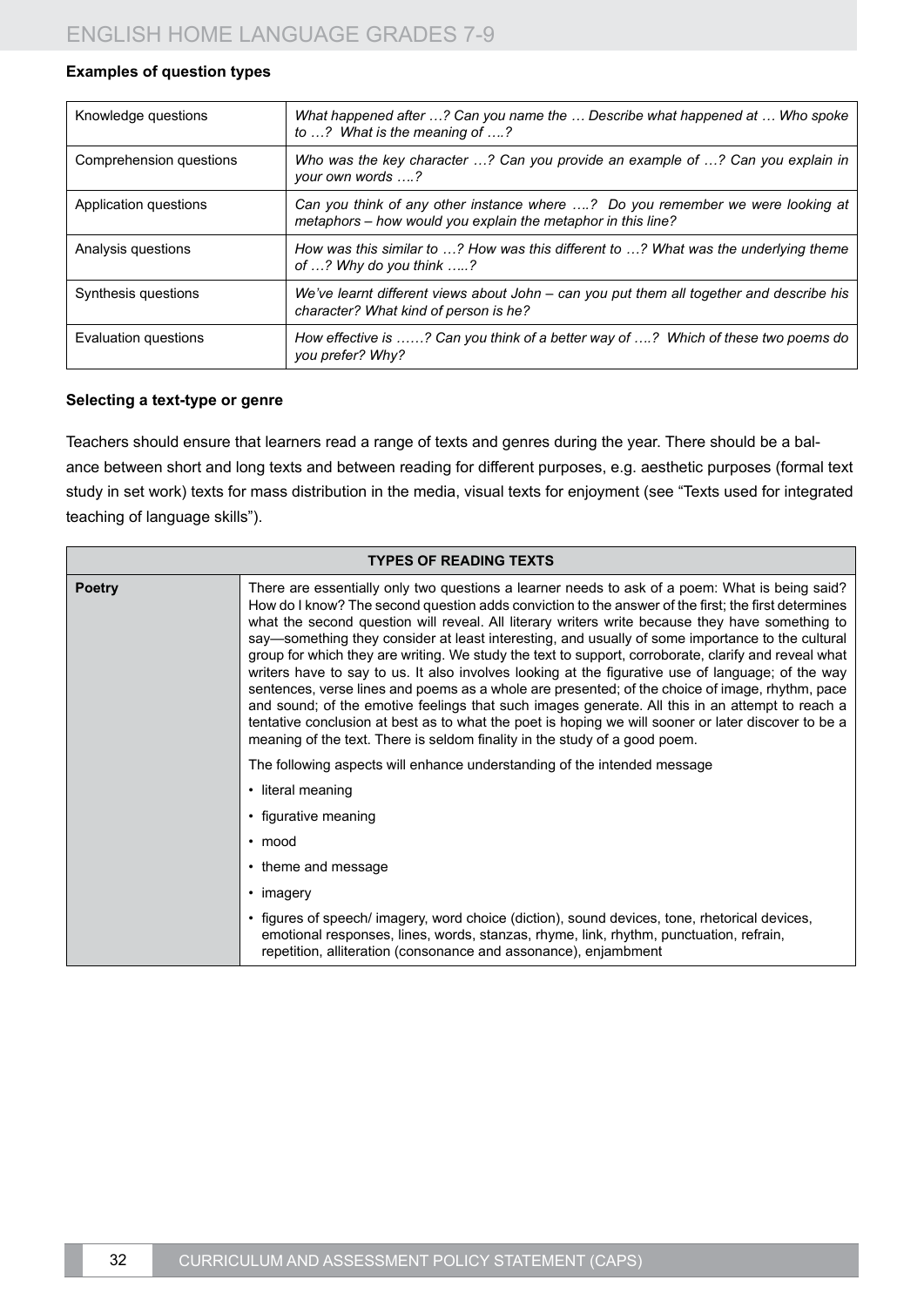| <b>TYPES OF READING TEXTS</b>          |                                                                                                                                                                                                                                                                                                                                                                                                                                                                                                                                                                                                                                                                                                                                                                                                                                                                                                    |  |
|----------------------------------------|----------------------------------------------------------------------------------------------------------------------------------------------------------------------------------------------------------------------------------------------------------------------------------------------------------------------------------------------------------------------------------------------------------------------------------------------------------------------------------------------------------------------------------------------------------------------------------------------------------------------------------------------------------------------------------------------------------------------------------------------------------------------------------------------------------------------------------------------------------------------------------------------------|--|
| Drama                                  | Drama is not only about words and language: it is about movement, voice, light and dark;<br>interaction; staging. How the play moves (the pace) is essential; how characters interact, what<br>they are doing when they are not talking; how facial expression can shift the meaning of a line<br>—all this can be lost if the play is read as it if were a novel. Nevertheless, it is never a good idea<br>to show 'the video' of the play until the play has been fully studied discussed and 'staged' by a<br>class. Without that, the 'video' becomes the truth of the play, and little will dislodge the specific<br>interpretation of that particular production.                                                                                                                                                                                                                            |  |
|                                        | Imagination plays a key role in the reading of drama. Visualising a stage and what actors look<br>like, and working out how many different ways a line or speech can be said are vital components<br>of working with drama in the classroom. Plot and subplots; the way the playwright presents the<br>characters, and how they develop through the play; setting and background (only where absolutely<br>essential to an understanding of the play); pace, use of image and symbol; dramatic techniques<br>like soliloquy; dramatic irony, stage directions, the creation of tension, or humour, or tragedy are<br>all worth studying through the dramatic reading of the play.                                                                                                                                                                                                                  |  |
|                                        | The following aspects will enhance the learners' understanding of the text:                                                                                                                                                                                                                                                                                                                                                                                                                                                                                                                                                                                                                                                                                                                                                                                                                        |  |
|                                        | • plot and sub-plot (exposition, rising action, conflict, climax, falling action/ anticlimax,<br>denouement/resolution, foreshadowing and flashback)                                                                                                                                                                                                                                                                                                                                                                                                                                                                                                                                                                                                                                                                                                                                               |  |
|                                        | • characterization                                                                                                                                                                                                                                                                                                                                                                                                                                                                                                                                                                                                                                                                                                                                                                                                                                                                                 |  |
|                                        | • role of narrator/persona/ point of view                                                                                                                                                                                                                                                                                                                                                                                                                                                                                                                                                                                                                                                                                                                                                                                                                                                          |  |
|                                        | • theme and messages                                                                                                                                                                                                                                                                                                                                                                                                                                                                                                                                                                                                                                                                                                                                                                                                                                                                               |  |
|                                        | • background and setting - relation to character and theme                                                                                                                                                                                                                                                                                                                                                                                                                                                                                                                                                                                                                                                                                                                                                                                                                                         |  |
|                                        | • dramatic structure: plot, subplot (exposition, rising action and climax)                                                                                                                                                                                                                                                                                                                                                                                                                                                                                                                                                                                                                                                                                                                                                                                                                         |  |
|                                        | • mood and tone                                                                                                                                                                                                                                                                                                                                                                                                                                                                                                                                                                                                                                                                                                                                                                                                                                                                                    |  |
|                                        | • ironic twist/ending                                                                                                                                                                                                                                                                                                                                                                                                                                                                                                                                                                                                                                                                                                                                                                                                                                                                              |  |
|                                        | • stage directions                                                                                                                                                                                                                                                                                                                                                                                                                                                                                                                                                                                                                                                                                                                                                                                                                                                                                 |  |
|                                        | • link between dialogue /monologue/soliloquy and action                                                                                                                                                                                                                                                                                                                                                                                                                                                                                                                                                                                                                                                                                                                                                                                                                                            |  |
|                                        | • dramatic irony                                                                                                                                                                                                                                                                                                                                                                                                                                                                                                                                                                                                                                                                                                                                                                                                                                                                                   |  |
|                                        | • time line                                                                                                                                                                                                                                                                                                                                                                                                                                                                                                                                                                                                                                                                                                                                                                                                                                                                                        |  |
| Film study (as<br>enrichment activity) | Film study is not the same as reading a novel. Although the treatment of a film can follow the<br>patterns of teaching more typical of drama and novel, the item 'cinematographic techniques' below<br>needs special attention. 'Reading' a film with sensitivity and accuracy depends in large measure<br>on the extent to which the viewer is conscious of editing, cutting, camera shots, montage, mise en<br>scène, music, costume, lighting and sound. Being able to read a film at this level immeasurably<br>enriches one's watching of films: the viewer moves away from the more 'passive gazing' which<br>usually means only following the narrative line; to an 'informed attending' that adds to one's<br>viewing a greater depth, and a clearer understanding of just how director, editor, and the rest are<br>manipulating what we watch to make us feel and react in certain ways. |  |
|                                        | · dialogue and action, and their relation to character and theme;                                                                                                                                                                                                                                                                                                                                                                                                                                                                                                                                                                                                                                                                                                                                                                                                                                  |  |
|                                        | • plot, subplot, character portrayal, conflict, dramatic purpose and dramatic                                                                                                                                                                                                                                                                                                                                                                                                                                                                                                                                                                                                                                                                                                                                                                                                                      |  |
|                                        | • irony, ironic twist and ending;                                                                                                                                                                                                                                                                                                                                                                                                                                                                                                                                                                                                                                                                                                                                                                                                                                                                  |  |
|                                        | • dramatic structure and stage directions                                                                                                                                                                                                                                                                                                                                                                                                                                                                                                                                                                                                                                                                                                                                                                                                                                                          |  |
|                                        | • message and theme and how they are woven into all aspects of the text;                                                                                                                                                                                                                                                                                                                                                                                                                                                                                                                                                                                                                                                                                                                                                                                                                           |  |
|                                        | • cinematographic techniques (visual, audio and audio-visual) such as the use of colour,<br>subtitle, composition, dialogue, music, sound, lighting, editing, framing, styles of shot, camera<br>techniques, camera movement, foregrounding and backgrounding.                                                                                                                                                                                                                                                                                                                                                                                                                                                                                                                                                                                                                                     |  |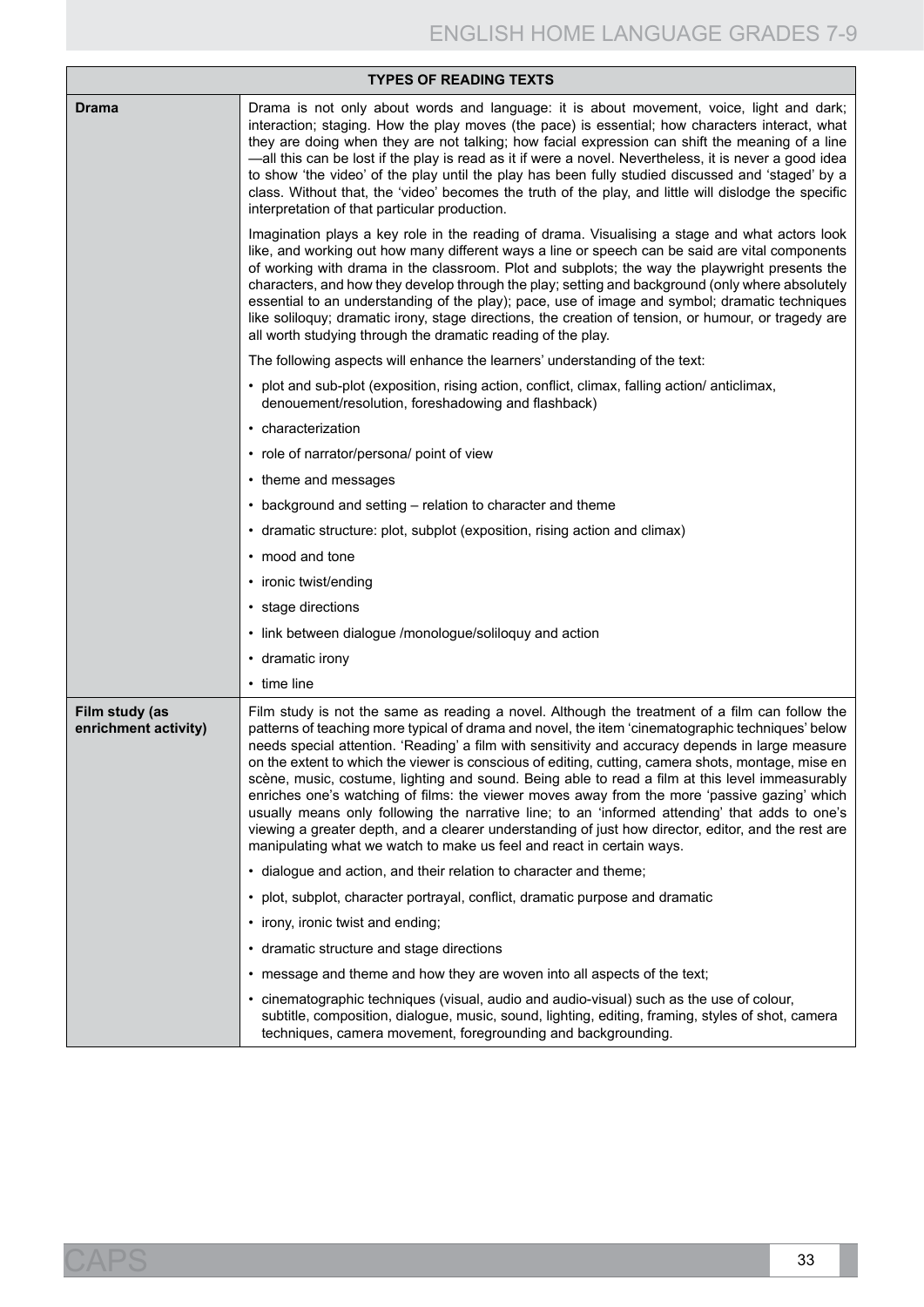|                                          | <b>TYPES OF READING TEXTS</b>                                                                                                                                                                                                                                                                                                                                                                                                                                                                                                                                                                                                                                                                                                                                                                                                                                                                                                                                                                                                                                                                                                                                                                                                                                                                                                                                                                                                                                                                                                                                         |
|------------------------------------------|-----------------------------------------------------------------------------------------------------------------------------------------------------------------------------------------------------------------------------------------------------------------------------------------------------------------------------------------------------------------------------------------------------------------------------------------------------------------------------------------------------------------------------------------------------------------------------------------------------------------------------------------------------------------------------------------------------------------------------------------------------------------------------------------------------------------------------------------------------------------------------------------------------------------------------------------------------------------------------------------------------------------------------------------------------------------------------------------------------------------------------------------------------------------------------------------------------------------------------------------------------------------------------------------------------------------------------------------------------------------------------------------------------------------------------------------------------------------------------------------------------------------------------------------------------------------------|
| Novel, Short stories,<br><b>Folklore</b> | Narratives (novel, short story and folklore) need to be read, discussed, and enjoyed. Reading<br>the texts aloud and or playing in class is often of great value, especially if learners are not keen<br>readers, or have some resistance to reading. Read fast, and keep the interest alive by using the<br>simple reading acts of anticipation or prediction; evaluation; and appreciation. Simple activities<br>involving imaginative summary (summarising the story so far to a friend in a limited number of<br>words; keeping a visual graph going in the classroom; opening dossiers of key characters; looking<br>for and noting, appearances of words and images that emphasise ideas and themes in the novel)<br>can help to keep the learners up to speed. After the first reading, learners need to become aware<br>of the differences between narrative (what happens next?) and plot (why does that happen?);<br>explore possible meanings and interpretations of the story; examine how the writer has used<br>language to create character (description and direct speech); how characters interact; setting<br>(descriptive language, and incidental references throughout the novel); and where necessary<br>attempt to unravel underlying ideas, thoughts and ideologies that control the direction of the<br>narrative as a whole. All cultures, and most people, live lives imbued with stories. Whatever the<br>teacher does with novels and stories in the classroom, the sheer pleasure of engaging in a good<br>story must remain paramount. |
|                                          | The following aspects will enhance the learners' understanding of the text:                                                                                                                                                                                                                                                                                                                                                                                                                                                                                                                                                                                                                                                                                                                                                                                                                                                                                                                                                                                                                                                                                                                                                                                                                                                                                                                                                                                                                                                                                           |
|                                          | • genre and types                                                                                                                                                                                                                                                                                                                                                                                                                                                                                                                                                                                                                                                                                                                                                                                                                                                                                                                                                                                                                                                                                                                                                                                                                                                                                                                                                                                                                                                                                                                                                     |
|                                          | • plot, subplot (exposition, rising action, conflict, climax, falling action/anticlimax, denouement/<br>resolution, foreshadowing and flashback)                                                                                                                                                                                                                                                                                                                                                                                                                                                                                                                                                                                                                                                                                                                                                                                                                                                                                                                                                                                                                                                                                                                                                                                                                                                                                                                                                                                                                      |
|                                          | • conflict                                                                                                                                                                                                                                                                                                                                                                                                                                                                                                                                                                                                                                                                                                                                                                                                                                                                                                                                                                                                                                                                                                                                                                                                                                                                                                                                                                                                                                                                                                                                                            |
|                                          | • characters                                                                                                                                                                                                                                                                                                                                                                                                                                                                                                                                                                                                                                                                                                                                                                                                                                                                                                                                                                                                                                                                                                                                                                                                                                                                                                                                                                                                                                                                                                                                                          |
|                                          | • characterization                                                                                                                                                                                                                                                                                                                                                                                                                                                                                                                                                                                                                                                                                                                                                                                                                                                                                                                                                                                                                                                                                                                                                                                                                                                                                                                                                                                                                                                                                                                                                    |
|                                          | • role of narrator                                                                                                                                                                                                                                                                                                                                                                                                                                                                                                                                                                                                                                                                                                                                                                                                                                                                                                                                                                                                                                                                                                                                                                                                                                                                                                                                                                                                                                                                                                                                                    |
|                                          | • messages and themes                                                                                                                                                                                                                                                                                                                                                                                                                                                                                                                                                                                                                                                                                                                                                                                                                                                                                                                                                                                                                                                                                                                                                                                                                                                                                                                                                                                                                                                                                                                                                 |
|                                          | • background, setting and relation to character and theme                                                                                                                                                                                                                                                                                                                                                                                                                                                                                                                                                                                                                                                                                                                                                                                                                                                                                                                                                                                                                                                                                                                                                                                                                                                                                                                                                                                                                                                                                                             |
|                                          | • mood, ironic twist / ending                                                                                                                                                                                                                                                                                                                                                                                                                                                                                                                                                                                                                                                                                                                                                                                                                                                                                                                                                                                                                                                                                                                                                                                                                                                                                                                                                                                                                                                                                                                                         |
|                                          | • suspense and surprise                                                                                                                                                                                                                                                                                                                                                                                                                                                                                                                                                                                                                                                                                                                                                                                                                                                                                                                                                                                                                                                                                                                                                                                                                                                                                                                                                                                                                                                                                                                                               |
| <b>Other reading texts</b>               | Posters, charts, maps, graphs, cartoons, magazines, newspapers, websites, films, documentaries,<br>TV series both during and after class.                                                                                                                                                                                                                                                                                                                                                                                                                                                                                                                                                                                                                                                                                                                                                                                                                                                                                                                                                                                                                                                                                                                                                                                                                                                                                                                                                                                                                             |

| <b>LENGTH OF TEXTS TO BE READ</b>                |                                                                                                         |                                                                                                         |                                                                                                         |
|--------------------------------------------------|---------------------------------------------------------------------------------------------------------|---------------------------------------------------------------------------------------------------------|---------------------------------------------------------------------------------------------------------|
| <b>TEXT</b>                                      | <b>GRADE 7</b>                                                                                          | <b>GRADE 7</b>                                                                                          | <b>GRADE 7</b>                                                                                          |
| Text for reading aloud                           | $5 - 6$ sentences                                                                                       | $5 - 8$ sentences                                                                                       | $5 - 10$ sentences                                                                                      |
|                                                  | 1 paragraph                                                                                             | 2 paragraphs                                                                                            | 3 paragraphs                                                                                            |
| Reading comprehension/intensive<br>reading texts | 350-400 words                                                                                           | 400-450 words                                                                                           | 450-500 words                                                                                           |
| <b>Independent reading</b>                       | Poetry, short story,<br>folklore, novel and drama<br>- as prescribed by CAPS<br>- and non-fiction texts | Poetry, short story,<br>folklore, novel and drama<br>- as prescribed by CAPS<br>- and non-fiction texts | Poetry, short story,<br>folklore, novel and drama<br>- as prescribed by CAPS<br>- and non-fiction texts |
| <b>Summary</b>                                   | 70-80 words from 250<br>word text                                                                       | 70-80 words from 260<br>word text                                                                       | 70-80 words from 280<br>word text                                                                       |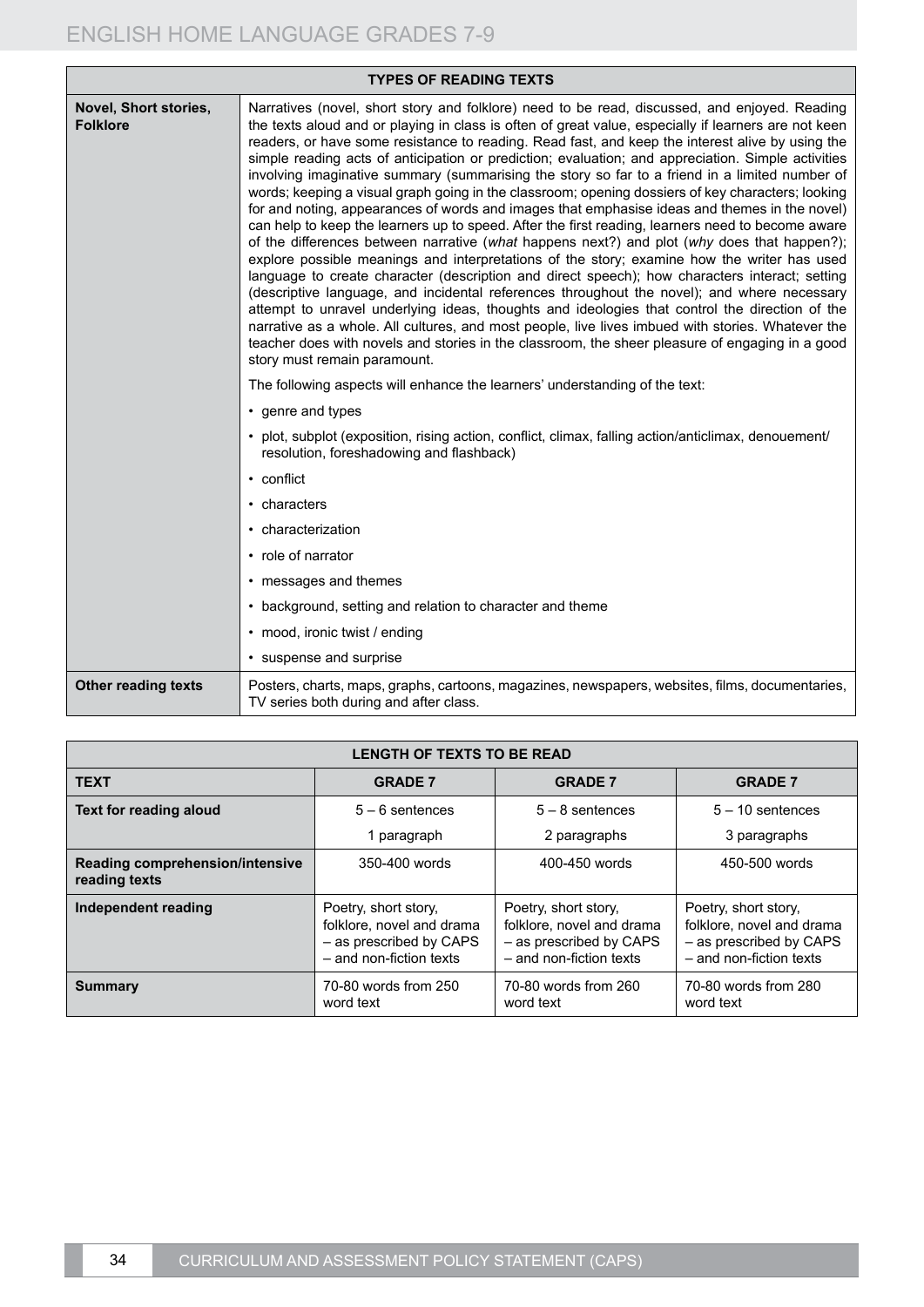#### **TEXTS USED FOR THE INTEGRATED TEACHING OF LANGUAGE SKILLS IN THE SENIOR PHASE**

In addition to literary texts for formal study, texts to be covered in the Senior Phase include written, visual and multimedia texts with different purposes. Some texts will be studied for their aesthetic qualities; some texts will be studied as examples and as models for writing

| Literary texts for formal study. A                           | Written texts for information                    | Multimedia/visual texts for           |
|--------------------------------------------------------------|--------------------------------------------------|---------------------------------------|
| range to be studied over the Senior<br>Phase.                | <b>Dictionaries</b>                              | information                           |
| <b>Prescribed</b>                                            | Encyclopaedias                                   | Charts, maps                          |
| Genres                                                       | <b>Schedules</b>                                 | Graphs, tables, pie charts            |
| <b>Poetry</b>                                                | Telephone directories                            | Mind-maps, diagrams                   |
| (Grade 7 - 10 poems)                                         | <b>Textbooks</b>                                 | Posters                               |
| (Grade 8 – 15 poems)                                         | Thesaurus                                        | Flyers, pamphlets, brochures          |
| $(Grade 9 - 15 poems)$                                       | Timetables                                       | Signs and symbols                     |
| <b>Novel</b>                                                 | TV guides                                        | TV documentaries                      |
|                                                              | Written texts in the media                       | Web pages, internet sites, blogs      |
| (Grade 7 – 30-40 pages)                                      | Magazine articles                                | Facebook and other social networks    |
| $(Grade 8 - 40-50 pages)$                                    | Newspaper articles                               | Data projection                       |
| (Grade 9 - 50-60 pages)                                      | Editorials                                       | Transparencies                        |
| <b>Short stories</b>                                         | <b>Notices</b>                                   | Multimedia/visual texts for aesthetic |
| (Grades $7 - 4 - 5$ stories $-3 - 5$ pages on<br>each story) | Advertisements                                   | purposes                              |
| (Grade $8 - 5-7$ stories $-3-5$ pages on                     | <b>Written forms of audio texts</b>              | Films                                 |
| each story)                                                  | <b>Dialogues</b>                                 | Photographs                           |
| (Grade $9 - 7 - 10$ stories $-3 - 5$ pages on                | Speeches                                         | Illustrations                         |
| each story)                                                  |                                                  | <b>Multimedia/visual texts for</b>    |
| Folklore                                                     | Songs                                            | enjoyment and entertainment<br>Films  |
| (Grades $7 - 4 - 5$ stories $-3 - 5$ pages on                | Jokes                                            |                                       |
| each story)                                                  | Written interpersonal and<br>transactional texts | TV programmes                         |
| (Grade $8 - 5-7$ stories $-3-5$ pages on<br>each story)      | Letters                                          | Music videos                          |
| (Grade $9 - 7 - 10$ stories $-3 - 5$ pages on                | <b>Diaries</b>                                   | Cartoons, caricatures                 |
| each story)                                                  | Invitations                                      | Comic strips                          |
| <b>Drama</b>                                                 | Emails                                           | Jokes (illustrated)                   |
| (Grade 7 - 1-2 Act play - 10-20 pages)                       | sms's, twitter                                   | Graffiti                              |
| (Grade $8 - 2 - 3$ Act play $- 20 - 30$ pages)               | <b>Notes</b>                                     | <b>Audio texts</b>                    |
| (Grade $9 - 3-5$ Act play $-30-50$ pages)                    | Reports                                          | Radio programmes                      |
| <b>Enrichment</b>                                            | Written interpersonal texts in                   | Readings of dramas                    |
| Films                                                        | <b>business</b>                                  | Readings of novels or short stories   |
| Selected TV series/ documentaries                            | <b>Formal letters</b>                            | Recorded speeches                     |
| Radio dramas                                                 | Agenda and minutes                               | Advertisements on radio, TV           |
| Essays                                                       |                                                  | newspapers and magazines              |

### **3.1.3 Writing and Presenting**

**Writing** is a powerful instrument of communication that allows learners to construct and communicate thoughts and ideas coherently. Frequent writing practice across a variety of contexts, tasks and subjects enables learners to communicate functionally and creatively. Writing which is appropriately scaffolded using writing frames (as and when necessary), produces competent, versatile writers who will be able to use their skills to develop and present appropriate written, visual and multi-media texts for a variety of purposes.

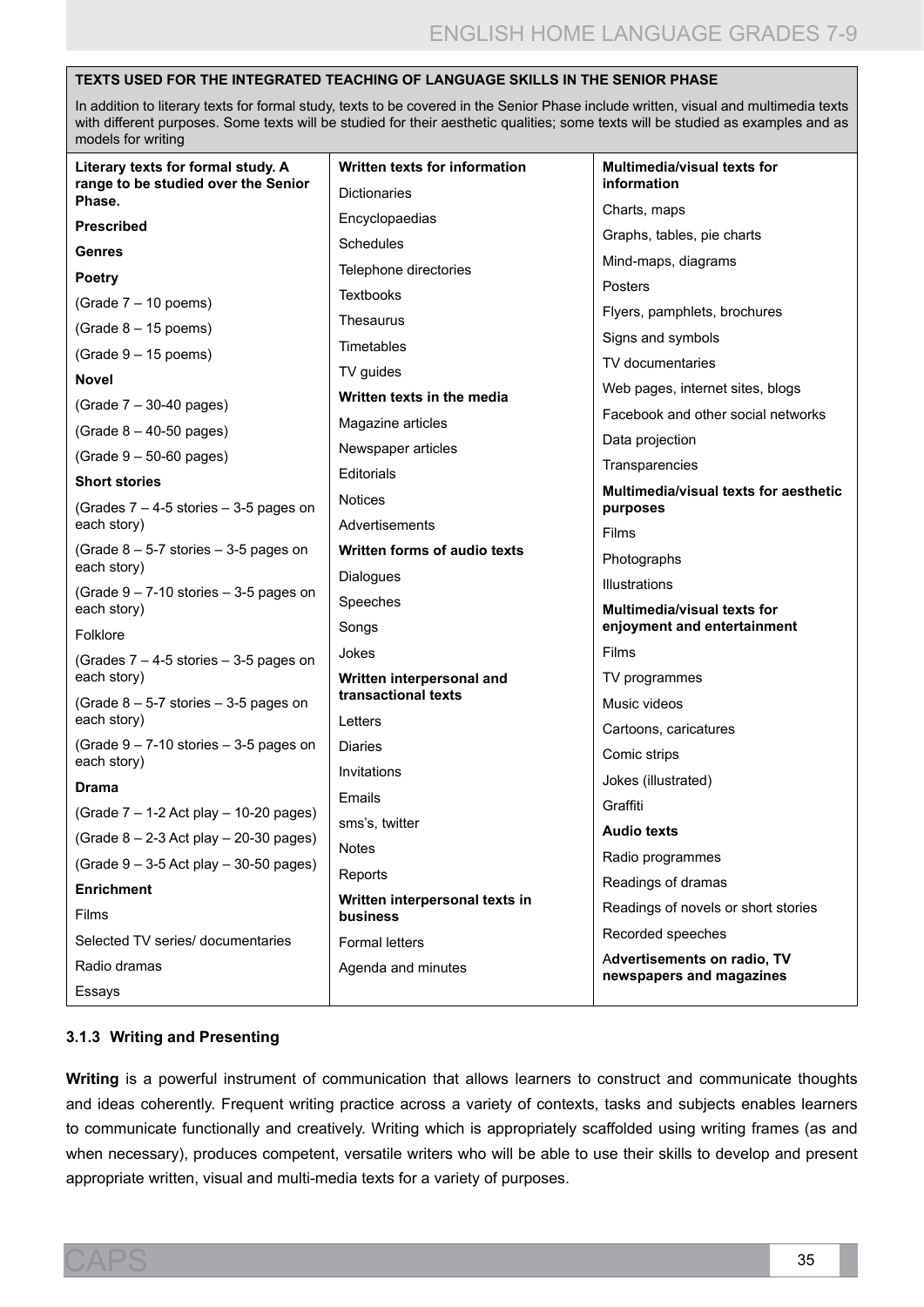Writing is important because it enables learners to think about grammar and spelling. This encourages learners to process the language, speeds up language acquisition and increases accuracy. In the previous phases, learners learnt to write a range of creative and informational texts, using writing frames as support. Learners in the Senior Phase are expected to write particular text types independently. They will also employ the writing process to produce well organised, grammatically correct writing texts.

#### **Writing process and strategies**

Good writing is a skill that needs to be developed and supported. Although reading is an important source of input, it is only through writing, that writing skills are developed. Writing instruction will usually involve working through the writing process. However, not every step of the process will be used on every occasion. For example, if learners are writing a familiar text type, they will not need to analyse its structure and language features in so much detail. There may also be occasions when teachers need to focus on sentence construction or paragraph writing, or learners write texts without drafts in preparation for the examination. The writing process consists of the following steps:

- Planning / Pre-writing
- **Drafting**
- **Revising**
- **Editing**
- **Proofreading**
- **Presenting**

#### Planning/ Pre-writing

- Analyse the structure, language features and register of the text type that has been selected
- Decide on the purpose and audience of a text to be written and/or designed
- Determine the requirements of format, style, point of view
- Brainstorm ideas using, for example mind maps, spider web lists, flow charts or lists
- Consult relevant sources, select relevant information

#### Drafting

- Use main and supporting ideas effectively from the planning process
- Produce a first draft which takes into account purpose, audience, topic and genre
- Determine word choice by using appropriate, descriptive and evocative words, phrases and expressions to make the writing clear and vivid
- Show own point of view by explaining values, beliefs and experiences
- Establish an identifiable voice and style by adapting language and tone to suit the audience and purpose for writing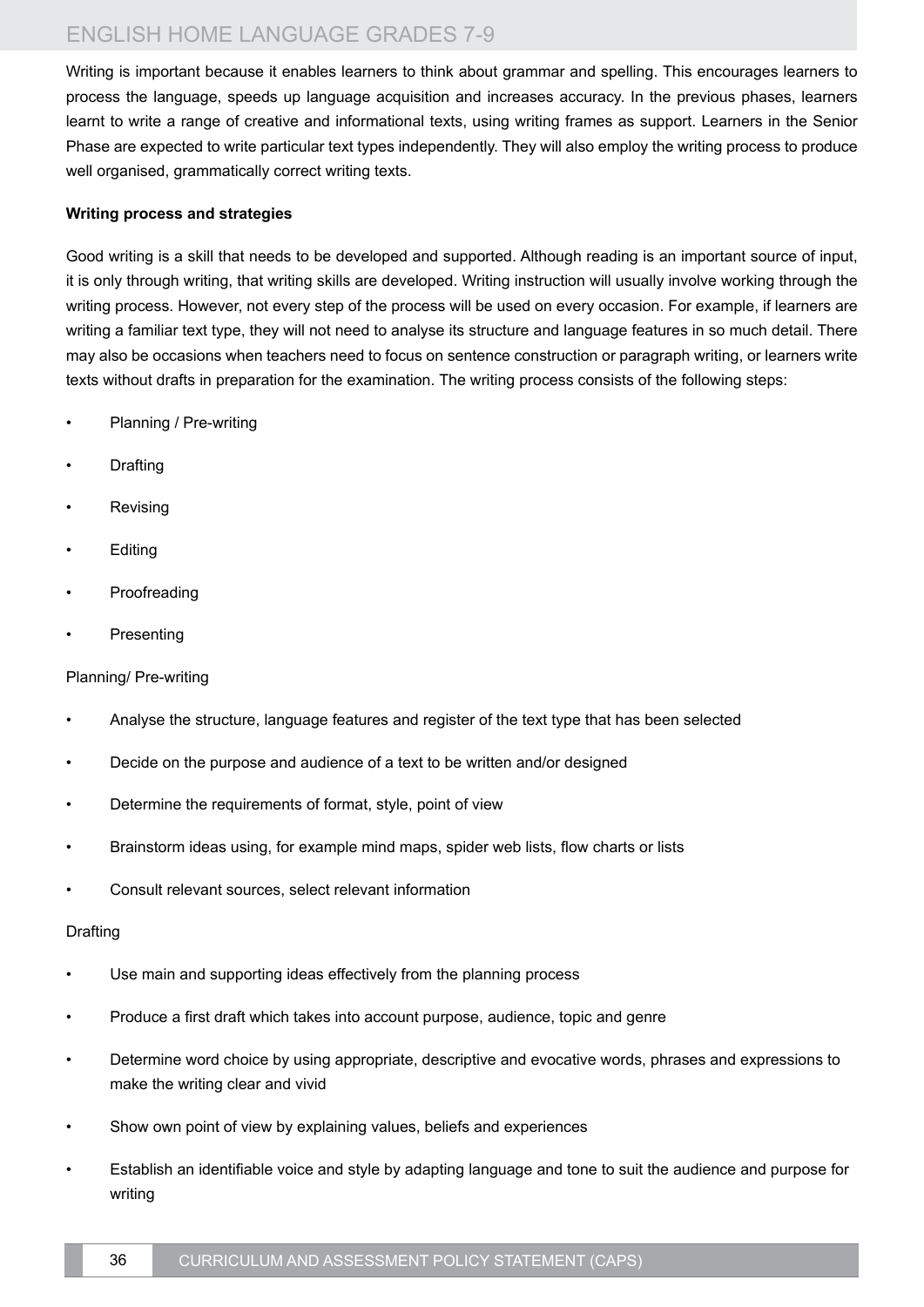- Read drafts critically and get feedback from others (classmates);
- Include specific details of the required text (use of quotations, substantiating and motivating the argument)

#### Revising, editing, proofreading and presenting

- Use set criteria for overall evaluation of own work and others' writing for improvement
- Refine word choice, sentence and paragraph structure ( insert additional information, use appropriate transition words)
- Work on the sequencing and linking of paragraphs
- Eliminate ambiguity, verbosity, redundancy, slang and offensive language
- Evaluate content, style and register
- Use punctuation marks, spelling and grammar correctly and appropriately
- Prepare the final draft including layout, for example, headings and fonts
- Present the text

#### **Language structures and conventions during the writing**

Learners will learn how **language is used**, and will develop a shared language for talking about language (a 'metalanguage'), so that they can evaluate their own and other texts critically in terms of meaning, effectiveness and accuracy. They will also be able to use this knowledge to experiment with language to build meaning from word and sentence levels to whole texts, and to see how a text and its context are related. Through interacting with a variety of texts, learners extend their use of vocabulary and correctly apply their understanding of **Language Structures and Conventions**.

Knowledge of Language Structures and Conventions will enable learners to produce coherent and cohesive texts. Language structures should be taught for constructing texts in their context of use. The application of language structures should not be restricted to the analysis of isolated sentences. It should explain the way in which sentences are structured to construct whole texts such as stories, essays, letters and reports which learners learn to read and write in school.

#### **Language conventions (spelling and punctuation):**

- Use of spacing, capital letters, commas, quotation marks, colons, underlining, italics, bolding, semi colons, apostrophe, hyphens, dashes, parentheses
- Use knowledge of spelling patterns and rules to spell words correctly:
	- Knowledge of word patterns and families
	- Knowledge of roots, prefixes and suffixes
	- Knowledge of syllabication
- Use dictionaries and spell checkers

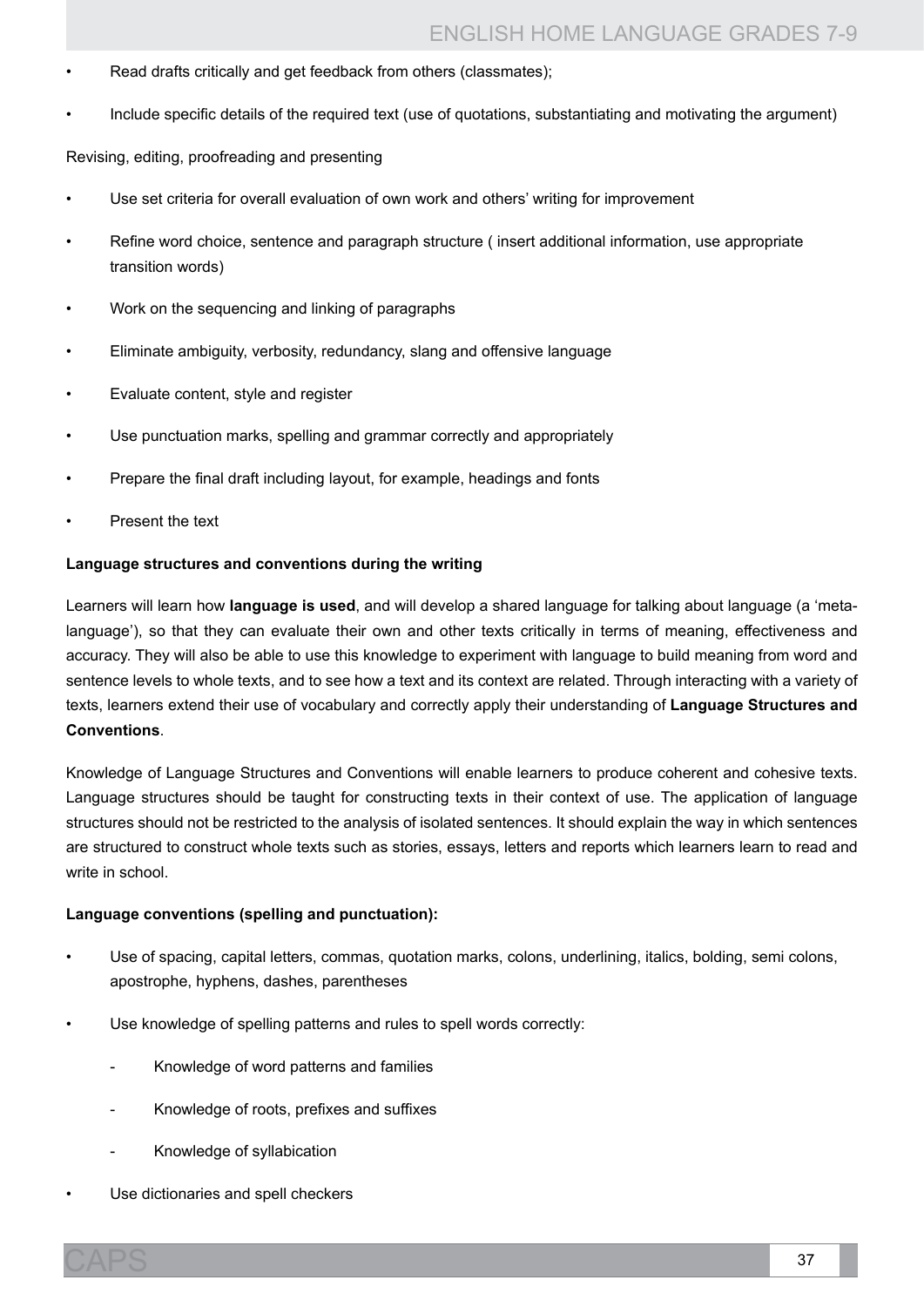Use abbreviation forms appropriate to different media and audiences

#### **Word choice**

- Use a variety of action verbs, adjectives and adverbs to give a specific impression and details and vivid description when writing, for example, a narrative essay, descriptive essay
- Use appropriate synonyms, antonyms, homophones, homonyms, one word for a phrase to express concepts
- Use formal and informal language (slang/colloquialism, jargon) appropriately
- Use borrowed and inherited words appropriately
- Give facts and express opinions
- Express denotative, connotative, implied/contextual meaning
- Position themselves as authors through implicit and explicit messages
- Express themselves on values, attitudes, bias, stereotypes, emotive language, persuasive and manipulative language e.g. in persuasive texts such as argumentative essays, newspaper articles
- Show respect by using certain words when writing texts such as dialogue, interviews
- Use resources and reference materials such as dictionaries and thesauruses to select effective and precise vocabulary.

#### Register, style and voice

- Use appropriate register: formal, informal e.g. Using informal/conversational style and first person in a friendly letter, formal language in an official letter
- Use figurative language (figures of speech, idioms, proverbs), tone, mood or humour, appropriately
- Speak directly to the reader
- Show passion towards message
- Use different points of view/perspective

#### **Sentence construction**

- Write a variety of sentences and sentences of various lengths
- Use parts of speech appropriately
- Use subject, verb, object, tenses, moods, affirmatives, negations, modal verbs, active or passive voice, direct and indirect speech
- Use interrogatives (why, when, how, what)
- Use different types of sentences, e.g. statements, questions, simple, compound, complex, compoundcomplex sentences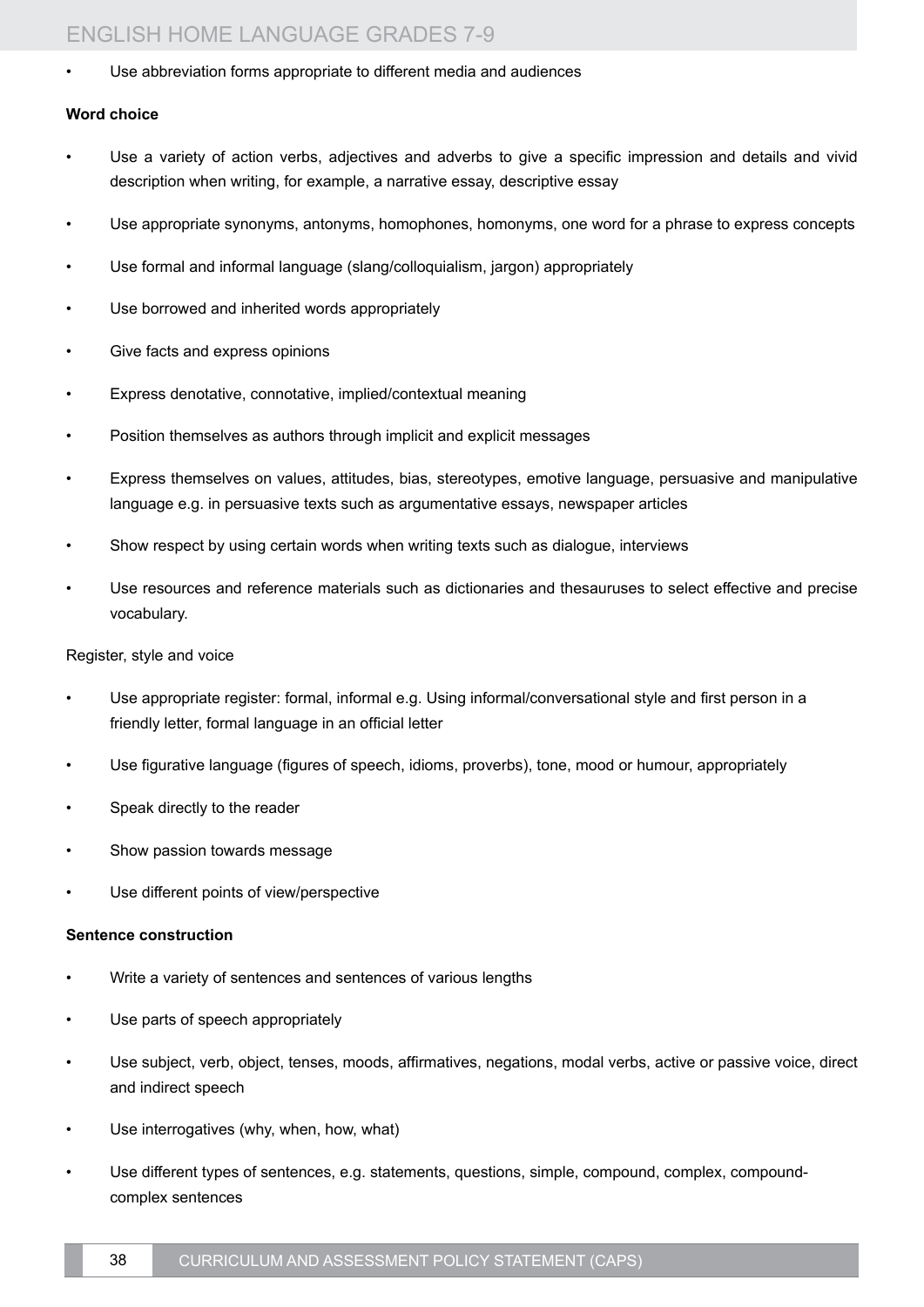- Use conjunctions, pronouns, adverbs and transitional words to create cohesive sentences
- Use different types of pronouns to show focus, emphasis, the objective case and to eliminate verbosity
- Use correct word order in sentences to demonstrate interest and emphasis
- Use concord accurately

#### Paragraph writing

- Write different parts of a paragraph: topic sentence, supporting and main ideas, an effective introduction, body and conclusion and a closing sentence
- Write different paragraphs and texts using related signal or transition words and phrases such as:
	- Chronological /sequential order**:** first, second, third, before, after, when, later, until, at last, next, recently, previously, afterwards
	- Explanation/Cause and effect**:** hence, consequently, because, for this reason, since, as a result of, is due to, therefore, thus, consequently, hence, it follows that, if…then
	- Procedure: first, second, third
	- Compare/contrast: similar, different, smaller than, bigger than, however, but
	- Order of importance: always, finally
	- Spatial order**:** above, below, left, right, etc.
	- Generalizations: generally, in conclusion
	- Choice paragraph**:** in my opinion, belief, idea, understanding, I think that, I consider, I believe, it seems to me, I prefer/ like/dislike/hope/feel
	- Classification paragraph**:** is a kind of, can be divided into, is a type of, falls under, belongs to, is a part of, fits into, is grouped with, is related to, is associated with
	- Description paragraph: above, below, beside, near, north/east/south/west, size, colour, shape, purpose, length, width, mass/weight, speed, is like, resembles
	- Evaluation paragraph**:** good/bad, correct/incorrect, moral/immoral, right/wrong, important/trivial, suggest, recommend, advise, argue
	- Definition paragraph: is defined as, is a kind of paragraph that defines an idea objectively.
	- Concluding paragraph: to conclude, to sum up, in summary, in short, as you can see

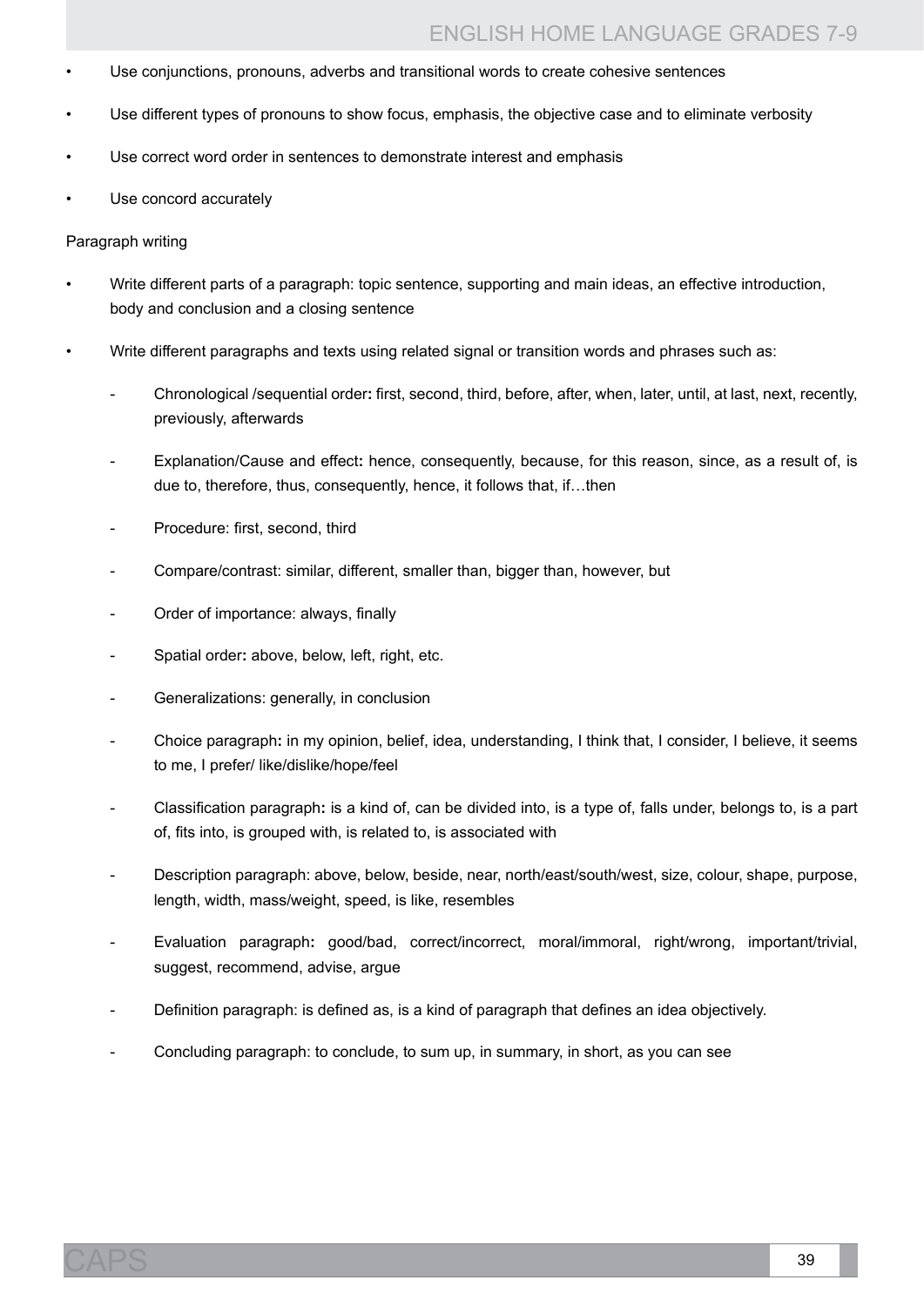|                          | <b>TYPES OF WRITING TEXTS</b>                                                                                                                                                                                                            |  |
|--------------------------|------------------------------------------------------------------------------------------------------------------------------------------------------------------------------------------------------------------------------------------|--|
| <b>ESSAYS</b>            |                                                                                                                                                                                                                                          |  |
| <b>Narrative essay</b>   | Narrative writing is largely the presentation of a series of event in some meaningful order. The following<br>are possible features of a narrative essay:                                                                                |  |
|                          | • Write a story /a past event / fiction                                                                                                                                                                                                  |  |
|                          | • Use a story line that is convincing                                                                                                                                                                                                    |  |
|                          | • Usually use the past tense                                                                                                                                                                                                             |  |
|                          | • Use captivating introductory paragraph                                                                                                                                                                                                 |  |
|                          | • Reflect a point to be made                                                                                                                                                                                                             |  |
|                          | • Use unusually interesting ending                                                                                                                                                                                                       |  |
|                          | • Ensure sustained interest with style, rhetorical device and action                                                                                                                                                                     |  |
|                          | • Highlight sensory details                                                                                                                                                                                                              |  |
|                          | • Use descriptive elements                                                                                                                                                                                                               |  |
| <b>Descriptive essay</b> | Description is used often more to create atmosphere and mood: films do this visually, writers do this<br>with words, where the choice of words is more determined by their connotations than by the accuracy<br>of their denotative use. |  |
|                          | • Describe someone / something to allow the reader to experience the topic vividly                                                                                                                                                       |  |
|                          | • Create a picture in words                                                                                                                                                                                                              |  |
|                          | • Choose words and expressions carefully to achieve the desired effect                                                                                                                                                                   |  |
|                          | • Use images of sight, sound, hearing, taste and touch                                                                                                                                                                                   |  |
|                          | • Use figures of speech                                                                                                                                                                                                                  |  |
| Argumentative<br>essay   | Argumentative essays present an argument for or against something ('why I believe that women are<br>stronger than men').                                                                                                                 |  |
|                          | • Argumentative essays tend to be subjectively argued; the defence or attack is consistent and as<br>well argued as possible, but it will inevitably be one-sided; the conclusion clearly states where the<br>writer stands and why.     |  |
|                          | - Show a specific opinion or viewpoint and argue to defend or motivate a position                                                                                                                                                        |  |
|                          | - Sustain view clearly throughout                                                                                                                                                                                                        |  |
|                          | - Try to convince the reader to share his or her point of view subjectively                                                                                                                                                              |  |
|                          | - Start with the writer's view of the topic in an original and striking way                                                                                                                                                              |  |
|                          | - Give a range of arguments to support and substantiate view                                                                                                                                                                             |  |
|                          | - Focus on points for OR against a statement                                                                                                                                                                                             |  |
|                          | - Express subjective and strong opinions                                                                                                                                                                                                 |  |
|                          | - Use a variety of rhetorical devices and persuasive techniques                                                                                                                                                                          |  |
|                          | - Use emotive language                                                                                                                                                                                                                   |  |
|                          | - Conclude with a strong, clear and convincing statement reflecting the writer's opinion.                                                                                                                                                |  |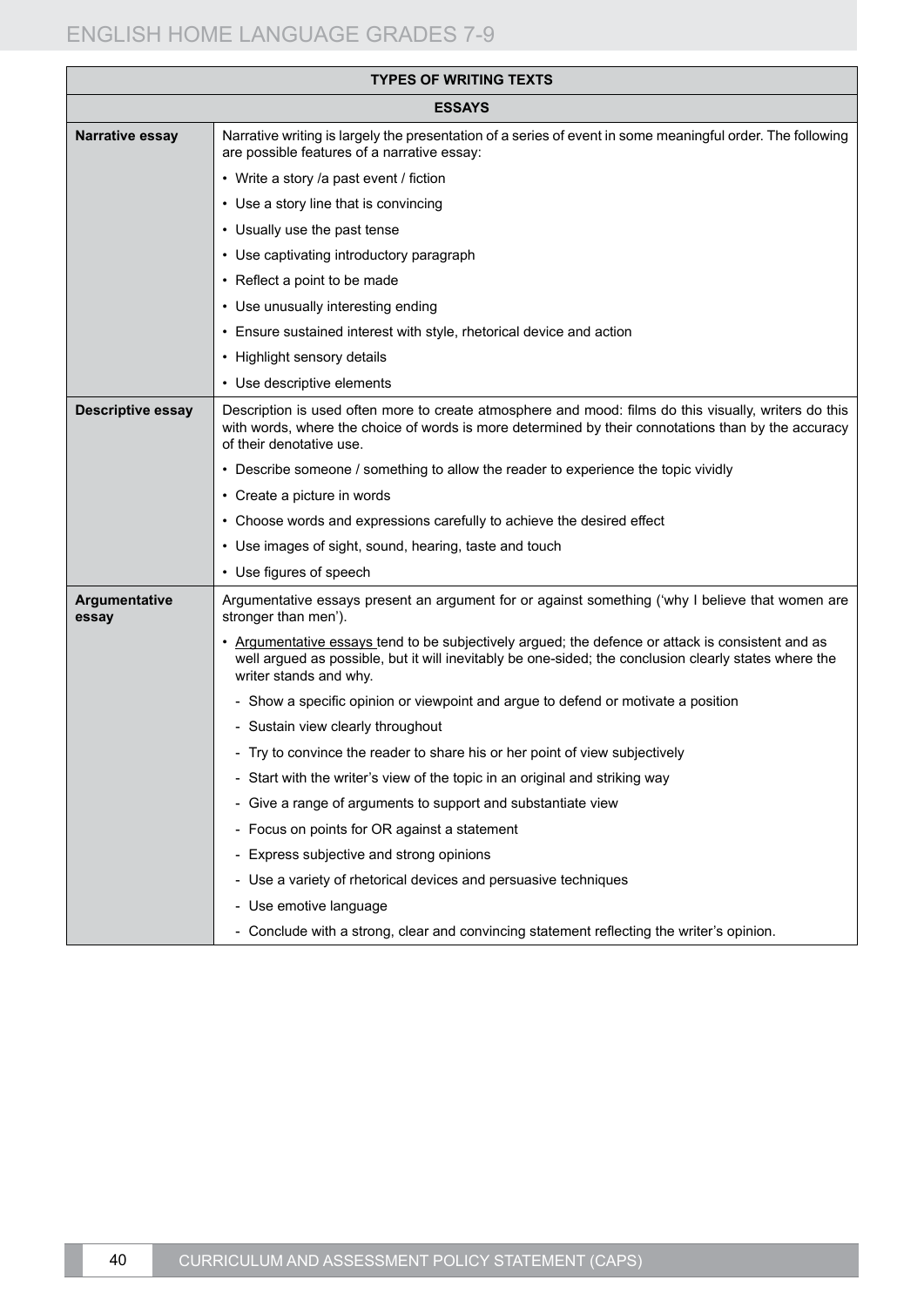| <b>TYPES OF WRITING TEXTS</b> |                                                                                                                                                                                                                                                                                                                                                                                                                 |  |
|-------------------------------|-----------------------------------------------------------------------------------------------------------------------------------------------------------------------------------------------------------------------------------------------------------------------------------------------------------------------------------------------------------------------------------------------------------------|--|
| <b>Discursive essay</b>       | Discursive essays tend to be more balanced, and present various sides of a particular argument;<br>the structure is careful and clearly planned; the tendency is towards objectivity, but the writer can be<br>personal; while emotive language is possible, the best arguments here are won because they make<br>good, reasonable sense. The conclusion leaves the reader in no doubt where the writer stands. |  |
|                               | • Aim to give an objective and balanced view of both sides of an argument                                                                                                                                                                                                                                                                                                                                       |  |
|                               | • Consider various aspects of the topic under discussion                                                                                                                                                                                                                                                                                                                                                        |  |
|                               | • Present opposing views impartially                                                                                                                                                                                                                                                                                                                                                                            |  |
|                               | • Balance the arguments for and against                                                                                                                                                                                                                                                                                                                                                                         |  |
|                               | • Writing must be lucid, rational and objective.                                                                                                                                                                                                                                                                                                                                                                |  |
|                               | • Make well-reasoned and well-supported statements                                                                                                                                                                                                                                                                                                                                                              |  |
|                               | • Use an unemotional and convincing tone without being condescending                                                                                                                                                                                                                                                                                                                                            |  |
|                               | • Conclude with an indication of particular opinion                                                                                                                                                                                                                                                                                                                                                             |  |
| <b>Reflective essay</b>       | Reflective essays present the writer's views, ideas, thoughts and feelings on a particular topic, usually<br>something they feel strongly about. It tends to be personal rather than subjective; it needs a careful<br>structure, but does not have to present a clear conclusion. Nor does it have to present a balanced<br>discussion, although it might. It can be witty or serious.                         |  |
|                               | • Contemplate an idea                                                                                                                                                                                                                                                                                                                                                                                           |  |
|                               | • Give emotional reactions and feelings.                                                                                                                                                                                                                                                                                                                                                                        |  |
|                               | • Reflect subjectivity where feelings and emotions play a major role                                                                                                                                                                                                                                                                                                                                            |  |
|                               | • Aim to recreate recollections or feelings of the writer in the reader                                                                                                                                                                                                                                                                                                                                         |  |
|                               | • Express ideas, thoughts or feelings revealing sincerity and personal involvement                                                                                                                                                                                                                                                                                                                              |  |
| <b>Expository essay</b>       | • Communicate ideas or information in a logical way                                                                                                                                                                                                                                                                                                                                                             |  |
| (for enrichment)              | • Explain ideas or give facts in a systematic way                                                                                                                                                                                                                                                                                                                                                               |  |
|                               | • Research ideas and support with facts and figures                                                                                                                                                                                                                                                                                                                                                             |  |
|                               | • Clarify any unfamiliar concepts                                                                                                                                                                                                                                                                                                                                                                               |  |
|                               | • Organise logically and take the reader from the known to the unknown                                                                                                                                                                                                                                                                                                                                          |  |
|                               | • Write generally in the present tense                                                                                                                                                                                                                                                                                                                                                                          |  |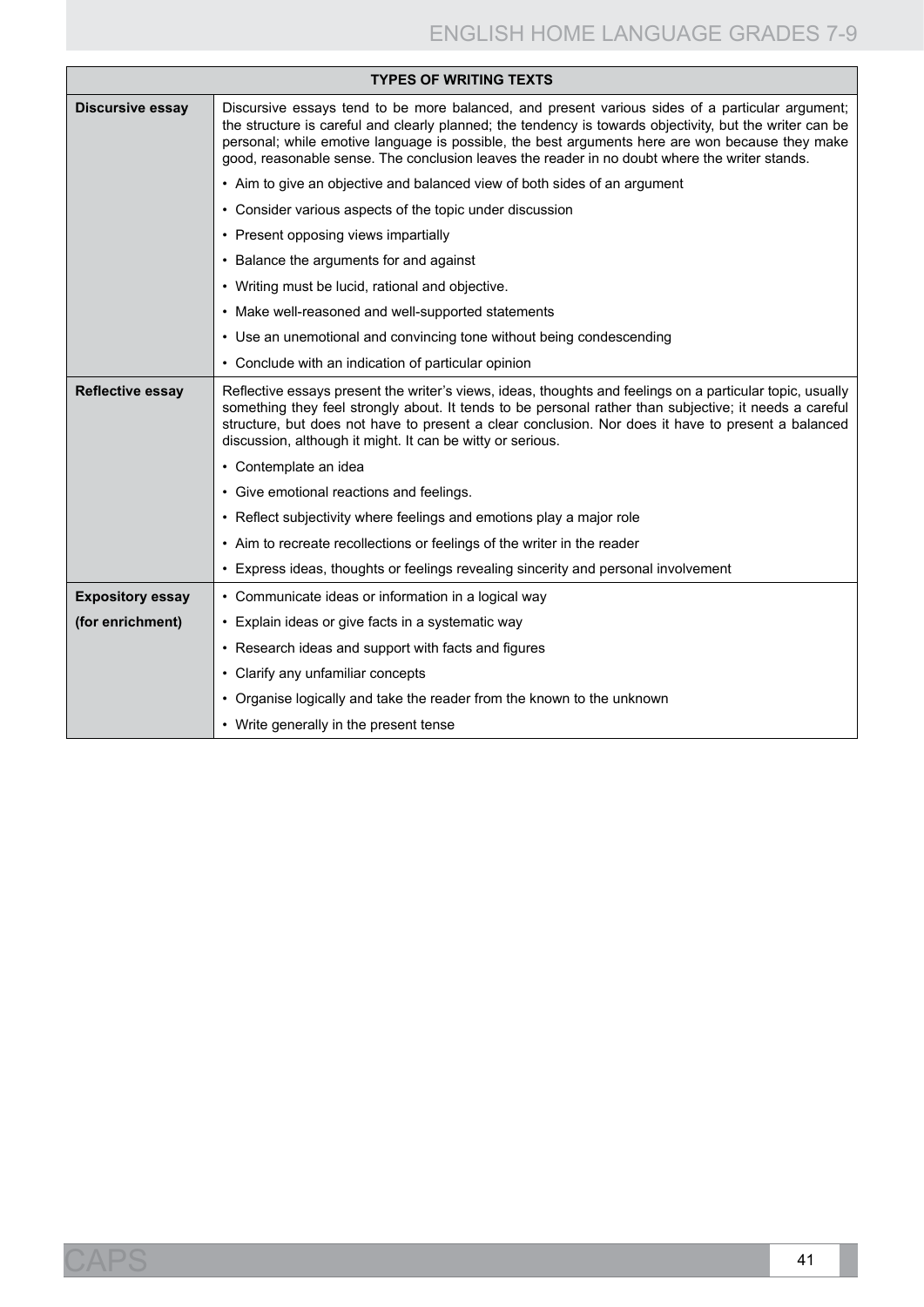| <b>TYPES OF WRITING TEXTS</b>      |                                                                                                                                                                                                                                                                                                                                                                                                                                                                                                                                                                                            |  |
|------------------------------------|--------------------------------------------------------------------------------------------------------------------------------------------------------------------------------------------------------------------------------------------------------------------------------------------------------------------------------------------------------------------------------------------------------------------------------------------------------------------------------------------------------------------------------------------------------------------------------------------|--|
| <b>TRANSACTIONAL TEXTS</b>         |                                                                                                                                                                                                                                                                                                                                                                                                                                                                                                                                                                                            |  |
| <b>Official / Formal</b><br>letter | While the writing of friendly/ informal letter has largely been replaced by electronic media, e.g., email,<br>fax, and sms among others, learners must still be taught to write letters. The range of writing should<br>span from ordinary letters to the immediate family and friends to informal letters to the press, among<br>others.                                                                                                                                                                                                                                                  |  |
|                                    | Learners should write genuine formal letters, and, where possible, send them off and await a reply.<br>Letters requesting information about products, universities, travel, professions, if sent to appropriate<br>concerns, will almost certainly be replied to. The value of the formal letter will then become obvious.                                                                                                                                                                                                                                                                 |  |
|                                    | • Practise different kinds of formal letters, e.g. a letter of application, a letter to the editor of a<br>newspaper, a letter of complaint, etc.                                                                                                                                                                                                                                                                                                                                                                                                                                          |  |
|                                    | • Adhere to different requirements of formal letters such as style and structure                                                                                                                                                                                                                                                                                                                                                                                                                                                                                                           |  |
|                                    | • Write in direct and simple language                                                                                                                                                                                                                                                                                                                                                                                                                                                                                                                                                      |  |
|                                    | • Remember that the intended audience should understand what is communicated for the results/<br>response to be positive                                                                                                                                                                                                                                                                                                                                                                                                                                                                   |  |
|                                    | • Writing should be clear and straightforward, concise and logical                                                                                                                                                                                                                                                                                                                                                                                                                                                                                                                         |  |
|                                    | • Contain an introduction, a body and a conclusion                                                                                                                                                                                                                                                                                                                                                                                                                                                                                                                                         |  |
|                                    | • Contain two addresses, the writer's and the recipient's                                                                                                                                                                                                                                                                                                                                                                                                                                                                                                                                  |  |
|                                    | • Contain a formal salutation following the recipient's address                                                                                                                                                                                                                                                                                                                                                                                                                                                                                                                            |  |
|                                    | • Contain a title or subject line following the salutation and be underlined                                                                                                                                                                                                                                                                                                                                                                                                                                                                                                               |  |
|                                    | • Reflect a formal language register                                                                                                                                                                                                                                                                                                                                                                                                                                                                                                                                                       |  |
|                                    | • Reflect a formal conclusion followed by the writer's surname and initials                                                                                                                                                                                                                                                                                                                                                                                                                                                                                                                |  |
| Friendly / Informal<br>letter      | While the writing of friendly/ informal letter has largely been replaced by electronic media, e.g., email,<br>fax, and sms among others, learners must still be taught to write letters. The range of writing should<br>span from ordinary letters to the immediate family and friends to informal letters to the press, among                                                                                                                                                                                                                                                             |  |
|                                    | others.                                                                                                                                                                                                                                                                                                                                                                                                                                                                                                                                                                                    |  |
|                                    | • Write to people who are close, e.g. friends, family, etc.                                                                                                                                                                                                                                                                                                                                                                                                                                                                                                                                |  |
|                                    | • Write mainly to express an emotion, e.g. congratulate, sympathise, advise, etc.                                                                                                                                                                                                                                                                                                                                                                                                                                                                                                          |  |
|                                    | • Use informal to semiformal language register and style                                                                                                                                                                                                                                                                                                                                                                                                                                                                                                                                   |  |
|                                    | • Write in lively simple language                                                                                                                                                                                                                                                                                                                                                                                                                                                                                                                                                          |  |
|                                    | • Reflect a logical order and pursue an intended point                                                                                                                                                                                                                                                                                                                                                                                                                                                                                                                                     |  |
|                                    | • Contain an introduction, a body and a conclusion                                                                                                                                                                                                                                                                                                                                                                                                                                                                                                                                         |  |
|                                    | • Contain only one address, the writer's, with a date in which it was written below it                                                                                                                                                                                                                                                                                                                                                                                                                                                                                                     |  |
|                                    | • Contain an informal/semi-formal salutation following the writer's address                                                                                                                                                                                                                                                                                                                                                                                                                                                                                                                |  |
|                                    | • The conclusion ranges from informal to semi-formal followed by the writer's first name                                                                                                                                                                                                                                                                                                                                                                                                                                                                                                   |  |
| Agenda of the<br>meeting           | Writing memoranda, agenda and minutes are only useful if meaningful. The best way for these writing<br>activities to work is to have learners watch a video of, or attend a real meeting and then have them<br>take minutes, deduce the agenda from that, and then compare theirs with the real agenda and minutes<br>of the meeting. Otherwise learners need to be introduced to these formats in a very imaginative way.<br>Create an agenda for a imaginary committee and have the learners write up what they think the minutes<br>could have been, carefully sticking to your agenda. |  |
|                                    | An agenda:                                                                                                                                                                                                                                                                                                                                                                                                                                                                                                                                                                                 |  |
|                                    | • Gives an outline of what is to be discussed at a meeting                                                                                                                                                                                                                                                                                                                                                                                                                                                                                                                                 |  |
|                                    | • Is sent beforehand to people/delegates who are invited to a meeting                                                                                                                                                                                                                                                                                                                                                                                                                                                                                                                      |  |
|                                    | • Usually drawn up by the chairperson and the secretary, who, among others                                                                                                                                                                                                                                                                                                                                                                                                                                                                                                                 |  |
|                                    | - Check minutes of the previous meeting for items that were carried over                                                                                                                                                                                                                                                                                                                                                                                                                                                                                                                   |  |
|                                    | - Lists and collects items that the meeting may need to address and,                                                                                                                                                                                                                                                                                                                                                                                                                                                                                                                       |  |
|                                    | • Arranges the items according to their importance beforehand                                                                                                                                                                                                                                                                                                                                                                                                                                                                                                                              |  |
|                                    | • Determines how much time would be allocated to each item                                                                                                                                                                                                                                                                                                                                                                                                                                                                                                                                 |  |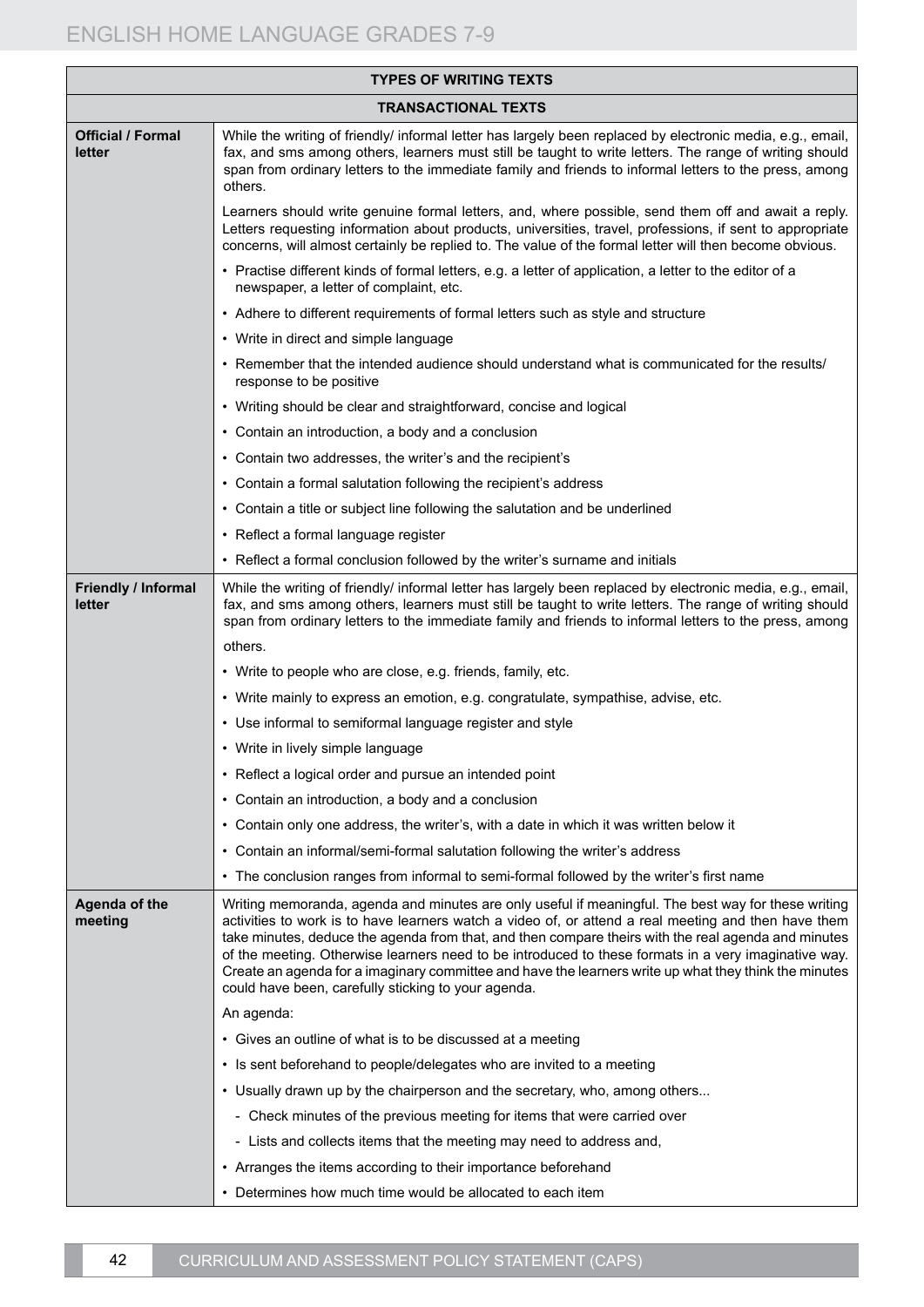| <b>TYPES OF WRITING TEXTS</b> |                                                                                                                                                                                                                                                  |  |
|-------------------------------|--------------------------------------------------------------------------------------------------------------------------------------------------------------------------------------------------------------------------------------------------|--|
| <b>Minutes</b>                | • Record what happened at a meeting                                                                                                                                                                                                              |  |
|                               | • Adopt the minutes as a true record in the following meeting                                                                                                                                                                                    |  |
|                               | • Reflect the following:                                                                                                                                                                                                                         |  |
|                               | - Name of the organisation;                                                                                                                                                                                                                      |  |
|                               | - The date, the place and the time at which the meeting was held;                                                                                                                                                                                |  |
|                               | - Attendance register;                                                                                                                                                                                                                           |  |
|                               | • Quote resolutions word for word                                                                                                                                                                                                                |  |
|                               | • Provide a summary of what was proposed and finally agreed upon                                                                                                                                                                                 |  |
|                               | • Write in the past tense                                                                                                                                                                                                                        |  |
|                               | • Leave out trivialities like jokes                                                                                                                                                                                                              |  |
|                               | • Become legal and binding once signed and dated by the chairperson after being read and adopted<br>in the next meeting, remain so until they can be revoked                                                                                     |  |
| <b>Speech</b>                 | • Start and adapt the style to be used, when, where, why (purpose), who (audience) and what                                                                                                                                                      |  |
|                               | • Use an opener to attract attention                                                                                                                                                                                                             |  |
|                               | • Develop points well and avoid clichés                                                                                                                                                                                                          |  |
|                               | • Use contrasting tones (and points) but remain audible                                                                                                                                                                                          |  |
|                               | • Use short sentences with simple ideas, using familiar examples                                                                                                                                                                                 |  |
|                               | • Balance criticisms with reasonable alternatives                                                                                                                                                                                                |  |
|                               | • Consider the closing. Leaving the audience with a thought (or two)                                                                                                                                                                             |  |
|                               | • Use visual or physical aids but words must come first                                                                                                                                                                                          |  |
|                               | • Using notes is optional, and only for reference                                                                                                                                                                                                |  |
|                               | • Use language that expresses maturity, values and background                                                                                                                                                                                    |  |
| E-mail / sms                  | To inform and maintain a relationship                                                                                                                                                                                                            |  |
|                               | The recipient's address – which, in most cases, is the recipient's name and the server point, as well<br>as the country in which the server point is based. For example, moloiq (name)@ webmail. (server) za<br>(country). Moloi.q@webmail.co.za |  |
|                               | • CC: these may be the recipients whose attention is called to the email.                                                                                                                                                                        |  |
|                               | • Subject: This is a summary of the content of the email.                                                                                                                                                                                        |  |
|                               | • Message                                                                                                                                                                                                                                        |  |
|                               | • Sender's name.                                                                                                                                                                                                                                 |  |
|                               | NB: The sender's address reflects automatically when the email is received. The sender may choose<br>to provide other contact details at the end. This is called a signature                                                                     |  |
| <b>Interview</b>              | Written record of an interview:                                                                                                                                                                                                                  |  |
|                               | • Give the names of the speaker on the left side of the page                                                                                                                                                                                     |  |
|                               | • Use a colon after the name of the character who is speaking                                                                                                                                                                                    |  |
|                               | • Use a new line to indicate each new speaker                                                                                                                                                                                                    |  |
|                               | • Probe the interviewee by asking questions                                                                                                                                                                                                      |  |
|                               | • Portray the interviewee's strong points, talents, weak points, etc.                                                                                                                                                                            |  |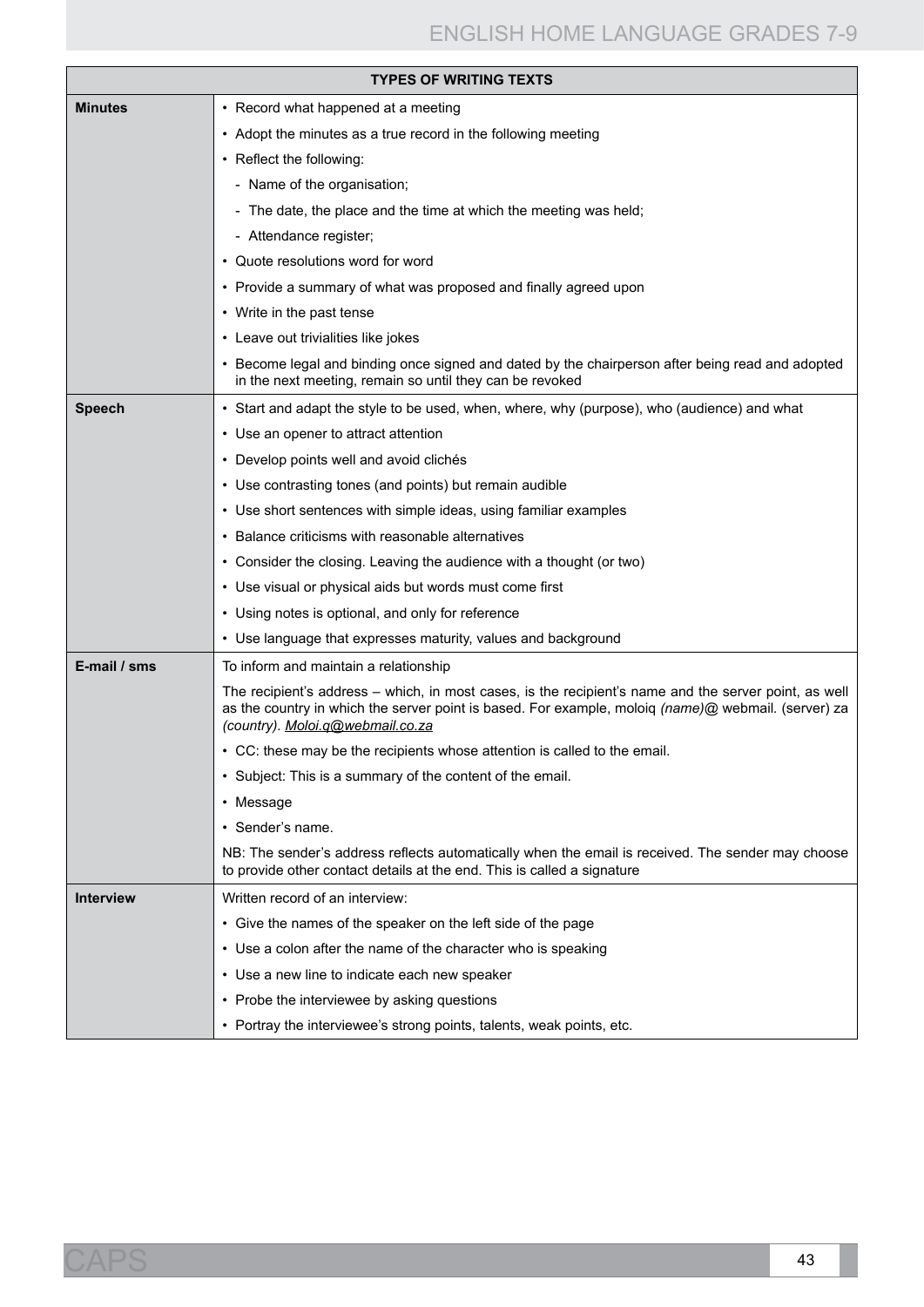| <b>TYPES OF WRITING TEXTS</b>          |                                                                                                                                                                                                                                                                                                                                               |  |
|----------------------------------------|-----------------------------------------------------------------------------------------------------------------------------------------------------------------------------------------------------------------------------------------------------------------------------------------------------------------------------------------------|--|
| <b>Report (formal and</b><br>informal) | Reports are very formal documents, and work best when what is examined is very real and important<br>to the learners. There is nothing worse than writing artificial reports, or reports on topics that have no<br>interest to the writer.                                                                                                    |  |
|                                        | • Give exact feedback of a situation, e.g. accident, any findings                                                                                                                                                                                                                                                                             |  |
|                                        | • Reflect a title, introduction (background, purpose and scope), body (Who? Why? Where? When?<br>What? How?), conclusions, recommendations, references, appendices                                                                                                                                                                            |  |
|                                        | • Plan: collect and organise information; write facts                                                                                                                                                                                                                                                                                         |  |
|                                        | • Use semiformal to formal language register and style                                                                                                                                                                                                                                                                                        |  |
|                                        | • Use                                                                                                                                                                                                                                                                                                                                         |  |
|                                        | - Present tense (except historical reports)                                                                                                                                                                                                                                                                                                   |  |
|                                        | - General nouns                                                                                                                                                                                                                                                                                                                               |  |
|                                        | - The third person                                                                                                                                                                                                                                                                                                                            |  |
|                                        | - Factual description                                                                                                                                                                                                                                                                                                                         |  |
|                                        | - Technical words and phrases                                                                                                                                                                                                                                                                                                                 |  |
|                                        | - Formal, impersonal language                                                                                                                                                                                                                                                                                                                 |  |
| <b>Curriculum Vitae</b><br>(CV)        | Since most people nowadays make use of templates, it may be worthwhile finding out what makes a<br>good template, and how to adapt and fill them in most usefully. It is useful to note that every CV must<br>address a situation, e.g. a CV for a particular job should speak mainly of the writer's involvement in<br>that particular area. |  |
|                                        | • Present yourself in a document to the world                                                                                                                                                                                                                                                                                                 |  |
|                                        | • Present a strong, first impression                                                                                                                                                                                                                                                                                                          |  |
|                                        | • Present information clearly, objectively and concisely                                                                                                                                                                                                                                                                                      |  |
|                                        | • Address the post for which the candidate seeks employment.                                                                                                                                                                                                                                                                                  |  |
|                                        | • Provide:                                                                                                                                                                                                                                                                                                                                    |  |
|                                        | - Personal details                                                                                                                                                                                                                                                                                                                            |  |
|                                        | - Formal Qualifications                                                                                                                                                                                                                                                                                                                       |  |
|                                        | - Work experience (if applicable)                                                                                                                                                                                                                                                                                                             |  |
|                                        | - Referees                                                                                                                                                                                                                                                                                                                                    |  |
| <b>Diary entry</b>                     | • A diary is a portrayal of daily events                                                                                                                                                                                                                                                                                                      |  |
|                                        | • Present his/her evaluation of the day or event                                                                                                                                                                                                                                                                                              |  |
|                                        | • Write from the writer's point of view; the first person narration is the most appropriate approach                                                                                                                                                                                                                                          |  |
|                                        | • The language choice is simple and to the point                                                                                                                                                                                                                                                                                              |  |
|                                        | • The tone will be determined by the nature of the entry                                                                                                                                                                                                                                                                                      |  |
| <b>Giving directions</b>               | • Use directions when telling someone how to get somewhere.                                                                                                                                                                                                                                                                                   |  |
|                                        | • Use mostly the imperative form (the infinitive without the word 'to')                                                                                                                                                                                                                                                                       |  |
|                                        | • Although the subject 'you' is not stated, it always refers to the second person representing an<br>interaction between the speaker and the listener.                                                                                                                                                                                        |  |
|                                        | • Consider the following when giving directions:                                                                                                                                                                                                                                                                                              |  |
|                                        | - Be concise and clear.                                                                                                                                                                                                                                                                                                                       |  |
|                                        | - The directions must be in chronological order                                                                                                                                                                                                                                                                                               |  |
|                                        | - Indicate the approximate distance                                                                                                                                                                                                                                                                                                           |  |
|                                        | - Give the approximate number of streets to be crossed to reach the destination                                                                                                                                                                                                                                                               |  |
|                                        | - Provide information about landmarks along the way                                                                                                                                                                                                                                                                                           |  |
|                                        | - Use words indicating position                                                                                                                                                                                                                                                                                                               |  |
|                                        | - Use words indicating direction                                                                                                                                                                                                                                                                                                              |  |
|                                        | - Use words to show appreciation                                                                                                                                                                                                                                                                                                              |  |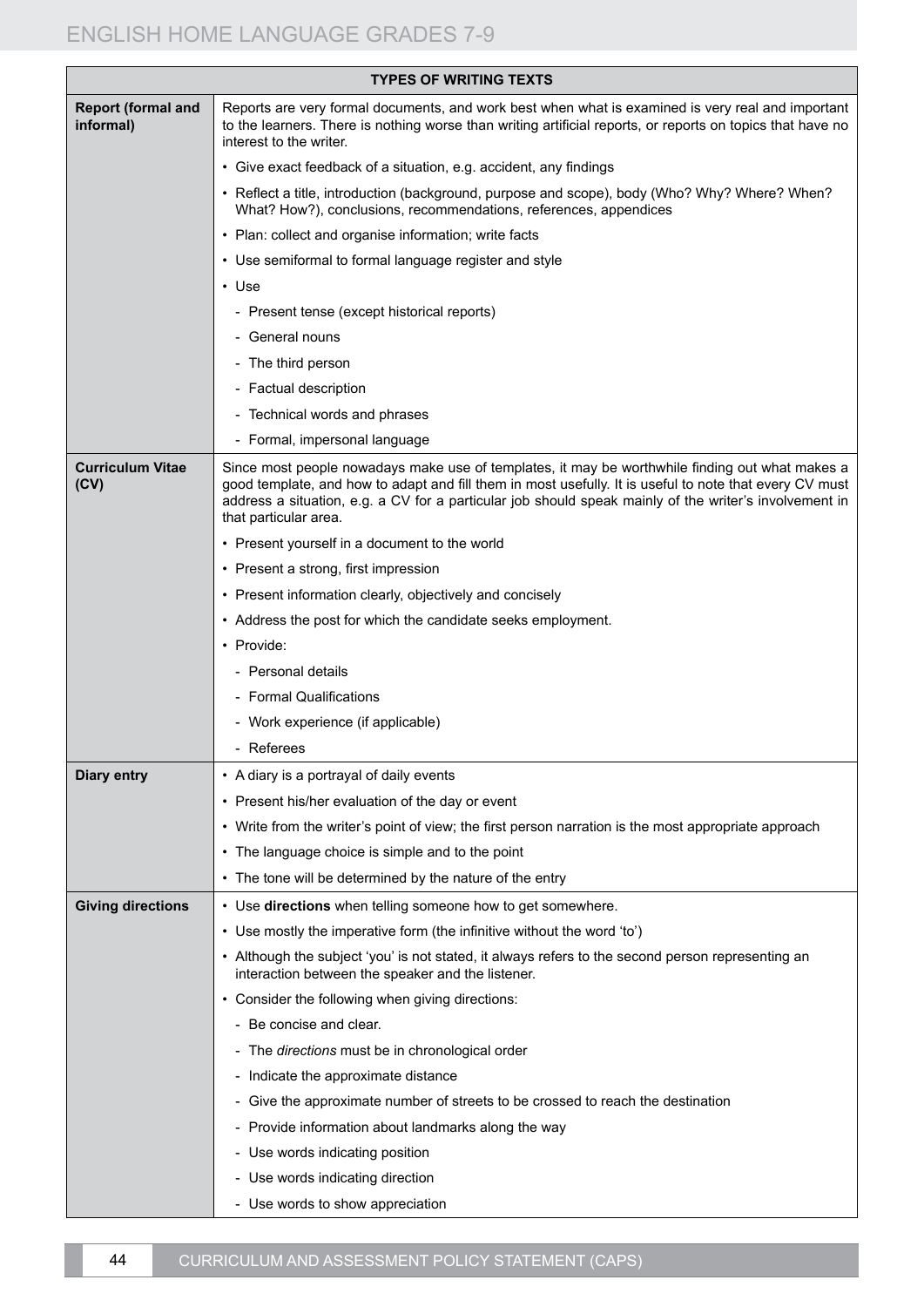| <b>TYPES OF WRITING TEXTS</b> |                                                                                                                                                                                                               |  |
|-------------------------------|---------------------------------------------------------------------------------------------------------------------------------------------------------------------------------------------------------------|--|
| <b>Giving Instructions</b>    | To explain how to use a tool or an instrument, prepare food, repair faults, etc.                                                                                                                              |  |
|                               | . Expalin the working or use of any article in operation; preparing dishes, repairing any defaults, etc.                                                                                                      |  |
|                               | • Plan and prepare (see writing features)                                                                                                                                                                     |  |
|                               | - understand the situation(s) and what the product of giving instructions/demostrations should be<br>or do                                                                                                    |  |
|                               | - Reflect clear, correct and logical sequence of instructions                                                                                                                                                 |  |
|                               | - Use manuals, instructions and operations                                                                                                                                                                    |  |
|                               | - Consider vocabulary, grammar, expression, technical language and phrases that might be used                                                                                                                 |  |
|                               | • Presenting.                                                                                                                                                                                                 |  |
| <b>Advertisement</b>          | • Catch and keep the attention of the reader – ensuring that the operative words stand out.                                                                                                                   |  |
|                               | • Create a desire to own the product or use the service.                                                                                                                                                      |  |
|                               | • Make the reader actually go out and buy/use the product/service                                                                                                                                             |  |
|                               | • Consider the following in designing:                                                                                                                                                                        |  |
|                               | - The target market (for whom the advertisement is intended)                                                                                                                                                  |  |
|                               | - Positioning (where and when the advertisement will appear – in what media, at what time and<br>where in the programme or magazine?)                                                                         |  |
|                               | - Appeal (to what sense is the advertisement appealing?)                                                                                                                                                      |  |
|                               | - The layout and font size.                                                                                                                                                                                   |  |
|                               | - The attitude (sincere or not) and the ratio between fact and opinion                                                                                                                                        |  |
|                               | - The effectiveness of the choice of colour or lack thereof                                                                                                                                                   |  |
|                               | - The language used (whether it is clichéd, repetitive, figurative, rhetorical, etc.)                                                                                                                         |  |
| Posters / flyers              | • Can take a variety of forms                                                                                                                                                                                 |  |
|                               | • Make use of slogans and logos                                                                                                                                                                               |  |
|                               | • Usually have a visual design element                                                                                                                                                                        |  |
|                               | • Use advertising techniques                                                                                                                                                                                  |  |
|                               | • Use design to make the poster/flyer eye-catching and memorable                                                                                                                                              |  |
|                               | • Figurative language and poetic devices used to create impact                                                                                                                                                |  |
|                               | • Make the language memorable, e.g. metaphor, simile, alliteration, repetition, rhyme, rhythm                                                                                                                 |  |
| Filling in a form             | • Fill in a form for various reasons, e.g. to apply for a job or leave, to enter competitions or contests,<br>etc.                                                                                            |  |
|                               | • Provide information as required by the institution to which the form is forwarded                                                                                                                           |  |
|                               | • State what is required, followed by a colon, e.g. Surname:                                                                                                                                                  |  |
|                               | Fill in accurately                                                                                                                                                                                            |  |
| <b>Obituary</b>               | To commemorate and inform others of someone's death                                                                                                                                                           |  |
|                               | • Full names; birthplace; where the person lived; date of birth; date of death, key survivors (spouse,<br>children) and their names; time, date, place of funeral, brief information about the deceased, etc. |  |
|                               | • Some of the following may also be included: Cause of death (cultural sensitivity); biographical<br>information; memorial tribute information                                                                |  |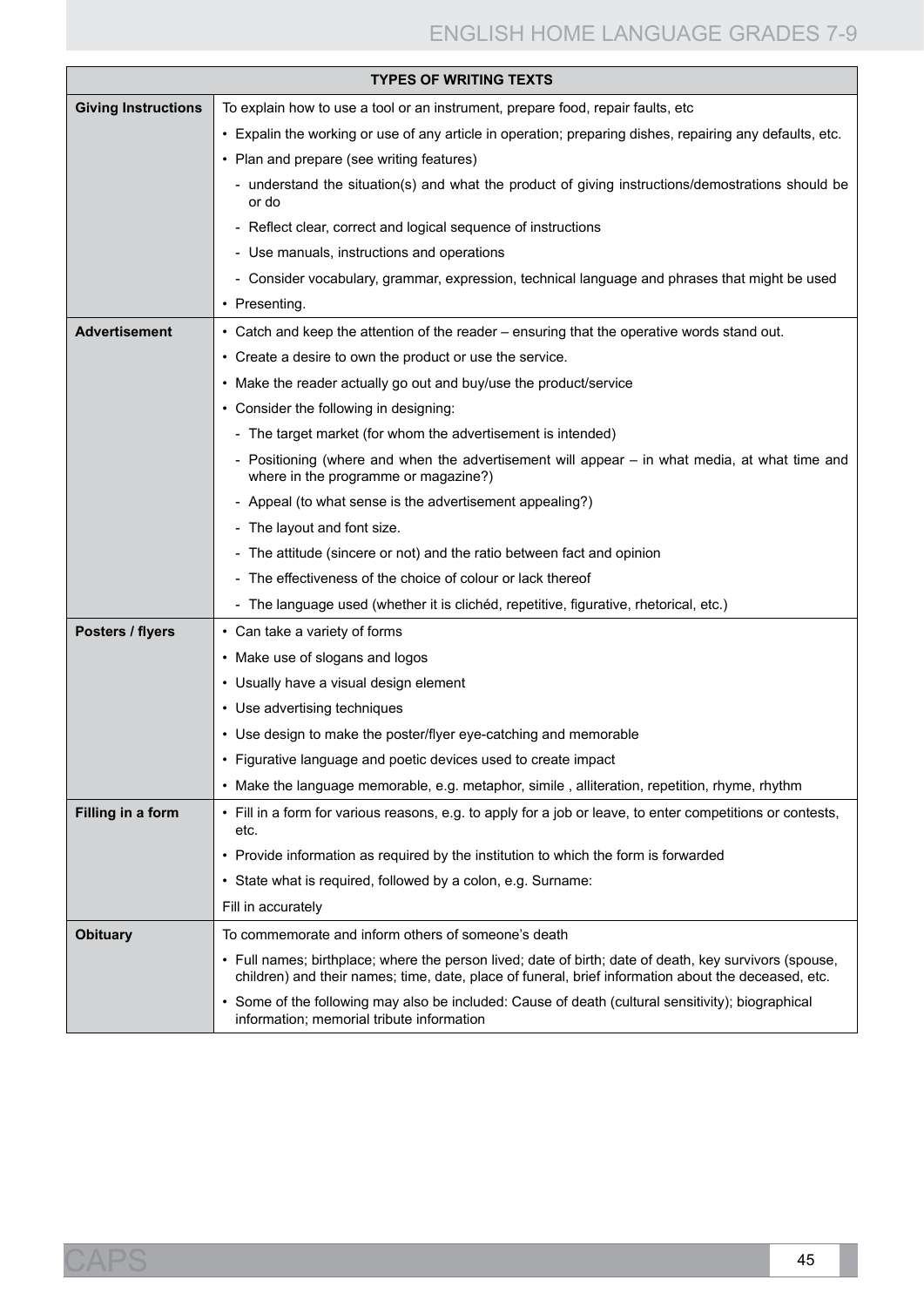| <b>TYPES OF WRITING TEXTS</b>     |                                                                                                                                                                                                                                                                              |  |  |  |
|-----------------------------------|------------------------------------------------------------------------------------------------------------------------------------------------------------------------------------------------------------------------------------------------------------------------------|--|--|--|
| <b>Contract</b>                   | A binding agreement entered by two or more parties. The intention of a contract is to create an obligation.<br>Contract can also be made orally. (It is recommended that a contract be done orally (verbally) and in a<br>written form to show damages and remedies thereof) |  |  |  |
|                                   | Elements of a contract                                                                                                                                                                                                                                                       |  |  |  |
|                                   | • Names (contractor, contractee, witnesses)                                                                                                                                                                                                                                  |  |  |  |
|                                   | • Terms and conditions (content of the contract – including service to be rendered, duration and<br>money if there would be monetary implications)                                                                                                                           |  |  |  |
|                                   | · Signatures (all parties involved)                                                                                                                                                                                                                                          |  |  |  |
|                                   | • Date and place (when and where the contract is signed)                                                                                                                                                                                                                     |  |  |  |
| Will / testament                  | A will decides or determines what happens to one's property and possessions after death. A will<br>ensures that the deceased's wishes are fulfilled after death. A will should be kept up to date and in a<br>safe place.                                                    |  |  |  |
|                                   | It should have the following:                                                                                                                                                                                                                                                |  |  |  |
|                                   | • Names of the owner of the will                                                                                                                                                                                                                                             |  |  |  |
|                                   | • Date when the will was made                                                                                                                                                                                                                                                |  |  |  |
|                                   | • Money, properties and possessions                                                                                                                                                                                                                                          |  |  |  |
|                                   | • Beneficiaries                                                                                                                                                                                                                                                              |  |  |  |
|                                   | • Executor (friend, member of the family, lawyer)                                                                                                                                                                                                                            |  |  |  |
| <b>Constitution and</b><br>policy | A set of fundamental principles or rules that governs an organisation, e.g. country, burial society,<br>youth organisation, stokvel, soccer club.                                                                                                                            |  |  |  |
|                                   | • Rules need to be agreed by parties involved                                                                                                                                                                                                                                |  |  |  |
|                                   | • Rules are binding                                                                                                                                                                                                                                                          |  |  |  |
|                                   | • They can be amended                                                                                                                                                                                                                                                        |  |  |  |
|                                   | • Format should include the name of the organisation or institution, membership, terms of<br>references, date of adoption, signature, etc.                                                                                                                                   |  |  |  |
|                                   | <b>Literary and media texts</b>                                                                                                                                                                                                                                              |  |  |  |
| <b>Personal recount</b>           | To tell about a personal experience                                                                                                                                                                                                                                          |  |  |  |
|                                   | • Orientation: scene setting or establishing context, e.g. It was in the school holidays                                                                                                                                                                                     |  |  |  |
|                                   | . An account of the events that took place, often in chronological order, e.g. I went to Tumelo's place<br>$\ldots$ Then $\ldots$                                                                                                                                            |  |  |  |
|                                   | • Some additional detail about each event, e.g. He was surprised to see me.                                                                                                                                                                                                  |  |  |  |
|                                   | • Reorientation - a closing statement that may include elaboration, e.g. I hope I can spend more<br>time with Tumelo. We had fun.                                                                                                                                            |  |  |  |
|                                   | • Usually written in the past tense                                                                                                                                                                                                                                          |  |  |  |
|                                   | • Told in first or third person                                                                                                                                                                                                                                              |  |  |  |
|                                   | · Time connectives are used, e.g. First, then, next, afterwards, just before that, at last, meanwhile                                                                                                                                                                        |  |  |  |
|                                   | • Tends to focus on individual or group participants                                                                                                                                                                                                                         |  |  |  |
|                                   | • Can be informal in style                                                                                                                                                                                                                                                   |  |  |  |
| <b>Dialogue</b>                   | • Reflect a conversation between two or more people.                                                                                                                                                                                                                         |  |  |  |
|                                   | • Record exchanges as they occur, directly from the speaker's point of view                                                                                                                                                                                                  |  |  |  |
|                                   | • Write the names of the characters on the left side of the page                                                                                                                                                                                                             |  |  |  |
|                                   | • Use a colon after the name of the character who is speaking                                                                                                                                                                                                                |  |  |  |
|                                   | • Use a new line to indicate each new speaker                                                                                                                                                                                                                                |  |  |  |
|                                   | • Advise characters (or readers) on how to speak or present the action given in brackets before the<br>words are spoken                                                                                                                                                      |  |  |  |
|                                   | • Sketch a scenario before writing                                                                                                                                                                                                                                           |  |  |  |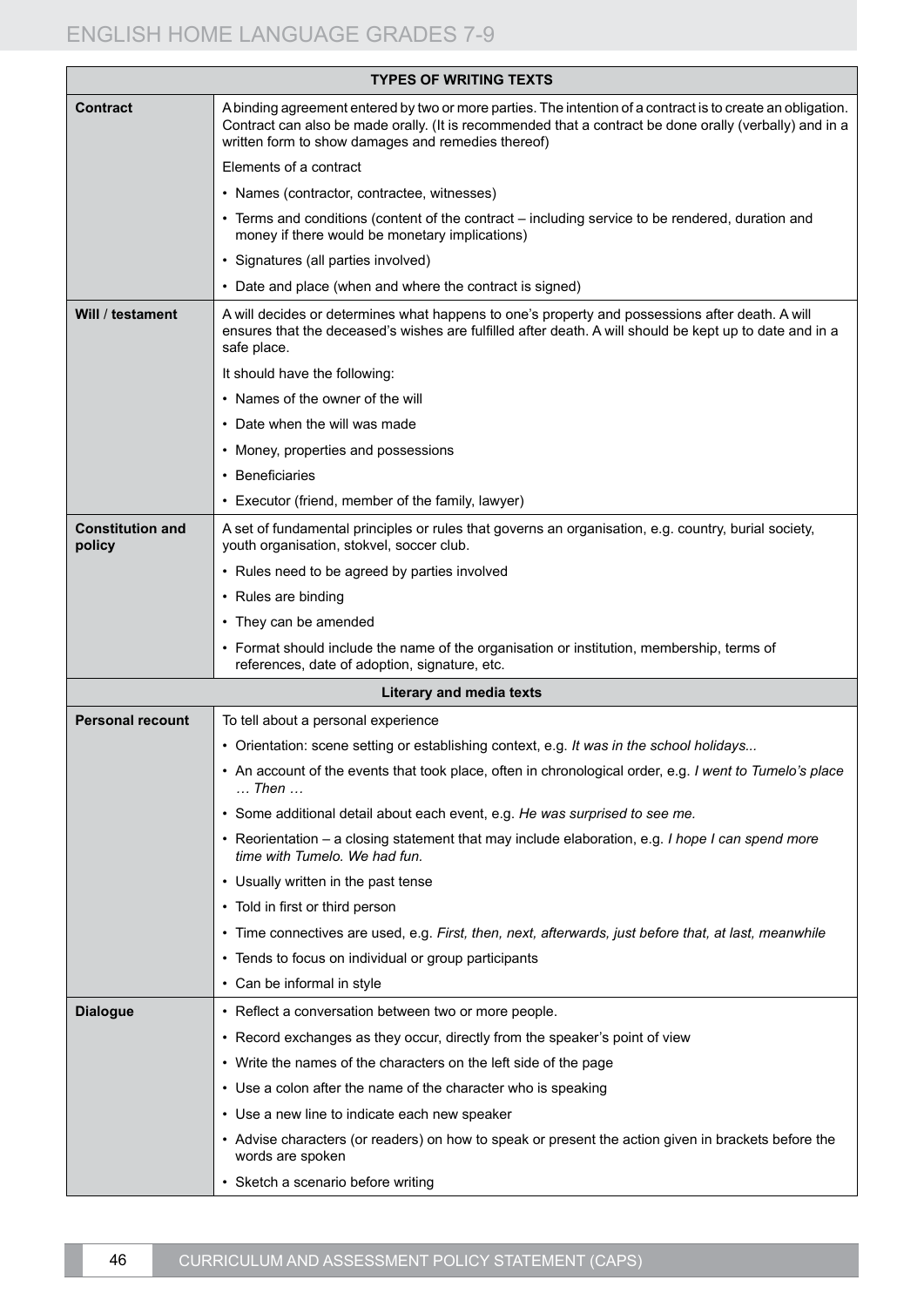| <b>TYPES OF WRITING TEXTS</b> |                                                                                                                                                                                                                                                                                                                                                                                                                                                                                                                                   |  |  |  |
|-------------------------------|-----------------------------------------------------------------------------------------------------------------------------------------------------------------------------------------------------------------------------------------------------------------------------------------------------------------------------------------------------------------------------------------------------------------------------------------------------------------------------------------------------------------------------------|--|--|--|
| <b>Review</b>                 | Reviews seldom follow a set pattern. They do not have to cover any specific aspects of the book,<br>film or CD. Generally, reviewers establish what it is they are reviewing and who is involved, but after<br>that anything goes. Good reviews attempt to be fair but honest; bad reviews are merely a personal<br>outpouring of subjective views. Humour is not uncommon in reviews: for some reviewers it is their trade<br>mark. Present reviews from different sources to show learners how varied this writing form can be. |  |  |  |
|                               | • Reflect an individual's response to a work of art, film, book, occasion, etc.                                                                                                                                                                                                                                                                                                                                                                                                                                                   |  |  |  |
|                               | • Project his/her 'judgement' to the work presented                                                                                                                                                                                                                                                                                                                                                                                                                                                                               |  |  |  |
|                               | • The reader of the review does not have to agree with the reviewer                                                                                                                                                                                                                                                                                                                                                                                                                                                               |  |  |  |
|                               | • Two reviewers may respond differently to the same text                                                                                                                                                                                                                                                                                                                                                                                                                                                                          |  |  |  |
|                               | • Give relevant facts, for example, the name of the author/producer/artist, the title of the book/work,<br>the name of the publisher/production company, as well as the price (where applicable)                                                                                                                                                                                                                                                                                                                                  |  |  |  |
| <b>Poetry text</b>            | • Write about observations and experiences                                                                                                                                                                                                                                                                                                                                                                                                                                                                                        |  |  |  |
|                               | - Human beings                                                                                                                                                                                                                                                                                                                                                                                                                                                                                                                    |  |  |  |
|                               | - Nature                                                                                                                                                                                                                                                                                                                                                                                                                                                                                                                          |  |  |  |
|                               | - Social issues                                                                                                                                                                                                                                                                                                                                                                                                                                                                                                                   |  |  |  |
|                               | - Technology, etc                                                                                                                                                                                                                                                                                                                                                                                                                                                                                                                 |  |  |  |
|                               | • Follow a structure                                                                                                                                                                                                                                                                                                                                                                                                                                                                                                              |  |  |  |
|                               | - Title                                                                                                                                                                                                                                                                                                                                                                                                                                                                                                                           |  |  |  |
|                               | - Verses                                                                                                                                                                                                                                                                                                                                                                                                                                                                                                                          |  |  |  |
|                               | • Use poetic language                                                                                                                                                                                                                                                                                                                                                                                                                                                                                                             |  |  |  |
|                               | • Allow poetic license, e.g. ignore punctuations or language structures                                                                                                                                                                                                                                                                                                                                                                                                                                                           |  |  |  |
| Newspaper article             | • State facts briefly but accurately.                                                                                                                                                                                                                                                                                                                                                                                                                                                                                             |  |  |  |
|                               | • Strive to communicate the essence without losing the reader                                                                                                                                                                                                                                                                                                                                                                                                                                                                     |  |  |  |
|                               | • Summarise accurately, without slanting the truth                                                                                                                                                                                                                                                                                                                                                                                                                                                                                |  |  |  |
|                               | • Give a succinct title and add a clear sub-title                                                                                                                                                                                                                                                                                                                                                                                                                                                                                 |  |  |  |
|                               | • Start with the most important facts: the who, what, how, when, where, why and to what degree                                                                                                                                                                                                                                                                                                                                                                                                                                    |  |  |  |
| <b>Magazine article</b>       | More often than not, in magazine articles the personal likes and dislikes and the stylistic idiosyncrasies<br>of the writer are foremost, and this should be encouraged in your learners. They need also to write<br>serious magazine articles about anything they take seriously, as well as funny articles in which they can<br>mock, ridicule, make fun of, laugh at, criticise any suitable topic. Most of the magazine articles learners<br>read are probably of this kind.                                                  |  |  |  |
|                               | The internet is full of articles, and while their style and content are not seriously different from their<br>written counterparts, it is worth examining them, particularly as they appear in blogs, which is now a<br>widely acknowledged form of writing. Having learners set up their own blogs (on paper, though there<br>are no doubt learners who already have their own blogs) provides a rich writing context, combining<br>careful attention to audience, immediacy of the content, and appropriate tone.               |  |  |  |
|                               | Use the following:                                                                                                                                                                                                                                                                                                                                                                                                                                                                                                                |  |  |  |
|                               | • The heading must be attractive and interesting                                                                                                                                                                                                                                                                                                                                                                                                                                                                                  |  |  |  |
|                               | • The style should be personal, speaking directly to the reader                                                                                                                                                                                                                                                                                                                                                                                                                                                                   |  |  |  |
|                               | - The style can be descriptive and figurative, appealing to the imagination of the readers                                                                                                                                                                                                                                                                                                                                                                                                                                        |  |  |  |
|                               | - Names, places, times, positions and any other necessary details should be included in the article                                                                                                                                                                                                                                                                                                                                                                                                                               |  |  |  |
|                               | - The article should stimulate interest and, like an advertisement, encourage the reader to use the<br>product or service                                                                                                                                                                                                                                                                                                                                                                                                         |  |  |  |
|                               | - Paragraphs should not be too long and should encourage the reading of the article                                                                                                                                                                                                                                                                                                                                                                                                                                               |  |  |  |
|                               | - The font should be light and attractive                                                                                                                                                                                                                                                                                                                                                                                                                                                                                         |  |  |  |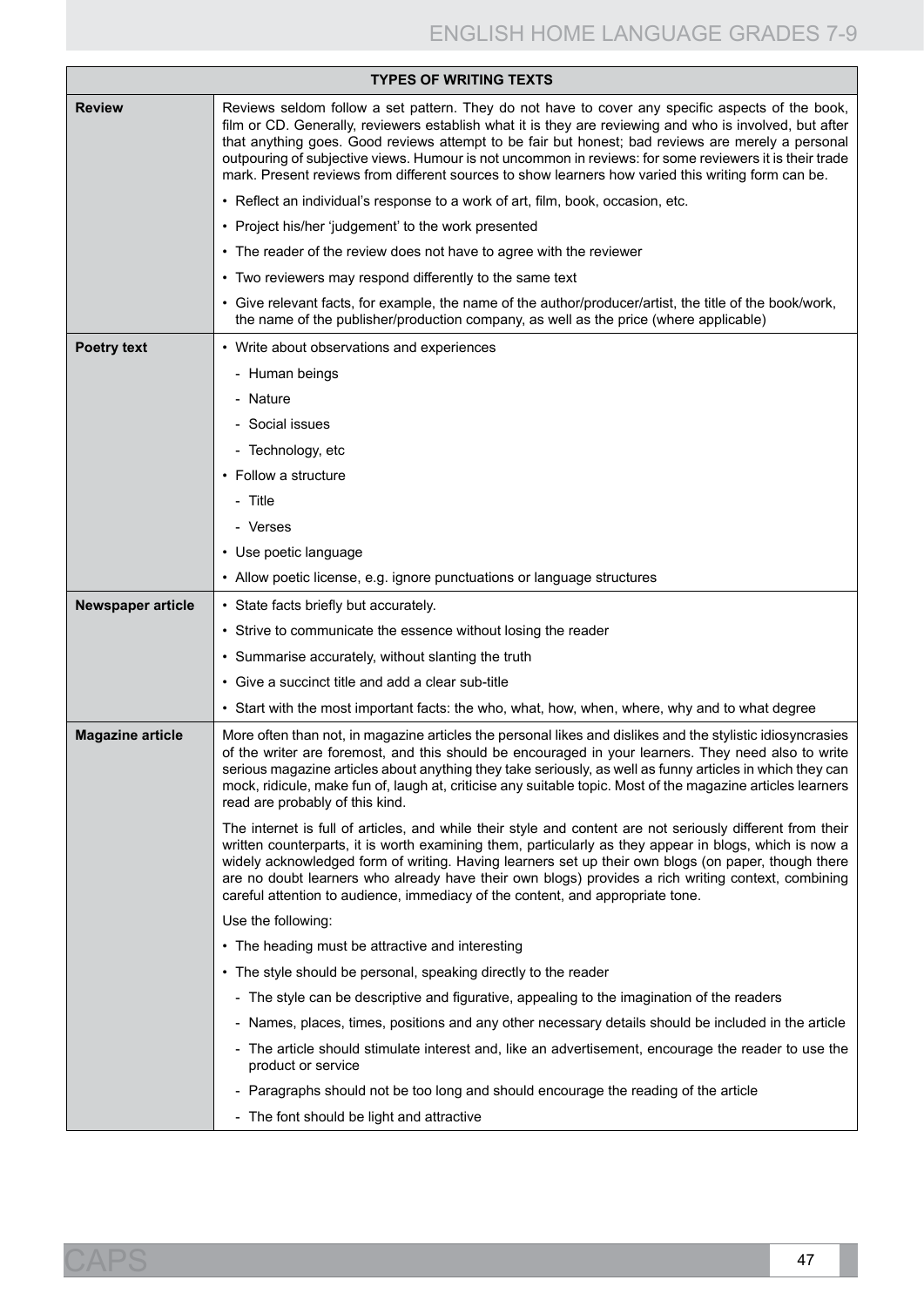| <b>TYPES OF WRITING TEXTS</b> |                                                                                                                                    |  |  |  |
|-------------------------------|------------------------------------------------------------------------------------------------------------------------------------|--|--|--|
| <b>Documentary</b>            | Detailed investigation of the life of a subject, e.g. hero (sport, education, religious), and a report on<br>the findings thereof. |  |  |  |
|                               | This could include the highlights and the challenges the subject encountered before reaching the<br>pinnacle.                      |  |  |  |
|                               | Names, places, times, positions and any other necessary details should be included in the<br>documentary.                          |  |  |  |
|                               | • Start with the most important facts: the who, what, how, when, where, why and to what degree                                     |  |  |  |

| LENGTH OF TEXTS FOR HOME LANGUAGE (TO BE PRODUCED BY LEARNERS) |                                      |                                    |                                    |  |  |
|----------------------------------------------------------------|--------------------------------------|------------------------------------|------------------------------------|--|--|
| <b>TASK</b>                                                    | <b>GRADE 7</b><br><b>GRADE 8</b>     |                                    | <b>GRADE 9</b>                     |  |  |
| Paragraph                                                      | $100 - 120$ words                    | $120 - 140$ words                  | $140 - 160$ words                  |  |  |
| • Words                                                        | $8 - 10$ sentences                   | $8 - 12$ sentences                 | $8 - 12$ sentences                 |  |  |
| • Sentences                                                    | 4-6 paragraphs                       | 5-8 paragraphs                     | 5-8 paragraphs                     |  |  |
|                                                                | $150 - 200$ words                    | $200 - 250$ words                  | $250 - 300$ words                  |  |  |
| <b>Essay</b>                                                   | 4-6 paragraphs                       | 5-8 paragraphs                     | 5-8 paragraphs                     |  |  |
| Poem                                                           | 2-3 verses                           | 3-4 verses                         |                                    |  |  |
|                                                                | 1 page                               | 2 pages                            | 3 pages                            |  |  |
| Short story, inc folktale                                      | +/-6 paragraphs                      | +/-12 paragraphs                   | +/-24 paragraphs                   |  |  |
| Dialogue (one act play)                                        | 1 page                               | 2 pages                            | 3 pages                            |  |  |
| Longer transactional texts,<br>e.g. letters                    | 120-140 words                        | 140-160 words                      | 160-180 words                      |  |  |
| <b>Shorter texts</b>                                           | 80 - 90 words                        | $90 - 100$ words                   | $100 - 110$ words                  |  |  |
| <b>Summary</b>                                                 | $50 - 60$ words for 240 word<br>text | 60 – 70 words for 260 word<br>text | 70 - 80 words for 280 word<br>text |  |  |

| LENGTH OF TEXTS FOR HOME LANGUAGE (FOR LEARNERS TO ENGAGE WITH)                                             |                           |                           |                            |  |
|-------------------------------------------------------------------------------------------------------------|---------------------------|---------------------------|----------------------------|--|
| <b>TASK</b>                                                                                                 | <b>GRADE 7</b>            | <b>GRADE 8</b>            | <b>GRADE 9</b>             |  |
| Longer listening comprehension texts e.g.<br>story, interviews, plays, news reports                         | 150-200 / up to 5<br>mins | 200-250 / up to 5<br>mins | 250-300 / up to 5<br>mins  |  |
| Shorter listening comprehension texts e.g.<br>announcements, information texts, instructions,<br>directions | 60-70 words / 1-2<br>mins | 70-80 words / 1-2<br>mins | 80-100 words / 1-2<br>mins |  |
| Reading comprehension/intensive reading texts                                                               | 150-200 words             | 200-250 words             | 250-300 words              |  |

The length of texts for extended reading is not prescribed as this depends on the type of text, the complexity of the language and the reading level of the learners.

### **3.1.4 Language Structures and Conventions**

Language structures and conventions refer to rules that govern usage of punctuation marks, capitalization, letters, sounds, words, sentences and paragraphs in oral and written work. These rules include spelling, pronunciation, grammar, critical language awareness, etc.

The skills of listening, speaking, reading and writing cannot be put into practice without a sound knowledge of language structure and practice in using it. Learners also need a wide vocabulary, which is perhaps the single most important factor enabling a person to communicate well. A wide vocabulary is essential for all the language skills, but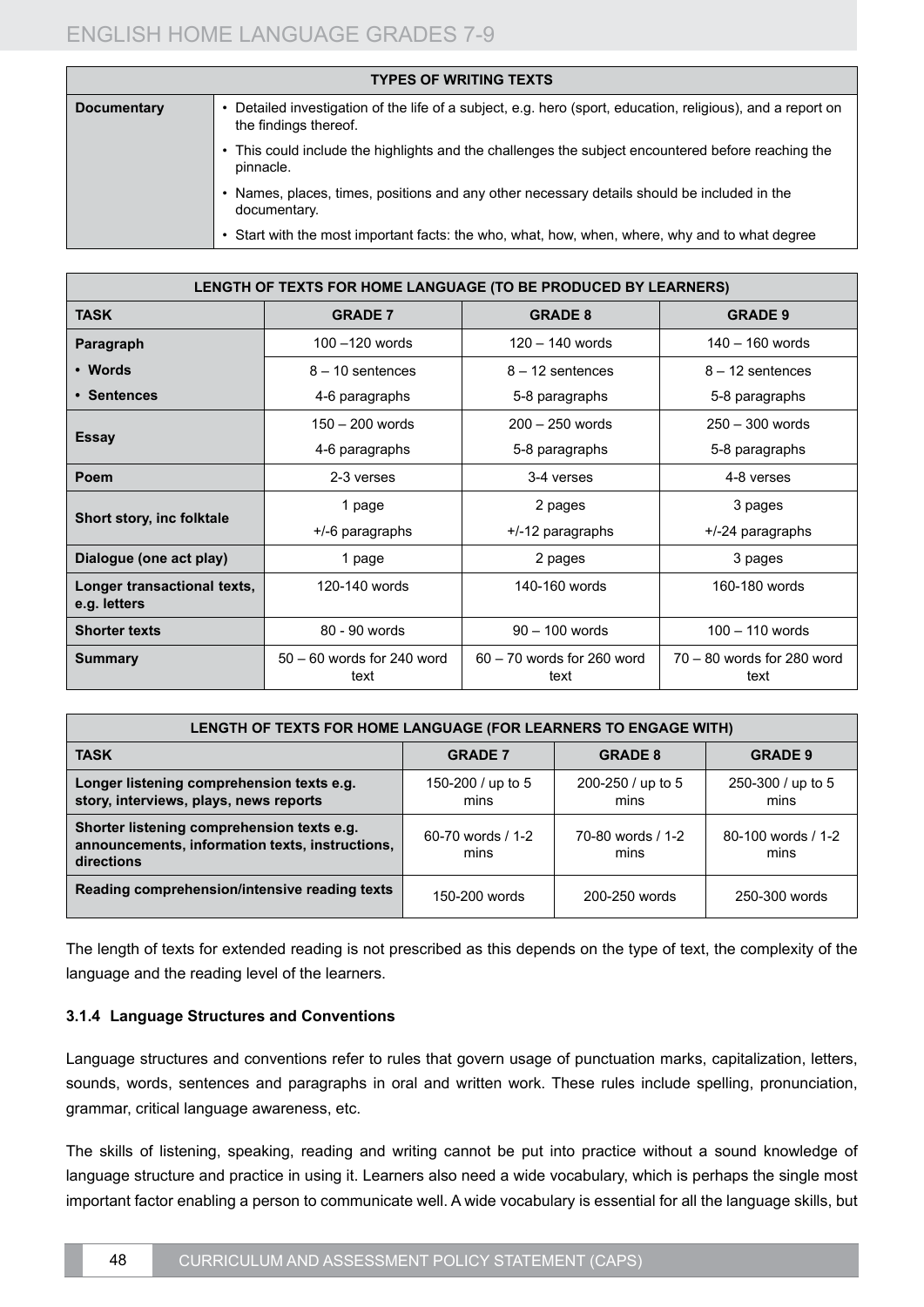especially for reading and writing. The most effective way for learners to improve their grammar and increase their vocabulary is by reading intensively inside and outside of the classroom.

Learners will learn how **Language Structures and Conventions** are used, and will develop a shared language for talking about language (a 'meta-language'), so that they can evaluate their own and other texts critically in terms of meaning, effectiveness and accuracy. They will also be able to use this knowledge to experiment with language to build meaning from word and sentence levels to whole texts, and to see how a text and its context are related. Through interacting with a variety of texts, learners extend their use of vocabulary and correctly apply their understanding of **Language Structures and Conventions**.

It is expected that Language Structures and Conventions should be taught in context as other language skills are taught and developed. The teaching plans contain a list of Language Structures and Conventions (items) that should be covered in each grade. When selecting listening and reading texts for each two-week cycle, make sure that they contain some of the language items you want to cover. Create activities related to these texts that will enable learners to use these items, in context. Similarly, the writing texts learners will write will include language items. Give your learners guidance on appropriate and correct usage of these items. Select some of the items your learners have difficulty with and give them formal practice. In the Senior Phase, one hour per two week cycle is set aside for formal instruction and practice in Language Structures and Conventions.

The table below shows the language structures and conventions that learners are expected to learn during the listening, speaking, reading and writing processes. These structures should be taught in context in an integrated manner using different types of oral, visual and written texts. They should also be taught explicitly with time set aside as required.

|                       | <b>EXAMPLES OF LANGUAGE STRUCTURES AND CONVENTIONS</b>                                                                                                                                 |  |
|-----------------------|----------------------------------------------------------------------------------------------------------------------------------------------------------------------------------------|--|
| <b>Punctuation</b>    | Full stop, exclamation mark, question mark, comma, colon, semi-colon, apostrophe, quotation<br>marks, parentheses, ellipses, hyphen                                                    |  |
| <b>Spelling</b>       | Spelling patterns, spelling rules and conventions, abbreviations, dictionary usage                                                                                                     |  |
| <b>Parts of words</b> | Prefixes, roots, and suffixes                                                                                                                                                          |  |
| <b>Nouns</b>          | Noun prefixes (including gerund / infinitive class prefix (African languages))                                                                                                         |  |
|                       | Proper nouns, e.g. Thandi, Doctor and common nouns, e.g. woman, doctor                                                                                                                 |  |
|                       | Countable, e.g. chair/chairs and uncountable, e.g. sugar, hair nouns                                                                                                                   |  |
|                       | Abstract nouns, e.g. love, fear, respect, honesty and concrete nouns, e.g. ball, chair                                                                                                 |  |
|                       | Compound noun, e.g. rainbow, child-lock, parking bay                                                                                                                                   |  |
|                       | Collective nouns and classifiers, e.g. a swarm of bees, a bar of soap                                                                                                                  |  |
|                       | Complex nouns, e.g. The University of the Witwastersrand, the dog that bites, a very big tree                                                                                          |  |
|                       | Gerunds, e.g. swimming is good, driving is pleasant, crying is therapeutic                                                                                                             |  |
|                       | Number (singular and plural), e.g. chair/chairs                                                                                                                                        |  |
|                       | Nouns with no change in number in the singular form, e.g. scissors, trousers                                                                                                           |  |
|                       | Possessive forms of nouns, e.g. Lesego's desk, learners' desks children's toys                                                                                                         |  |
|                       | Predicate and object.                                                                                                                                                                  |  |
|                       | Gender, e.g. cock, hen, stallion, mare                                                                                                                                                 |  |
|                       | Diminutives, e.g. cigar, cigarette, river, rivulet (refer to dimunitive prefixes and suffixes)                                                                                         |  |
|                       | Augmentatives, e.g. super – superpower, supermarket; mega – megabyte, megastore, megastar;<br>over – oversize, overdose; extra – extra-large, extra-strong, extra-time, extra-ordinary |  |
|                       | Nouns derived from other parts of speech                                                                                                                                               |  |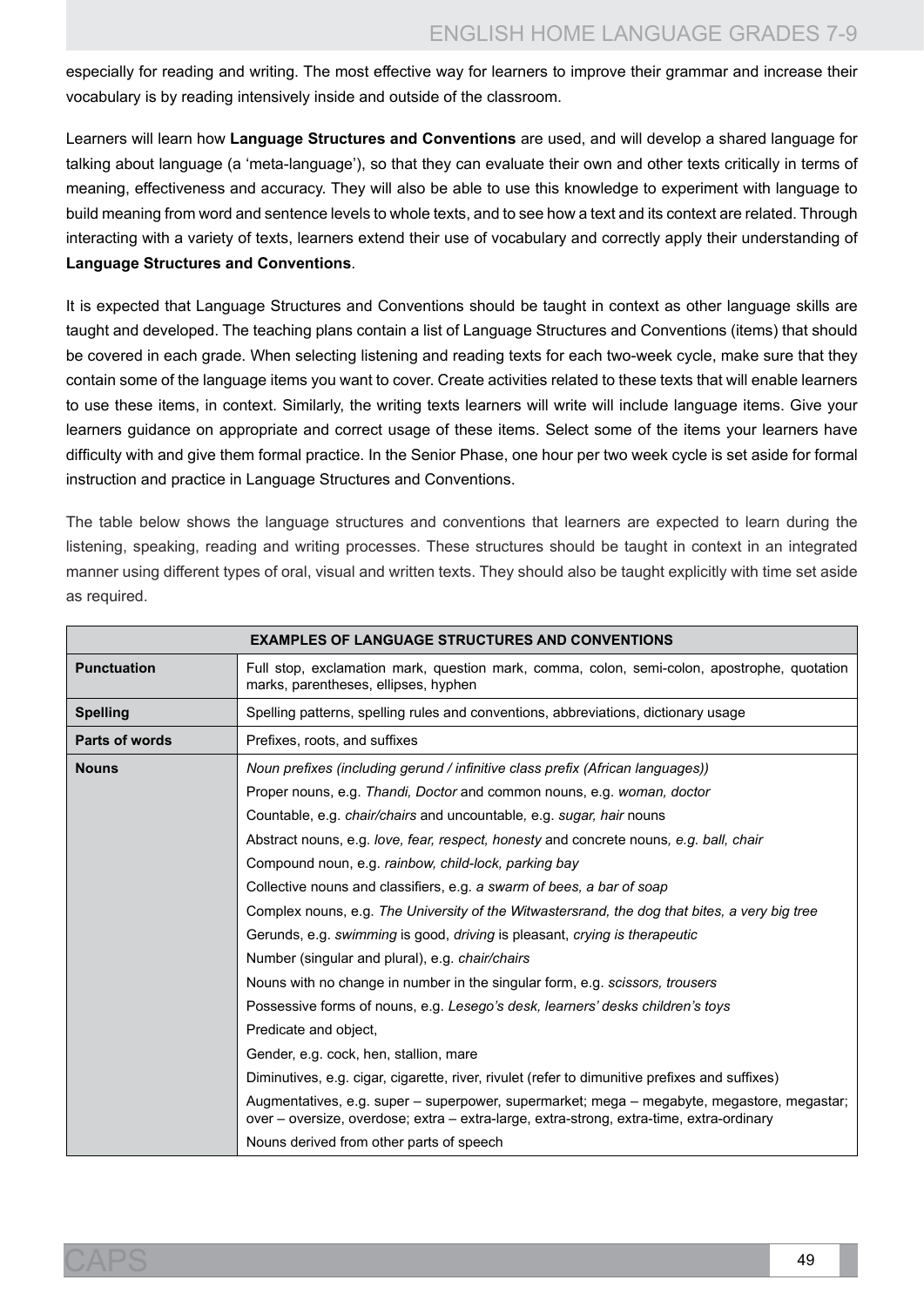|                    | <b>EXAMPLES OF LANGUAGE STRUCTURES AND CONVENTIONS</b>                                                                                                                                                                 |  |  |  |  |
|--------------------|------------------------------------------------------------------------------------------------------------------------------------------------------------------------------------------------------------------------|--|--|--|--|
| <b>Determiners</b> | Indefinite article: a book, an apple                                                                                                                                                                                   |  |  |  |  |
|                    | Definite article: the book, the furniture, the apples                                                                                                                                                                  |  |  |  |  |
|                    | Demonstratives: this, that, those, these (e.g. <b>That</b> book is mine.)                                                                                                                                              |  |  |  |  |
|                    | Quantity 1: all, some, most, no, none (e.g. <b>Most</b> learners understood the lesson.)                                                                                                                               |  |  |  |  |
|                    | Quantity 2: both, either, neither (e.g. <b>Both</b> learners stood up.)                                                                                                                                                |  |  |  |  |
|                    | Quantity 3: much, little, many, few, more, less, fewer (e.g. The school has many learners.)                                                                                                                            |  |  |  |  |
|                    | Quantity 4: some, any, another, other, each, every (e.g. <b>Each</b> learner received a book.)                                                                                                                         |  |  |  |  |
| <b>Pronouns</b>    | Personal pronouns as subject: I, you, he, she, it, we, they (e.g. She is reading the book.)                                                                                                                            |  |  |  |  |
|                    | Personal pronouns as direct or indirect object: me, you, him, her, it, us, them (e.g. She gave it to<br><u>me</u> .)                                                                                                   |  |  |  |  |
|                    | Reflexive pronouns: myself, yourself, himself, herself, ourselves, yourselves, themselves (e.g. He<br>washed <b>himself</b> with soap.)                                                                                |  |  |  |  |
|                    | Relative pronouns: which, who, that, whose, where (e.g. The man who is standing by the window<br>is my teacher.)                                                                                                       |  |  |  |  |
|                    | Interrogative pronouns: who, what, which, whose, whom (e.g. Whose book is this?)                                                                                                                                       |  |  |  |  |
|                    | Demonstrative pronouns: this, these, that, those, e.g. I don't like that one.                                                                                                                                          |  |  |  |  |
|                    | Indefinite pronouns: anyone, anywhere, everyone, anybody, something, someone, somewhere                                                                                                                                |  |  |  |  |
| <b>Adjectives</b>  | Position of adjectives, e.g. The <b>old</b> man (before a noun); The boy was <b>mischievous</b> (after a verb)                                                                                                         |  |  |  |  |
|                    | Adjectives ending in -ing, e.g. amazing, boring, exciting (e.g. The lesson was <b>boring.)</b>                                                                                                                         |  |  |  |  |
|                    | Adjectives ending in -ed, e.g. amazed, bored, excited (e.g. The student was <b>bored</b> .)                                                                                                                            |  |  |  |  |
|                    | Comparison of adjectives, e.g. happy, happier, happiest; intelligent, more intelligent, most intelligent<br>(e.g. It was the <b>happiest</b> day of my life./She is the <b>most intelligent</b> student in the class.) |  |  |  |  |
|                    | Numerical: one, two, second, single                                                                                                                                                                                    |  |  |  |  |
|                    | Demonstrative: this, that, such                                                                                                                                                                                        |  |  |  |  |
|                    | Relative: which, whatever                                                                                                                                                                                              |  |  |  |  |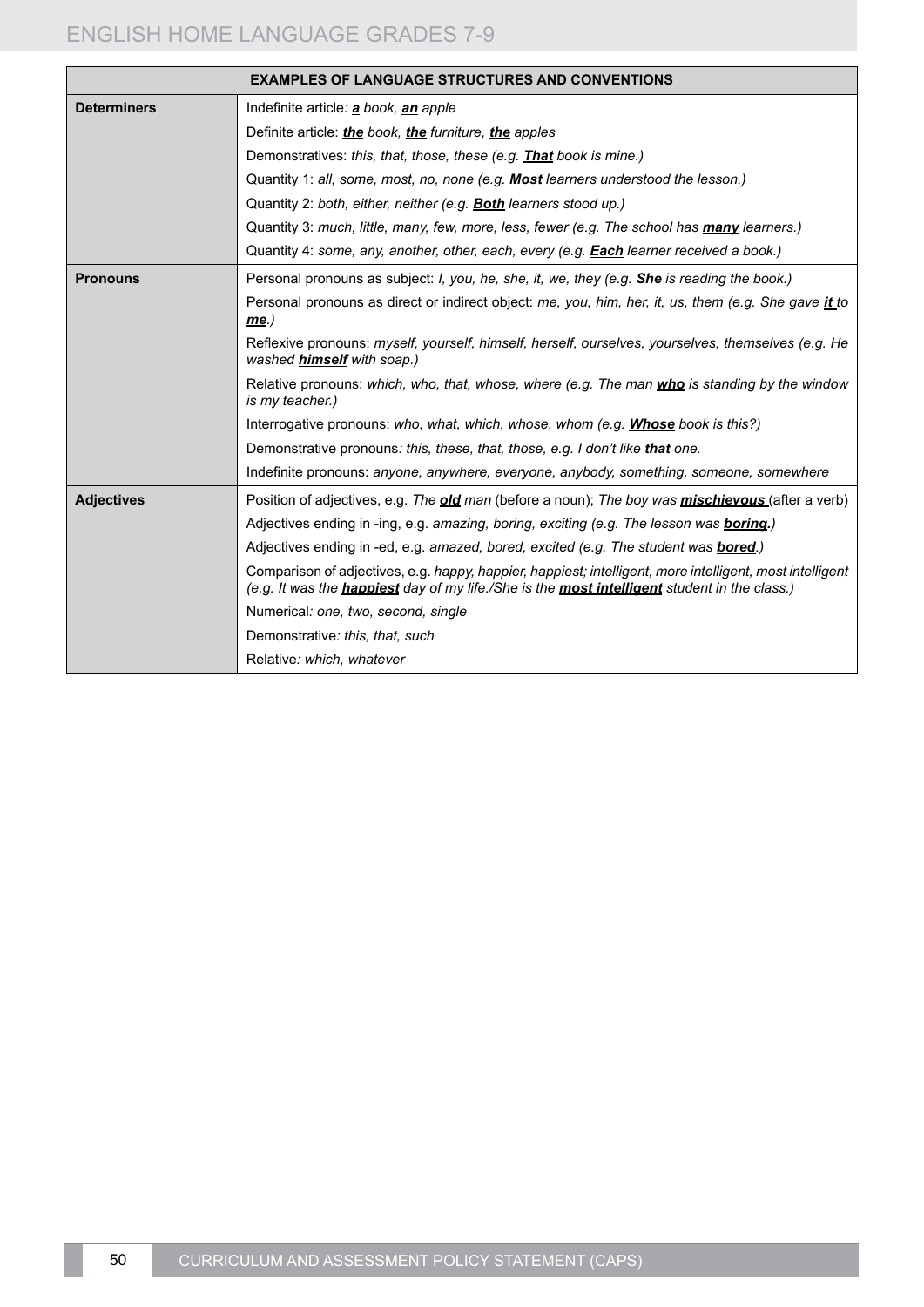| <b>EXAMPLES OF LANGUAGE STRUCTURES AND CONVENTIONS</b> |                                                                                                                                                                                                        |  |  |  |
|--------------------------------------------------------|--------------------------------------------------------------------------------------------------------------------------------------------------------------------------------------------------------|--|--|--|
| <b>Verbs</b>                                           | Main, transitive, intransitive, finite, non-finite, copulative, regular, irregular, phrasal,                                                                                                           |  |  |  |
|                                                        | Stative, verbal extensions (derivatives),                                                                                                                                                              |  |  |  |
|                                                        | Verbs with two objects (direct and indirect), e.g. He gave me the book.                                                                                                                                |  |  |  |
|                                                        | <b>Moods</b>                                                                                                                                                                                           |  |  |  |
|                                                        | • Subjunctive: If I should see her, I will show her.                                                                                                                                                   |  |  |  |
|                                                        | • Imperative: Don't drink and drive! Be careful!                                                                                                                                                       |  |  |  |
|                                                        | • Indicative: Ostriches cannot fly.                                                                                                                                                                    |  |  |  |
|                                                        | <b>Auxiliary linked to modals</b>                                                                                                                                                                      |  |  |  |
|                                                        | To express ability/inability, e.g. I can speak German./I can't speak French./He is able to return to<br>work./He is <b>not able to</b> return to work.                                                 |  |  |  |
|                                                        | To express permission, e.g. May I use the bathroom? Could I leave early? Can I ask a question?<br>Yes, of course you can.                                                                              |  |  |  |
|                                                        | To express instructions/requests, e.g. <b>Would</b> you open the window, please./ <b>Could</b> you let me in?                                                                                          |  |  |  |
|                                                        | To express possibility/impossibility, e.g. This can cause difficulty./You can't be serious./You could<br>be right./He couldn't have known.                                                             |  |  |  |
|                                                        | To express probability/improbability, e.g. We should arrive in Jo'burg at 10 p.m./We ought to<br>arrive in Jo'burg at 10 p.m./There shouldn't be any problem/There <i>ought not</i> to be any problem. |  |  |  |
|                                                        | To express certainty, e.g. They must have forgotten.                                                                                                                                                   |  |  |  |
|                                                        | <b>Verb tenses</b>                                                                                                                                                                                     |  |  |  |
|                                                        | Simple present tense, e.g. I play tennis every week./Snakes are reptiles.                                                                                                                              |  |  |  |
|                                                        | Present progressive (or continuous) tense, e.g. She is watching television at the moment.                                                                                                              |  |  |  |
|                                                        | Present perfect tense, e.g. I have lived in Durban all my life.                                                                                                                                        |  |  |  |
|                                                        | Present perfect progressive (or continuous) tense, e.g. He has been studying hard the whole<br>week.                                                                                                   |  |  |  |
|                                                        | Simple past tense, e.g. He woke up early and got out of bed.                                                                                                                                           |  |  |  |
|                                                        | Past progressive (or continuous) tense, e.g. The children were sleeping when the fire broke out.                                                                                                       |  |  |  |
|                                                        | Past perfect, e.g. He went home because he had forgotten his keys.                                                                                                                                     |  |  |  |
|                                                        | Past perfect progressive (or continuous), e.g. I had been waiting for two hours by the time he<br>finally arrived.                                                                                     |  |  |  |
|                                                        | Expressing future time:                                                                                                                                                                                |  |  |  |
|                                                        | Will/shall + infinitive, e.g. Mrs Molefe will teach the Grade 10 class./I am sure you will enjoy the<br>movie. I shall come to see you tomorrow.                                                       |  |  |  |
|                                                        | Going to + infinitive, e.g. They are going to visit her grandparents./I think it is going to rain<br>tomorrow.                                                                                         |  |  |  |
|                                                        | Simple present tense used to talk about the future, e.g. Tomorrow is a holiday.                                                                                                                        |  |  |  |
|                                                        | Future progressive (or continuous), e.g. <i>I will be working the whole of next week.</i>                                                                                                              |  |  |  |
|                                                        | Future perfect, e.g. By next week I will have finished the job.                                                                                                                                        |  |  |  |
|                                                        | Future perfect progressive (or continuous), e.g. Next year I will have been teaching at this school<br>for twenty years.                                                                               |  |  |  |
|                                                        | Concord                                                                                                                                                                                                |  |  |  |
|                                                        | Subject-verb concord, e.g. He has just arrived./They have just arrived; I was going./They were<br>going.                                                                                               |  |  |  |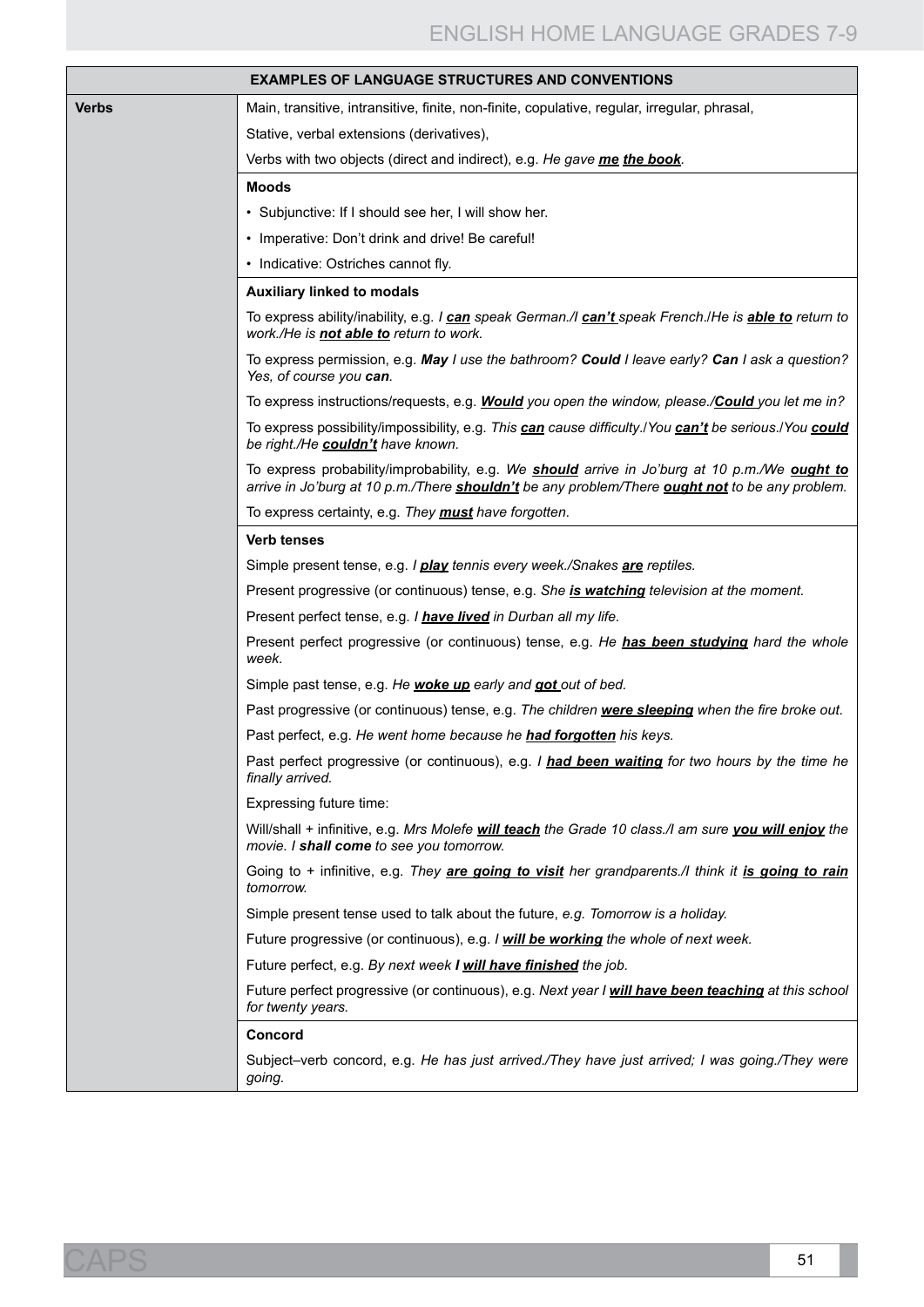|                                             | <b>EXAMPLES OF LANGUAGE STRUCTURES AND CONVENTIONS</b>                                                                                                                                                           |  |  |  |
|---------------------------------------------|------------------------------------------------------------------------------------------------------------------------------------------------------------------------------------------------------------------|--|--|--|
| <b>Adverbs</b>                              | Adverbs of manner, e.g. quietly, carefully, politely, softly, quickly                                                                                                                                            |  |  |  |
|                                             | Adverbs of time, e.g. yesterday, tomorrow, last year, last week, the other day, next month, previous<br>day, following day                                                                                       |  |  |  |
|                                             | Adverbs of frequency, e.g. always, usually, often, sometimes, never                                                                                                                                              |  |  |  |
|                                             | Adverbs of probability, e.g. certainly, definitely, maybe, perhaps, possibly                                                                                                                                     |  |  |  |
|                                             | Adverbs of duration, e.g. still, yet, any more                                                                                                                                                                   |  |  |  |
|                                             | Adverbs of degree, e.g. completely, strongly, totally, quite, rather                                                                                                                                             |  |  |  |
|                                             | Adverbial phrases, e.g. in the garden, on the table                                                                                                                                                              |  |  |  |
| <b>Prepositions</b>                         | Simple preposition (one word preposition), e.g. to, in, on, at, with, etc                                                                                                                                        |  |  |  |
|                                             | Compound preposition (two words preposition), e.g. according to,                                                                                                                                                 |  |  |  |
|                                             | Complex preposition, (three and more words preposition), e.g. as far as, by means of, in addition<br>to, in front of, etc                                                                                        |  |  |  |
|                                             | Preposition of time: She came on Monday                                                                                                                                                                          |  |  |  |
|                                             | Preposition of place: I live on 780 Giyani Street; The dog is in the garden                                                                                                                                      |  |  |  |
|                                             | Preposition of movement: He ran to, through, across, along, down, over, round                                                                                                                                    |  |  |  |
|                                             | Preposition of mathematics: Divided by - Ten divided by two is five; Ten minus eight is two; etc.                                                                                                                |  |  |  |
|                                             | Adjectives + preposition, e.g. afraid of, ashamed of, bored with, impatient with, rude to                                                                                                                        |  |  |  |
|                                             | Noun + preposition, e.g. <i>invitation to, approach to, reason for, respect for, comment on</i>                                                                                                                  |  |  |  |
| <b>Conjunctions and</b><br>transition words | Chronological/sequential order: first, second, third, before, after, when, later, until, at last, next,<br>recently, previously, afterwards                                                                      |  |  |  |
|                                             | Explanation/cause and effect: hence, consequently, because, for this reason, since, as a result of,<br>is due to, therefore, thus, consequently, hence, it follows that, if  then                                |  |  |  |
|                                             | Procedure: first, second, third                                                                                                                                                                                  |  |  |  |
|                                             | Compare/contrast: similar, different, smaller than, bigger than, however, but                                                                                                                                    |  |  |  |
|                                             | Order of importance: always, finally                                                                                                                                                                             |  |  |  |
|                                             | Spatial order: above, below, left, right, etc.                                                                                                                                                                   |  |  |  |
|                                             | Generalisations: generally, in conclusion                                                                                                                                                                        |  |  |  |
|                                             | Choice paragraph: in my opinion, belief, idea, understanding, I think that, I consider, I believe, it<br>seems to me, I prefer/like/dislike/hope/feel                                                            |  |  |  |
|                                             | Classification paragraph: is a kind of, can be divided into, is a type of, falls under, belongs to, is a<br>part of, fits into, is grouped with, is related to, is associated with                               |  |  |  |
|                                             | Description paragraph: <i>above</i> , below, beside, near, north/east/south/west, size, colour, shape,<br>purpose, length, width, mass/weight, speed, is like, resembles                                         |  |  |  |
|                                             | Evaluation paragraph: good/bad, correct/incorrect, moral/immoral, right/wrong, important/trivial,<br>suggest, recommend, advise, argue                                                                           |  |  |  |
|                                             | Definition paragraph: is defined as, is a kind of                                                                                                                                                                |  |  |  |
|                                             | Concluding paragraph: to conclude, to sum up, in summary, in short, as you can see                                                                                                                               |  |  |  |
| Interjections<br>(Interjectives)            | Words that express an emotion or sentiment on the part of the speaker. They are sometimes<br>expressed as a single word or non-sentence phrase, followed by a punctuation mark - usually an<br>exclamation mark. |  |  |  |
|                                             | For example, Oh! Wow! My oh my! Oh my God (OMG)! Phew! Oh dear! Cheers!                                                                                                                                          |  |  |  |
| <b>Ideophones</b>                           | These are words that express the sounds which express the extent of the action.                                                                                                                                  |  |  |  |
|                                             | For xample, He fell with a thud; The loud bang of a gun salute.                                                                                                                                                  |  |  |  |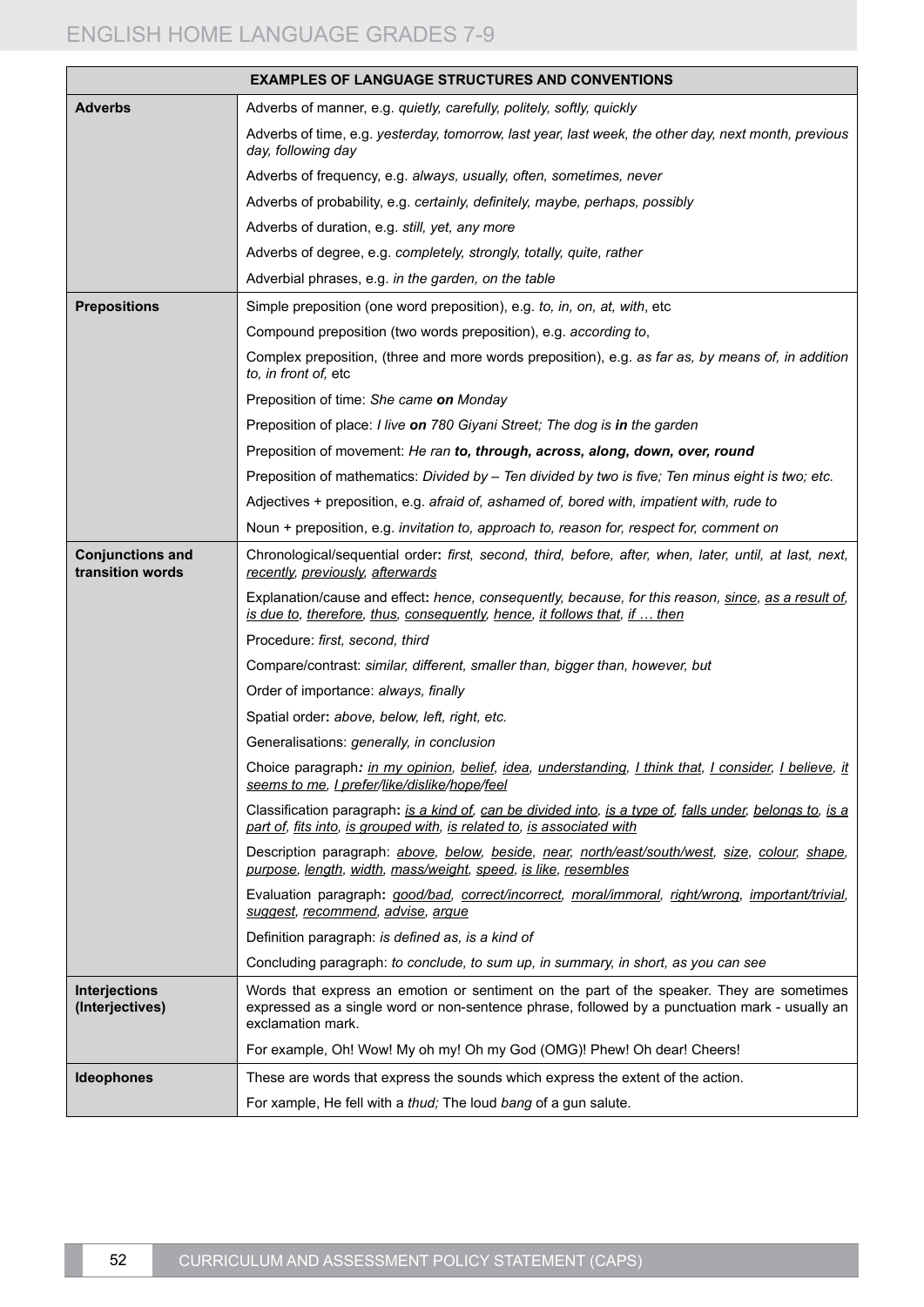|                                      | <b>EXAMPLES OF LANGUAGE STRUCTURES AND CONVENTIONS</b>                                                                                                                                                                  |  |  |  |
|--------------------------------------|-------------------------------------------------------------------------------------------------------------------------------------------------------------------------------------------------------------------------|--|--|--|
| <b>Vocabulary</b><br>development and | Synonyms, antonyms, paronyms, polysemes, homonyms, homophones, alliteration (consonance<br>and assonance), one word for a phrase                                                                                        |  |  |  |
| figurative language                  | • Figures of speech (simile, metaphor, personification, oxymoron, metonymy, onomatopoeia,<br>hyperbole, contrast, irony, sarcasm, anti-climax, symbol, euphemism, litotes, paradox, pun,<br>understatement, synecdoche) |  |  |  |
|                                      | Idiomatic expressions/idioms/proverbs/riddles                                                                                                                                                                           |  |  |  |
|                                      | Borrowed, inherited, new words (neologism), and etymology (origin of words)                                                                                                                                             |  |  |  |
|                                      | Ambiguity, cliché, redundant, tautology, slang, jargon, accent, stereotype, prejudice, biasness,<br>offensive language, emotives, sexist language etc                                                                   |  |  |  |
|                                      | Using language for special purpose, i.e. register appropriate to audience, e.g. musanda language<br>- Mboloma Muhali, His Excellency, Lord, Ndabezitha, Esquire, Motlotlegi, Motlotlehi.                                |  |  |  |
|                                      | Shift of meaning, e.g. coke (drink, drugs), mistress (lady teacher, concubine), dog (animal,<br>somebody who is recognised as knowledgeable - entertainment speak).                                                     |  |  |  |
| <b>Clauses</b>                       | Main clause (independent), e.g. We visited Durban last June.                                                                                                                                                            |  |  |  |
|                                      | Dependent clause (subordinate), e.g. We visited Durban last June, and then we went to<br>Phalaborwa in December.                                                                                                        |  |  |  |
|                                      | Adverbial clause, e.g. We visited Durban in June because it is warm in winter.                                                                                                                                          |  |  |  |
|                                      | Adjectival clause, e.g. This is the town that we visited last year.                                                                                                                                                     |  |  |  |
|                                      | Noun clause, e.g. What we saw at Table Mountain was amazing.                                                                                                                                                            |  |  |  |
|                                      | Conditional clause (if), e.g. If I see you tonight, I will give you your money.                                                                                                                                         |  |  |  |
|                                      | First conditional to express a real possibility, e.g. If it rains, we will cancel the trip.                                                                                                                             |  |  |  |
|                                      | Second conditional to express something that is unlikely or improbable, e.g. If I won the lottery, I<br>would buy my mother a house with ten bedrooms.                                                                  |  |  |  |
|                                      | Third conditional to express something that is hypothetical, e.g. If I had worked harder at school, I<br>would have passed matric.                                                                                      |  |  |  |
| <b>Phrases</b>                       | Absolute phrases: Heritage sites being the top Limpopo attraction, the Mapungubwe is the place<br>to go.                                                                                                                |  |  |  |
|                                      | Noun phrase: The University of Cape Town is one of the best in Africa.                                                                                                                                                  |  |  |  |
|                                      | Gerund phrase: Visiting Kruger National Park, we were excited about the beauty of nature.                                                                                                                               |  |  |  |
|                                      | Verb phrase: The first democratic election was held in 1994.                                                                                                                                                            |  |  |  |
|                                      | Prepositional phrase: During my last visit to Johannesburg in 2002, I took the Gautrain to O R<br>Tambo Airport.                                                                                                        |  |  |  |
| <b>Sentences</b>                     | Simple, compound and complex                                                                                                                                                                                            |  |  |  |
| <b>Passive voice</b>                 | Simple present tense, e.g. The gate is locked at 6 o'clock every night.                                                                                                                                                 |  |  |  |
|                                      | Present progressive (continuous) tense, e.g. The room is being cleaned at the moment.                                                                                                                                   |  |  |  |
|                                      | Present perfect tense, e.g. A new supermarket has been opened this year.                                                                                                                                                |  |  |  |
|                                      | Simple past tense, e.g. The library was closed for the holidays.                                                                                                                                                        |  |  |  |
|                                      | Past progressive (or continuous), e.g. They had to wait because the car was still being cleaned.                                                                                                                        |  |  |  |
|                                      | Past perfect, e.g. He had been poisoned by his girlfriend.                                                                                                                                                              |  |  |  |
|                                      | Future time, e.g. Next year the class will be taught by Mr Dube./ Next year a new library is going<br>to be built.                                                                                                      |  |  |  |
| <b>Reported speech</b>               | Reported questions, e.g. She asked me why I was so late./ He asked me what kind of music I liked.                                                                                                                       |  |  |  |
|                                      | 'That' clauses, e.g. She said that she didn't know./ He told me that he had lost the book.                                                                                                                              |  |  |  |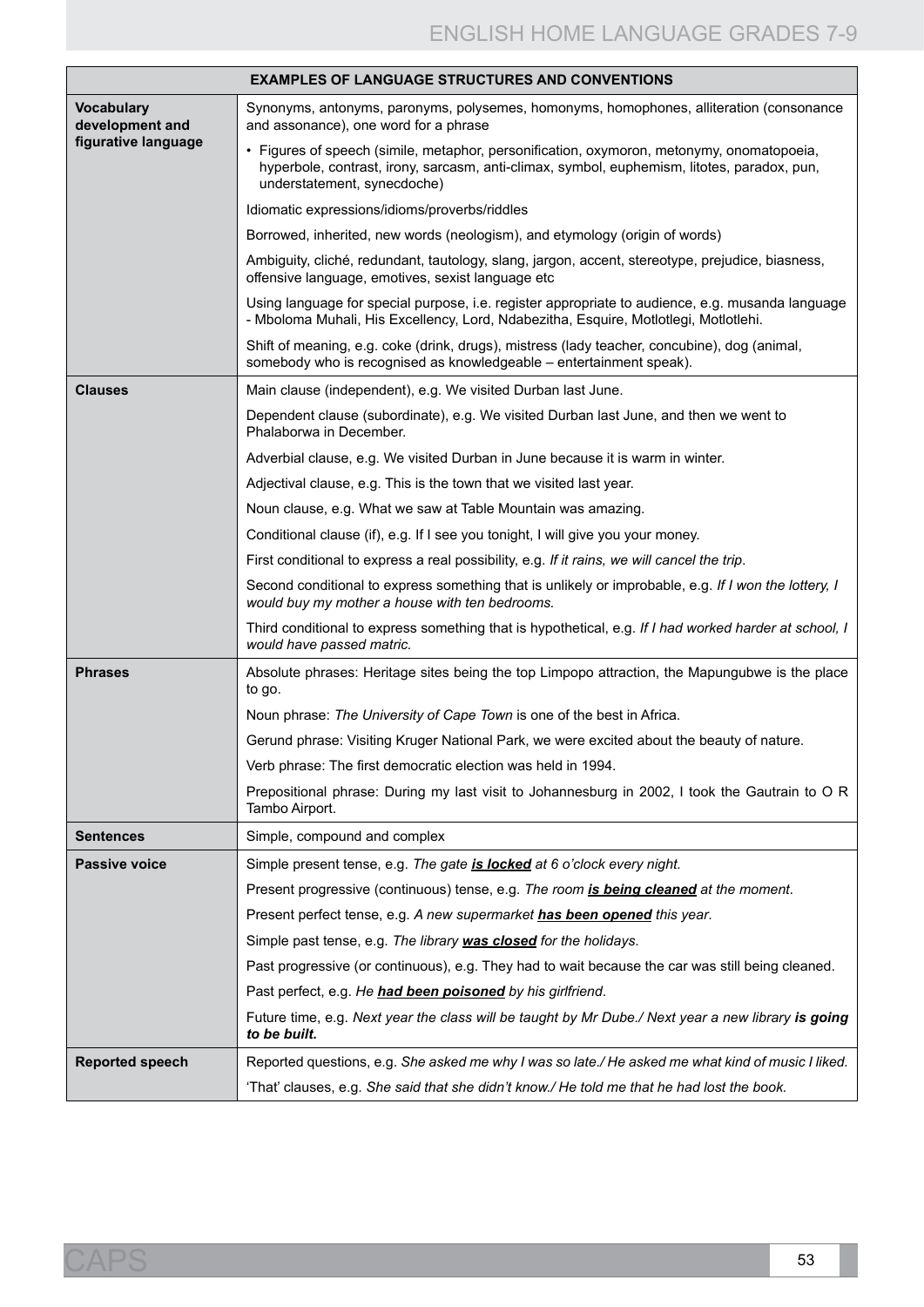## **3.2 Spread of texts table ACROSS GRADE 7-9**

| <b>WEEKS</b> | <b>GRADE 7</b>                                                                                                                              | <b>GRADE 8</b>                                                                        | <b>GRADE 9</b>                                                                                                |  |  |
|--------------|---------------------------------------------------------------------------------------------------------------------------------------------|---------------------------------------------------------------------------------------|---------------------------------------------------------------------------------------------------------------|--|--|
|              | <b>TERM1</b>                                                                                                                                |                                                                                       |                                                                                                               |  |  |
| 1&2          | Story                                                                                                                                       | Short story                                                                           | Information text - advertisement,<br>poster                                                                   |  |  |
|              |                                                                                                                                             |                                                                                       | Novel, drama, short story, poetry                                                                             |  |  |
| 3&4          | Poem                                                                                                                                        | Information text with speech                                                          | Novel, drama, short story, poetry                                                                             |  |  |
| 5&6          | Poem, drama                                                                                                                                 | Novel, drama, short story                                                             | Information text - contract text                                                                              |  |  |
| 7&8          | Short story, folklore                                                                                                                       | Information text e.g. newspaper or<br>magazine article<br>Poem                        | Novel, drama, short story, poetry                                                                             |  |  |
| 9&10         | Short story, poem                                                                                                                           | Investigative report text<br>Poem                                                     | Information text e.g. newspaper or<br>magazine report                                                         |  |  |
|              |                                                                                                                                             |                                                                                       | Poem                                                                                                          |  |  |
|              |                                                                                                                                             | <b>TERM2</b>                                                                          |                                                                                                               |  |  |
| 1&2          | Novel, drama, poetry                                                                                                                        | Information text with visuals, e.g.<br>maps/landmarks/scales/charts/                  | Novel, drama, short story, poetry                                                                             |  |  |
|              |                                                                                                                                             | pictures                                                                              | Folklore                                                                                                      |  |  |
|              |                                                                                                                                             | Poem                                                                                  |                                                                                                               |  |  |
| 3&4          | Information text with visuals, e.g.<br>advertisement diagrams/ pictures/<br>graphs; poster; description of an<br>object, visual text, novel | Information text, e.g. audio/visual<br>text - role play / forum / panel<br>discussion | Text review - novel, drama, short<br>story, poetry                                                            |  |  |
|              |                                                                                                                                             | Poem                                                                                  |                                                                                                               |  |  |
| 5&6          | Information text e.g. procedures,<br>instructions, information text<br>with visuals, e.g. charts/ tables/<br>diagrams/ pictures/graphs/poem | Information text, e.g. interview<br>Poem                                              | Novel, drama, short story, poetry -<br>notice, agenda and minutes                                             |  |  |
| 7&8          | Novel / drama                                                                                                                               | Story review                                                                          | Information text with visuals, e.g.<br>advertisement - review                                                 |  |  |
| 9&10         |                                                                                                                                             | <b>SUMMATIVE ASSESSMENT</b>                                                           |                                                                                                               |  |  |
|              |                                                                                                                                             | <b>TERM3</b>                                                                          |                                                                                                               |  |  |
| 1&2          | Information text, e.g. questionnaire<br>or form                                                                                             | Drama<br>Poem                                                                         | Information text - will and<br>testament                                                                      |  |  |
|              | Poem                                                                                                                                        |                                                                                       |                                                                                                               |  |  |
| 3&4          | Drama, poem                                                                                                                                 | Information text - newspaper /<br>magazine article                                    | Novel, drama, short story, poetry<br>$-$ writing of a transactional text $-$ a<br>covering letter and a CV    |  |  |
| 5&6          | Text on notice, agenda and<br>minutes                                                                                                       | Novel, drama, short story; poem -<br>formal/informal letter                           | Novel, drama, short story, poetry -<br>writing of an essay                                                    |  |  |
| 7&8          | Newspaper / magazine article on<br>current issues                                                                                           | Novel, drama, short story; poem -<br>story writing                                    | Novel, drama, short story, poetry -<br>writing of a transactional text - an<br>invitation and acceptance card |  |  |
| 9&10         | Information text - direction                                                                                                                | Narrative text - novel, short story;<br>poetry                                        | Drama - writing of a dialogue                                                                                 |  |  |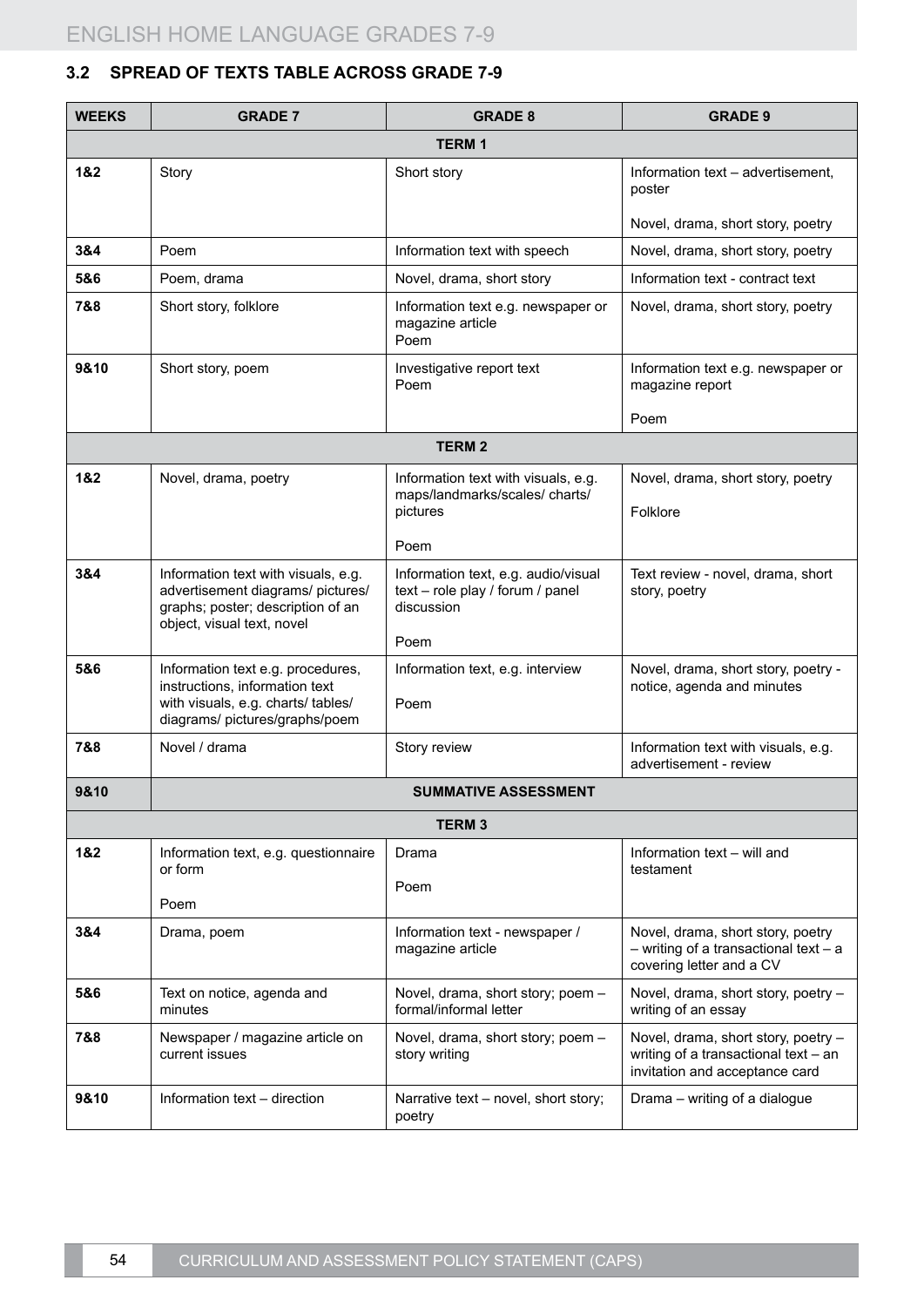| <b>WEEKS</b> | <b>GRADE 7</b>                                      | <b>GRADE 8</b>                                    | <b>GRADE 9</b>                                                                       |  |  |  |
|--------------|-----------------------------------------------------|---------------------------------------------------|--------------------------------------------------------------------------------------|--|--|--|
|              | <b>TERM4</b>                                        |                                                   |                                                                                      |  |  |  |
| 1&2          | Drama / novel / short story                         | Information text: magazine /<br>newspaper article | Novel, short story - writing of a<br>letter of application                           |  |  |  |
| 3&4          | Information text with diary, e-mail,<br>sms, flyers | Novel, drama, short story, poem                   | Novel, short story, poetry – writing<br>of emails                                    |  |  |  |
| 5&6          | Novel, drama, short, folklore                       | Drama / play, poem - journalistic<br>report       | Novel, short story, poetry – writing<br>of obituary, diary entry, invitation<br>card |  |  |  |
| 7&8          | Revision of texts – in preparation of<br>exam       | Revision of texts – in preparation of<br>exam     | Revision of texts - in preparation of<br>exam                                        |  |  |  |
| 9&10         | <b>SUMMATIVE ASSESSMENT</b>                         |                                                   |                                                                                      |  |  |  |

## **3.3 Teaching Plans**

The Senior Phase is, to most unfortunate learners, the end of compulsory education. After Grade 9, most learners either go looking for a job or follow vocational careers. It is on this basis that the pitching of the education level should be higher for learners in the Senior Phase. Learners must be exposed to a wider range of knowledge, a feature which should leave them better prepared to face their tomorrow.

The pitching of First Additional Language, in the Senior Phase, almost matches that of the Home Language. The difference is the depth of the text used / read and the text produced. Learners in the Senior Phase should be exposed to a range of literary genres, as well as a range of texts they are required to produce. The exposure will enable the learners to face any of the options open to them, as well as enhance their grasp of content knowledge.

The teaching plan indicates the minimum content to be covered every two weeks per term. The sequence of the content listed is not prescribed and the time given is an approximate indication of how long it could take to cover the content. Teachers should design their Lesson Plans using the teaching plans, their textbooks and any other relevant resources to teach the content using appropriate sequence and pace. Teachers are encouraged to also use content or concepts that are contextual to their environment.

### **3.3.1 How texts link together in the two-week cycle**

Different texts have been used as a basis for designing the two-week teaching cycle. They have been selected on the basis of how they link together to form an integrated unit, for example learners will listen to a story and then read a story. They will be asked to write a short oral description of a place or person (that will link to the story) or they might be asked to write a letter to a character in the story. Select a theme or topic for each two-week cycle that will enable you to link the activities successfully. The reason for using themes or topics is to make it possible to constantly recycle vocabulary and language structures in meaningful contexts.

The language structures suggested in each cycle are meant to strengthen the texts that will be produced in the cycle. The teacher may add other language structures deemed helpful to this course.

### **3.3.2 How the texts/activities are sequenced across the two-week cycle**

The texts do not have to be taught in a particular order. In most cases, there should be a Listening and Speaking activity/text to prepare for the reading or writing activity. Sometimes, the Listening and Speaking activity should derive from the reading text. Learners should engage with the different kinds of texts orally and in reading before they are asked to write these texts. In most cases, the text to be listened to, e.g. a story or news report will be different to and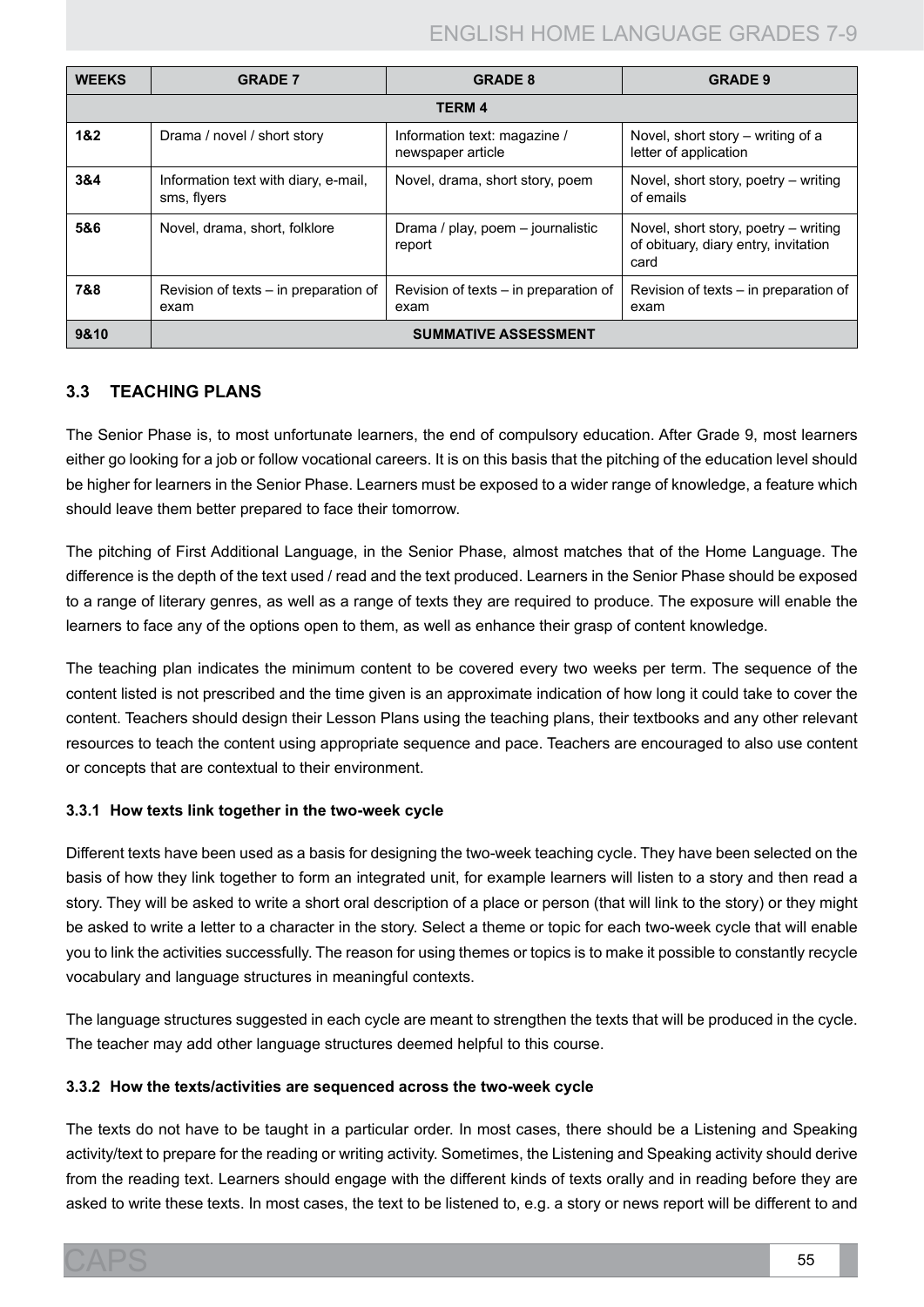at a higher level than the one that learners will read. This is because their listening skills are more developed than their reading skills.

#### **3.3.3 The type of texts prescribed and recommended**

The text types to be taught in every two-week cycle are specified in the teaching plan and should be contained in the prescribed textbook. In most cases, no specific story type is prescribed. Choices may be made from the variety of contemporary stories, imaginative stories (e.g. adventure, science fiction) historical stories (e.g. biographies) and traditional stories (e.g. myths, legends and fables) that are available. The same is true of poems and plays.

These will be texts chosen from the reader/readers/other books (extended reading) and will support the texts read in the prescribed section. They can either be the same text type (to emphasise understanding of text structure) or a different text type (to stimulate further interest and extend the range of reading abilities). In all cases, this additional reading should relate to the topics and themes chosen for the prescribed texts in that two-week cycle.

#### **3.3.4 Integration of all language skills in a two-week cycle**

Although the skills in the teaching plan are presented separately, they should be taught in an integrated manner where possible, e.g. in the teaching of an oral interview learners can read a written text and they can later be required to produce a written interview. The choice of language structures to be taught in a particular cycle should enhance the production and understanding of oral and written texts to be produced during that cycle, e.g. the adjectives, synonyms, antonyms, adverbs and past tense prepare learners for writing a narrative or descriptive essay. The subjunctive mood is useful when learners write a reflective essay.

The oral and writing strategies to be taught in each two-week cycle should be determined by the type of text to be produced, e.g. when teaching a narrative essay learners should be taught how to write chronological paragraphs, but when they write expository essays they could be taught how to write a procedural paragraph.

#### **3.3.5 How the Language Structures and Conventions are addressed**

The content of the 'Language Structures and Conventions' column is related in most cases to the types of texts prescribed in Listening and Speaking, Reading and Viewing, and Writing and Presenting, and will naturally be given attention in the process of engaging with the texts and during the time allocated for Listening and Speaking, Reading and Viewing, Writing and Presenting. For example, if a story is being done, learners will naturally use the simple past tense and will read texts using this tense. However, it is also important that activities be developed that focus on particular language structures, in context. Choose items from the 'Language Structures and Conventions' section to teach learners language that appears naturally in the focus text type and in an order that supports a natural and logical approach to language acquisition. Not all items must be taught within that given cycle but ensure that all the items listed in the overview are covered by the end of the year. Some 2 week cycles might be filled with numerous Language Structures and Conventions items. This does not necessarily mean that all of them need to be covered in that cycle. The assumption is that most of these items have been dealt with in the previous cycle or in the Intermediate Phase. In the Senior Phase the teaching of these items will be more of a revision.

Construct activities that are meaningful to learners and that relate to the texts they are studying in the two-week cycle. More activities of this nature should be done as learners make progress from Grade 7 to 9. Select very carefully which rules you explain to learners and keep these to a minimum. Teaching should integrate all the language skills and language structures as they are interrelated. All of these should be taught in context. Note however that there is also specific time allocated to formal instruction in Language Structures and Conventions.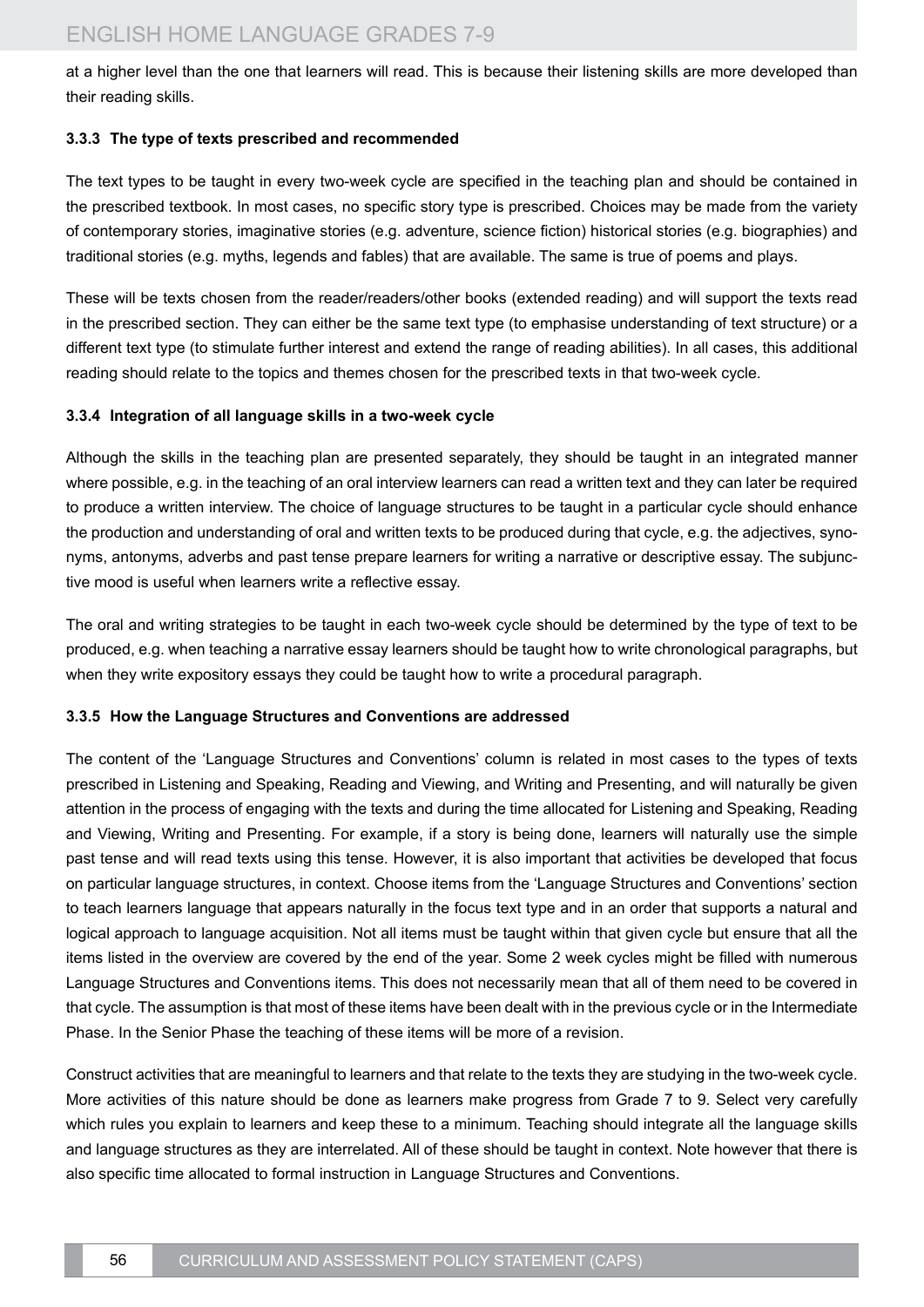| r<br>ı<br>i<br>l<br>ř<br>ı<br>I<br>I<br>ı<br>ı<br>֠<br>ı |  |
|----------------------------------------------------------|--|
|                                                          |  |
|                                                          |  |
|                                                          |  |
|                                                          |  |
|                                                          |  |
|                                                          |  |
|                                                          |  |
|                                                          |  |
|                                                          |  |
|                                                          |  |
|                                                          |  |
|                                                          |  |
|                                                          |  |
|                                                          |  |
|                                                          |  |
|                                                          |  |
|                                                          |  |
|                                                          |  |
|                                                          |  |
|                                                          |  |
|                                                          |  |
|                                                          |  |
|                                                          |  |
|                                                          |  |
| l                                                        |  |

|         |                                                                     | <b>GRADE 7 TERM 1</b><br><b>CONTENT</b>                                           |                                      |                                                                |
|---------|---------------------------------------------------------------------|-----------------------------------------------------------------------------------|--------------------------------------|----------------------------------------------------------------|
| Weeks   | Listening and Speaking                                              | and Viewing<br>Reading                                                            | Writing and Presenting               | Language Structures and Conventions                            |
| $1 - 2$ | Listening and Speaking strategies                                   | Literary text:-short stories-                                                     | Write a narrative paragraph          | Word level work: common nouns,                                 |
|         | Listen to a short story                                             | • Key features of literature text: such                                           | Paragraph conventions:               | uncountable nouns, concrete and<br>proper nouns, countable and |
|         | · Identify main and supporting ideas                                | conflict, background, setting, narrator,<br>as character, characterisation, plot, | · Topic sentence of paragraph        | abstract nouns                                                 |
|         | from a short story                                                  | theme                                                                             | . Main and supporting ideas          | Sentence level: simple sentences,                              |
|         | Take notes                                                          | Reading process:                                                                  | Use conjunctions for cohesion        | statements, simple present tense, simple<br>past tense         |
|         | • Share ideas and experiences and<br>show understanding of concepts | · Pre-reading (Introduce text)                                                    | Explain requirements of text such as | Spelling and punctuation: full stop,                           |
|         | Retell a story                                                      | (features of text)<br>During reading                                              | telling a story                      | comma, colon, semi colon, capital and                          |
|         |                                                                     | · Post-reading (answer questions,                                                 | · Use appropriate words and style    | small letters                                                  |
|         | · Retell events in correct sequences                                | compare, contrast, evaluation                                                     | • Write in the past tense            |                                                                |
|         | • Mention characters correctly                                      | Pre-reading strategies                                                            | Focus on process writing             |                                                                |
|         | • Mention the timeline                                              | · Recognize features of text such as                                              | · Planning                           |                                                                |
|         |                                                                     | titles, headings, illustrations                                                   | Drafting                             |                                                                |
|         |                                                                     | cover, title page, index, chapters,<br>· Recognise parts of book such as          | Revision                             |                                                                |
|         |                                                                     | glossary, index                                                                   | Editing                              |                                                                |
|         |                                                                     | Reading comprehension and reading                                                 | Proof-reading and presenting         |                                                                |
|         |                                                                     | strategies                                                                        | Writes a story based on a personal   |                                                                |
|         |                                                                     | Skimming and Scanning                                                             | experience.                          |                                                                |
|         |                                                                     | · Intensive reading                                                               |                                      |                                                                |
|         |                                                                     | · Visualization                                                                   |                                      |                                                                |
|         |                                                                     | . Inferring meaning and conclusions                                               |                                      |                                                                |
|         |                                                                     | · Fact and opinion                                                                |                                      |                                                                |
|         |                                                                     | Meaning of words                                                                  |                                      |                                                                |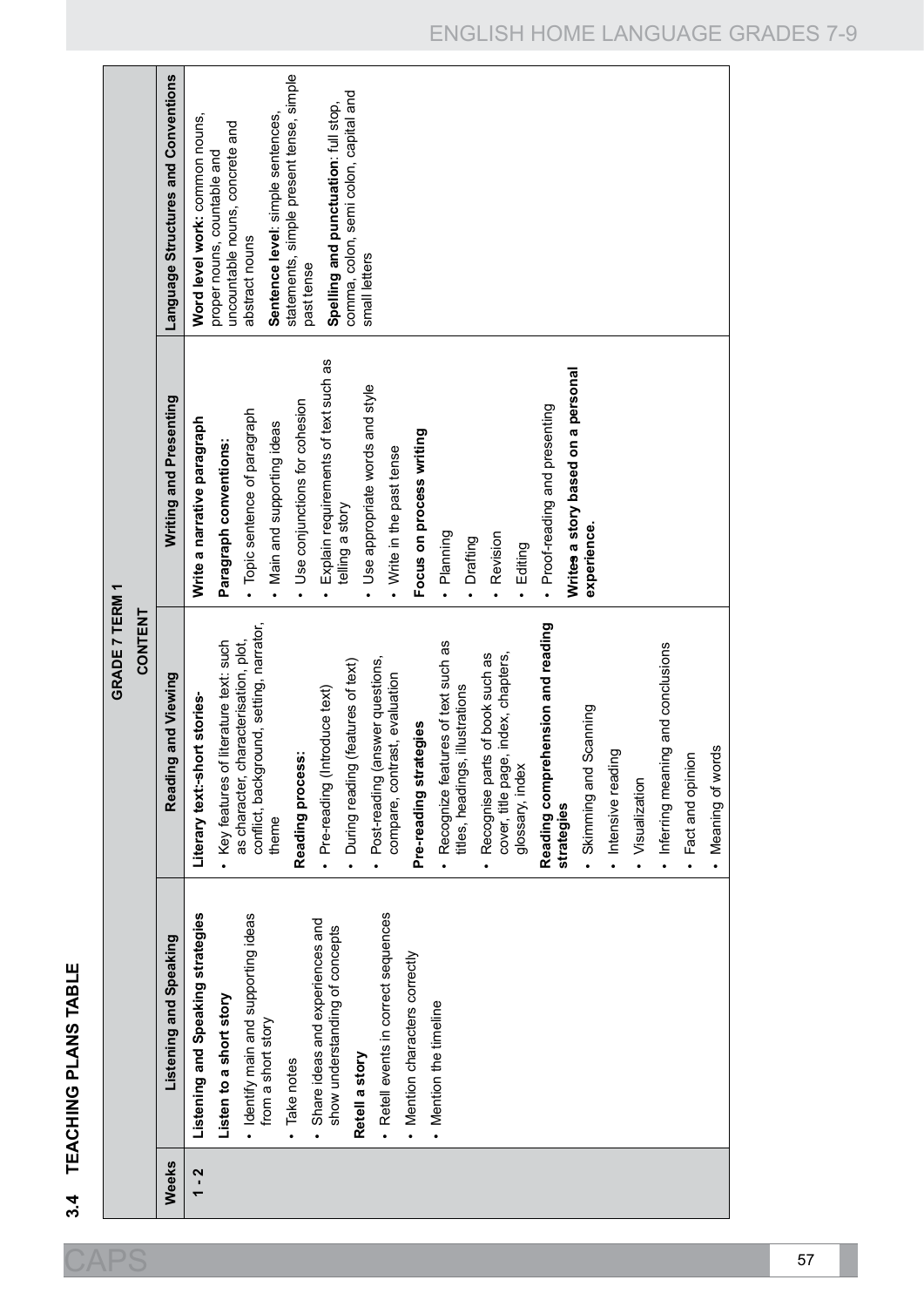| Weeks   | Listening and Speaking                                            | Reading and Viewing                                                         | Writing and Presenting                          | Language Structures and Conventions                           |
|---------|-------------------------------------------------------------------|-----------------------------------------------------------------------------|-------------------------------------------------|---------------------------------------------------------------|
| $3 - 4$ | Listening and Speaking strategies                                 | Literary text: poems                                                        | Creative writing: own poem                      | Word level: compound nouns,                                   |
|         | Listen to and discuss the poem                                    | <u>ທ</u><br>Reading method                                                  | Stanza conventions:                             | complex nouns, finite verbs, pronouns,<br>possessive pronouns |
|         | Share ideas and experiences en show                               | · Independent reading                                                       | · structure of a stanza                         | Word meaning: rhymes, borrowed                                |
|         | understanding of concepts                                         | Pre-reading strategies                                                      | • use conjunctions for cohesion                 | words, idioms, proverbs, alliteration,                        |
|         | • Answer questions                                                | · Recognize features of text such as                                        | · use a variety of sentence types,              | similes, metaphors, interjectives,                            |
|         | • Explain to a friend why you liked a                             | titles, headings, illustrations                                             | lengths and structures                          | ideophone synonyms, antonyms,                                 |
|         | specific poem                                                     | • Recognise parts of book such as                                           | · diction                                       | Punctuation: full stop, comma                                 |
|         | Prepared reading aloud                                            | cover, title page, index, chapters,<br>glossary, index                      | · figurative language                           |                                                               |
|         | · Tone, voice projection, pronunciation,<br>phrasing, eye contact | Poetry                                                                      | Focus on process writing                        |                                                               |
|         | • Give attention to punctuation                                   | poem<br>• Key features of                                                   | · Planning                                      |                                                               |
|         | Use appropriate body language                                     | · internal structure of a poem, figures of<br>speech/imagery, rhyme, rhythm | · Revision<br>· Drafting                        |                                                               |
|         |                                                                   | · external structure of a poem, lines,<br>stanzas, typography               | · Editing                                       |                                                               |
|         |                                                                   | · figurative meaning                                                        | · Proof-reading and presenting<br>Writes a poem |                                                               |
|         |                                                                   | · mood                                                                      |                                                 |                                                               |
|         |                                                                   | seage<br>• theme and mes                                                    |                                                 |                                                               |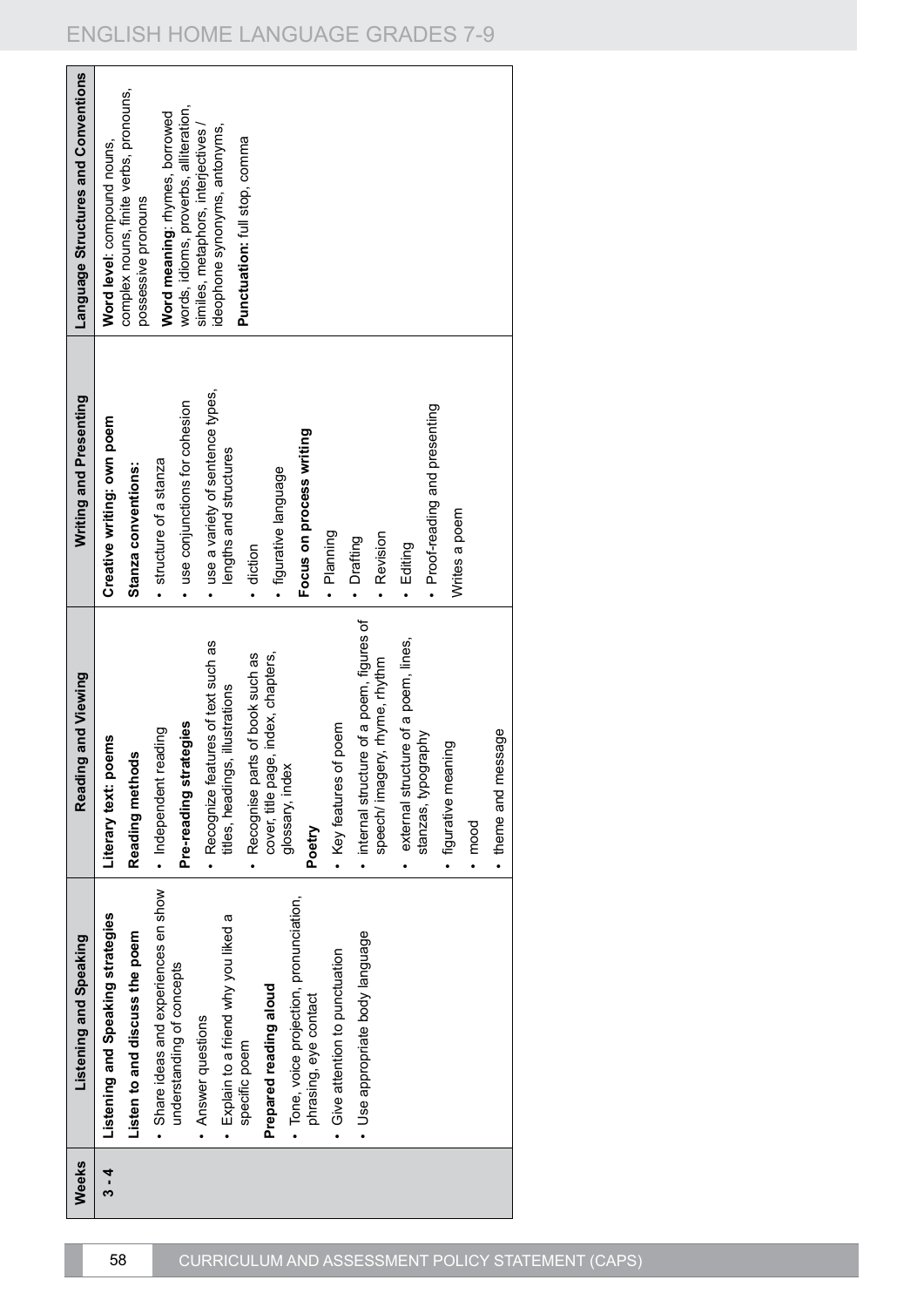| Language Structures and Conventions | Word level: common nouns, finite verbs,<br>simple past tense, subject, subject-verb<br>Word meaning: synonyms, antonyms,<br>inverted commas, exclamation marks,<br>Punctuation: colon, open and close<br>Sentence level: simple sentences,<br>statements, simple present tense,<br>pronouns, possessive nouns<br>proverbs, idioms<br>question marks<br>agreement                                                                                                                                                                                                                                                                                                                                                                                                                                              |                                          |
|-------------------------------------|---------------------------------------------------------------------------------------------------------------------------------------------------------------------------------------------------------------------------------------------------------------------------------------------------------------------------------------------------------------------------------------------------------------------------------------------------------------------------------------------------------------------------------------------------------------------------------------------------------------------------------------------------------------------------------------------------------------------------------------------------------------------------------------------------------------|------------------------------------------|
| Writing and Presenting              | Target audience, purpose and context<br>• Appropriateness of certain utterances<br>· Requirements of format, style, point<br>Write a dialogue , enacting drama<br>· Proof-reading and presenting<br>Focus on process writing<br>· Free expression<br>• Word choice<br>· Planning<br>Revision<br>· Drafting<br>of view<br>Editing                                                                                                                                                                                                                                                                                                                                                                                                                                                                              |                                          |
| and Viewing<br>Reading              | of unfamiliar words by<br>· internal structure of a poem, figures of<br>Reading / viewing for comprehension<br>conflict, background, setting, narrator,<br>literature text: such<br>as character, characterisation, plot,<br>external structure of a poem, lines,<br>Post-reading (answer questions,<br>speech/ imagery, rhyme, rhythm<br>(features of text)<br>compare, contrast, evaluate))<br>Literary text drama (one act)<br>using word attack skills<br>Skimming and scanning<br>• Key features of poem<br>• theme and message<br>stanzas, typography<br>· figurative meaning<br>Ō<br>Reading process:<br>· Intensive readin<br>- Infer meaning<br>• Key features of<br>(Introduce text)<br>· During reading<br>- Predicting<br>· Pre-reading<br>(strategies)<br>theme<br>· mood<br>Poetry<br>$\bullet$ | Critical language awareness<br>$\bullet$ |
| Listening and Speaking              | Use incomplete dialogues for learners<br>Observe dialogue conventions, e.g.<br>· Take part in informal conversations<br>Listening and Speaking strategies<br>· Identify main and supporting ideas<br>Use appropriate body language<br>Conversation about drama:<br>· Use appropriate language<br>• Maintain the conversation<br>Respond appropriately<br>· Take part in a dialogue<br>· Use correct register<br>about simple topics<br>• Answer questions<br>· Take notes<br>turn taking<br>Dialogue<br>$\bullet$<br>$\bullet$<br>$\bullet$                                                                                                                                                                                                                                                                   |                                          |
| Weeks                               | 9 - 6                                                                                                                                                                                                                                                                                                                                                                                                                                                                                                                                                                                                                                                                                                                                                                                                         |                                          |
|                                     |                                                                                                                                                                                                                                                                                                                                                                                                                                                                                                                                                                                                                                                                                                                                                                                                               |                                          |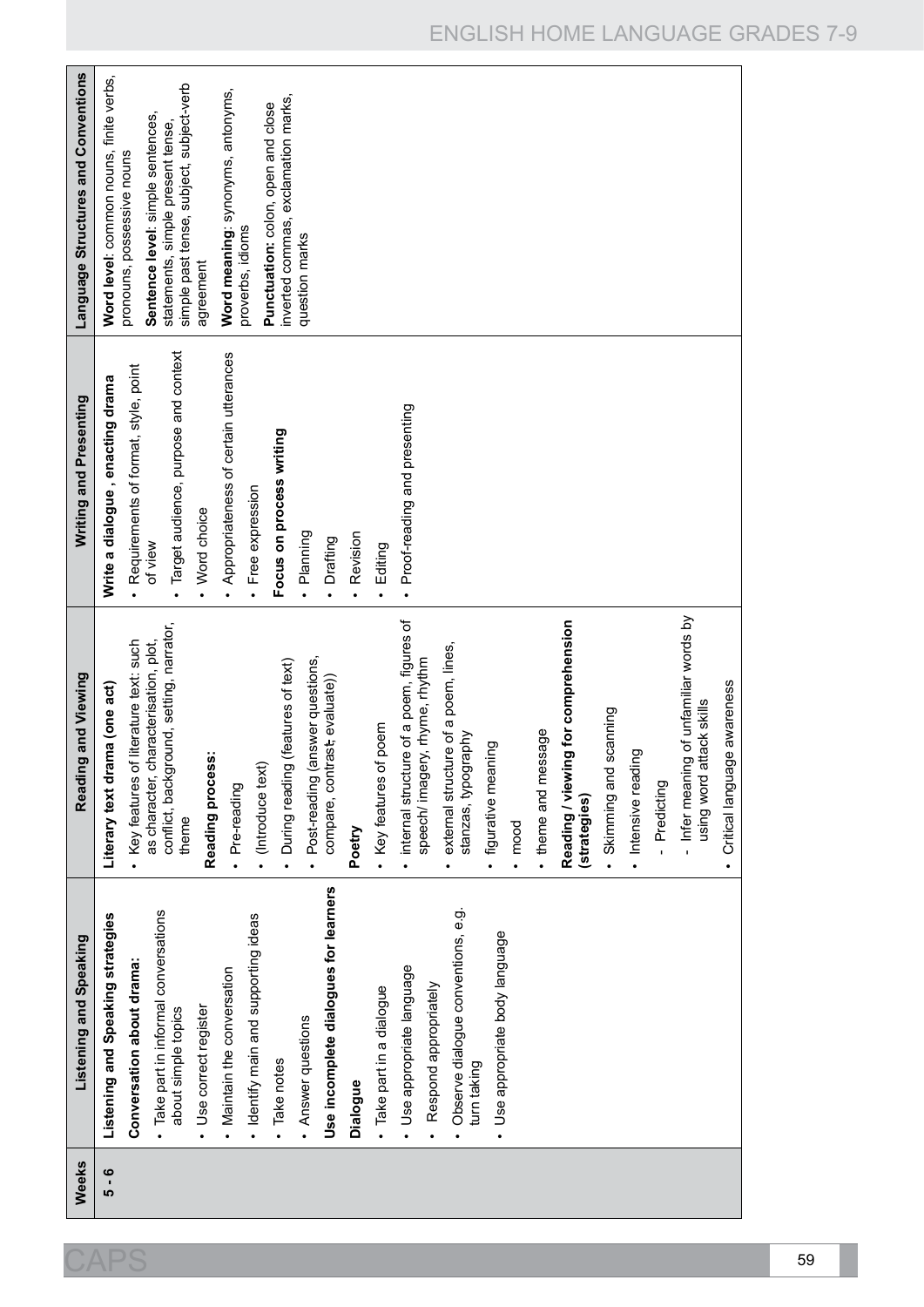| Weeks   | Listening and Speaking                                            | Reading and Viewing                                                              | Writing and Presenting                | Language Structures and Conventions                 |
|---------|-------------------------------------------------------------------|----------------------------------------------------------------------------------|---------------------------------------|-----------------------------------------------------|
| $7 - 8$ | Listening and Speaking strategies                                 | Literary text: short stories / folklore                                          | Write a review / letter               | Word level: singular and plural,                    |
|         | Listen to a short story/folklore                                  | • Key features of literature text: such<br>as character, characterisation, plot, | · Requirements of format, style,      | adjectives, degrees of comparison,<br>superlatives. |
|         | Listening Comprehension                                           | conflict, background, setting, narrator,                                         | · Target audience purpose and context | Sentence level:, simple present tense,              |
|         | · Identify main and supporting ideas                              | theme                                                                            | Paragraph cohesion                    | simple past tense                                   |
|         | and take notes                                                    | Reading process:                                                                 | • Word choice                         | Word meaning: homophones,                           |
|         | Share ideas and experiences and<br>show understanding of concepts | · Pre-reading                                                                    | Focus on process writing              | homonymy, polysemy, riddles, proverbs,<br>idioms    |
|         | Identify persuasive and manipulating<br>$\bullet$                 | (Introduce text)                                                                 | · Planning                            |                                                     |
|         | techniques where applicable                                       | · During reading (features of text)                                              | · Drafting                            |                                                     |
|         | • Answer questions                                                | Post-reading (answer questions,                                                  | Revision                              |                                                     |
|         | Group/ panel discussion Listen to                                 | compare, contrast, evaluate)                                                     | · Editing                             |                                                     |
|         | poetry and determine meaning                                      | Poetry                                                                           | · Proof-reading and presenting        |                                                     |
|         | Discuss the story/folklore that they were                         | • Key features of poem                                                           | Write a letter/review following the   |                                                     |
|         | exposed to in the previous activity<br>· Identify characters      | of a poem, figures of<br>speech/imagery, rhyme, rhythm<br>· internal structure   | process writing                       |                                                     |
|         |                                                                   |                                                                                  |                                       |                                                     |
|         | · Discuss the theme                                               | external structure of a poem, lines,                                             |                                       |                                                     |
|         | · Discuss point of view                                           | stanzas, typography                                                              |                                       |                                                     |
|         | • Relate content to own experience                                | $\overline{Q}$<br>· figurative meanin                                            |                                       |                                                     |
|         |                                                                   | · mood                                                                           |                                       |                                                     |
|         |                                                                   | • theme and message                                                              |                                       |                                                     |
|         |                                                                   | for comprehension<br>Reading / viewing                                           |                                       |                                                     |
|         |                                                                   | · skimming and                                                                   |                                       |                                                     |
|         |                                                                   | · scanning                                                                       |                                       |                                                     |
|         |                                                                   | · intensive reading                                                              |                                       |                                                     |
|         |                                                                   | unfamiliar words by<br>word attack skills-<br>• Infer meaning of                 |                                       |                                                     |
|         |                                                                   |                                                                                  |                                       |                                                     |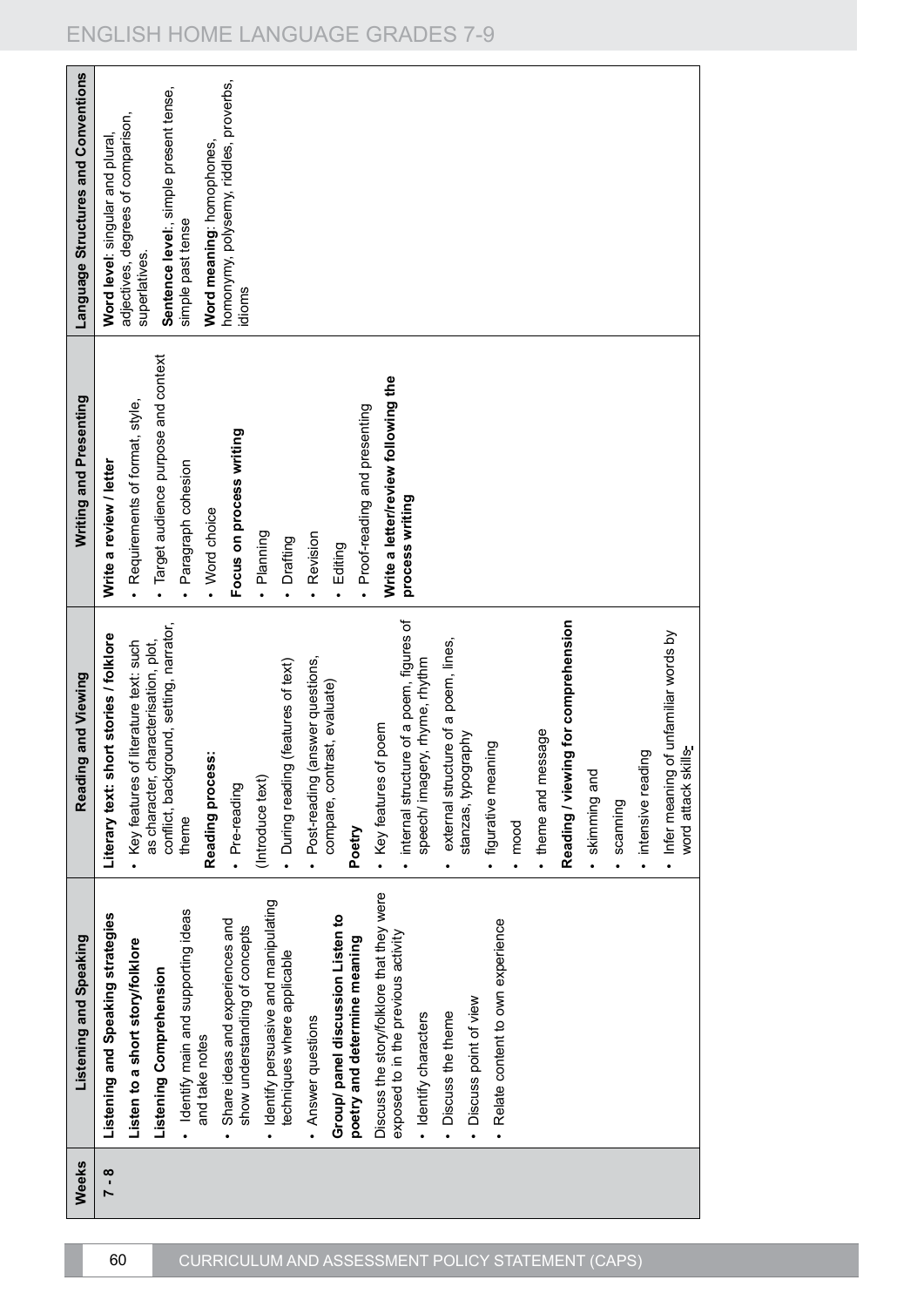|    | Weeks    | Listening and Speaking                                                | Reading and Viewing                                                               | Writing and Presenting                                   | Language Structures and Conventions              |
|----|----------|-----------------------------------------------------------------------|-----------------------------------------------------------------------------------|----------------------------------------------------------|--------------------------------------------------|
|    | $9 - 10$ | Listening and Speaking strategies                                     | Literary text:-short stories                                                      | Write a descriptive essay                                | Word level: prefixes, suffixes, roots,           |
|    |          | Listening comprehension                                               | • Key features of literature text: such                                           | Paragraph conventions:                                   | finite verbs                                     |
|    |          | Explain listening process                                             | conflict, background, setting, narrator,<br>as character, characterisation, plot, | · Topic sentence of paragraph                            | Sentence level: main clause, dependent<br>clause |
|    |          | · Take notes                                                          | theme                                                                             | Main and supporting ideas                                | Word meaning: synonyms, antonyms                 |
|    |          | Answer questions                                                      | Reading process:                                                                  | Logical order of paragraphs                              | Punctuation and spelling:                        |
|    |          | Group/ panel discussion                                               | · Pre-reading (Introduce text)                                                    | Conjunctions for cohesion<br>$\bullet$                   | Dictionary usage, spelling patterns,             |
|    |          | · Discuss specific ideas from a short                                 | · During reading (features of text)                                               | Use a variety of sentence types,<br>$\ddot{\phantom{0}}$ | spelling rules                                   |
|    |          | story                                                                 | Post-reading (answer questions,                                                   | lengths and structures                                   |                                                  |
|    |          | · Take a position on ideas and refer to                               | compare, contrast, evaluate))                                                     | Focus on process writing                                 |                                                  |
|    |          | text to support the position                                          | Poetry                                                                            | · Planning                                               |                                                  |
|    |          | Relate content to own experience                                      | • Key features of poem                                                            | Drafting<br>$\bullet$                                    |                                                  |
|    |          |                                                                       | · internal structure of a poem, figures of                                        | Revision<br>$\bullet$                                    |                                                  |
|    |          |                                                                       | speech/imagery, rhyme, rhythm                                                     | Editing                                                  |                                                  |
|    |          |                                                                       | external structure of a poem, lines,<br>stanzas, typography<br>$\bullet$          | Proof-reading and presenting                             |                                                  |
|    |          |                                                                       |                                                                                   |                                                          |                                                  |
|    |          |                                                                       | figurative meaning                                                                | Present an essay for assessment                          |                                                  |
|    |          |                                                                       | · mood                                                                            |                                                          |                                                  |
|    |          |                                                                       | • theme and message                                                               |                                                          |                                                  |
|    |          |                                                                       | for comprehension<br>Reading / Viewing                                            |                                                          |                                                  |
|    |          |                                                                       | (strategies)                                                                      |                                                          |                                                  |
|    |          |                                                                       | · Skimming                                                                        |                                                          |                                                  |
|    |          |                                                                       | · Scanning                                                                        |                                                          |                                                  |
|    |          |                                                                       | · Intensive reading                                                               |                                                          |                                                  |
|    |          |                                                                       | · Fact and opinion                                                                |                                                          |                                                  |
|    |          |                                                                       | unfamiliar words by<br>word attack skills<br>• Infer meaning of                   |                                                          |                                                  |
|    |          |                                                                       | Assessment for Term 1                                                             |                                                          |                                                  |
|    |          | Task 1: Oral                                                          |                                                                                   | Task 2: Writing                                          | Task 3: Test 1                                   |
|    |          | Retell a story / discusses a poem / dialogue / group/panel discussion | escriptive/narrative essay<br>$\Omega$                                            |                                                          | Comprehension and language use                   |
| 61 |          |                                                                       | Informal letter/ review/dialogue                                                  |                                                          |                                                  |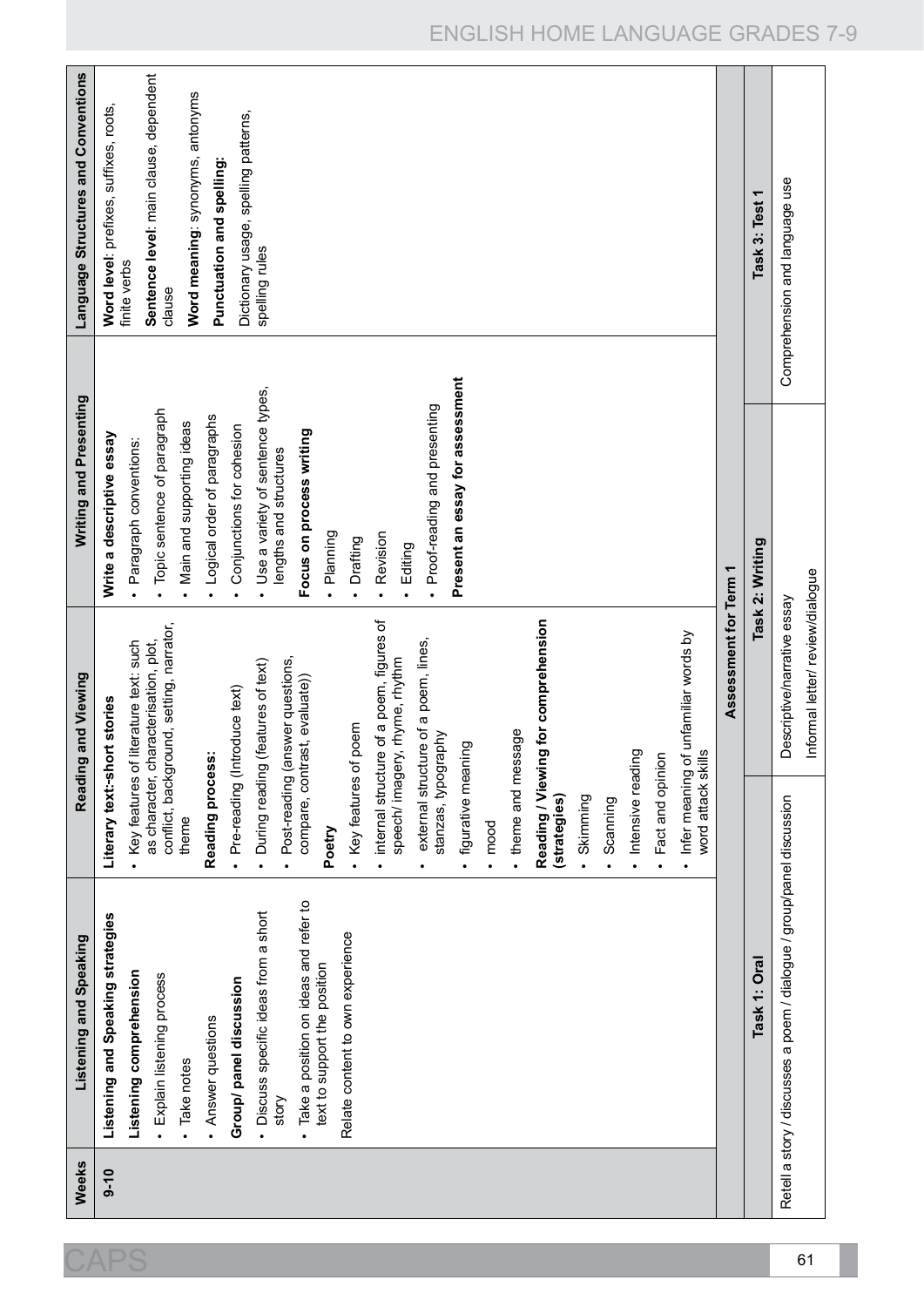| statements, simple present tense, simple<br>Word level: Complex nouns, predicate<br>Word meaning: synonyms, antonyms,<br>and object, dual use of some nouns,<br>Adjectives: comparative, superlative<br>literal, figurative, emotive language<br>Sentence level: simple sentences,<br>exclamation mark, question mark<br>Punctuation: full stop, comma,<br>finite verbs,<br>past tense<br>• Use a variety of sentence types,<br>Writing and Presenting<br>Proof-reading and presenting<br>· Topic sentence of paragraph<br>• Logical order of paragraphs<br>. Main and supporting ideas<br>• Conjunctions for cohesion<br>Focus on process writing<br>Writing: Narrative essay<br>Paragraph conventions:<br>lengths and structures<br>· Planning<br>Revision<br>· Drafting<br>· Editing<br><b>CONTENT</b><br>Reading / viewing for comprehension<br>conflict, background, setting, narrator,<br>Literary text like youth novel / drama<br>(use written and / or visual text such<br>· Make inferences (characters, setting,<br>• Infer meaning of unfamiliar words by<br>• Key features of literature text: such<br>as character, characterisation, plot,<br>· Post-reading (answer questions,<br>features of text)<br>Reading and Viewing<br>compare, contrast, evaluate)<br>· Pre-reading (Introduce text)<br>as cartoons / strips)<br>Emotive language<br>Reading process:<br>· During reading (f<br>· Intensive reading<br>milieu, message)<br>word attack skills<br>· Skimming<br>· Scanning<br>theme<br>Listening and Speaking strategies<br>time-line, ironic twists and ending;<br>· Interpret mood, tone, atmosphere<br>Listening and Speaking<br>· Explain listening process<br>Listening comprehension:<br>• Answer questions<br>· Characterisation<br>· Body language<br>· Take notes<br>Tell a story<br>· Diction<br>$1 - 2$ |  | <b>GRADE 7 TERM 2</b> |                                     |
|-------------------------------------------------------------------------------------------------------------------------------------------------------------------------------------------------------------------------------------------------------------------------------------------------------------------------------------------------------------------------------------------------------------------------------------------------------------------------------------------------------------------------------------------------------------------------------------------------------------------------------------------------------------------------------------------------------------------------------------------------------------------------------------------------------------------------------------------------------------------------------------------------------------------------------------------------------------------------------------------------------------------------------------------------------------------------------------------------------------------------------------------------------------------------------------------------------------------------------------------------------------------------------------------------------------------------------------------------------------------------------------------------------------------------------------------------------------------------------------------------------------------------------------------------------------------------------------------------------------------------------------------------------------------------------------------------------------------------------------------------------------------------------------------------------------------------------------------|--|-----------------------|-------------------------------------|
| Weeks                                                                                                                                                                                                                                                                                                                                                                                                                                                                                                                                                                                                                                                                                                                                                                                                                                                                                                                                                                                                                                                                                                                                                                                                                                                                                                                                                                                                                                                                                                                                                                                                                                                                                                                                                                                                                                     |  |                       |                                     |
|                                                                                                                                                                                                                                                                                                                                                                                                                                                                                                                                                                                                                                                                                                                                                                                                                                                                                                                                                                                                                                                                                                                                                                                                                                                                                                                                                                                                                                                                                                                                                                                                                                                                                                                                                                                                                                           |  |                       | Language Structures and Conventions |
|                                                                                                                                                                                                                                                                                                                                                                                                                                                                                                                                                                                                                                                                                                                                                                                                                                                                                                                                                                                                                                                                                                                                                                                                                                                                                                                                                                                                                                                                                                                                                                                                                                                                                                                                                                                                                                           |  |                       |                                     |
|                                                                                                                                                                                                                                                                                                                                                                                                                                                                                                                                                                                                                                                                                                                                                                                                                                                                                                                                                                                                                                                                                                                                                                                                                                                                                                                                                                                                                                                                                                                                                                                                                                                                                                                                                                                                                                           |  |                       |                                     |
|                                                                                                                                                                                                                                                                                                                                                                                                                                                                                                                                                                                                                                                                                                                                                                                                                                                                                                                                                                                                                                                                                                                                                                                                                                                                                                                                                                                                                                                                                                                                                                                                                                                                                                                                                                                                                                           |  |                       |                                     |
|                                                                                                                                                                                                                                                                                                                                                                                                                                                                                                                                                                                                                                                                                                                                                                                                                                                                                                                                                                                                                                                                                                                                                                                                                                                                                                                                                                                                                                                                                                                                                                                                                                                                                                                                                                                                                                           |  |                       |                                     |
|                                                                                                                                                                                                                                                                                                                                                                                                                                                                                                                                                                                                                                                                                                                                                                                                                                                                                                                                                                                                                                                                                                                                                                                                                                                                                                                                                                                                                                                                                                                                                                                                                                                                                                                                                                                                                                           |  |                       |                                     |
|                                                                                                                                                                                                                                                                                                                                                                                                                                                                                                                                                                                                                                                                                                                                                                                                                                                                                                                                                                                                                                                                                                                                                                                                                                                                                                                                                                                                                                                                                                                                                                                                                                                                                                                                                                                                                                           |  |                       |                                     |
|                                                                                                                                                                                                                                                                                                                                                                                                                                                                                                                                                                                                                                                                                                                                                                                                                                                                                                                                                                                                                                                                                                                                                                                                                                                                                                                                                                                                                                                                                                                                                                                                                                                                                                                                                                                                                                           |  |                       |                                     |
|                                                                                                                                                                                                                                                                                                                                                                                                                                                                                                                                                                                                                                                                                                                                                                                                                                                                                                                                                                                                                                                                                                                                                                                                                                                                                                                                                                                                                                                                                                                                                                                                                                                                                                                                                                                                                                           |  |                       |                                     |
|                                                                                                                                                                                                                                                                                                                                                                                                                                                                                                                                                                                                                                                                                                                                                                                                                                                                                                                                                                                                                                                                                                                                                                                                                                                                                                                                                                                                                                                                                                                                                                                                                                                                                                                                                                                                                                           |  |                       |                                     |
|                                                                                                                                                                                                                                                                                                                                                                                                                                                                                                                                                                                                                                                                                                                                                                                                                                                                                                                                                                                                                                                                                                                                                                                                                                                                                                                                                                                                                                                                                                                                                                                                                                                                                                                                                                                                                                           |  |                       |                                     |
|                                                                                                                                                                                                                                                                                                                                                                                                                                                                                                                                                                                                                                                                                                                                                                                                                                                                                                                                                                                                                                                                                                                                                                                                                                                                                                                                                                                                                                                                                                                                                                                                                                                                                                                                                                                                                                           |  |                       |                                     |
|                                                                                                                                                                                                                                                                                                                                                                                                                                                                                                                                                                                                                                                                                                                                                                                                                                                                                                                                                                                                                                                                                                                                                                                                                                                                                                                                                                                                                                                                                                                                                                                                                                                                                                                                                                                                                                           |  |                       |                                     |
|                                                                                                                                                                                                                                                                                                                                                                                                                                                                                                                                                                                                                                                                                                                                                                                                                                                                                                                                                                                                                                                                                                                                                                                                                                                                                                                                                                                                                                                                                                                                                                                                                                                                                                                                                                                                                                           |  |                       |                                     |
|                                                                                                                                                                                                                                                                                                                                                                                                                                                                                                                                                                                                                                                                                                                                                                                                                                                                                                                                                                                                                                                                                                                                                                                                                                                                                                                                                                                                                                                                                                                                                                                                                                                                                                                                                                                                                                           |  |                       |                                     |
|                                                                                                                                                                                                                                                                                                                                                                                                                                                                                                                                                                                                                                                                                                                                                                                                                                                                                                                                                                                                                                                                                                                                                                                                                                                                                                                                                                                                                                                                                                                                                                                                                                                                                                                                                                                                                                           |  |                       |                                     |
|                                                                                                                                                                                                                                                                                                                                                                                                                                                                                                                                                                                                                                                                                                                                                                                                                                                                                                                                                                                                                                                                                                                                                                                                                                                                                                                                                                                                                                                                                                                                                                                                                                                                                                                                                                                                                                           |  |                       |                                     |
|                                                                                                                                                                                                                                                                                                                                                                                                                                                                                                                                                                                                                                                                                                                                                                                                                                                                                                                                                                                                                                                                                                                                                                                                                                                                                                                                                                                                                                                                                                                                                                                                                                                                                                                                                                                                                                           |  |                       |                                     |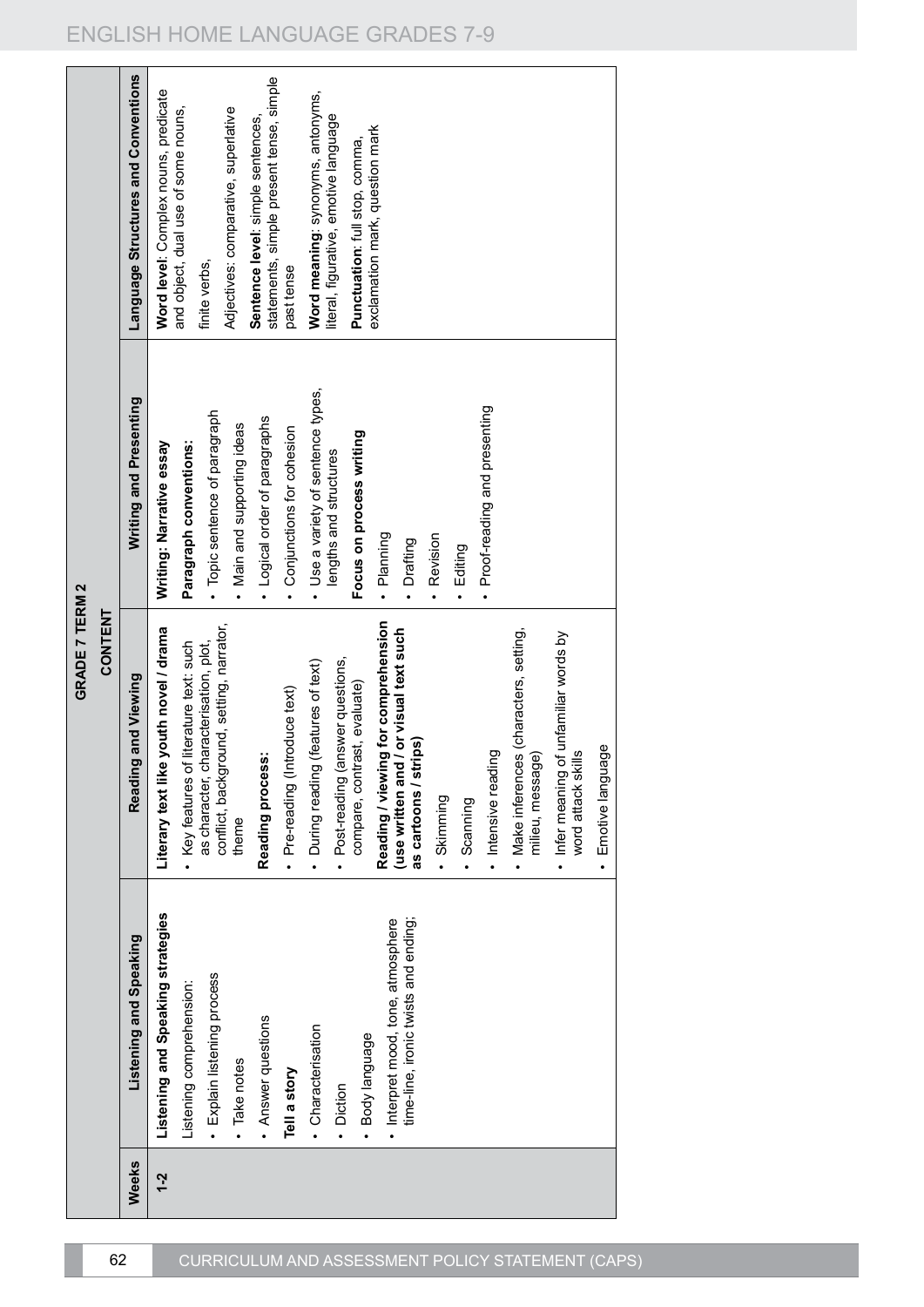| Language Structures and Conventions<br>Writing and Presenting | Punctuation and spelling: colon; semi-<br>Word meaning: synonyms, antonyms,<br>Sentence level: direct and indirect<br>Word level: Proper nouns, gender,<br>Adjectives: demonstrative, relative<br>speech, simple and compound<br>literal and figurative meaning<br>plural, singular<br>Dictionary use<br>sentences<br>colon<br>and size, headings, symbols, colour)<br>Manipulating / persuasive language<br>Visual elements such as font types<br>Purpose, target group and context<br>Proof-reading and presenting<br>• Word choice and sentences<br>Focus on process writing<br>Write Transactional texts:<br>· Requirements of format<br>Advertisement / posters                                                                                                     |
|---------------------------------------------------------------|--------------------------------------------------------------------------------------------------------------------------------------------------------------------------------------------------------------------------------------------------------------------------------------------------------------------------------------------------------------------------------------------------------------------------------------------------------------------------------------------------------------------------------------------------------------------------------------------------------------------------------------------------------------------------------------------------------------------------------------------------------------------------|
| and Viewing<br>Reading                                        | construction<br>· Planning<br>Revision<br>Drafting<br>Editing<br>Reading / viewing for comprehension<br>conflict, background, setting, narrator,<br>or visual text such<br>• Make inferences (characters, setting,<br>milieu, message)<br>· Infer meaning of unfamiliar words by<br>iterature text: such<br>as character, characterisation, plot,<br>as a novelette<br>iswer questions,<br>· During reading (features of text)<br>compare, contrast, evaluate)<br>· Pre-reading (Introduce text)<br>· Formal / informal language<br>· Manipulative language<br>word attack skills<br>· Intensive reading<br>as advertisement<br>Literary text such<br>Reading process:<br>• Key features of I<br>(use written and<br>· Post-reading (ar<br>Skimming<br>Scanning<br>theme |
| Listening and Speaking                                        | Use manipulative/emotive language<br>Use cohesive devices appropriately<br>Listening and Speaking strategies<br>Listening comprehension (written<br>· Use correct vocabulary, language<br>text / TV news presentation)<br>communication: Debate (on<br>Present argument logically<br>· Choose appropriate topic<br>· Explain listening process<br>Different forms of oral<br>Follow procedures<br>• Write answers<br>advertising)-<br>· Take notes<br>structures<br>$\bullet$<br>$\bullet$                                                                                                                                                                                                                                                                               |
| Weeks                                                         | $3-4$                                                                                                                                                                                                                                                                                                                                                                                                                                                                                                                                                                                                                                                                                                                                                                    |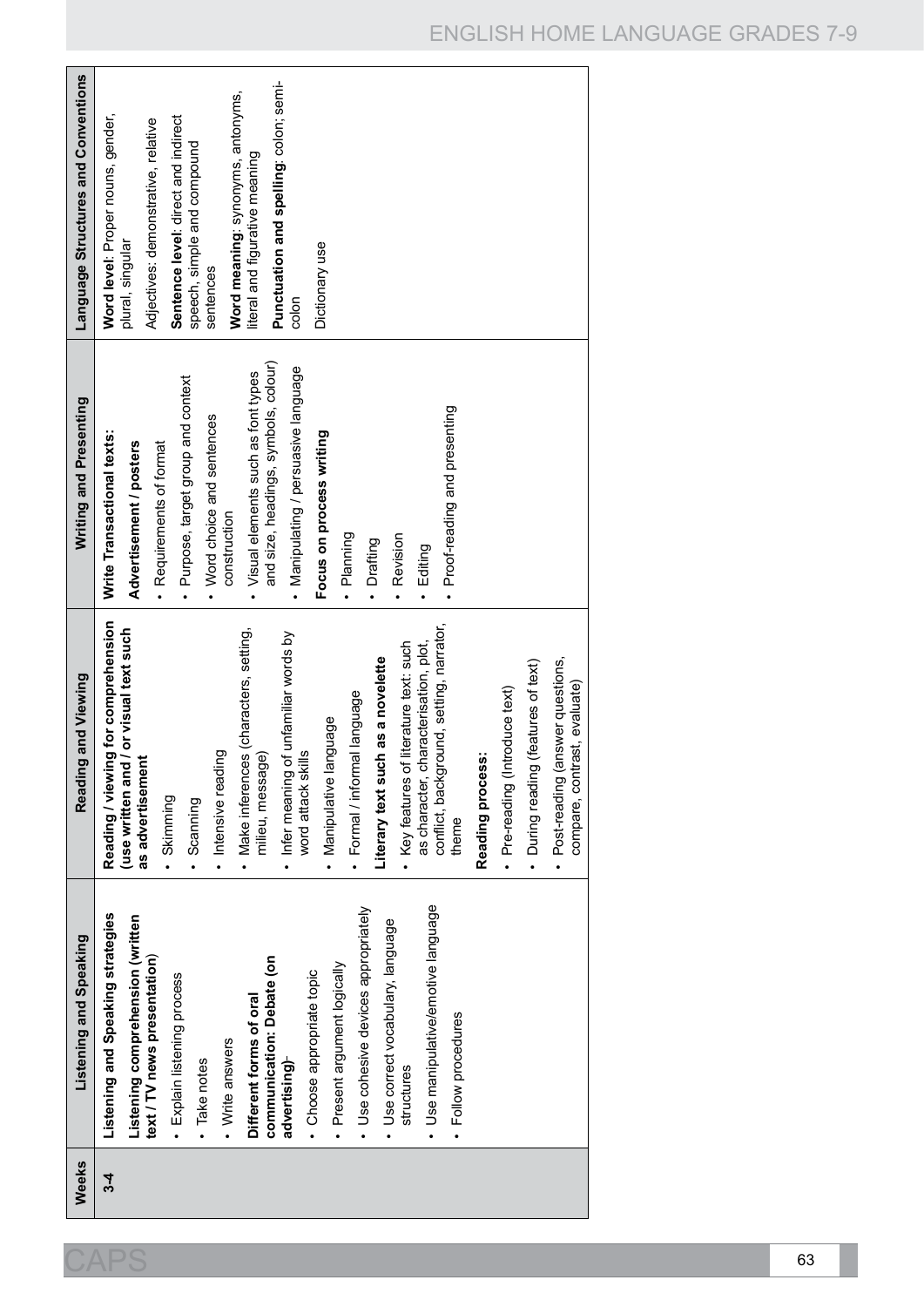| Weeks | Listening and Speaking                                                | Reading and Viewing                                                                 | Writing and Presenting                                      | Language Structures and Conventions             |
|-------|-----------------------------------------------------------------------|-------------------------------------------------------------------------------------|-------------------------------------------------------------|-------------------------------------------------|
| 5-6   | Listening and Speaking strategies<br>Group / class discussion on how  | Reads an instructional text like<br>instructional procedures                        | Shorter transactional text:<br>instructions                 | Preposition - of time, place and<br>Word level: |
|       | to give instructions or follow                                        | · Skimming                                                                          | · Requirements of format, style                             | movement                                        |
|       | procedures                                                            | · Scanning                                                                          | · Target audience purpose and context                       | Adjectives: numerical                           |
|       | • Choose a topic                                                      | · Intensive reading                                                                 | · Paragraph cohesion                                        | Sentence level: active and passive              |
|       | · Share ideas                                                         | · Make inferences                                                                   | • Word choice and sentence structure                        | voice                                           |
|       | • Take turns and listen attentively                                   | Reading process:                                                                    | Focus on process writing                                    | Word meaning: idioms and proverbs               |
|       | · Fill gaps                                                           | · Pre-reading (Introduce text)                                                      | · Planning                                                  | Punctuation: hyphen; apostrophe                 |
|       | • Use discourse markers to sustain<br>discussion                      | · During reading (features of text)                                                 | Drafting                                                    |                                                 |
|       | Prepared / unprepared speaking                                        | answer questions,<br>compare, contrast, evaluate)<br>· Post-reading                 | · Revision                                                  |                                                 |
|       | • Choice of diction                                                   | Poetry                                                                              | · Editing                                                   |                                                 |
|       | • Use of tone, pace and intonation                                    | • Key features of poem                                                              | Proof-reading and presenting<br>Write an instructional text |                                                 |
|       | · Using appropriate body language<br>· Using cues during presentation | · internal structure of a poem, figures of<br>speech/imagery, rhyme, rhythm         |                                                             |                                                 |
|       |                                                                       | external structure of a poem, lines,<br>stanzas, typography<br>$\ddot{\phantom{0}}$ |                                                             |                                                 |
|       |                                                                       | · figurative meaning                                                                |                                                             |                                                 |
|       |                                                                       | · mood                                                                              |                                                             |                                                 |
|       |                                                                       | • theme and message                                                                 |                                                             |                                                 |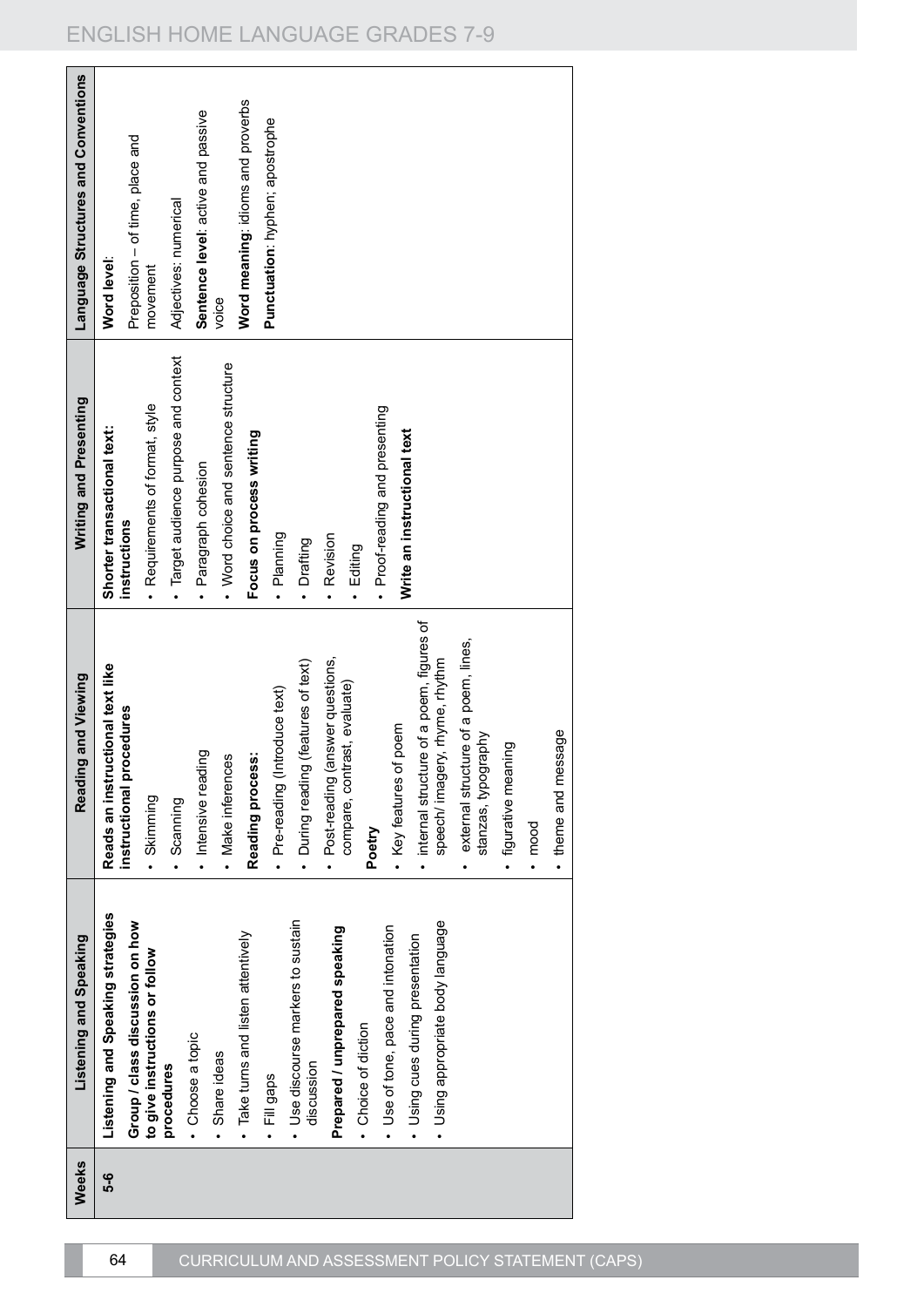| Weeks    | Listening and Speaking                           | and Viewing<br>Reading                     | Writing and Presenting                    | Language Structures and Conventions                    |
|----------|--------------------------------------------------|--------------------------------------------|-------------------------------------------|--------------------------------------------------------|
|          |                                                  |                                            |                                           |                                                        |
| $7 - 8$  | Listening and Speaking strategies                | Read literary text: like drama / novel     | Write a drama review                      | Word level: Transitive and intransitive                |
|          | Role play drama                                  | literature text: such<br>• Key features of | Paragraph conventions:                    | verbs                                                  |
|          | Assume assigned role                             | as character, characterisation, plot,      | · Topic sentence of paragraph             | Sentence level: Passive; present                       |
|          |                                                  | conflict, background, setting, narrator,   |                                           | progressive; direct and reported speech;               |
|          | · Use appropriate language                       | theme                                      | . Main and supporting ideas               | Word meaning: synonyms, antonyms,                      |
|          | Observe conventions<br>$\ddot{\phantom{0}}$      | Reading process:                           | • Logical order of paragraphs             | literal, figurative                                    |
|          | · Use appropriate body language                  | · Pre-reading (Introduce text)             | Conjunctions for cohesion                 | Punctuation: colon; quotation marks;                   |
|          | Investigation role play-                         | · During reading (features of text)        | • Use a variety of sentence types,        | question marks; comma; full stop                       |
|          |                                                  |                                            | lengths and structures                    |                                                        |
|          | · Compile questionnaire                          | · Post-reading (answer questions,          |                                           |                                                        |
|          | Observe conventions                              | compare, contrast, evaluate)               | Focus on process writing                  |                                                        |
|          | · Use appropriate language                       |                                            | · Planning                                |                                                        |
|          | · Report findings                                |                                            | · Drafting                                |                                                        |
|          |                                                  |                                            | · Revision                                |                                                        |
|          |                                                  |                                            | Editing<br>$\ddot{\phantom{0}}$           |                                                        |
|          |                                                  |                                            |                                           |                                                        |
|          |                                                  |                                            | Proof-reading and presenting<br>$\bullet$ |                                                        |
|          |                                                  | Assessment for Term 2                      |                                           |                                                        |
| $9 - 10$ | Task 1: Oral                                     |                                            | Task 2: Test 2                            | Task 3                                                 |
|          | Listening comprehension / debate/ conversation / | Literature: Contextual questions           |                                           | Mid-year examinations                                  |
|          | (un)prepared speech / group discussion on giving |                                            |                                           | Paper 2: Comprehension, language use and literature    |
|          | instructions                                     |                                            |                                           |                                                        |
|          |                                                  |                                            |                                           | Paper 3: Writing: One essay and one transactional text |
|          |                                                  |                                            |                                           |                                                        |
|          |                                                  |                                            |                                           |                                                        |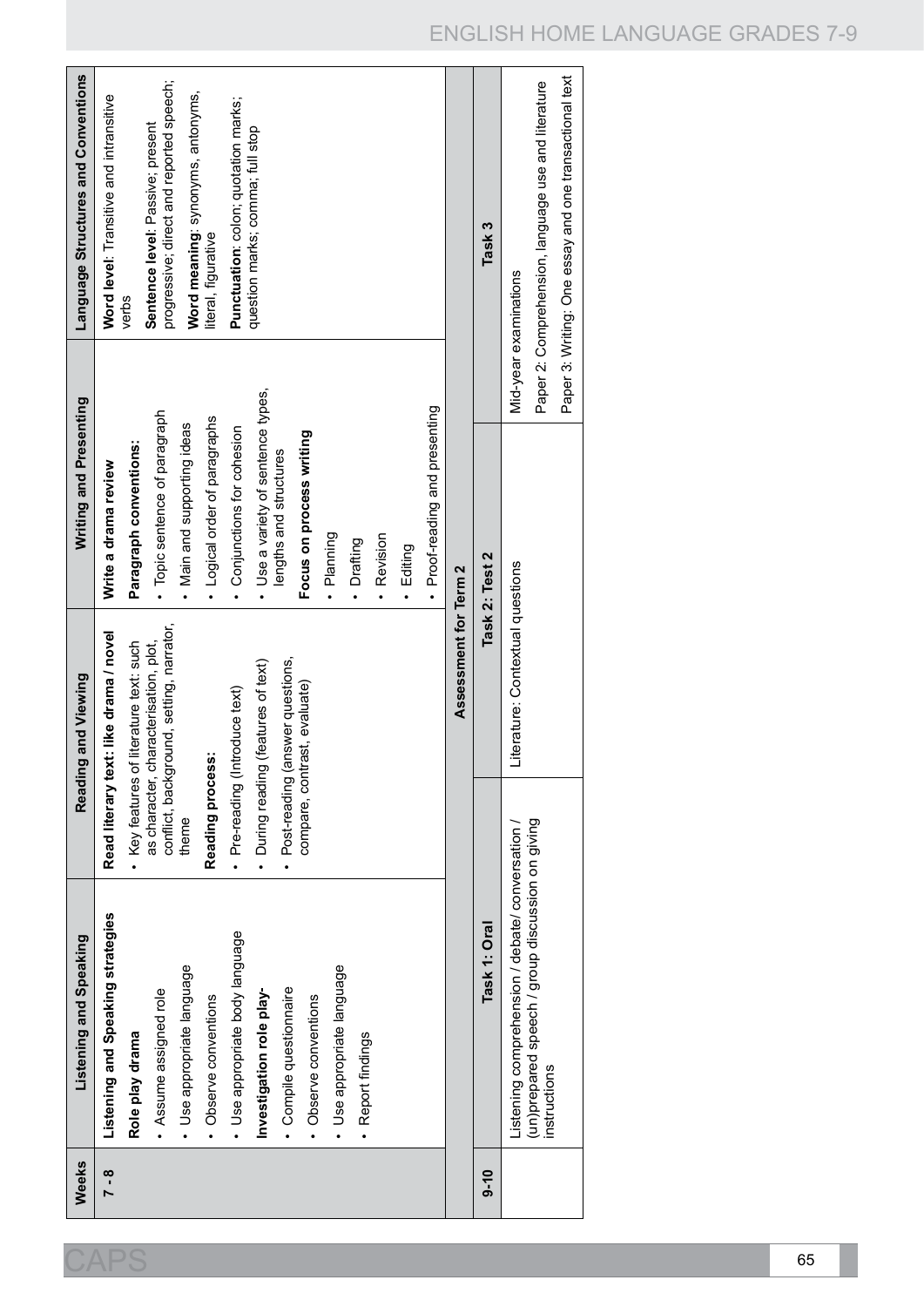|         |                                                                        | <b>GRADE 7 TERM 3</b>                                                     |                                                                       |                                                                                 |
|---------|------------------------------------------------------------------------|---------------------------------------------------------------------------|-----------------------------------------------------------------------|---------------------------------------------------------------------------------|
|         |                                                                        | CONTENT                                                                   |                                                                       |                                                                                 |
| Weeks   | Listening and Speaking                                                 | Reading and Viewing                                                       | Writing and Presenting                                                | <b>Language Structures and Conventions</b>                                      |
| $1 - 2$ | Listening comprehension on how to<br>Listening and Speaking strategies | Read a text on the importance of a<br>questionnaire and how to fill it in | Transactional texts such as filling in<br>of questionnaires-or forms: | adverbs of manner and time; adjectives<br>Word level: common nouns; collective; |
|         | fill in a form/questionnaire                                           | · Information required                                                    | · Follow instructions                                                 | Sentence level: noun clauses; adjectival                                        |
|         | · Practise listening process                                           | · Language use                                                            | Provide correct information to the                                    | and adverbial clauses; compound and<br>complex sentences                        |
|         | · Take notes                                                           | · Signature                                                               | prompt                                                                | Word meaning: synonyms, antonyms,                                               |
|         | • Answer questions                                                     | Reading process:                                                          | · Use appropriate language                                            | homonyms                                                                        |
|         | Different forms of oral                                                | · Pre-reading (Introduce text)                                            | Focus on process writing                                              | Punctuation: question marks; ellipsis;                                          |
|         | communication on the use of a<br>questionnaire or form                 | • During reading (features of text)                                       | · Planning                                                            | capitalisation; hyphen                                                          |
|         | Forums, panel discussions                                              | · Post-reading (answer questions,<br>compare, contrast, evaluate)         | Revision<br>· Drafting<br>$\bullet$                                   | Abbreviations - initialism, acronym,<br>clipped, truncation                     |
|         | • Choose a topic                                                       | ig for comprehension<br>Reading / viewin                                  | · Editing                                                             |                                                                                 |
|         | · Share ideas                                                          | · Skimming                                                                | Proof-reading and presenting                                          |                                                                                 |
|         | · Take turns and listen attentively                                    | · Scanning                                                                |                                                                       |                                                                                 |
|         | · Fill gaps                                                            | Summarize                                                                 |                                                                       |                                                                                 |
|         | • Use discourse markers to sustain<br>discussion                       | • Visualization                                                           |                                                                       |                                                                                 |
|         |                                                                        | · Make inferences                                                         |                                                                       |                                                                                 |
|         |                                                                        | • Meaning of words                                                        |                                                                       |                                                                                 |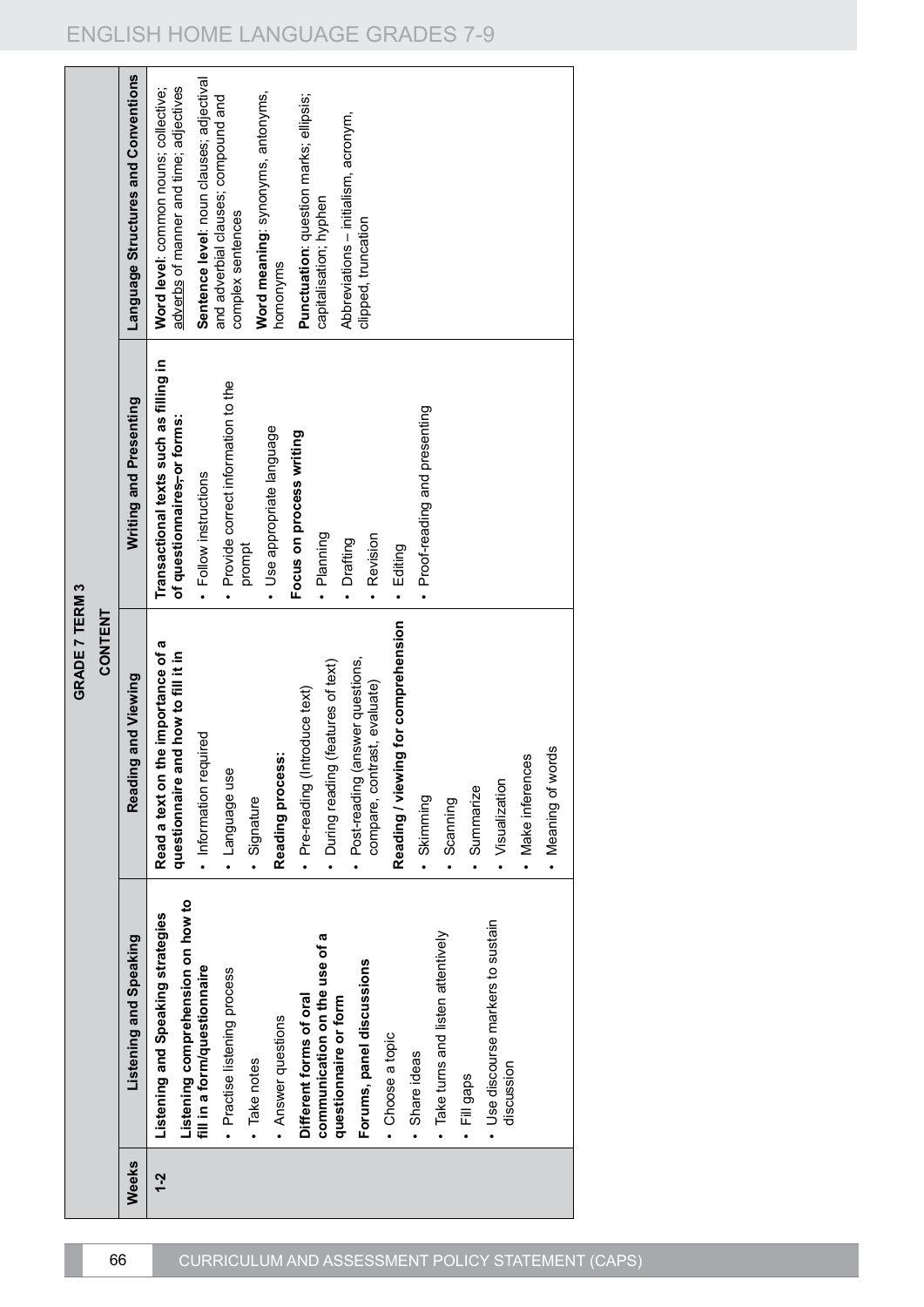|    | Weeks | Listening and Speaking                                                                                                                                                                                                                                                                                                                                                                                                                                                                                                   | and Viewing<br>Reading                                                                                                                                                                                                                                                                                                                                                                                                                                                                                                                                                                                         | Writing and Presenting                                                                                                                                                                                                                                                                                                  | Language Structures and Conventions                                                                                                                                                                                                                                                                 |
|----|-------|--------------------------------------------------------------------------------------------------------------------------------------------------------------------------------------------------------------------------------------------------------------------------------------------------------------------------------------------------------------------------------------------------------------------------------------------------------------------------------------------------------------------------|----------------------------------------------------------------------------------------------------------------------------------------------------------------------------------------------------------------------------------------------------------------------------------------------------------------------------------------------------------------------------------------------------------------------------------------------------------------------------------------------------------------------------------------------------------------------------------------------------------------|-------------------------------------------------------------------------------------------------------------------------------------------------------------------------------------------------------------------------------------------------------------------------------------------------------------------------|-----------------------------------------------------------------------------------------------------------------------------------------------------------------------------------------------------------------------------------------------------------------------------------------------------|
|    | $3-4$ | · Performance in keeping with the spirit<br>Listen to drama (Dialogue/Interview)<br>Listening and Speaking strategies<br>- Use of effective props to create<br>Vivid characterisation with simple<br>Adapting one genre to another<br>and intention of the original<br>· Use appropriate language<br>· Enacting original dialogue<br>· Compile questionnaire<br>Different forms of oral<br>· Observe conventions<br>· Report findings<br>communication<br>Dramatisation<br>· Take notes<br>setting<br>props<br>$\bullet$ | · internal structure of a poem, figures of<br>conflict, background, setting, narrator,<br>Literary text like youth drama / radio<br>literature text: such<br>as character, characterisation, plot,<br>external structure of a poem, lines,<br>· Post-reading (answer questions,<br>speech/imagery, rhyme, rhythm<br>(features of text)<br>compare, contrast, evaluate)<br>· Pre-reading (Introduce text)<br>poem<br>stanzas, typography<br>. theme and message<br>· figurative meaning<br>Reading process:<br>• Key features of<br>• Key features of<br>· During reading<br>theme<br>· mood<br>Poetry<br>drama | · Target audience purpose and context<br>· Requirements of format, style<br>· Proof-reading and presenting<br>- Appropriate language use<br>Focus on process writing<br>written interview<br>Longer texts e.g.<br>• Word choice<br>· Planning<br>Revision<br>· Drafting<br>dialogue/<br>Editing<br>$\ddot{\phantom{0}}$ | Word level: proper nouns, singular and<br>comma; full stop; apostrophe; question<br>Sentence level: complex with relative<br>Punctuation: colon; quotation marks;<br>Adjectives: comparative, superlative<br>clauses; direct and indirect speech.<br>Word meaning: roots of words<br>plural<br>mark |
| 67 |       |                                                                                                                                                                                                                                                                                                                                                                                                                                                                                                                          |                                                                                                                                                                                                                                                                                                                                                                                                                                                                                                                                                                                                                |                                                                                                                                                                                                                                                                                                                         |                                                                                                                                                                                                                                                                                                     |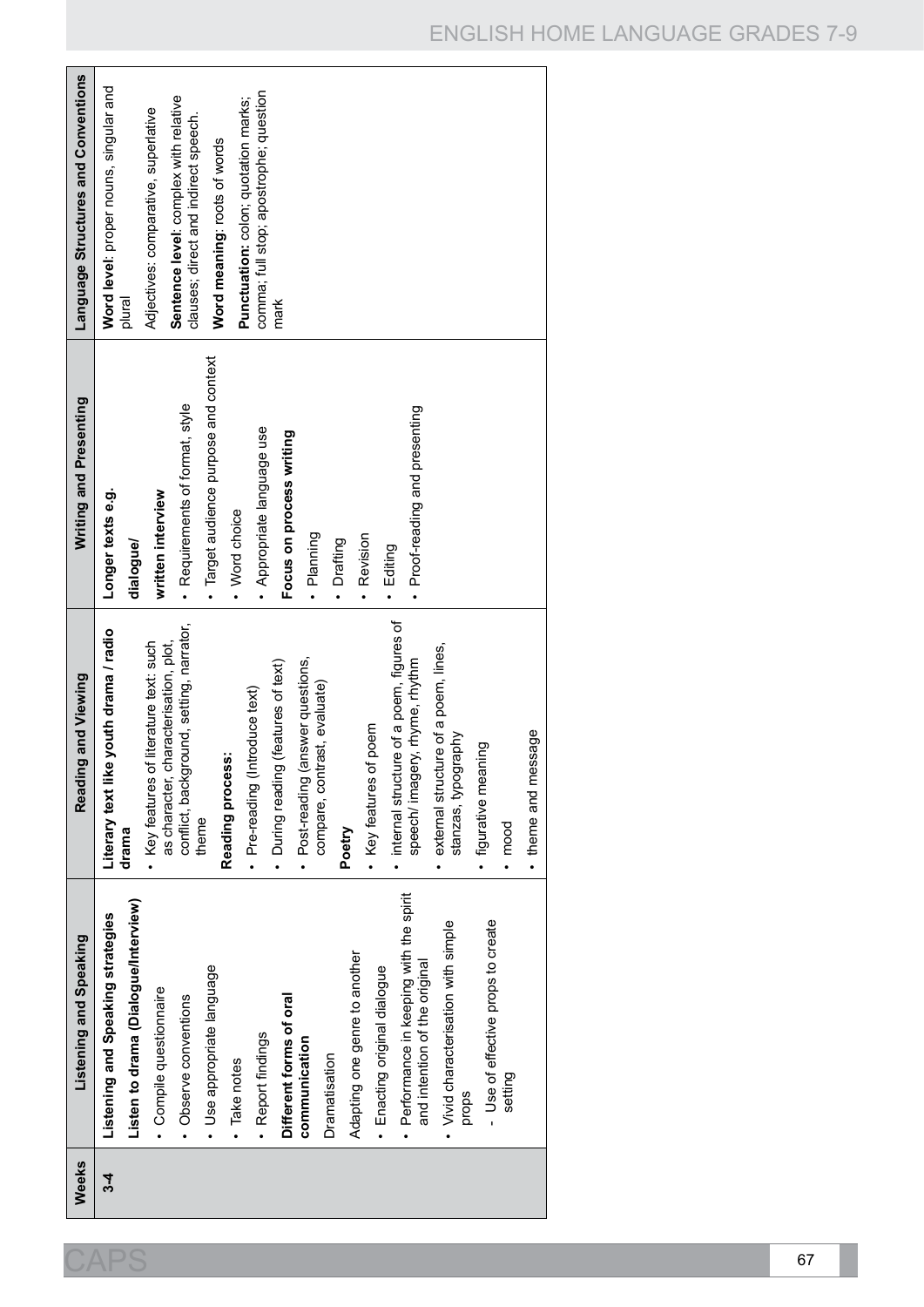| Weeks | Listening and Speaking                                           | and Viewing<br>Reading                                            | Writing and Presenting                                        | Language Structures and Conventions                                         |
|-------|------------------------------------------------------------------|-------------------------------------------------------------------|---------------------------------------------------------------|-----------------------------------------------------------------------------|
| 5-6   | Listening and Speaking strategies<br>Different forms of oral     | Read text on how to write a notice/<br>agenda and minutes         | Longer transactional texts e.g.<br>Notice/ Agenda and minutes | Word level: Pronouns: personal,<br>demonstrative, possessive.               |
|       | communication                                                    | · Role players                                                    | · Identify target audience and purpose                        | Sentence level: simple present tense,                                       |
|       | Role play: meeting procedure                                     | · Language use                                                    | of writing;                                                   | simple past tense; direct and reported<br>speech; active and passive voice; |
|       | Good opening/ introduction                                       | • Format                                                          | • Decide on style, view- point & format<br>of writing;        | Word meaning:                                                               |
|       | • Use of tone, pace and intonation                               | • Role execution                                                  | • Word choice and language structures                         | Verbal extensions (derivatives)                                             |
|       | · Language use                                                   | Reading process:                                                  | Focus on process writing                                      | Punctuation: apostrophe; capitalisation;                                    |
|       | • Appropriate body language                                      | · Pre-reading (Introduce text)                                    | · Planning                                                    | comma; full stop; colon                                                     |
|       | · Good conclusion                                                | • During reading (features of text)                               | · Drafting                                                    |                                                                             |
|       | Listening comprehension (written<br>text / TV news presentation) | · Post-reading (answer questions,<br>compare, contrast, evaluate) | · Revision                                                    |                                                                             |
|       | · Explain listening process                                      | Reading / viewing for comprehension                               | · Editing                                                     |                                                                             |
|       | · Take notes                                                     | written / visual text / graphs                                    | Proof-reading and presenting                                  |                                                                             |
|       | · Answer questions                                               | · Skimming for main ideas                                         |                                                               |                                                                             |
|       |                                                                  | · Scanning for supporting details                                 |                                                               |                                                                             |
|       |                                                                  | • Making predictions                                              |                                                               |                                                                             |
|       |                                                                  | • Inferring the meaning of unfamiliar<br>89<br>words and imag     |                                                               |                                                                             |
|       |                                                                  | . Main and supporting ideas                                       |                                                               |                                                                             |
|       |                                                                  | · Own opinion                                                     |                                                               |                                                                             |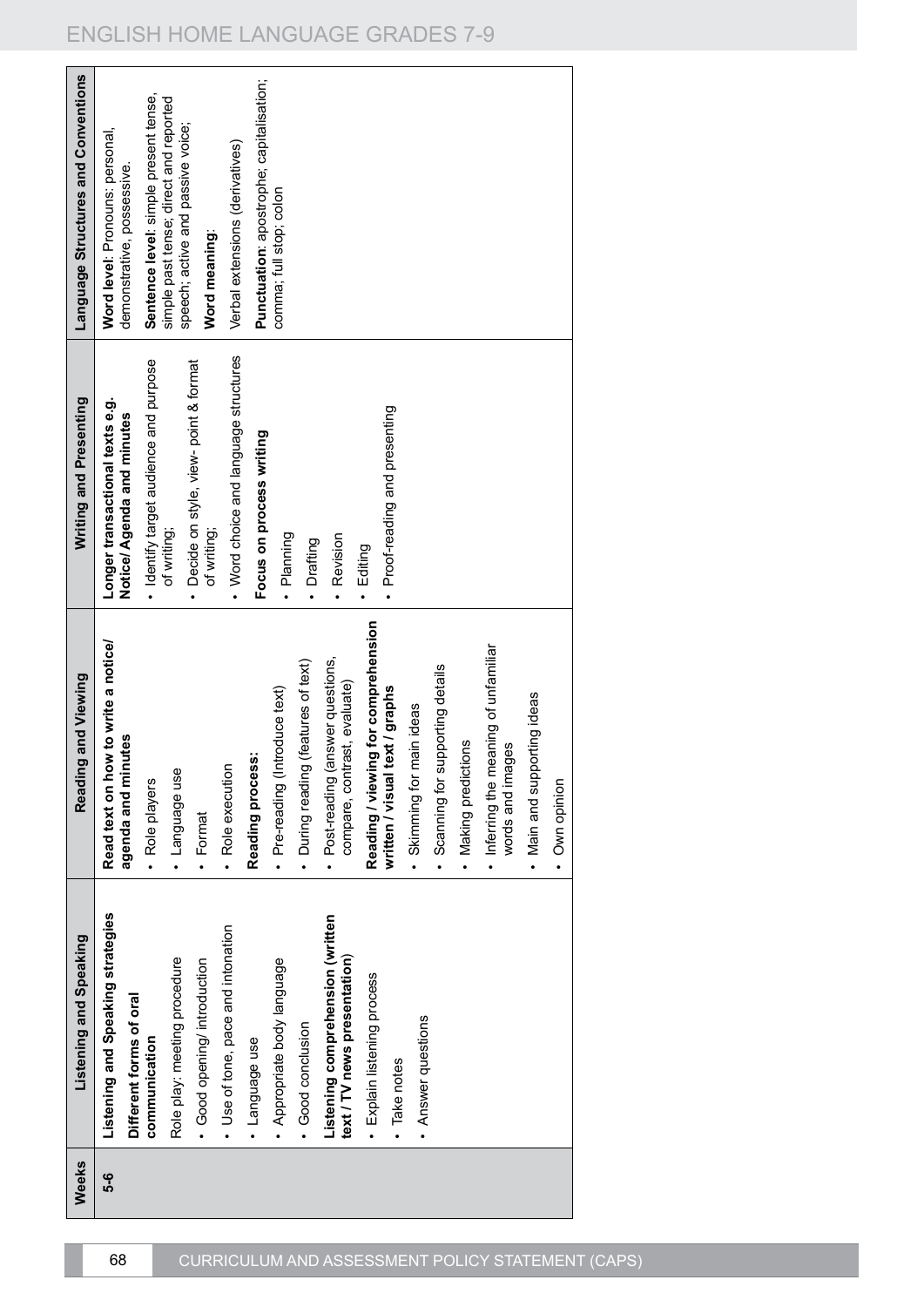|    | Weeks<br>$7 - 8$ | Listening and Speaking strategies<br>Listens to and discusses current<br>• Use of tone, pace and intonation<br>news based on newspapers and<br>Listening and Speaking<br>· Use of manipulative/emotive/<br>persuasive language<br>magazine articles                                                                                                                                                                                                          | / magazine articles / written speeches<br>(use text such as Newspaper articles<br>g for information<br>Scanning for supporting details<br>and Viewing<br>Skimming for main ideas<br>Facts and opinions<br>Making predictions<br>Reading<br>Reading / viewin | . Word choice and language structures<br>· Target audience purpose and context<br>Long/short transactional texts:<br>Writing and Presenting<br>· Requirements of format, style<br>Focus on process writing<br>newspaper article<br>· Planning | Language Structures and Conventions<br>Chronological (sequential) order; order<br>of importance; description paragraph,<br>Word level: abstract nouns; concrete<br>Adjectives: comparative, superlative<br>Sentence level:<br>Prepositions<br>nouns        |
|----|------------------|--------------------------------------------------------------------------------------------------------------------------------------------------------------------------------------------------------------------------------------------------------------------------------------------------------------------------------------------------------------------------------------------------------------------------------------------------------------|-------------------------------------------------------------------------------------------------------------------------------------------------------------------------------------------------------------------------------------------------------------|-----------------------------------------------------------------------------------------------------------------------------------------------------------------------------------------------------------------------------------------------|------------------------------------------------------------------------------------------------------------------------------------------------------------------------------------------------------------------------------------------------------------|
|    |                  | Observing punctuation marks for good<br>Attention-grabbing introduction and a<br>Purpose, target group and context<br>• Use of tone, pace and intonation<br>Prepared/unprepared reading a<br>Appropriate body language<br>Appropriate body language<br>Adherence to conventions<br>newspaper article aloud<br>strong conclusion<br>Use of cues<br>effect<br>$\ddot{\phantom{0}}$<br>$\bullet$<br>$\ddot{\phantom{0}}$<br>$\bullet$<br>$\bullet$<br>$\bullet$ | · Inferring the meaning of unfamiliar<br>Write a comprehension test<br>Formal / informal language<br>meaning<br>View point of author<br>words and images<br>· Figures of speech<br>Direct / implied<br>$\bullet$                                            | Proof-reading and presenting<br>Write a newspaper article<br>Revision<br>· Drafting<br>Editing                                                                                                                                                | persuasive and emotive language; bias<br>Word meaning: synonyms, antonyms,<br>exclamation marks; comma; full stop;<br>and prejudice; stereotypes; rhetoric<br>Punctuation: quotation marks;<br>question marks; ellipsis<br>literal, figurative<br>devices. |
| 69 |                  |                                                                                                                                                                                                                                                                                                                                                                                                                                                              |                                                                                                                                                                                                                                                             |                                                                                                                                                                                                                                               |                                                                                                                                                                                                                                                            |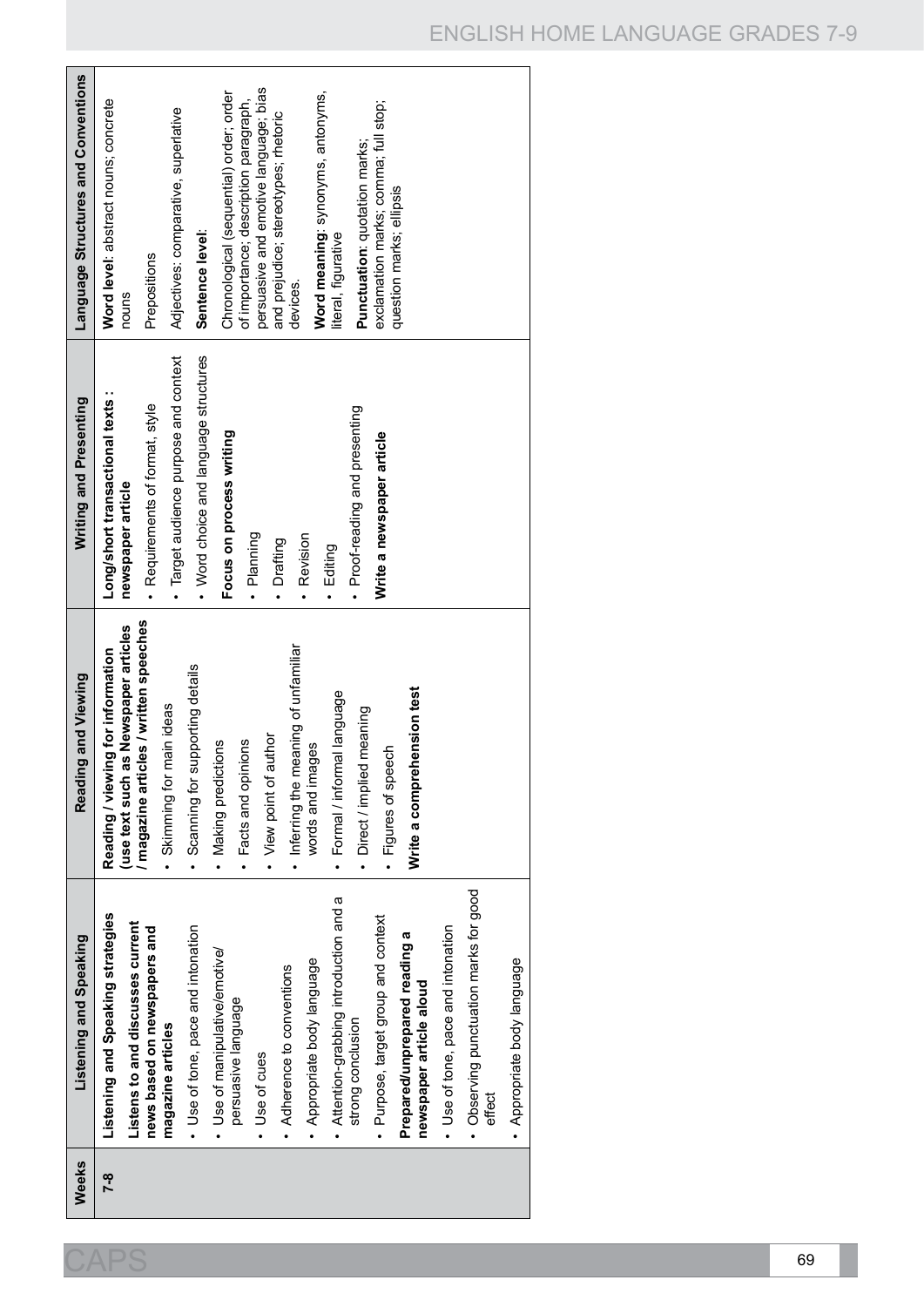| Weeks    | Listening and Speaking                                | and Viewing<br>Reading                                                              | Writing and Presenting                 | <b>Language Structures and Conventions</b>               |
|----------|-------------------------------------------------------|-------------------------------------------------------------------------------------|----------------------------------------|----------------------------------------------------------|
| $9 - 10$ | Listening and Speaking strategies                     | youth novel / short<br>Literary text like                                           | Write a narrative/descriptive essay    | Word level: complex nouns                                |
|          | Listening comprehension based on                      | radio drama<br>stories / drama /                                                    | · Requirements of format, style, point | Pronouns - personal, relative, reflexive                 |
|          | giving directions                                     | literature text: such<br>as character, characterisation, plot,<br>• Key features of | of view                                | Articles - definite, indefinite, articleless             |
|          | · Practise listening process                          | conflict, background, setting, narrator,                                            | Target audience purpose and context    | Adjectives: comparative, superlative                     |
|          | · Take notes                                          | theme                                                                               | • Word choice and language structures  | Sentence level: evaluation paragraph                     |
|          | • Write answers                                       | Reading process:                                                                    | Focus on process writing               | simple sentences, statements, simple                     |
|          | Different forms of oral                               | Pre-reading (Introduce text)                                                        | Planning                               | past tense; simple present tense                         |
|          | communication e.g. giving directions<br>instructions/ | (features of text)<br>During reading                                                | Drafting                               | Word meaning: synonyms, antonyms,<br>literal, figurative |
|          | · Use of appropriate language                         | · Post-reading (answer questions,<br>compare, contrast, evaluate)                   | Revision<br>Editing                    | Punctuation: full stop; comma; colon,<br>semi colon      |
|          | Short effective sentences                             | Poetry                                                                              | $\ddot{\phantom{0}}$                   |                                                          |
|          | Detail<br>$\ddot{\phantom{0}}$                        | poem<br>• Key features of                                                           | Proof-reading and presenting           |                                                          |
|          |                                                       | • internal structure of a poem, figures of<br>speech/imagery, rhyme, rhythm         |                                        |                                                          |
|          |                                                       | external structure of a poem, lines,<br>stanzas, typography                         |                                        |                                                          |
|          |                                                       | · figurative meaning                                                                |                                        |                                                          |
|          |                                                       | · mood                                                                              |                                        |                                                          |
|          |                                                       | • theme and message                                                                 |                                        |                                                          |
|          |                                                       | comprehension e.g. written / visual<br>Reading and viewing for<br>text              |                                        |                                                          |
|          |                                                       | · Skimming for main ideas                                                           |                                        |                                                          |
|          |                                                       | Scanning for supporting details                                                     |                                        |                                                          |
|          |                                                       | . Making predictions                                                                |                                        |                                                          |
|          |                                                       | Facts and opinions                                                                  |                                        |                                                          |
|          |                                                       | • View point of author                                                              |                                        |                                                          |
|          |                                                       | · Inferring the meaning of unfamiliar<br>words and images                           |                                        |                                                          |
|          |                                                       | Fact and opinion                                                                    |                                        |                                                          |
|          |                                                       | • Direct and implied meaning                                                        |                                        |                                                          |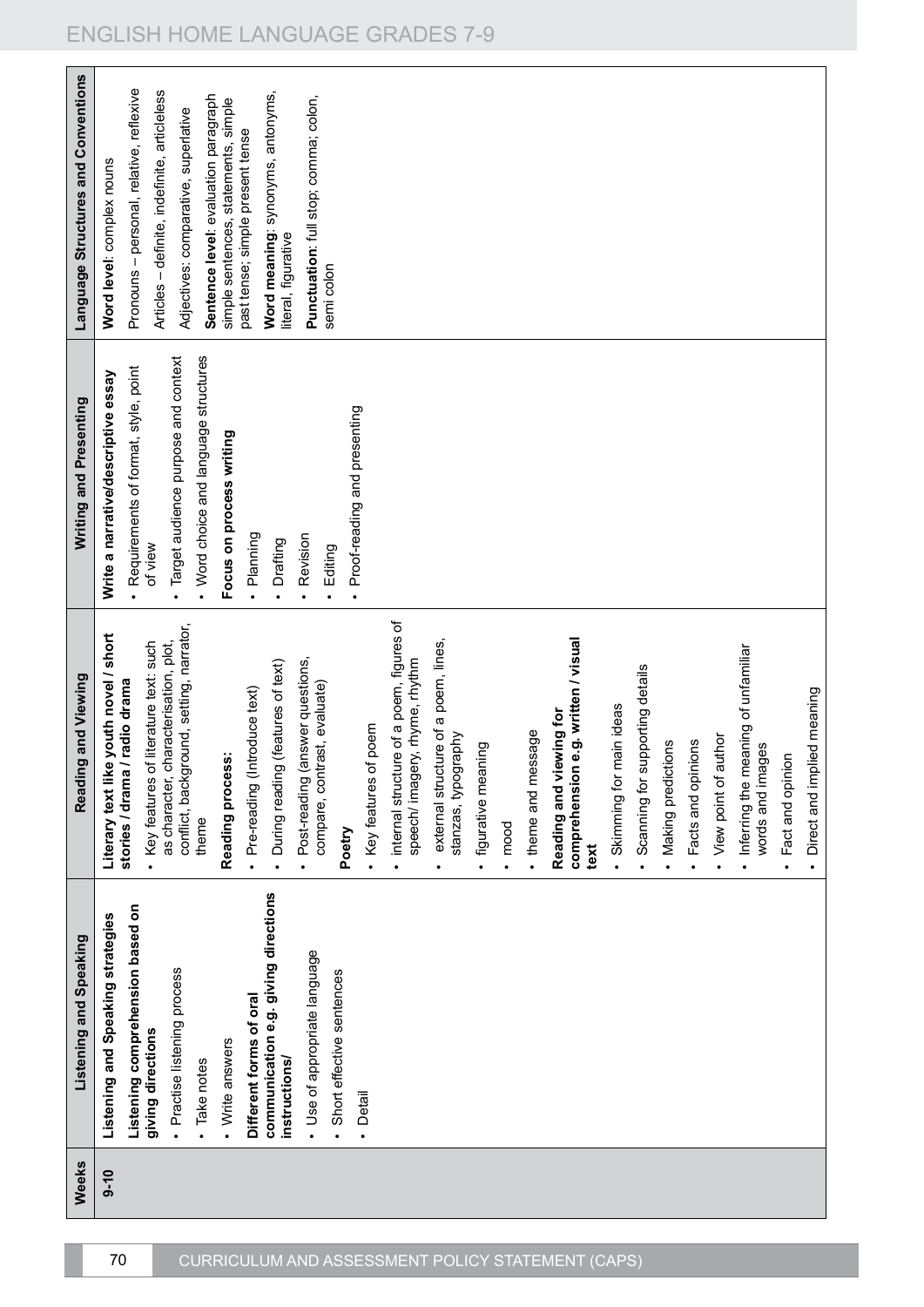|                                              | <b>CAPS</b>     |                                                                                                      |
|----------------------------------------------|-----------------|------------------------------------------------------------------------------------------------------|
|                                              |                 |                                                                                                      |
|                                              | Task 1: Oral    | Role play - meeting procedures / (un)prepared reading /<br>giving direction / forum/panel discussion |
|                                              |                 |                                                                                                      |
| Assessment for Term 3<br>Reading and Viewing |                 | Descriptive/Narrative essay<br>Agenda and minutes                                                    |
|                                              | Task 2: Writing |                                                                                                      |
| Writing and Presenting                       |                 | Comprehension and Language use<br>Literature<br>$\sigma$                                             |
| Language Structures and Conventions          | Task 3: Test 3  |                                                                                                      |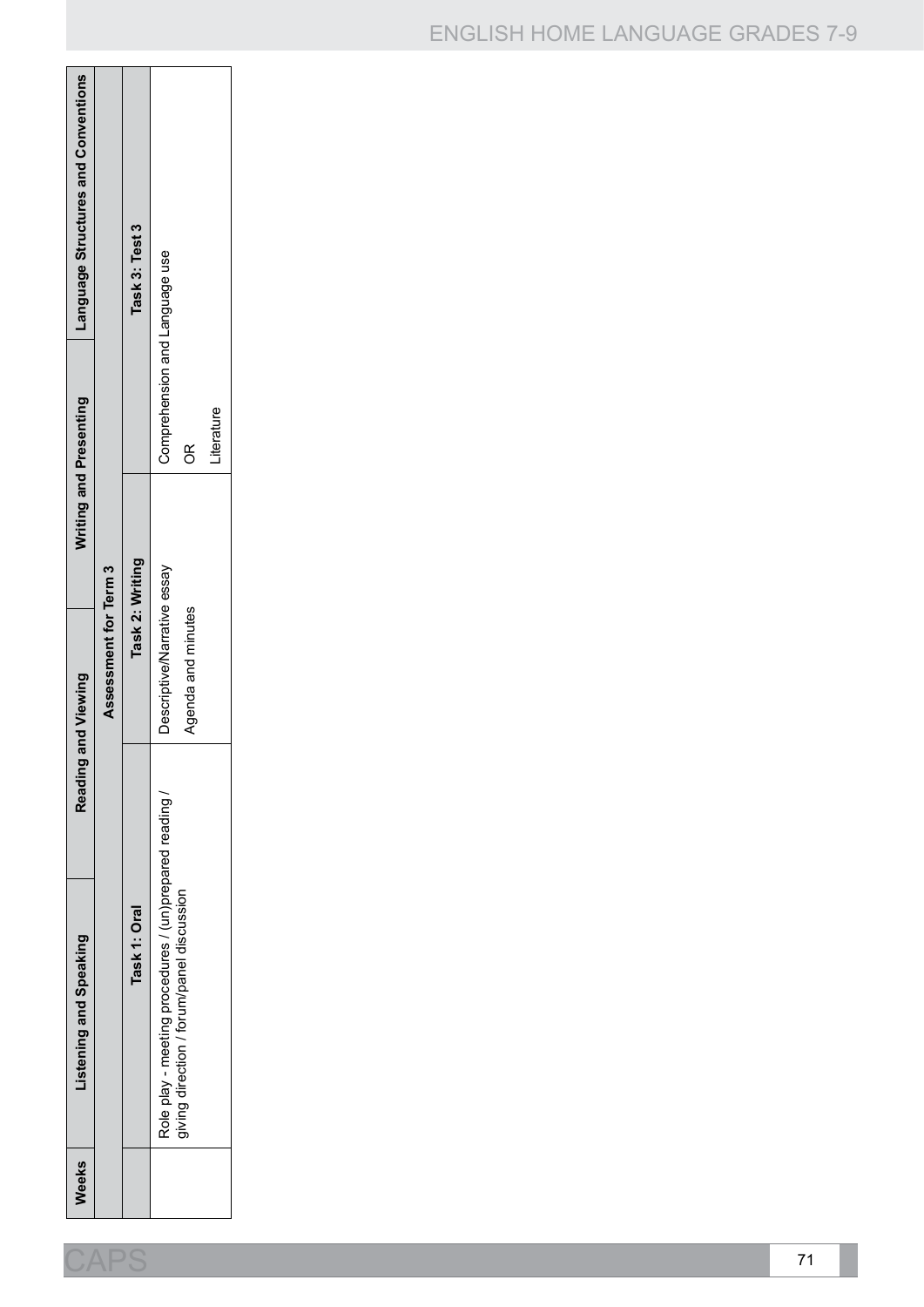| Reading / viewing for comprehension<br>conflict, background, setting, narrator,<br>youth novel / short<br>• Key features of literature text: such<br>as character, characterisation, plot,<br>• Inferring the meaning of unfamiliar<br>· Post-reading (answer questions,<br>(features of text)<br>· Scanning for supporting details<br>and Viewing<br>compare, contrast, evaluate)<br>· Pre-reading (Introduce text)<br>(use written and visual text)<br>• Main and supporting ideas<br>· Skimming for main ideas<br>· Making predictions<br>words and images<br>Reading<br>Reading process<br>• Fact and opinior<br>Literary text like<br>· During reading (<br>stories / drama<br>theme<br>· Observing punctuation marks for good<br>speaker; /vote of thanks /Telling a story<br>Listening and Speaking strategies<br>Unprepared speech Introducing a<br>• Use of tone, pace and intonation<br>• Effective introduction and ending<br>Features and conventions (public<br>Listening and Speaking<br>· Organize information coherent<br>speaking techniques, structure.)<br>· Identify vocabulary, language<br>+ Appropriate body language<br>· Choose appropriate topic<br>Reading aloud<br>structures,<br>effect<br>Weeks<br>$1 - 2$ | · Target audience, purpose and context<br>• Word choice and language structures<br>Long / short transactional text e.g-<br>Writing and Presenting<br>· Requirements of format, style<br>Proof-reading and presenting<br>Focus on process writing<br>giving directions<br>· Planning<br>Revision<br>· Drafting<br>Editing<br><b>GRADE 7 TERM 4</b><br><b>CONTENT</b> | Language Structures and Conventions<br>Word level: complex nouns; Adjectives:<br>literal; contextual; figurative; adjectives;<br>Word meaning: synonyms; antonyms;<br>compound (two word), complex (three<br>Sentence level: simple sentences;<br>sentences; adverbial and adjectival<br>Punctuation: semicolon; inverted<br>Prepositions – simple (one word),<br>compound sentences; complex<br>commas; full stop; apostrophe<br>and more word) prepositions<br>comparative, superlative;<br>adverbs;<br>clauses; |
|------------------------------------------------------------------------------------------------------------------------------------------------------------------------------------------------------------------------------------------------------------------------------------------------------------------------------------------------------------------------------------------------------------------------------------------------------------------------------------------------------------------------------------------------------------------------------------------------------------------------------------------------------------------------------------------------------------------------------------------------------------------------------------------------------------------------------------------------------------------------------------------------------------------------------------------------------------------------------------------------------------------------------------------------------------------------------------------------------------------------------------------------------------------------------------------------------------------------------------------|---------------------------------------------------------------------------------------------------------------------------------------------------------------------------------------------------------------------------------------------------------------------------------------------------------------------------------------------------------------------|--------------------------------------------------------------------------------------------------------------------------------------------------------------------------------------------------------------------------------------------------------------------------------------------------------------------------------------------------------------------------------------------------------------------------------------------------------------------------------------------------------------------|
| conclusions<br>· Inferences and<br>· Own opinion                                                                                                                                                                                                                                                                                                                                                                                                                                                                                                                                                                                                                                                                                                                                                                                                                                                                                                                                                                                                                                                                                                                                                                                         |                                                                                                                                                                                                                                                                                                                                                                     |                                                                                                                                                                                                                                                                                                                                                                                                                                                                                                                    |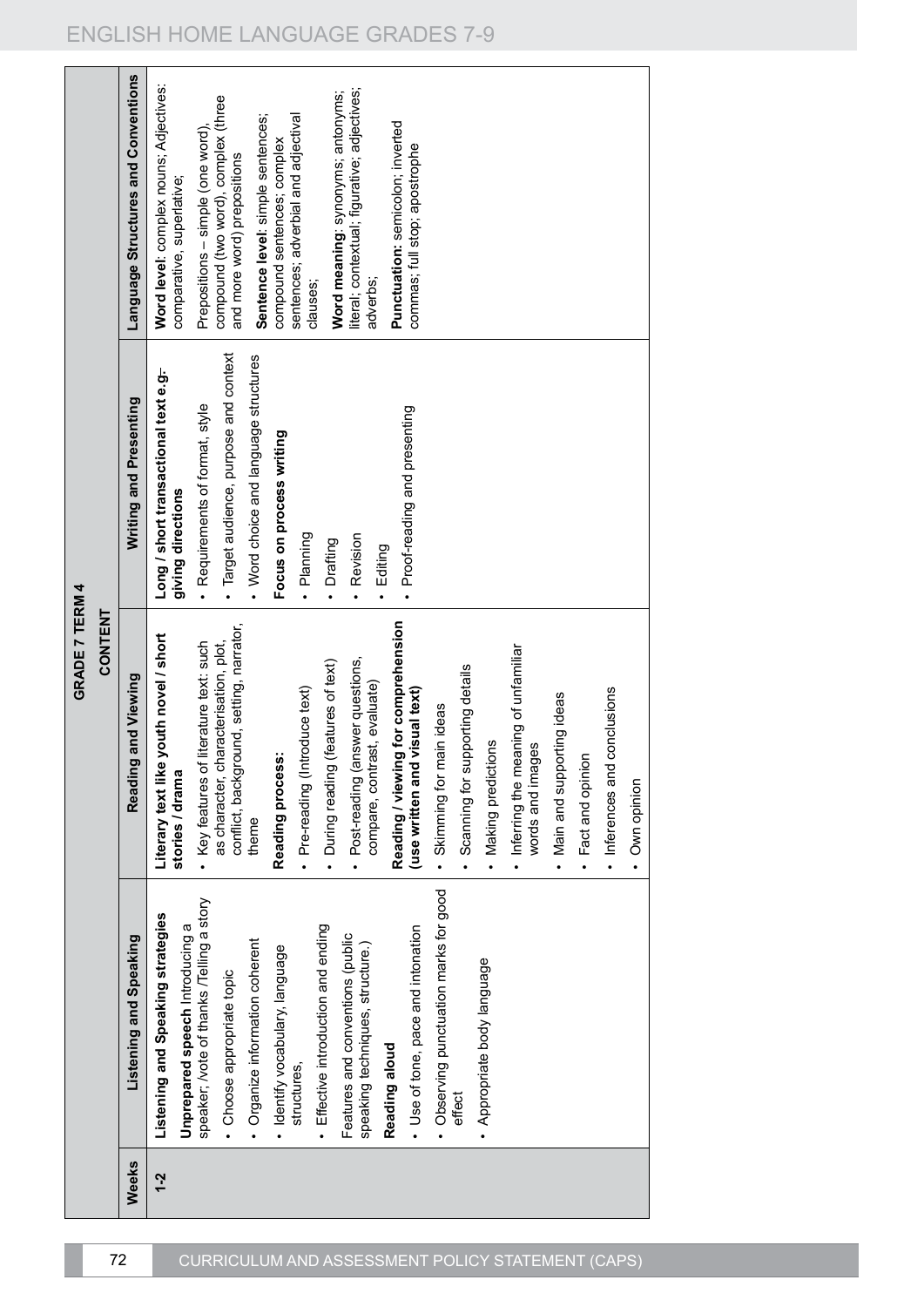| Language Structures and Conventions | Punctuation: quotation marks; question<br>marks; comma; exclamation marks; font<br>Word level: pronouns - interrogative,<br>questions and prompts; subject-verb<br>Adjectives: comparative, superlative<br>agreement; abbreviated statements;<br>Word meaning: antonyms; literal;<br>demonstrative, indefinite nouns<br>Sentence level: direct speech;<br>Prefixes, suffixes and roots<br>figurative; contextual<br>rhetoric questions<br>collective nouns;<br>finite verbs,                                                |
|-------------------------------------|-----------------------------------------------------------------------------------------------------------------------------------------------------------------------------------------------------------------------------------------------------------------------------------------------------------------------------------------------------------------------------------------------------------------------------------------------------------------------------------------------------------------------------|
| Writing and Presenting              | Sentence structure, lengths and types<br>Long/shorter transactional texts e.g.:<br>e-mail, posters / diary entries/ flyers.]<br>Target audience purpose and context<br>Requirements of format, style, point<br>Produce one of above-mentioned<br>Word choice, vivid description<br>Proof-reading and presenting<br>Focus on process writing<br>Planning<br>Revision<br>Drafting<br>of view<br>Editing<br>texts-                                                                                                             |
| and Viewing<br>Reading              | • internal structure of a poem, figures of<br>speech/imagery, rhyme, rhythm<br>a diary/ e-mail/ flyers<br>external structure of a poem, lines,<br>· Post-reading (answer questions,<br>(features of text)<br>compare, contrast, evaluate)<br>· Pre-reading (Introduce text)<br>poem<br>• theme and message<br>stanzas, typography<br>· figurative meaning<br>· Target audience<br>Reading process<br>· During reading<br>• Key features of<br>Read a text with<br>Poetry / folklore<br>Language use<br>The format<br>· mood |
| Listening and Speaking              | Planning, researching, organising and<br>use of e-mail/posters/ diary entries/<br>Debate/Group discussion: Discuss<br>Listening and Speaking strategies<br>Listening comprehension (written<br>text / TV news presentation)<br>Features and conventions<br>· Explain listening process<br>Different forms of oral<br>communication<br>• Write answers<br>· Take notes<br>presenting<br>flyers<br>$\ddot{\phantom{0}}$                                                                                                       |
| Weeks                               | $3-4$                                                                                                                                                                                                                                                                                                                                                                                                                                                                                                                       |
|                                     |                                                                                                                                                                                                                                                                                                                                                                                                                                                                                                                             |

## ENGLISH HOME LANGUAGE GRADES 7-9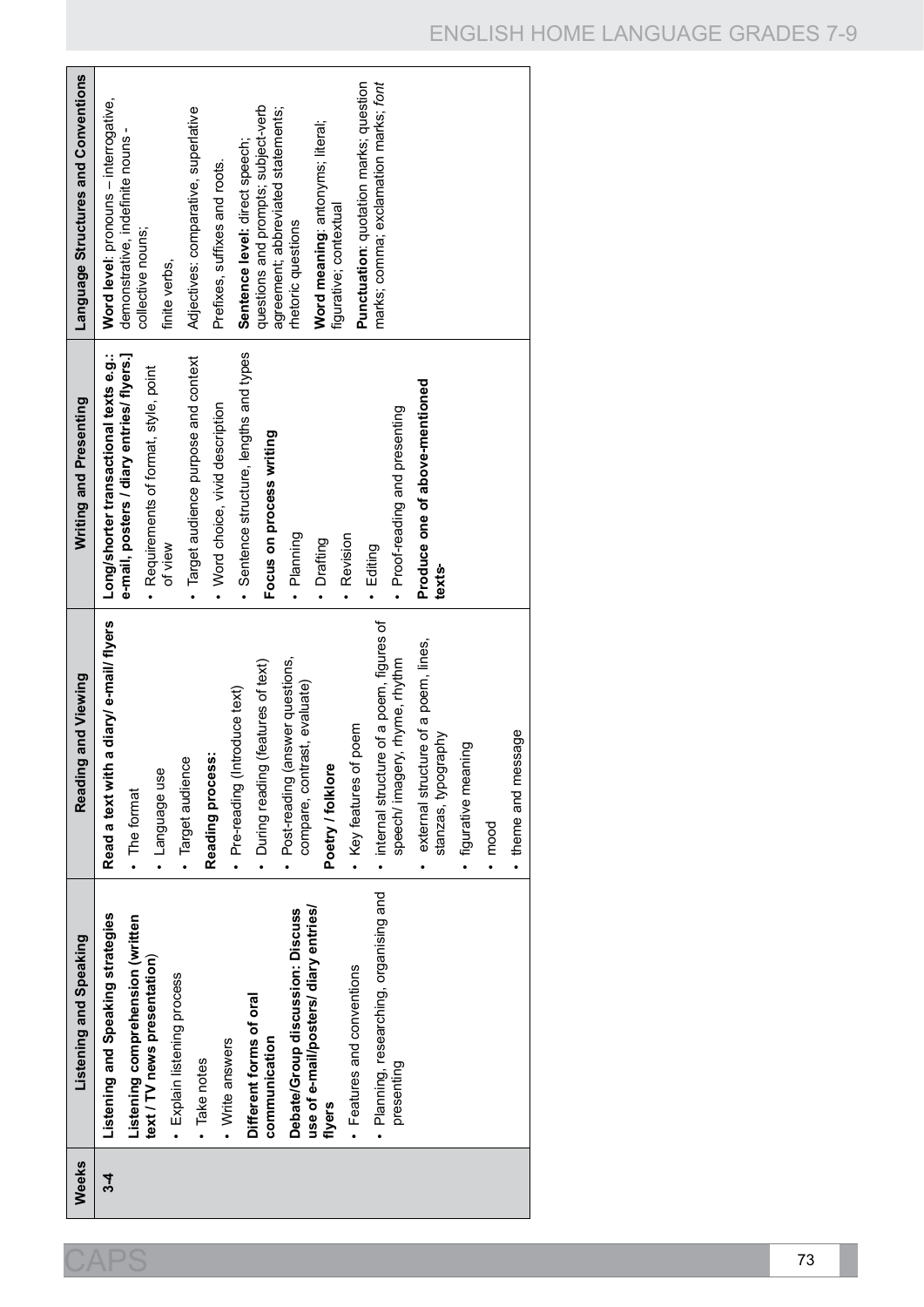| Weeks   | Listening and Speaking                                                                                                                                                                                                                                                                                                                                                                                                                                                           | and Viewing<br>Reading                                                                                                                                                                                                                                                                                                                                                                                                                                                                                                                                                                                             | Writing and Presenting                                                                                                                                                                                                                                                                                               | Language Structures and Conventions                                                                                                                                                                                                                                                                                             |
|---------|----------------------------------------------------------------------------------------------------------------------------------------------------------------------------------------------------------------------------------------------------------------------------------------------------------------------------------------------------------------------------------------------------------------------------------------------------------------------------------|--------------------------------------------------------------------------------------------------------------------------------------------------------------------------------------------------------------------------------------------------------------------------------------------------------------------------------------------------------------------------------------------------------------------------------------------------------------------------------------------------------------------------------------------------------------------------------------------------------------------|----------------------------------------------------------------------------------------------------------------------------------------------------------------------------------------------------------------------------------------------------------------------------------------------------------------------|---------------------------------------------------------------------------------------------------------------------------------------------------------------------------------------------------------------------------------------------------------------------------------------------------------------------------------|
| 5-6     | Attention-grabbing introduction and a<br>Listening and Speaking strategies<br>Purpose, target group and context<br>• Use of tone, pace and intonation<br>· Use of manipulative/emotive/<br>Appropriate body language<br>• Adherence to conventions<br>Listening comprehension<br>· Explain listening process<br>persuasive language<br>Answer questions<br>strong conclusion<br>Prepared speech<br>Use of cues<br>· Take notes<br>$\ddot{\phantom{0}}$<br>$\bullet$<br>$\bullet$ | • internal structure of a poem, figures of<br>speech/ imagery, rhyme, rhythm<br>conflict, background, setting, narrator,<br>external structure of a poem, lines,<br>Read literary text like youth novel /<br>literature text: such<br>· Lines, words, stanzas, link, refrain,<br>as character, characterisation, plot,<br>short stories / drama/folklore<br>• Meaning: implicit and explicit<br>Poetry: Prescribed Poems<br>typography, punctuation.<br>poem<br>theme and message<br>stanzas, typography<br>· figurative meaning<br>Analysis of a poem:<br>. Key features of<br>• Key features of<br>theme<br>mood | · Target audience purpose and context<br>· Requirements of format, style, point<br>· Proof-reading and presenting<br>Revision and preparation for<br>Focus on process writing<br>Preparation stage:<br>• Word choice<br>examination<br>Planning<br>Revision<br>Drafting<br>of view<br>Editing<br>Essays<br>$\bullet$ | Word meaning: synonyms, antonyms,<br>Adjectives: comparative, superlative<br>prejudice; emotive and manipulative<br>exclamation marks; question marks<br>Sentence level: bias; stereotypes;<br>Punctuation: full stop; comma;<br>statements; rhetoric questions;<br>Word level: auxiliary verbs;<br>finite verbs,<br>contextual |
| $7 - 8$ | · Prepared speech / debate/ / interview<br>Revision and preparation for<br>Listening comprehension<br>· Unprepared reading<br>Prepared reading<br>/ conversation<br>examination<br>Speaking:<br>Listening                                                                                                                                                                                                                                                                        | - Novel / short stories / folklore<br>Revision and preparation for<br>· Reading comprehension<br>- Drama / film study<br>· Prepared reading<br>examination<br>· Literature:<br>Summary<br>Poems<br>Reading                                                                                                                                                                                                                                                                                                                                                                                                         | Revision and preparation for<br>· Transactional texts<br>examination<br>Writing:                                                                                                                                                                                                                                     | Word level work: collective pronouns;<br>subject-verb agreement; question forms;<br>Word meaning: synonyms, antonyms,<br>and complex sentences; statements;<br>Sentence level: simple, compound<br>reflexive pronouns; stem.<br>negation; confusables<br>literal, figurative<br>Punctuation                                     |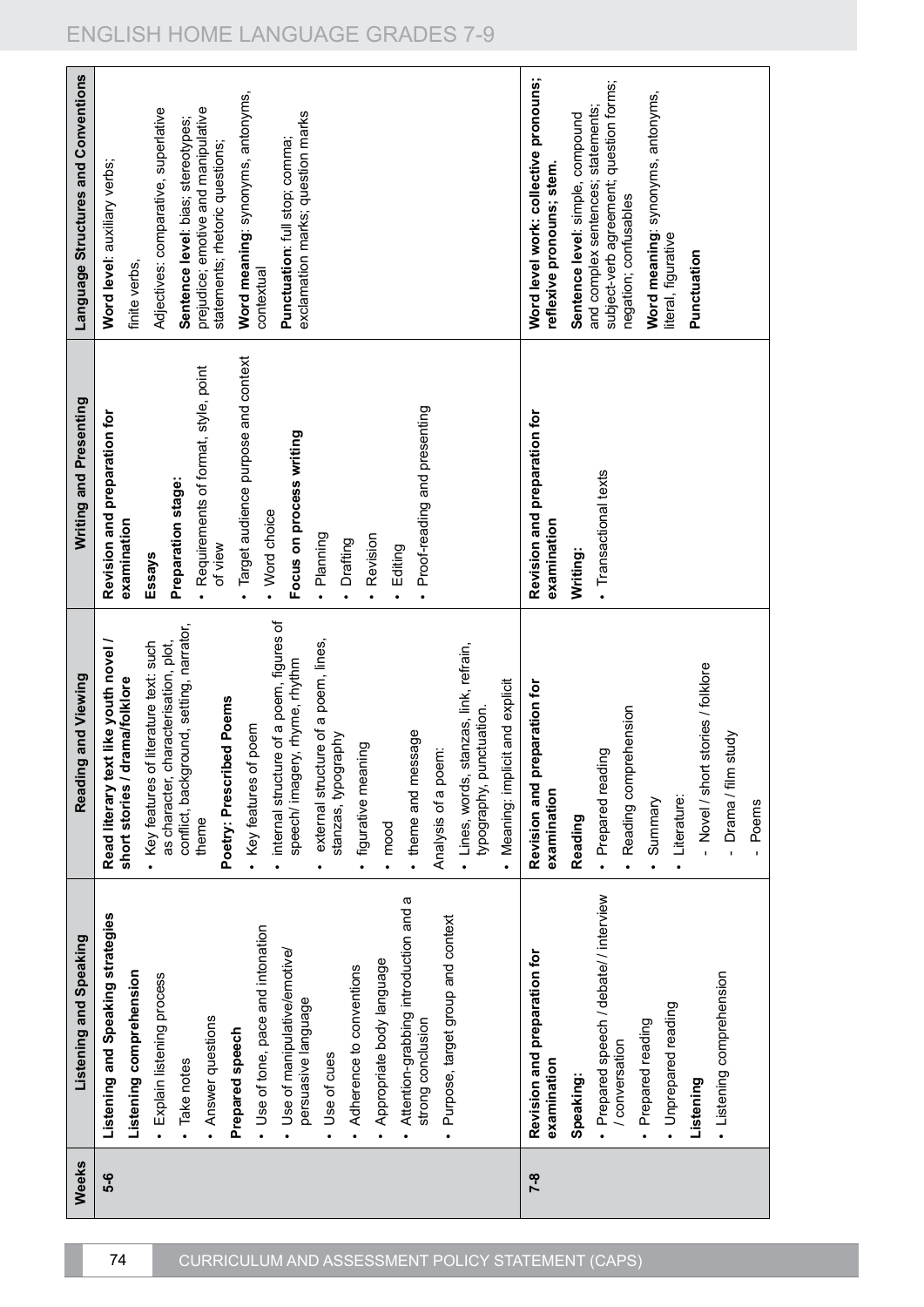|                                     | P                                                  | S                                   |                                                                 |                                      |                         | 75 |
|-------------------------------------|----------------------------------------------------|-------------------------------------|-----------------------------------------------------------------|--------------------------------------|-------------------------|----|
| Weeks                               |                                                    | $9 - 10$                            |                                                                 |                                      |                         |    |
| Listening and Speaking              |                                                    | Task 1: Oral                        | Reading aloud / Debate / group discussion / (un)prepared speech |                                      |                         |    |
| Reading and Viewing                 | Formal and end-of-the-year Assessment Tasks Term 4 |                                     |                                                                 |                                      |                         |    |
|                                     |                                                    |                                     | Paper 1:Oral                                                    | Literature (2 hr)                    | Paper 3: Writing (1 hr) |    |
| Writing and Presenting              |                                                    | Task 2: End-of-the-Year EXAMINATION |                                                                 | Paper 2: Comprehension, Language and |                         |    |
| Language Structures and Conventions |                                                    |                                     |                                                                 |                                      |                         |    |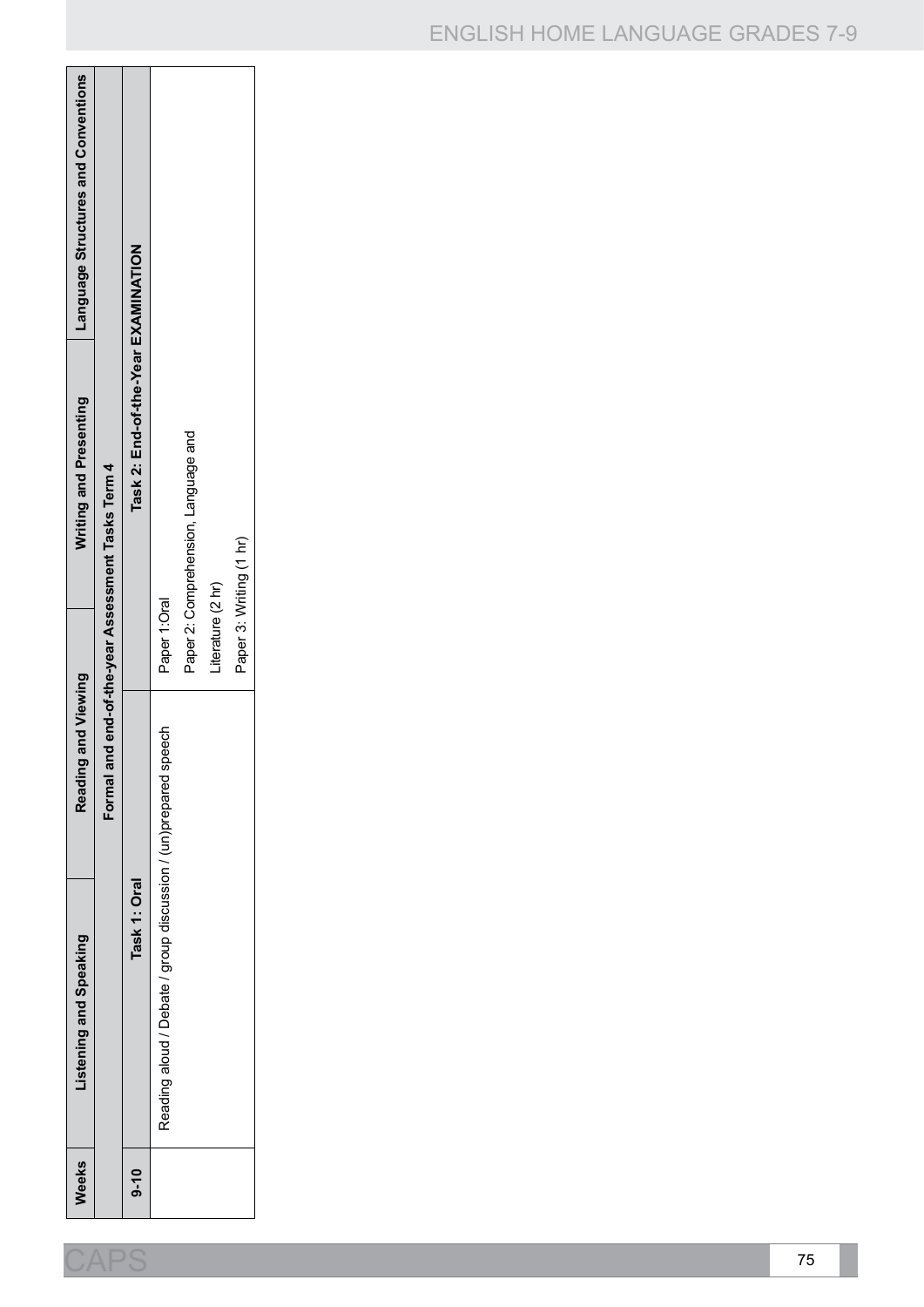|                |                | Language Structures and Conventions | Sentence level: subject-verb agreement;<br>sentence structure; phrases and clauses;<br>Punctuation: full stop; comma; question<br>Word meaning: synonyms, antonyms,<br>mark; quotation marks; exclamation<br>Adverbs of place and degree<br>literal, figurative<br>parts of speech<br>Word level:<br>mark                                                                                                                                                                                                                                                                                                      |
|----------------|----------------|-------------------------------------|----------------------------------------------------------------------------------------------------------------------------------------------------------------------------------------------------------------------------------------------------------------------------------------------------------------------------------------------------------------------------------------------------------------------------------------------------------------------------------------------------------------------------------------------------------------------------------------------------------------|
|                |                | Writing and Presenting              | • Mind-maps to organise coherent ideas<br>Write an essay following the process<br>Write an essay: Narrative/ reflective<br>· Present essay for assessment<br>· Proof-reading and presenting<br>• Main and supporting ideas<br>Focus on process writing<br>· Personal voice and style<br>approach to writing<br>• Vivid description<br>• Word choice,<br>· Planning<br>· Revision<br>· Drafting<br>· Editing<br>Tone<br>essay                                                                                                                                                                                   |
| GRADE 8 TERM 1 | <b>CONTENT</b> | and Viewing<br>Reading              | · Parts of a book - title page, table of<br>background, setting, narrator, theme<br>Literary text like youth short stories<br>contents, chapters, glossary, index,<br>· Post-reading (answer questions,<br>• Text features - titles, headings,<br>• During reading (features of text)<br>characterisation, plot, conflict,<br>compare, contrast, evaluate)<br>· Pre-reading (Introduce text)<br>key features like character,<br>• General discussion on the<br>appendix, footnote, etc.<br>captions, illustrations,<br>Pre-reading strategies<br>Introduce learners to:<br>Reading process:<br>Reading process |
|                |                | Listening and Speaking              | · Record main and supporting ideas by<br>Listening and Speaking strategies:<br>select relevant ideas; sequence main<br>Group discussion - brainstorming;<br>Share ideas and experiences and<br>· Identify persuasive/ manipulative<br>show understanding of concepts<br>Listening comprehension<br>• Answer questions<br>making notes,<br>techniques<br>ideas                                                                                                                                                                                                                                                  |
|                |                | Weeks                               | $1 - 2$                                                                                                                                                                                                                                                                                                                                                                                                                                                                                                                                                                                                        |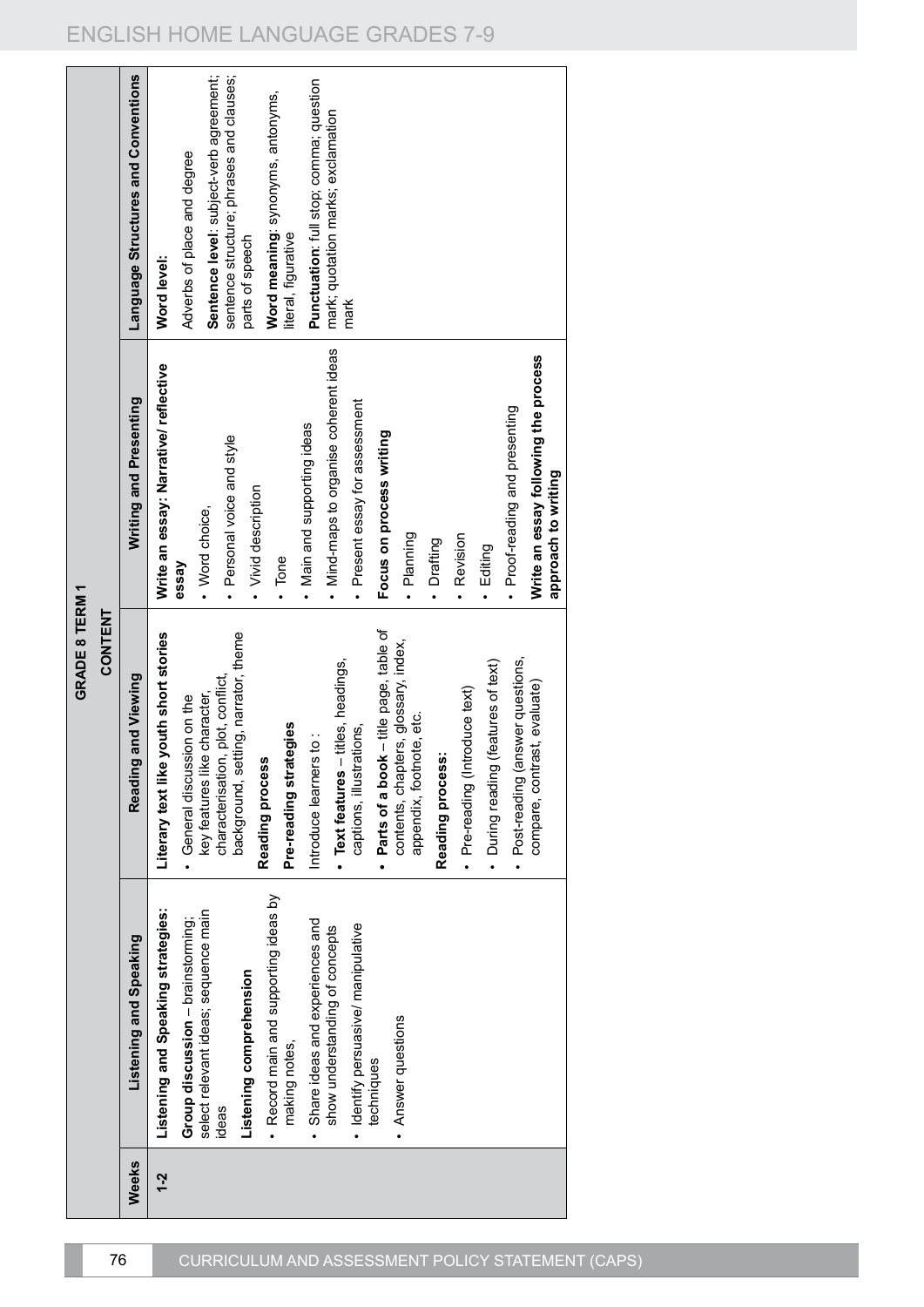|    | Weeks | Listening and Speaking                          | and Viewing<br>Reading                                                                 | Writing and Presenting                | Language Structures and Conventions       |
|----|-------|-------------------------------------------------|----------------------------------------------------------------------------------------|---------------------------------------|-------------------------------------------|
|    | $3-4$ | Listening and Speaking strategies:              | Read a speech                                                                          | Write a speech                        | Word level: Nouns - compound, gerund,     |
|    |       | Listen to prepared speech by                    | · Identify and discuss key features                                                    | Focus on process writing              | diminutives, augmentatives                |
|    |       | president/influential member of the             | · Analyse language use                                                                 | · Planning                            | Verbs: finite; non-finite verbs;          |
|    |       | society                                         |                                                                                        |                                       | Prepositions                              |
|    |       | · Discuss features of prepared speech           | · Identify and discuss emotive or                                                      | Drafting<br>$\bullet$                 |                                           |
|    |       | · Identify and explain language use             | manipulative use of language                                                           | Revision                              | Adjectives: comparative, superlative      |
|    |       |                                                 | Analyse introduction and conclusion                                                    | Editing                               | Sentence level: verb phrase; verb         |
|    |       | · Identify and discuss features in the          | Reading process:                                                                       |                                       | clause; topic sentence; noun phrase;      |
|    |       | speech                                          |                                                                                        | Proof-reading and presenting          | noun, adjectival and adverbial clause;    |
|    |       | Prepared speech                                 | · Pre-reading (Introduce text)                                                         | Write a speech:                       | conjunctions; emotive and manipulative    |
|    |       |                                                 | · During reading (features of text)                                                    |                                       | language                                  |
|    |       | · Choose appropriate topic                      |                                                                                        | • Explain the requirements of text to |                                           |
|    |       | · Organize information coherently               | · Post-reading (answer questions,                                                      | write a narrative essay               | Word meaning: synonyms, antonyms,         |
|    |       |                                                 | compare, contrast, evaluate)                                                           | Identify the target audience          | literal, figurative                       |
|    |       | · Identify correct vocabulary and               | Reading strategies:                                                                    |                                       | Punctuation: exclamation mark;            |
|    |       | language structures                             |                                                                                        | Decide on style, purpose and format   | question mark; comma; full stop           |
|    |       | Prepare effective introduction and<br>$\bullet$ | Guided reading, Group reading,<br>Independent reading                                  | Use appropriate words                 | Abbreviations - initialism, acronym,      |
|    |       | ending                                          |                                                                                        | · Introduction to development, climax | clipped, truncation, aphesis, portmanteau |
|    |       | Practice<br>$\bullet$                           | of written / visual<br>Reading / viewing                                               |                                       |                                           |
|    |       |                                                 | text for comprehension                                                                 | Conclusion                            |                                           |
|    |       | · Present                                       | · Skimming and Scanning                                                                |                                       |                                           |
|    |       |                                                 | · Intensive reading                                                                    |                                       |                                           |
|    |       |                                                 | Purpose and target group                                                               |                                       |                                           |
|    |       |                                                 |                                                                                        |                                       |                                           |
|    |       |                                                 | . Inferring meaning and conclusions                                                    |                                       |                                           |
|    |       |                                                 | · Identify manipulative language                                                       |                                       |                                           |
|    |       |                                                 | . Influence of selection and omission on                                               |                                       |                                           |
|    |       |                                                 | the meaning of text                                                                    |                                       |                                           |
|    |       |                                                 | How language and images reflect and<br>shape values and attitudes<br>$\bullet$         |                                       |                                           |
|    |       |                                                 |                                                                                        |                                       |                                           |
|    |       |                                                 | Impact of use of font types and sizes,<br>headings and caption on meaning<br>$\bullet$ |                                       |                                           |
|    |       |                                                 |                                                                                        |                                       |                                           |
|    |       |                                                 |                                                                                        |                                       |                                           |
| 77 |       |                                                 |                                                                                        |                                       |                                           |

## ENGLISH HOME LANGUAGE GRADES 7-9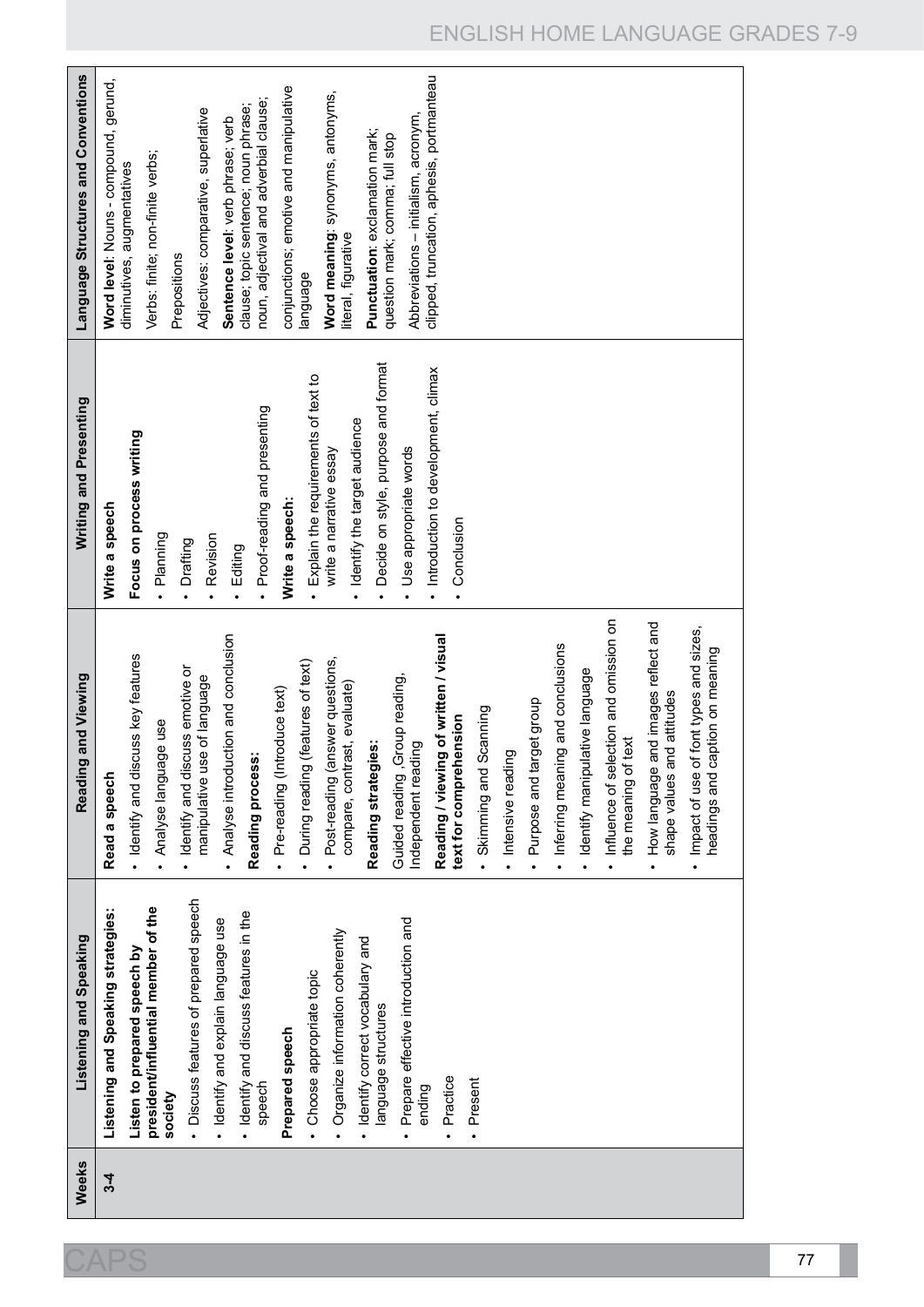| Weeks | Listening and Speaking                                                    | Reading and Viewing                                                              | Writing and Presenting                              | Language Structures and Conventions                                      |
|-------|---------------------------------------------------------------------------|----------------------------------------------------------------------------------|-----------------------------------------------------|--------------------------------------------------------------------------|
| 5-6   | Group discussion about visual, audio<br>Listening and Speaking strategies | Literary text like novel / short stories<br>/ drama                              | Letters (Friendly/ informal)<br>Transactional texts | Word level: adverbs of manner, time;<br>definite and indefinite articles |
|       | -visual / multimedia text                                                 | • Key features of literature text: such                                          | · Features of the text                              | Infinite verbs; gerunds                                                  |
|       | Activate background knowledge                                             | conflict, background, setting, narrator,<br>as character, characterisation, plot | · Language use                                      | Adjectives: comparative, superlative                                     |
|       | · Estimate purpose of the text                                            | theme                                                                            | Register and style                                  | Sentence level: sentence structure;                                      |
|       | Seek for meaning                                                          | Reading process:                                                                 | • Introduction and conclusion                       | adjectival and adverbial clauses, and<br>phrases; negation; statement.   |
|       | · Understand text                                                         | · Pre-reading (Introduce text)                                                   | Write a letter based on visual                      | Word meaning: synonyms, antonyms,                                        |
|       | · Take notes                                                              | · During reading (features of text)                                              | stimulus                                            | literal, figurative                                                      |
|       | · Understand message                                                      | Post-reading (answer questions,<br>compare, contrast, evaluate)                  | Focus on process writing                            | Punctuation: full stop, comma                                            |
|       | Listening Comprehension (sound<br>only)                                   | Poetry                                                                           | · Planning<br>Drafting                              |                                                                          |
|       | · Record main and supporting ideas by                                     | • Key features of poem                                                           | Revision                                            |                                                                          |
|       | making notes, checklists, summaries,<br>paraphrasing and retelling        | · Internal structure of a poem, figures of<br>rhyme, rhythm<br>speech/ imagery,  | Editing                                             |                                                                          |
|       | Reconstruct scenes:                                                       | external structure of a poem, lines,                                             | Proof-reading and presenting                        |                                                                          |
|       | Agree on the version/meaning seen                                         | stanzas, typography                                                              |                                                     |                                                                          |
|       | Role-play what happened in the two                                        | · figurative meaning                                                             |                                                     |                                                                          |
|       | scenes etc.                                                               | · mood                                                                           |                                                     |                                                                          |
|       |                                                                           | . theme and message                                                              |                                                     |                                                                          |
|       |                                                                           | $\frac{R}{C}$                                                                    |                                                     |                                                                          |
|       |                                                                           | for comprehension<br>Reading / viewing<br>(strategies)                           |                                                     |                                                                          |
|       |                                                                           | · Skimming and Scanning                                                          |                                                     |                                                                          |
|       |                                                                           | · Intensive reading                                                              |                                                     |                                                                          |
|       |                                                                           | and conclusions<br>· Inferring meaning                                           |                                                     |                                                                          |
|       |                                                                           | · Identify manipulative language                                                 |                                                     |                                                                          |
|       |                                                                           | . Influence of selection and omission on<br>the meaning of text                  |                                                     |                                                                          |
|       |                                                                           | • Infer meaning of unfamiliar words by<br>skills<br>using word attack            |                                                     |                                                                          |
|       |                                                                           | • Fact and opinion                                                               |                                                     |                                                                          |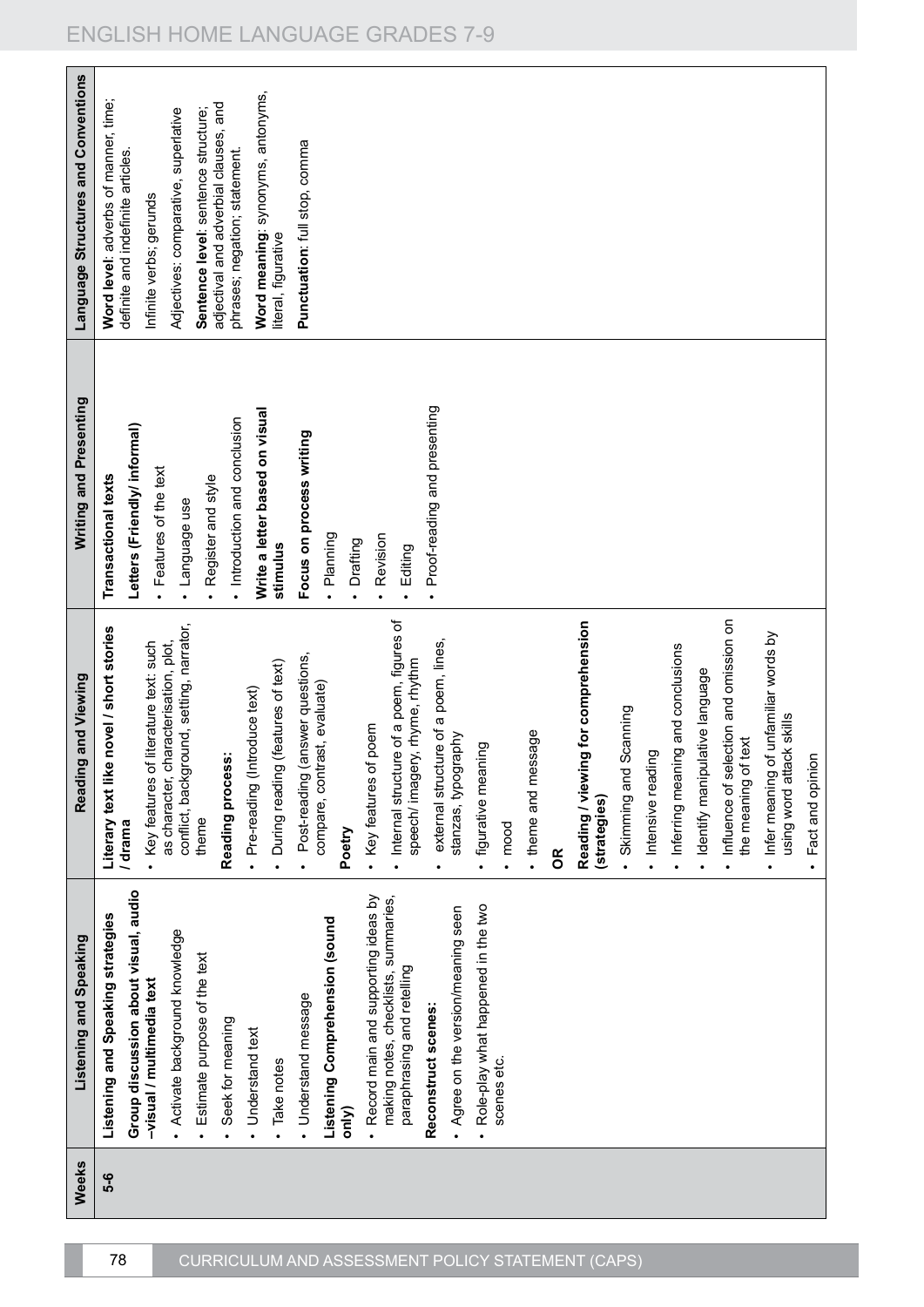## ENGLISH HOME LANGUAGE GRADES 7-9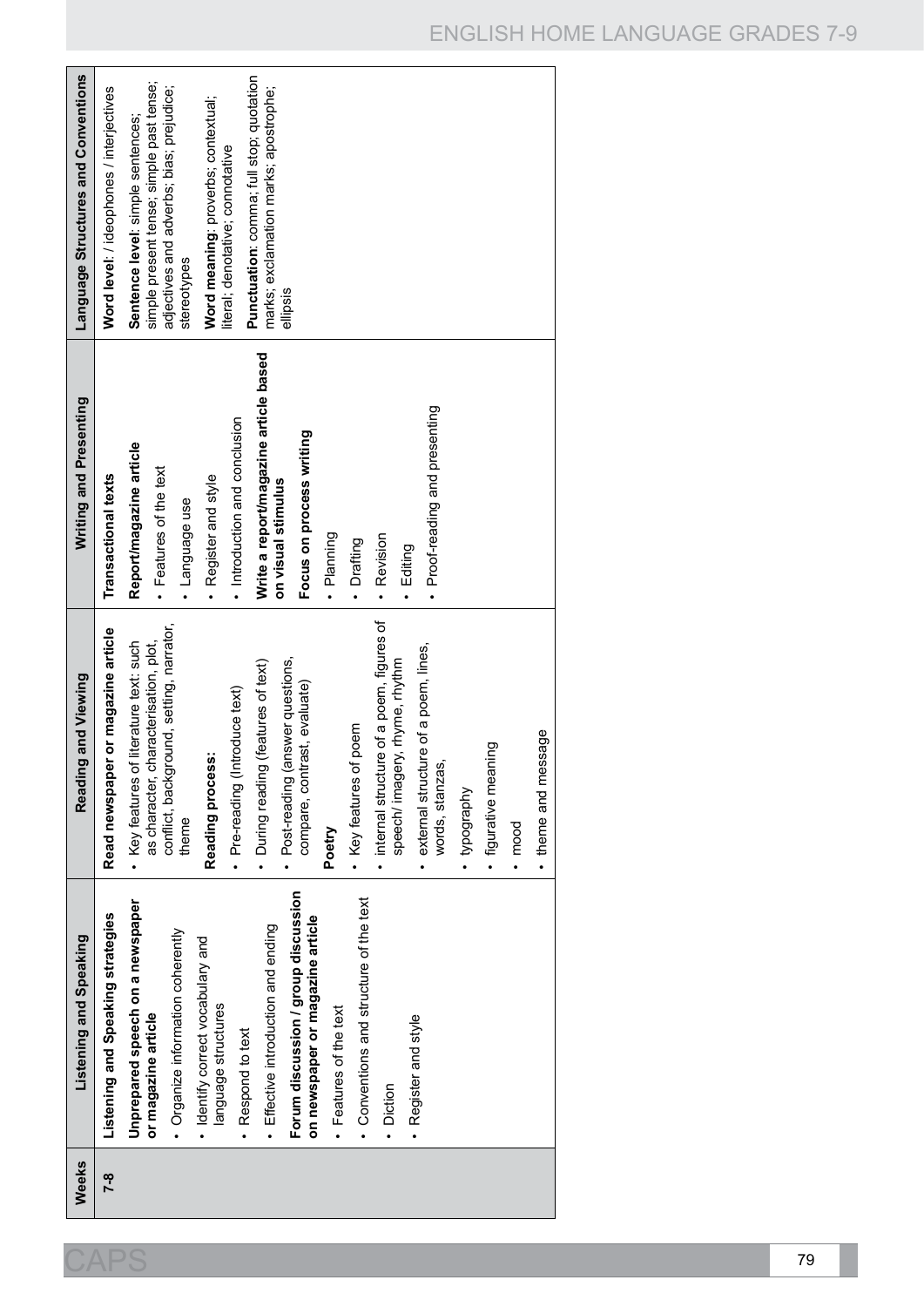| Weeks    | Listening and Speaking                                                                                                                                                                                                                                                                                                                                                                                                                                                                                                                                             | Reading and Viewing                                                                                                                                                                                                                                                                                                                                                                                                                                                                                               | Writing and Presenting                                                                                                                                                                                                                                                                                                                                                        | Language Structures and Conventions                                                                                                                                                                                                                                                   |
|----------|--------------------------------------------------------------------------------------------------------------------------------------------------------------------------------------------------------------------------------------------------------------------------------------------------------------------------------------------------------------------------------------------------------------------------------------------------------------------------------------------------------------------------------------------------------------------|-------------------------------------------------------------------------------------------------------------------------------------------------------------------------------------------------------------------------------------------------------------------------------------------------------------------------------------------------------------------------------------------------------------------------------------------------------------------------------------------------------------------|-------------------------------------------------------------------------------------------------------------------------------------------------------------------------------------------------------------------------------------------------------------------------------------------------------------------------------------------------------------------------------|---------------------------------------------------------------------------------------------------------------------------------------------------------------------------------------------------------------------------------------------------------------------------------------|
| $9 - 10$ | Oral: Interview/fillinginaquestionnaire<br>vocabulary, language and conventions<br>· Recording main and supporting ideas<br>Organise material coherently-support<br>Sharing ideas and experiences and<br>Listening and Speaking strategies<br>Prepare effective introduction and<br>· Identify persuasive/ manipulative<br>show understanding of concepts<br>· Identify and choose the correct<br>Listening comprehension<br>report / group discussion<br>• Answer questions<br>by making notes,<br>· Research topic<br>with examples.<br>techniques<br>conclusion | · internal structure of a poem, figures of<br>external structure of a poem, lines,<br>· Post-reading (answer questions,<br>speech/imagery, rhyme, rhythm<br>· During reading (features of text)<br>compare, contrast, evaluate)<br>· Pre-reading (Introduce text)<br>ive report<br>• Key features of report<br>• Key features of poem<br>. theme and message<br>· figurative meaning<br>Reading process:<br>Read a investigati<br>words, stanzas,<br>· Language use<br>thelendar,<br>· Format<br>· mood<br>Poetry | Transactional text e.g. investigative<br>· Purpose, target group and format<br>Use a variety of sentence types,<br>Proof-reading and presenting<br>Write an investigative report<br>Conjunctions for cohesion<br>Focus on process writing<br>Paragraph conventions<br>lengths and structures<br>· Formal style<br>· Planning<br>· Revision<br>· Drafting<br>Editing<br>report | Regular - irregular Verbs; main verbs;<br>structure; present and past tenses; bias;<br>Sentence level: statement; sentence<br>Word meaning: synonyms, antonyms,<br>contextual; denotative; connotative<br>prejudice and stereotypes;<br>auxiliary verbs<br>Punctuation<br>Word level: |
|          |                                                                                                                                                                                                                                                                                                                                                                                                                                                                                                                                                                    | Assessment for Term 1                                                                                                                                                                                                                                                                                                                                                                                                                                                                                             |                                                                                                                                                                                                                                                                                                                                                                               |                                                                                                                                                                                                                                                                                       |
|          | Task 1: Oral                                                                                                                                                                                                                                                                                                                                                                                                                                                                                                                                                       |                                                                                                                                                                                                                                                                                                                                                                                                                                                                                                                   | Task 2: Writing                                                                                                                                                                                                                                                                                                                                                               | Task 3: Test 1                                                                                                                                                                                                                                                                        |
|          | comprehension / (un)prepared speech / forum/group<br>Group discussion - visual texts / listening<br>discussion / interview                                                                                                                                                                                                                                                                                                                                                                                                                                         | Narrative/reflective essay<br>Newspaper report/article                                                                                                                                                                                                                                                                                                                                                                                                                                                            |                                                                                                                                                                                                                                                                                                                                                                               | Language and comprehension                                                                                                                                                                                                                                                            |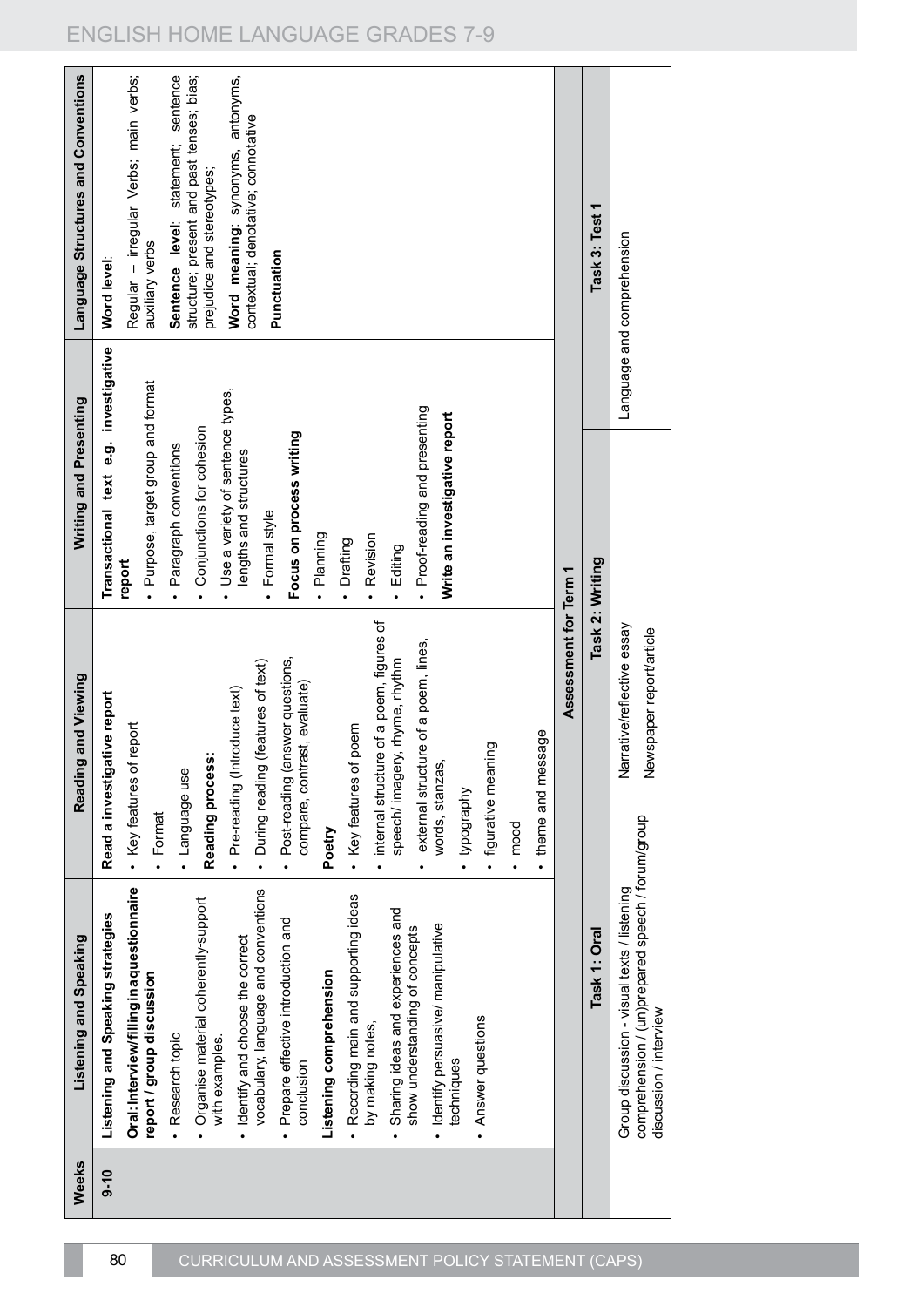| contextual;<br>• Logical progression of paragraphs to<br>Transactional text e.g. Directions /<br>Writing and Presenting<br>Organize content (mind map)<br>· Proof-reading and presenting<br>. Main and supporting ideas<br>Conjunctions for cohesion<br>Focus on process writing<br>Write an instruction text<br>Paragraph conventions<br>· Language conventions<br>ensure coherence<br>• Correct format<br>Instructions/<br>· Planning<br>Revision<br>· Drafting<br>· Editing<br>$\bullet$<br>$\bullet$<br>CONTENT<br>of a poem, figures of<br>Read information text with visuals,<br>Make a summary (use mind maps)<br>external structure of a poem, lines,<br>Post-reading (answer questions,<br>speech/imagery, rhyme, rhythm<br>During reading (features of text)<br>Reading and Viewing<br>visual text<br>compare, contrast, evaluate)<br>e.g. maps, landmark, scales<br>· Pre-reading (Introduce text)<br>• Key features of poem<br>. theme and message<br>· figurative meaning<br>Reading process:<br>· internal structure<br>Reading / Viewing<br>· Intensive reading<br>· Make inferences<br>words, stanzas,<br>- Language use<br>typography<br>· Scanning<br>· Features<br>· Format<br>Poetry<br>· mood<br>$\bullet$<br>$\bullet$<br>e.g. A unprepared news presentation /<br>Different kinds of oral communication<br>Listening and Speaking strategies<br>• Listen to instructions / directions<br>Listening and Speaking<br>· Language and conventions<br>Listening comprehension:<br>· Features of the text<br>• Answer questions<br>Giving directions:<br>- Body language<br>· Take notes<br>speech<br>Weeks<br>$1 - 2$ |    |  | <b>GRADE 8 TERM 2</b> |                                                                           |
|-----------------------------------------------------------------------------------------------------------------------------------------------------------------------------------------------------------------------------------------------------------------------------------------------------------------------------------------------------------------------------------------------------------------------------------------------------------------------------------------------------------------------------------------------------------------------------------------------------------------------------------------------------------------------------------------------------------------------------------------------------------------------------------------------------------------------------------------------------------------------------------------------------------------------------------------------------------------------------------------------------------------------------------------------------------------------------------------------------------------------------------------------------------------------------------------------------------------------------------------------------------------------------------------------------------------------------------------------------------------------------------------------------------------------------------------------------------------------------------------------------------------------------------------------------------------------------------------------------------------------------------------|----|--|-----------------------|---------------------------------------------------------------------------|
|                                                                                                                                                                                                                                                                                                                                                                                                                                                                                                                                                                                                                                                                                                                                                                                                                                                                                                                                                                                                                                                                                                                                                                                                                                                                                                                                                                                                                                                                                                                                                                                                                                         |    |  |                       |                                                                           |
|                                                                                                                                                                                                                                                                                                                                                                                                                                                                                                                                                                                                                                                                                                                                                                                                                                                                                                                                                                                                                                                                                                                                                                                                                                                                                                                                                                                                                                                                                                                                                                                                                                         |    |  |                       | Language Structures and Conventions                                       |
|                                                                                                                                                                                                                                                                                                                                                                                                                                                                                                                                                                                                                                                                                                                                                                                                                                                                                                                                                                                                                                                                                                                                                                                                                                                                                                                                                                                                                                                                                                                                                                                                                                         |    |  |                       | Word level work:                                                          |
|                                                                                                                                                                                                                                                                                                                                                                                                                                                                                                                                                                                                                                                                                                                                                                                                                                                                                                                                                                                                                                                                                                                                                                                                                                                                                                                                                                                                                                                                                                                                                                                                                                         |    |  |                       | Adjectives: comparative, superlative;                                     |
|                                                                                                                                                                                                                                                                                                                                                                                                                                                                                                                                                                                                                                                                                                                                                                                                                                                                                                                                                                                                                                                                                                                                                                                                                                                                                                                                                                                                                                                                                                                                                                                                                                         |    |  |                       | common and proper nouns; conjunctions                                     |
|                                                                                                                                                                                                                                                                                                                                                                                                                                                                                                                                                                                                                                                                                                                                                                                                                                                                                                                                                                                                                                                                                                                                                                                                                                                                                                                                                                                                                                                                                                                                                                                                                                         |    |  |                       | Sentence level: topic sentences;                                          |
|                                                                                                                                                                                                                                                                                                                                                                                                                                                                                                                                                                                                                                                                                                                                                                                                                                                                                                                                                                                                                                                                                                                                                                                                                                                                                                                                                                                                                                                                                                                                                                                                                                         |    |  |                       | statement; tenses; main and supporting<br>statements; simple and compound |
|                                                                                                                                                                                                                                                                                                                                                                                                                                                                                                                                                                                                                                                                                                                                                                                                                                                                                                                                                                                                                                                                                                                                                                                                                                                                                                                                                                                                                                                                                                                                                                                                                                         |    |  |                       | sentences                                                                 |
|                                                                                                                                                                                                                                                                                                                                                                                                                                                                                                                                                                                                                                                                                                                                                                                                                                                                                                                                                                                                                                                                                                                                                                                                                                                                                                                                                                                                                                                                                                                                                                                                                                         |    |  |                       | Word meaning: synonyms; antonyms;                                         |
|                                                                                                                                                                                                                                                                                                                                                                                                                                                                                                                                                                                                                                                                                                                                                                                                                                                                                                                                                                                                                                                                                                                                                                                                                                                                                                                                                                                                                                                                                                                                                                                                                                         |    |  |                       |                                                                           |
|                                                                                                                                                                                                                                                                                                                                                                                                                                                                                                                                                                                                                                                                                                                                                                                                                                                                                                                                                                                                                                                                                                                                                                                                                                                                                                                                                                                                                                                                                                                                                                                                                                         |    |  |                       | Punctuation and spelling: spelling                                        |
|                                                                                                                                                                                                                                                                                                                                                                                                                                                                                                                                                                                                                                                                                                                                                                                                                                                                                                                                                                                                                                                                                                                                                                                                                                                                                                                                                                                                                                                                                                                                                                                                                                         |    |  |                       | patterns: full stop, comma                                                |
|                                                                                                                                                                                                                                                                                                                                                                                                                                                                                                                                                                                                                                                                                                                                                                                                                                                                                                                                                                                                                                                                                                                                                                                                                                                                                                                                                                                                                                                                                                                                                                                                                                         |    |  |                       |                                                                           |
|                                                                                                                                                                                                                                                                                                                                                                                                                                                                                                                                                                                                                                                                                                                                                                                                                                                                                                                                                                                                                                                                                                                                                                                                                                                                                                                                                                                                                                                                                                                                                                                                                                         |    |  |                       |                                                                           |
|                                                                                                                                                                                                                                                                                                                                                                                                                                                                                                                                                                                                                                                                                                                                                                                                                                                                                                                                                                                                                                                                                                                                                                                                                                                                                                                                                                                                                                                                                                                                                                                                                                         |    |  |                       |                                                                           |
|                                                                                                                                                                                                                                                                                                                                                                                                                                                                                                                                                                                                                                                                                                                                                                                                                                                                                                                                                                                                                                                                                                                                                                                                                                                                                                                                                                                                                                                                                                                                                                                                                                         |    |  |                       |                                                                           |
|                                                                                                                                                                                                                                                                                                                                                                                                                                                                                                                                                                                                                                                                                                                                                                                                                                                                                                                                                                                                                                                                                                                                                                                                                                                                                                                                                                                                                                                                                                                                                                                                                                         |    |  |                       |                                                                           |
|                                                                                                                                                                                                                                                                                                                                                                                                                                                                                                                                                                                                                                                                                                                                                                                                                                                                                                                                                                                                                                                                                                                                                                                                                                                                                                                                                                                                                                                                                                                                                                                                                                         |    |  |                       |                                                                           |
|                                                                                                                                                                                                                                                                                                                                                                                                                                                                                                                                                                                                                                                                                                                                                                                                                                                                                                                                                                                                                                                                                                                                                                                                                                                                                                                                                                                                                                                                                                                                                                                                                                         |    |  |                       |                                                                           |
|                                                                                                                                                                                                                                                                                                                                                                                                                                                                                                                                                                                                                                                                                                                                                                                                                                                                                                                                                                                                                                                                                                                                                                                                                                                                                                                                                                                                                                                                                                                                                                                                                                         |    |  |                       |                                                                           |
|                                                                                                                                                                                                                                                                                                                                                                                                                                                                                                                                                                                                                                                                                                                                                                                                                                                                                                                                                                                                                                                                                                                                                                                                                                                                                                                                                                                                                                                                                                                                                                                                                                         |    |  |                       |                                                                           |
|                                                                                                                                                                                                                                                                                                                                                                                                                                                                                                                                                                                                                                                                                                                                                                                                                                                                                                                                                                                                                                                                                                                                                                                                                                                                                                                                                                                                                                                                                                                                                                                                                                         |    |  |                       |                                                                           |
|                                                                                                                                                                                                                                                                                                                                                                                                                                                                                                                                                                                                                                                                                                                                                                                                                                                                                                                                                                                                                                                                                                                                                                                                                                                                                                                                                                                                                                                                                                                                                                                                                                         |    |  |                       |                                                                           |
|                                                                                                                                                                                                                                                                                                                                                                                                                                                                                                                                                                                                                                                                                                                                                                                                                                                                                                                                                                                                                                                                                                                                                                                                                                                                                                                                                                                                                                                                                                                                                                                                                                         |    |  |                       |                                                                           |
|                                                                                                                                                                                                                                                                                                                                                                                                                                                                                                                                                                                                                                                                                                                                                                                                                                                                                                                                                                                                                                                                                                                                                                                                                                                                                                                                                                                                                                                                                                                                                                                                                                         |    |  |                       |                                                                           |
|                                                                                                                                                                                                                                                                                                                                                                                                                                                                                                                                                                                                                                                                                                                                                                                                                                                                                                                                                                                                                                                                                                                                                                                                                                                                                                                                                                                                                                                                                                                                                                                                                                         |    |  |                       |                                                                           |
|                                                                                                                                                                                                                                                                                                                                                                                                                                                                                                                                                                                                                                                                                                                                                                                                                                                                                                                                                                                                                                                                                                                                                                                                                                                                                                                                                                                                                                                                                                                                                                                                                                         |    |  |                       |                                                                           |
|                                                                                                                                                                                                                                                                                                                                                                                                                                                                                                                                                                                                                                                                                                                                                                                                                                                                                                                                                                                                                                                                                                                                                                                                                                                                                                                                                                                                                                                                                                                                                                                                                                         | 81 |  |                       |                                                                           |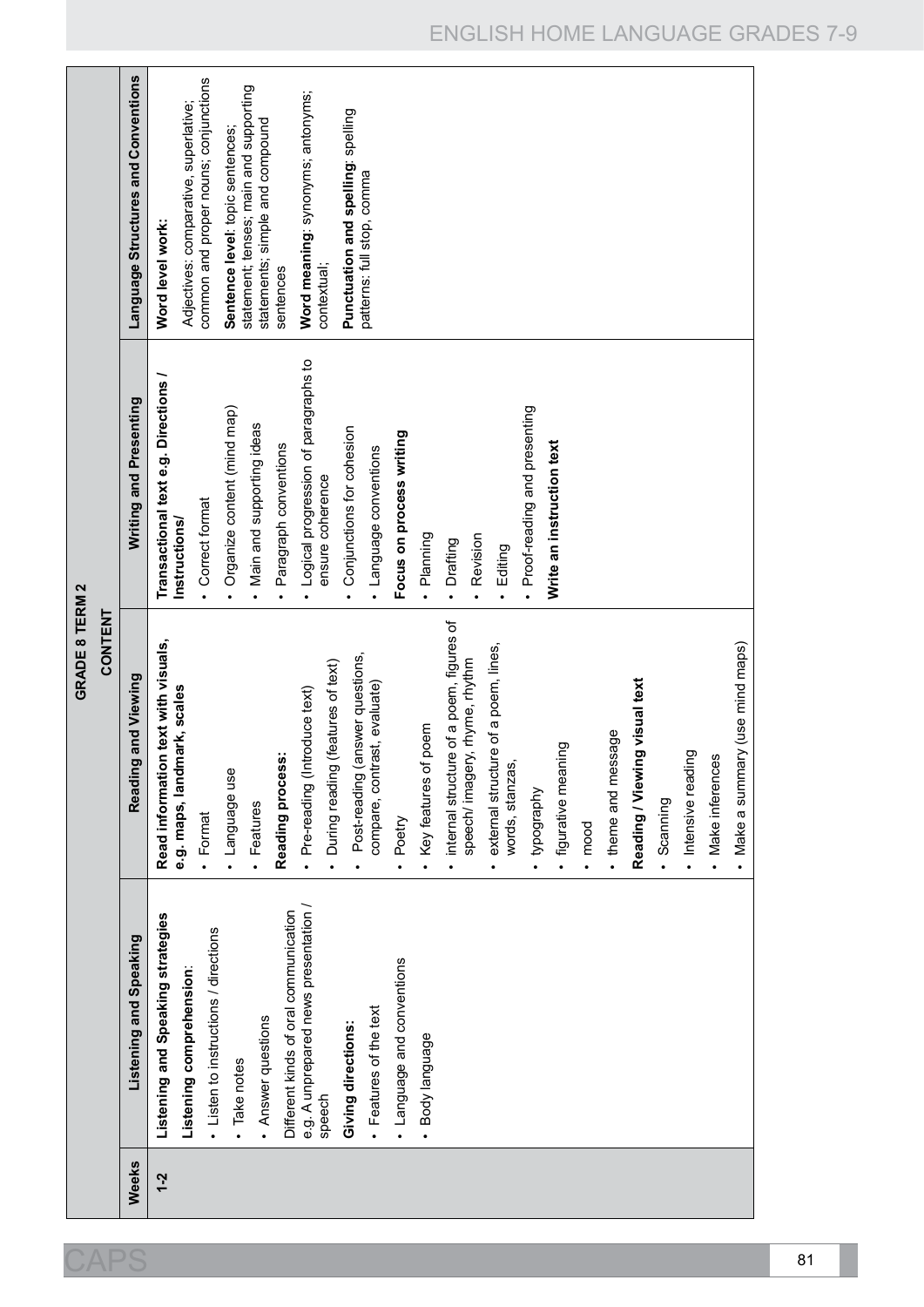| Weeks | Listening and Speaking                          | Reading and Viewing                                                                                       | Writing and Presenting        | Language Structures and Conventions                                            |
|-------|-------------------------------------------------|-----------------------------------------------------------------------------------------------------------|-------------------------------|--------------------------------------------------------------------------------|
| $3-4$ | Listening and Speaking strategies               | corded television/<br>Literary text like re                                                               | Write a dialogue              | Word level work:                                                               |
|       | Forum/panel discussion:                         | radio/simulation forum                                                                                    | Paragraph conventions         | Finite Verbs                                                                   |
|       | · Indicate roles                                | • Key features of the text                                                                                | · Format                      | Sentence level: simple present                                                 |
|       | Speakers take turns                             | · Language use                                                                                            | · Introductory sentences      | tense; simple past tense; emotive and<br>manipulative use; sentence structure; |
|       | Explain view points and reach<br>$\bullet$      | · Format                                                                                                  | . Main and supporting ideas   | negation; question form                                                        |
|       | consensus                                       | · Role players                                                                                            | Order and cohesion            | Word meaning: literal; synonyms;                                               |
|       | · Use appropriate language, style and           | Reading process:                                                                                          | • Word choice and punctuation | antonyms; homophones; homonyms;                                                |
|       | register                                        | · Pre-reading (Introduce text)                                                                            | Language conventions          | Punctuation and spelling: spelling                                             |
|       | <b>Debate</b>                                   | During reading (features of text)                                                                         | Focus on process writing      | rules and conventions                                                          |
|       | · Indicate roles                                | Post-reading (answer questions,                                                                           | · Planning                    |                                                                                |
|       | · Learn text conventions                        | compare, contrast, evaluate)                                                                              | Drafting                      |                                                                                |
|       | Speakers take turns                             | Poetry                                                                                                    | Revision                      |                                                                                |
|       | Explain view points and reach<br>$\bullet$      | • Key features of poem                                                                                    | Editing                       |                                                                                |
|       | consensus<br>$\bullet$                          | · internal structure of a poem, figures of                                                                | Proof-reading and presenting  |                                                                                |
|       | Use appropriate language, style and<br>register | rhyme, rhythm<br>speech/imagery,                                                                          | Write a dialogue              |                                                                                |
|       |                                                 | of a poem, lines,<br>· external structure<br>words, stanzas,                                              |                               |                                                                                |
|       |                                                 | typography                                                                                                |                               |                                                                                |
|       |                                                 | · figurative meaning                                                                                      |                               |                                                                                |
|       |                                                 | · mood                                                                                                    |                               |                                                                                |
|       |                                                 | . theme and message                                                                                       |                               |                                                                                |
|       |                                                 | for comprehension<br>(use written and / or visual text such<br>as cartoons / strips)<br>Reading / viewing |                               |                                                                                |
|       |                                                 | Skimming                                                                                                  |                               |                                                                                |
|       |                                                 | Scanning                                                                                                  |                               |                                                                                |
|       |                                                 | · Intensive reading                                                                                       |                               |                                                                                |
|       |                                                 | characters, setting,<br>Make inferences<br>milieu, message)<br>$\bullet$                                  |                               |                                                                                |
|       |                                                 | · Infer meaning of unfamiliar words by<br>word attack skills                                              |                               |                                                                                |
|       |                                                 | · Emotive language                                                                                        |                               |                                                                                |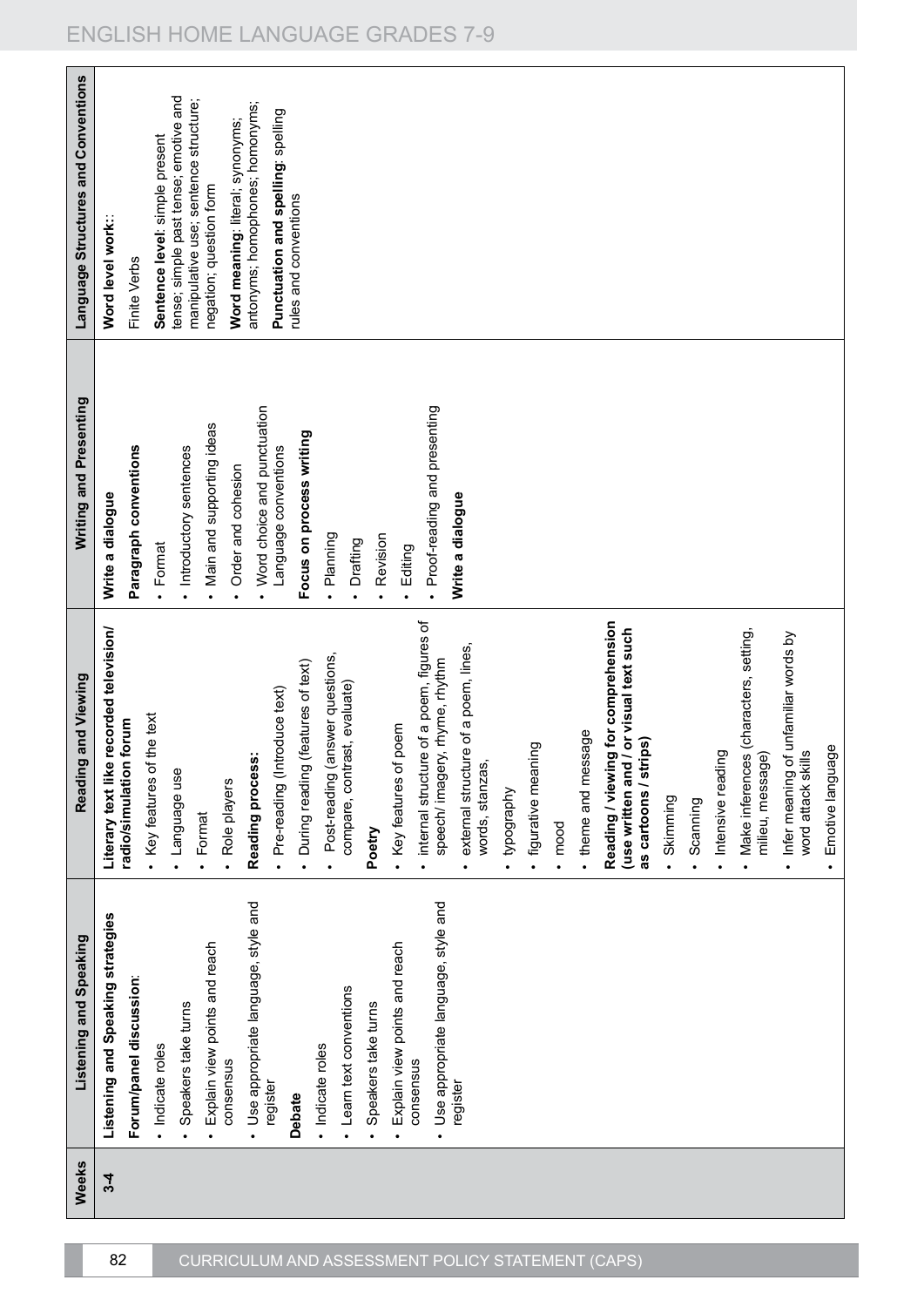| Adverbs of place and frequency<br>abbreviations; question marks;<br>Punctuation and spelling:<br>structures; mood; voice<br>Word level work:<br>contextual; pun<br>• Logical progression of paragraphs to<br>Transactional text e.g. Written<br>Organize content (mind map)<br>· Proof-reading and presenting<br>Correct format and features<br>Main and supporting ideas<br>Conjunctions for cohesion<br>Focus on process writing<br>Paragraph conventions<br>· Language conventions<br>ensure coherence<br>Write an interview<br>· Planning<br>Revision<br>Drafting<br>interview<br>Editing<br>$\bullet$<br>· internal structure of a poem, figures of<br>conflict, background, setting, narrator,<br>Reading comprehension: Interview<br>external structure of a poem, lines,<br>iterature text: such<br>as character, action, dialogue, plot,<br>· Inferring the meaning of unfamiliar<br>words and images by word attack<br>iswer questions,<br>speech/imagery, rhyme, rhythm<br>features of text)<br>drama / play<br>compare, contrast, evaluate)<br>· Pre-reading (Introduce text)<br>typography<br>· skimming and scanning<br>• Key features of poem<br>. theme and message<br>Making predictions<br>· figurative meaning<br>· intensive reading<br>Reading process:<br>· During reading (<br>· facts and opinior<br>• Key features of I<br>· Post-reading (ar<br>words, stanzas,<br>Literary text like<br>practices<br>theme<br>· mood<br>Poetry<br>$\bullet$<br>· Choose style, register and vocabulary<br>Listening and Speaking strategies<br>• Teach features and conventions<br>· Use persuasion techniques<br>• Do planning and research<br>Listening comprehension<br>· Listening process<br>• Writing response<br>Take turns<br>Interview<br>5-6 | Listening and Speaking<br>Weeks | and Viewing<br>Reading       | Writing and Presenting | Language Structures and Conventions                                                                                                                      |
|-------------------------------------------------------------------------------------------------------------------------------------------------------------------------------------------------------------------------------------------------------------------------------------------------------------------------------------------------------------------------------------------------------------------------------------------------------------------------------------------------------------------------------------------------------------------------------------------------------------------------------------------------------------------------------------------------------------------------------------------------------------------------------------------------------------------------------------------------------------------------------------------------------------------------------------------------------------------------------------------------------------------------------------------------------------------------------------------------------------------------------------------------------------------------------------------------------------------------------------------------------------------------------------------------------------------------------------------------------------------------------------------------------------------------------------------------------------------------------------------------------------------------------------------------------------------------------------------------------------------------------------------------------------------------------------------------------------------------------------------------------------------|---------------------------------|------------------------------|------------------------|----------------------------------------------------------------------------------------------------------------------------------------------------------|
| implied meaning                                                                                                                                                                                                                                                                                                                                                                                                                                                                                                                                                                                                                                                                                                                                                                                                                                                                                                                                                                                                                                                                                                                                                                                                                                                                                                                                                                                                                                                                                                                                                                                                                                                                                                                                                   |                                 | • view point of role players |                        | question forms; euphemisms; sentence<br>exclamation marks; full stop; comma<br>Sentence level: correct word order;<br>Word meaning: figurative; literal; |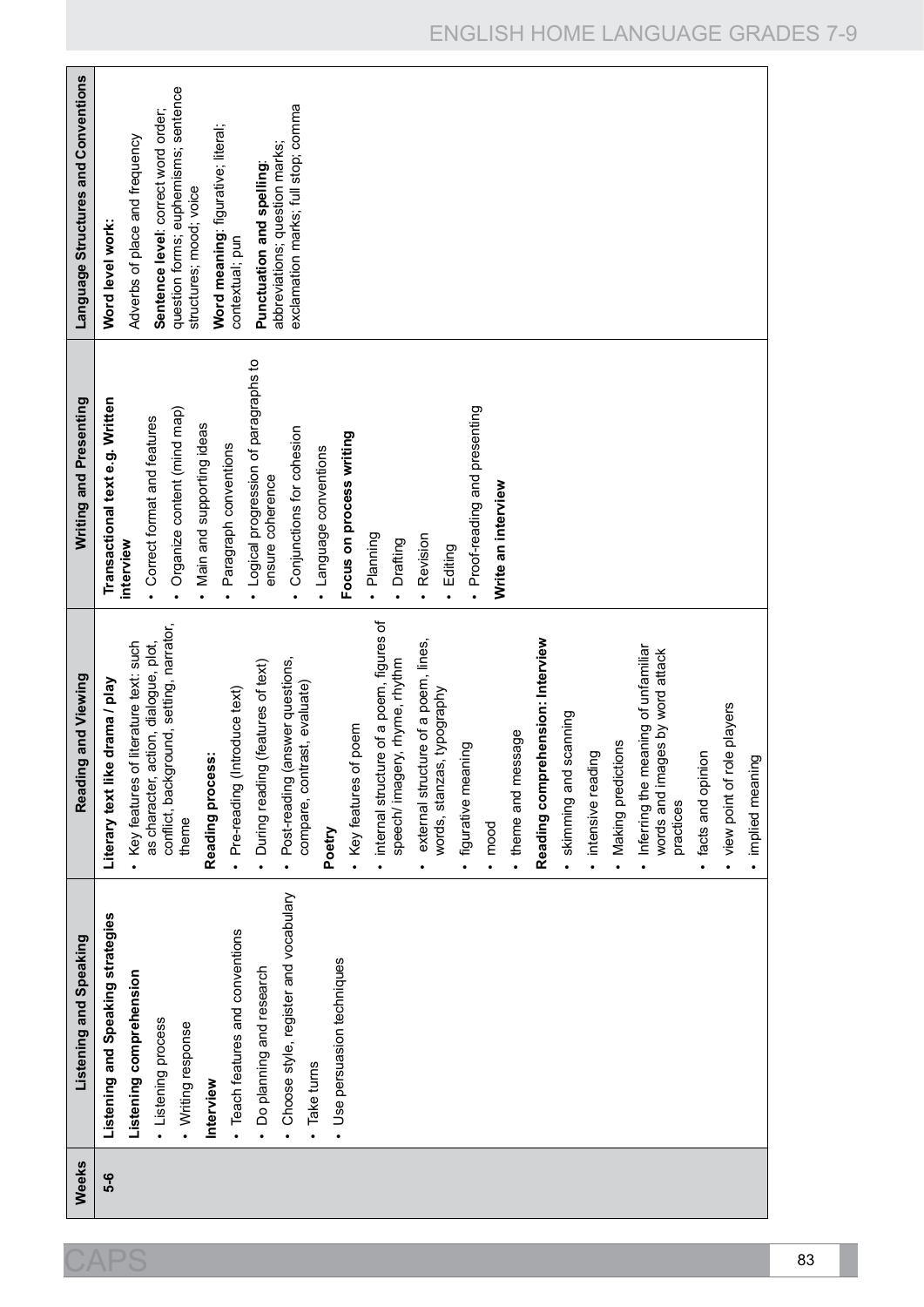| Weeks   | Listening and Speaking                                      | Reading and Viewing                                                               | Writing and Presenting            | Language Structures and Conventions                     |
|---------|-------------------------------------------------------------|-----------------------------------------------------------------------------------|-----------------------------------|---------------------------------------------------------|
| $7 - 8$ | Listening and Speaking strategies                           | as youth novel<br>Literary text such                                              | Write a review of the story/novel | Word level work:                                        |
|         | Listening comprehension (non-                               | short story                                                                       | Structure of the text             | Prefixes and suffixes                                   |
|         | fictional text e.g. Newspaper articles)                     | • Key features of literature text: such                                           | Features and conventions          | Sentence level: sentence structure;                     |
|         | • Listen for comprehension                                  | conflict, background, setting, narrator,<br>as character, action, dialogue, plot, | · Diction                         | sentence types; tenses; statement;                      |
|         | · Take notes                                                | theme                                                                             | Register                          | euphemism; proverbs                                     |
|         | • Answer questions                                          | Reading process:                                                                  | · Audience                        | Word meaning: synonyms, antonyms;<br>homonyms; paronyms |
|         | Group discussion:                                           | · Pre-reading (Introduce text)                                                    | • Tone                            | Punctuation and spelling:                               |
|         | · Indicate roles                                            | • During reading (features of text)                                               | Focus on process writing          | acronyms                                                |
|         | · Speakers take turns                                       | Post-reading (answer questions,<br>$\ddot{\phantom{0}}$                           | · Planning                        |                                                         |
|         | Explain view points and reach<br>consensus<br>$\bullet$     | compare, contrast, evaluate)<br>Poetry                                            | · Drafting                        |                                                         |
|         |                                                             |                                                                                   | Revision                          |                                                         |
|         | Use appropriate language, style and<br>$\ddot{\phantom{0}}$ | • Key features of poem                                                            |                                   |                                                         |
|         | register                                                    | · internal structure of a poem, figures of                                        | · Editing                         |                                                         |
|         |                                                             | speech/imagery, rhyme, rhythm                                                     | Proof-reading and presenting      |                                                         |
|         |                                                             | external structure of a poem, lines,<br>words, stanzas,<br>$\bullet$              |                                   |                                                         |
|         |                                                             | the abodity                                                                       |                                   |                                                         |
|         |                                                             | · figurative meaning                                                              |                                   |                                                         |
|         |                                                             | · mood                                                                            |                                   |                                                         |
|         |                                                             | . theme and message                                                               |                                   |                                                         |
|         |                                                             | Reading strategies for<br>comprehension                                           |                                   |                                                         |
|         |                                                             | · Purpose and target group                                                        |                                   |                                                         |
|         |                                                             | · Making inferences                                                               |                                   |                                                         |
|         |                                                             | · Give own opinion                                                                |                                   |                                                         |
|         |                                                             | en facts and<br>Distinguish betwe<br>opinions<br>$\bullet$                        |                                   |                                                         |
|         |                                                             | Direct and implied meaning<br>$\bullet$                                           |                                   |                                                         |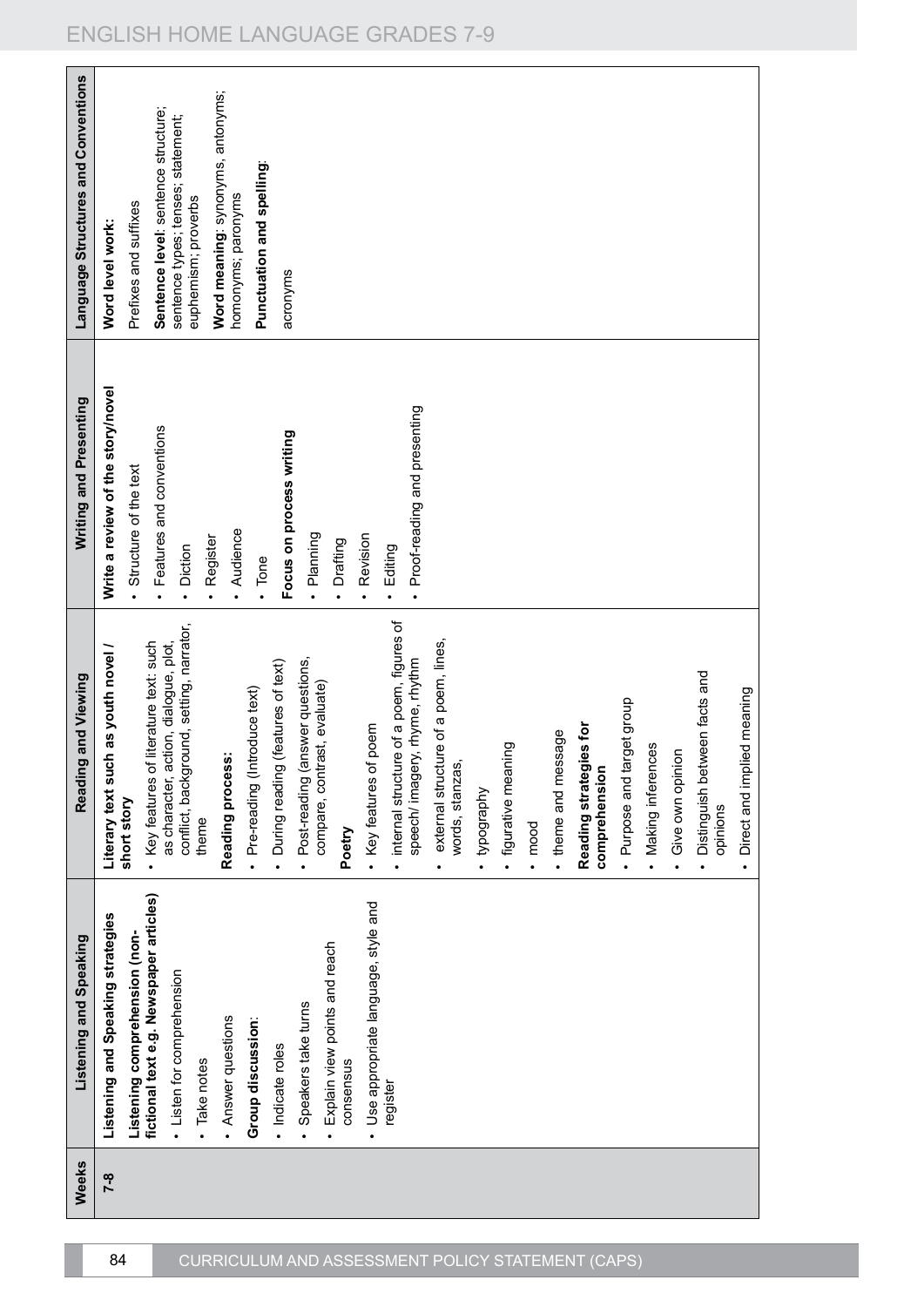| Language Structures and Conventions |                       | Task 3: Mid-year examinations | Paper 2: Comprehension, language use and literature                               |  |
|-------------------------------------|-----------------------|-------------------------------|-----------------------------------------------------------------------------------|--|
|                                     |                       |                               | Paper 3: Writing<br>Paper 1: Oral                                                 |  |
| Writing and Presenting              |                       |                               |                                                                                   |  |
| Reading and Viewing                 | Assessment for Term 2 | Task 2: Writing               | Interview/ instruction text/story review                                          |  |
|                                     |                       |                               |                                                                                   |  |
| Listening and Speaking              |                       | Task 1: Oral                  | Listening comprehension / giving directions / forum/<br>panel discussion / debate |  |
| Weeks                               |                       | $9 - 10$                      |                                                                                   |  |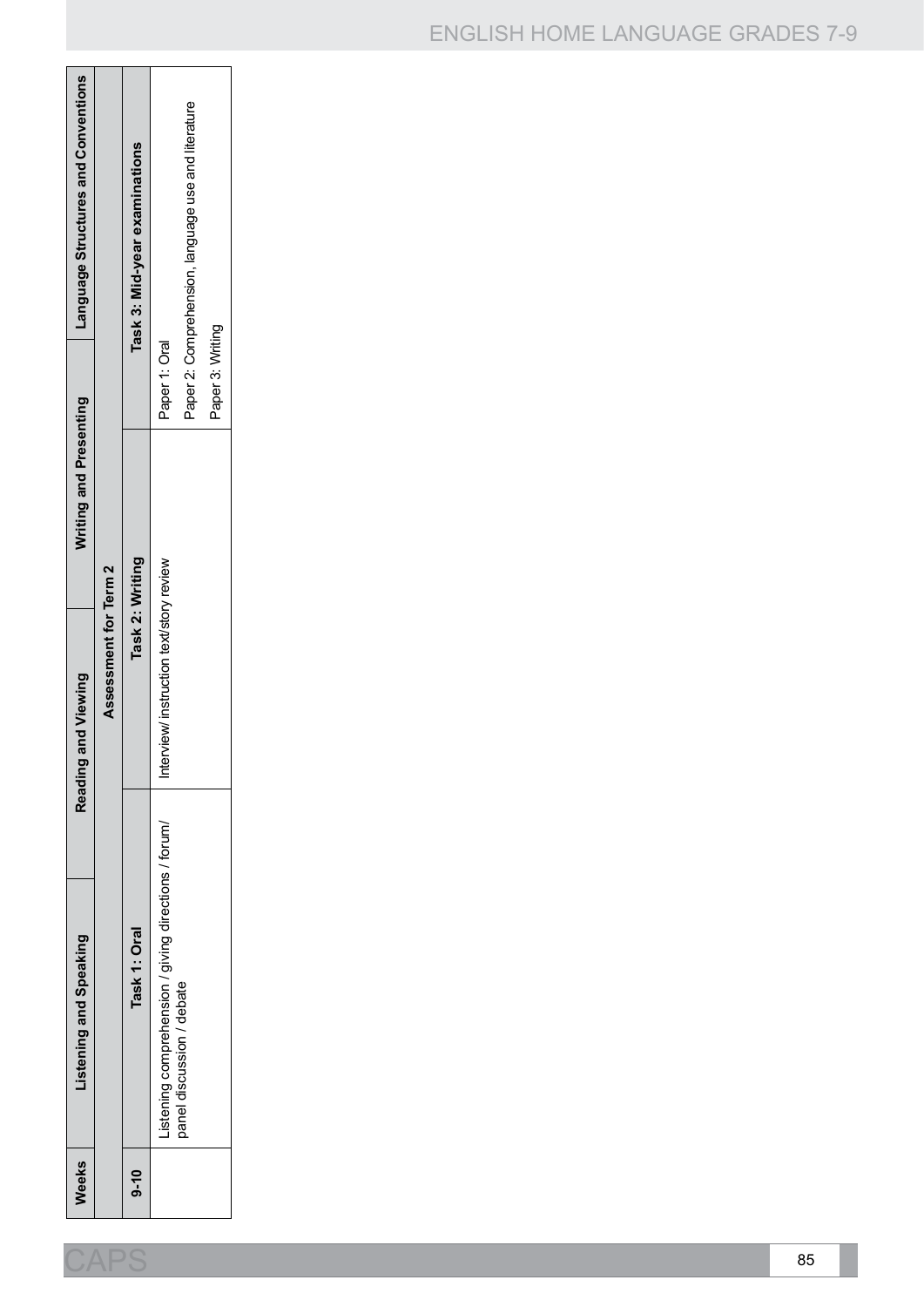|       |                                                                                                                                                                                                                                                                                                                                                                                                                                                                  | <b>GRADE 8 TERM 3</b>                                                                                                                                                                                                                                                                                                                                                                                                                                                                                                                                                                                                                                                                                                                                                                                                                                                      |                                                                                                                                                                                                                                                                                                                                                                                              |                                                                                                                                                                                                                                                                                                                                                                                                  |
|-------|------------------------------------------------------------------------------------------------------------------------------------------------------------------------------------------------------------------------------------------------------------------------------------------------------------------------------------------------------------------------------------------------------------------------------------------------------------------|----------------------------------------------------------------------------------------------------------------------------------------------------------------------------------------------------------------------------------------------------------------------------------------------------------------------------------------------------------------------------------------------------------------------------------------------------------------------------------------------------------------------------------------------------------------------------------------------------------------------------------------------------------------------------------------------------------------------------------------------------------------------------------------------------------------------------------------------------------------------------|----------------------------------------------------------------------------------------------------------------------------------------------------------------------------------------------------------------------------------------------------------------------------------------------------------------------------------------------------------------------------------------------|--------------------------------------------------------------------------------------------------------------------------------------------------------------------------------------------------------------------------------------------------------------------------------------------------------------------------------------------------------------------------------------------------|
|       |                                                                                                                                                                                                                                                                                                                                                                                                                                                                  | CONTENT                                                                                                                                                                                                                                                                                                                                                                                                                                                                                                                                                                                                                                                                                                                                                                                                                                                                    |                                                                                                                                                                                                                                                                                                                                                                                              |                                                                                                                                                                                                                                                                                                                                                                                                  |
| Weeks | Listening and Speaking                                                                                                                                                                                                                                                                                                                                                                                                                                           | Reading and Viewing                                                                                                                                                                                                                                                                                                                                                                                                                                                                                                                                                                                                                                                                                                                                                                                                                                                        | Writing and Presenting                                                                                                                                                                                                                                                                                                                                                                       | Language Structures and Conventions                                                                                                                                                                                                                                                                                                                                                              |
| $1-2$ | Use appropriate language, style and<br>Listening and Speaking strategies<br>Listening comprehension (use<br>Explain view points and reach<br>- Introduction and conclusion<br>Group discussion/dialogue:<br>- Language and power<br>Speakers take turns<br>recorded dialogue)<br>· Listen to dialogue<br>• Answer questions<br>· Indicate roles<br>· Take notes<br>consensus<br>Present<br>- Mood<br>register<br>$-$ Tone<br>$\bullet$<br>$\bullet$<br>$\bullet$ | internal structure of a poem, figures of<br>conflict, background, setting, narrator,<br>· Parts of a book - title page, table of<br>contents, chapters, glossary, index,<br>of a poem, lines,<br>• Key features of literature text: such<br>as character, action, dialogue, plot,<br>rhyme, rhythm<br>· Text features - titles, headings,<br>· Distinguish between facts and<br>Literary text like drama / play<br>meaning<br>· Purpose and target group<br>appendix, footnotes, etc.<br>for<br>• Key features of poem<br>captions, illustrations,<br>. theme and message<br>Pre-reading strategies<br>external structure<br>figurative meaning<br>Reading strategies<br>· Making inferences<br>· Give own opinion<br>Direct and implied<br>speech/imagery,<br>words, stanzas,<br>Reading process:<br>comprehension<br>typography<br>opinions<br>theme<br>· mood<br>Poetry | • Use conjunctions to ensure cohesion<br>• Use a variety of sentences types,<br>Proof-reading and presenting<br>Longer transactional text e.g.<br>Logical order of sentences<br>· Purpose and target group<br>Focus on process writing<br>Paragraph conventions<br>lengths and structures<br>dialogue / review<br>Correct format<br>Planning<br>Revision<br>Drafting<br>Editing<br>$\bullet$ | Word meaning: antonyms; synonyms;<br>Sentence level: simple present tense;<br>question forms; statement; discourse<br>markers; direct and reported speech;<br>Adjectives: comparative, superlative;<br>patterns: full stop, comma; quotation<br>Punctuation and spelling: spelling<br>paronyms; contextual; literal<br>common and proper nouns<br>simple past tense<br>Word level work:<br>marks |
|       |                                                                                                                                                                                                                                                                                                                                                                                                                                                                  |                                                                                                                                                                                                                                                                                                                                                                                                                                                                                                                                                                                                                                                                                                                                                                                                                                                                            |                                                                                                                                                                                                                                                                                                                                                                                              |                                                                                                                                                                                                                                                                                                                                                                                                  |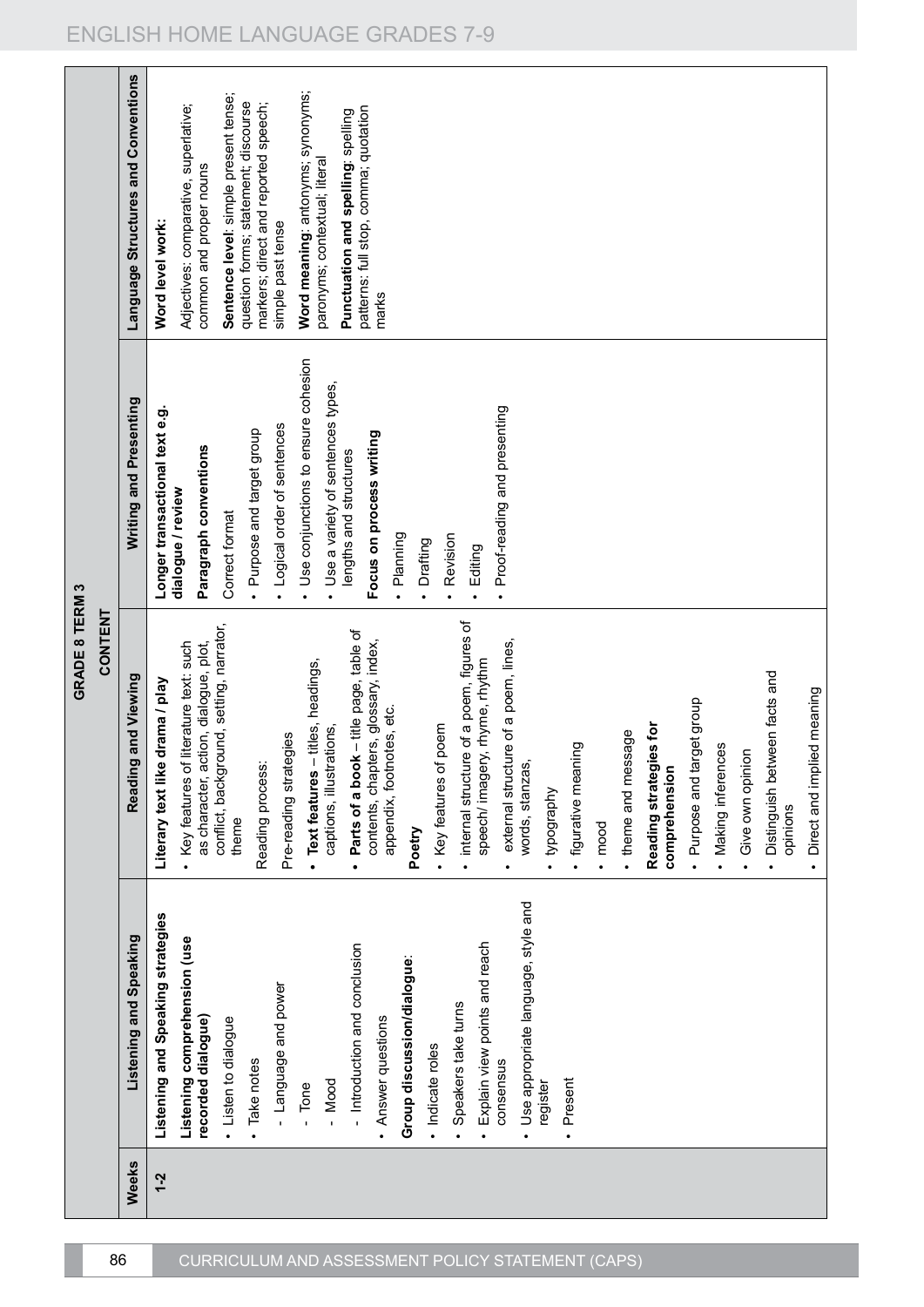|    | Weeks | Listening and Speaking                        | Reading and Viewing                                                                        | Writing and Presenting                           | Language Structures and Conventions                                              |
|----|-------|-----------------------------------------------|--------------------------------------------------------------------------------------------|--------------------------------------------------|----------------------------------------------------------------------------------|
|    | $3-4$ | Listening and Speaking strategies             | Read a newspaper/ magazine article                                                         | Transactional text: letter to the press          | Word level work:                                                                 |
|    |       | Listening comprehension:                      | about current/social issues                                                                | Paragraph conventions                            | Adverbs of manner, place, degree;                                                |
|    |       | . Listen to letter to the press               | · Format                                                                                   | Correct format                                   | prepositions                                                                     |
|    |       | · Take notes                                  | · Text features                                                                            | Purpose                                          | Sentence level: simple sentences;                                                |
|    |       | - Language use                                | · Language use                                                                             | Main and supporting and target group             | emotive and manipulative language use;<br>complex sentences; sentence structure; |
|    |       | Register                                      | • Tone                                                                                     | Logical order of sentences<br>$\bullet$          | fact and opinion; bias, prejudice and                                            |
|    |       | Conventions                                   | · Sequencing                                                                               | Use conjunctions to ensure cohesion<br>$\bullet$ | stereotypes.                                                                     |
|    |       | · Share notes                                 | Reading process:                                                                           | Use a variety of sentences types,<br>$\bullet$   | Word meaning: synonyms; homonyms;                                                |
|    |       | Group discussion                              | · Pre-reading (Introduce text)                                                             | lengths and structures                           | paronyms                                                                         |
|    |       | · Relates to own life experiences             | · During reading (features of text)                                                        | Focus on process writing                         | Punctuation and spelling: spelling<br>patterns; comma; full stop; ellipsis       |
|    |       | • Uses information from the text to           | · Post-reading (answer questions,                                                          | · Planning                                       |                                                                                  |
|    |       | answer questions                              | compare, contrast, evaluate)                                                               | Drafting<br>$\bullet$                            |                                                                                  |
|    |       | Discusses the social, moral and<br>$\bullet$  | Poetry                                                                                     | Revision                                         |                                                                                  |
|    |       | cultural values in the text                   | • Key features of poem                                                                     | Editing                                          |                                                                                  |
|    |       | Participates in group discussion<br>$\bullet$ | of a poem, figures of<br>· internal structure                                              | Proof-reading and presenting                     |                                                                                  |
|    |       | - Take turns                                  | rhyme, rhythm<br>speech/imagery,                                                           |                                                  |                                                                                  |
|    |       | Stays on the topic                            | external structure of a poem, lines,<br>words, stanzas,                                    | Write a letter to the press                      |                                                                                  |
|    |       | Asks questions<br>$\mathbf{I}$                | videnbodA <sub>1</sub> .                                                                   |                                                  |                                                                                  |
|    |       |                                               | Ō<br>· figurative meanin                                                                   |                                                  |                                                                                  |
|    |       |                                               | · mood                                                                                     |                                                  |                                                                                  |
|    |       |                                               | . theme and message                                                                        |                                                  |                                                                                  |
|    |       |                                               | ΘŔ                                                                                         |                                                  |                                                                                  |
|    |       |                                               | One act play                                                                               |                                                  |                                                                                  |
|    |       |                                               | Use at least                                                                               |                                                  |                                                                                  |
|    |       |                                               | • one comprehension from the textbook                                                      |                                                  |                                                                                  |
|    |       |                                               | · one literature tex                                                                       |                                                  |                                                                                  |
|    |       |                                               | ub-plot, character<br>portrayal, conflict and dramatic<br>Explain plot, su<br>$\mathbf{r}$ |                                                  |                                                                                  |
| 87 |       |                                               | response                                                                                   |                                                  |                                                                                  |
|    |       |                                               | Identification of themes, mood and<br>tone<br>ï                                            |                                                  |                                                                                  |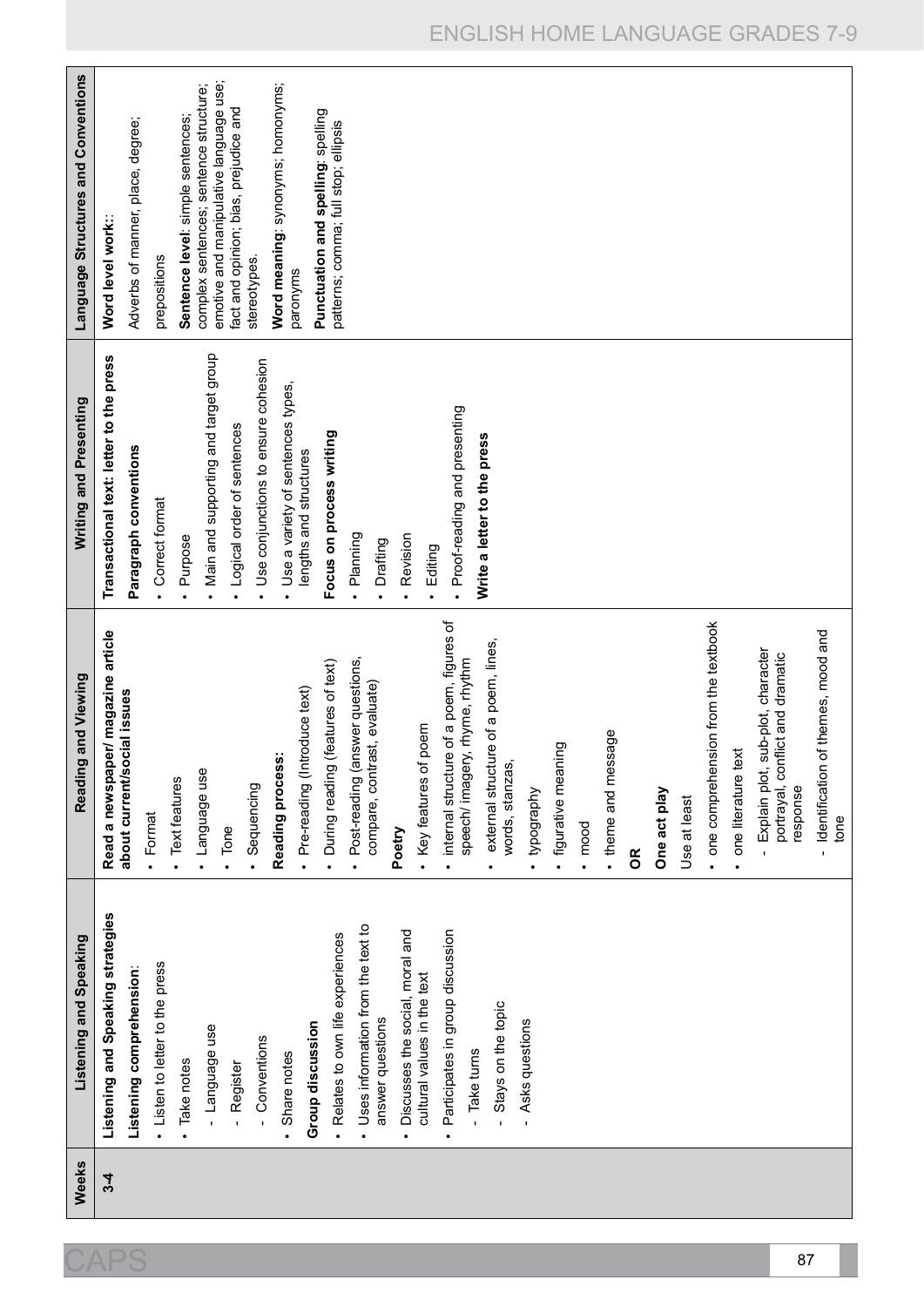| Weeks     | Listening and Speaking                                     | Reading and Viewing                                                                                       | Writing and Presenting                        | <b>Language Structures and Conventions</b>                              |
|-----------|------------------------------------------------------------|-----------------------------------------------------------------------------------------------------------|-----------------------------------------------|-------------------------------------------------------------------------|
| <b>გ.</b> | Listening and Speaking strategies                          | as youth novel<br>short story / drama<br>Literary text such                                               | Transactional text: formal/Informal<br>letter | Word level work:                                                        |
|           | Public speaking skills<br>Unprepared speech                | • Key features of literature text: such                                                                   | • Correct format                              | Adjectives; adverbs; abbreviations; roots,<br>prefixes and suffixes     |
|           | Planning, research and organization                        | conflict, background, setting, narrator,<br>as character, action, dialogue, plot,                         | Purpose                                       | complex sentences; past continuous<br>Sentence level: simple sentences; |
|           | Presentation: tone, voice projection,                      | theme                                                                                                     | • Main and supporting ideas                   | tense; future continuous tense; sentence                                |
|           | pronunciation, eye contact, gestures,                      | Reading process:                                                                                          | • Logical order of sentences                  | structure; emotive and manipulative                                     |
|           | rhetorical devices                                         | · Pre-reading (Introduce text)                                                                            | • Use conjunctions to ensure cohesion         | language use; fact and opinion; bias,<br>prejudice and stereotypes.     |
|           | · Language usage: vocabulary                               | During reading (features of text)                                                                         | · Use a variety of sentences types,           | Punctuation and spelling: spelling                                      |
|           | Style and register                                         | Post-reading (answer questions,                                                                           | lengths and structures                        | rules and conventions                                                   |
|           | Prepared speech                                            | compare, contrast, evaluate)                                                                              | Focus on process writing                      |                                                                         |
|           | Practise the above skills                                  | Poetry                                                                                                    | Planning                                      |                                                                         |
|           | • Comment on each other's speech                           | • Key features of poem                                                                                    | Drafting                                      |                                                                         |
|           | prominent community member<br>Listen to a speech made by a | · internal structure of a poem, figures of<br>speech/imagery, rhyme, rhythm                               | Revision                                      |                                                                         |
|           |                                                            |                                                                                                           | Editing                                       |                                                                         |
|           | Comment on the speech<br>$\bullet$                         | external structure of a poem, lines,<br>words, stanzas,                                                   | Proof-reading and presenting                  |                                                                         |
|           |                                                            | vide.food.                                                                                                | Write a letter                                |                                                                         |
|           |                                                            | figurative meaning                                                                                        |                                               |                                                                         |
|           |                                                            | · mood                                                                                                    |                                               |                                                                         |
|           |                                                            | . theme and message                                                                                       |                                               |                                                                         |
|           |                                                            | for comprehension<br>(use written and / or visual text such<br>as cartoons / strips)<br>Reading / viewing |                                               |                                                                         |
|           |                                                            | Skimming                                                                                                  |                                               |                                                                         |
|           |                                                            | Scanning                                                                                                  |                                               |                                                                         |
|           |                                                            | · Intensive reading                                                                                       |                                               |                                                                         |
|           |                                                            | characters, setting,<br>milieu, message)<br>· Make inferences                                             |                                               |                                                                         |
|           |                                                            | · Infer meaning of unfamiliar words by<br>word attack skills                                              |                                               |                                                                         |
|           |                                                            | Emotive language                                                                                          |                                               |                                                                         |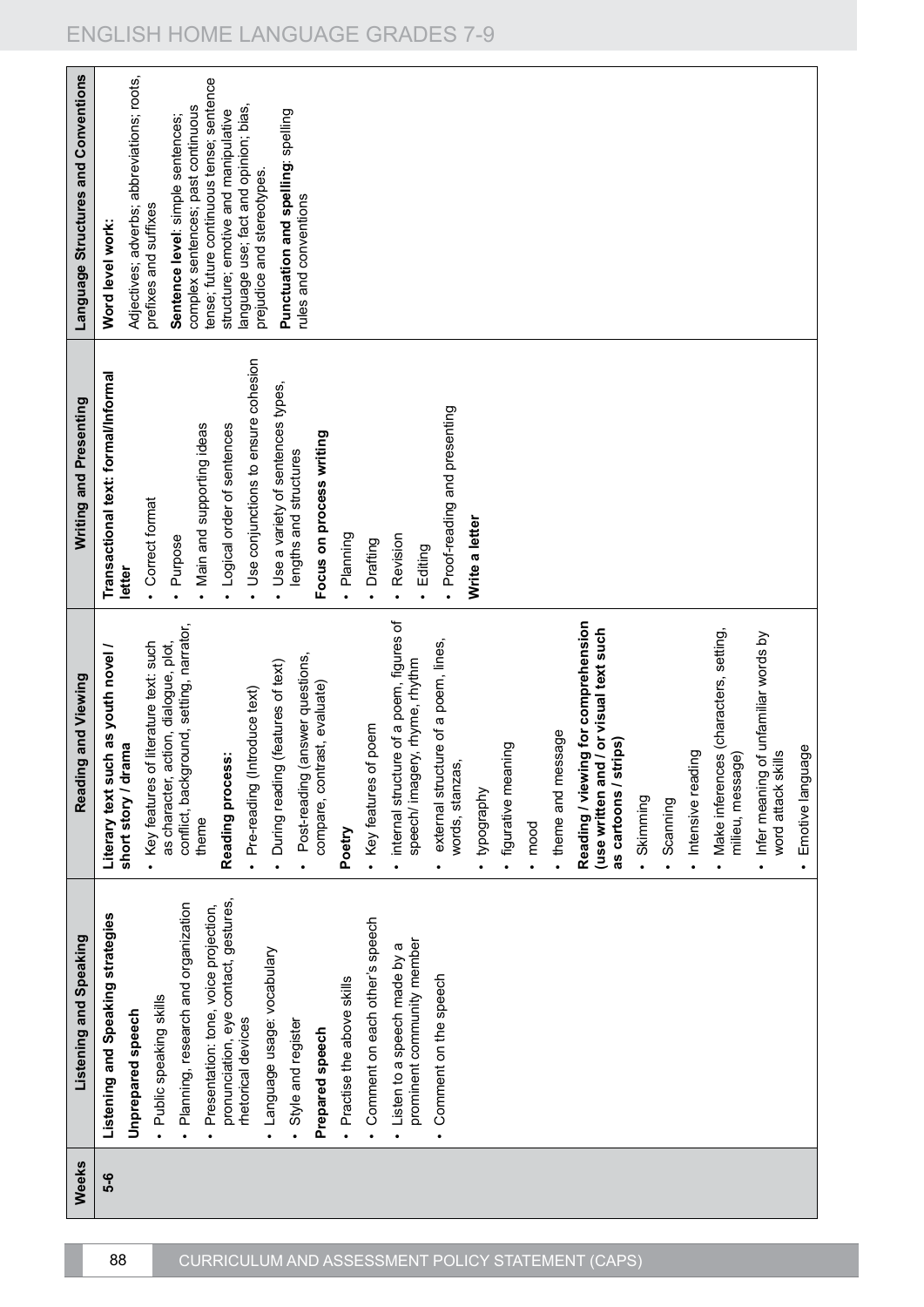|    | Weeks   | Listening and Speaking                  | and Viewing<br>Reading                                                           | Writing and Presenting                | Language Structures and Conventions                                       |  |
|----|---------|-----------------------------------------|----------------------------------------------------------------------------------|---------------------------------------|---------------------------------------------------------------------------|--|
|    | $7 - 8$ | Listening and Speaking strategies       | as short story,<br>Literary text such                                            | Write a literary text: short story    | Word level work:                                                          |  |
|    |         | Listening for information               | novel                                                                            | • Correct format                      | Common and proper nouns.                                                  |  |
|    |         | Listen to an informative text           | • Key features of literature text: such<br>as character, action, dialogue, plot, | Purpose                               | Prepositions with a variety of phrasal                                    |  |
|    |         | · Listen to presentation, language use, | conflict, background, setting, narrator,                                         | . Main and supporting ideas           | verbs                                                                     |  |
|    |         | tempo and voice projection              | theme                                                                            | Logical order of sentences            | proverbs and idiomatic expressions;<br>Sentence level: tenses; sentences; |  |
|    |         | • Listen to story line                  | Reading process:                                                                 | • Use conjunctions to ensure cohesion | adjectival and adverbial clauses;                                         |  |
|    |         | Discuss with partner                    | · Pre-reading (Introduce text)                                                   | • Use a variety of sentences types,   | Word meaning: synonyms; antonyms;                                         |  |
|    |         | Story telling                           | · During reading (features of text)                                              | lengths and structures                | homonyms;                                                                 |  |
|    |         | Choose a story                          | · Post-reading (answer questions,                                                | Focus on process writing              | Punctuation and spelling: spelling                                        |  |
|    |         | Do planning and research<br>$\bullet$   | compare, contrast, evaluate))                                                    | · Planning                            | patterns; ellipsis; punctuation of<br>abbreviations and contractions      |  |
|    |         | Choose style, register and vocabulary   | Poetry                                                                           | Drafting                              |                                                                           |  |
|    |         |                                         | • Key features of poem                                                           | Revision                              |                                                                           |  |
|    |         | Present a story                         | · internal structure of a poem, figures of                                       | $\bullet$                             |                                                                           |  |
|    |         |                                         | speech/imagery, rhyme, rhythm                                                    | Editing                               |                                                                           |  |
|    |         |                                         | e of a poem, lines,<br>· external structur                                       | Proof-reading and presenting          |                                                                           |  |
|    |         |                                         | words, stanzas,                                                                  | Create own story following the        |                                                                           |  |
|    |         |                                         | the abodit .                                                                     | process outlined                      |                                                                           |  |
|    |         |                                         | · figurative meaning                                                             | Best story 'published'/read in class. |                                                                           |  |
|    |         |                                         |                                                                                  |                                       |                                                                           |  |
|    |         |                                         | · mood                                                                           |                                       |                                                                           |  |
|    |         |                                         | theme and message                                                                |                                       |                                                                           |  |
|    |         |                                         | Reading comprehension: (text from<br>text prescribed literature)                 |                                       |                                                                           |  |
|    |         |                                         | · Skimming, scanning, visualization                                              |                                       |                                                                           |  |
|    |         |                                         | · Intensive reading                                                              |                                       |                                                                           |  |
|    |         |                                         | · Making inference                                                               |                                       |                                                                           |  |
|    |         |                                         | • Meaning of words                                                               |                                       |                                                                           |  |
|    |         |                                         | • View point of writer                                                           |                                       |                                                                           |  |
|    |         |                                         | Fact and opinion                                                                 |                                       |                                                                           |  |
|    |         |                                         | Implied meaning                                                                  |                                       |                                                                           |  |
| 89 |         |                                         |                                                                                  |                                       |                                                                           |  |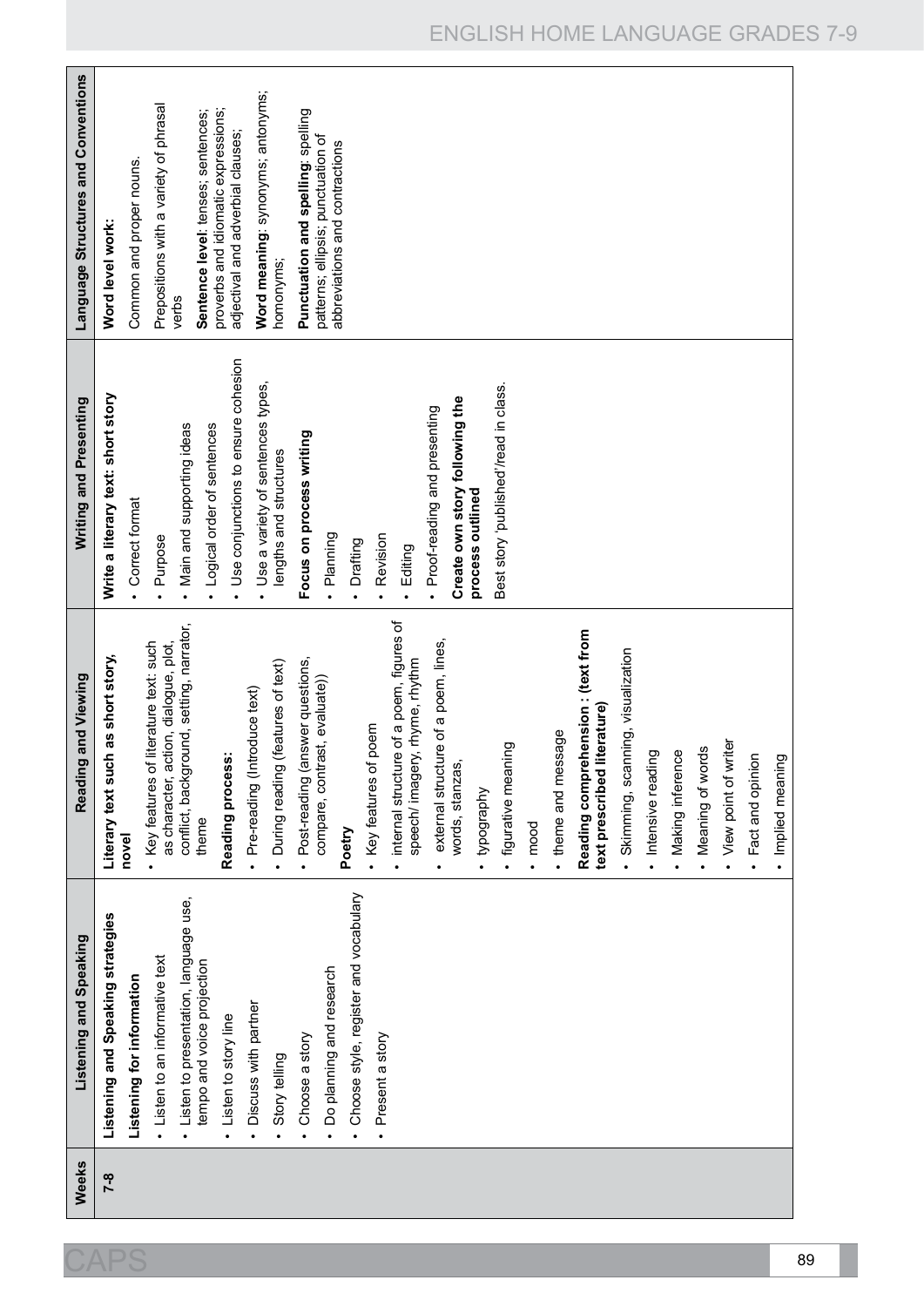| Weeks    | Listening and Speaking                                                                                                                                                                                                                                                                                                                                                                                                                                                     | Reading and Viewing                                                                                                                                                                                                                                                                                                                                                                                                                                                                                                                                                                                                                                                                                                                                                                                                                                                                         | Writing and Presenting                                                                                                                                                                                                                                                                                                                                                                                                         | <b>Language Structures and Conventions</b>                                                                                                                                                                                                                                                                                                                          |  |
|----------|----------------------------------------------------------------------------------------------------------------------------------------------------------------------------------------------------------------------------------------------------------------------------------------------------------------------------------------------------------------------------------------------------------------------------------------------------------------------------|---------------------------------------------------------------------------------------------------------------------------------------------------------------------------------------------------------------------------------------------------------------------------------------------------------------------------------------------------------------------------------------------------------------------------------------------------------------------------------------------------------------------------------------------------------------------------------------------------------------------------------------------------------------------------------------------------------------------------------------------------------------------------------------------------------------------------------------------------------------------------------------------|--------------------------------------------------------------------------------------------------------------------------------------------------------------------------------------------------------------------------------------------------------------------------------------------------------------------------------------------------------------------------------------------------------------------------------|---------------------------------------------------------------------------------------------------------------------------------------------------------------------------------------------------------------------------------------------------------------------------------------------------------------------------------------------------------------------|--|
| $9 - 10$ | • Use appropriate reading skills such as<br>tone, volume, tempo, voice projection,<br>Appropriate reading skills are pointed<br>Listening and Speaking strategies<br>Listen to a text read aloud from a<br>Use of punctuation in a read text<br>Select a text to read aloud<br>· Recorded text is played<br>Prepared reading aloud<br>pronunciation, fluency<br>· Opening and closing<br>out to learners<br>· Read text<br>short story<br>Practise<br>$\ddot{\phantom{0}}$ | . Key features of literature text: such as,<br>of a poem, figures of<br>for comprehension<br>(characters, setting,<br>(use written and / or visual text such<br>unfamiliar words by<br>external structure of a poem, lines,<br>background, time, milieu, narrator,<br>Read a literary text such as short<br>· Post-reading (answer questions,<br>rhyme, rhythm<br>· During reading (features of text)<br>compare, contrast, evaluate)<br>· Pre-reading (Introduce text)<br>• Key features of poem<br>theme and message<br>as cartoons / strips)<br>· figurative meaning<br>Reading process:<br>· internal structure<br>speech/imagery,<br>Reading / viewing<br>· Intensive reading<br>• Make inferences<br>milieu, message)<br>word attack skills<br>Infer meaning of<br>words, stanzas,<br>the dealod .<br>story/novel<br>Skimming<br>Scanning<br>· mood<br>Poetry<br>$\ddot{\phantom{0}}$ | Mind-maps to organise coherent ideas<br>Write an essay following the process<br>Write an essay: Argumentative/<br>· Present essay for assessment<br>Proof-reading and presenting<br>Main and supporting ideas<br>Focus on process writing<br>Personal voice and style<br>approach to writing<br>descriptive essay<br>Vivid description<br>• Word choice,<br>· Planning<br>Revision<br>Drafting<br>Editing<br>Tone<br>$\bullet$ | Word meaning: synonyms, antonyms;<br>Prepositions with a variety of phrasal<br>patterns; various punctuation marks<br>Punctuation and spelling: spelling<br>paragraphs; definition paragraph,<br>concluding paragraph; sentence<br>Common and complex nouns.<br>Sentence level: introductory<br>structures; sentence types<br>Word level work<br>homonyms;<br>verbs |  |
|          |                                                                                                                                                                                                                                                                                                                                                                                                                                                                            | Emotive language                                                                                                                                                                                                                                                                                                                                                                                                                                                                                                                                                                                                                                                                                                                                                                                                                                                                            |                                                                                                                                                                                                                                                                                                                                                                                                                                |                                                                                                                                                                                                                                                                                                                                                                     |  |
|          |                                                                                                                                                                                                                                                                                                                                                                                                                                                                            | Assessment for Term 3                                                                                                                                                                                                                                                                                                                                                                                                                                                                                                                                                                                                                                                                                                                                                                                                                                                                       |                                                                                                                                                                                                                                                                                                                                                                                                                                |                                                                                                                                                                                                                                                                                                                                                                     |  |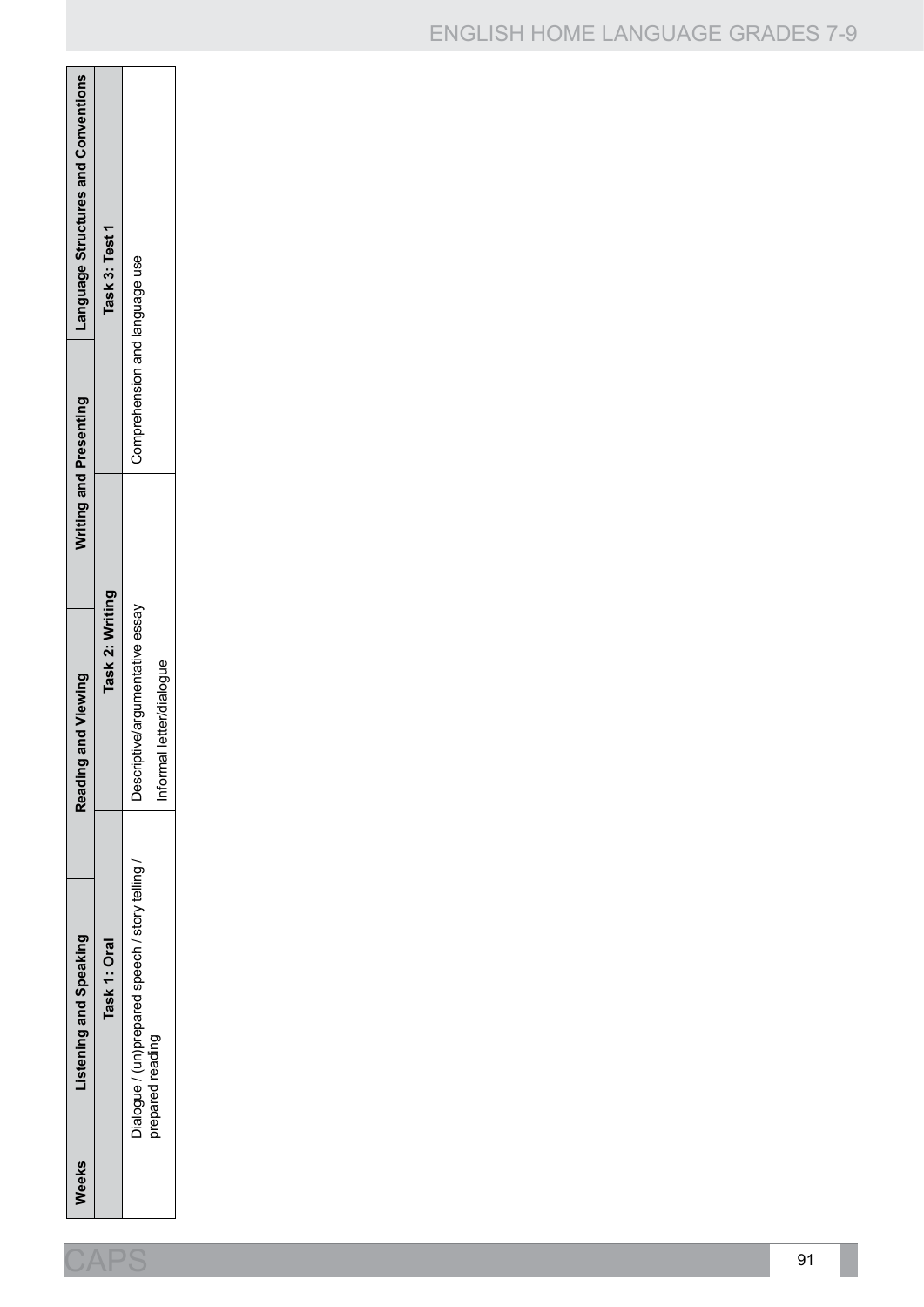|         |                                                                                                                                                                                                                                                                                                                                                                                                                                                                                                                                                                                                                       | GRADE 8 TERM 4                                                                                                                                                                                                                                                                                                                                                                                                                                                                                                                                                                                                                                                                                                                                                              |                                                                                                                                                                                                                                                                                                                                                                                                                         |                                                                                                                                                                                                                                                                                                                                                                                          |
|---------|-----------------------------------------------------------------------------------------------------------------------------------------------------------------------------------------------------------------------------------------------------------------------------------------------------------------------------------------------------------------------------------------------------------------------------------------------------------------------------------------------------------------------------------------------------------------------------------------------------------------------|-----------------------------------------------------------------------------------------------------------------------------------------------------------------------------------------------------------------------------------------------------------------------------------------------------------------------------------------------------------------------------------------------------------------------------------------------------------------------------------------------------------------------------------------------------------------------------------------------------------------------------------------------------------------------------------------------------------------------------------------------------------------------------|-------------------------------------------------------------------------------------------------------------------------------------------------------------------------------------------------------------------------------------------------------------------------------------------------------------------------------------------------------------------------------------------------------------------------|------------------------------------------------------------------------------------------------------------------------------------------------------------------------------------------------------------------------------------------------------------------------------------------------------------------------------------------------------------------------------------------|
|         |                                                                                                                                                                                                                                                                                                                                                                                                                                                                                                                                                                                                                       | CONTENT                                                                                                                                                                                                                                                                                                                                                                                                                                                                                                                                                                                                                                                                                                                                                                     |                                                                                                                                                                                                                                                                                                                                                                                                                         |                                                                                                                                                                                                                                                                                                                                                                                          |
| Weeks   | Listening and Speaking                                                                                                                                                                                                                                                                                                                                                                                                                                                                                                                                                                                                | d Viewing<br>Reading ar                                                                                                                                                                                                                                                                                                                                                                                                                                                                                                                                                                                                                                                                                                                                                     | Writing and Presenting                                                                                                                                                                                                                                                                                                                                                                                                  | Language Structures and Conventions                                                                                                                                                                                                                                                                                                                                                      |
| $1 - 2$ | Conversation: Discussion based on a<br>Use appropriate language, style and<br>Listening and Speaking strategies<br>· identify main and supporting ideas<br>share ideas and experiences and<br>identify persuasive/ manipulating<br>show understanding of concepts<br>(such as listening to a written /<br>Explain view points and reach<br>techniques where applicable<br>newspaper/ magazine article<br>Listening comprehension<br>Speakers take turns<br>· answer questions<br>audio-visual text)<br>· Indicate roles<br>• write notes<br>consensus<br>register<br>$\bullet$<br>$\bullet$<br>$\bullet$<br>$\bullet$ | · internal structure of a poem, figures of<br>magazine article<br>(written / visual text /multi-media texts)<br>external structure of a poem, lines,<br>Reading Wiewing for information<br>· Post-reading (answer questions,<br>speech/ imagery, rhyme, rhythm<br>· During reading (features of text)<br>evaluate)<br>Pre-reading (Introduce text)<br>• Key features of poem<br>. theme and message<br>compare, contrast,<br>figurative meaning<br>Read a newspaper/<br>• Meaning of words<br>· Making inference<br>· Intensive reading<br>Reading process:<br>· Fact and opinion<br>Write a summary<br>words, stanzas,<br>· Language use<br>· Text features<br>• Visualization<br>Sequencing<br>the dealers<br>Format<br>· Predict<br>mood<br>Poetry<br>using<br>$\bullet$ | • Use conjunctions to ensure cohesion<br>Newspaper article / magazine article<br>Write a newspaper/ magazine article<br>Use a variety of sentences types,<br>Proof-reading and presenting<br>Long transactional text e.g<br>Main and supporting ideas<br>• Logical order of sentences<br>Focus on process writing<br>lengths and structures<br>Correct format<br>Planning<br>Revision<br>Purpose<br>Drafting<br>Editing | Singular and plural; gender; diminutives<br>Word meaning: synonyms; antonyms;<br>structure; sentences; ambiguity; voice;<br>Punctuation and spelling: quotation<br>Direct and reported speech; question<br>euphemism; homonyms; literal and<br>forms; fact and opinion; sentence<br>marks; spelling patterns<br>Sentence level work:<br>figurative meaning<br>Word level work:<br>gerund |
|         |                                                                                                                                                                                                                                                                                                                                                                                                                                                                                                                                                                                                                       |                                                                                                                                                                                                                                                                                                                                                                                                                                                                                                                                                                                                                                                                                                                                                                             |                                                                                                                                                                                                                                                                                                                                                                                                                         |                                                                                                                                                                                                                                                                                                                                                                                          |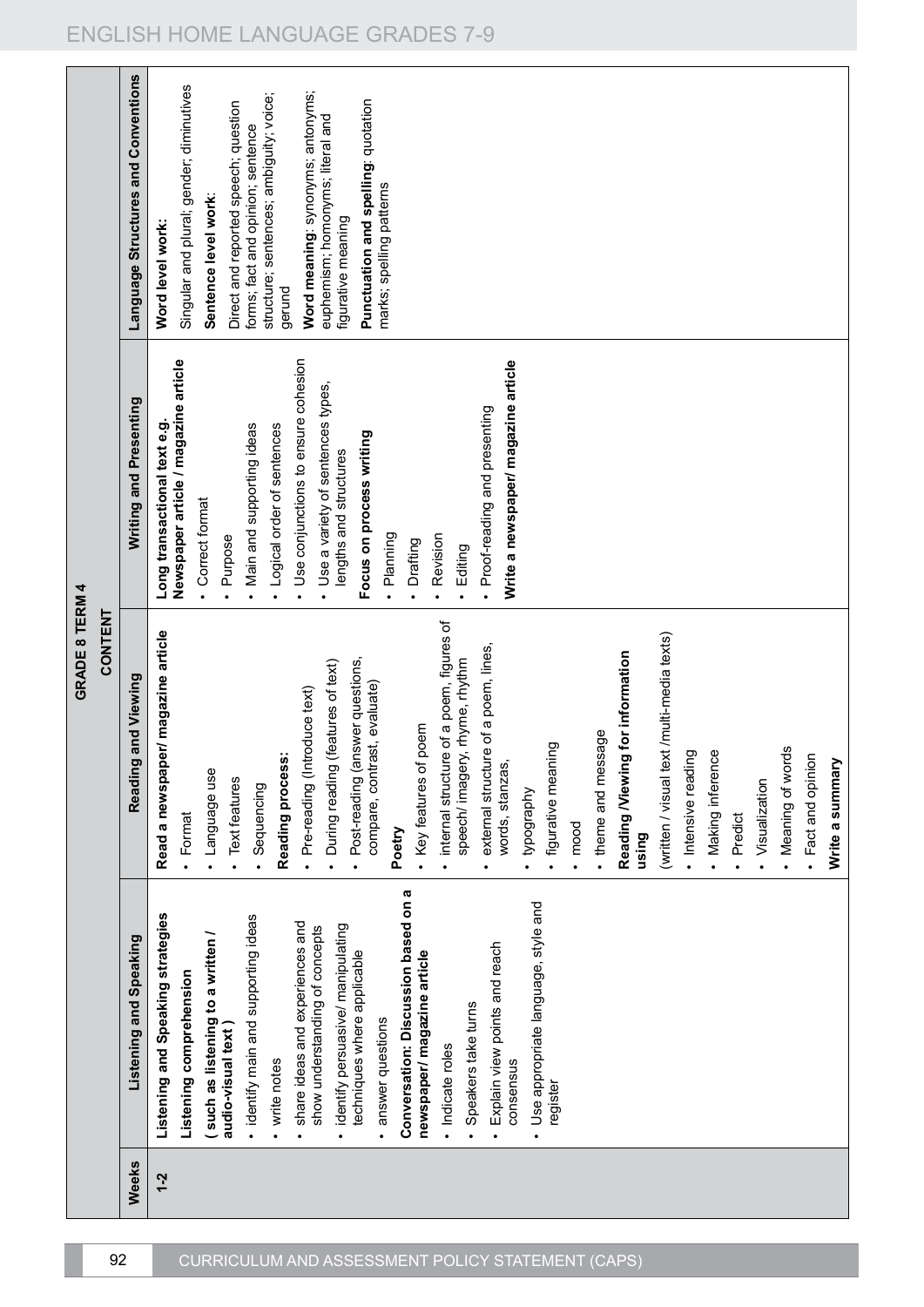|    | Weeks | Listening and Speaking                     | and Viewing<br>Reading                                                            | Writing and Presenting                | Language Structures and Conventions                                               |
|----|-------|--------------------------------------------|-----------------------------------------------------------------------------------|---------------------------------------|-----------------------------------------------------------------------------------|
|    | $3-4$ | Listening and Speaking strategies          | as / novel / short<br>Literary text such                                          | Write a transactional text: a diary   | Word level work:                                                                  |
|    |       | <b>Debate</b>                              | story / drama /                                                                   | entry                                 | Pronouns - personal and relative                                                  |
|    |       | · Indicate roles                           | • Key features of literature text: such                                           | • Correct format                      | Moods-                                                                            |
|    |       | · Learn text conventions                   | conflict, background, setting, narrator,<br>as character, action, dialogue, plot, | Purpose                               | Subjunctive                                                                       |
|    |       | Speakers take turns<br>$\bullet$           | theme                                                                             | Main and supporting ideas             | Imperative                                                                        |
|    |       | Explain view points and reach<br>$\bullet$ | Reading process:                                                                  | Logical order of sentences            | Potential                                                                         |
|    |       | consensus                                  | · Pre-reading (Introduce text)                                                    | • Use conjunctions to ensure cohesion | Indicative                                                                        |
|    |       | · Use appropriate language, style and      | eatures of text)<br>During reading (f                                             | · Use a variety of sentences types,   | Conditional                                                                       |
|    |       | register                                   | · Post-reading (answer questions,                                                 | lengths and structures                | Sentence level work:                                                              |
|    |       | · practise                                 | compare, contrast, evaluate)                                                      | Focus on process writing              |                                                                                   |
|    |       | Group discussion:                          | Poetry                                                                            | Planning                              | Tenses; sentence types; speech; voice;<br>sentence structure; direct and reported |
|    |       | · Indicate roles                           | • Key features of poem                                                            | Drafting                              | speech; question forms; fact and opinion;                                         |
|    |       | · Speakers take turns                      | · internal structure of a poem, figures of                                        | Revision<br>$\bullet$                 | ambiguity; voice; gerund                                                          |
|    |       | Explain view points and reach<br>$\bullet$ | speech/imagery, rhyme, rhythm                                                     | Editing                               | Word meaning: literal and figurative                                              |
|    |       | consensus                                  | e of a poem, lines,<br>external structur                                          | Proof-reading and presenting          | meaning                                                                           |
|    |       | · Use appropriate language, style and      | words, stanzas,                                                                   |                                       | Punctuation and spelling: spelling                                                |
|    |       | register                                   | typography                                                                        | Write a diary entry                   | patterns; punctuation marks                                                       |
|    |       |                                            | · figurative meaning                                                              |                                       |                                                                                   |
|    |       |                                            | mood                                                                              |                                       |                                                                                   |
|    |       |                                            | . theme and message                                                               |                                       |                                                                                   |
|    |       |                                            | Reading comprehension: (text from<br>text book)                                   |                                       |                                                                                   |
|    |       |                                            | Skimming, scanning, visualization                                                 |                                       |                                                                                   |
|    |       |                                            | · Intensive reading                                                               |                                       |                                                                                   |
|    |       |                                            | · Making inference                                                                |                                       |                                                                                   |
|    |       |                                            | • Meaning of words                                                                |                                       |                                                                                   |
|    |       |                                            | • View point of writer                                                            |                                       |                                                                                   |
|    |       |                                            | · Fact and opinion                                                                |                                       |                                                                                   |
|    |       |                                            | · Implied meaning                                                                 |                                       |                                                                                   |
| 93 |       |                                            | Write a paragraph or point form<br>summary                                        |                                       |                                                                                   |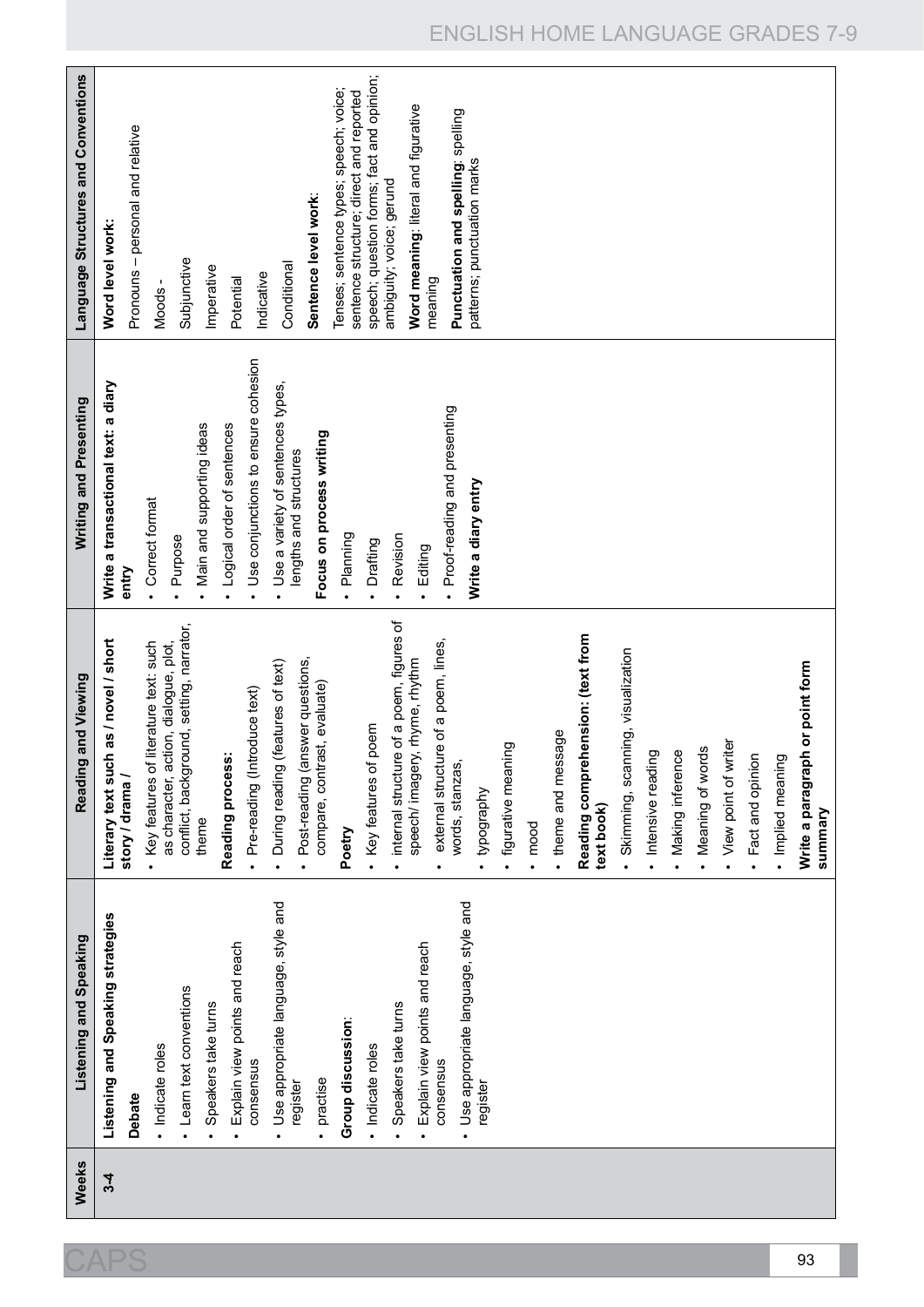| Weeks     | Listening and Speaking                   | Reading and Viewing                                           | Writing and Presenting                                                   | Language Structures and Conventions                                 |
|-----------|------------------------------------------|---------------------------------------------------------------|--------------------------------------------------------------------------|---------------------------------------------------------------------|
| <b>გ.</b> | Listening and Speaking strategies        | Literary text such as drama/play                              | Transactional text e.g. journalistic                                     | Word level work:                                                    |
|           | Listen to a text read aloud              | Reading process:                                              | report                                                                   | Relative pronouns; singular and plural                              |
|           | · Recorded text is played                | · Pre-reading (Introduce text)                                | • Correct format                                                         | forms                                                               |
|           | • Appropriate reading skills are pointed | · During reading (features of text)                           | Purpose                                                                  | Sentence level work:                                                |
|           | out to learners                          | · Post-reading (answer questions,                             | Bias and prejudice                                                       | Procedure; compare/contrast                                         |
|           | · Use of punctuation in a read text      | compare, contrast, evaluate)                                  | Manipulation<br>$\ddot{\phantom{0}}$                                     | Description paragraph; introductory and                             |
|           | · Opening and closing                    | Poetry                                                        | Stereotypes                                                              | closing paragraphs; sentences; speech;<br>voice; bias and prejudice |
|           | Dialogue based on text read aloud        | poem<br>• Key features of                                     | . Main and supporting ideas                                              | Word meaning: synonyms, antonyms                                    |
|           | • Decide on topic                        | · internal structure of a poem, figures of                    | · Logical order of sentences                                             | Punctuation and spelling: quotation                                 |
|           | · Revise conventions                     | speech/imagery, rhyme, rhythm                                 | • Use conjunctions to ensure cohesion                                    | marks; spelling patterns; punctuation                               |
|           | · Discourse markers to sustain dialogue  | · external structure of a poem, lines,<br>words, stanzas      | • Use a variety of sentences types,                                      | marks                                                               |
|           | · Roles for participants                 | the abodit .                                                  | lengths and structures                                                   |                                                                     |
|           | • Opening and closing                    | · figurative meaning                                          | Focus on process writing                                                 |                                                                     |
|           | · Practise                               | · mood                                                        | · Planning                                                               |                                                                     |
|           | · Presentation                           | theme and message                                             | · Revision<br>· Drafting                                                 |                                                                     |
|           |                                          | Reading comprehension: e.g.<br>dialogue)                      | · Editing                                                                |                                                                     |
|           |                                          | t group and context<br>· Purpose, target                      | · Proof-reading and presenting                                           |                                                                     |
|           |                                          | · Explain theme / message                                     | Write journalistic report a following<br>the process approach to writing |                                                                     |
|           |                                          | • Make inferences                                             |                                                                          |                                                                     |
|           |                                          | · Give own opinion                                            |                                                                          |                                                                     |
|           |                                          | • Direct and implied meaning                                  |                                                                          |                                                                     |
|           |                                          | Socio-political and cultural background<br>of text and author |                                                                          |                                                                     |

 $\blacksquare$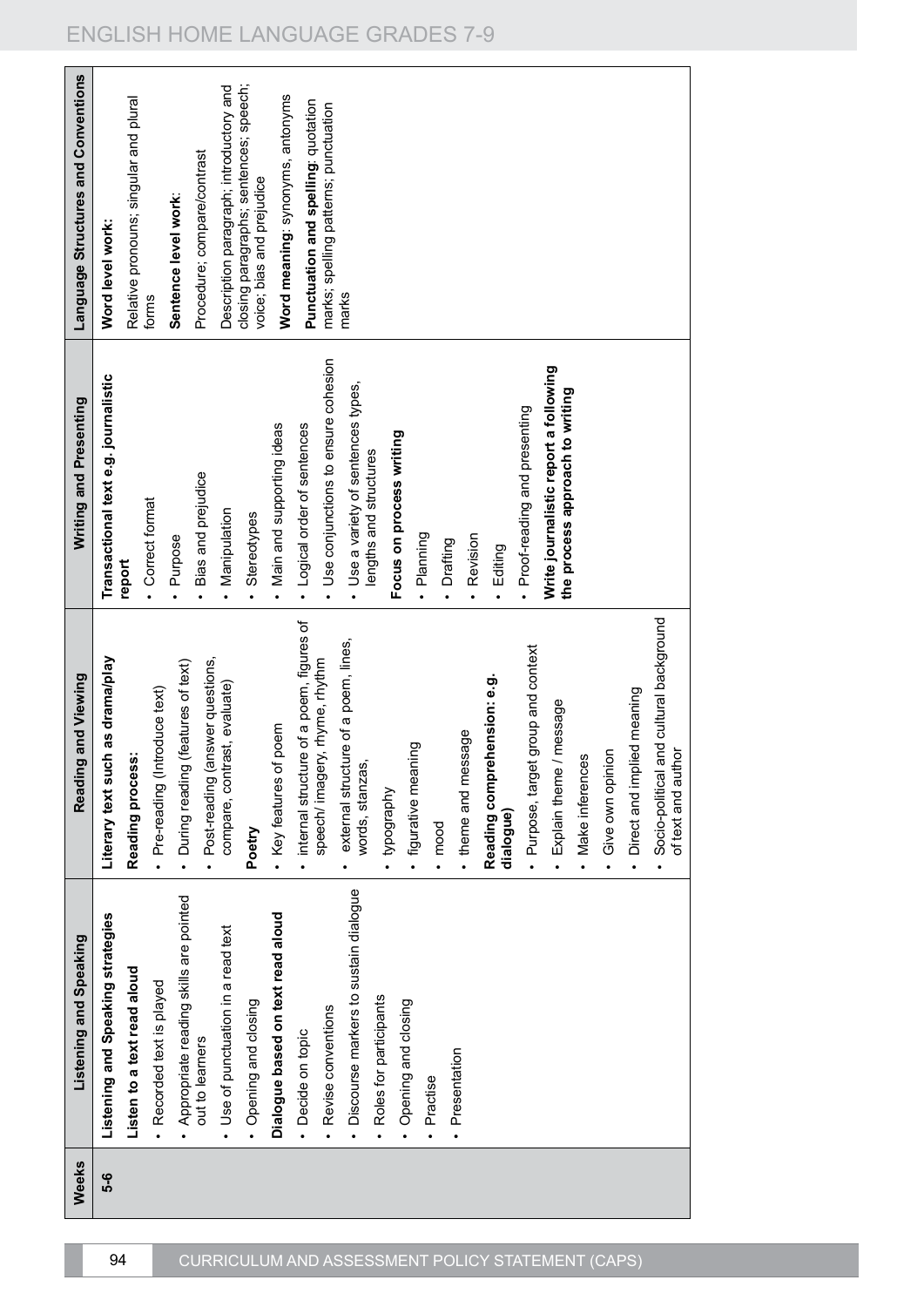| Weeks                               | $7 - 8$                      |           |                                         |                            |                             |                                       |                         |                           |                                                    | $9 - 10$                            |                                                     |                                      |                   |                         |
|-------------------------------------|------------------------------|-----------|-----------------------------------------|----------------------------|-----------------------------|---------------------------------------|-------------------------|---------------------------|----------------------------------------------------|-------------------------------------|-----------------------------------------------------|--------------------------------------|-------------------|-------------------------|
| Listening and Speaking              | Prepare for examination      | Speaking: | · Prepared speech / debate/ / interview | / conversation             | · Prepared reading          | · Unprepared reading                  | Listening               | • Listening comprehension |                                                    | Task 1: Oral                        | Debate / conversation / group discussion / dialogue |                                      |                   |                         |
| Reading and Viewing                 | mination<br>Prepare for exar | Reading   | · Reading comprehension                 | Summary<br>$\bullet$       | · Literature:               | stories / folklore<br>- Novel / short | study<br>- Drama / film | Poems<br>$\mathbf{I}$     |                                                    |                                     |                                                     |                                      |                   |                         |
| Writing and Presenting              | Prepare for examination      | Writing:  | · Essays                                | · Long transactional texts | · Short transactional texts |                                       |                         |                           | Formal and end-of-the-year Assessment Tasks Term 4 | Task 2: End-of-the-Year EXAMINATION | Paper 1: Oral                                       | Paper 2: Comprehension, Language and | Literature (2 hr) | Paper 3: Writing (1 hr) |
| Language Structures and Conventions | Word level work:             | revision  | Sentence level work:                    | revision                   | Word meaning: revision      | Punctuation and spelling: revision    |                         |                           |                                                    |                                     |                                                     |                                      |                   |                         |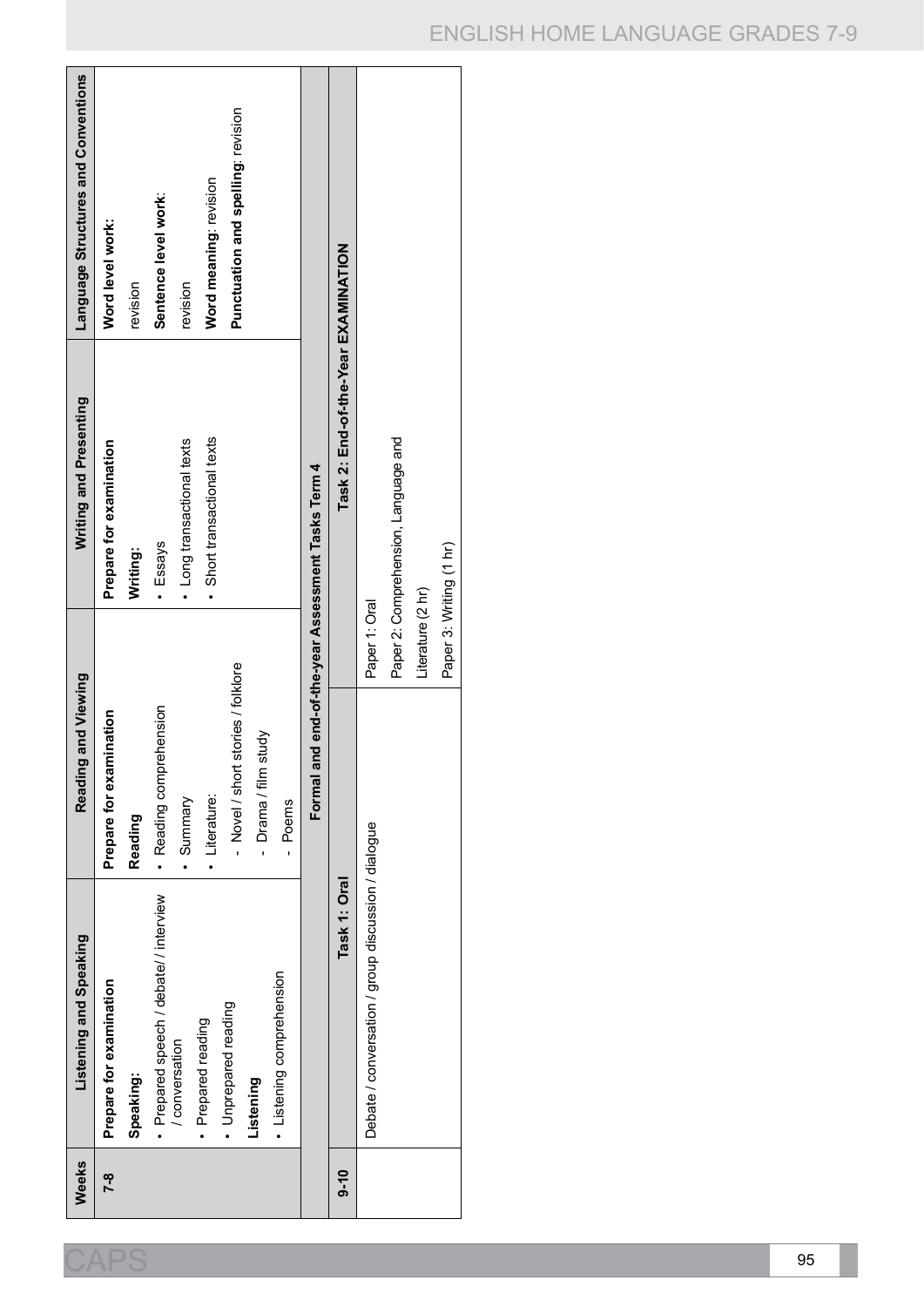|         |                                                                                                                                                                                                                                                                                                                                                                                                                                                                                                         | <b>GRADE 9 TERM 1</b><br>CONTENT                                                                                                                                                                                                                                                                                                                                                                                                                                                                                                                                                                                                                                                                                                                                                                                                                                                                                                                                                                                                         |                                                                                                                                                                                                                                                                    |                                                                                                                                                                                                           |
|---------|---------------------------------------------------------------------------------------------------------------------------------------------------------------------------------------------------------------------------------------------------------------------------------------------------------------------------------------------------------------------------------------------------------------------------------------------------------------------------------------------------------|------------------------------------------------------------------------------------------------------------------------------------------------------------------------------------------------------------------------------------------------------------------------------------------------------------------------------------------------------------------------------------------------------------------------------------------------------------------------------------------------------------------------------------------------------------------------------------------------------------------------------------------------------------------------------------------------------------------------------------------------------------------------------------------------------------------------------------------------------------------------------------------------------------------------------------------------------------------------------------------------------------------------------------------|--------------------------------------------------------------------------------------------------------------------------------------------------------------------------------------------------------------------------------------------------------------------|-----------------------------------------------------------------------------------------------------------------------------------------------------------------------------------------------------------|
| Week    | Listening and Speaking                                                                                                                                                                                                                                                                                                                                                                                                                                                                                  | d Viewing<br>Reading an                                                                                                                                                                                                                                                                                                                                                                                                                                                                                                                                                                                                                                                                                                                                                                                                                                                                                                                                                                                                                  | Writing and Presenting                                                                                                                                                                                                                                             | Language Structures and Conventions                                                                                                                                                                       |
| $1 - 2$ | Emotive and manipulative language<br>showing understanding of concepts<br>Listen to/watch an advertisement and<br>Speaking and Listening strategies<br>Record main and support ideas by<br>Share ideas and experiences and<br>Group discussion / conversation:<br>Identify persuasive/ manipulative<br>Listening comprehension:<br>Answer questions<br>Body language<br>making notes<br>advertisement<br>techniques<br>Font size<br>Pacing<br>discuss)<br>$\cdot$ Tone<br>use<br>$\bullet$<br>$\bullet$ | book like cover, title<br>headings, illustrations, font size, font<br>features like titles,<br>Reading / viewing for comprehension<br>Make inferences (characters, setting,<br>nfamiliar words by<br>Literary text like youth novel / short<br>(visual text such as advertisement/<br>· Inferring meaning and conclusions<br>page, index, chapters, glossary<br>Post-reading (answer questions,<br>· Post-reading (answer questions,<br>During reading (features of text)<br>During reading (features of text)<br>evaluate)<br>evaluate)<br>and font<br>Pre-reading (Introduce text)<br>poster/cartoons/strips/)<br>Use of punctuation<br>compare, contrast,<br>compare, contrast,<br>Infer meaning of un<br>Explore parts of<br>Emotive language<br>Explore literary<br>Reading strategies<br>Intensive reading<br>word attack skills<br>Intensive reading<br>milieu, message)<br>Body language<br>stories / drama<br>Summarising<br>Pre-reading<br>Visualizing<br>Skimming<br>Skimming<br>Scanning<br>Scanning<br>type<br>$\mathbf{I}$ | Write a advertisement /poster<br>Proof-reading and presenting<br>Focus on process writing<br>Advertisement/poster<br>Transactional texts:<br>Correct format<br>Language use<br>Text features<br>Planning<br>Purpose<br>Revision<br>Register<br>Drafting<br>Editing | Sentence structure Nouns, adjectives,<br>· Spelling and spelling patterns<br>Vocabulary in context<br>Sentence level work:<br>Word level work:<br>Simple tenses<br>• Abbreviations<br>pronouns<br>Concord |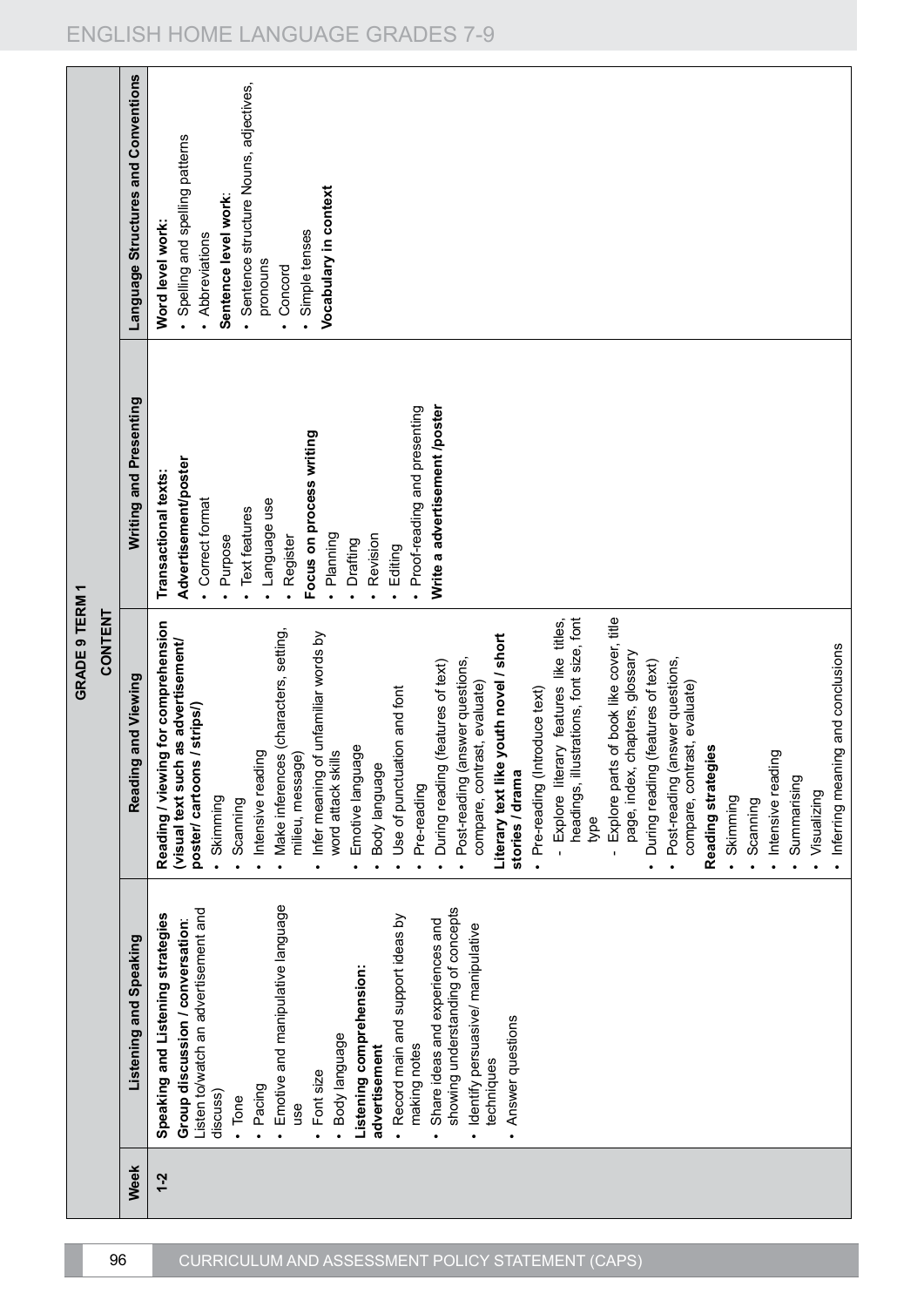|    | <b>Week</b> | Listening and Speaking                                              | Reading and Viewing                                                                 | Writing and Presenting                                      | Language Structures and Conventions               |
|----|-------------|---------------------------------------------------------------------|-------------------------------------------------------------------------------------|-------------------------------------------------------------|---------------------------------------------------|
|    | $3-4$       | Speaking and Listening strategies<br>Listening to a reading of text | outh novel / short<br>Literary text like y<br>stories / drama                       | Write a letter of appreciation for help/<br>advice received | Spelling and spelling patrons<br>Word level work: |
|    |             | · Identify and comment on:                                          | General discussion of the key features                                              | Correct format<br>$\ddot{\phantom{0}}$                      | Abbreviations, shortening, acronyms               |
|    |             | - use of voice                                                      | conflict, background, setting, narrator,<br>like character, characterisation, plot, | Purpose                                                     | Stems, pre and suffix's, complex and              |
|    |             | - use of intonation and pace                                        | theme                                                                               | Main and supporting ideas                                   | simplex                                           |
|    |             | punctuation in reading                                              | Reading process:                                                                    | Language use                                                | Sentence level work:                              |
|    |             | opening and closure                                                 | · Pre-reading (Introduce text/predict                                               | Register<br>$\bullet$                                       | • Nouns, adjectives, pronouns                     |
|    |             | · Discuss above features                                            | events)                                                                             | Logical order of sentences                                  | · Punctuation                                     |
|    |             | Prepared reading aloud                                              | Background / setting                                                                | Use conjunctions to ensure cohesion<br>$\ddot{\phantom{0}}$ | · Tenses; direct and reported speech;             |
|    |             | • Use relevant speaking skills such as                              | - Brainstorm the theme                                                              | · Use a variety of sentences types,                         | sentence structure; concord                       |
|    |             | tone, volume, pace, voice projection,                               | · During reading (features of text)                                                 | lengths and structures                                      | Critical language use:                            |
|    |             | pronunciation, fluency                                              | Post-reading (answer questions,                                                     | Focus on process writing                                    | Idioms and proverbs; euphemism                    |
|    |             | Learners choose their reading text<br>$\bullet$                     | compare, contrast, evaluate)                                                        | · Planning                                                  | Vocabulary in context                             |
|    |             | and present to class.                                               | Poetry                                                                              | Drafting<br>$\bullet$                                       |                                                   |
|    |             |                                                                     | • Key features of poem                                                              | Revision<br>$\bullet$                                       |                                                   |
|    |             |                                                                     | of a poem, figures of<br>speech/imagery, rhyme, rhythm<br>· internal structure      | Editing                                                     |                                                   |
|    |             |                                                                     |                                                                                     | Proof-reading and presenting                                |                                                   |
|    |             |                                                                     | e of a poem, lines,<br>external structur<br>words, stanzas,                         | Write a letter of appreciation for help/                    |                                                   |
|    |             |                                                                     | typography<br>                                                                      | advice received                                             |                                                   |
|    |             |                                                                     | figurative meaning                                                                  |                                                             |                                                   |
|    |             |                                                                     | · mood                                                                              |                                                             |                                                   |
|    |             |                                                                     | • theme and message                                                                 |                                                             |                                                   |
|    |             |                                                                     | visual/multimedia<br>Reading / viewing<br>text (strategies)                         |                                                             |                                                   |
|    |             |                                                                     | Skimming                                                                            |                                                             |                                                   |
|    |             |                                                                     | Scanning                                                                            |                                                             |                                                   |
|    |             |                                                                     | Body language<br>$\bullet$                                                          |                                                             |                                                   |
|    |             |                                                                     | · Inferring meaning of unfamiliar words                                             |                                                             |                                                   |
|    |             |                                                                     | and images (cartoons) by using word<br>attack skills                                |                                                             |                                                   |
| 97 |             |                                                                     | - clarifying                                                                        |                                                             |                                                   |
|    |             |                                                                     | predicting<br>$\bar{\mathbf{r}}$                                                    |                                                             |                                                   |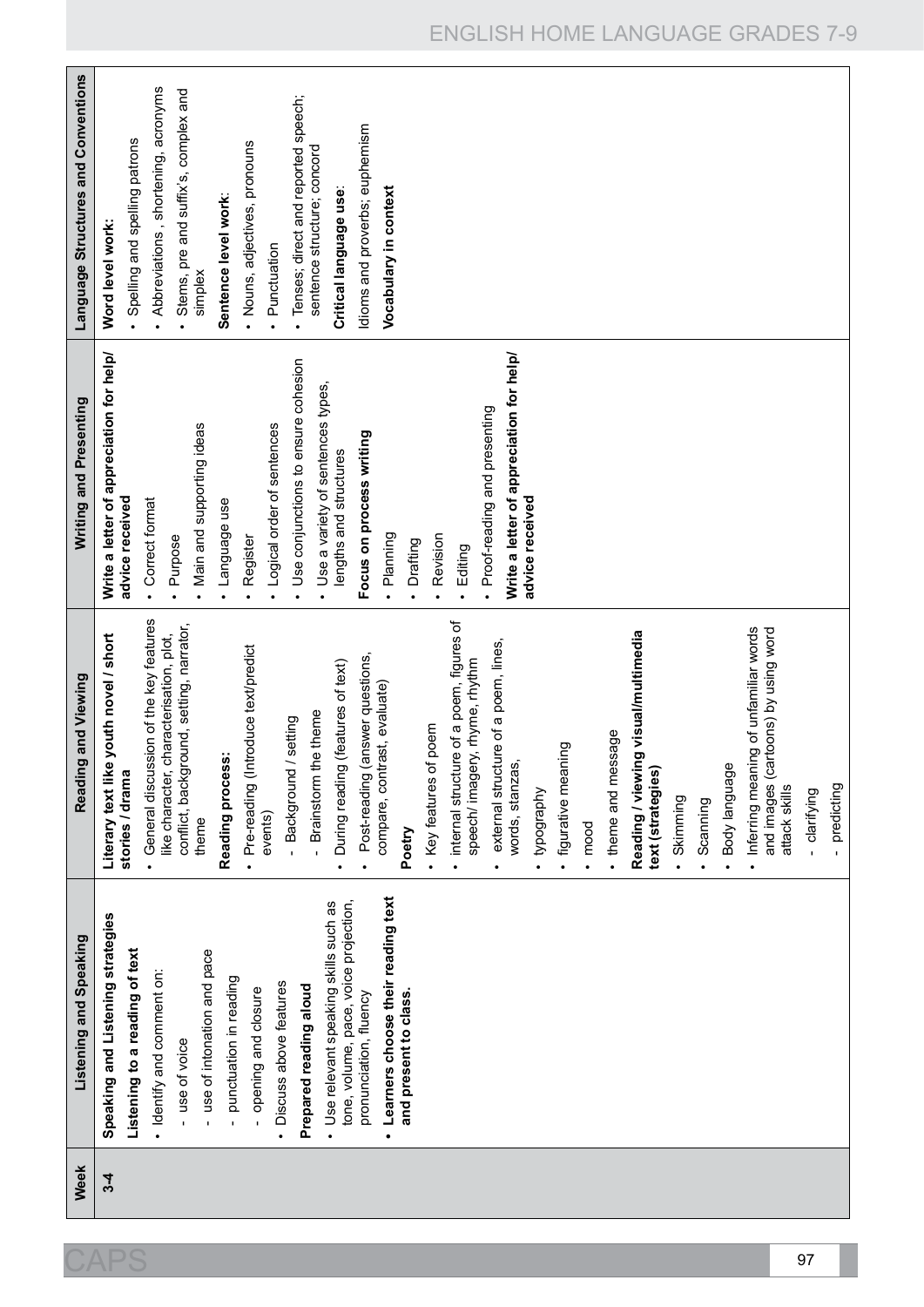| <b>Week</b> | Listening and Speaking                                                       | and Viewing<br>Reading                                                      | Writing and Presenting                                    | Language Structures and Conventions                               |
|-------------|------------------------------------------------------------------------------|-----------------------------------------------------------------------------|-----------------------------------------------------------|-------------------------------------------------------------------|
| 5-6         | Speaking and Listening strategies                                            | Read a contract between a seller and                                        | Transactional text: write a report on                     | Word level work:                                                  |
|             | Listen to a telephone conversation/                                          | a purchaser                                                                 | findings in a dispute between a seller<br>and a purchaser | conjunctions                                                      |
|             | dialogue between a call centre agent<br>and client concerning a dispute over | · Format                                                                    | • Correct format                                          | Sentence level work:                                              |
|             | a contract                                                                   | - Language use                                                              | · Purpose                                                 | Sentence structure; sentence types;                               |
|             | $\cdot$ Tone                                                                 | · Contract-speak                                                            | . Main and supporting ideas                               | direct and reported speech; question                              |
|             | · Language use                                                               | · Importance of signature                                                   |                                                           | forms; voice;                                                     |
|             | · Register                                                                   | · Recourse in case of dispute                                               | · Language use                                            | Word meaning:                                                     |
|             |                                                                              | Poetry                                                                      | · Register                                                | Idioms and proverbs                                               |
|             | • Conventions                                                                | • Key features of poem                                                      | • Logical order of sentences                              | Punctuation and spelling:                                         |
|             | between a seller and a purchaser, and<br>Role-play a verbal transaction      |                                                                             | • Use conjunctions to ensure cohesion                     | spelling patterns; Abbreviations -                                |
|             | the subsequent dispute as a result of                                        | • internal structure of a poem, figures of<br>speech/imagery, rhyme, rhythm | • Use a variety of sentences types,                       | initialism, acronym, clipped, truncation,<br>aphesis, portmanteau |
|             | a verbal contract going sour.                                                | re of a poem, lines,<br>· external structur                                 | lengths and structures                                    | Vocabulary in context: the language of                            |
|             | · Language use                                                               | words, stanzas,                                                             | Focus on process writing                                  | contracts and legal documents                                     |
|             | $\cdot$ Tone                                                                 | videJodA <sub>1</sub> .                                                     | · Planning                                                |                                                                   |
|             | - Body language                                                              | · figurative meaning                                                        | · Drafting                                                |                                                                   |
|             | · Authenticity                                                               | · mood                                                                      | · Revision                                                |                                                                   |
|             | Presentation                                                                 | . theme and message                                                         | · Editing                                                 |                                                                   |
|             |                                                                              | Read / view contract for                                                    | · Proof-reading and presenting                            |                                                                   |
|             |                                                                              | comprehension(Strategies)                                                   | Write a report following a process                        |                                                                   |
|             |                                                                              | · Skimming                                                                  | approach to writing                                       |                                                                   |
|             |                                                                              | · Scanning                                                                  |                                                           |                                                                   |
|             |                                                                              | · Language use                                                              |                                                           |                                                                   |
|             |                                                                              | e.g. fine print,<br>dispute, contract lifespan<br>· Contract-speak,         |                                                           |                                                                   |
|             |                                                                              | · Infer meaning of unfamiliar words by<br>using word attack skills          |                                                           |                                                                   |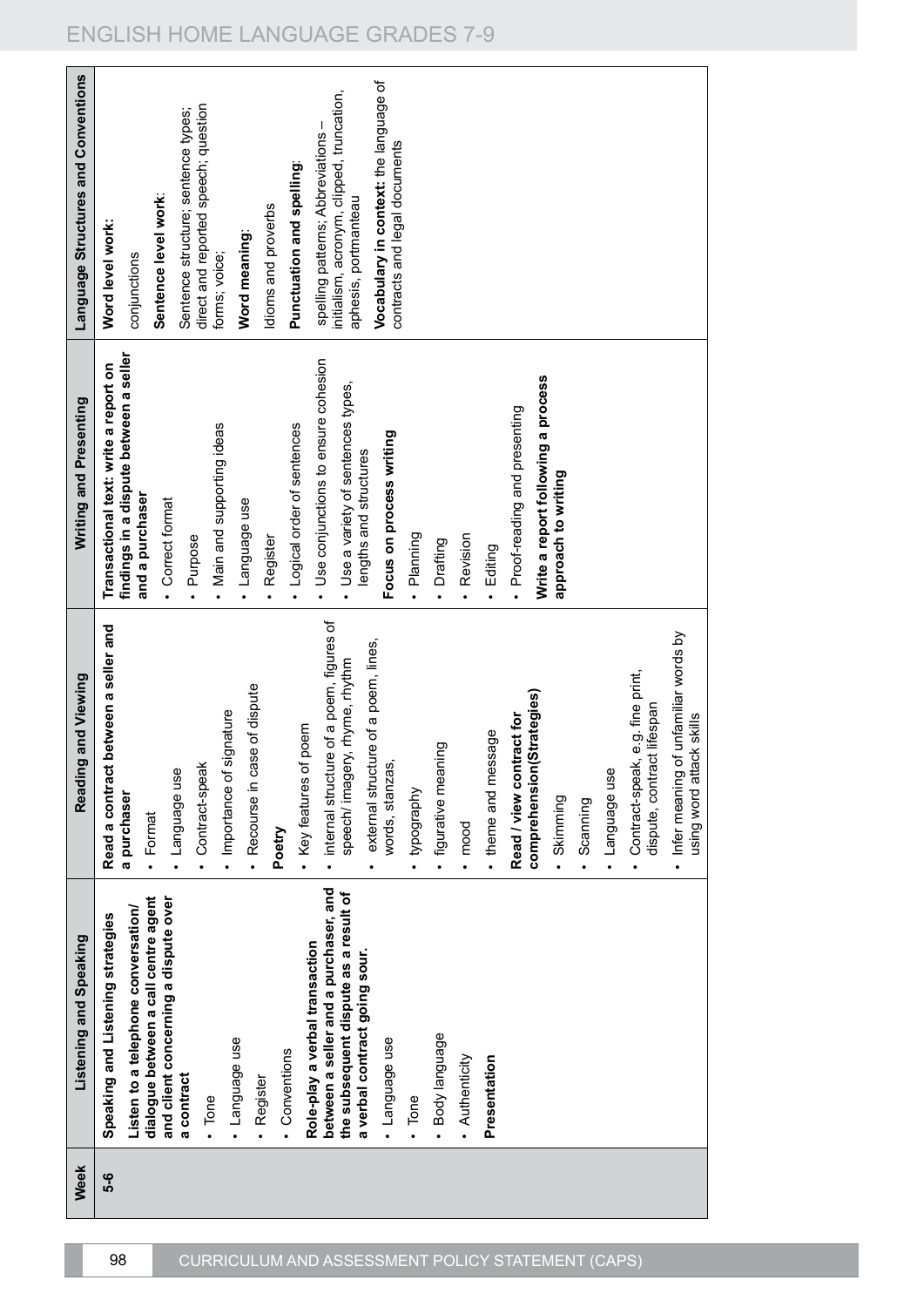| Language Structures and Conventions | Regular and irregular Verbs.<br>spelling patterns; acronyms.<br>Punctuation and spelling:<br>Direct and indirect speech<br>Sentence level work:<br>Idioms and proverbs<br>Word level work:<br>Word meaning:                                                                                                                                                                                                                                                                                                                                                                                                                                                                                                                                                                                                                                                              |                 |
|-------------------------------------|--------------------------------------------------------------------------------------------------------------------------------------------------------------------------------------------------------------------------------------------------------------------------------------------------------------------------------------------------------------------------------------------------------------------------------------------------------------------------------------------------------------------------------------------------------------------------------------------------------------------------------------------------------------------------------------------------------------------------------------------------------------------------------------------------------------------------------------------------------------------------|-----------------|
| Writing and Presenting              | Write an essay: Narrative/ descriptive/<br>Mind-maps to organise coherent ideas<br>Write an essay following the process<br>Present essay for assessment<br>Proof-reading and presenting<br>Main and supporting ideas<br>Focus on process writing<br>Personal voice and style<br>approach to writing<br>• Vivid description<br>reflective essay<br>• Word choice,<br>Planning<br>Revision<br>Drafting<br>Editing<br>Tone                                                                                                                                                                                                                                                                                                                                                                                                                                                  |                 |
| and Viewing<br>Reading              | · internal structure of a poem, figures of<br>conflict, background, setting, narrator,<br>hension: (text from<br>· external structure of a poem, lines,<br>• Key features of literature text: such<br>as character, action, dialogue, plot,<br>· Skimming, scanning, visualization<br>Literary text such as short story,<br>nswer questions,<br>speech/imagery, rhyme, rhythm<br>· During reading (features of text)<br>st, evaluate))<br>· Pre-reading (Introduce text)<br>youth novel / novel / drama<br>• Key features of poem<br>. theme and message<br>prescribed literature)<br>• View point of writer<br>· figurative meaning<br>• Meaning of words<br>· Making inference<br>· Intensive reading<br>Reading process<br>compare, contra<br>Fact and opinion<br>Reading compreh<br>· Post-reading (ar<br>words, stanzas,<br>the dealer<br>theme<br>· mood<br>Poetry | Implied meaning |
| Listening and Speaking              | Speaking and Listening strategies<br>Use visual, audio-visual resources<br>Suitable introduction and ending<br>· Organize information cohesively<br>· Identify correct vocabulary and<br>- Introduction and conclusion<br>Listening comprehension<br>Oral: Unprepared speech<br>- Language and power<br>Choose suitable topic<br>language structure<br>• Answer questions<br>· Listen to dialogue<br>where applicable<br>· Take notes<br>(dialogue)<br>- Mood<br>- Tone<br>$\bullet$<br>$\bullet$                                                                                                                                                                                                                                                                                                                                                                        |                 |
| <b>Week</b>                         | $7 - 8$                                                                                                                                                                                                                                                                                                                                                                                                                                                                                                                                                                                                                                                                                                                                                                                                                                                                  |                 |
|                                     |                                                                                                                                                                                                                                                                                                                                                                                                                                                                                                                                                                                                                                                                                                                                                                                                                                                                          | 99              |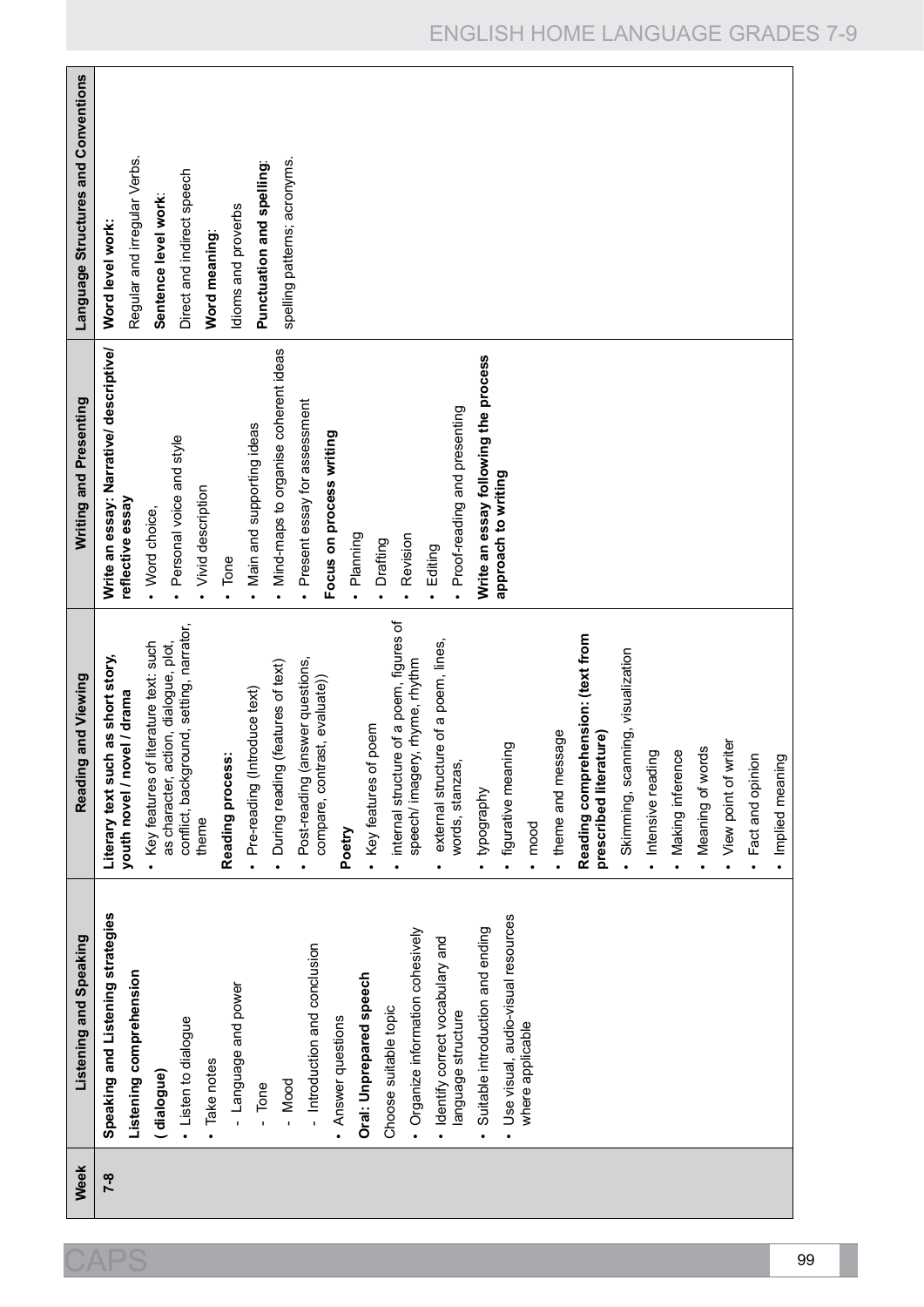| <b>Week</b> | Listening and Speaking            | Reading and Viewing                                                            | Writing and Presenting                | Language Structures and Conventions                              |  |
|-------------|-----------------------------------|--------------------------------------------------------------------------------|---------------------------------------|------------------------------------------------------------------|--|
| $9 - 10$    | Speaking and Listening strategies | Read a newspaper/magazine report                                               | Long transactional texts              | Word level work:                                                 |  |
|             | listen to a newspaper report      | Reading strategies                                                             | Such as report / interview            | Moods                                                            |  |
|             | Structure                         | · Intensive reading                                                            | Requirements of task and text type    | Subjunctive                                                      |  |
|             | · Features                        | · Text features e.g. Plot, character,                                          | Format, style, point of view          | Imperative                                                       |  |
|             | · Language use                    | setting, narrator, mood, theme,<br>narrators perspective                       | Target audience purpose and context   | Potential                                                        |  |
|             | Tone                              |                                                                                | Word choice                           | Indicative                                                       |  |
|             | Register                          | • Inferring meaning of unfamiliar words<br>by word attack skills               | Sentence structure, lengths and types | Conditional                                                      |  |
|             | • Introduction and conclusion     | Direct and implied meaning                                                     | Paragraph conventions                 | Sentence level work:                                             |  |
|             | Discuss findings                  | Reading process:                                                               | Focus on process writing              | Simple sentences; compound sentences;                            |  |
|             | Oral presentation of report       | Pre-reading (Introduce text)                                                   | Planning                              | Complex sentences;                                               |  |
|             | - Language use                    | · During reading (features of text)                                            | Drafting                              | Voice; tenses;                                                   |  |
|             | · Register                        | Post-reading (answer questions,                                                | Revision                              | Word meaning:                                                    |  |
|             | $\cdot$ Tone                      | evaluate))<br>compare, contrast,                                               | Editing                               | Idioms and proverbs                                              |  |
|             | Body language                     | Poetry                                                                         | Proof-reading and presenting          | Literal, figurative, alliteration, assonance,<br>personification |  |
|             | . Introduction and conclusion     | • Key features of poem                                                         | Write a report following the process  |                                                                  |  |
|             |                                   | a poem, figures of<br>speech/imagery, rhyme, rhythm<br>· internal structure of | approach to writing                   | Punctuation and spelling:<br>spelling patterns;                  |  |
|             |                                   |                                                                                |                                       |                                                                  |  |
|             |                                   | of a poem, lines,<br>external structure<br>words, stanzas,                     |                                       | quotation marks; apostrophe                                      |  |
|             |                                   | typography                                                                     |                                       |                                                                  |  |
|             |                                   | · figurative meaning                                                           |                                       |                                                                  |  |
|             |                                   | · mood                                                                         |                                       |                                                                  |  |
|             |                                   | • theme and message                                                            |                                       |                                                                  |  |
|             |                                   | Reading / viewing for comprehension<br>(use newspaper report)                  |                                       |                                                                  |  |
|             |                                   | Skimming                                                                       |                                       |                                                                  |  |
|             |                                   | Scanning                                                                       |                                       |                                                                  |  |
|             |                                   | · Intensive reading                                                            |                                       |                                                                  |  |
|             |                                   | · Make inferences (characters, setting,<br>milieu, message)                    |                                       |                                                                  |  |
|             |                                   | · Infer meaning of unfamiliar words by<br>word attack skills                   |                                       |                                                                  |  |
|             |                                   | Emotive language                                                               |                                       |                                                                  |  |
|             |                                   | Answer questions                                                               |                                       |                                                                  |  |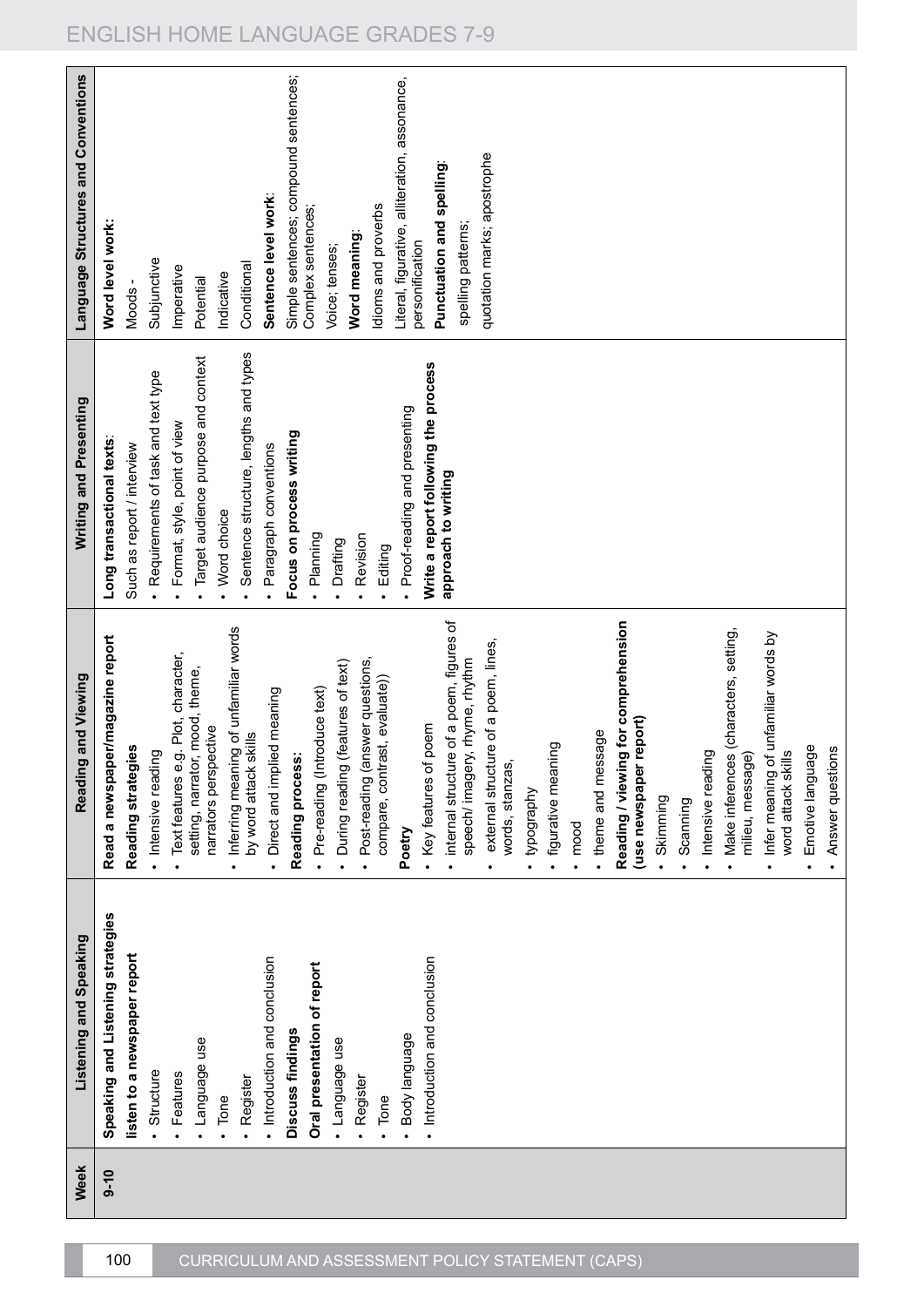| Comprehension and language use<br>Task 2: Writing<br>Assessment for Term 1<br>Informal letter/ review/dialogue<br>Descriptive/narrative essay<br>Prepared reading / conversation<br>Task 1: Oral | Language Structures and Conventions | Task 3: Test 1 |  |  |
|--------------------------------------------------------------------------------------------------------------------------------------------------------------------------------------------------|-------------------------------------|----------------|--|--|
| Writing and Presenting<br>Reading and Viewing<br>Listening and Speaking                                                                                                                          |                                     |                |  |  |
|                                                                                                                                                                                                  |                                     |                |  |  |
|                                                                                                                                                                                                  |                                     |                |  |  |
| Week                                                                                                                                                                                             |                                     |                |  |  |
|                                                                                                                                                                                                  |                                     |                |  |  |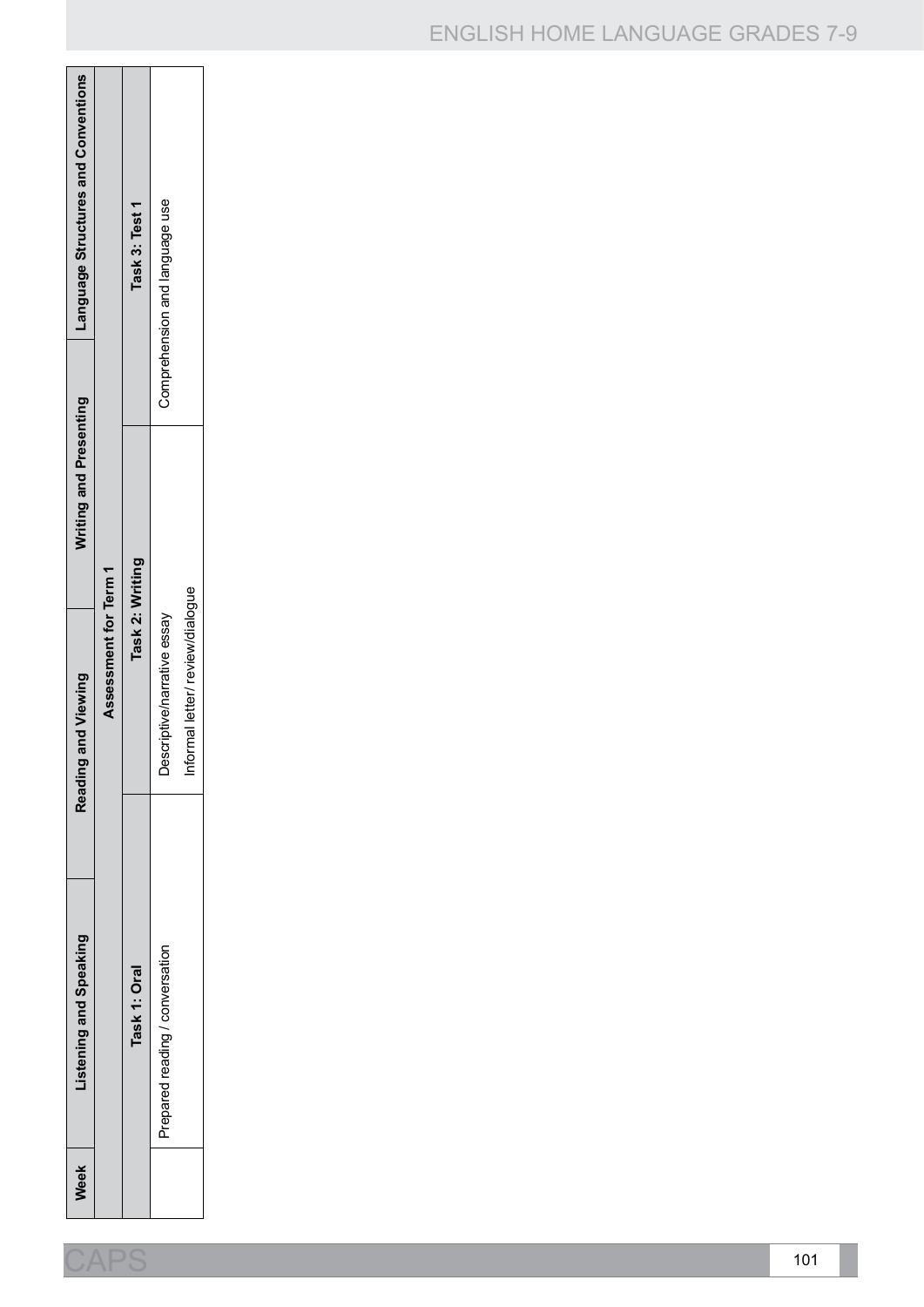| Listen to a story<br>Weeks<br>$1 - 2$                    |                                                        | CONTENT                                                                                                                                                                                                                                                                                                                                                                            |                                                                                                                                                                                                                                               |                                                                                     |
|----------------------------------------------------------|--------------------------------------------------------|------------------------------------------------------------------------------------------------------------------------------------------------------------------------------------------------------------------------------------------------------------------------------------------------------------------------------------------------------------------------------------|-----------------------------------------------------------------------------------------------------------------------------------------------------------------------------------------------------------------------------------------------|-------------------------------------------------------------------------------------|
|                                                          |                                                        |                                                                                                                                                                                                                                                                                                                                                                                    |                                                                                                                                                                                                                                               |                                                                                     |
|                                                          | Listening and Speaking                                 | Reading and Viewing                                                                                                                                                                                                                                                                                                                                                                | Writing and Presenting                                                                                                                                                                                                                        | Language Structures and Conventions                                                 |
|                                                          | Listening for comprehension                            | ext e.g. Drama<br>short story / folklore / novel<br>Read a literature                                                                                                                                                                                                                                                                                                              | Diary entry / constitution / policy<br>Transactional texts:                                                                                                                                                                                   | Stems; prefixes and suffixes;<br>Word level work:                                   |
| · language use                                           | • identify main and supportive ideas                   | Reading strategies<br>· Intensive reading                                                                                                                                                                                                                                                                                                                                          | • Correct format<br>Purpose                                                                                                                                                                                                                   | Sentence level work:<br>Pronouns                                                    |
| · register                                               | · answer questions                                     | · Text features e.g. Plot, character,<br>setting, narrator, mood, theme,<br>narrators perspective                                                                                                                                                                                                                                                                                  | Main and supporting ideas<br>Language use                                                                                                                                                                                                     | Sentence types;<br>Generalisations,                                                 |
| · Indicate roles                                         | Forum / group discussion: culture                      | · Inferring meaning of unfamiliar words<br>and images by word attack skills                                                                                                                                                                                                                                                                                                        | · Logical order of sentences<br>Register                                                                                                                                                                                                      | Direct/indirect speech; voice; tenses<br>Word meaning:                              |
| consensus                                                | Explain view points and reach<br>· Speakers take turns | · Language structure and style<br>· Pre-reading (Introduce text)<br>Reading process:                                                                                                                                                                                                                                                                                               | Use conjunctions to ensure cohesion<br>• Use a variety of sentences types,<br>lengths and structures                                                                                                                                          | Idioms and proverbs; literal and figurative<br>Punctuation and spelling:<br>meaning |
| Present<br>register<br>$\ddot{\phantom{0}}$<br>$\bullet$ | Use appropriate language, style and                    | · internal structure of a poem, figures of<br>external structure of a poem, lines,<br>Post-reading (answer questions,<br>speech/ imagery, rhyme, rhythm<br>· During reading (features of text)<br>compare, contrast, evaluate))<br>• Key features of poem<br>• theme and message<br>ഊ<br>· figurative meanin<br>words, stanzas,<br>typography<br><br>· mood<br>Poetry<br>$\bullet$ | Write a diary entry / constitution<br>/ policy following the process<br>Proof-reading and presenting<br>Focus on process writing<br>approach to writing<br>· Planning<br>Revision<br>Drafting<br>Editing<br>$\ddot{\phantom{0}}$<br>$\bullet$ | Quotation marks; spelling patterns;<br>abbreviations.                               |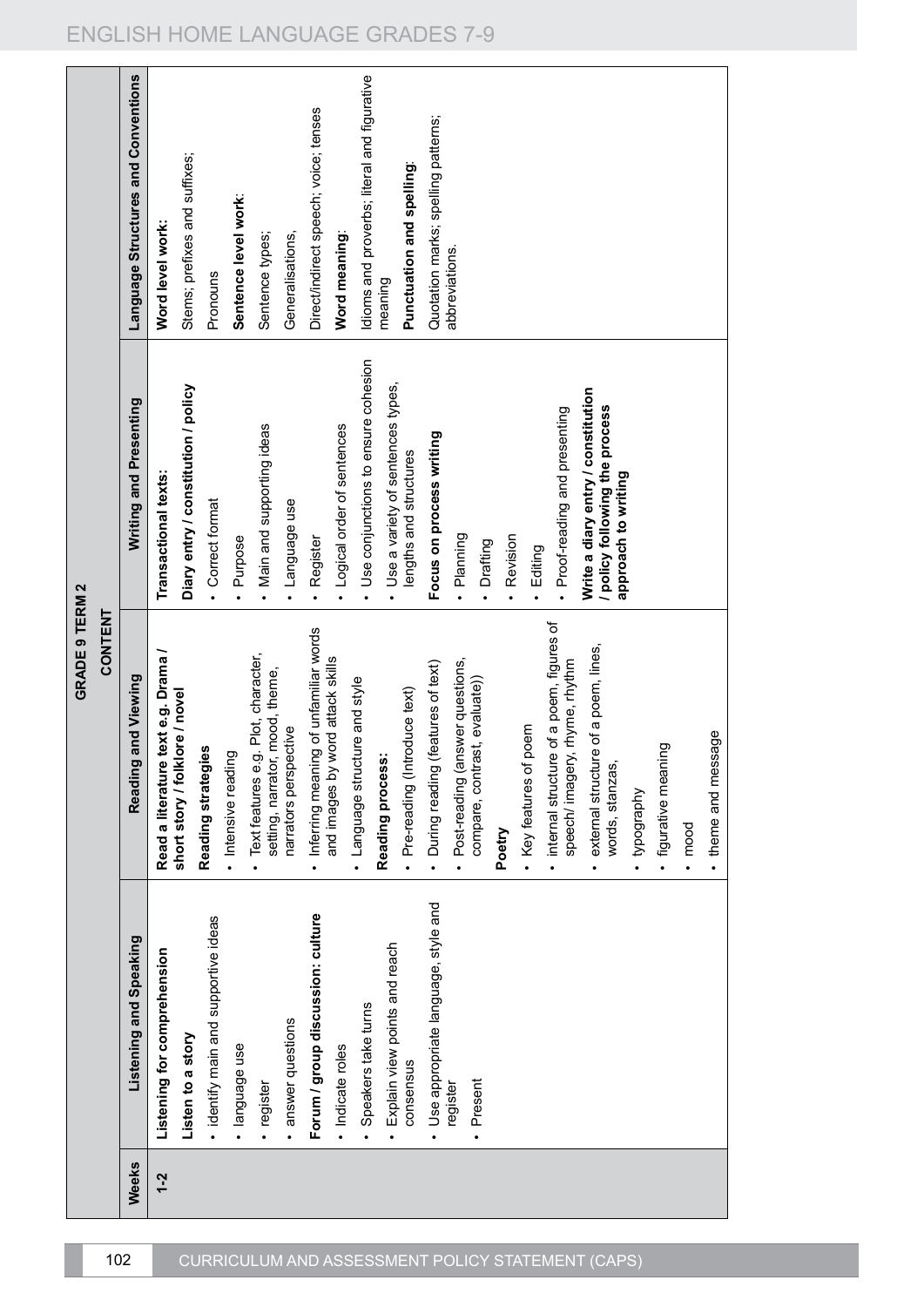| Weeks<br>$1 - 2$                                                               |                                 |                   |                |                              |                          |                     |                        |         |        |              |           |
|--------------------------------------------------------------------------------|---------------------------------|-------------------|----------------|------------------------------|--------------------------|---------------------|------------------------|---------|--------|--------------|-----------|
| Listening and Speaking                                                         |                                 |                   |                |                              |                          |                     |                        |         |        |              |           |
| Read / view text for information: Will<br>Reading and Viewing<br>and testament | · intensive reading and viewing | • purpose of text | · language use | · characters and caricatures | · background and setting | . message and theme | • summarising the text | Summary | Format | Language use | Structure |
| Writing and Presenting                                                         |                                 |                   |                |                              |                          |                     |                        |         |        |              |           |
| Language Structures and Conventions                                            |                                 |                   |                |                              |                          |                     |                        |         |        |              |           |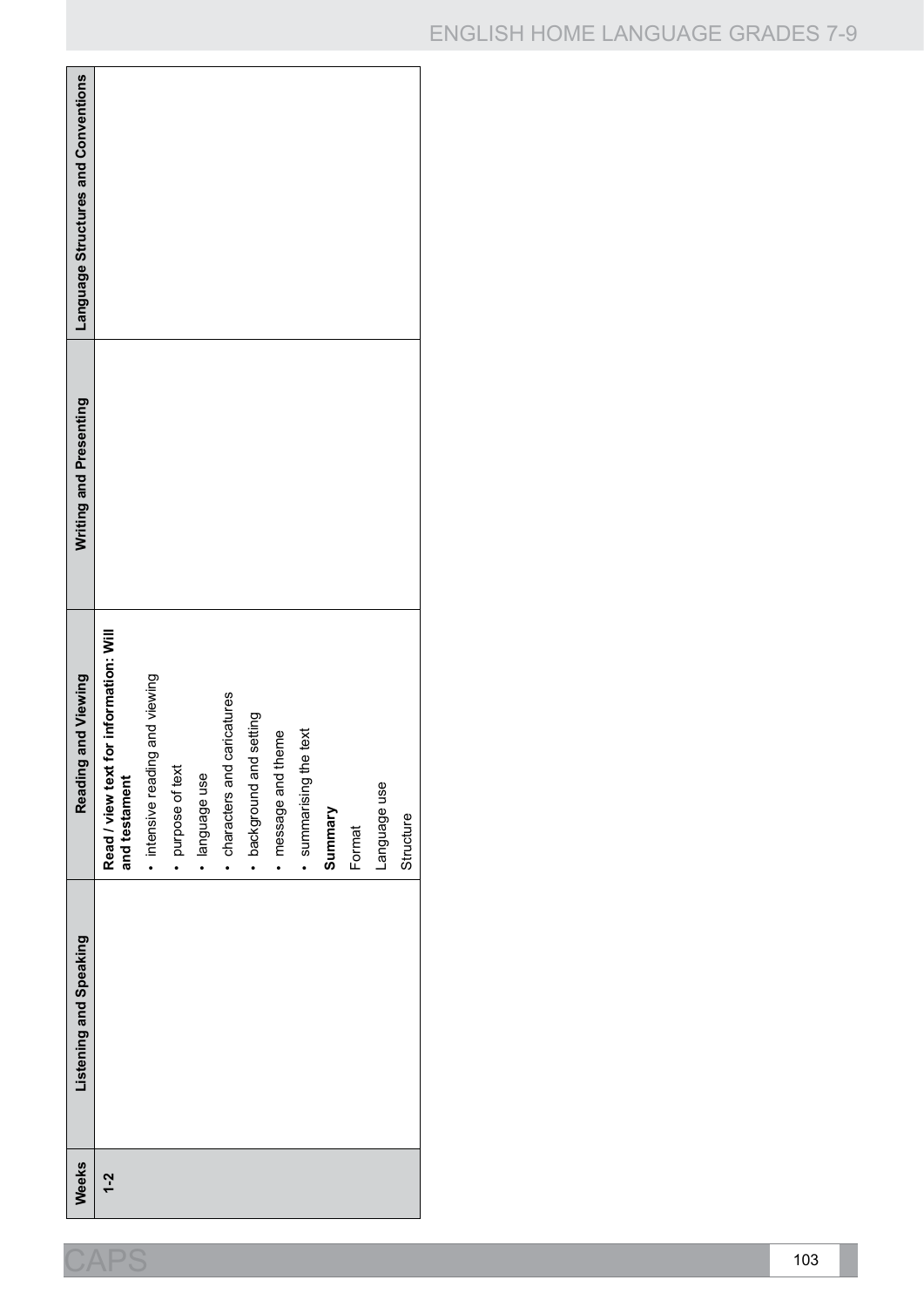| Weeks | Listening and Speaking                                                                                                                                                                                                                                                                                                                                       | Reading and Viewing                                                                                                                                                                                                                                                                                                                                                                                                                                                                 | Writing and Presenting                                                                                                                                                                                                                                                                                                                  | Language Structures and Conventions                                                                                                                                                                                                                                                                         |
|-------|--------------------------------------------------------------------------------------------------------------------------------------------------------------------------------------------------------------------------------------------------------------------------------------------------------------------------------------------------------------|-------------------------------------------------------------------------------------------------------------------------------------------------------------------------------------------------------------------------------------------------------------------------------------------------------------------------------------------------------------------------------------------------------------------------------------------------------------------------------------|-----------------------------------------------------------------------------------------------------------------------------------------------------------------------------------------------------------------------------------------------------------------------------------------------------------------------------------------|-------------------------------------------------------------------------------------------------------------------------------------------------------------------------------------------------------------------------------------------------------------------------------------------------------------|
| $3-4$ | Speaking and Listening strategies<br>Appropriate use of voice, tone and<br>Listening for comprehension: to a<br>Explain strategies of the listening<br>recording of a speech role-play<br>Answer questions in writing<br>Punctuation in reading<br>Contact with audience<br>Unprepared reading<br>Body language<br>process<br>pace<br>$\bullet$<br>$\bullet$ | Show Comprehension of development<br>turning point, background, milieu, role<br>literary text features<br>ama / short story /<br>of plot and conflict, characterisation,<br>of narrator, theme, conclusion and<br>Post-reading (answer questions,<br>During reading (features of text)<br>compare, contrast, evaluate))<br>· Pre-reading (Introduce text)<br>Specific focus on<br>Read a text e.g. Dr<br>Reading process:<br>ending<br>folklore<br>Poetry<br>$\bullet$<br>$\bullet$ | Writing:Text review (unprepared text<br>Use conjunctions to ensure cohesion<br>Use a variety of sentences types<br>Logical order of sentences<br>Main and supporting ideas<br>Focus on process writing<br>lengths and structures<br>read)/documentary<br>Correct format<br>Language use<br>Planning<br>Purpose<br>Register<br>$\bullet$ | Quotation marks; spelling patterns;<br>Stems; prefixes and suffixes;<br>Punctuation and spelling:<br>Verbs (finites; infinitives)<br>Sentence level work:<br>Direct/indirect speech<br>Idioms and proverbs<br>Complex sentences;<br>Word level work:<br>Word meaning:<br>Generalisations,<br>abbreviations. |
|       |                                                                                                                                                                                                                                                                                                                                                              | · internal structure of a poem, figures of<br>external structure of a poem, lines,<br>rhyme, rhythm<br>• Key features of poem<br>ge<br>· figurative meaning<br>• theme and messa<br>speech/ imagery,<br>words, stanzas,<br>Woography<br>· mood                                                                                                                                                                                                                                      | Write a review/documentary following<br>the process approach to writing<br>· Proof-reading and presenting<br>Revision<br>Drafting<br>Editing                                                                                                                                                                                            |                                                                                                                                                                                                                                                                                                             |
|       |                                                                                                                                                                                                                                                                                                                                                              | and conclusions<br>Reading strategies Comprehension<br>information and comprehension<br>Read / view text e.g. newspaper<br>articles for<br>Purpose and target group<br>Skimming and Scanning<br>passage in text book<br>articles / magazine<br>Inferring meaning<br>Intensive reading<br>$\bullet$<br>$\bullet$                                                                                                                                                                     |                                                                                                                                                                                                                                                                                                                                         |                                                                                                                                                                                                                                                                                                             |
|       |                                                                                                                                                                                                                                                                                                                                                              | · Identify manipulative language<br>Meaning of unfamiliar words<br>Summarise the text<br>Give own opinion<br>Fact and opinion<br>$\bullet$                                                                                                                                                                                                                                                                                                                                          |                                                                                                                                                                                                                                                                                                                                         |                                                                                                                                                                                                                                                                                                             |

104 CURRICULUM AND ASSESSMENT POLICY STATEMENT (CAPS)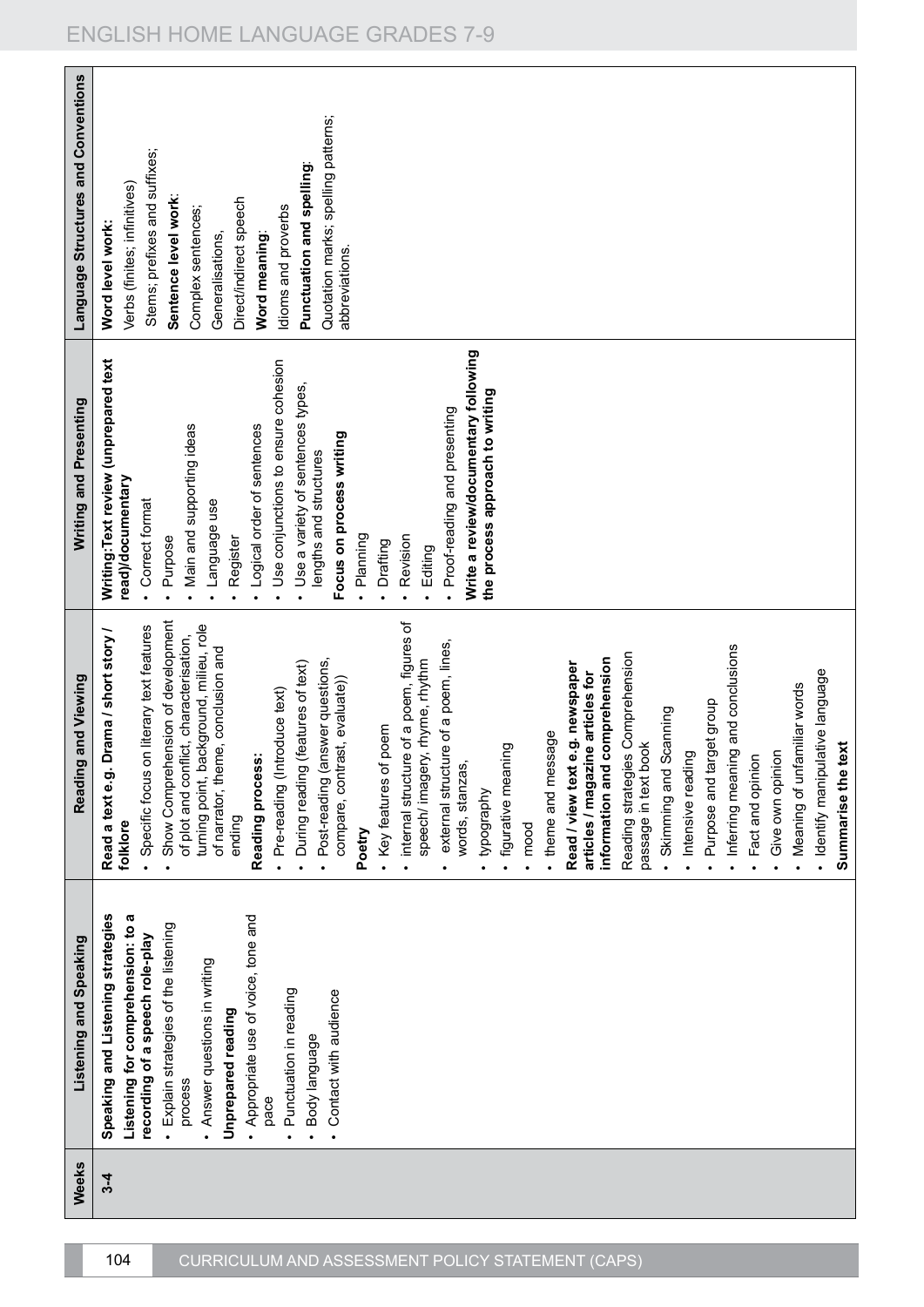|     | Weeks | Listening and Speaking                                                                                                                                                                                                                                                                                                                             | and Viewing<br>Reading                                                                                                                                                                                                                                                                                                                                                                                                                                                                                                                                                                                                                                                                                                                                                                                                                                                                                                                                                                                                                                          | Writing and Presenting                                                                                                                                                                                                                                                                                                                                                                                                                                            | Language Structures and Conventions                                                                                                                                                                                                                                                                                          |
|-----|-------|----------------------------------------------------------------------------------------------------------------------------------------------------------------------------------------------------------------------------------------------------------------------------------------------------------------------------------------------------|-----------------------------------------------------------------------------------------------------------------------------------------------------------------------------------------------------------------------------------------------------------------------------------------------------------------------------------------------------------------------------------------------------------------------------------------------------------------------------------------------------------------------------------------------------------------------------------------------------------------------------------------------------------------------------------------------------------------------------------------------------------------------------------------------------------------------------------------------------------------------------------------------------------------------------------------------------------------------------------------------------------------------------------------------------------------|-------------------------------------------------------------------------------------------------------------------------------------------------------------------------------------------------------------------------------------------------------------------------------------------------------------------------------------------------------------------------------------------------------------------------------------------------------------------|------------------------------------------------------------------------------------------------------------------------------------------------------------------------------------------------------------------------------------------------------------------------------------------------------------------------------|
|     | 5-6   | Group discussion / forum discussion<br>• Undertake a discussion based on the<br>interview / speech / story telling for<br>Speaking and Listening strategies<br>· Take notes during listening<br>Listen to oral text such as<br>· Discourse markers<br>comprehension<br>· Listen critically<br>Conventions<br>Turn taking<br>oral text<br>$\bullet$ | role of narrator, theme, conclusion and<br>Show Comprehension of development<br>of a poem, figures of<br>Reading / viewing for comprehension<br>Specific focus on literary text features<br>(use written and / or visual text such<br>(characters, setting,<br>of plot and conflict, characterisation,<br>turning point, background, / milieu /<br>external structure of a poem, lines,<br>Read a literature text e.g. Drama /<br>Post-reading (answer questions,<br>rhyme, rhythm<br>During reading (features of text)<br>compare, contrast, evaluate))<br>Pre-reading (Introduce text)<br>• Key features of poem<br>• theme and message<br>short story / folklore<br>$\overline{9}$<br>σ<br>Reading process:<br>· internal structure<br>speech/ imagery,<br>figurative meanin<br>as cartoons / strip<br>Intensive reading<br>milieu, message)<br>Make inferences<br>words, stanzas,<br>typography<br>Skimming<br>Scanning<br>ending<br>· mood<br>Poetry<br>$\bullet$<br>$\ddot{\phantom{0}}$<br>$\bullet$<br>$\bullet$<br>$\bullet$<br>$\bullet$<br>$\bullet$ | Mind-maps to organise coherent ideas<br>Write a notice, agenda and minutes<br>following the process approach to<br>Write a transactional text: notice,<br>· Present essay for assessment<br>Proof-reading and presenting<br>. Main and supporting ideas<br>Focus on process writing<br>Personal voice and style<br>agenda and minutes<br>• Vivid description<br>• Word choice,<br>· Planning<br>Revision<br>Drafting<br>· Editing<br>writing<br>Tone<br>$\bullet$ | tenses; sentence structure; sentence<br>paragraph; concluding paragraph;<br>Definition paragraph; introductory<br>Stems; prefixes and suffixes;<br>Punctuation and spelling:<br>Sentence level work:<br>Idioms and proverbs<br>Word level work:<br>spelling patterns<br>Word meaning:<br>Prepositions<br>Adjectives<br>types |
| 105 |       |                                                                                                                                                                                                                                                                                                                                                    | unfamiliar words by<br>Revise structure of Summary<br>Emotive language<br>word attack skills<br>Infer meaning of<br>$\ddot{\phantom{0}}$                                                                                                                                                                                                                                                                                                                                                                                                                                                                                                                                                                                                                                                                                                                                                                                                                                                                                                                        |                                                                                                                                                                                                                                                                                                                                                                                                                                                                   |                                                                                                                                                                                                                                                                                                                              |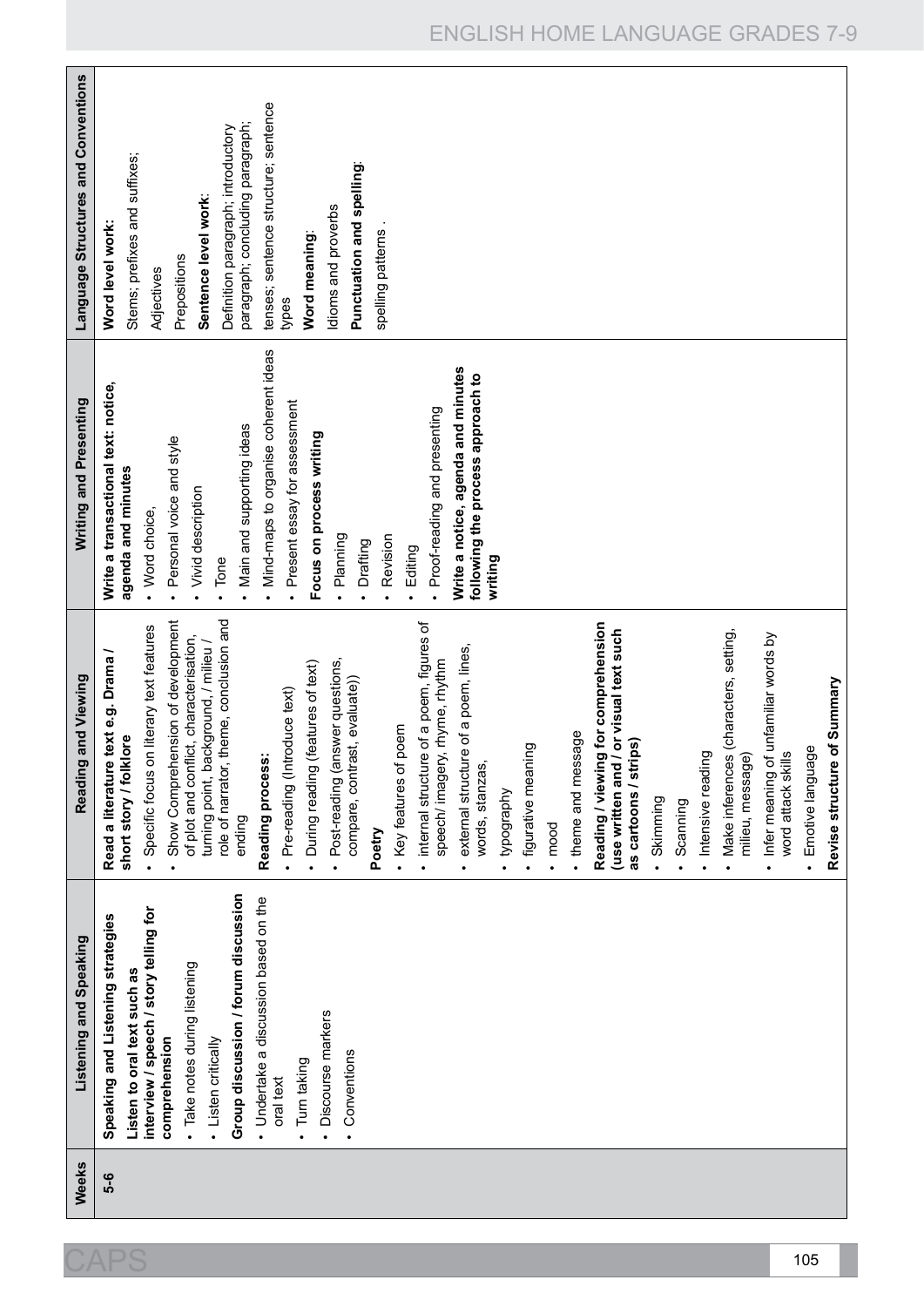| Weeks    | Listening and Speaking                                                                                                                                                                                                                                                                                                                                                                                                                                                                            | and Viewing<br>Reading                                                                                                                                                                                                                                                                                                                                                                                                                                                                                                                                                               | Writing and Presenting                                                                                                                                                                                                                                                                                                                                                                                                                                          | Language Structures and Conventions                                                                                                                                                                                                                                                                                                                                                    |
|----------|---------------------------------------------------------------------------------------------------------------------------------------------------------------------------------------------------------------------------------------------------------------------------------------------------------------------------------------------------------------------------------------------------------------------------------------------------------------------------------------------------|--------------------------------------------------------------------------------------------------------------------------------------------------------------------------------------------------------------------------------------------------------------------------------------------------------------------------------------------------------------------------------------------------------------------------------------------------------------------------------------------------------------------------------------------------------------------------------------|-----------------------------------------------------------------------------------------------------------------------------------------------------------------------------------------------------------------------------------------------------------------------------------------------------------------------------------------------------------------------------------------------------------------------------------------------------------------|----------------------------------------------------------------------------------------------------------------------------------------------------------------------------------------------------------------------------------------------------------------------------------------------------------------------------------------------------------------------------------------|
| $7 - 8$  | · Explain visual cues like font, print size,<br>Listen to a recorded advertisement /<br>Explain how omissions, contractions<br>and language use are employed to<br>Speaking and Listening strategies<br>Oral presentation: analysis of an<br>Explain manipulative use of the<br>manipulate the target audience<br>advertisement on the radio<br>· Language use<br>advertisement<br>picture shots<br>• Conventions<br>· Take notes<br>language<br>· Pace<br>$\cdot$ Tone<br>$\bullet$<br>$\bullet$ | · Influence of selection and omission on<br>How language and images reflect and<br>· Impact of use of font types and sizes,<br>. Inferring meaning and conclusions<br>headings and caption on meaning<br>Advertisement / cartoon / graphs<br>Use reading / viewing strategies for<br>· Identify manipulative language<br>comprehension and information<br>shape values and attitudes<br>al text e.g<br>· Purpose and target group<br>· Skimming and Scanning<br>text<br>· Intensive reading<br>Read / view visu<br>the meaning of<br>Summary:<br>Literature:<br>Revision<br>Revision | Shorter transactional/visual texts e.g.<br>• Use conjunctions to ensure cohesion<br>• Use a variety of sentences types,<br>Write an advertisement review<br>· Proof-reading and presenting<br>. Main and supporting ideas<br>· Logical order of sentences<br>Focus on process writing<br>lengths and structures<br>Advertisement review<br>• Correct format<br>· Language use<br>· Planning<br>· Revision<br>· Purpose<br>· Register<br>· Drafting<br>· Editing | Concord; Sentence structure; voice;<br>Paronyms, metonymy, neologism,<br>spelling patterns; abbreviations.<br>Nouns - Concrete and abstract,<br>Pronouns – reflexive, relative,<br>Punctuation and spelling:<br>compound and complex<br>interrogative, indefinite<br>Sentence level work:<br>synonyms, antonyms<br>Tenses; paragraphs;<br>Word level work:<br>Word meaning:<br>speech. |
|          |                                                                                                                                                                                                                                                                                                                                                                                                                                                                                                   | Assessment for Term 2                                                                                                                                                                                                                                                                                                                                                                                                                                                                                                                                                                |                                                                                                                                                                                                                                                                                                                                                                                                                                                                 |                                                                                                                                                                                                                                                                                                                                                                                        |
| $0 - 10$ | Task 1: Oral                                                                                                                                                                                                                                                                                                                                                                                                                                                                                      |                                                                                                                                                                                                                                                                                                                                                                                                                                                                                                                                                                                      | Task 2: Writing                                                                                                                                                                                                                                                                                                                                                                                                                                                 | Task 3: Mid-year examination                                                                                                                                                                                                                                                                                                                                                           |
|          | Unprepared reading / forum/group discussion                                                                                                                                                                                                                                                                                                                                                                                                                                                       |                                                                                                                                                                                                                                                                                                                                                                                                                                                                                                                                                                                      | Review/documentary/notice/agenda and minutes                                                                                                                                                                                                                                                                                                                                                                                                                    | Paper 4: Response to Literature (1hr 30 mins)<br>Paper 2: Comprehension, Language (2 hr)<br>Paper 3: Writing (1 hr)<br>Paper 1: Oral                                                                                                                                                                                                                                                   |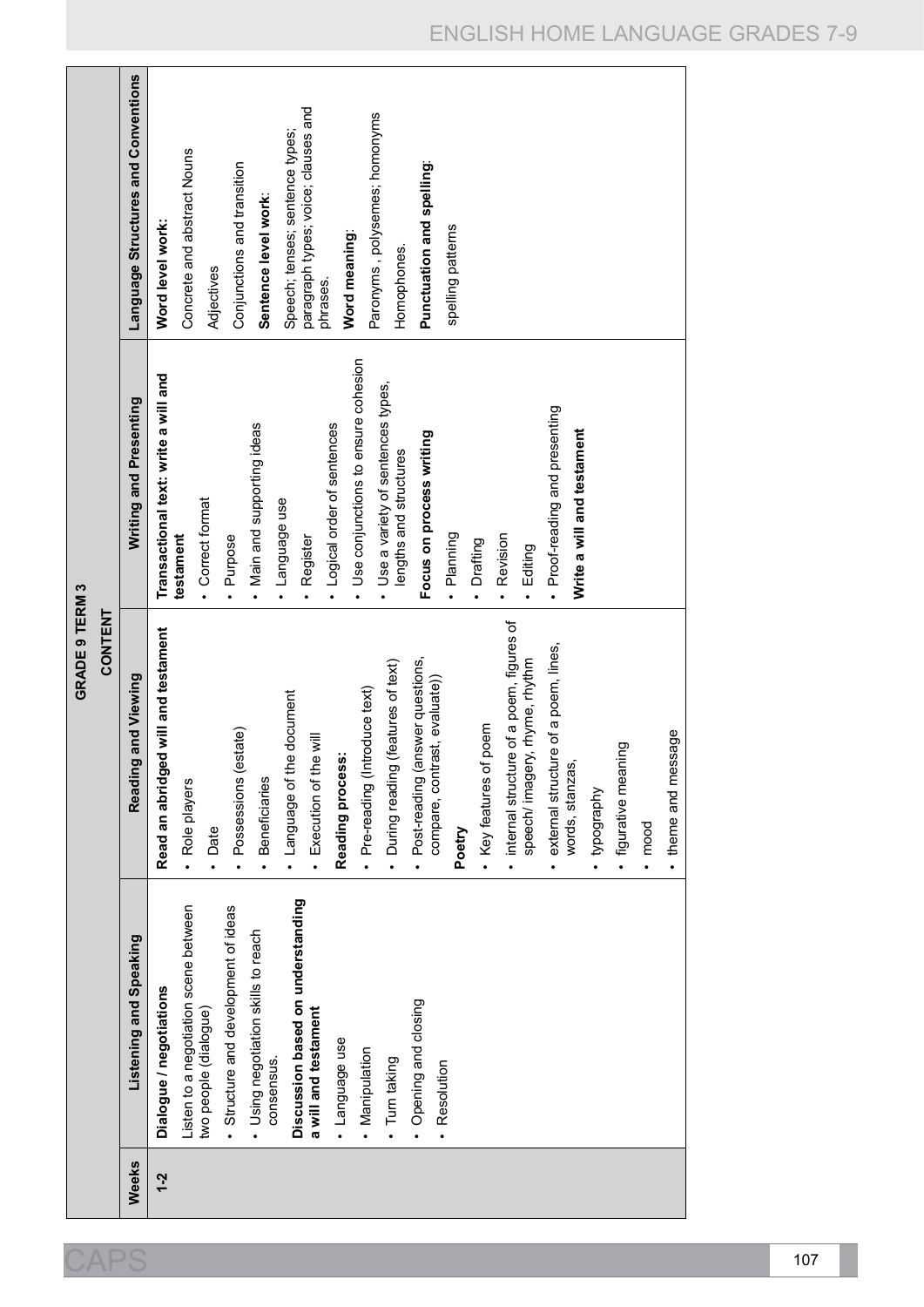| Language Structures and Conventions |                                                                               |                           |                                   |                      |                                                           |                                      |                                                        |                                                      |                               |
|-------------------------------------|-------------------------------------------------------------------------------|---------------------------|-----------------------------------|----------------------|-----------------------------------------------------------|--------------------------------------|--------------------------------------------------------|------------------------------------------------------|-------------------------------|
| Writing and Presenting              |                                                                               |                           |                                   |                      |                                                           |                                      |                                                        |                                                      |                               |
| Reading and Viewing                 | Reading for Comprehension and<br>reading strategies: visual text -<br>cartoon | · Skimming for main ideas | · Scanning for supporting details | . Making predictions | · Inferring the meaning of unfamiliar<br>words and images | · Reviewing to promote understanding | • The affect of selections and omissions<br>on meaning | • The effect of figurative and rhetorical<br>devices | · Impact of visual techniques |
| <b>Listening and Speaking</b>       |                                                                               |                           |                                   |                      |                                                           |                                      |                                                        |                                                      |                               |
| Weeks                               | $1 - 2$                                                                       |                           |                                   |                      |                                                           |                                      |                                                        |                                                      |                               |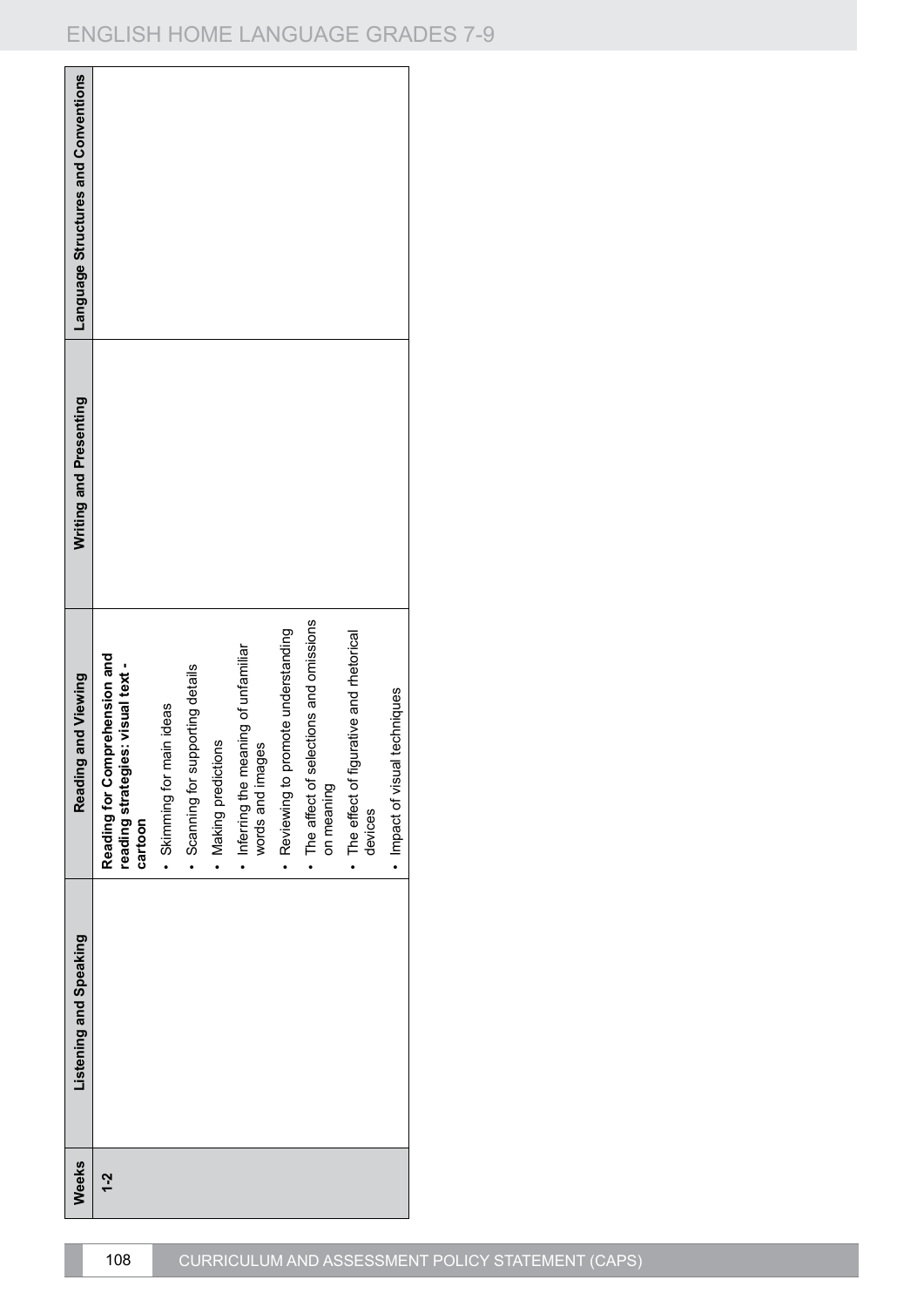|     | Weeks | Listening and Speaking                          | and Viewing<br>Reading                                                           | Writing and Presenting                | Language Structures and Conventions             |
|-----|-------|-------------------------------------------------|----------------------------------------------------------------------------------|---------------------------------------|-------------------------------------------------|
|     | $3-4$ | Speaking and Listening strategies               | text e.g. Novel<br>Read a literature                                             | Transactional text: e.g               | Word level work:                                |
|     |       | Listen to interview                             | youth novel /short story                                                         | Covering letter and CV                | Adjectives                                      |
|     |       | Role clarification                              | Specific focus on literary text features                                         | Requirements of format, style         | Sentence level work:                            |
|     |       | - Language use                                  | Show comprehension of development                                                | Target audience purpose and context   | Speech; tenses; sentence types;                 |
|     |       | · Language and power                            | of plot and conflict, characterisation,<br>turning point, background, / milieu / | Word choice, figurative language,     | paragraph types; voice; clauses and<br>phrases. |
|     |       | Discuss CV as one of the requirement            | theme, conclusion and<br>role of narrator,                                       | symbols, colour, placement            |                                                 |
|     |       | for appointment/admission                       | ending                                                                           | Sentence structure, lengths and types | Word meaning:                                   |
|     |       | · Information                                   | Reading process                                                                  | Selection of visual and design        | Synonyms                                        |
|     |       | Relevance                                       | Pre-reading (Introduce text)                                                     | elements                              | Antonyms                                        |
|     |       | Referees<br>$\bullet$                           | features of text)<br>During reading                                              | Focus on process writing              | homophones                                      |
|     |       | Link to covering letter<br>$\ddot{\phantom{0}}$ | Post-reading (answer questions,                                                  | Planning                              | Homonyms                                        |
|     |       |                                                 | st, evaluate))<br>compare, contra                                                | Drafting                              | Polysemy                                        |
|     |       |                                                 | Poetry                                                                           | Revision                              | Punctuation and spelling:                       |
|     |       |                                                 | • Key features of poem                                                           | Editing                               | spelling patterns                               |
|     |       |                                                 | · internal structure of a poem, figures of                                       | Proof-reading and presenting          |                                                 |
|     |       |                                                 | speech/imagery, rhyme, rhythm                                                    | Write a covering letter and CV        |                                                 |
|     |       |                                                 | e of a poem, lines,<br>external structur<br>words, stanzas,                      |                                       |                                                 |
|     |       |                                                 | the abodit .                                                                     |                                       |                                                 |
|     |       |                                                 | · figurative meaning                                                             |                                       |                                                 |
|     |       |                                                 | · mood                                                                           |                                       |                                                 |
|     |       |                                                 | . theme and message                                                              |                                       |                                                 |
|     |       |                                                 | hension (strategies)<br>Reading comprel                                          |                                       |                                                 |
|     |       |                                                 | (Use visual and written texts)                                                   |                                       |                                                 |
|     |       |                                                 | Strategies                                                                       |                                       |                                                 |
|     |       |                                                 | Skimming for main ideas                                                          |                                       |                                                 |
|     |       |                                                 | Scanning for supporting details                                                  |                                       |                                                 |
|     |       |                                                 | . Making predictions                                                             |                                       |                                                 |
|     |       |                                                 | · Inferring the meaning of unfamiliar<br>words and images                        |                                       |                                                 |
|     |       |                                                 | The affect of selections and omissions<br>on meaning<br>$\bullet$                |                                       |                                                 |
| 109 |       |                                                 | • The effect of figurative and rhetorical                                        |                                       |                                                 |
|     |       |                                                 | techniques<br>• Impact of visual<br>devices                                      |                                       |                                                 |
|     |       |                                                 |                                                                                  |                                       |                                                 |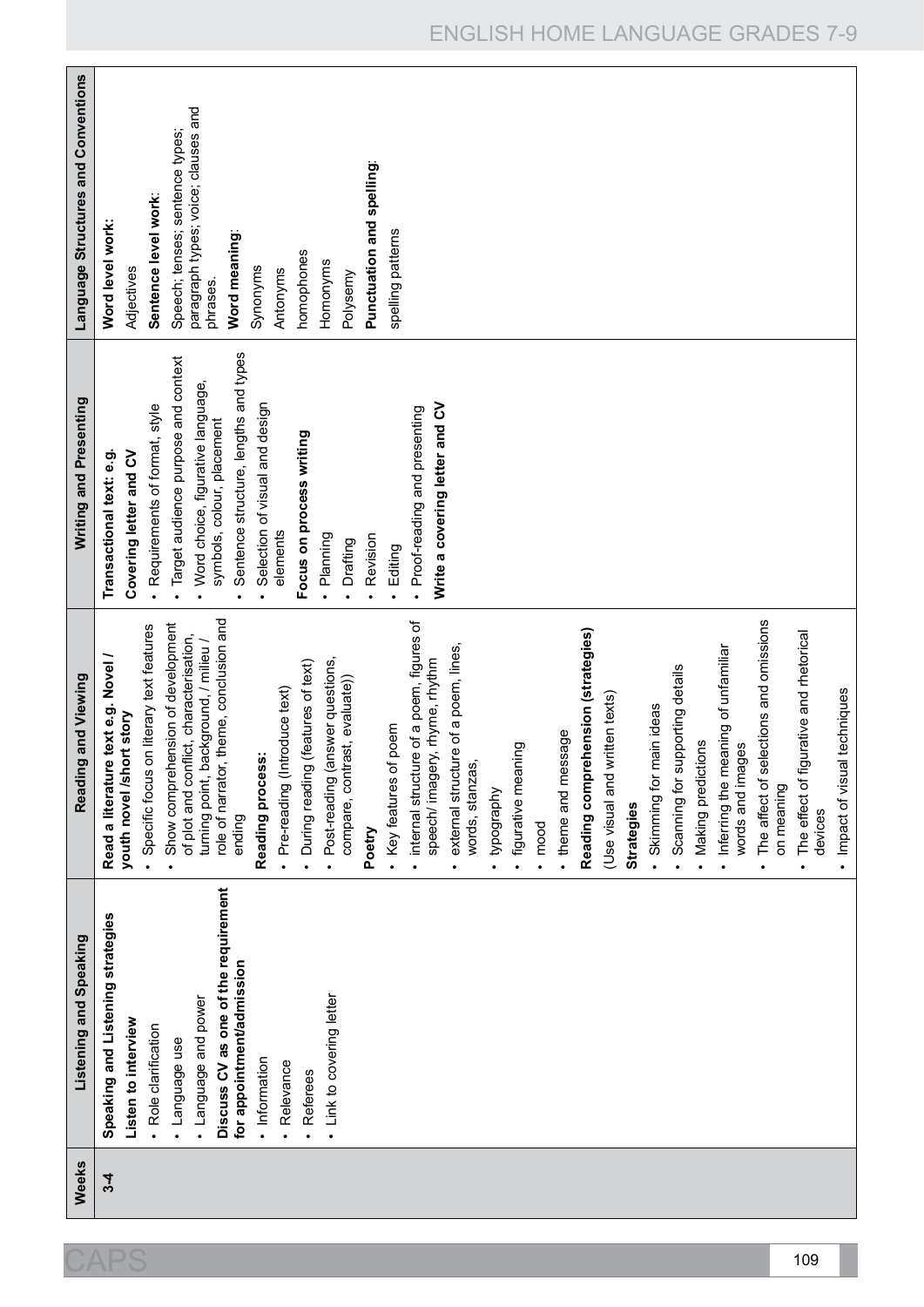| Weeks    | Listening and Speaking               | Reading and Viewing                                                         | Writing and Presenting                  | <b>Language Structures and Conventions</b> |
|----------|--------------------------------------|-----------------------------------------------------------------------------|-----------------------------------------|--------------------------------------------|
| <b>ფ</b> | Speaking and Listening strategies    | Read a literature text e.g. Novel                                           | Write an essay: Narrative/ descriptive/ | Word level work:                           |
|          | Listen to the Debate on the radio/   | e e.g. legends,<br>short story/Folklor                                      | reflective essay                        | Conjunctions and transition words          |
|          | television                           | myths, fables                                                               | • Word choice,                          | Sentence level work                        |
|          | Role players                         | • Literary text features such as                                            | Personal voice and style                | Speech; sentence types; sentence           |
|          | Use of voice                         | conflict, symbolism, sound richness,<br>structure, character, milieu, plot, | Vivid description                       | structure; voice; tenses; paragraph        |
|          | Pacing                               | imagery, preview reflection                                                 | Tone                                    | types.                                     |
|          | Presenting a motion and defending it | Reading process:                                                            | Main and supporting ideas               | Word meaning:                              |
|          | Presenting a rebuttal                | Pre-reading (Introduce text)                                                | Mind-maps to organise coherent ideas    | Literal, figurative,                       |
|          | Resolution                           | During reading (features of text)                                           | Present essay for assessment            | Alliteration, assonance, consonance,       |
|          | Take notes                           | Post-reading (answer questions,                                             | Focus on process writing                | personification, onomatopoeia, pun         |
|          | Discuss and share notes              | compare, contrast, evaluate))                                               | Planning                                | Punctuation and spelling:                  |
|          | Participate in a debate              | Poetry                                                                      | Drafting                                | spelling patterns                          |
|          | Debating conventions                 | • Key features of poem                                                      | Revision                                |                                            |
|          | Language use                         | of a poem, figures of<br>· internal structure                               | Editing                                 |                                            |
|          | Present a motion and defend it       | rhyme, rhythm<br>speech/imagery,                                            | Proof-reading and presenting            |                                            |
|          | Present a rebuttal                   | external structure of a poem, lines,                                        | Write an essay following the process    |                                            |
|          | Role players                         | words, stanzas,                                                             | approach to writing                     |                                            |
|          | Resolution<br>$\bullet$              | typography                                                                  |                                         |                                            |
|          |                                      | · figurative meaning                                                        |                                         |                                            |
|          |                                      | · mood                                                                      |                                         |                                            |
|          |                                      | . theme and message                                                         |                                         |                                            |
|          |                                      | for comprehension<br>Reading / viewing                                      |                                         |                                            |
|          |                                      | (Visual and written texts)                                                  |                                         |                                            |
|          |                                      | Strategies                                                                  |                                         |                                            |
|          |                                      | Skimming for main ideas                                                     |                                         |                                            |
|          |                                      | Scanning for supporting details                                             |                                         |                                            |
|          |                                      | Intensive reading                                                           |                                         |                                            |
|          |                                      | Making predictions                                                          |                                         |                                            |
|          |                                      | Inferring the meaning of unfamiliar<br>words and images<br>$\bullet$        |                                         |                                            |
|          |                                      | Main and supporting ideas<br>$\bullet$                                      |                                         |                                            |
|          |                                      | The affect of selections and omissions<br>on meaning<br>$\bullet$           |                                         |                                            |
|          |                                      |                                                                             |                                         |                                            |
|          |                                      | The effect of figurative and rhetorical<br>devices<br>$\bullet$             |                                         |                                            |
|          |                                      | The writer's inferences and<br>$\bullet$                                    |                                         |                                            |
|          |                                      | conclusions                                                                 |                                         |                                            |
|          |                                      | text<br>Summarising the f                                                   |                                         |                                            |

110 CURRICULUM AND ASSESSMENT POLICY STATEMENT (CAPS)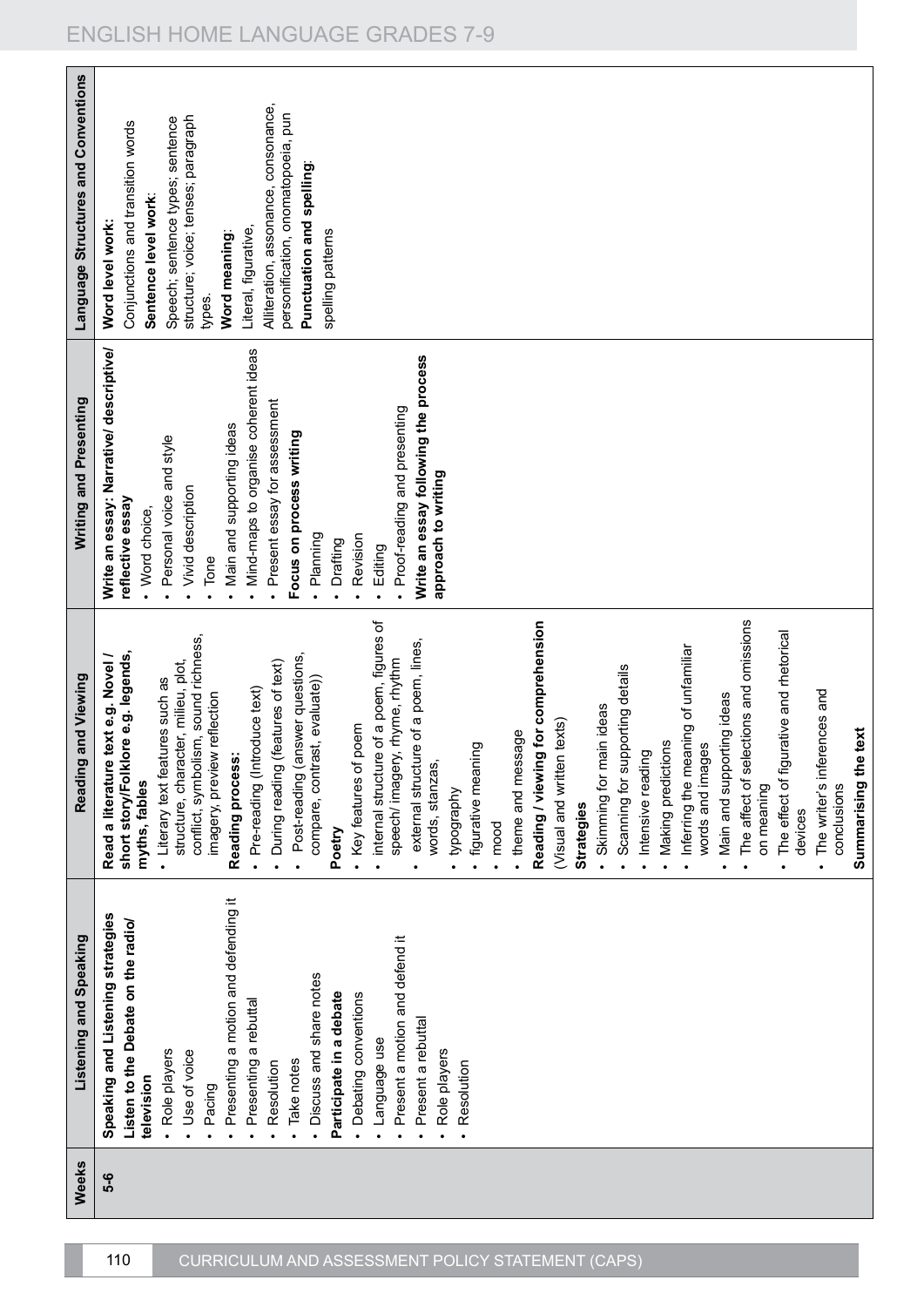| Language Structures and Conventions | paragraph; classification paragraph.<br>Description paragraph; choice<br>Punctuation and spelling:<br>One word for a phrase<br>Adjectives (attributive)<br>Sentence level work:<br>Word level work:<br>spelling patterns<br>Word meaning:                                                                                                                                                                                                                                                                                                                                                                                                                                                                                                                                                                                                                                                                                                                                                                                                                                                                                                                                            |
|-------------------------------------|--------------------------------------------------------------------------------------------------------------------------------------------------------------------------------------------------------------------------------------------------------------------------------------------------------------------------------------------------------------------------------------------------------------------------------------------------------------------------------------------------------------------------------------------------------------------------------------------------------------------------------------------------------------------------------------------------------------------------------------------------------------------------------------------------------------------------------------------------------------------------------------------------------------------------------------------------------------------------------------------------------------------------------------------------------------------------------------------------------------------------------------------------------------------------------------|
| Writing and Presenting              | Transactional text e.g. invitation card,<br>Sentence structure, lengths and types<br>Target audience purpose and context<br>Requirements of format, style, point<br>Design an invitation card and an<br>Word choice, vivid description<br>Proof-reading and presenting<br>Focus on process writing<br>acceptance thereof<br>acceptance<br>Planning<br>Revision<br>Drafting<br>of view<br>Editing                                                                                                                                                                                                                                                                                                                                                                                                                                                                                                                                                                                                                                                                                                                                                                                     |
| and Viewing<br>Reading              | ections and omissions<br>· internal structure of a poem, figures of<br>Reading / viewing for comprehension<br>conflict, background, setting, narrator,<br>The effect of figurative and rhetorical<br>external structure of a poem, lines,<br>literature text: such<br>as character, action, dialogue, plot,<br>Inferring the meaning of unfamiliar<br>Literary text such as short story,<br>speech/imagery, rhyme, rhythm<br>Post-reading (answer questions,<br>(features of text)<br>Scanning for supporting details<br>ist, evaluate))<br>Pre-reading (Introduce text)<br>techniques<br>· The writer's inferences and<br>Main and supporting ideas<br>Skimming for main ideas<br>(Visual and written texts)<br>poem<br>. theme and message<br>Making predictions<br>youth novel / novel<br>words and images<br>· figurative meaning<br>Intensive reading<br>Reading process:<br>compare, contra<br>words, stanzas,<br>The affect of sel<br>• Impact of visual<br>. Key features of<br>During reading<br>• Key features of<br>Own opinion<br>conclusions<br>on meaning<br>typography<br><br>Summary-<br>devices<br>theme<br>Poetry<br>· mood<br>$\bullet$<br>$\bullet$<br>$\bullet$ |
| Listening and Speaking              | Listening to a speech by a prominent<br>investigation as a preparatory activity.<br>Speaking and Listening strategies<br>Learners to undertake research or<br>• Introduction and conclusion<br>Presentation conventions<br>member of the society<br>Language and power<br>Bias and prejudice<br>Answer questions<br>Prepared speech<br>Body language<br>- Language use<br>Language use<br>Stereotypes<br>Tone<br>$\bullet$<br>$\bullet$                                                                                                                                                                                                                                                                                                                                                                                                                                                                                                                                                                                                                                                                                                                                              |
| Weeks                               | $7 - 8$                                                                                                                                                                                                                                                                                                                                                                                                                                                                                                                                                                                                                                                                                                                                                                                                                                                                                                                                                                                                                                                                                                                                                                              |
|                                     | 111                                                                                                                                                                                                                                                                                                                                                                                                                                                                                                                                                                                                                                                                                                                                                                                                                                                                                                                                                                                                                                                                                                                                                                                  |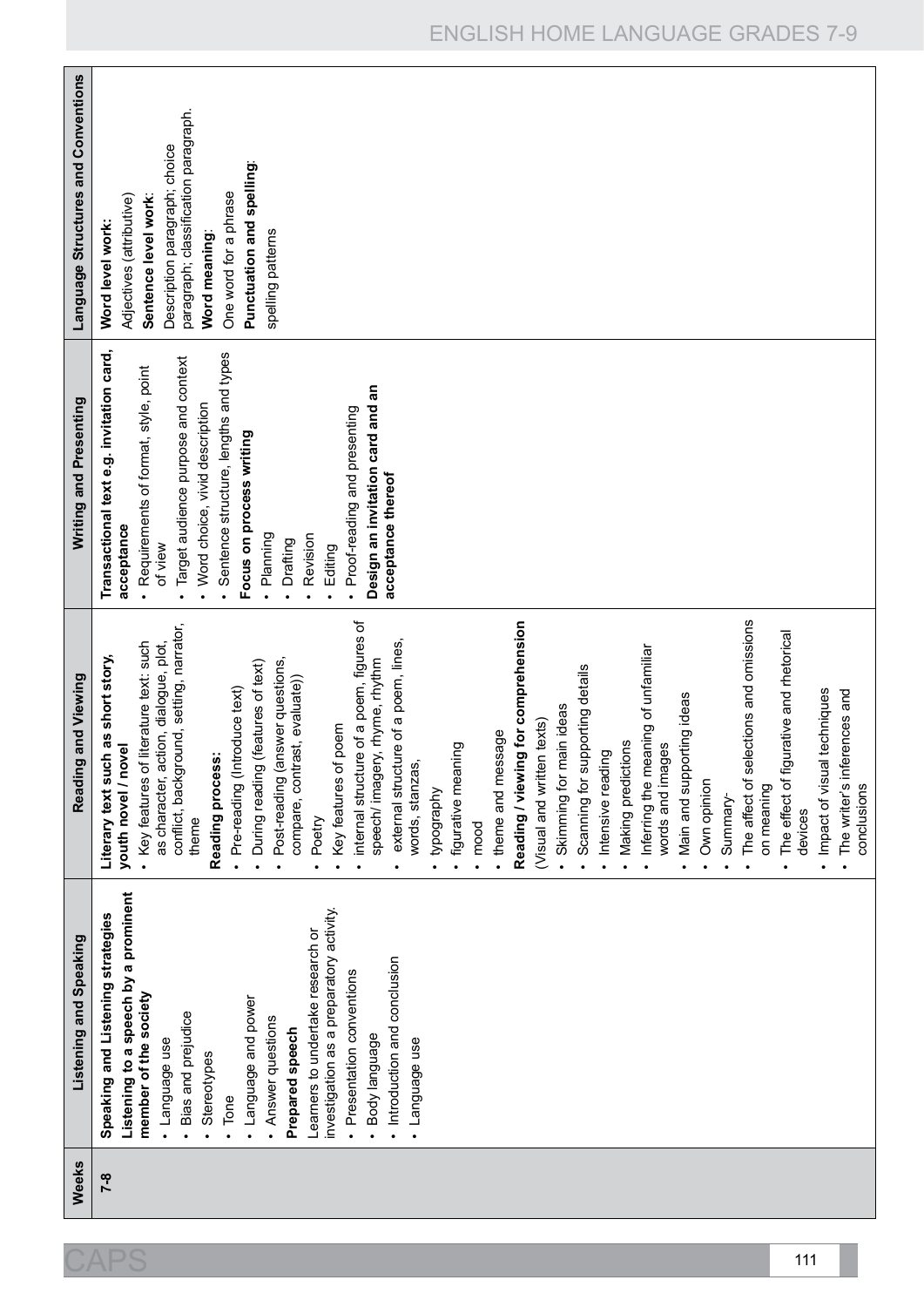| Weeks    | Listening and Speaking                                                                                             | Reading and Viewing                                                                        | Writing and Presenting                          | <b>Language Structures and Conventions</b>                             |
|----------|--------------------------------------------------------------------------------------------------------------------|--------------------------------------------------------------------------------------------|-------------------------------------------------|------------------------------------------------------------------------|
| $9 - 10$ | Speaking and Listening strategies                                                                                  | such as drama<br>Read literary text                                                        | Transactional text e.g. dialogue                | Word level work:                                                       |
|          | Story Telling                                                                                                      | • Key features of literature text: such                                                    | • Word choice,                                  | Verbs                                                                  |
|          | · Give attention to: speaking skills, tone,<br>pronunciation, tempo, intonation, eye<br>contact, posture, gestures | conflict, background, setting, narrator,<br>as character, action, dialogue, plot,<br>theme | Personal voice and style<br>• Vivid description | Interrogative, demonstrative, indefinite<br>pronouns                   |
|          | Conventions and features of a story                                                                                | Reading process:                                                                           | $\cdot$ Tone                                    | Sentence level work:                                                   |
|          | Dialogue : Role play a dialogue                                                                                    | · Pre-reading (Introduce text)                                                             | Main and supporting ideas                       | importance, concluding paragraph<br>Procedure, spatial order, order of |
|          | · Language use                                                                                                     | During reading (features of text)                                                          | • Mind-maps to organise coherent ideas          | Word meaning:                                                          |
|          | · Turn taking                                                                                                      | Post-reading (answer questions,<br>compare, contrast, evaluate))                           | · Present essay for assessment                  | One word for a phrase                                                  |
|          | · Body language                                                                                                    | Poetry                                                                                     | Focus on process writing                        | Punctuation and spelling:                                              |
|          | • Text features                                                                                                    | • Key features of poem                                                                     | · Planning<br>Drafting                          | spelling patterns                                                      |
|          |                                                                                                                    | of a poem, figures of<br>rhyme, rhythm<br>· internal structure<br>speech/imagery,          | Revision                                        |                                                                        |
|          |                                                                                                                    | external structure of a poem, lines,<br>words, stanzas,<br>$\bullet$                       | Proof-reading and presenting<br>Editing         |                                                                        |
|          |                                                                                                                    | vide.food.                                                                                 | Write agenda and minutes following              |                                                                        |
|          |                                                                                                                    | · figurative meaning                                                                       | the process approach to writing                 |                                                                        |
|          |                                                                                                                    | · mood                                                                                     |                                                 |                                                                        |
|          |                                                                                                                    | . theme and message                                                                        |                                                 |                                                                        |
|          |                                                                                                                    | Reading comprehension: (text from<br>text prescribed literature)                           |                                                 |                                                                        |
|          |                                                                                                                    | Skimming, scanning, visualization                                                          |                                                 |                                                                        |
|          |                                                                                                                    | · Intensive reading                                                                        |                                                 |                                                                        |
|          |                                                                                                                    | · Making inference                                                                         |                                                 |                                                                        |
|          |                                                                                                                    | • Meaning of words                                                                         |                                                 |                                                                        |
|          |                                                                                                                    | • View point of writer                                                                     |                                                 |                                                                        |
|          |                                                                                                                    | · Fact and opinion                                                                         |                                                 |                                                                        |
|          |                                                                                                                    | · Implied meaning                                                                          |                                                 |                                                                        |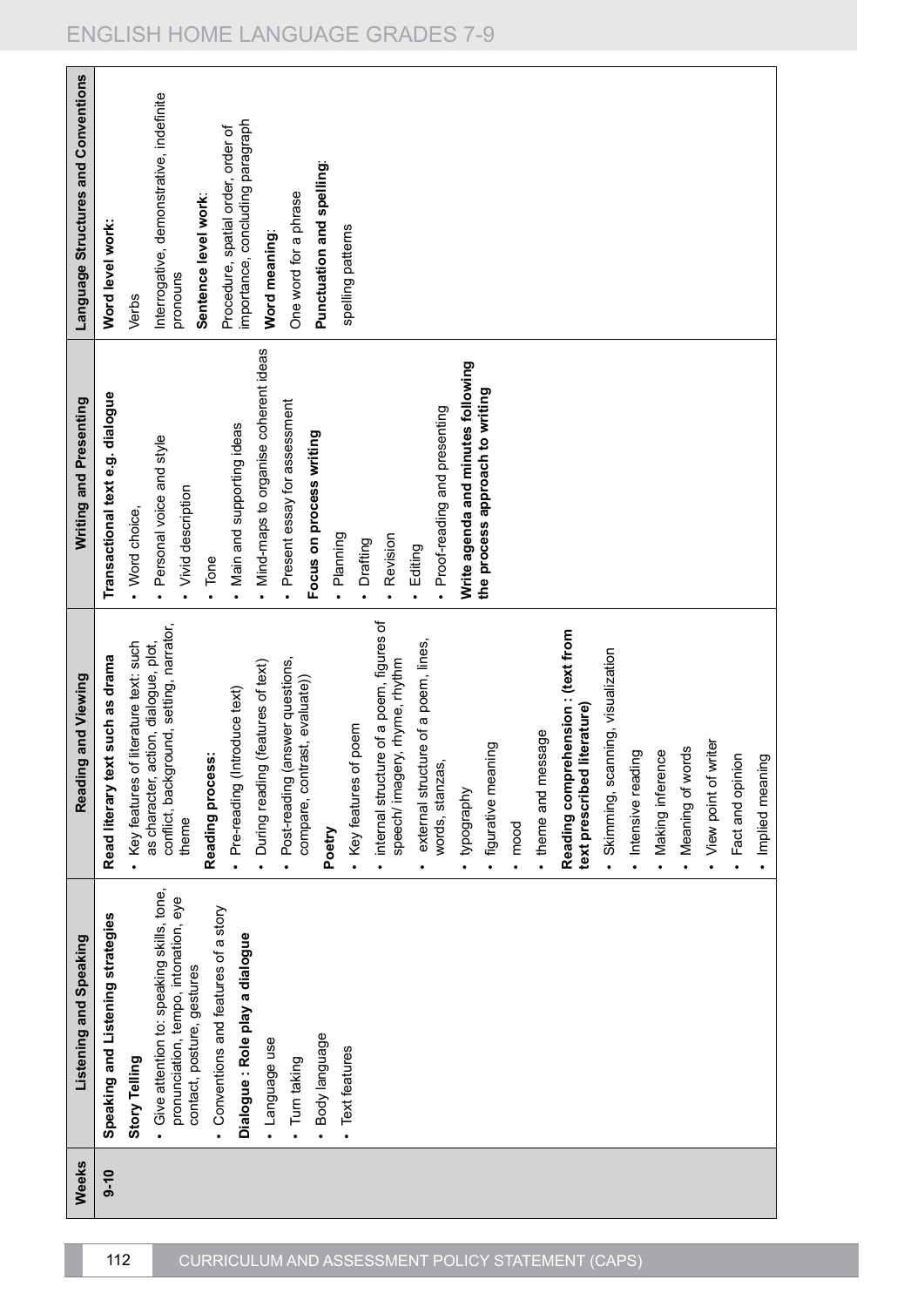| Language Structures and Conventions |                       | Task 3: Test 2  |                                                                                 |
|-------------------------------------|-----------------------|-----------------|---------------------------------------------------------------------------------|
|                                     |                       |                 | Comprehension and language use                                                  |
| Writing and Presenting              |                       |                 |                                                                                 |
| Reading and Viewing                 | Assessment for Term 3 | Task 2: Writing | Descriptive/narrative/ reflective/argumentative essay<br>Covering letter and CV |
|                                     |                       |                 |                                                                                 |
| Listening and Speaking              |                       | Task 1: Oral    | Prepared speech / role play / debate / discussion of CV/<br>will/testament      |
| Weeks                               |                       |                 |                                                                                 |
| СA                                  | P                     | S               |                                                                                 |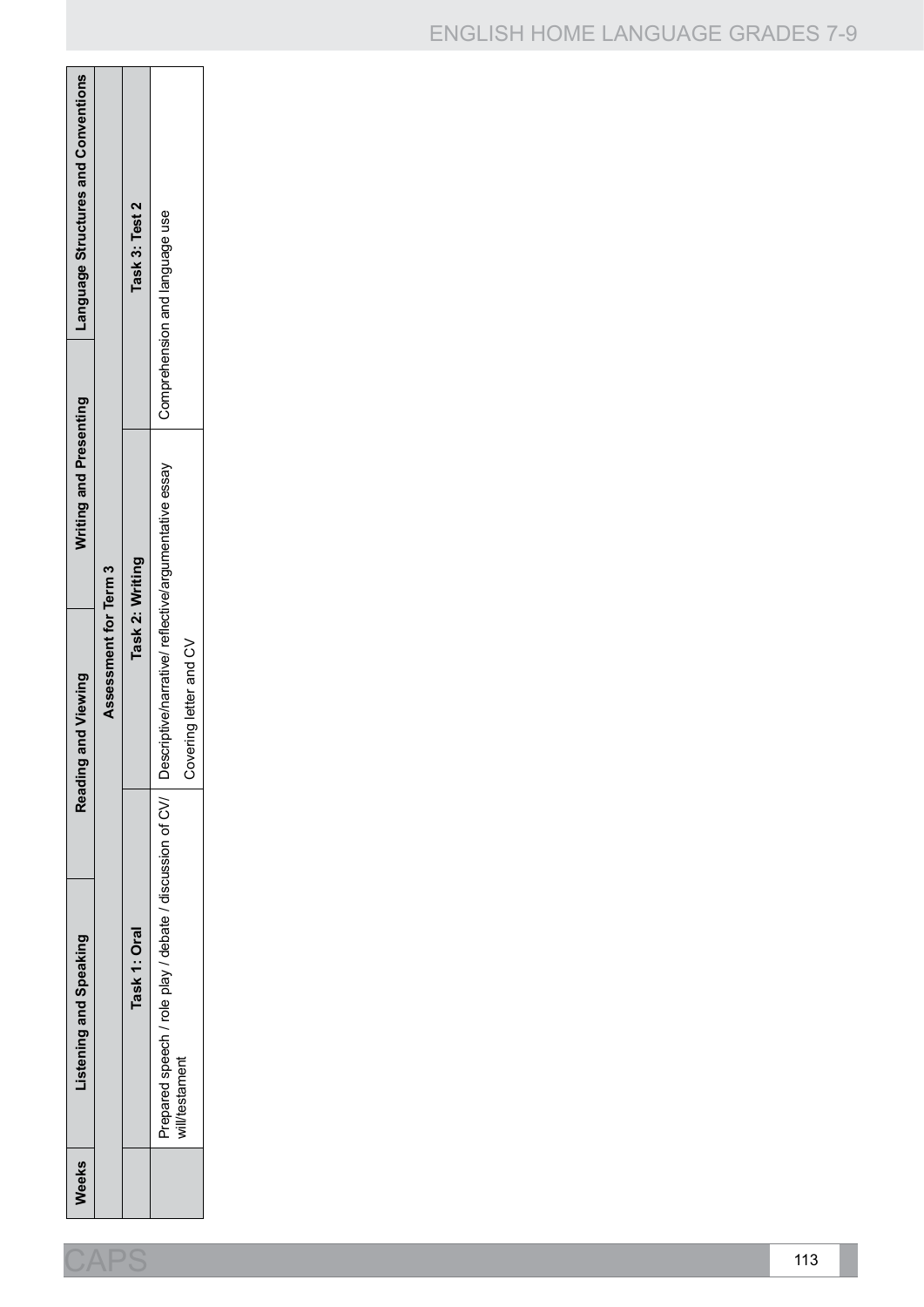|         |                                                                    | <b>GRADE 9 TERM 4</b>                                                            |                                                                |                                                 |
|---------|--------------------------------------------------------------------|----------------------------------------------------------------------------------|----------------------------------------------------------------|-------------------------------------------------|
|         |                                                                    | <b>CONTENT</b>                                                                   |                                                                |                                                 |
| Weeks   | Listening and Speaking                                             | id Viewing<br>Reading ar                                                         | Writing and Presenting                                         | Language Structures and Conventions             |
| $1 - 2$ | · Reacts critical on a variety of texts<br>Listening Comprehension | Literary text such as short story, youth<br>novel / novel                        | Long transactional text e.g. Letter of<br>application (formal) | Word level work:<br>Verbs                       |
|         | · Listen for specific information                                  | · Key features of literature text: such<br>as character, action, dialogue, plot, | Correct format                                                 | Sentence level work:                            |
|         | • Listen and enjoy fables and titles                               | conflict, background, setting, narrator,<br>theme                                | . Main and supporting ideas<br>· Purpose                       | Direct and indirect speech.                     |
|         | • Answer question                                                  |                                                                                  |                                                                | Active voice and passive voice                  |
|         | Meeting procedure                                                  | Reading process:                                                                 | Logical order of sentences                                     | Word meaning                                    |
|         | · Role players                                                     | · Pre-reading (Introduce text)                                                   | • Use conjunctions to ensure cohesion                          | Ambiguity, cliché, redundancy, tautology,       |
|         | • Meeting conventions                                              | During reading (features of text)                                                | · Use a variety of sentences types,<br>lengths and structures  | slang, jargon                                   |
|         | · Turn taking                                                      | · Post-reading (answer questions,<br>evaluate))<br>compare, contrast,            | Focus on process writing                                       | Punctuation and spelling:<br>spelling patterns. |
|         | · Language use                                                     | Poetry                                                                           | Planning                                                       |                                                 |
|         | Disagreeing in the meeting                                         | • Key features of poem                                                           | Drafting                                                       |                                                 |
|         | • Introduction and conclusion                                      | · internal structure of a poem, figures of<br>speech/imagery, rhyme, rhythm      | Revision                                                       |                                                 |
|         |                                                                    | of a poem, lines,<br>external structure                                          | Proof-reading and presenting<br>Editing                        |                                                 |
|         |                                                                    | words, stanzas,                                                                  |                                                                |                                                 |
|         |                                                                    | the abodit .                                                                     | Write a letter of application                                  |                                                 |
|         |                                                                    | · figurative meaning                                                             |                                                                |                                                 |
|         |                                                                    | · mood                                                                           |                                                                |                                                 |
|         |                                                                    | . theme and message                                                              |                                                                |                                                 |
|         |                                                                    | Reading comprehension: (text from<br>text prescribed literature)                 |                                                                |                                                 |
|         |                                                                    | g, visualization<br>Skimming, scannin                                            |                                                                |                                                 |
|         |                                                                    | · Intensive reading                                                              |                                                                |                                                 |
|         |                                                                    | · Making inference                                                               |                                                                |                                                 |
|         |                                                                    | • Meaning of words                                                               |                                                                |                                                 |
|         |                                                                    | • View point of writer                                                           |                                                                |                                                 |
|         |                                                                    | · Fact and opinion                                                               |                                                                |                                                 |
|         |                                                                    | · Implied meaning                                                                |                                                                |                                                 |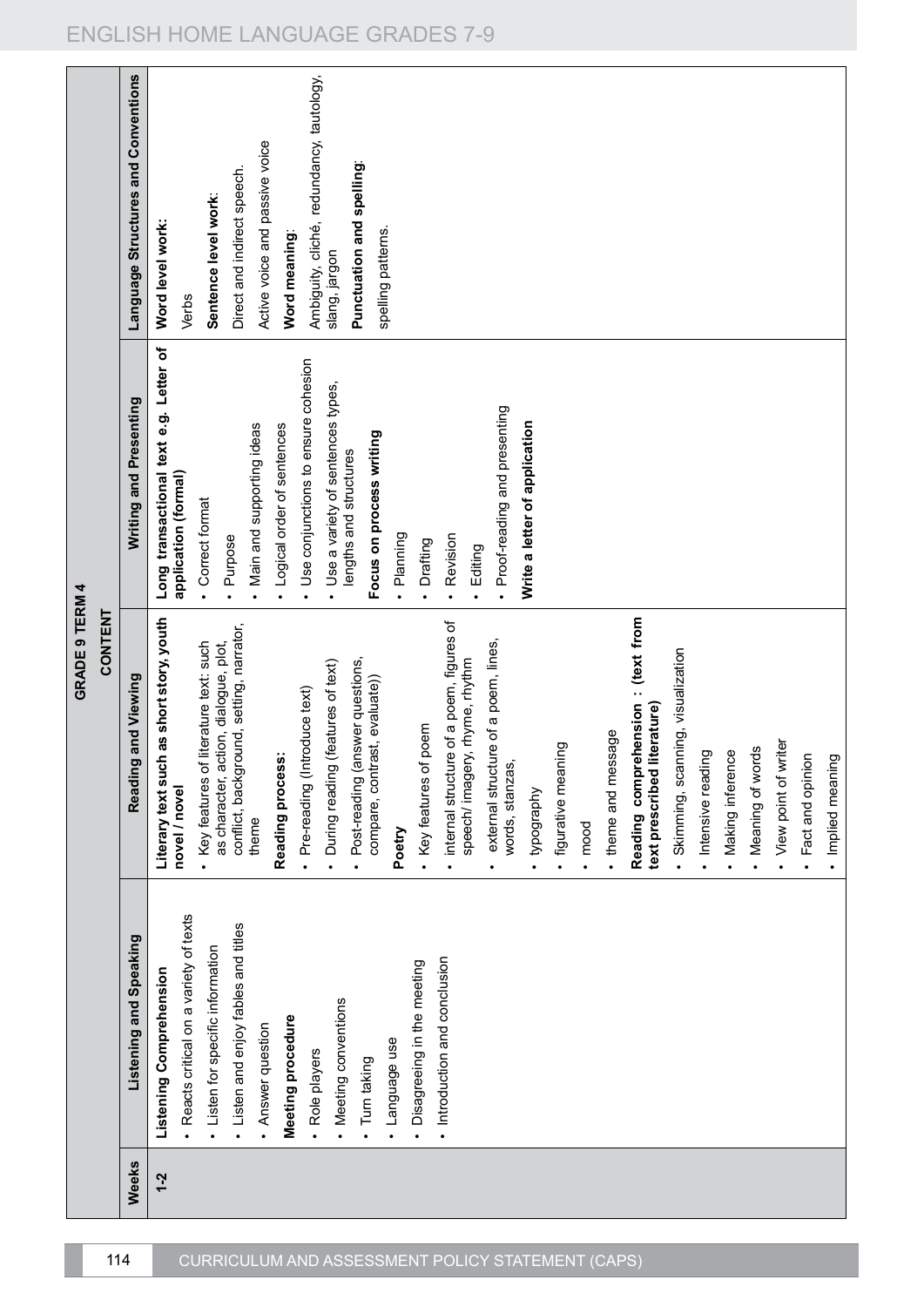| Weeks | Listening and Speaking                | and Viewing<br>Reading                                                    | Writing and Presenting                            | Language Structures and Conventions       |
|-------|---------------------------------------|---------------------------------------------------------------------------|---------------------------------------------------|-------------------------------------------|
| $3-4$ | Speaking and Listening strategies     | as short story,<br>Literary text such                                     | Transactional texts e.g. e-mails-                 | Word level work:                          |
|       | Listening comprehension (use          | youth novel / novel                                                       | Correct format                                    | Proper nouns, gerund, complex nouns       |
|       | recorded dialogue)                    | • Key features of literature text: such                                   | Purpose                                           | Sentence level work:                      |
|       | · Listen to dialogue                  | as character, action, dialogue, plot,                                     |                                                   |                                           |
|       |                                       | conflict, background, setting, narrator,                                  | Main and supporting ideas<br>$\ddot{\phantom{0}}$ | Procedure, spatial order, order of        |
|       | · Take notes                          | theme                                                                     | Language use<br>$\bullet$                         | importance, concluding paragraph          |
|       | - Language and power                  | Reading process:                                                          | Register<br>$\ddot{\phantom{0}}$                  | Word meaning:                             |
|       | - Tone                                | · Pre-reading (Introduce text)                                            | Logical order of sentences                        | Stereotypes, prejudice, biasness,         |
|       | - Mood                                | During reading (features of text)                                         | • Use conjunctions to ensure cohesion             | emotive                                   |
|       | - Introduction and conclusion         | Post-reading (answer questions,                                           | • Use a variety of sentences types,               | Punctuation and spelling:                 |
|       | Answer questions                      | compare, contrast, evaluate))                                             | lengths and structures                            | spelling patterns                         |
|       | Forum discussion/ panel discussion/   | Poetry                                                                    | Focus on process writing                          | Abbreviations - initialism, acronym,      |
|       | group discussion                      | • Key features of poem                                                    | · Planning                                        | clipped, truncation, aphesis, portmanteau |
|       | · Role players                        | of a poem, figures of<br>· internal structure                             | $\ddot{\phantom{0}}$                              |                                           |
|       | · Forum/discussion conventions        | speech/imagery, rhyme, rhythm                                             | Drafting                                          |                                           |
|       | · Turn taking                         | external structure of a poem, lines,<br>$\ddot{\phantom{0}}$              | Revision<br>$\bullet$                             |                                           |
|       |                                       | words, stanzas,                                                           | Editing<br>$\bullet$                              |                                           |
|       | · Language use                        | videJabodA <sub>1</sub> .                                                 | Proof-reading and presenting                      |                                           |
|       | · Disagreeing in the discussion       | · figurative meaning                                                      | Write an e-mail following the process             |                                           |
|       | • Introduction and conclusion         | · mood                                                                    | approach to writing                               |                                           |
|       | Groups talk about subjects of current | . theme and message                                                       |                                                   |                                           |
|       | interest.                             | (visual or multimedia text like cartoon<br>Reading/viewing comprehension: |                                                   |                                           |
|       |                                       | or advertisement)                                                         |                                                   |                                           |
|       |                                       | · Skimming, scanning, visualization                                       |                                                   |                                           |
|       |                                       | · Intensive reading                                                       |                                                   |                                           |
|       |                                       | · Making inference                                                        |                                                   |                                           |
|       |                                       | • Meaning of words                                                        |                                                   |                                           |
|       |                                       | • View point of writer                                                    |                                                   |                                           |
|       |                                       | Fact and opinion<br>$\ddot{\phantom{0}}$                                  |                                                   |                                           |
|       |                                       | · Implied meaning                                                         |                                                   |                                           |
|       |                                       |                                                                           |                                                   |                                           |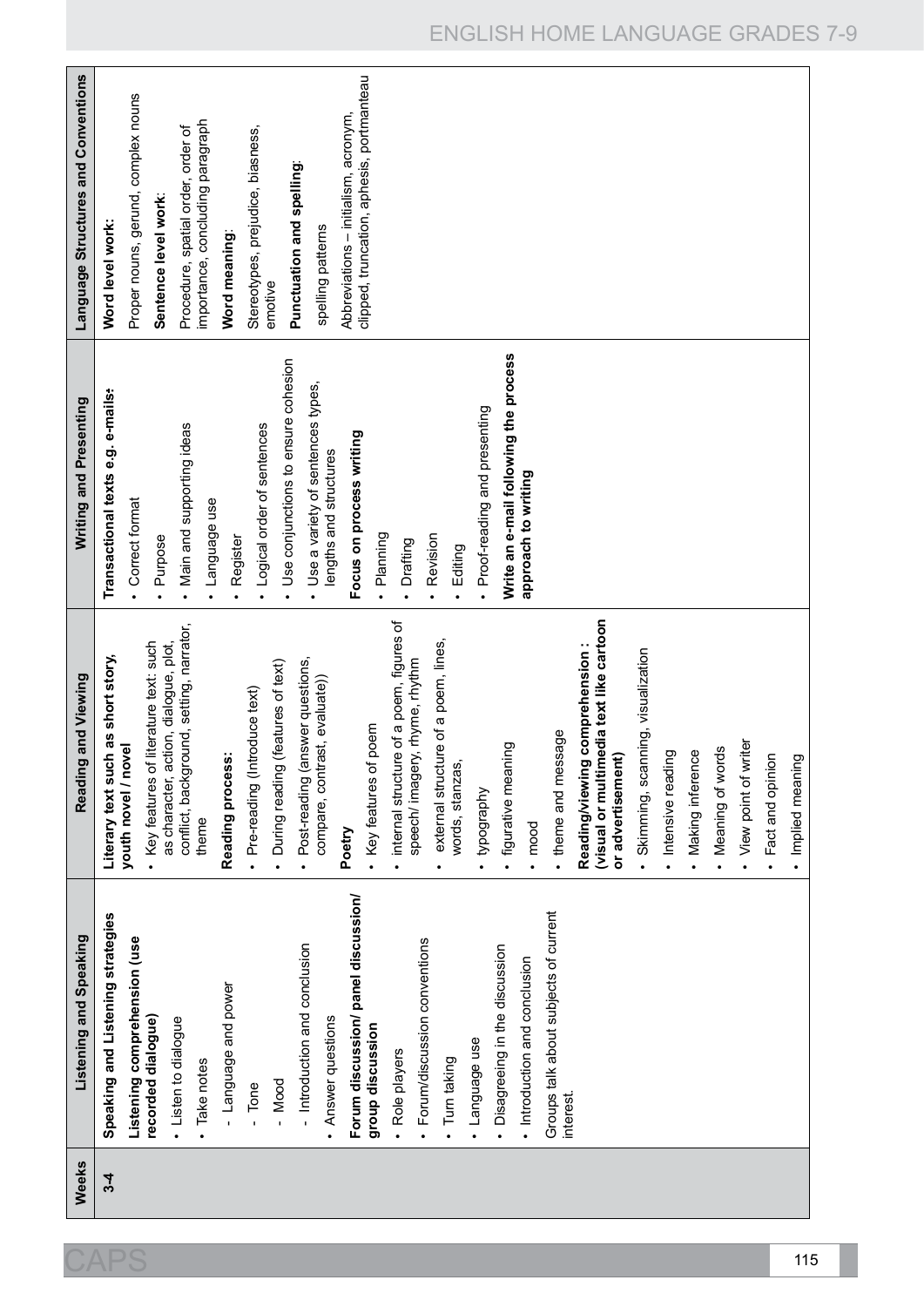| Weeks   | Listening and Speaking                  | Reading and Viewing                                                              | Writing and Presenting                                                      | Language Structures and Conventions    |
|---------|-----------------------------------------|----------------------------------------------------------------------------------|-----------------------------------------------------------------------------|----------------------------------------|
| გ.<br>ნ | Speaking and Listening strategies       | Literary text such as short story,                                               | <b>Transactional text</b>                                                   | Word level work:                       |
|         | Role play a situation                   | youth novel / nove                                                               | E.g. obituary/ diary entry/invitation                                       | Verbs, nouns                           |
|         | Situation is clearly shown              | • Key features of literature text: such<br>as character, action, dialogue, plot, | card                                                                        | Sentence level work:                   |
|         | Characters are clearly differentiated   | conflict, background, setting, narrator,                                         | • Correct format                                                            | Explanation: cause and effect          |
|         | · Language is appropriate to the        | theme                                                                            | · Purpose                                                                   | Word meaning:                          |
|         | situation portrayed                     | Reading process:                                                                 | . Main and supporting ideas                                                 | Shift of meaning, using language for   |
|         | • Role-play shows a possible course of  | · Pre-reading (Introduce text)                                                   | - Language use                                                              | special purpose, one word for a phrase |
|         | action in a particular situation        | · During reading (features of text)                                              | Register                                                                    | Punctuation and spelling:              |
|         | Conversation                            | · Post-reading (answer questions,                                                | • Logical order of sentences                                                | spelling patterns.                     |
|         | Decide on suitable situation and topics | compare, contrast, evaluate))                                                    | Use conjunctions to ensure cohesion                                         |                                        |
|         | Speaking conventions                    | Poetry                                                                           | · Use a variety of sentences types,                                         |                                        |
|         | Language and power                      | • Key features of poem                                                           | lengths and structures                                                      |                                        |
|         | · Discourse markers                     | · internal structure of a poem, figures of<br>speech/imagery, rhyme, rhythm      | Focus on process writing                                                    |                                        |
|         |                                         |                                                                                  | · Planning                                                                  |                                        |
|         |                                         | external structure of a poem, lines,<br>words, stanzas,                          | · Drafting                                                                  |                                        |
|         |                                         | typography                                                                       | Revision                                                                    |                                        |
|         |                                         | · figurative meaning                                                             | Editing                                                                     |                                        |
|         |                                         | · mood                                                                           | · Proof-reading and presenting                                              |                                        |
|         |                                         | . theme and message                                                              | Write obituary/diary entry/invitation<br>card following the process writing |                                        |
|         |                                         | Reading comprehension: (text from<br>text prescribed literature)                 | approach                                                                    |                                        |
|         |                                         | · Skimming, scanning, visualization                                              |                                                                             |                                        |
|         |                                         | · Intensive reading                                                              |                                                                             |                                        |
|         |                                         | • Making inference                                                               |                                                                             |                                        |
|         |                                         | • Meaning of words                                                               |                                                                             |                                        |
|         |                                         | • View point of writer                                                           |                                                                             |                                        |
|         |                                         | · Fact and opinion                                                               |                                                                             |                                        |
|         |                                         | · Implied meaning                                                                |                                                                             |                                        |
|         |                                         | Write a point or paragraph summary                                               |                                                                             |                                        |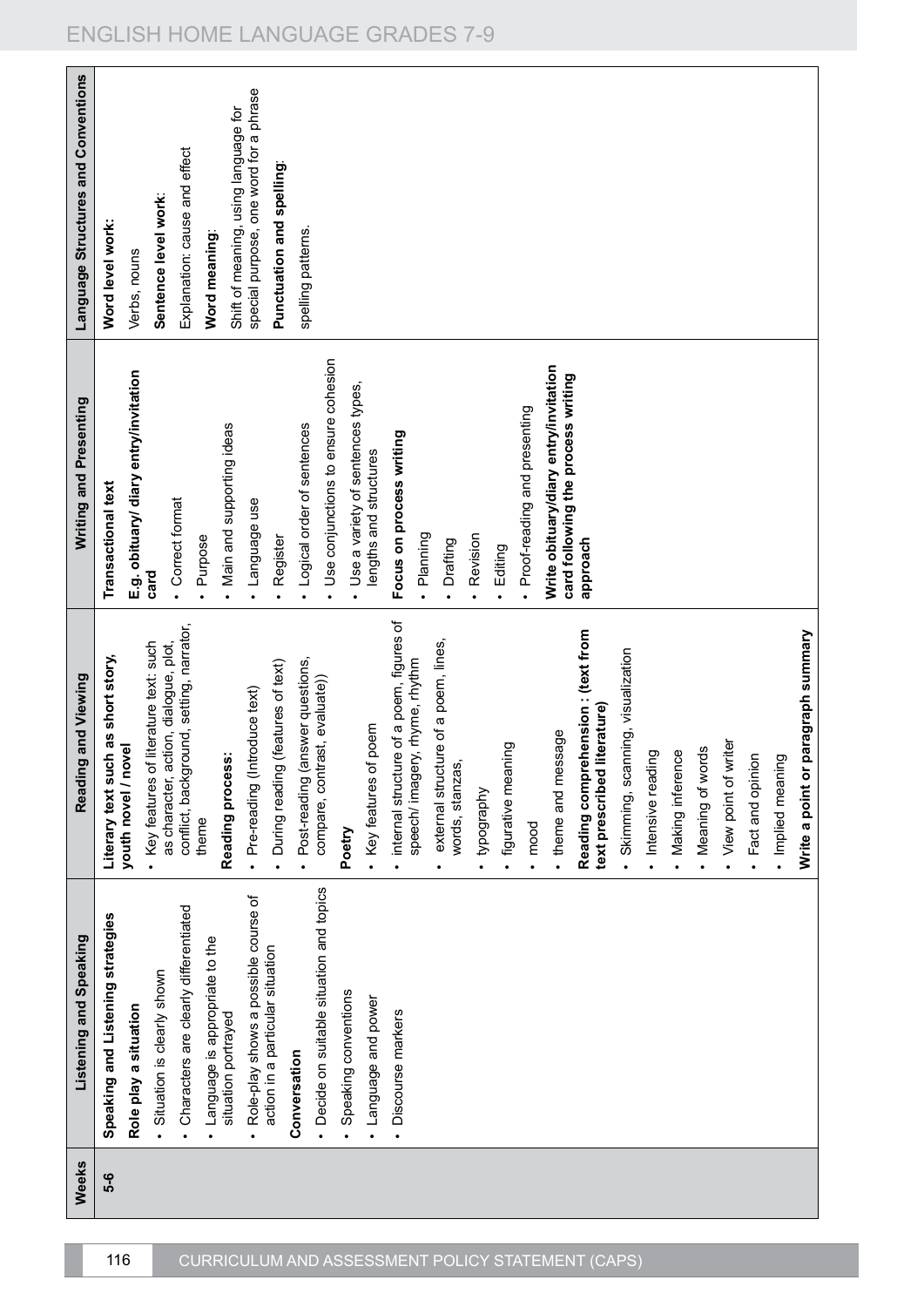| Language Structures and Conventions | Word level work:                  | Revision                              | Sentence level work:                | revision | Word meaning: | One word for a phrase | Punctuation and spelling: | spelling patterns. |                                                    |                                     |                                                                    |                                                                                         |                         |                                                |       |
|-------------------------------------|-----------------------------------|---------------------------------------|-------------------------------------|----------|---------------|-----------------------|---------------------------|--------------------|----------------------------------------------------|-------------------------------------|--------------------------------------------------------------------|-----------------------------------------------------------------------------------------|-------------------------|------------------------------------------------|-------|
| Writing and Presenting              | Writing:                          | Revision of writing texts             | Revision of the process approach to | writing  |               |                       |                           |                    | Formal and end-of-the-year Assessment Tasks Term 4 | Task 2: End-of-the-Year EXAMINATION |                                                                    | Paper 2: Comprehension, Language (2 hr)                                                 | Paper 3: Writing (1 hr) | Paper 4: Response to Literature (1 hr 30 mins) |       |
|                                     |                                   |                                       |                                     |          |               |                       |                           |                    |                                                    |                                     | Paper 1: Oral                                                      |                                                                                         |                         |                                                |       |
| Reading and Viewing                 | Reading and Viewing:              | Revision of key features, conventions | and structures                      |          |               |                       |                           |                    |                                                    |                                     |                                                                    |                                                                                         |                         |                                                |       |
| Listening and Speaking              | Speaking and Listening strategies | Revision                              |                                     |          |               |                       |                           |                    |                                                    | Task 1: Oral                        | Debate / interview / conversation / prepared speech / (un)prepared | speech / forum/group/panel discussion / listening comprehension /<br>meeting procedures |                         |                                                |       |
| Weeks                               | $7 - 8$                           |                                       |                                     |          |               |                       |                           |                    |                                                    | $9 - 10$                            |                                                                    |                                                                                         |                         |                                                |       |
|                                     |                                   |                                       |                                     |          |               |                       |                           |                    |                                                    |                                     |                                                                    |                                                                                         |                         |                                                | $117$ |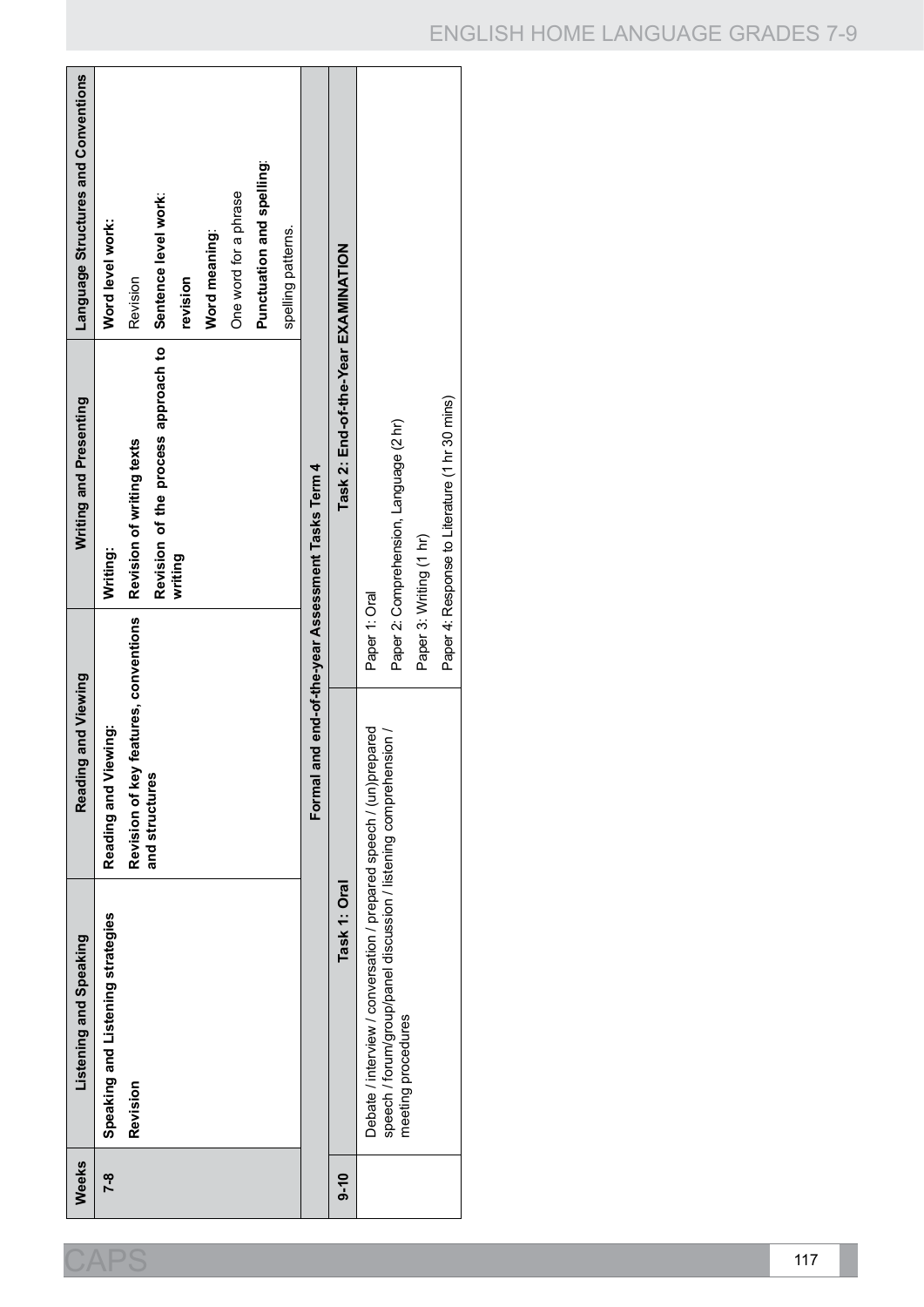## **4.1 INTRODUCTION**

Assessment is a continuous planned process of identifying, gathering and interpreting information about the performance of learners. It involves four steps: generating and collecting evidence of achievement; evaluating evidence; recording the findings and using information to understand and thereby assist the learner's development in order to improve the process of learning and teaching.

Assessment should be both informal (Assessment for Learning) and formal (Assessment of Learning). In both cases regular feedback should be provided to learners to enhance the learning experience.

Assessment in Languages is ongoing and supports the growth and development of learners. It is an integral part of teaching and learning as it provides feedback for teaching and learning. It should be incorporated in teaching and learning instead of being dealt with as a separate entity. Furthermore, integrated assessment of various language aspects should be practiced. For example, we could start off with a reading piece and do a comprehension test. Language knowledge questions could also be addressed based on the same text. Post-reading the text learners could be asked to respond to the text by, for example, writing a letter about the issues raised in the text or to write some creative response to the content of the text. To wrap up this activity, discussions could be held about the topic and in this way address all of the language skills in one fluent, integrated activity.

Assessing the different language skills should not be seen as separate activities but one integrated activity. Assessment rubrics should thus address the different language skills in the task.

Learners' *listening skills, oral competence, ability to answer questions, participation in discussions* and *written recording skills* where necessary should be observed daily.

It is important, too, that learners' *understanding of* what they are *reading* is assessed and not just their ability to recognise or decode words. Assessment of reading should therefore also take place regularly and not just be a once-off assessment. Formal reading assessment should focus on reading aloud as well as activities which help to determine how much the learner has understood, for example, by retelling a story or answering questions.

Assessment of written work will focus primarily on the learner's ability to convey meaning, as well as how correctly they have written, for example, correct language structures and use, spelling and punctuation. All assessment should recognise that language learning is a process and that learners will not produce a completely correct piece of work the first time round. Therefore the various stages in the writing process should also be assessed.

When giving a formal assessment task, there will be a focus on a particular skill, for example Listening and Speaking or Reading or Writing. Because language learning is an integrated process, more than one skill will be used. The language structures should be assessed in context. The teacher must ensure that assessment is not only done as written work, but as practical and oral work too. It is important to assess what learners understand and not what they can just memorise. As a result, the teacher should, as often as possible, assess the skills in context. For example, learners may spell all their words correctly during a test on Friday, but are they able to use those same words correctly spelt when writing/ recording their personal news or a story?

The teaching and assessment of languages should make provision for inclusion of all learners, and strategies should be found to assist all learners to access or produce language texts.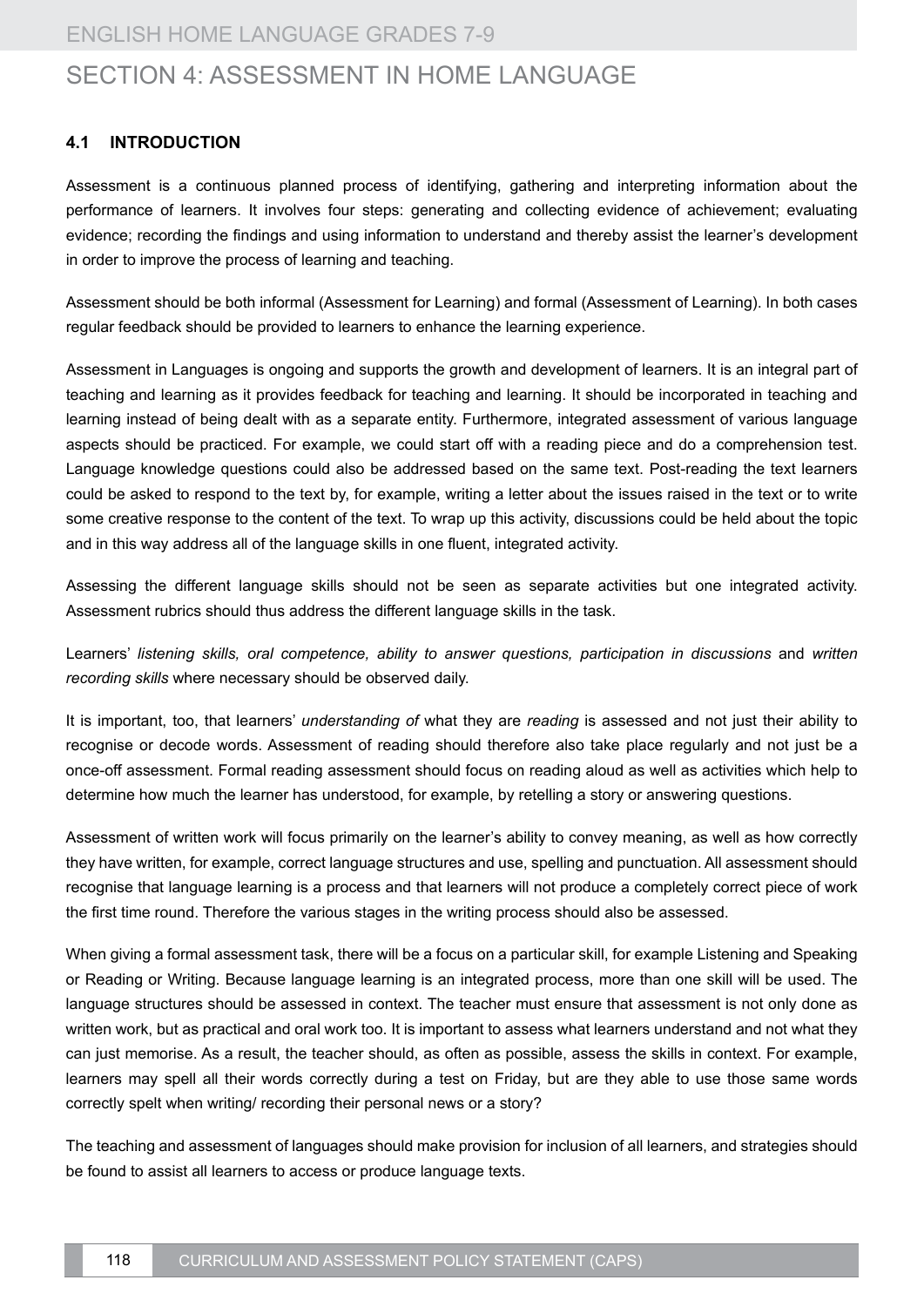The programme of assessment allows for summative assessment, which could take the form of a test or examination, at the end of every term. The work on which assessment is conducted must have been covered during the term. The assessment items must be pitched at different cognitive levels to ensure validity.

## **4.2 Informal or daily assessment**

The purpose of continuously collecting information on a learner's achievement that can be used to improve learning.

Informal assessment is a daily monitoring of learners' progress. This is done through observations, discussions, practical demonstrations, learner–teacher conferences, informal classroom interactions, etc. Informal assessment may be as simple as stopping during the lesson to observe learners or to discuss with learners how learning is progressing. Assessment of language competence will be in the form of observation, written exercises, oral activities, presentations, written tests, reading aloud and other forms of assessment. Informal assessment should be used to provide feedback to the learners and to inform planning for teaching. It need not be recorded. It should not be seen as separate from learning activities taking place. In some cases, you might want to set specific assessment of activities to motivate learners to learn. Learners or teachers can mark these assessment tasks.

It is suggested that the teacher use the first two-weeks of the term to do a baseline assessment of learners. The teacher should use the activities given in the first two-weeks of the teaching plans to do this assessment.

Self assessment and peer assessment actively involve learners in assessment. This is important as it allows learners to learn from and reflect on their own performance. The results of the informal daily assessment tasks are not formally recorded unless the teacher wishes to do so. Teachers may which to keep informal records of how individual learners are progressing in the different aspects of the subject to assist with planning and ensure that individual learners develop the required skills and understanding. The results of daily assessment tasks are not taken into account for promotion and certification purposes.

## **4.3 Formal assessment**

All assessment tasks that make up a formal programme of assessment for the year are regarded as Formal Assessment. Formal Assessment Tasks are marked and *formally recorded* by the teacher for progression purposes. All Formal Assessment Tasks are subject to moderation for the purpose of quality assurance and to ensure that appropriate standards are maintained.

Formal assessment provides teachers with a systematic way of evaluating how well learners are progressing in a grade and in a particular subject. Examples of formal assessments include tests, examinations, practical tasks, projects, oral presentations, demonstrations (such as retelling a story, matching), performances (such as acting out), essays, participation in oral tasks (such as dialogues, conversations, discussions), written tasks (such as completing a worksheet, writing paragraphs or other types of texts), etc.

The purpose of designing a Programme of Assessment (POA) is to ensure validity, reliability, fairness and sufficiency of assessment by giving explicit guidance on the types of activities and the percentage allocated to each language skill within a task. It also addresses the focus of assessment, i.e. the way tasks should be addressed.-

In formal assessment, use memoranda, rubrics, checklists and rating scales as well as other appropriate assessment tools to observe, assess and record learners' levels of understanding and skill. Choose an assessment tool that is most appropriate for the type of activity. For example, a rubric is more suitable than a memorandum for a creative writing piece. A memorandum is better suited to a spelling test or a reading comprehension activity.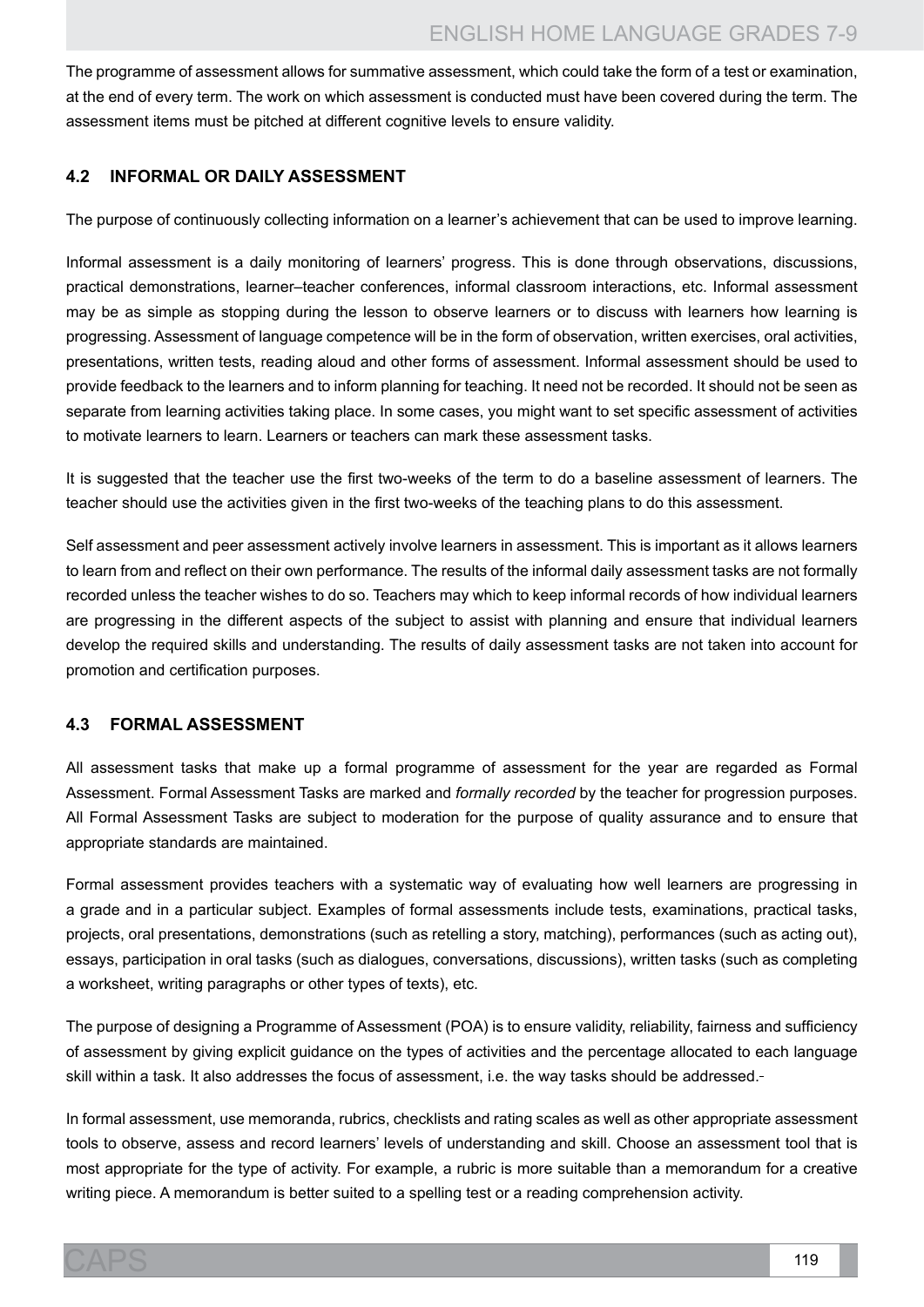#### **4.3.1 Formal Assessment requirements for Home Language**

Formal assessment tasks must assess a range of aspects of the language skills so that key aspects will be assessed over the course of the term and the year. Teachers should ensure that these aspects have been informally assessed and feedback given to the learner before they are formally assessed.

All assessment in the Senior Phase is internal.

The formal Programme of Assessment for Grades 7-9 comprises of eleven (11) formal assessment tasks, which make up 100%. The school based assessment is 40% whereas the end of the year examination is 60%.

#### **School Based Assessment (40%)**

The Senior Phase has ten (10) formal assessment tasks for school based assessment. The formal assessment tasks are packaged as follows:

- Grade 7 4 oral tasks, 2 writing tasks, 3 tests and 1 June examination
- Grade 8 4 oral tasks, 3 writing tasks, 2 tests and 1 June examination
- Grade 9 4 oral tasks, 3 writing tasks, 2 tests and 1 June examination

#### **End of the year examination (60%)**

The end of the year examination is comprised of oral and written tasks. The oral task, which is Paper 1, is 20.8%. The percentage should be generated from the four oral tasks undertaken during the course of the year. The written tasks, which should be administered under controlled conditions, comprise of two (2) and three (3) papers respectively for Grades 7 & 8, and Grade 9.

#### **Grades 7 & 8**

- Paper 2 Comprehension and language in context, and response to literature
- Paper 3 Writing (Literary, Essay and transactional texts)

#### **Grades 9**

- Paper 2 Comprehension and language in context
- Paper 3 Writing (Literary, Essay and transactional texts)
- Paper 4 Response to literature

#### **4.3.2 The form of tasks per term**

The forms of assessment used should be age and developmental level appropriate. The design of these tasks should cover the content of the subject and include a variety of tasks designed to achieve the objectives of the subject. It should be based on the knowledge and skills done during that term. Use the term plans for each grade to select the kind of activities and the set of skills required for each part of the formal assessment task. For example, if you set a creative writing piece in Grade 7, Term 1, in which learners are required to write a poem, 'write sentences of the same length that rhyme', as that is what would have been taught. If an information text is set in the first term, they will have to write using an appropriate frame or structure. Similarly for Listening and Speaking, learners would not be expected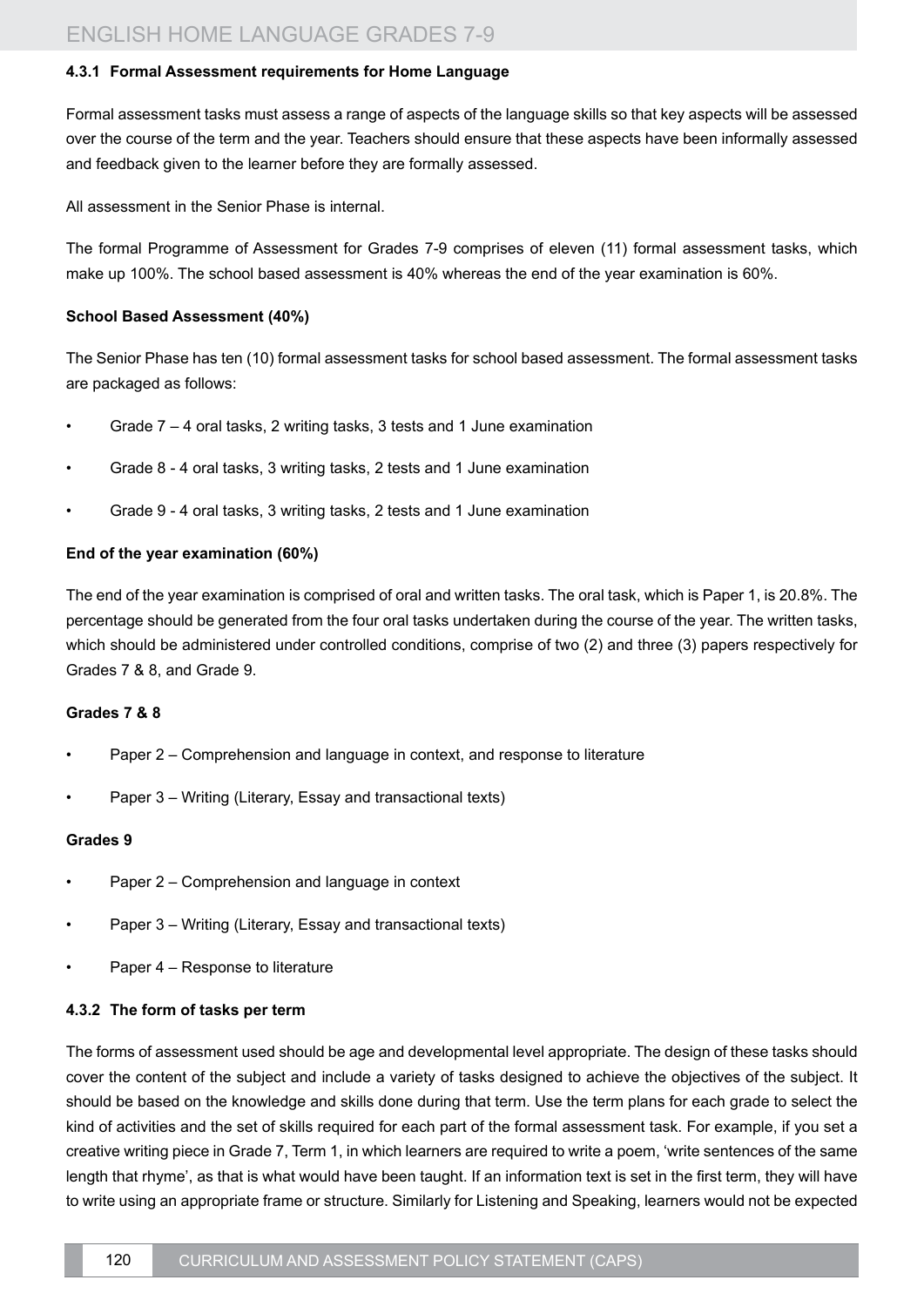to give a short talk in Grade 7, Term 1, as that is only taught later on.

Formal assessment must cater for a range of cognitive levels as shown below. A variety of types of questions such as multiple choice, cloze, comparison and direct questions should be used.

## **Table 1**

| <b>COGNITIVE LEVELS</b>     | <b>ACTIVITY</b>                                                                                                                            | <b>PERCENTAGE OF TASK</b> |
|-----------------------------|--------------------------------------------------------------------------------------------------------------------------------------------|---------------------------|
| Literal                     | Questions that deal with information explicitly stated in the text.                                                                        |                           |
| (Level 1)                   | • Name the things/people/places/elements                                                                                                   |                           |
|                             | • State the facts/reasons/points/ideas                                                                                                     | Levels 1 and 2: $40\%$    |
|                             | • Identify the reasons/persons/causes                                                                                                      |                           |
|                             | • List the points/facts/names/reasons                                                                                                      |                           |
|                             | • Describe the place/person/character                                                                                                      |                           |
|                             | • Relate the incident/episode/experience                                                                                                   |                           |
| Reorganisation<br>(Level 2) | Questions that require analysis, synthesis or organisation of<br>information explicitly stated in the text.                                |                           |
|                             | • Summarize the main points/ideas/pros/cons/                                                                                               |                           |
|                             | • Group the common elements/factors                                                                                                        |                           |
|                             | • State the similarities/differences                                                                                                       |                           |
|                             | • Give an outline of                                                                                                                       |                           |
| Inference<br>(Level 3)      | Questions that require a candidate's engagement with information<br>explicitly stated in the text in terms of his/her personal experience. |                           |
|                             | • Explain the main idea                                                                                                                    |                           |
|                             | • Compare the ideas/attitudes/actions                                                                                                      |                           |
|                             | • What is the writer's (or character's) intention /attitude/motivation/<br>reason                                                          |                           |
|                             | • Explain the cause/effect of                                                                                                              | Level 3: 40%              |
|                             | • What does an action/comment/attitude (etc.) reveal about the<br>narrator/writer/character                                                |                           |
|                             | • How does the metaphor/simile/image affect your understanding                                                                             |                           |
|                             | • What, do you think, will be the outcome/effect (etc.) of an action/a<br>situation                                                        |                           |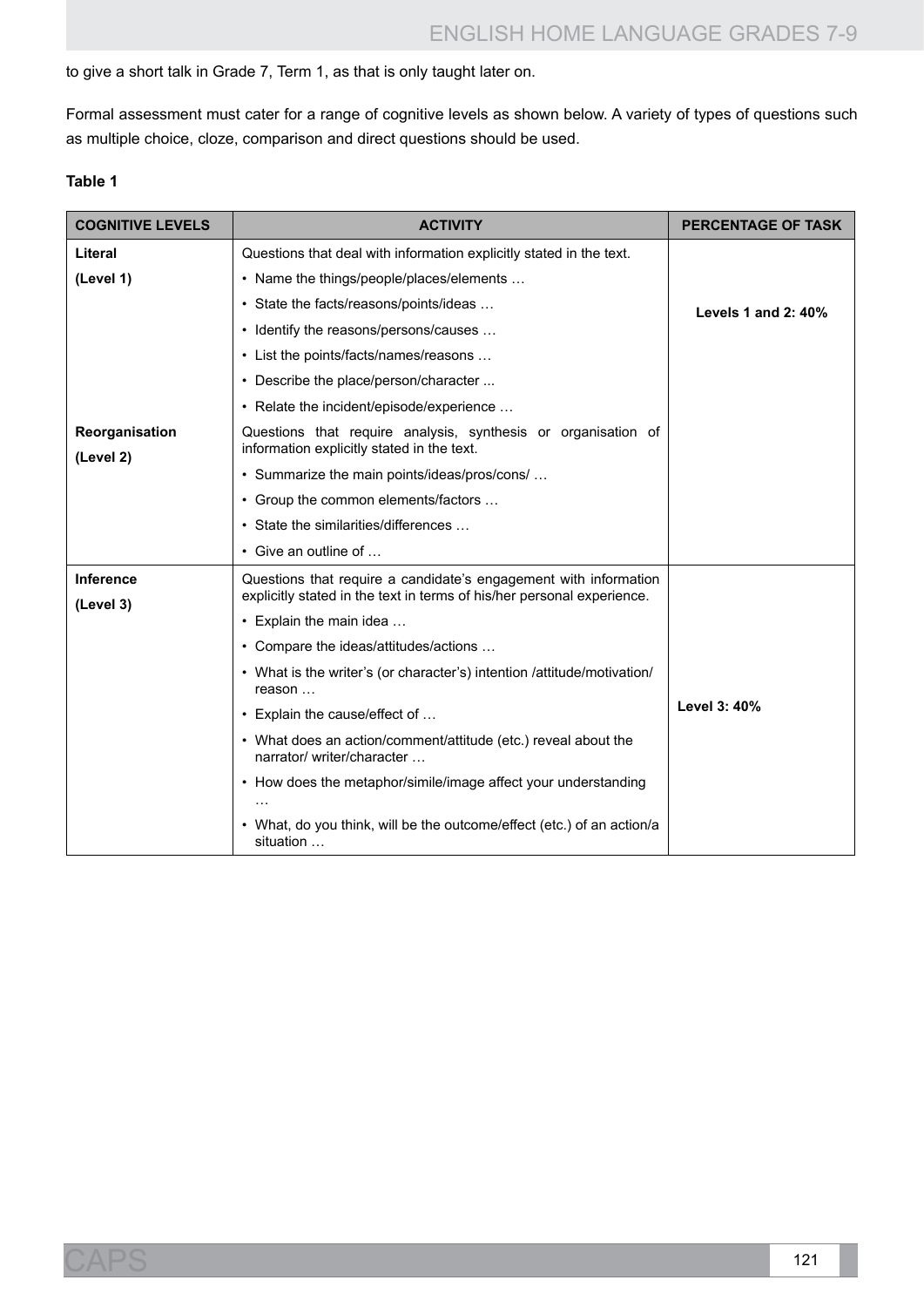| <b>COGNITIVE LEVELS</b>        | <b>ACTIVITY</b>                                                                                                                                                                                                                                                                                         | PERCENTAGE OF TASK  |
|--------------------------------|---------------------------------------------------------------------------------------------------------------------------------------------------------------------------------------------------------------------------------------------------------------------------------------------------------|---------------------|
| <b>Evaluation</b><br>(Level 4) | These questions deal with judgements concerning value and worth.<br>These include judgements regarding reality, credibility, facts and<br>opinions, validity, logic and reasoning, and issues such as the<br>desirability and acceptability of decisions and actions in terms of<br>moral values.       | Levels 4 and 5: 20% |
|                                | • Do you think that what transpires is credible/realistic/ possible ?                                                                                                                                                                                                                                   |                     |
|                                | . Is the writer's argument valid/logical/conclusive                                                                                                                                                                                                                                                     |                     |
|                                | . Discuss/Comment critically on the action/ intention/ motive/<br>attitude/suggestion/implication                                                                                                                                                                                                       |                     |
|                                | • Do you agree with the view/statement/observation/ interpretation<br>that                                                                                                                                                                                                                              |                     |
|                                | • In your view, is the writer/narrator/character justified in suggesting/<br>advocating that  (Substantiate your response/Give reasons for<br>your answer.)                                                                                                                                             |                     |
|                                | • Is the character's attitude/behaviour/action justifiable or acceptable<br>to you? Give a reason for your answer.                                                                                                                                                                                      |                     |
|                                | • What does a character's actions/attitude(s)/motives  show about<br>him/her in the context of universal values?                                                                                                                                                                                        |                     |
|                                | • Discuss critically/Comment on the value judgements made in the<br>text.                                                                                                                                                                                                                               |                     |
|                                | These questions are intended to assess the psychological and<br>aesthetic impact of the text on the candidate. They focus on<br>emotional responses to the content, identification with characters<br>or incidents, and reactions to the writer's use of language (such as<br>word choice and imagery). |                     |
|                                | · Discuss your response to the text/incident/situation/ conflict/<br>dilemma.                                                                                                                                                                                                                           |                     |
| Appreciation<br>(Level 5)      | • Do you empathise with the character? What action/decision would<br>you have taken if you had been in the same situation?                                                                                                                                                                              |                     |
|                                | • Discuss/Comment on the writer's use of language                                                                                                                                                                                                                                                       |                     |
|                                | . Discuss the effectiveness of the writer's style/ introduction/<br>conclusion/imagery/metaphors/use of poetic techniques/ literary<br>devices                                                                                                                                                          |                     |

## **4.4 Programme of Assessment**

The Programme of Assessment is designed to spread formal assessment tasks in all subjects in a school throughout a term. A programme for assessment must be drawn up by the school indicating the dates on which tasks will be done.

#### **Subject requirements**

Requirements for the compilation of a task is given in percentages. Where the programme indicates 20 per cent for a language skill it means that in the final allocation of marks for that language skill should be 20 per cent of the total and not twenty marks. Schools are not confined to a suggested mark allocation for a language skill. The only requirement is that the weighting for each language skill should be observed as per the percentage stipulated in the assessment programme. For example in Grade 8, a language knowledge test may be set for 50 marks or more, as long as the final weighting does not exceed the weighting indicated in the assessment programme.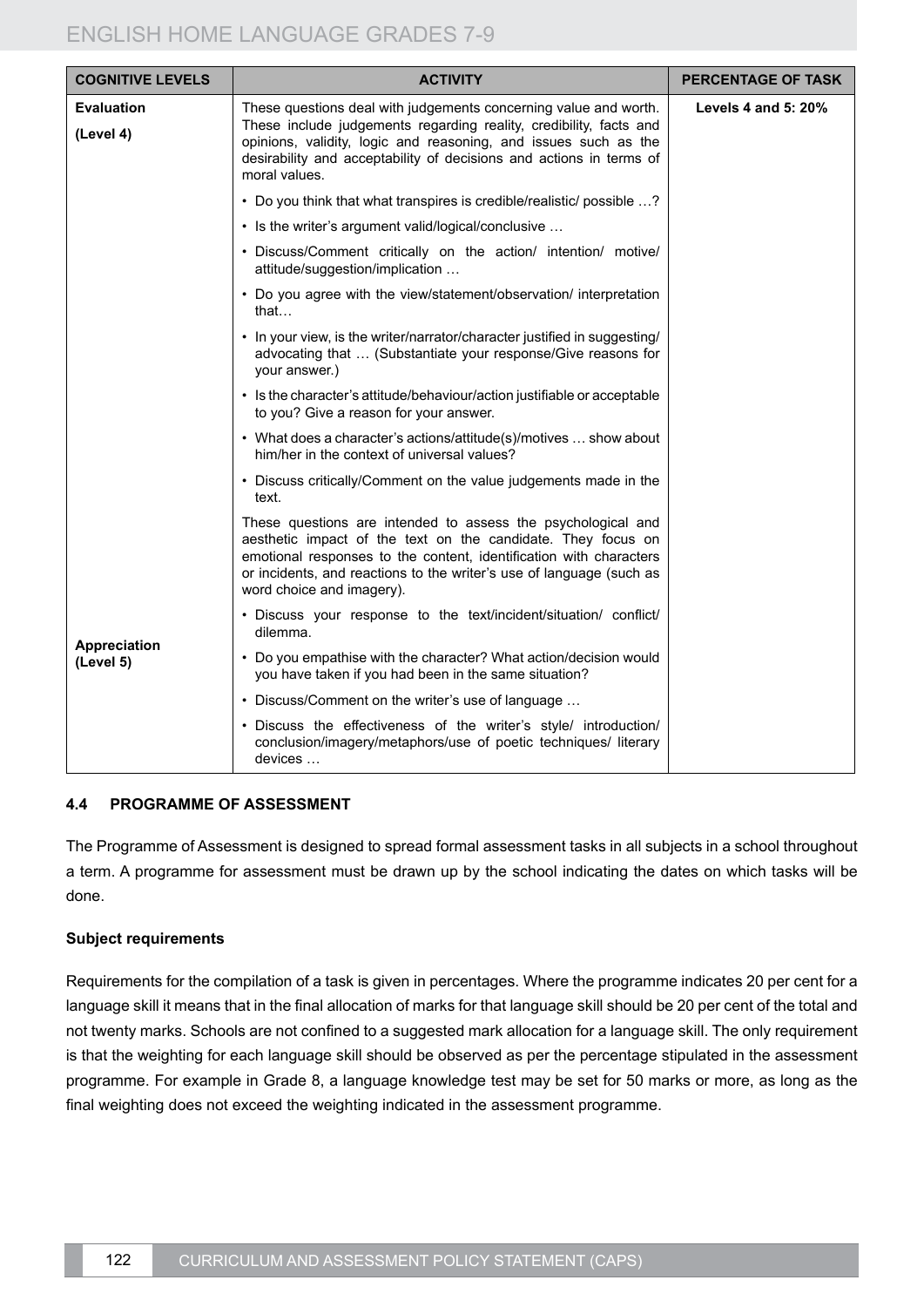The following tables provide the formal assessment requirements for Home Languages:

## **Programme of Formal Assessment Tasks Tables**

# **GRADE 7**

| <b>FORMAL ASSESSMENT TASKS FOR TERM 1</b>                                          |                                                           |                                            |                                                           |  |  |  |
|------------------------------------------------------------------------------------|-----------------------------------------------------------|--------------------------------------------|-----------------------------------------------------------|--|--|--|
| <b>TASK 1: ORAL</b>                                                                | <b>TASK 2: WRITING</b>                                    |                                            | <b>TASK 3: TEST 1</b>                                     |  |  |  |
| Retell a story / discusses a poem /                                                | Descriptive/narrative essay                               |                                            | Comprehension and language use                            |  |  |  |
| dialogue / group/panel discussion                                                  | Informal letter/ review/dialogue                          |                                            |                                                           |  |  |  |
|                                                                                    | <b>FORMAL ASSESSMENT TASKS FOR TERM 2</b>                 |                                            |                                                           |  |  |  |
| <b>TASK 1: ORAL</b>                                                                | <b>TASK 2: TEST 2</b>                                     |                                            | <b>TASK3</b>                                              |  |  |  |
| Listening comprehension / debate/                                                  | <b>Literature: Contextual questions</b>                   |                                            | Mid-year examinations                                     |  |  |  |
| conversation / (un)prepared speech<br>/ group discussion on giving<br>instructions |                                                           |                                            | Paper 2: Comprehension, language use<br>and literature    |  |  |  |
|                                                                                    |                                                           |                                            | Paper 3: Writing: One essay and one<br>transactional text |  |  |  |
|                                                                                    | <b>FORMAL ASSESSMENT TASKS FOR TERM 3</b>                 |                                            |                                                           |  |  |  |
| <b>TASK 1: ORAL</b>                                                                | <b>TASK 2: WRITING</b>                                    |                                            | <b>TASK 3: TEST 3</b>                                     |  |  |  |
| Role play - meeting procedures / (un)                                              | Descriptive/Narrative essay                               |                                            | Comprehension and Language use                            |  |  |  |
| prepared reading / giving direction /<br>forum/panel discussion                    | Agenda and minutes                                        |                                            | 0 <sub>R</sub>                                            |  |  |  |
|                                                                                    |                                                           |                                            | Literature                                                |  |  |  |
|                                                                                    | <b>FORMAL AND END-OF-THE-YEAR ASSESSMENT TASKS TERM 4</b> |                                            |                                                           |  |  |  |
| <b>TASK 1: ORAL</b>                                                                |                                                           | <b>TASK 2: END-OF-THE-YEAR EXAMINATION</b> |                                                           |  |  |  |
| Reading aloud / Debate / group discussion / (un)prepared                           |                                                           | Paper 1: Oral                              |                                                           |  |  |  |
| speech                                                                             |                                                           |                                            | Paper 2: Comprehension, Language and Literature (2 hr)    |  |  |  |
|                                                                                    |                                                           | Paper 3: Writing (1 hr)                    |                                                           |  |  |  |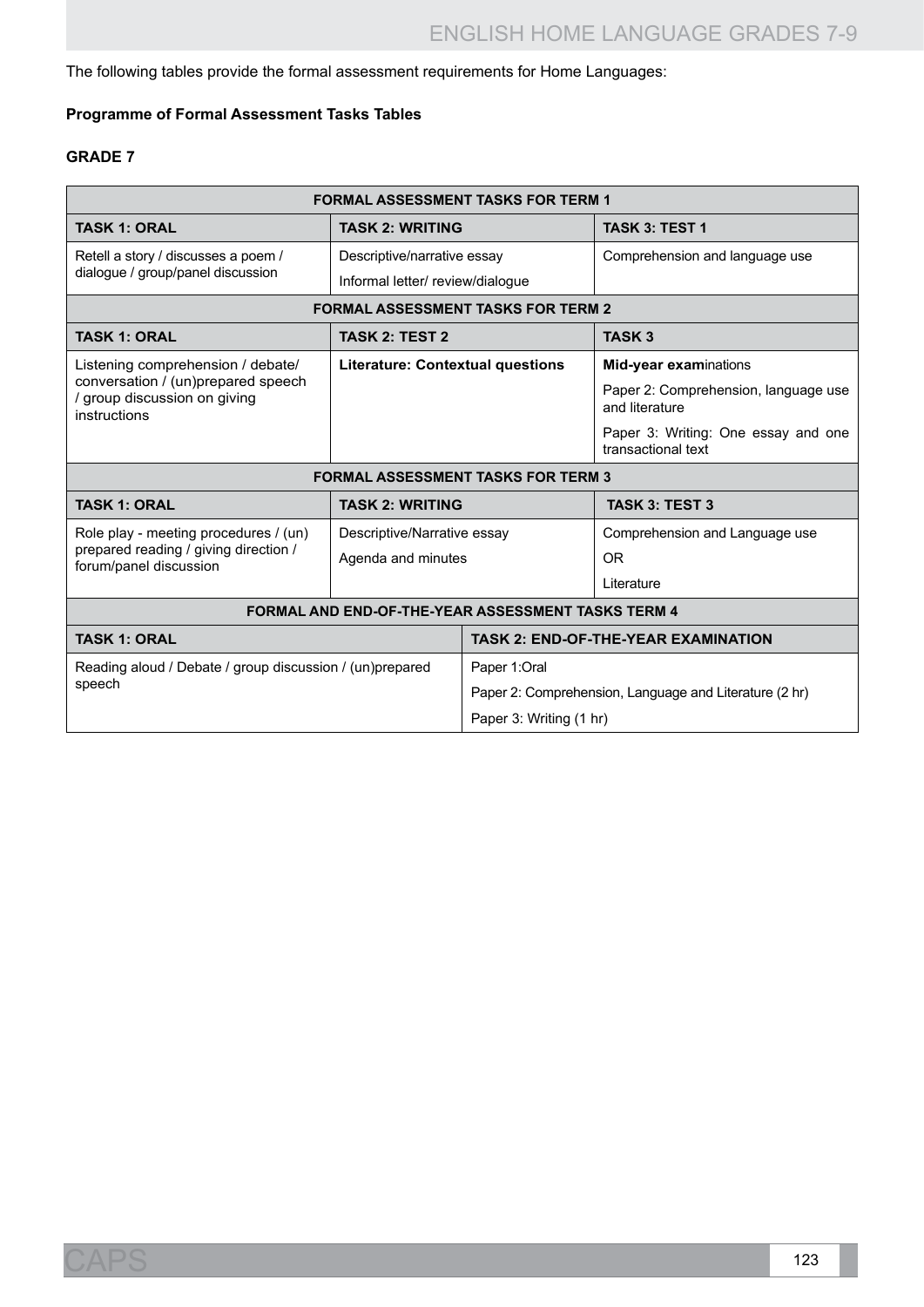## **GRADE 8**

| <b>FORMAL ASSESSMENT TASKS FOR TERM 1</b>                                                                                     |                                                               |                                            |                                                                                             |  |  |
|-------------------------------------------------------------------------------------------------------------------------------|---------------------------------------------------------------|--------------------------------------------|---------------------------------------------------------------------------------------------|--|--|
| <b>TASK 1: ORAL</b>                                                                                                           |                                                               | <b>TASK 2: WRITING</b>                     | <b>TASK 3: TEST 1</b>                                                                       |  |  |
| Group discussion - visual texts /<br>listening comprehension / (un)prepared<br>speech / forum/group discussion /<br>interview | Narrative/reflective essay<br>Newspaper report/article        |                                            | Language and comprehension                                                                  |  |  |
|                                                                                                                               |                                                               | <b>FORMAL ASSESSMENT TASKS FOR TERM 2</b>  |                                                                                             |  |  |
| <b>TASK 1: ORAL</b>                                                                                                           |                                                               | <b>TASK 2: WRITING</b>                     | <b>TASK 8: MID-YEAR EXAMINATIONS</b>                                                        |  |  |
| Listening comprehension / giving<br>directions / forum/panel discussion /<br>debate                                           | Interview/ instruction text/story review                      |                                            | Paper 1: Oral<br>Paper 2: Comprehension, language use<br>and literature<br>Paper 3: Writing |  |  |
|                                                                                                                               |                                                               | <b>FORMAL ASSESSMENT TASKS FOR TERM 3</b>  |                                                                                             |  |  |
| <b>TASK 1: ORAL</b>                                                                                                           |                                                               | <b>TASK 2: WRITING</b>                     | <b>TASK 3: TEST 1</b>                                                                       |  |  |
| Dialogue / (un)prepared speech / story<br>telling / prepared reading                                                          | Descriptive/argumentative essay<br>Informal letter/dialogue   |                                            | Comprehension and language use                                                              |  |  |
|                                                                                                                               | <b>FORMAL AND END-OF-THE-YEAR ASSESSMENT TASKS FOR TERM 4</b> |                                            |                                                                                             |  |  |
| <b>TASK 1: ORAL</b>                                                                                                           |                                                               | <b>TASK 2: END-OF-THE-YEAR EXAMINATION</b> |                                                                                             |  |  |
| Debate / conversation / group discussion / dialogue                                                                           |                                                               | Paper 1: Oral<br>Paper 3: Writing (1 hr)   | Paper 2: Comprehension, Language and Literature (2 hr)                                      |  |  |

#### **GRADE 9**

| <b>FORMAL ASSESSMENT TASKS FOR TERM 1</b>                                                                                                                      |                                                                                     |                                            |                                                                                                                                       |  |  |  |  |
|----------------------------------------------------------------------------------------------------------------------------------------------------------------|-------------------------------------------------------------------------------------|--------------------------------------------|---------------------------------------------------------------------------------------------------------------------------------------|--|--|--|--|
| <b>TASK 1: ORAL</b>                                                                                                                                            |                                                                                     | <b>TASK 2: WRITING</b>                     | <b>TASK 3: TEST 1</b>                                                                                                                 |  |  |  |  |
| Prepared reading / conversation                                                                                                                                | Descriptive/narrative essay<br>Informal letter/ review/dialogue                     |                                            | Comprehension and language use                                                                                                        |  |  |  |  |
|                                                                                                                                                                | <b>FORMAL ASSESSMENT TASKS FOR TERM 2</b>                                           |                                            |                                                                                                                                       |  |  |  |  |
| <b>TASK 1: ORAL</b>                                                                                                                                            |                                                                                     | <b>TASK 2: WRITING</b>                     | <b>TASK 3: MID-YEAR EXAMINATION</b>                                                                                                   |  |  |  |  |
| Unprepared reading / forum/group<br>discussion                                                                                                                 | Review/documentary/notice/agenda<br>and minutes                                     |                                            | Paper 1:Oral<br>Paper 2: Comprehension, Language (2hr)<br>Paper 3: Writing (1 hr)<br>Paper 4: Response to Literature (1hr 30<br>mins) |  |  |  |  |
|                                                                                                                                                                | <b>FORMAL ASSESSMENT TASKS FOR TERM 3</b>                                           |                                            |                                                                                                                                       |  |  |  |  |
| <b>TASK 1: ORAL</b>                                                                                                                                            | <b>TASK 2: WRITING</b>                                                              |                                            | <b>TASK 3: TEST 2</b>                                                                                                                 |  |  |  |  |
| Prepared speech / role play / debate /<br>discussion of CV/will/testament                                                                                      | Descriptive/narrative/ reflective/<br>argumentative essay<br>Covering letter and CV |                                            | Comprehension and language use                                                                                                        |  |  |  |  |
| <b>FORMAL AND END-OF-THE-YEAR ASSESSMENT TASKS FOR TERM 4</b>                                                                                                  |                                                                                     |                                            |                                                                                                                                       |  |  |  |  |
| <b>TASK 1: ORAL</b>                                                                                                                                            |                                                                                     | <b>TASK 2: END-OF-THE-YEAR EXAMINATION</b> |                                                                                                                                       |  |  |  |  |
| Debate / interview / conversation / prepared speech / (un)<br>prepared speech / forum/group/panel discussion / listening<br>comprehension / meeting procedures |                                                                                     | Paper 1:Oral<br>Paper 3: Writing (1 hr)    | Paper 2: Comprehension, Language (2 hr)<br>Paper 4: Response to Literature (1hr 30 mins)                                              |  |  |  |  |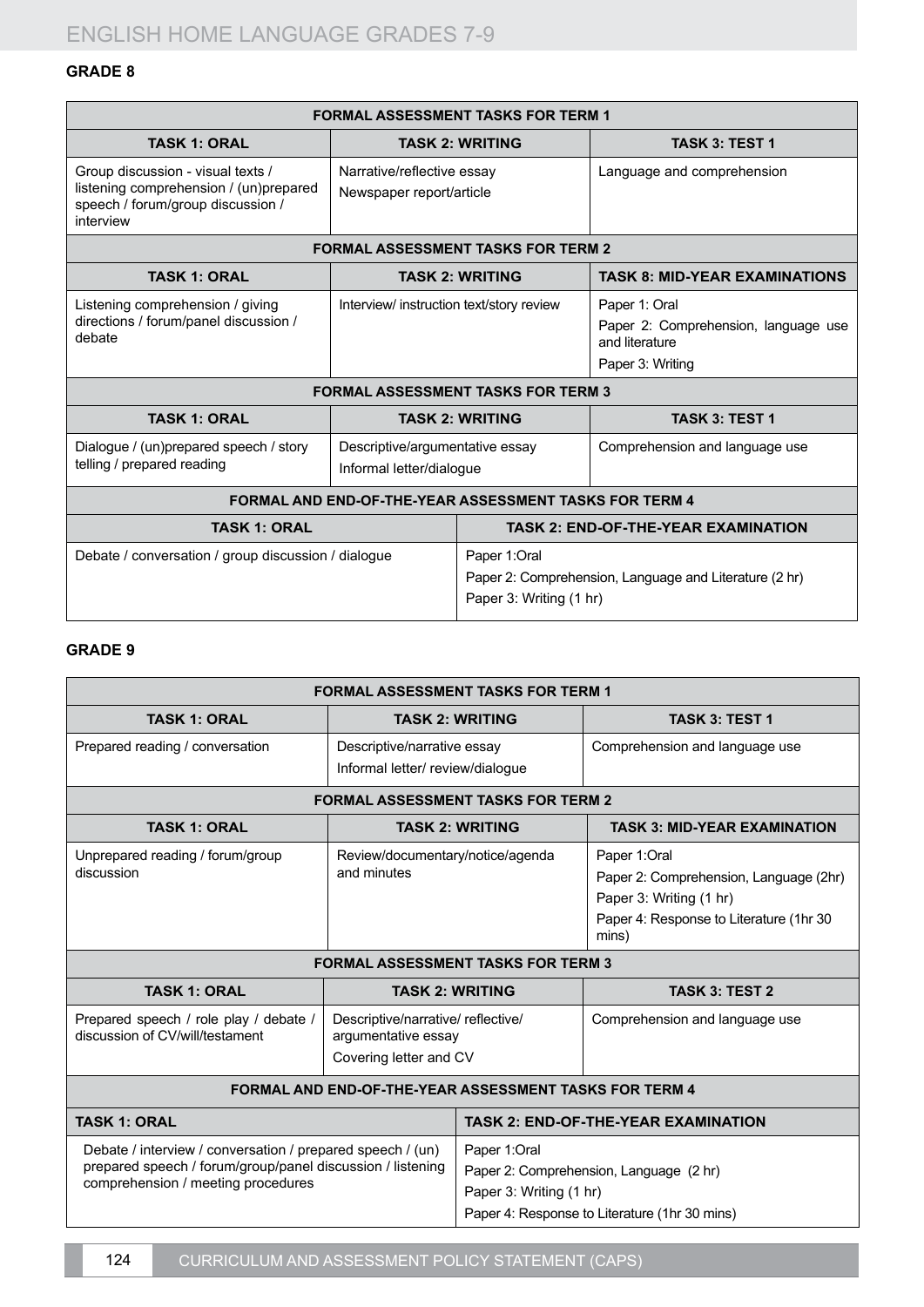# **Formal Assessment Tasks per Grade**

## **Table 1: Grade 7**

| <b>FORMAL ASSESSMENT</b>        |                                       |                                                                                                       |  |  |  |
|---------------------------------|---------------------------------------|-------------------------------------------------------------------------------------------------------|--|--|--|
| <b>DURING THE YEAR</b>          |                                       | <b>END-OF-YEAR EXAMINATION</b>                                                                        |  |  |  |
| 40%                             | 60%<br><b>End-of-Year Exam Papers</b> |                                                                                                       |  |  |  |
| School Based Assessment (SBA) - |                                       |                                                                                                       |  |  |  |
| 40%                             | $39.2\%$                              | 20.8%                                                                                                 |  |  |  |
| 10 Formal Assessment Tasks      | <b>Written examinations</b>           | <b>Oral Assessment Tasks: Paper 1</b>                                                                 |  |  |  |
| • 4 oral tasks                  | Paper 2: Comprehension, language use  | Listening                                                                                             |  |  |  |
| • 2 writing tasks               | and literature                        | Speaking                                                                                              |  |  |  |
| $\cdot$ 3 tests                 | Paper 3: Writing                      | Reading                                                                                               |  |  |  |
| • 1 examination (mid-year)      |                                       | The oral tasks undertaken during the<br>course of the year constitute the end-of-<br>year assessment. |  |  |  |

#### **Table 2: Grades 8**

| <b>FORMAL ASSESSMENT</b>        |                                       |                                                                                                       |  |  |  |
|---------------------------------|---------------------------------------|-------------------------------------------------------------------------------------------------------|--|--|--|
| <b>DURING THE YEAR</b>          |                                       | <b>END-OF-YEAR EXAMINATION</b>                                                                        |  |  |  |
| 40%                             | 60%<br><b>End-of-Year Exam Papers</b> |                                                                                                       |  |  |  |
| School Based Assessment (SBA) - |                                       |                                                                                                       |  |  |  |
| 40%                             | 39.2%                                 | 20.8%                                                                                                 |  |  |  |
| 10 Formal Assessment Tasks      | <b>Written examinations</b>           | Oral Assessment Tasks: Paper 1                                                                        |  |  |  |
| • 4 oral tasks                  | Paper 2: Comprehension, language use  | Listening                                                                                             |  |  |  |
| • 3 writing tasks               | and literature                        | Speaking                                                                                              |  |  |  |
| $\cdot$ 2 tests                 | Paper 3: Writing                      | Reading                                                                                               |  |  |  |
| • 1 examination (mid-year)      |                                       | The oral tasks undertaken during the<br>course of the year constitute the end-of-<br>year assessment. |  |  |  |

## **Table 3: Grade 9**

| <b>FORMAL ASSESSMENT</b>        |                                       |                                                                                                       |  |  |  |  |
|---------------------------------|---------------------------------------|-------------------------------------------------------------------------------------------------------|--|--|--|--|
| <b>DURING THE YEAR</b>          |                                       | <b>END-OF-YEAR EXAMINATION</b>                                                                        |  |  |  |  |
| 40%                             | 60%<br><b>End-of-Year Exam Papers</b> |                                                                                                       |  |  |  |  |
| School Based Assessment (SBA) - |                                       |                                                                                                       |  |  |  |  |
| 40%                             | 39.2%                                 | 20.8%                                                                                                 |  |  |  |  |
| 10 Formal Assessment Tasks      | <b>Written examinations</b>           | <b>Oral Assessment Tasks: Paper 1</b>                                                                 |  |  |  |  |
| • 4 oral tasks                  | Paper 2: Comprehension, language use  | Listening                                                                                             |  |  |  |  |
| • 3 writing tasks               | and                                   | Speaking                                                                                              |  |  |  |  |
| $\cdot$ 2 tests                 | Paper 3: Writing                      | Reading                                                                                               |  |  |  |  |
| • 1 examination (mid-year)      | Paper 4: Response to literature       | The oral tasks undertaken during the<br>course of the year constitute the end-of-<br>year assessment. |  |  |  |  |

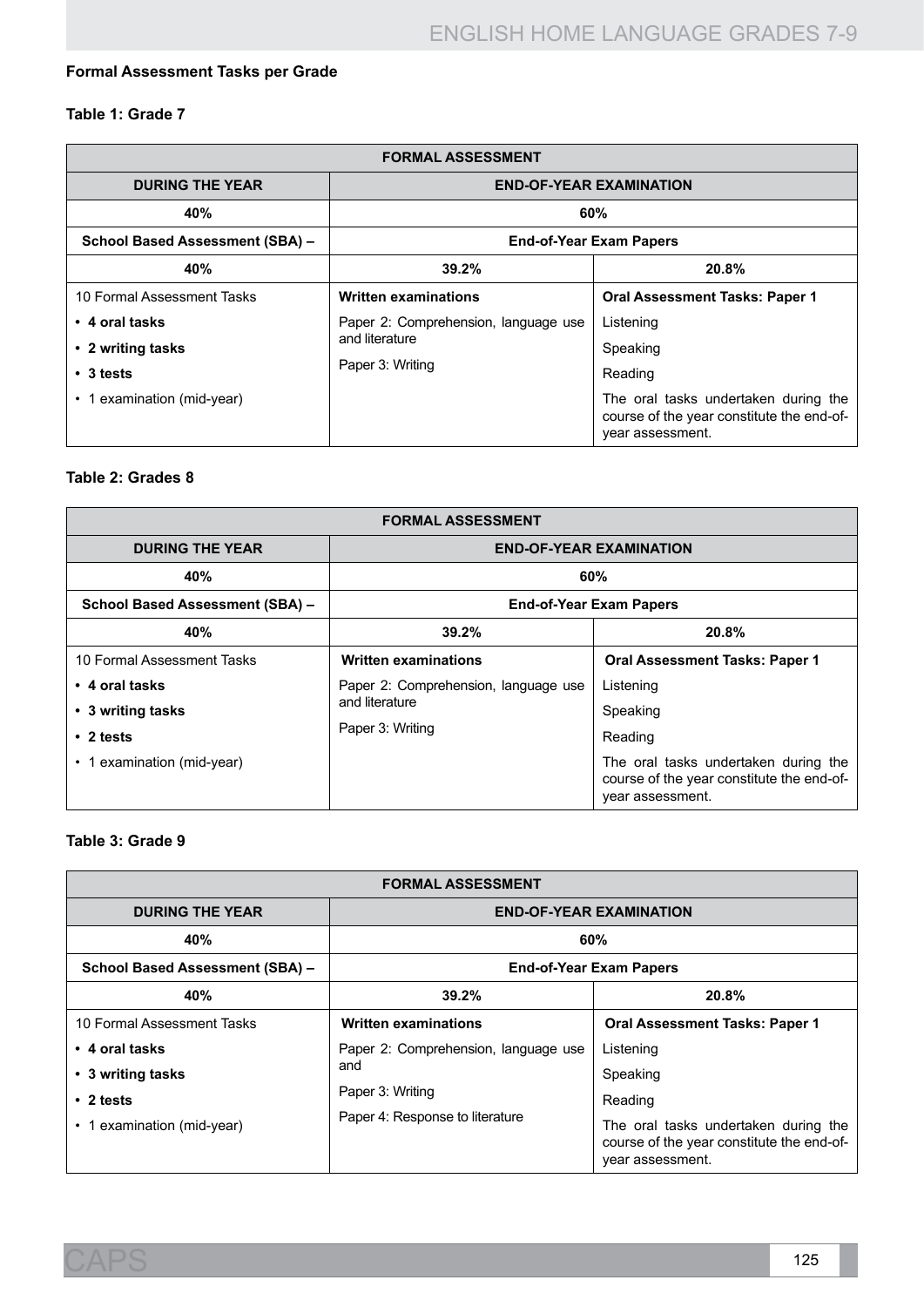Format of examination papers – Grades 7-9

| FORMAT OF EXAMINATION PAPERS (MID AND OF THE YEAR EXAMINATION) |    |                                        |    |                                                              |    |  |  |
|----------------------------------------------------------------|----|----------------------------------------|----|--------------------------------------------------------------|----|--|--|
| <b>GRADE 7</b>                                                 | %  | <b>GRADE 8</b>                         | %  | <b>GRADE 9</b>                                               | %  |  |  |
| Paper 1: Oral:                                                 |    | Paper 1: Oral:                         |    | Paper 1: Oral                                                |    |  |  |
| Reading aloud, listening &<br>speaking                         | 30 | Reading aloud, listening &<br>speaking | 30 | Reading aloud, listening &<br>speaking                       | 30 |  |  |
| Paper 2: Written                                               | 40 | Paper 2: Written                       | 40 | Paper 2: Written                                             | 30 |  |  |
| Reading comprehension (15)                                     |    | Reading comprehension (15)             |    | Reading comprehension (10)                                   |    |  |  |
| Language in context (15)                                       |    | Language in context (15)               |    | Language in context (15)                                     |    |  |  |
| Response to literature (10)                                    |    | Response to literature (10)            |    | Summary (10 marks converted<br>into $5\%$ )                  |    |  |  |
| Paper 3: Written                                               | 30 | Paper 3: Written                       | 30 | Paper 3: Written                                             | 30 |  |  |
| Writing - Essay (20) and                                       |    | Writing – Essay (20) and               |    | Writing - Essay (20) and                                     |    |  |  |
| transactional texts (10)                                       |    | transactional texts (10)               |    | transactional texts (10)                                     |    |  |  |
|                                                                |    |                                        |    | Paper 4: Response to literature<br>(10)                      | 10 |  |  |
|                                                                |    |                                        |    | $\cdot$ Poetry                                               |    |  |  |
|                                                                |    |                                        |    | • Folklore                                                   |    |  |  |
|                                                                |    |                                        |    | • Short story                                                |    |  |  |
|                                                                |    |                                        |    | • Novel                                                      |    |  |  |
|                                                                |    |                                        |    | $\cdot$ Drama                                                |    |  |  |
|                                                                |    |                                        |    | (20 marks for each of the four<br>genres converted into 10%) |    |  |  |

The forms of assessment used should be age and developmental level appropriate. The design of these tasks should cover the content of the subject and include a variety of tasks designed to achieve the objectives of the subject.

Formal assessments must cater for a range of cognitive levels and abilities of learners as shown below:

# **4.5 Recording and reporting**

Recording is a process in which the teacher documents the level of a learner's performance in a specific assessment task. It indicates learner progress towards the achievement of the knowledge as prescribed in the Curriculum and Assessment Policy Statements. Records of learner performance should provide evidence of the learner's conceptual progression within a grade and her/his readiness to progress or being promoted to the next grade. Records of learner performance should also be used to verify the progress made by teachers and learners in the teaching and learning process.

Reporting is a process of communicating learner performance to learners, parents, schools, and other stakeholders. Learner performance can be reported in a number of ways. These include report cards, parents' meetings, school visitation days, parent-teacher conferences, phone calls, letters, class or school newsletters, etc. Teachers in all grades report in percentages against the subject. The various achievement levels and their corresponding percentage bands are as shown in the Table below.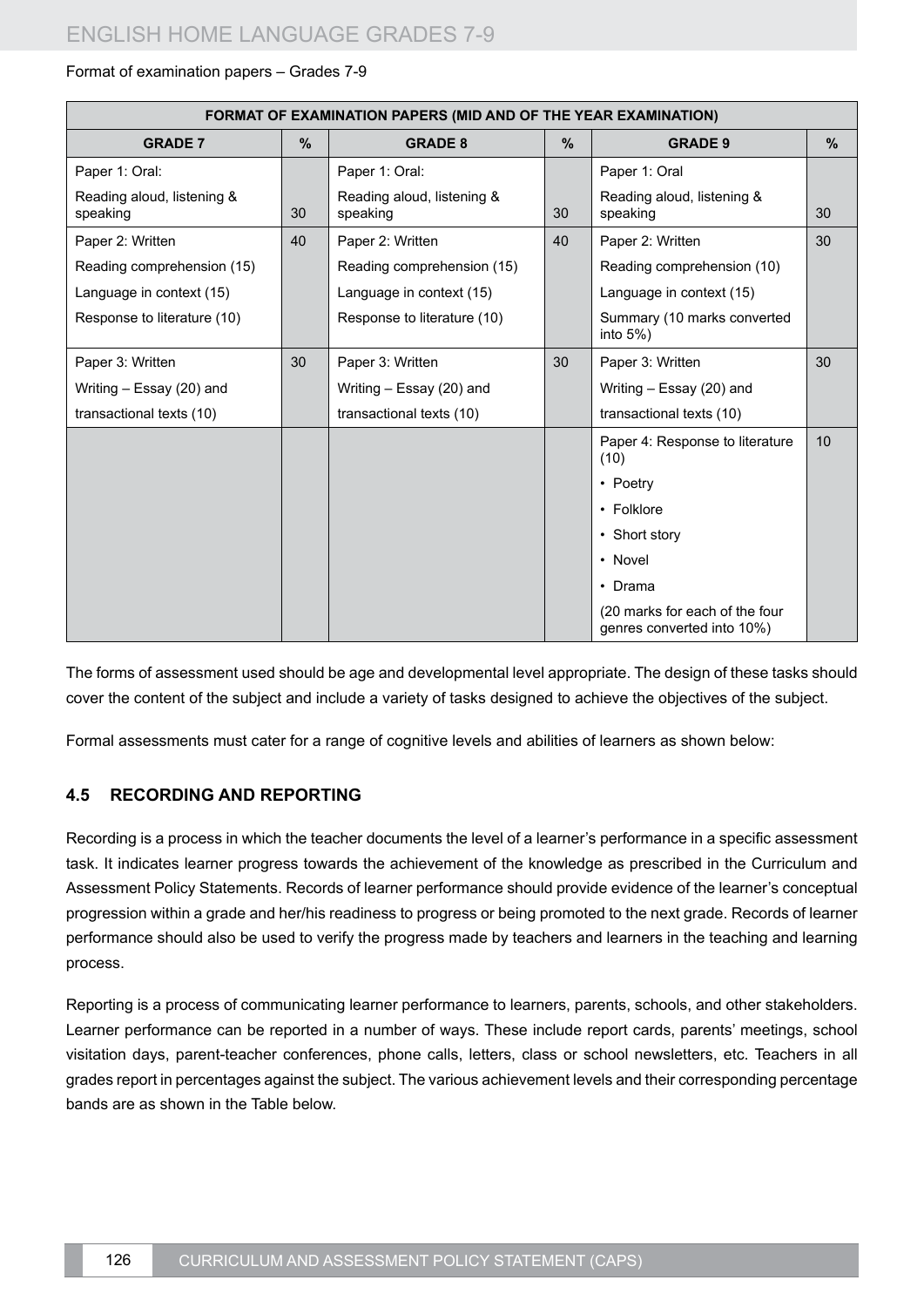| <b>RATING CODE</b> | <b>DESCRIPTION OF COMPETENCE</b> | <b>PERCENTAGE</b> |
|--------------------|----------------------------------|-------------------|
|                    | Outstanding achievement          | $80 - 100$        |
| 6                  | Meritorious achievement          | $70 - 79$         |
| 5                  | Substantial achievement          | $60 - 69$         |
| 4                  | Adequate achievement             | $50 - 59$         |
| 3                  | Moderate achievement             | $40 - 49$         |
| 2                  | Elementary achievement           | $30 - 39$         |
|                    | Not achieved                     | $0 - 29$          |

#### **CODES AND PERCENTAGES FOR RECORDING AND REPORTING**

Teachers will record actual marks against the task by using a record sheet; and report percentages against the subject on the learners' report cards.

## **4.6 Moderation OF ASSESSMENT**

Moderation refers to the process that ensures that the assessment tasks are fair, valid and reliable. Moderation should be implemented at school, district and provincial levels. The national of moderation may take place at selected provinces, districts and schools. Comprehensive and appropriate moderation practices must be put in place to enhance quality assurance of all subject assessments.

#### **4.6.1 Formal Assessment (SBA)**

- Grades 7 and 8 tests and examination are internally moderated. The subject advisor must moderate a sample of these tasks during his/her school visits to verify the standard of tasks and the internal moderation.
- Grade 9 tests and examinations must be moderated at district and provincial level. This process will be managed by the provincial education department.
- Subject advisors must moderate samples of tests and examination papers before they are written by learners to verify standards and guide teachers on the setting of these tasks.

#### **4.6.2 Oral Assessment Tasks**

- **• Grade 7 9**: Each oral task which is to be used as part of the Programme of Assessment should be submitted to the head of department or subject head for moderation before learners attempt the task. Teachers should then assess the oral assessment tasks.
- The subject advisor or an assigned provincial moderator must moderate a sample of oral assessment tasks during his/her school visits to verify the standard of tasks and the internal moderation.
- A moderator delegated by the Department of Basic Education may moderate a sample of oral assessment tasks for grade 9.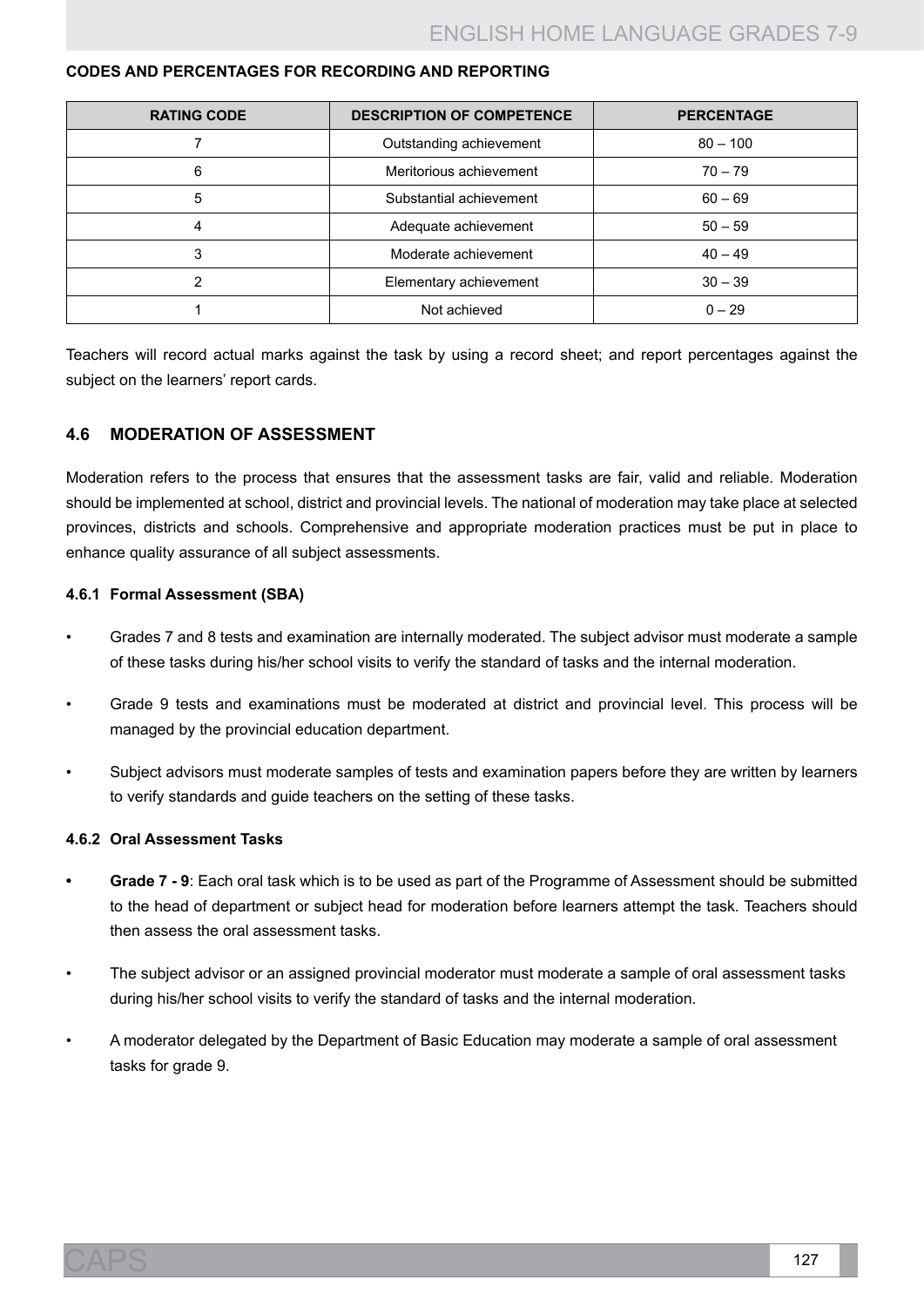# **4.7 GENERAL**

This document should be read in conjunction with:

- 4.7.1 *National policy pertaining to the programme and promotion requirements of the National Curriculum Statement Grades R – 12*; and
- 4.7.2 The policy document, *National Protocol for Assessment Grades R 12.*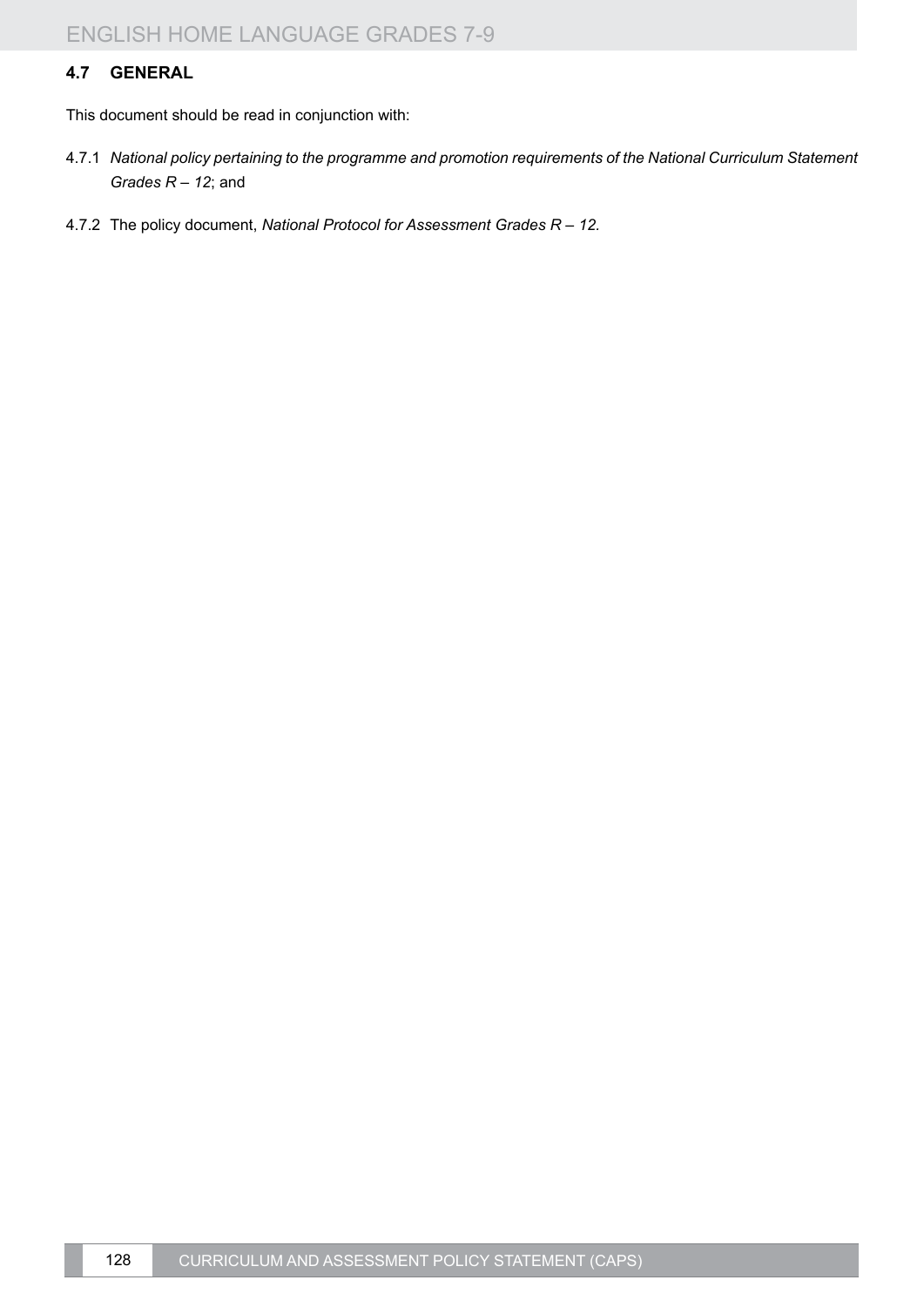# GLOSSARY

**Active listening** – when a person tries to put themselves in the place of the speaker and listens seriously to what he or she has to say.

**acronym -**a pronounceable abbreviated word formed from the first letter or letters in phrase or name e.g. ANA (Annual National Assessment), SONA (State of the Nation Address), SASA (South Africa's Schools Act), SOWETO (South Western Township), Soshanguve (Sotho, Shangaani, Nguni, Venda)

**additional language - (** also see **home language)-** a language learned in addition to one's home language

**additive multilingualism** - when a person learns a language (or languages) in addition to his or her home language. This language does not replace the home language but is learned alongside it. In an additive multilingual programme, the home language is strengthened and affirmed while any further language learned is seen as adding value (e.g. all Additional Languages, including the Language of Learning and Teaching are taught alongside the home language but do not replace it)

**aesthetic** - 1. sensitive to the beauty of language and thus sensitive to and appreciative of the lasting value of texts

 2. an aesthete is a person sensitive to artistic beauty. "Aesthetic" refers to the beauty to be found in a work of art. One can discuss the aesthetics of a work, or make aesthetic judgements

**alliteration -**a pattern of sound that includes the repetition of consonant sounds. The repetition can be located at the beginning of successive words or inside the words.

**ambiguity** - double meaning created by the way in which words are used; when used unintentionally, ambiguity obscures the meaning (e.g. 'General flies back to front' or 'Short children's stories are in demand')

**analogy** - 1.finding similarities in things that are usually seen as different.

 2. finding similarities in things that are usually seen as different, a way of explaining or illustrating something, but not a proof. One must be alert to false analogy. There should be accurate correspondence between the thing that is explained and the details of the analogy

**anecdotes** - narratives of small incidents or events told for the purpose of information, entertainment, humour, malice, or to reveal character

**animation** – the technique of using a series of still pictures to create an illusion of movement or life

**anticlimax** – when an expectation of some high point of importance or excitement is not fulfilled or the seriousness of a literary plot is suddenly lost as a result of a comical, digressive or meaningless event

**antithesis** – the expression of two opposed or different ideas in balanced contrast (e.g. 'more haste, less speed')

**antonym –** a word that is opposite in meaning to another word in the same language (e.g. 'happy' and 'sad')

**aphesis** - in this case, you have dropped the unstessed vowel at the beginning of the word. These are the unintentional and casually spoken versions of the words. Perhaps the best example is 'cause instead of because

**assessment** – a continuous structured process of gathering information on learner competence in many different ways

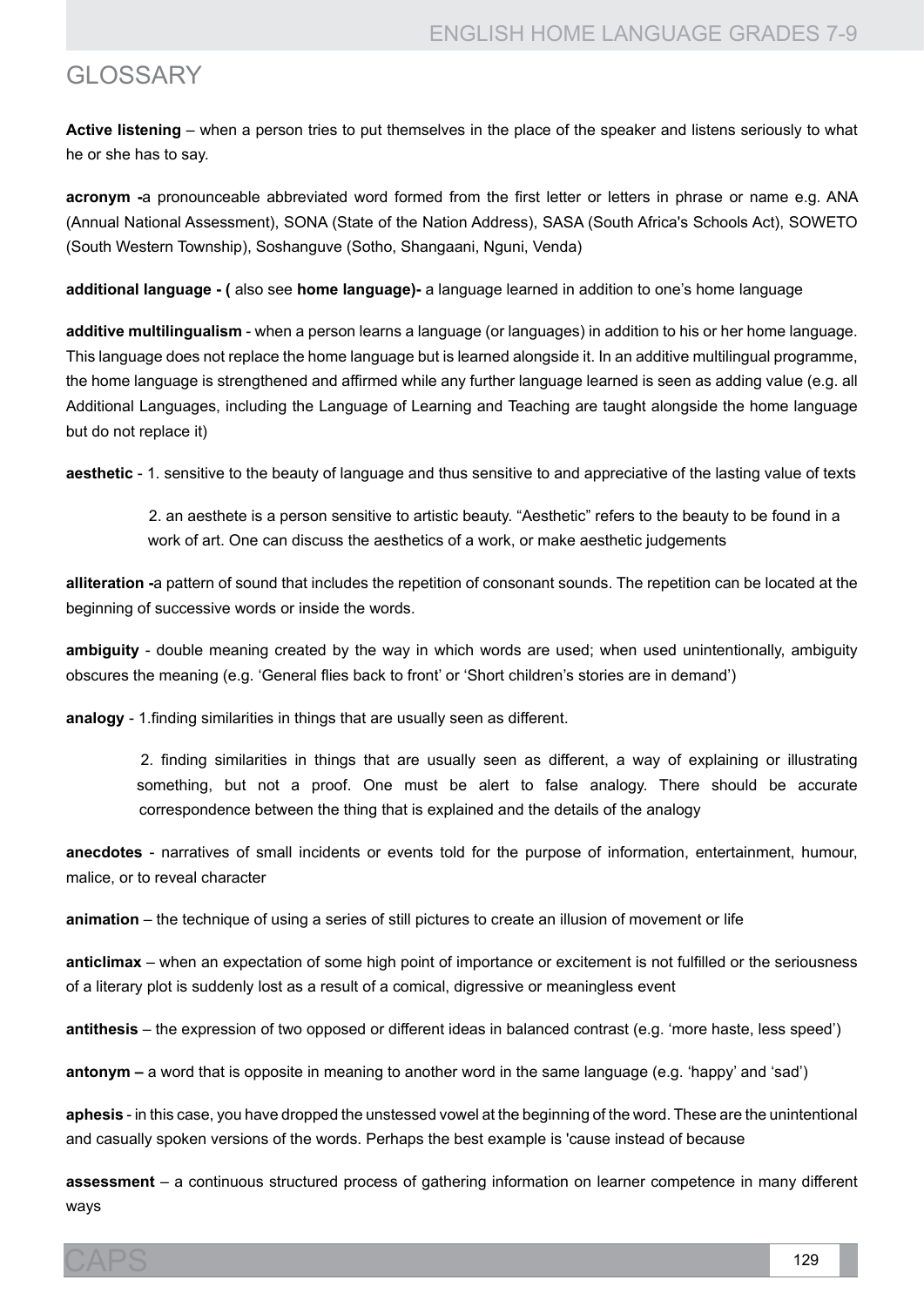**assonance** – 1. repetition (mostly) of vowel sounds in two or more words e.g. " It is June and the world is all in tune"

 2. Add. The vowel sounds do not have to be precisely the same: assonance could consist of a series of vowel sounds that create a certain effect

**audience** – 1. the intended reader(s), listener(s) or viewers of a particular text; in planning a piece of writing speakers/ writers must take into the consideration the purpose and audience when choosing an appropriate form of writing

2. Add. In particular, an audience is those attending a live performance of music or drama.

**authentic texts** – texts which have a practical function and are not literary (e.g. magazine and newspaper articles, recordings from radio and television, advertisements, product labels, travel brochures, government forms, examples of real letters)

**bias** – 1. a tendency to favour one thing, idea, attitude or person over another which makes it difficult to make a fair assessment

 2. Add. In the game of bowls, the "wood" or bowl has a weight on one side which makes it turn towards that side

- **caption** a title or comment attached above or below an article, a picture, a photo, and so on
- **caricature** 1.an exaggerated portrayal (written or visual) of a character which is achieved by mocking personality traits or appearance

 2. Add. The drawings of cartoonists in newspapers are usually intended to be caricatures and work by exaggerating or distorting features of appearance with a view to being comic or satirical

**cause** (see also **effect**) - that which gives rise to an action or condition

**cinematographic techniques** – devices used in the construction of a film (e.g. composition, lighting, type of shot)

**clarify-** making the meaning of the text clear to the reader

**clause** – Put in the right place. "The man who was wearing a red shirt ran away." The main sentence is "The man ran away." The words "who was wearing a red shirt" is a subordinate clause. It cannot stand by itself, although the verb is complete (finite). Subordinate clauses start with a conjunction (when, because) or a relative pronoun (who, which). The conjunction links the clause to some part of the main sentence. "The man wearing a red shirt ran away." In this sentence "wearing a red shirt" is not a clause but a phrase. The verb is not complete (it is participle).

**climax** – the most exciting, effective or important part of the story; this important part is not necessarily at the end

clipped - similar to truncation in that you are using a part of the word to form the abbreviation, but in this case you are using either the middle or the end. Common clipped abbreviations include phone (telephone), cell ( cellular phone) and fridge (refridgerator), exam (examination), matric (matriculation)

**coherence** – 1. the underlying logical relationship which links ideas together and gives a passage or paragraph unity

 2. Add. It may also imply adequate grammar to convey the meaning, or orderly sentence structure. Chaotic grammar may make a statement incoherent.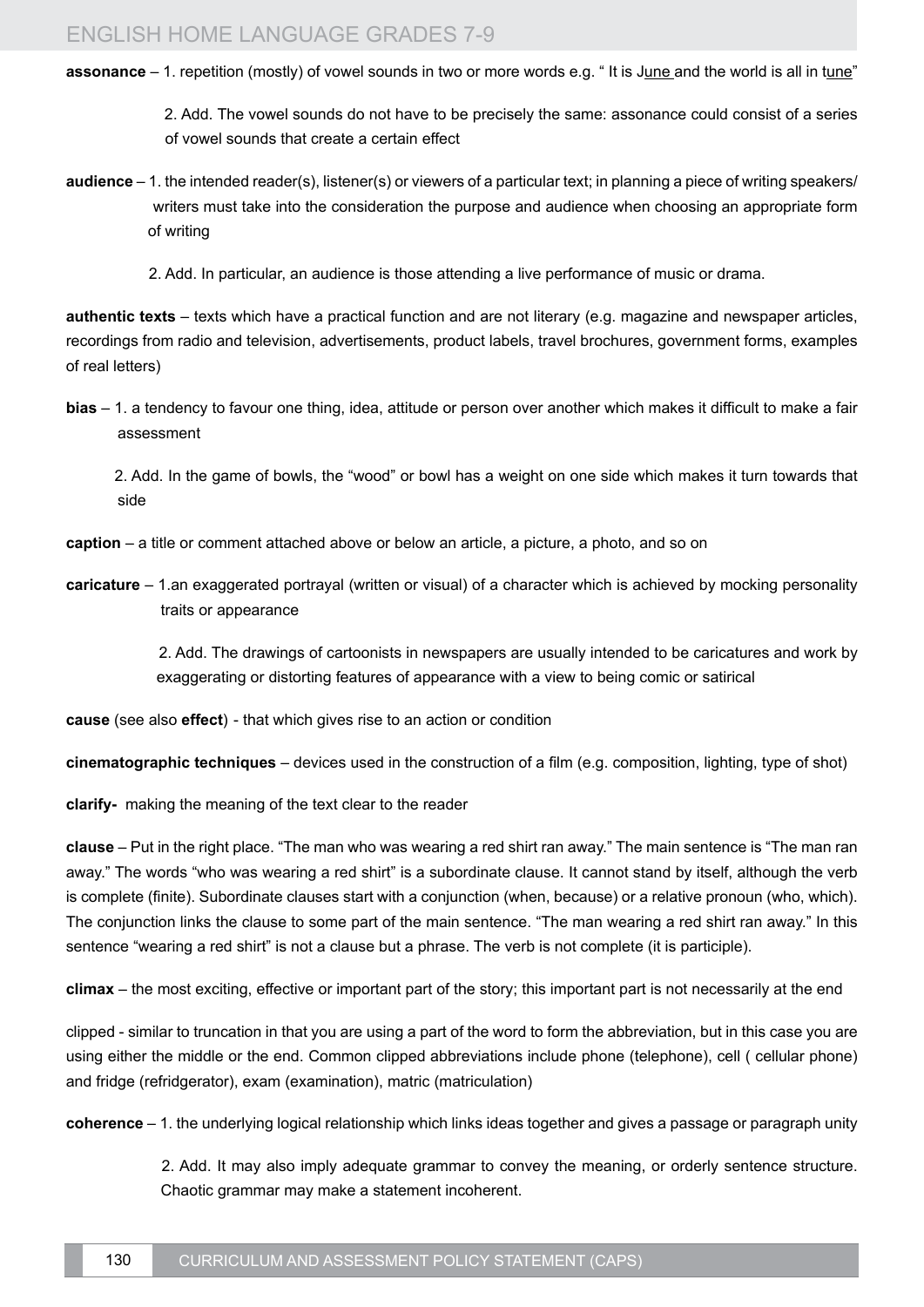**cohesion** – the linking if sentences or paragraphs by means of logical connectors such as conjunctions, pronouns or repetition

**colloquialism** (see also **slang**) – language belonging to ordinary or familiar conversation but not used in formal language

**comparative** (see also **superlative**) – degrees of comparison as found in adjectives and adverbs are positive, comparative or superlative (e.g. 'long' (positive), 'longer' (comparative), 'longest' (superlative)

**compare** (see also contrast) – to assess the way in which things are similar

**conflict** – the struggle that arises between characters or between individuals and their fate or circumstances; conflict in literature can also arise from opposing desires or values in a character's own mind

**conjunction** – a word used to join two clauses, words, phrases or sentences

**connotative** meaning(see also **denotative**) – both the positive and negative associations that a word collects through usage that go beyond the literal (primary) meaning

**context** – a text is always used and produced in a context; the context includes the broad and immediate situation including aspects such as social, cultural and political background; the term can also refer to that which precedes or follows a word or text and is essential to its meaning

**context clues** Context clues is using words surrounding an unknown word to determine its meaning. This reading strategy can be taught in conjunction with vocabulary.

**contrast** (see also **compare**) – to consider the way in which things differ

**conventions** – accepted practices or rules in the use of language. Some conventions help to convey meaning (e.g. the rules of grammar, punctuation, typefaces, capital lettrs); some assist in the presentation of content (e.g. table of contents, general layout, headings, footnotes, charts, captions, lists, pictures, index); and others reflect a pattern of language that has become formulaic (e.g. greetings, small talk)

**continuous assessment** – it involves assessment activities that are undertaken throughout the year

**critical language awareness** - the analysis of how meaning is constructed with understanding of power relations in and between languages; it empowers the learner to resist manipulation and to use language sensitively

**debate** - in debating, two opposing teams compete with one another. They aim to convince the adjudicator and the audience that their viewpoint about a given topic is more reasonable and justifiable than that of the opposing team

**denotative meaning** (see also **connotative meaning**) – the literal or primary meaning of a word

**derivative** – a word derived from another or from a root; usually formed by adding a prefix or suffix (e.g. 'quickly from 'quick')

**dialect** – a form of a language adapted by a particular community; it is significantly different from other forms of the same language in terms of words, structures and/or pronunciation

**dramatic irony** – occurs when the audience/reader/viewer knows more about the situation and its implications than the characters involved; it heightens the tension, enjoyment and audience participation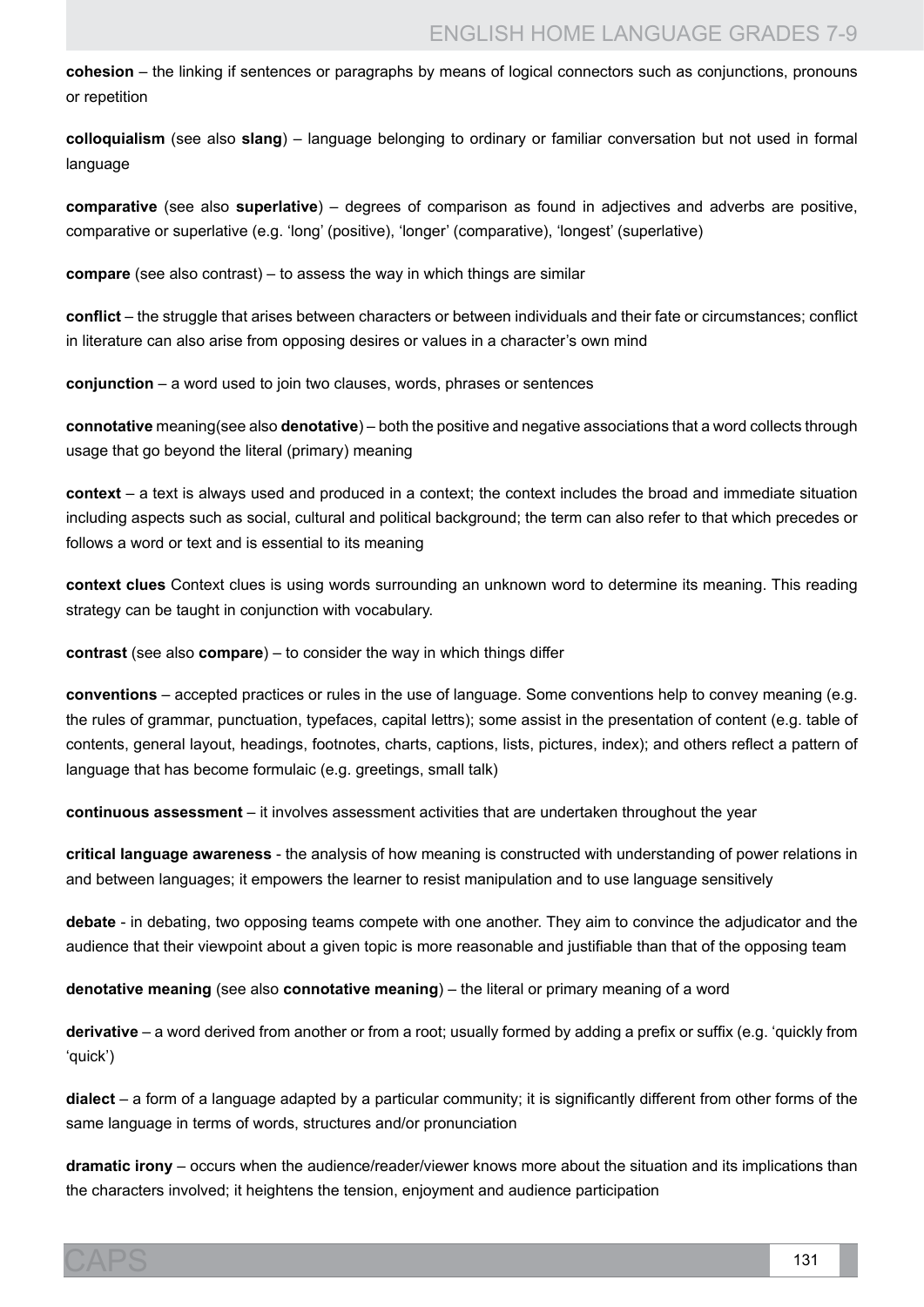**dramatic structure** – 1. the special literary style in which plays are written

 2. the arrangement of plot, acts, scenes, characters and possibly also features of language in a play.

**drawing conclusions** ; using written or visual clues to figure out something that is not directly stated in the reading.

**editing** – the process of drafting and redrafting a text, including correcting grammatical usage, punctuation and spelling errors and checking writing for coherence of ideas and cohesion of structure; in media, editing involves the construction, selection and lay-out of texts

**effect** (see also **cause**) – the result or consequence of an action or condition

**emotive language** – language which arouses strong feelings

**euphemism** – a mild or vague expression substituted for a thought *or word* which is felt to be too harsh or direct

**explicit** (as opposed to **implicit**)- meaning which is clearly or directly stated

**external assessment** - assessment conducted by a body outside the institution, e.g. ANA, NSC, provincial paper

**evaluate** :form opinions, make judgments, and develop ideas from reading

**figurative** (as opposed to **literal**)- words or phrases used in ac non-literal way to create a desired effect; literal texts often make concentrated use of figurative language (e.g. simile, personification, metaphor)

**fluency** – 1. the word comes from the flow of a river and suggests a coherence and cohesion that gives language use quality of being natural, easy to use and easy to interpret

2. Add. And with a fair degree of grammatical control (though perhaps not total grammatical accuracy).

**font** – the type and size of the letters used when writing, typing or printing (e.g. 12pt (size) Times New Roman (style of lettering)

**foregrounding** (as opposed to **backgrounding**) – used literally, it means the positioning of a subject in or near the front of the frame; used figuratively, it refers to emphasising or focusing on one point *of aspect* more than another

**forum** - team speaking or forum debate may be used against other schools, or in the classroom by dividing learners into teams of four, each of whom will speak on a different aspect of the same topic. An adjudicator decides on the winning team

**genre** – the types or categories into which texts are grouped, *e.g. novel, drama, poetry, business letter, personal letter.* 

**gesture** – a movement of the face or body which communicates meaning (e.g. nodding of head to indicate agreement)

**graphics** – products of the visual and technical arts (e.g. drawing, designing)

**home language** (see also **additional language**) – the language first acquired by children through immersion at home; the language in which we think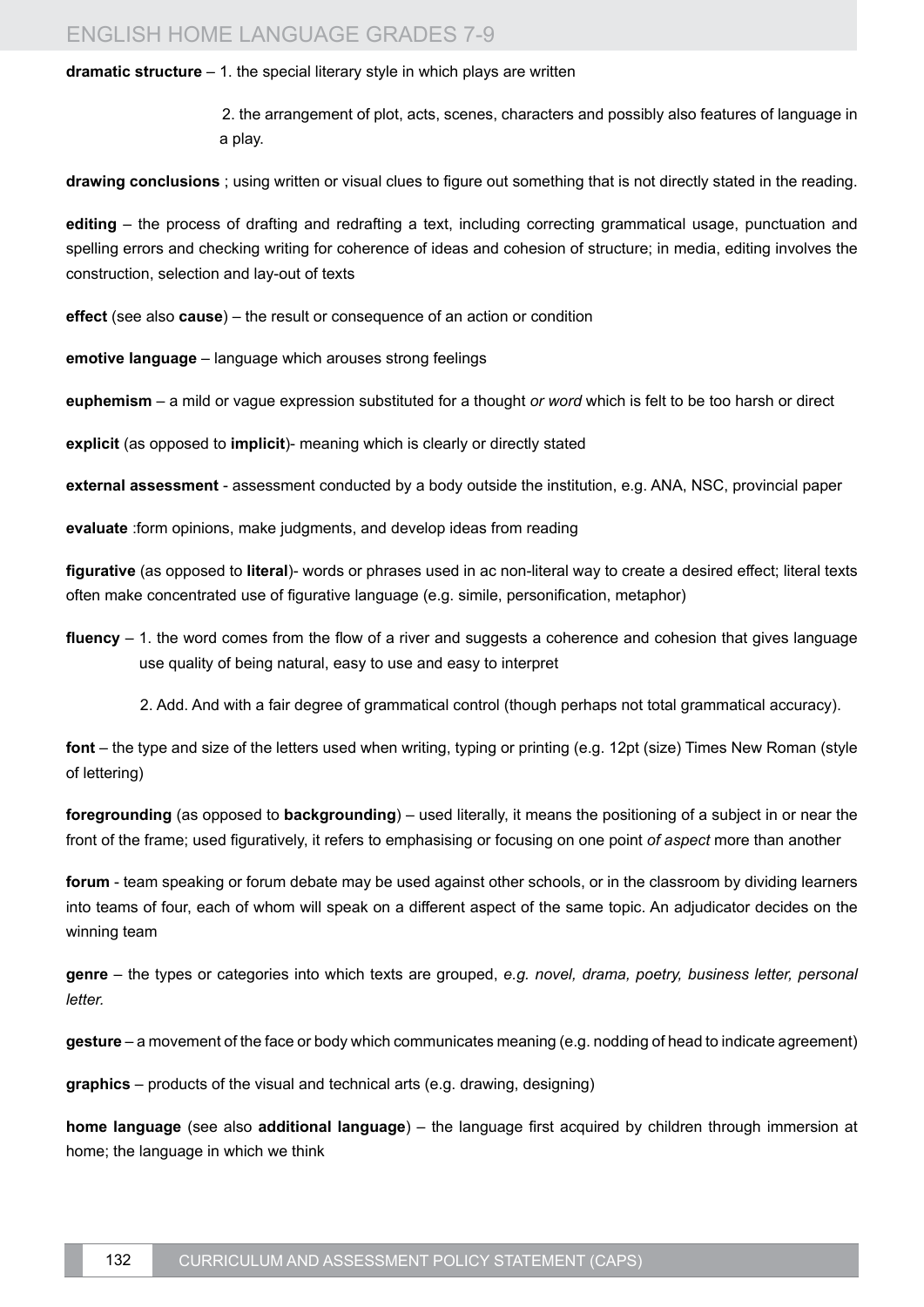**homonym** – a word which has both the same sound and spelling as another but has a different meaning (e.g. the noun 'the bear' and the verb 'to bear')

**homophone** – a word which sounds the same as another but is spelled differently and has a different meaning (e.g. 'one' and 'won')

**hyperbole** – a deliberate exaggeration (e.g. to describe something in such a way that it seems much bigger than it really is: 'He gave me a mountainous plate of food.')

**image** – a picture or visual representation of something

**imagery** – words, phrases and sentences which create images in our minds such as similes, metaphors, personification

**implicit** (as opposed to **explicit** ) – something implied or suggested in the text but not expressed directly

**implied** (as opposed to **direct meaning**) – meaning suggested by the text but not directly stated

**inclusivity** – the principle that education should be accessible to all learners whatever their learning styles, backgrounds and abilities

**infer** – to pick up meaning behind what is stated and to deduce all the implications

**initialism -** also called aphabetism, this is a group of letters, each pronounced seperately (unlike accronmys), used as an abbreviation for a name or expression. Examples include: HIV, SA, SABC, CD, TV, DBE

**initiate** – to start (e.g. to initiate conversation)

**innuendo** – something unpleasant which is hinted at rather than clearly stated

**interview** - task of gathering information or a face-to-face discussion between people, directed toward some specific purpose.

 – 1.the pattern of the pitch or the melody of an utterance which marks grammatical structures such as sentences or clauses

2. Add. And distinguishes between statements and questions and indicates the speaker's attitude or feelings

**irony** – a statement or situation that has an underlying meaning different from its literal or surface meaning. *Irony is related to tone.* 

**jargon** – special terms or expressions used in a trade or profession or by any specific group (e.g. computer users would refer to a 'CPU', 'RAM' and so on); when jargon is used to exclude listeners/readers from an interaction it is potentially hurtful or even harmful

**language varieties** –.language varieties found when minor adaptations in terms of vocabulary, structure and/or pronunciation have been made; can vary from one region or country to another

**literacies** –different kinds of literacy (e.g. critical, visual, graphic, computer, media, socio-cultural

**literacy** (see also literacies ) – the ability to process and use information for a variety of purposes and contexts and to write for different purposes; the ability to decode texts, allowing one to make sense of one's world. *The capacity to read and write*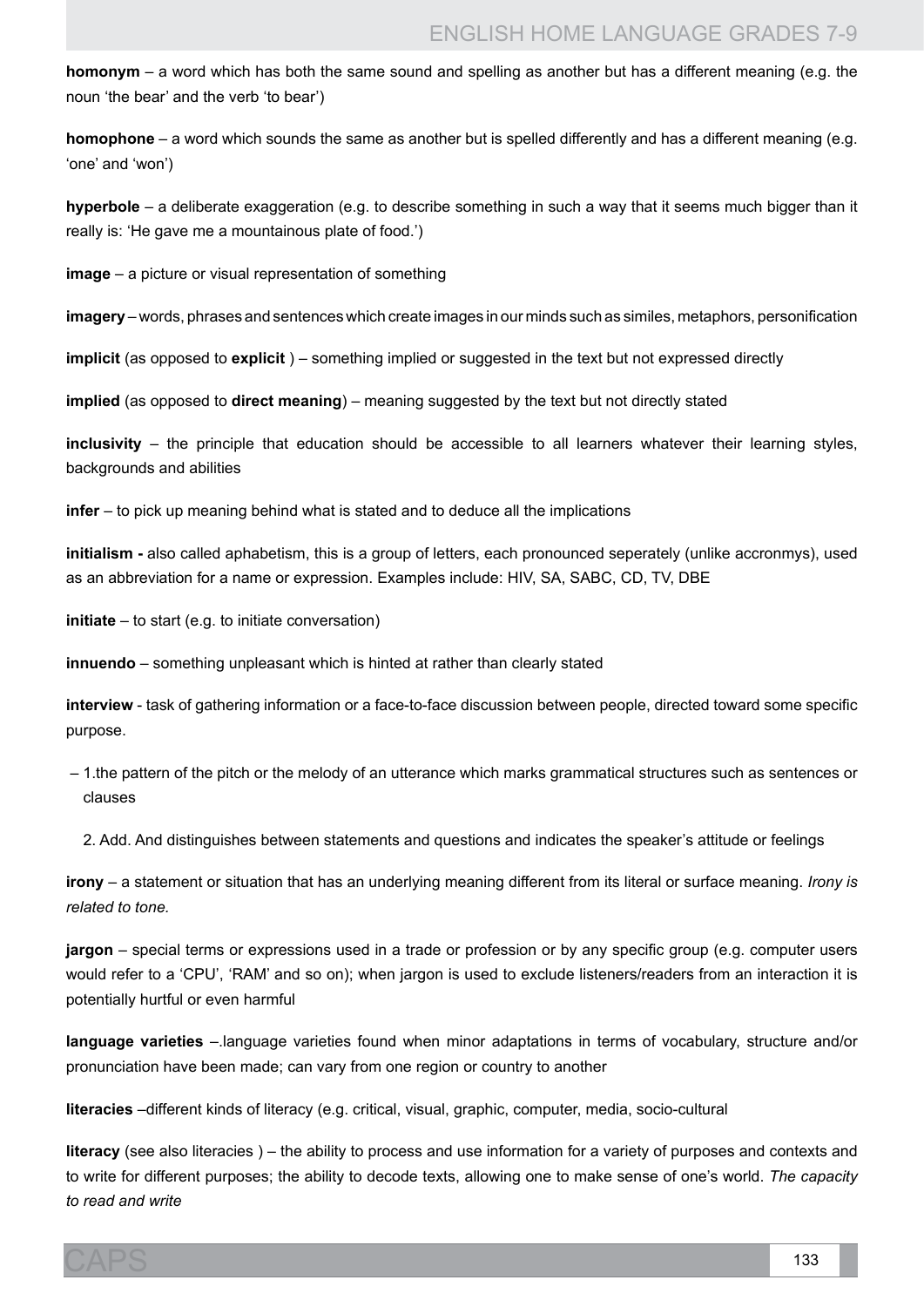**literal** (as opposed to **figurative**) – the plainest, most direct meaning that can be attributed to words

**malapropism** –the mistaken and muddled use of long words to impress; although these words sound almost right, they are incorrect enough to bring about humour e.g. conversation and conservation. *From a certain Mrs Malaprop, a comic character in a drama*

**manipulative language** – language which is aimed at obtaining an unfair advantage or gaining influence over others e.g. advertisements, sales talk, political speeches

**meta-language** – the language used to talk about literature and language and grammatical terms; it includes terminology such as 'context', 'style', 'plot' and 'dialogue'

**metaphor** – using one thing to describe another thing which has similar qualities (e.g. 'Education is the key to success.')

**mind map** – a representation of a theme or topic in which key words and ideas are organised graphically

**mode** – a method, a way or manner in which something is presented; a way of communicating (e.g. the written mode, the spoken or oral mode, the visual mode (which includes graphic forms such as charts)); information can be changed from one mode to another (e.g. converting a graph into a passage)

**mood** – atmosphere or emotion in written texts; it shows the feeling or the frame of mind of the characters; also refers to the atmosphere produced by visual, audio or multi-media texts

**multi-media** – an integrated range of modes that could include written texts, visual material, sound, video, and so on

**narrative** – a spoken or written account of connected events in order of occurrence, *a story*

**narrative voice / point of view** – . the voice of the person telling the story (e.g. a distinction can be made between first person narrative –'I' – who is often a character in the story, or third person narrative in which the narrator refers to characters as 'he', 'she' or 'they')

**onomatopoeia** – the use of words to recreate the sounds they describe

**oxymoron** – a combination of words with contradictory meanings, used deliberately for effect; usually formed by using an adjective to qualify a noun with an opposite meaning (e.g. an open secret)

**panel discussion** - groups are formed to discuss a topic, answer questions and respond to tasks

**paradox** – an apparently self-contradictory statement or one that seems in conflict with logic; lying behind the superficial contradiction, there is logic or reason

**paraphrase** – a restatement of an idea or text in one's own words

**paronym** – word formed from a foreign word

**personification** – attributing human characteristics to non-human things

**plot** – the interrelatedness of the main events in a text; plot involves more than a simple sequence of events as it suggests a pattern of relationships between events and a web of causation

**point of view** – the perspective of a character in relation to issues *in a novel or play*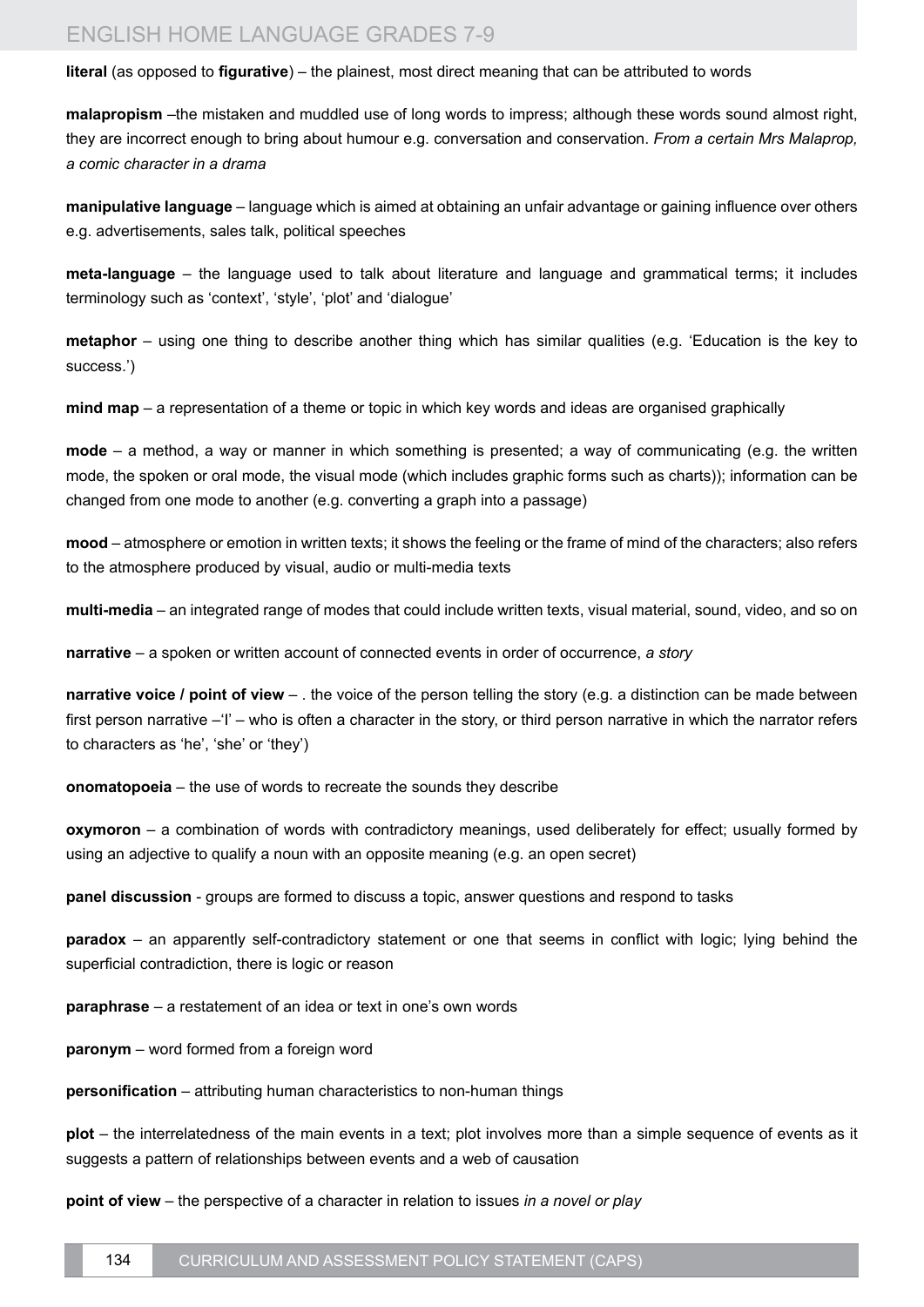**portmanteau -** the blending of two or more words will give you a portmanteau. The examples include liger (lion and tiger), brunch (breakfast and lunch), spork (spoon and fork), skort (shorts and skirts), and brinner (breakfast and dinner)

**prejudice** – intolerance of or a prejudgement against an individual, a group, an idea or a cause

**projection**- the placement and delivery of volume, clarity, and distinctness of voice for communicating to an audience

**pun** – a play on words which are identical or similar in sound in order to create humour (e.g. 'Seven days without water makes one week/weak.')

**redundancy** – the use of words, phrases and sentences which can be omitted without any loss of meaning

**register** – the use of different words, style, grammar, pitch and tone for different contexts or situations (e.g. official documents are written in a formal register and friendly letters are usually written in an informal register)

**report** - (formal and informal) Giving exact feedback of a situation, e.g. accident

**rereading -** : Rereading is a reading strategy that gives the reader another chance to make sense out of a challenging text.

**restating**:- Restating is a reading strategy where the reader will retell, shorten, or summarize the meaning of a passage or chapter, either orally or in written form.

**rhetoric device** – device such as pause and repetition, used by a speaker to effectively persuade or convince. *Some devices may be manipulative*

**rhetorical question** – a question asked not to get a reply but for emphasis or dramatic effect (e.g. 'do you know how lucky you are?)

**rhyme** – words or lines of poetry that end with the same sound including a vowel

**rhythm** – a regular and repeated pattern of sounds

**sarcasm** – an ironic expression *or tone of voice* which is used in order to be unkind or offensive or to make fun of someone

**satire** – the use of ridicule, sarcasm and irony to comment critically on society *or individual or a situation* 

**scan** – to run one's eyes over a text in order to find specific information (e.g. scan a telephone directory for a name and number)

**simile** – comparing one thing directly with another, a word such as 'like' or 'as' is used to draw attention to the comparison

**skim** – to read a text very quickly to get an overview (e.g. skim the newspaper headlines for the main news)

**slang** – informal language often used by a group of people, such as teenagers, who use terms like 'cool' and 'awesome'; the difference between colloquial language and slang is that slang has not yet been accepted in polite or formal conversation, whereas colloquialisms (e.g. 'Good show!') have been

**stereotype** – a fixed *conventional* (and often biased) view about what role a particular person is expected to play